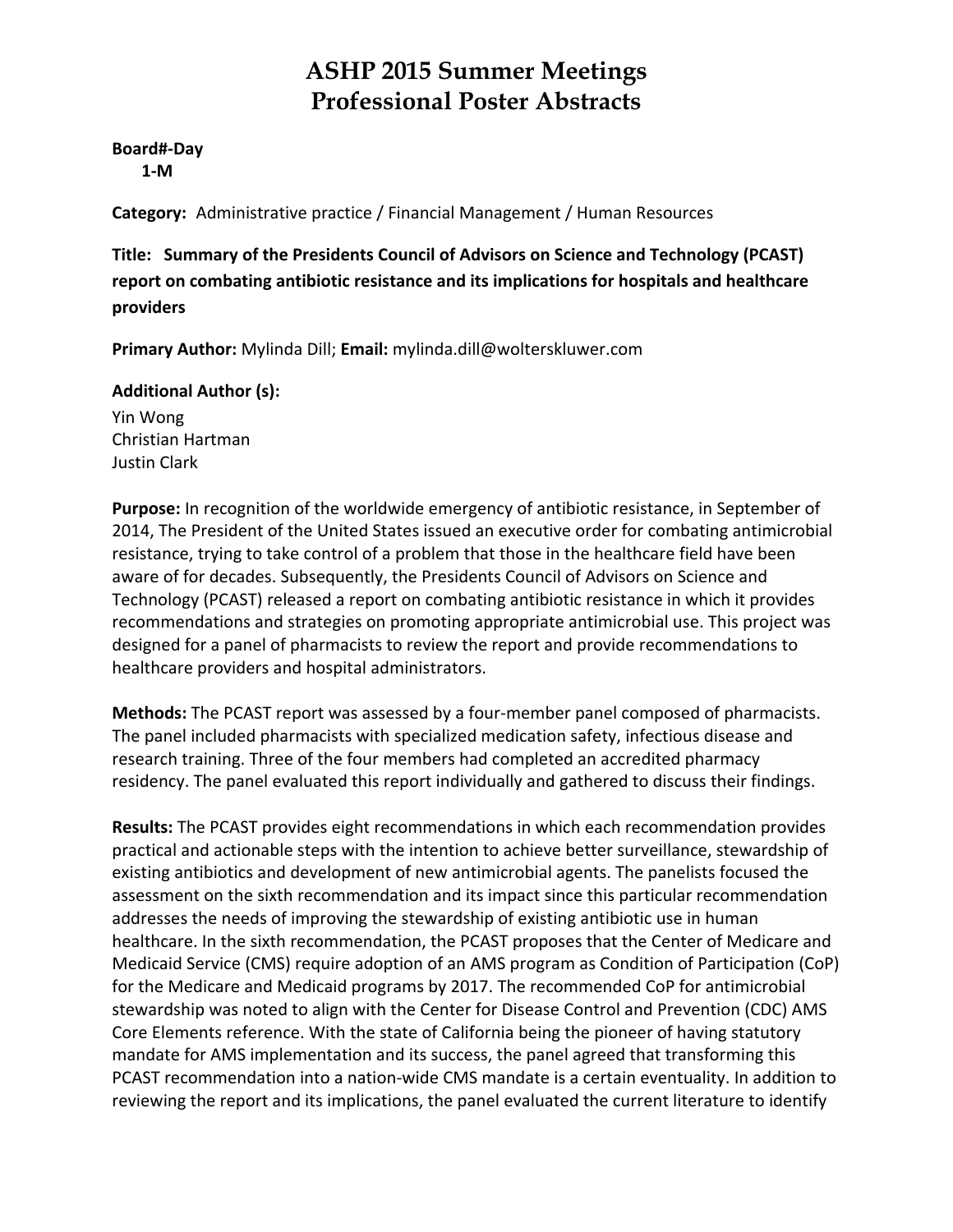resources that are available to hospitals and healthcare providers to improve their current antimicrobial stewardship (AMS) efforts and assist in the implementation of AMS programs.

**Conclusion:** While antibiotic resistance has been an emerging problem, there have been no legislative or national initiatives to combat this issue thus far. The Presidential Executive Order and the subsequent PCAST report have made a revolutionary step in combating antibiotic resistance. More information on CMS regulatory standards for the establishment of AMS has yet to come but awareness for AMS has now been raised as a result of the report. We urge hospital administration and healthcare providers to start assessing the AMS efforts in their institution and provide leadership support to promote the success of the program.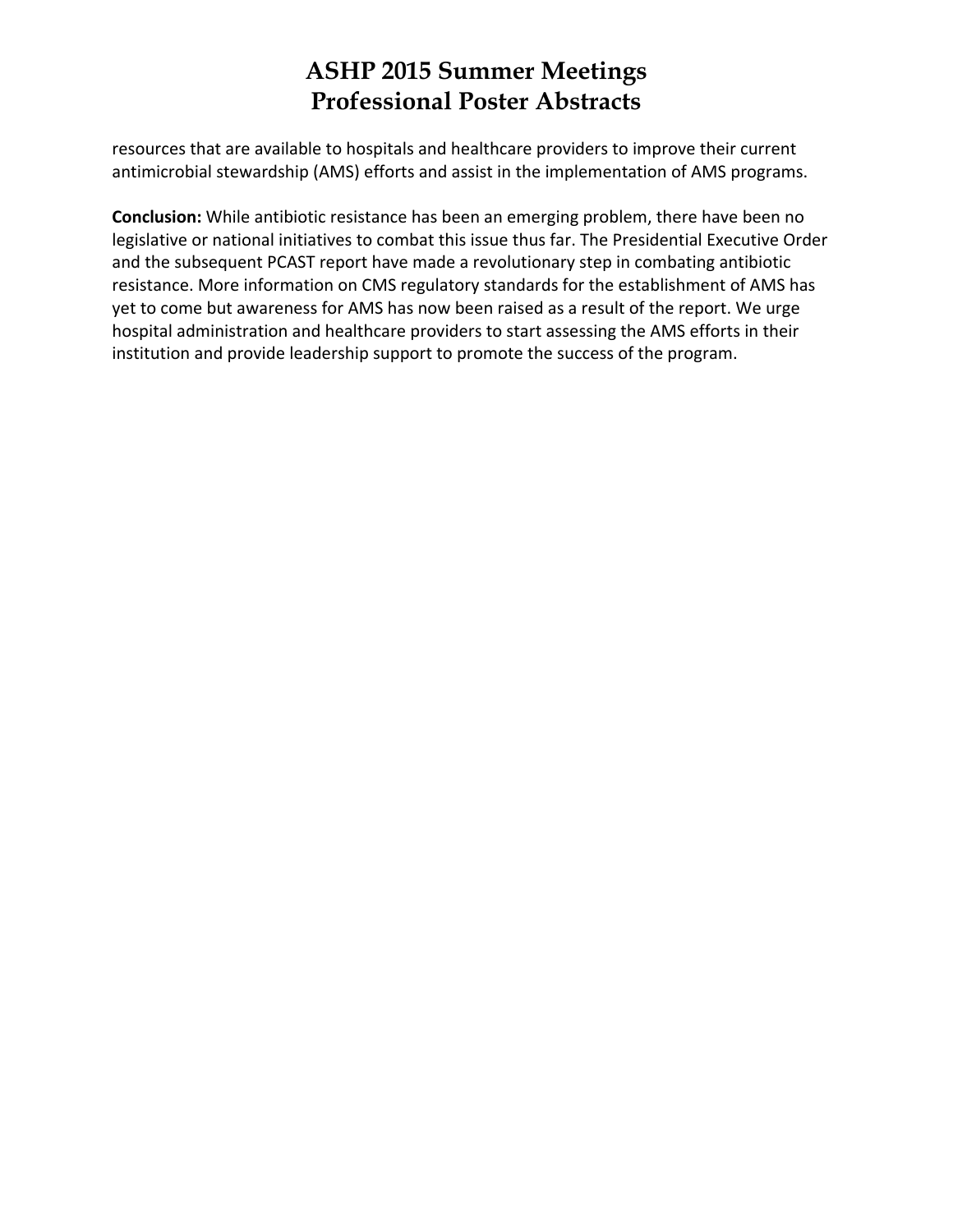#### **Board#‐Day 2‐M**

**Category:** Administrative practice / Financial Management / Human Resources

### **Title: Cost/benefit analysis of ready‐to‐administer prefilled syringes**

**Primary Author:** John Fanikos; **Email:** jfanikos@partners.org

### **Additional Author (s):**

Angela Triggs Stephen Sweet Eric Stepper James Pellegrini

**Purpose:** Numerous opportunities for intravenous (IV) medication misadventures exist. Ready‐ to-administer (RTA) prefilled syringes have the potential to solve some of these problems. With fewer steps required for preparation, RTA prefilled syringes limit opportunities for mistakes and interruptions. They are pre‐labeled and bar‐coded to help avoid look‐alike, sound‐alike errors, and errors with unlabelled/ mislabeled syringes at point of administration. Needle‐free RTA prefilled syringes reduce the risk of needle‐stick injuries. RTA prefilled syringes increase assurance of sterility, may reduce waste, and allow better management of controlled drugs. Despite these positive attributes, some institutions have been slow to reap the benefits of RTAs because of concerns over storage or budget issues. RTA prefilled syringes must fit into existing storage/cabinet systems and pharmacy budgets. The Brigham and Womens commitment to medication safety compelled us to conduct a cost/benefit analysis to assess the actual effects on storage and budget of implementing RTA prefilled syringes in our existing system.

**Methods:** An analysis of pharmacy and nursing storage systems was undertaken to determine available space for RTA prefilled syringes and what additional storage would be required to accommodate an adequate PAR supply. For frequently used drugs, cost comparisons were calculated for RTA prefilled syringes versus vial plus needle/syringe, and versus outsourced compounded syringes.

**Results:** The RTA prefilled syringes we evaluated (BD Simplist) require about 1.25 locations to replace vials with an equal number of prefilled syringes, and we were concerned about having adequate space. Surprisingly, the analysis found that 38% (N=16,383) of locations were unoccupied and could accommodate RTA prefilled syringes without any adjustments (other than change in location within the cabinet). For injectable morphine, we had 209 Injectable morphine storage bins in 92 cabinets (0.5% of locations, 69% of cabinets). The analysis identified not only adequate capacity for prefilled morphine syringes, but also significant opportunities to reduce inventory without impairing service levels, thus reducing opportunities for diversion. We also evaluated existing pharmacy bulk carousel capacity to meet current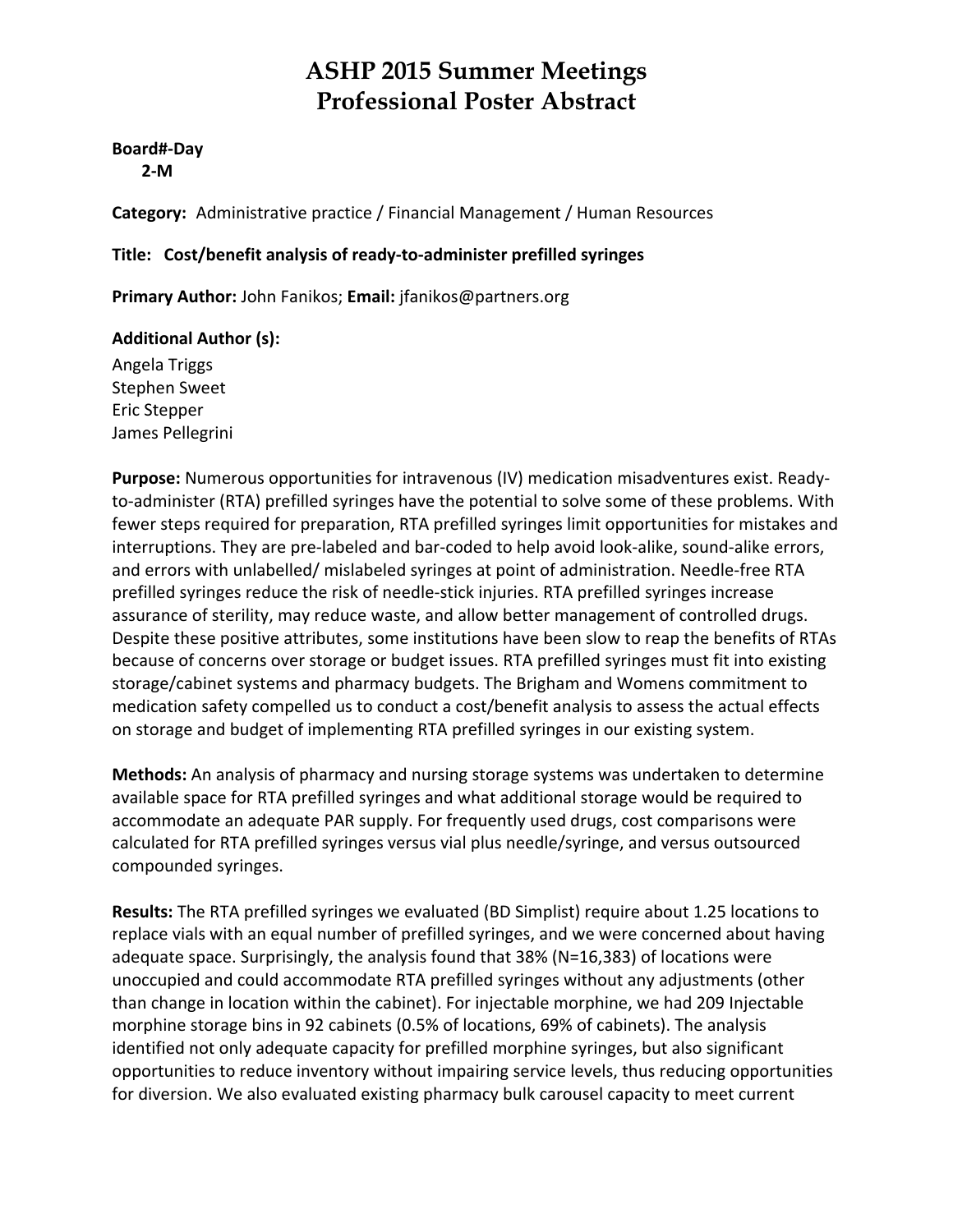throughput needs for midazolam (MD), ondansetron (OND), metoclopramide (MTC), and diphenhydramine (DPH), if we converted to RTA prefilled syringes. With daily wholesaler delivery, existing capacity approximately matches average daily consumption of MD (within 1%), OND (within 10%) and MTC (within 1%), and exceeds average daily consumption of DPH (by 30%). Cabinet inventory provides more than adequate buffer capacity to absorb usage variation. Cost Comparisons Cost comparisons were calculated for RTA prefilled syringes versus vial/syringe/needle or versus outsourced compounded syringes. Costs were slightly lower or higher with RTA prefilled syringes (generally, plus or minus 10%) compared to vial/syringe/needle, while RTA prefilled syringes midazolam cost substantially less than an outsourced compounded formulation. In addition, the longer shelf‐life for RTA prefilled syringes reduces waste due to typical 60‐90 days expiration for compounded drugs or unused pre‐drawn OR syringes. Further, the continuity of supply from the RTA manufacturers vertically integrated supply chain avoids premium pricing due to shortages.

**Conclusion:** The potential benefits of RTA prefilled syringespre‐labeled, easy‐to‐read tallman lettering, point‐of‐administration bar‐coding, needle‐free administration, and fewer steps for preparationmay contribute to safer medication administration and reduce the burden on nurses. In our system, most locations can accommodate the RTA prefilled syringes without any adjustments other than a change in location within storage cabinets. Costs for the RTA prefilled syringes were slightly higher or lower (generally, plus or minus 10%) versus vial/needle/syringe, and were more favorable for some drugs. Considering the non-financial benefits of prefilled syringes, the ability to store them without costly renovations, and comparable pricing, our cost/benefit analysis weighed in favor of RTA prefilled syringes and several drugs in this format are being implemented at our hospital.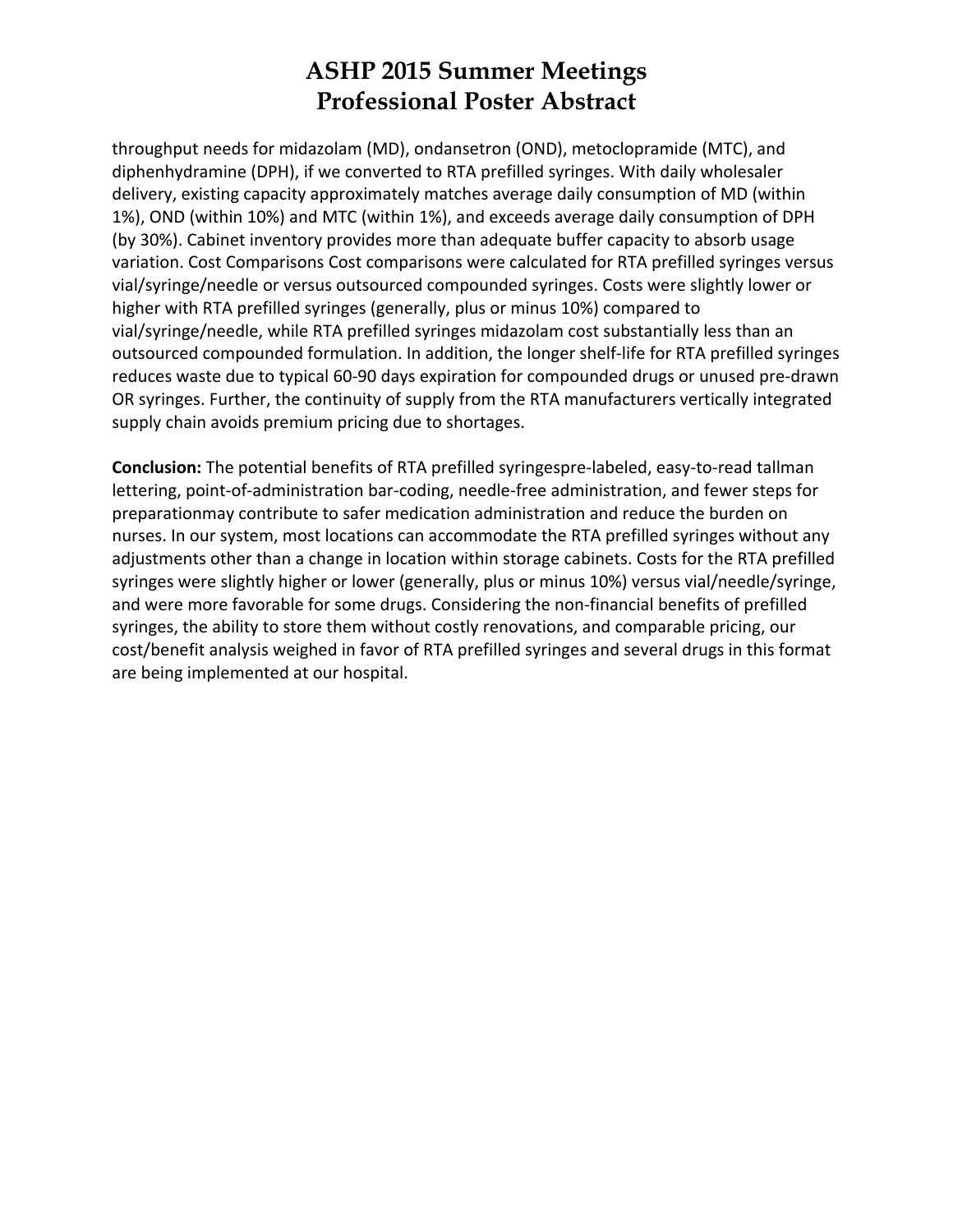**Board#‐Day 3‐M**

**Category:** Administrative practice / Financial Management / Human Resources

### **Title: Multi‐dose medication dispensing at discharge (MMDD)**

**Primary Author:** Jonathan Girnys; **Email:** jonathan.girnys@leememorial.org

### **Additional Author (s):**

Ryan Hire John Armitstead

**Purpose:** For many patients, several multi‐dose inhalers are often ordered for individuals with respiratory conditions as new or continuation from home medications. Upon discharge, inhalers are returned to the pharmacy to be discarded as pharmaceutical waste despite having multiple doses remaining, representing a significant financial loss to the patient and the health‐ system. In addition, discharged patients may have a lapse in their inhaler therapy due to access or affordability which may lead to readmission. The primary objective of this study was to redesign the current health‐system processes to send inhalers home with patients in order to improve transitions of care, increase patient satisfaction and decrease readmissions while reducing costs.

**Methods:** A limited community permit was applied for and obtained by each participating acute care facility within the health‐system. Respiratory inhaler orders were defaulted to allow dispensing at discharge using computerized physician order entry (CPOE) decision support tools. Multidisciplinary alignment was sought through various institutional specific channels along with a physician champion and key partnership with nursing educators, respiratory therapists, and information systems. Following implementation, system interdisciplinary education, legal requirements and licensure; Hospital Consumer Assessment of Healthcare Providers and Systems (HCAHPS) patient satisfaction and readmission data were tracked using CATALYST software and compared prior to and after program implementation. Patient education conducted by pharmacists were followed in order to measure ownership of the initiative amongst multi‐facility personnel. Pharmaceutical waste in the form of inhalers returned to pharmacy for disposal was also collected to quantify a cost reduction due to removal charges by volume.

**Results:** On December 16th, 2014 the MMDD initiative went live within our health‐system. Pharmacist education rose from an average of 418 patient educational encounters per month to 1,053 individualized patient education encounters in January. The top 5 medications educated by pharmacists were all inhalers encompassing 437 unique encounters and 41.5% of all patient pharmacist medication education. Amongst the top 20 medications educated by pharmacists 12 of which were inhalers tied to this program making 64% of the total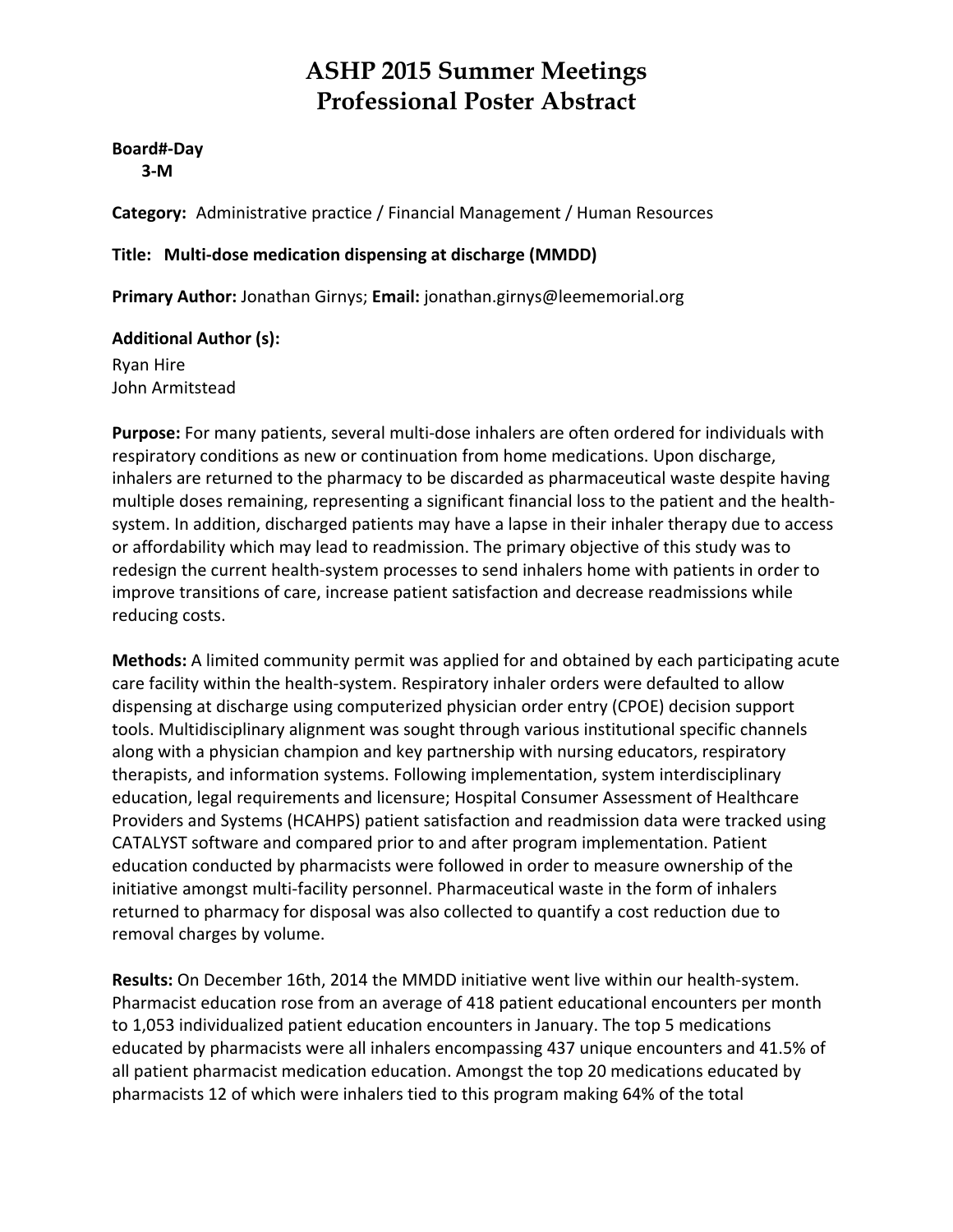medications educated on in January. Patient satisfaction via HCAHPS collection rose from 54.8% to 66.7% in the communication about medications category. Compared to fiscal year 2014 data, COPD readmissions decreased from 24% to 21% post go live.

**Conclusion:** A successful cultural transformation was accomplished by aligning multidisciplinary practitioners around a single patient centered initiative resulting in improvement of patient transitions of care and patient satisfaction while decreasing costs associated with readmissions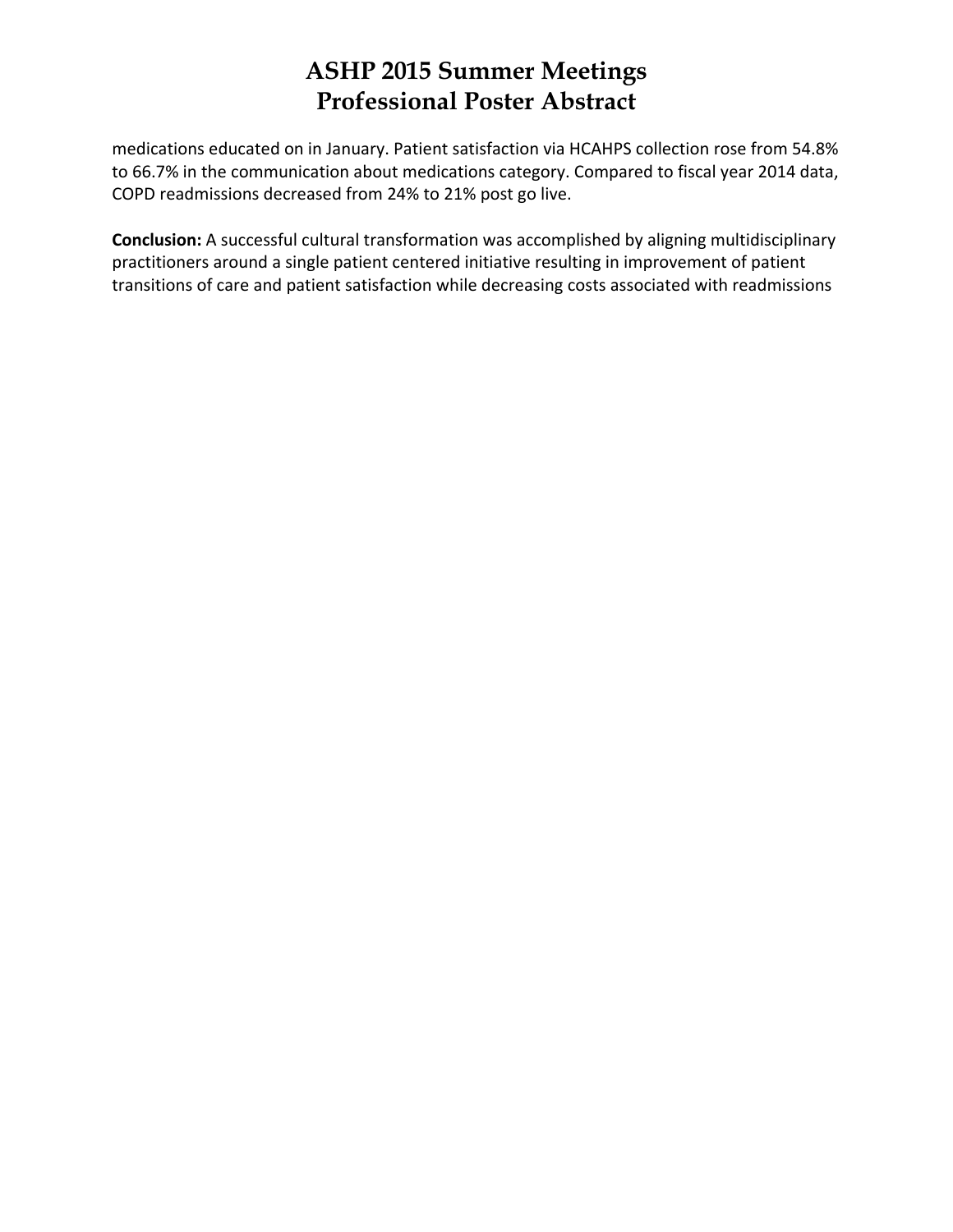**Board#‐Day 4‐M**

**Category:** Ambulatory Care

### **Title: Impact of the ambulatory care floating team (ACFT) on the pharmacies waiting time**

**Primary Author:** Bashayer AlBalkhi; **Email:** balbalkhi99@kfshrc.edu.sa

### **Additional Author (s):**

Bashayir AlIbraheem Mayvel Agis Tamadhor Abu‐Riash Aljohara Alayesh

**Purpose:** Ambulatory care pharmacies were facing a continuous annual increase in the number of patients and prescriptions (up to 9 percent per year) which created a lot of pressure on the department of ambulatory care pharmacy due to increased workload. Therefore, increased patients waiting time and affect their satisfaction. The ambulatory care floating team (ACFT) was initiated to serve the maximum patients with ambulatory pharmaceutical care in a timely manner within 30 minutes without compromising the quality of care provided, measure the impact on patients satisfaction, and possible cost saving.

**Methods:** This team was launched in August 2013. The members were assigned by the team leader to different pharmacies based on patients waiting time in each area during the patients peak times and emergency unplanned situations. During the pilot phase, the team underwent intensive cross training and pharmacy staff feedback was taken into consideration. The data represents a comparison between the percentage of patients who were provided with ambulatory pharmaceutical care within 30 minutes; Six months before the implementation of the team (January to June 2013) and six months after (January to June 2014) representing similar workload. Data were extracted from the official hospital ticketing waiting system from all ambulatory care pharmacies. Percentage in reduction in patients waiting time was based on the total number of prescriptions per day and the number of patients served within 30 minutes prior to and after the implementation of the floating team. T test was used to calculate the p value. The hospital quality department studied factors affecting patients satisfaction by conducting a survey thus showed that the duration of patients waiting time influenced their satisfaction. The members of the floating team were utilized from available staff of different ambulatory areas. Since no additional staff was added, organizational cost saving was possible.

**Results:** The total number of prescriptions of patients served in all ambulatory pharmacies before and after initiating the team was 633,713 and 675,242 (p =0.9910) respectively indicating no significant change in work load. Significant increase in patients served within 30 minutes which was from 79.36 to 91.12 percent (p = 0.0023). Percentage of patients'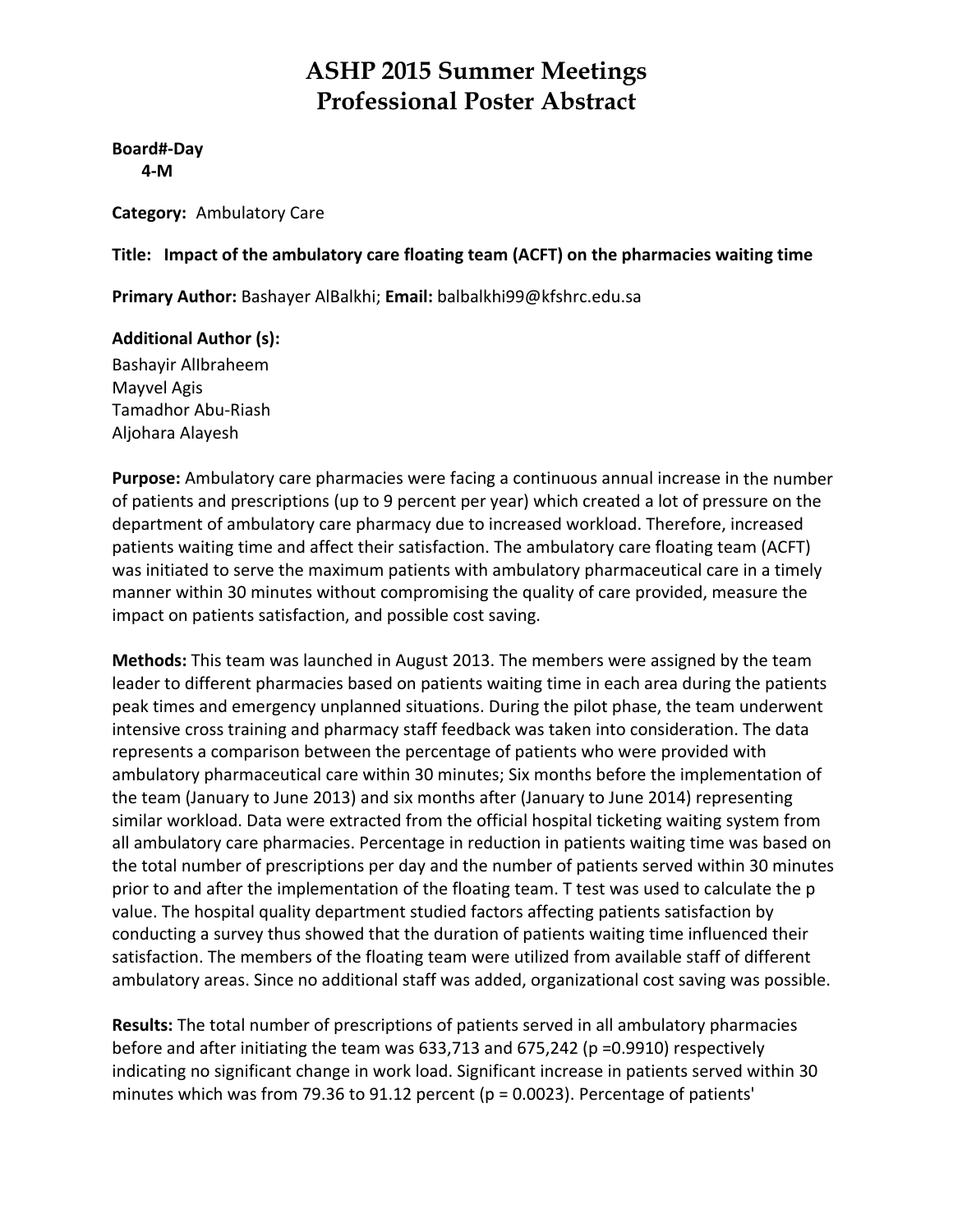Satisfaction in the first two quarters of 2013 and 2014 respectively were as follows 95, 98 and 95, 99 percent. By measuring the teams productivity, since the team members work at peak times most of the time, it was found that 7 pharmacists from the floating team verified number of prescriptions equivalent to 19 pharmacists of all ambulatory care staff. Based on the basic salary of a Saudi pharmacist (10,760 Saudi Riyal equals 2,869 United States dollars); this team resulted in saving the hospital approximately 2.5 million Saudi Riyal (around 670,000 United States dollars).

**Conclusion:** Designing the ambulatory care floating team resulted in significant improvement in the percentage of patients served within 30 minutes in the pharmacy. In‐addition, the employment of this team had a positive impact on patients satisfaction in all ambulatory pharmacies. Moreover, their creation helped with the cost saving of the organization. Coverage by these members during emergency leaves in certain ambulatory pharmacies was done immediately and smoothly without affecting the provided ambulatory pharmaceutical care. Staff cooperation and team work is an effective approach in patient satisfaction.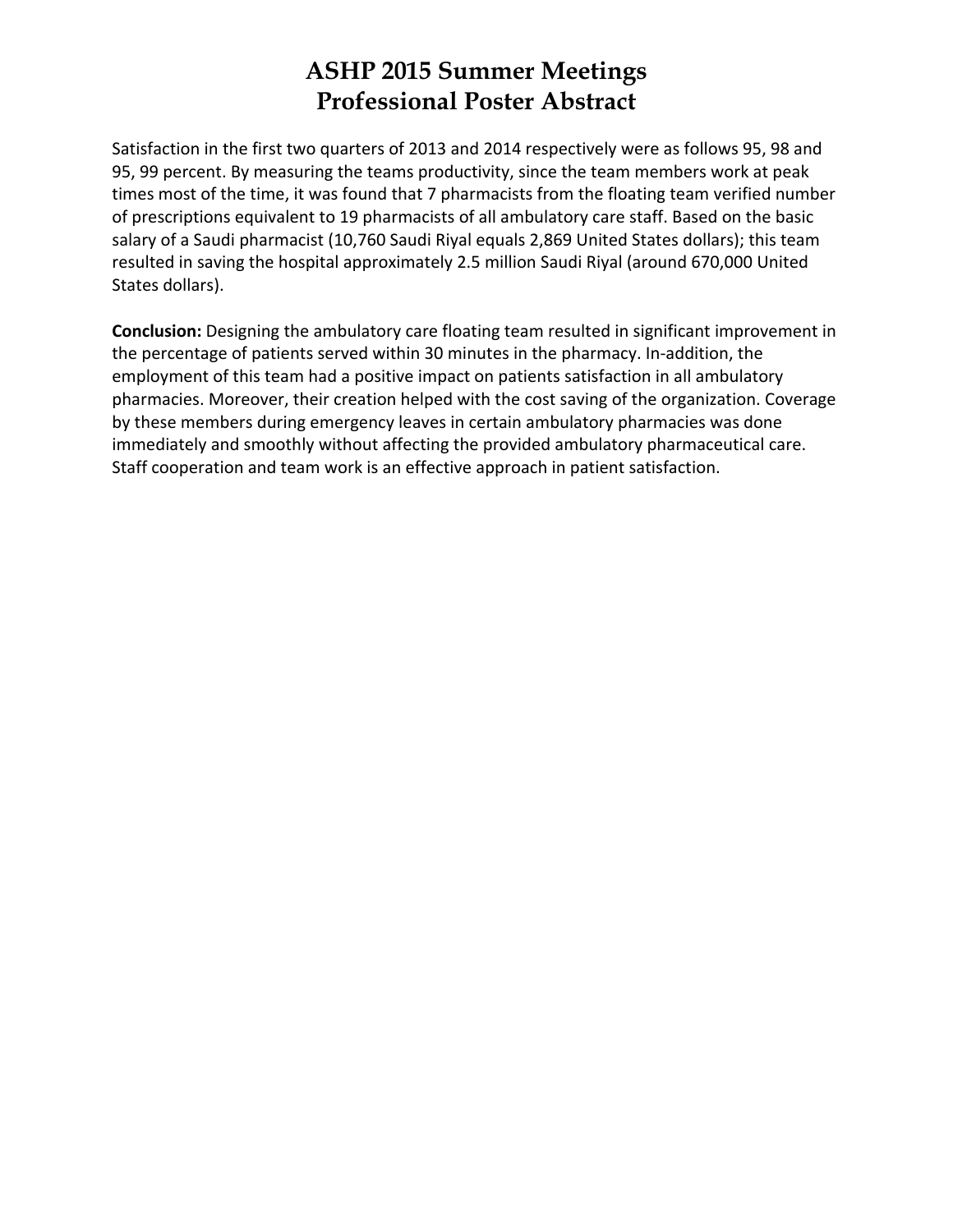**Board#‐Day 5‐M**

**Category:** Ambulatory Care

### **Title: Prolonged duration hyperglycemia following a shoulder intra‐articular glucocorticoid injection in a patient with diabetes**

**Primary Author:** Amy Boutet; **Email:** amyleah21@gmail.com

**Purpose:** The case of a diabetic patient with prolonged duration hyperglycemia following a shoulder intra‐articular (IA) glucocorticoid injection is reported. Glucocorticoid‐induced hyperglycemia is well known with systemically distributed formulations, especially in patients with pre-existing diabetes. Systemic glucose effects of locally delivered glucocorticoids is not as well studied however. A few studies with small sample sizes found no significant difference in blood glucose levels following a shoulder IA glucocorticoid injection for patients with and without diabetes. Two studies found significantly elevated postprandial blood glucose levels in diabetic patients who received three local injections of a glucocorticoid at three‐day intervals up to seven days after the third injection.

**Methods:** A 58 year old woman with a history of uncontrolled type 2 diabetes, hypertension, hyperlipidemia, obesity, and frozen shoulder presented with substantially elevated blood glucose levels within hours of a shoulder IA injection of triamcinolone acetonide 80 milligrams. Her most recent hemoglobin A1c was 8.0 percent and she reported fasting blood glucose levels ranging 150 to 170 mg/dL prior to the injection. Her diabetes medication regimen consisted of insulin glargine 32 units at bedtime and glimepiride 4 milligrams with dinner.

**Results:** Within the first twenty four hours following the glucocorticoid injection, her blood glucose rose to the 500 mg/dL range. She was symptomatically hyperglycemic and experienced diaphoresis, dizziness, blurry vision, and headaches. Her diabetes regimen was adjusted for four weeks until she achieved blood glucose levels similar to those prior to the injection. At four weeks, her insulin regimen had more than doubled and was up to 79 units throughout the day with the potential of more insulin based on a sliding scale.

**Conclusion:** There is currently little data evaluating the effect of shoulder IA glucocorticoid injections on blood glucose levels initially and even less data looking at longer term effects. Based on this patient case, there may be reason to proceed with caution when administering shoulder IA glucocorticoid injections to patients with diabetes. More conservative glucocorticoid dosing and close follow up of diabetes control prior to and following injection may be warranted.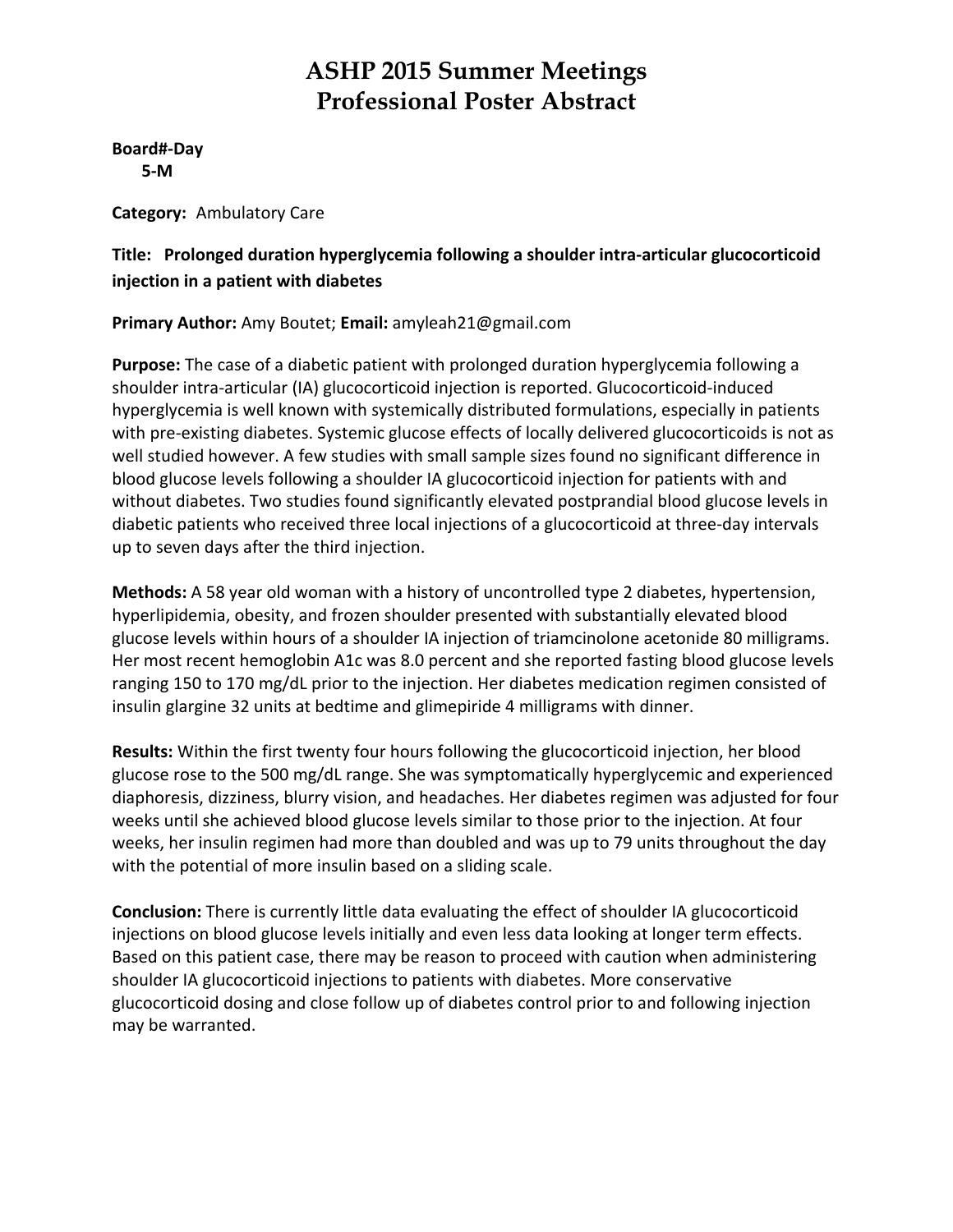**Board#‐Day 6‐M**

**Category:** Ambulatory Care

**Title: Pharmacists provide telemedicine in addition to clinic visits to improve diabetes management**

**Primary Author:** Sheeva Chopra; **Email:** sheeva.chopra@gmail.com

#### **Additional Author (s):**

Gail Berkenblit Patricia Ross

**Purpose:** The addition of pharmacist telephone encounters to pharmacy clinic visits may serve as an innovative method to improve patient care and better manage chronic disease states. Utilizing pharmacists in this role may allow for greater identification of medication associated issues that may be preventing patients from achieving diabetic goals than clinic visits alone. The purpose of this study is to evaluate the impact of the addition of standardized telemedicine to pharmacy clinic visits focused on diabetes management compared to pharmacy clinic visits per usual care.

**Methods:** This study includes a prospective intervention arm compared to a retrospective control arm. The control arm consisted of patients who had initial and follow‐up face‐to‐face pharmacy clinic visits per usual care during January 1st, 2014 to January 1st, 2015. Usual care consisted of pharmacy clinic visits with the possibility of telephone calls if the practitioner determined phone follow‐up was necessary. Patients were included if they had established care with a pharmacist within the past year, with an A1c greater than 9% at their initial visit, and had been seen by their primary care physician within the last 6 months. Patient charts were reviewed to assess the interventions which occurred during the first 3 months of care in pharmacy clinic visits. The intervention arm received standard pharmacy clinic visits plus bi‐ weekly telephone follow-up. Patients with a hemoglobin A1c in the last 6 months greater than 9% and primary care physician visit within the last 6 months were eligible. At the clinic visit, an in-depth assessment was provided of the patients current medication regimen. Additional activities at the clinic visit included review of patients blood glucose logs, review of patients lifestyle, and the provision of patient education and recommendations to the provider for optimizing the medication regimen. In the intervention arm, in addition to usual care, as described above, telephone follow‐up occurred two weeks following each pharmacy clinic visit. During the telephone follow‐up, a brief assessment of the patients blood glucose readings over the past week was conducted and education and recommendations were provided. Patients received closer telephone follow‐up as deemed appropriate by the provider. Upon completion of the 3 months of follow‐up, at the last pharmacy office visit, patients were asked to complete a satisfaction survey.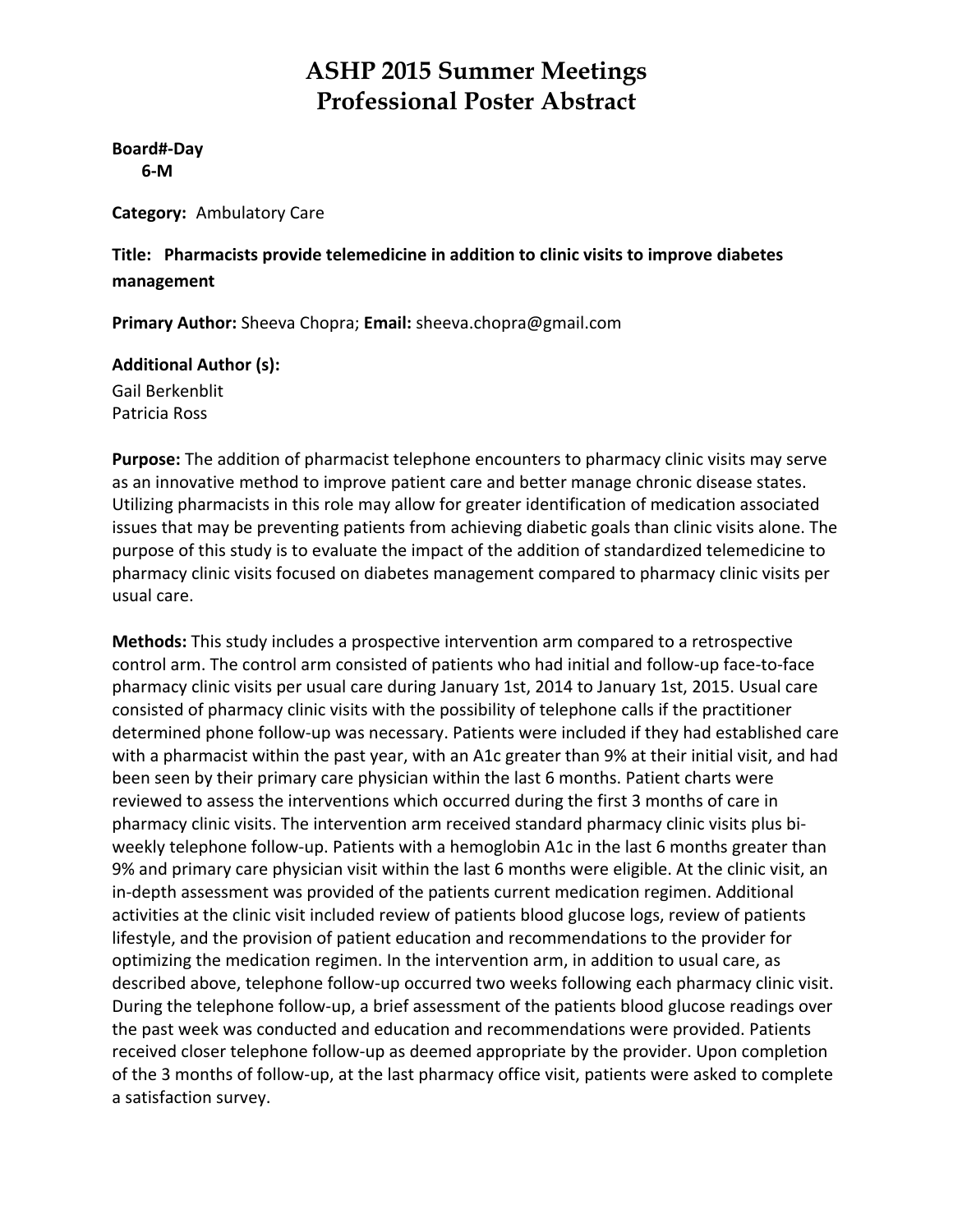**Results:** Results to be presented include: Change in hemoglobin A1c over 3 month period in the intervention group compared to the control group as well as patient adherence to office visits, number of pharmacist interventions, types of interventions made during visits, and patient satisfaction with program (survey).

**Conclusion:** At the time of this abstract, 15 patients were enrolled into the intervention group and we plan to retrospectively match the same number of patient in the control arm. We hypothesize that the use of telemedicine in addition to current care provided by pharmacists will assist in lowering hemoglobin A1c levels.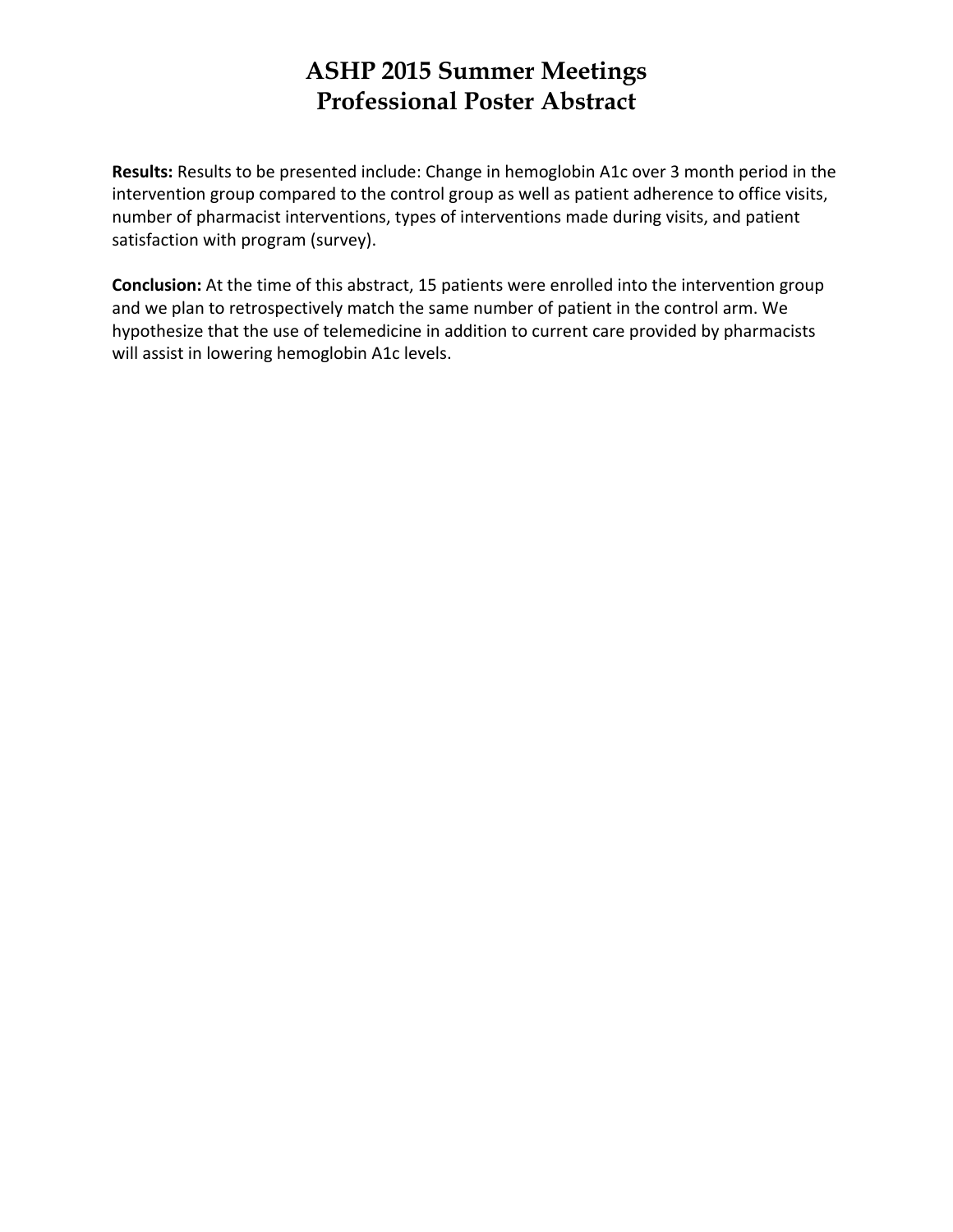**Board#‐Day 7‐M**

**Category:** Ambulatory Care

**Title: Outcomes of a pharmacist‐driven transition of care clinic on 30‐day hospital readmission**

**Primary Author:** Natalie Ciccone; **Email:** NRCLRX@gmail.com

**Purpose:** The avoidance of 30‐day readmissions is a priority for hospitals across the nation and has become the interest of reducing costs from fines and penalties. Transition of care clinics are a possible route to identify high risk patients and avoid 30‐day hospital readmissions. Pharmacists have the education, accessibility, and expertise to address many of the issues that may result in a patient being readmitted and therefore, places pharmacists in a key position to be involved in transition of care. A pharmacist-driven transition of care clinic with the goal to reduce 30‐day hospital readmissions was designed to optimize medication use, improve medication safety, and help coordinate physician follow up. The purpose of this report is to describe the impact of the pharmacist‐driven transition of care clinic on 30‐day hospital readmission.

**Methods:** Adult patients recently discharged were screened for eligibility based on comorbidities, number of medications at discharge, geographic location, insurance, and number of hospitalizations in the last 12 months. Participants were followed by the transition of care clinic for 30‐days from their discharge date and seen for a minimum of one visit. A retrospective chart review was performed for all patients seen in the pharmacist-led transition of care clinic from August 2014 through February 2015. Rates of hospital readmission and/or emergency department visits during the 30‐days post‐discharge were assessed by reviewing the patients electronic medical records, which included information from seven campuses in a large healthcare system, and by calling patients to assess if they had been hospitalized at a facility outside of the healthcare system. If patients were unavailable for contact via phone, it was assumed that the patient was not readmitted based on the healthcare systems electronic medical records.

**Results:** Twenty patients were seen in the transition of care clinic from August 2014 to February 2015. Of these patients, 85% were followed for at least one visit in the transition of care clinic and did not have a 30‐day hospital readmission. In patients with a 30‐day hospital readmission, the average number of days post‐discharge was four days (ranging from two to seven days). Five percent of patients evaluated were found to have an emergency department visit. The average number of days after hospital discharge that a patient was seen in the emergency department was 9 days.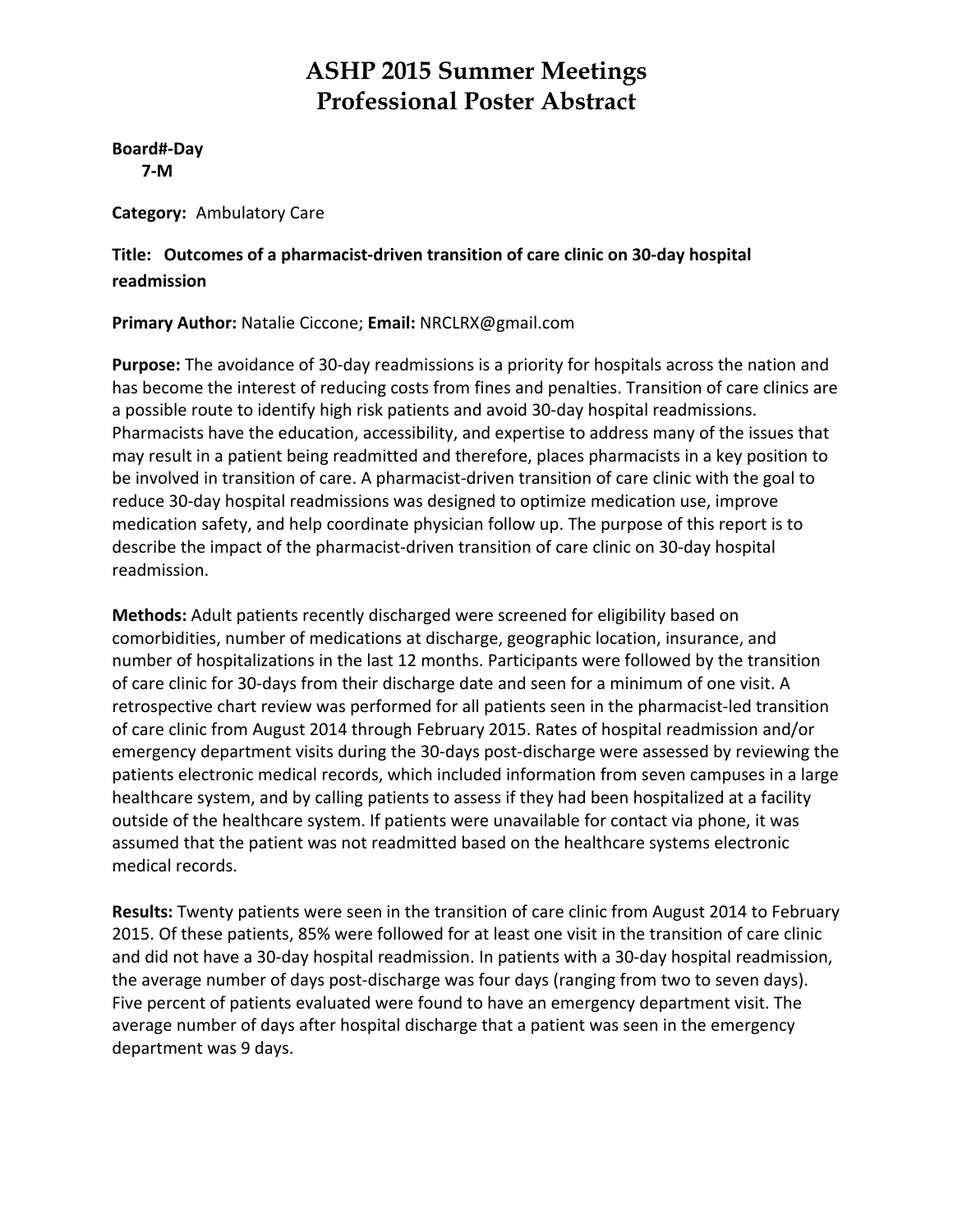**Conclusion:** Readmission to hospitals within 30 days of discharge is a problem that has received attention in light of recent changes in pay-for-performance models. Programs that focus on managing the transitional period of time from hospital discharge until patients are seen by their primary care providers offer an important service in reducing costs and improving outcomes. Enrollment in a pharmacist‐driven transition of care clinic has positively impacted the avoidance of 30‐day hospital readmissions and emergency department visits due to medication‐related problems and lack of follow up care.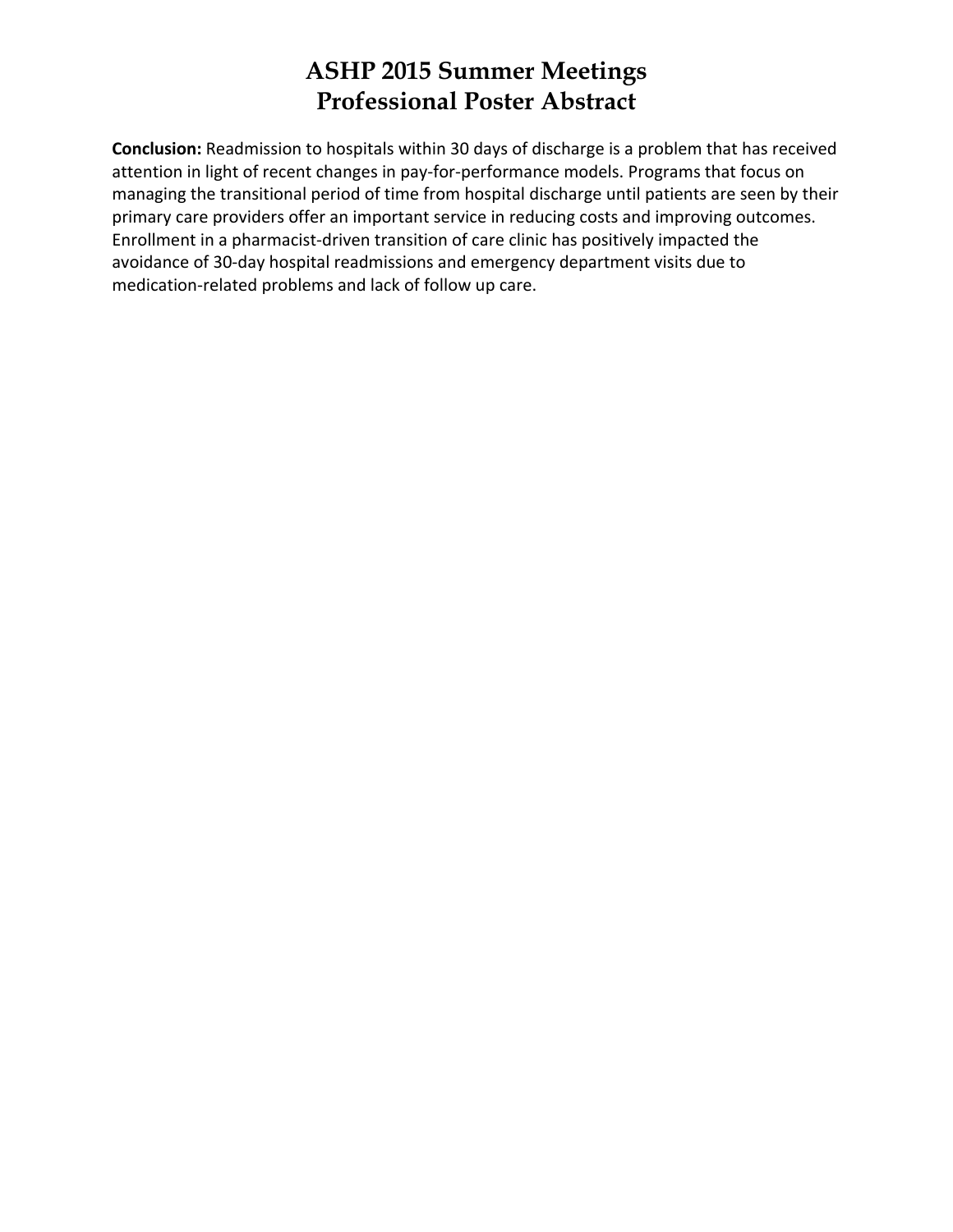**Board#‐Day 8‐M**

**Category:** Ambulatory Care

**Title: Clinical pharmacist involvement in the management of patients in a heart failure clinic: a quality improvement initiative**

**Primary Author:** Nisrine Haddad; **Email:** nhaddad2@houstonmethodist.org

### **Additional Author (s):**

Rafael Felippi Meghan Mccomb Arvind Bhimaraj Michael Liebl

**Purpose:** Heart failure (HF) affects over 5.1 million individuals in the United States with a national, unplanned 30‐day readmission rate of 22.7 percent. We assessed the feasibility and benefits of pharmacy services in a private physician group HF clinic, in an effort to improve transitions of care, promote patient compliance and ultimately reduce re‐hospitalizations.

**Methods:** Pharmacy residents provided services three half‐days a week in a private physician group HF clinic and were available to all patients with priority given to patients discharged from the hospital within the past 90 days. Residents identified patient medication discrepancies, provided medication education, reviewed diagnostic tests and laboratory values, recommended appropriate immunizations, identified and assessed financial and other barriers to medication adherence, and collaborated with physicians to optimize medication therapy. All discrepancies and interventions were documented using an adapted medication‐discrepancy tool reported by Coleman et.al. Rates for HF readmission were also collected for analysis.

**Results:** After 27 clinic days, there were 174 patient encounters with 70 (40.2 percent) of patients being recent hospital discharges. Residents spent 25 minutes per patient with the majority of contact time during what was traditionally down-time for the patient during the clinic visit. Feedback from clinic staff noted no delays, but rather improved patient progression. Discrepancies in medication lists were identified in 111 (63.7 percent) patient encounters while adverse drug reactions were noted in 14.9 percent of encounters. There were 47 (27.0 percent) encounters with performance or knowledge deficits, and non‐adherence was identified in 17.2 percent of patients. Residents recorded 2.7 medication interventions per patient encounter including 152 medication list discrepancy resolutions and 67 recommendations to physicians resulting in therapy modification or monitoring changes. Of fifty‐seven patients followed‐up for 30 days after hospital discharge, 7 patients were re‐admitted within 30 days, yielding a heart failure 30‐day readmission rate of 12.2 percent.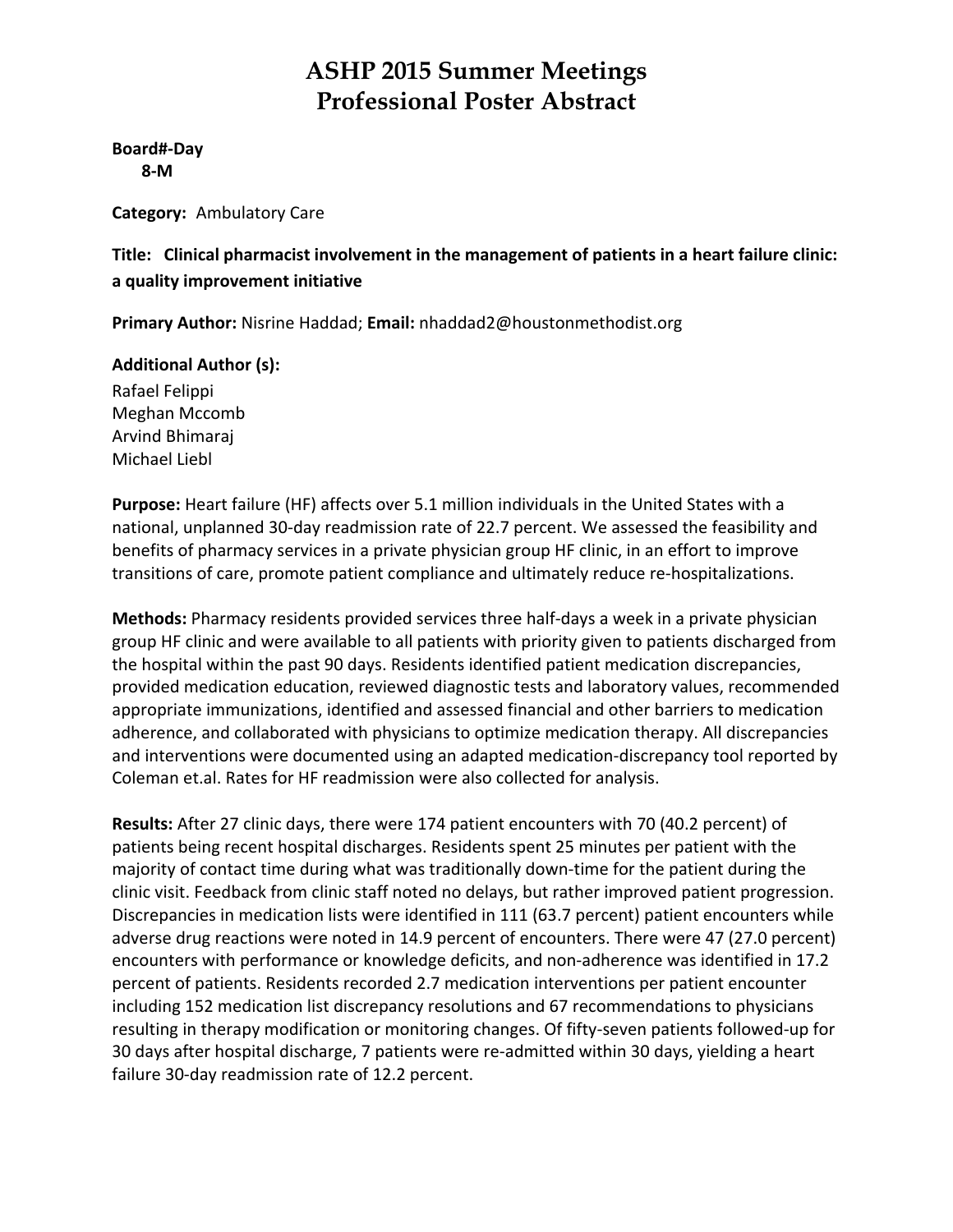**Conclusion:** Inclusion of pharmacy residents in a private physician group HF clinic promoted medication optimization, facilitated detection of medication discrepancies, increased patient contact time without compromising established workflows, and promoted multidisciplinary care.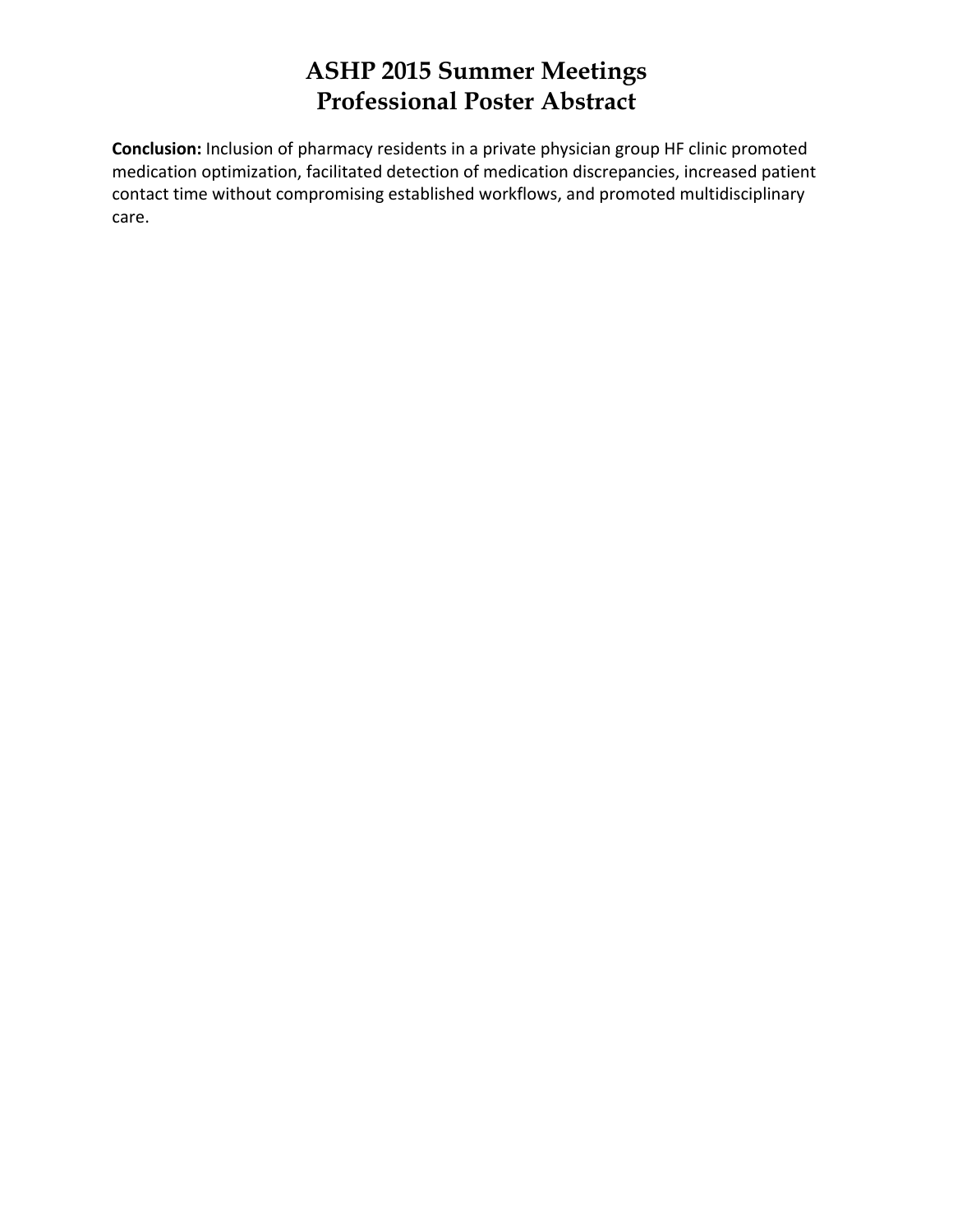**Board#‐Day 9‐M**

**Category:** Ambulatory Care

#### **Title: Implementation of a Pharmacist Driven Transitions‐of‐Care Team**

**Primary Author:** Marie Hugger; **Email:** mhugger@lhs.org

#### **Additional Author (s):**

Phillipa Scheele Erica L'Esperance Abbey Horner Katie Yabut

**Purpose:** Drug therapy problems are prevalent during transitions‐of‐care. It is estimated that 25% of hospital admissions are due to medication non‐adherence and as many as 19% of admissions are due to adverse drug reactions. Forster et al. (2003) revealed nearly 20% of patients experienced adverse events as they transitioned from hospital to home; of those events, over 70% can be attributed to medications. It is estimated that more than half of postdischarge adverse drug events are preventable with the implementation of activities such as discharge counseling, medication reconciliation and post‐discharge follow‐up and monitoring. Pharmacists are well suited to optimize drug therapy, identify barriers to non‐adherence, provide education, and guide patients in medication self‐management. Studies have shown that pharmacist interventions can decrease medication errors, hospital readmissions, and length of stay while improving treatment compliance, patient satisfaction, and quality of life in a cost effective manner. A pharmacist driven transitions‐of‐care team was developed with the objective of identifying and solving drug therapy problems of patients admitted to Legacy Mount Hood Medical Center.

**Methods:** In order to expand pharmacist services, direct patient care was given priority in our daily workflow. Emergency department pharmacists assessed medication compliance and related adherence issues while completing medication reconciliation. Centralized order verification allowed more time for decentralized pharmacists to focus on educating patients about their disease state and medication-related problems midway through their stay. Outpatient pharmacy services were expanded to include hospital discharge prescriptions with pharmacy interns delivering and providing medication counseling. An ambulatory care pharmacist was added to our staffing to follow‐up on unresolved drug therapy problems that were identified inpatient and to provide medication therapy management. Pharmacists were trained in appropriate communication methods through two motivational interviewing seminars and a teach‐back method workshop. Patient friendly handouts on core disease states were developed maximizing graphics and targeting elementary school reading level. In order to improve patient medication compliance, individualized patient medication charts were created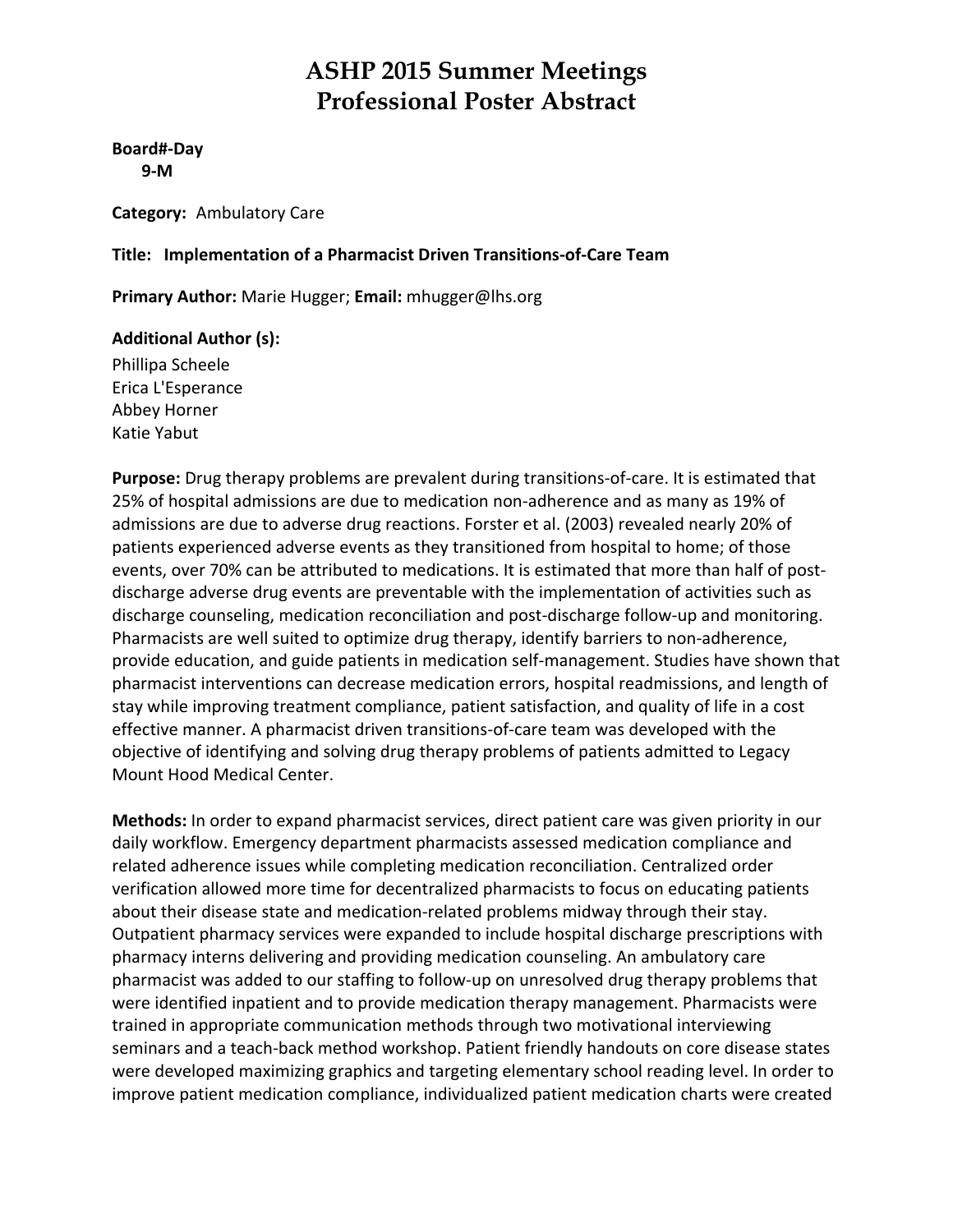in different formats to clearly demonstrate all prescribed medications and the appropriate administration time. In addition the pharmacists were able to provide patients with other compliance tools, such as pill organizers and medication wallet cards at no cost. All patients admitted to the medical or surgical units were considered for the transitions-of-care pharmacy services with the exception of patients who received professional assistance with outpatient medication administration.

**Results:** Emergency department pharmacists provided medication reconciliation and assess medication compliance during peak times ten hours per day, seven days per week. By rearranging our staffing workflow, two decentralized pharmacists and one pharmacy intern were able to see an average of six patients per day during the weekdays. On weekends, one decentralized pharmacist was available to see an average of three patients per day. Pharmacists time with patients varied, but was typically between 15 and 30 minutes. The outpatient pharmacy, open weekdays, filled an average of 30 discharge prescriptions per day. Pharmacists, nurses, and physicians referred an average of seven patients per week to the ambulatory care pharmacist for follow‐up and/or medication therapy management. This new service promotes the profession of pharmacy and pharmacists as health care providers. It has positively impacted our patients as demonstrated by several anecdotal case reports which fall into the following categories: identification of adverse drug events leading to hospital admission, improved affordability of medications, improved efficacy and safety of medication therapy, increased medication compliance, prevention of adverse drug events after hospital discharge, and improved patient satisfaction.

**Conclusion:** By redefining our pharmacy practice model with pharmacists providing direct patient care, we have shown a positive impacted during transitions‐of‐care.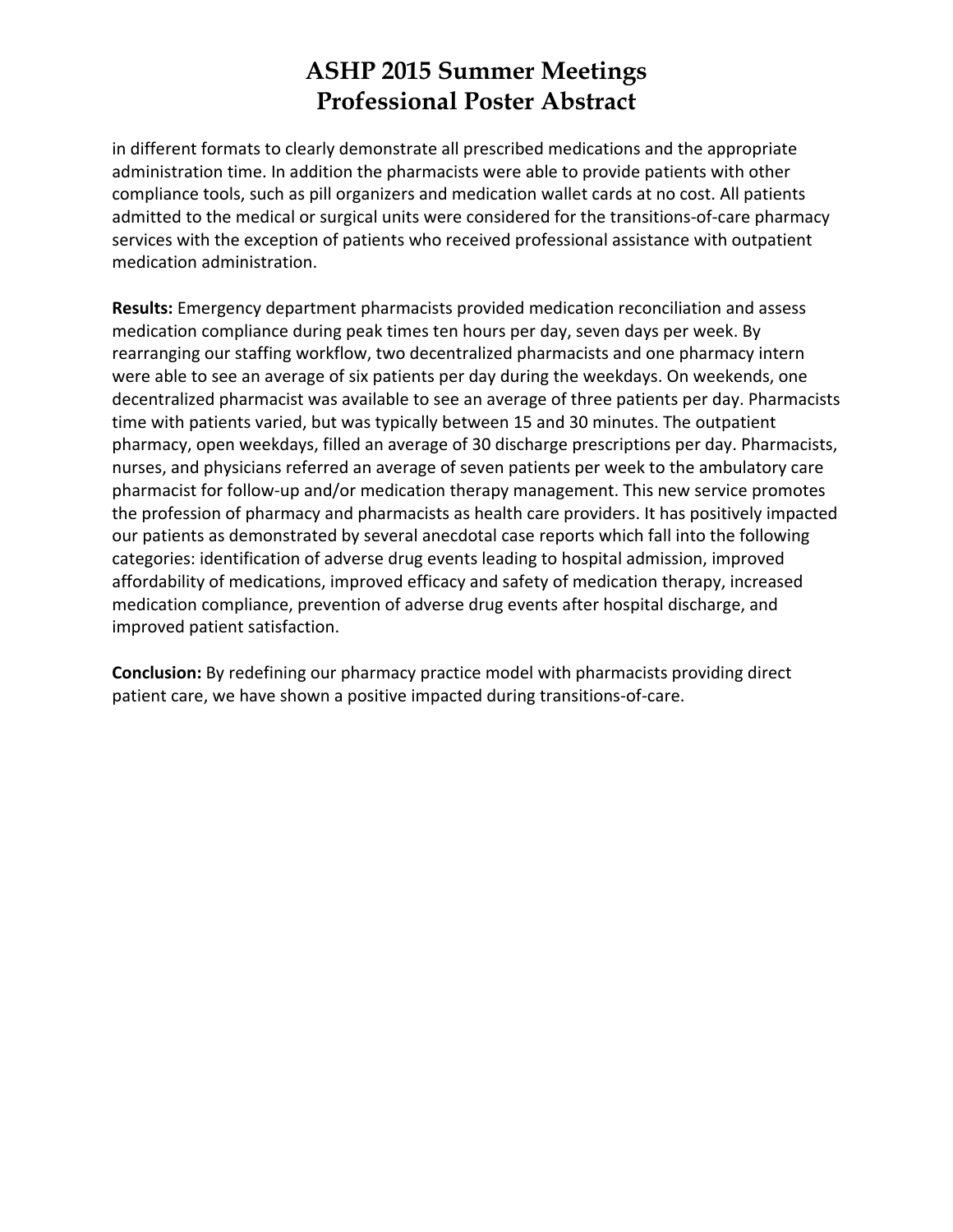**Board#‐Day 10‐M**

**Category:** Automation / Informatics

**Title: Cart fill expansion: preventing unnecessary pharmacy products and product scanning alerts in patient care areas**

**Primary Author:** Scott V Anderson; **Email:** sa4zg@virginia.edu

### **Additional Author (s):**

Terran M. Rice Mark P. Chabot James Fiebert Sean Walsh

Purpose: Traditional once-daily medication cart fill delivery can result in unnecessary pharmacy products in patient care areas due to medication orders that change throughout the day. Increasing the number of cart fill deliveries can decrease the number of unnecessary, unreconciled product dispensed to and remaining in patient care areas. The purpose of this analysis is to evaluate unreconciled dispenses before and after implementation of a multiple‐ times‐daily cart fill schedule, as well as the impact on bedside barcode scanning safety metrics.

**Methods:** This retrospective, single‐center intervention analysis examined cart fill and return/unreconciled dispense data in inpatient pharmacy (IP) and sterile product area (SPA) settings before and after implementation of an expanded multiple-times daily cart fill schedule. Dispensing and returns/administrations were examined for September 2013 (cart fills: once‐ daily IP and thrice‐daily SPA) and July 2014 (cart fills: six‐times‐daily IP and seven‐times‐daily SPA), as well as barcode medication administration (BCMA) data for September 2012 through September 2014. The primary outcome measure was the change in return/unreconciled dispenses from both IP and SPA settings, with a secondary outcome measure of the change in BCMA product alerts associated with scanning of incorrect or off‐schedule medications.

**Results:** An overall 6.5% reduction of returns/unreconciled dispenses occurred after implementation, as well as an annualized 13% reduction of BCMA product alerts. The reductions for both outcome measures remained stable after implementation of an expanded multiple‐times daily cart fill schedule.

**Conclusion:** Implementation of a multiple‐times daily cart fill schedule in both inpatient pharmacy and sterile product area settings may be associated with a reduction of unnecessary pharmacy products in patient care areas, and also lead to a reduction of BCMA product alerts. Some portion of the results could be attributed to factors not related to the intervention of this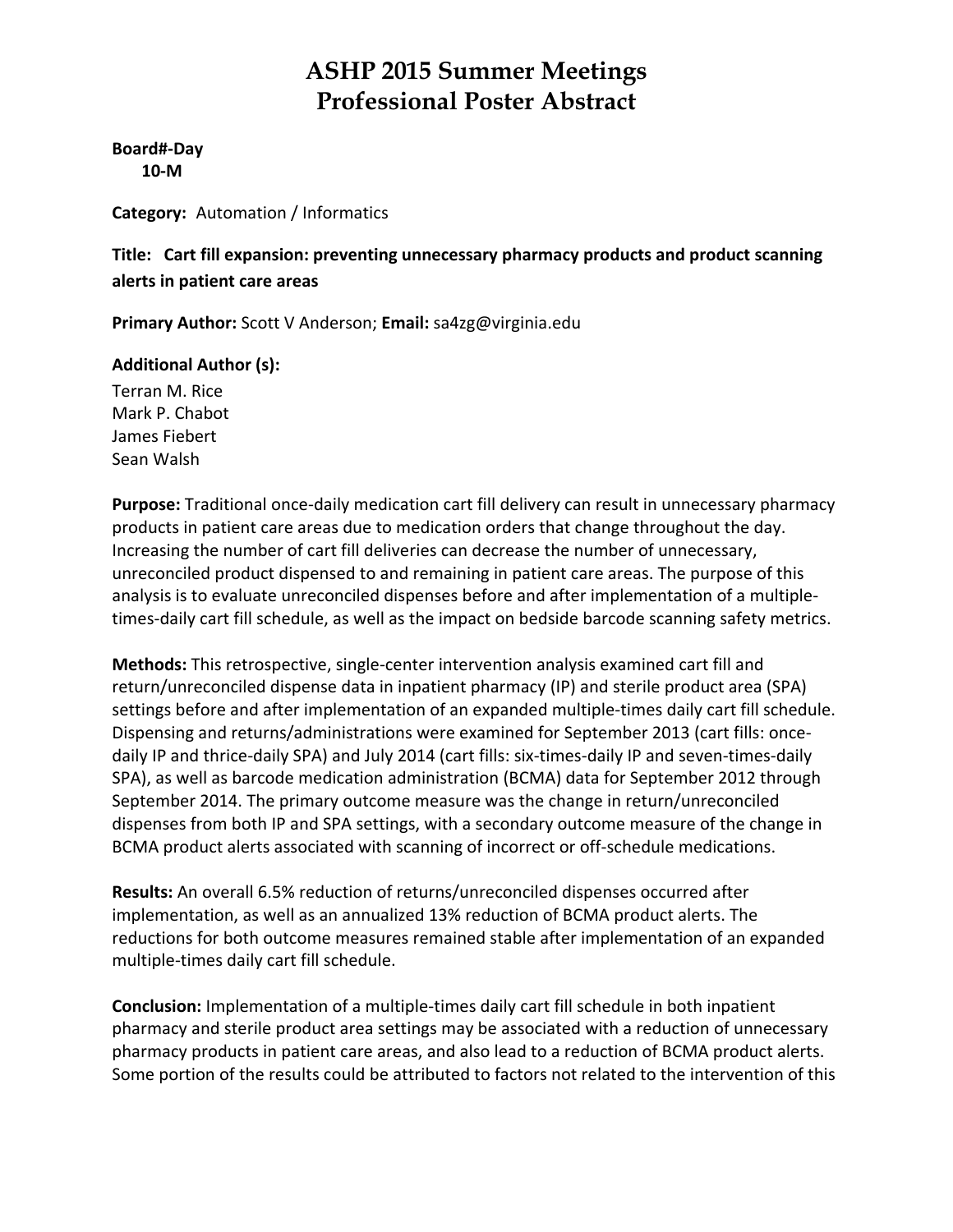study. However, the reductions may begin and remain sustained from the initial time of the intervention.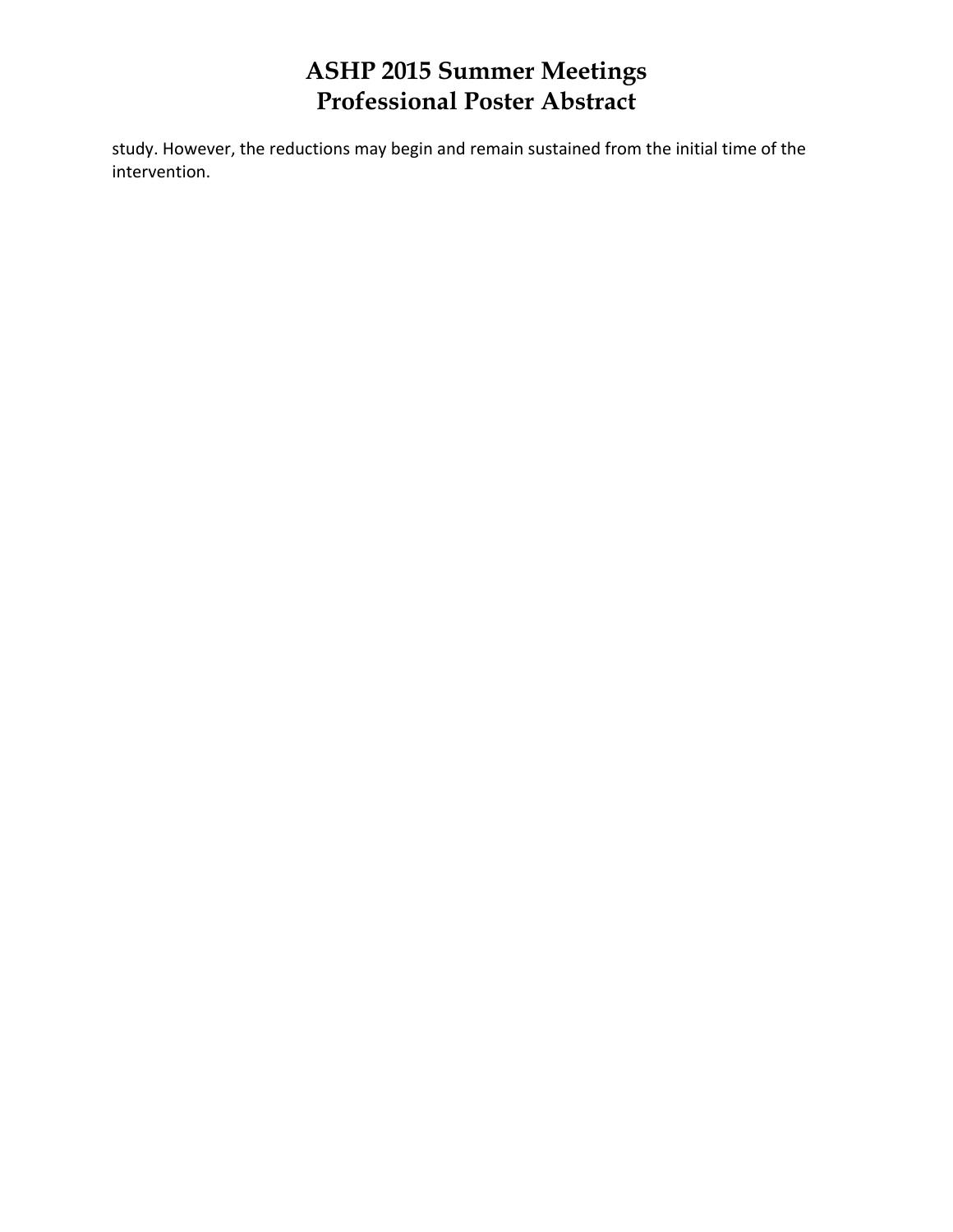**Board#‐Day 11‐M**

**Category:** Automation / Informatics

### **Title: Electronic clinical surveillance phased deployment to drive an antimicrobial stewardship program**

### **Primary Author:** Justin Clark; **Email:** jclarkpharmd@yahoo.com

**Purpose:** Electronic clinical surveillance software is becoming increasing common among antimicrobial stewardship programs (ASPs). The technology often takes antiquated manual processes and transforms them into more efficient clinical practice. The use of such technology can be tailored to very simple or very advanced antimicrobial stewardship activities. Often times this software is deployed across the entire pharmacy department, where part of the challenge is the knowledge gap between the simple to advanced antimicrobial stewardship activities. A community hospital in North Texas deployed the use of a clinical surveillance system to achieve success with their ASP. A well thought out phased approach to deployment of antimicrobial stewardship alerts, led to increased staff comfort level and increased pharmacist activities related to antimicrobial stewardship.

**Methods:** The antimicrobial stewardship committee first conducted a gap analysis of the ASP. The analysis compared the current ASP to what a best practice ASP should resemble. This allowed the pharmacy department to identify areas for policy development to assist with antimicrobial stewardship activities. Next, the pharmacy department provided an internal survey to all of the pharmacy staff. This was administered to assess any knowledge gaps related to antimicrobial stewardship activities. The following clinical topics were covered on the survey: iv to po route optimization, dose optimization (renal and extended infusion), hospital specific restricted antimicrobials, multi‐drug resistance pathogens, drugs of choice for targeted bacteria, and de‐escalation. The results of the survey were analyzed to determine educational opportunities among the staff. Education opportunities were then placed into several categories including: re‐education on hospital policy, in‐service needed, or online didactic course required. Finally, clinical surveillance alerts (or rules) were developed that were customized to clinical areas of focus agreed upon by the ASP. Using the program gap analysis as well as the staff educational gap analysis as a guide, the alerts were then put into a deployment schedule. The schedule was ordered based on simple to more advanced antimicrobial stewardship activity.

**Results:** The program as well as the educational gap analysis found that de‐escalation was an area where the ASP had opportunities for improvement. The ASP was able to quickly install custom alerts that at least targeted the low hanging fruit de‐escalation opportunities while they worked with staff on further education. An example, of low hanging fruit de‐escalation was utilizing an alert that targeted patients with an methicillin sensitive Staph. aureus infection that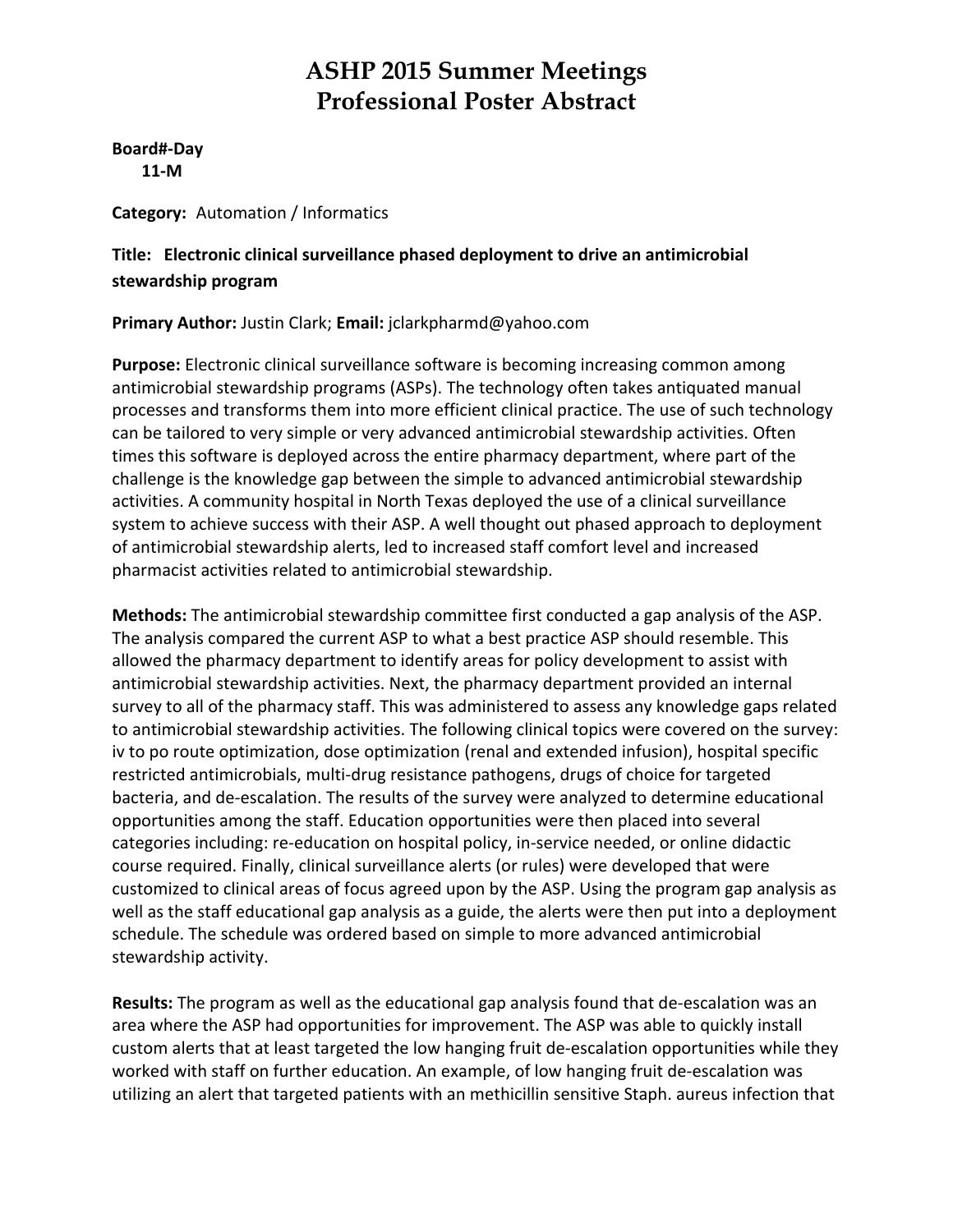were currently being treated with vancomycin. As in‐services and educational opportunities were conducted with the pharmacy staff, more ASP related alerts were deployed using the software. From 2011 to 2014, the number of pharmacist activities related to antimicrobial stewardship increased from just 200 to more than 1000. This can be attributed to taking the time to educate staff where gaps have been identified, and complementing the gap with a custom alert.

**Conclusion:** The flexibility to deploy custom clinical surveillance alerts contributed to more than a few reasons for the success of the ASP. Taking the time to complete the program and educational gap analysis allowed the ASP to prioritize which activity to embark upon first. The electronic clinical surveillance helped drive an efficient process for a phased approach to the alerts.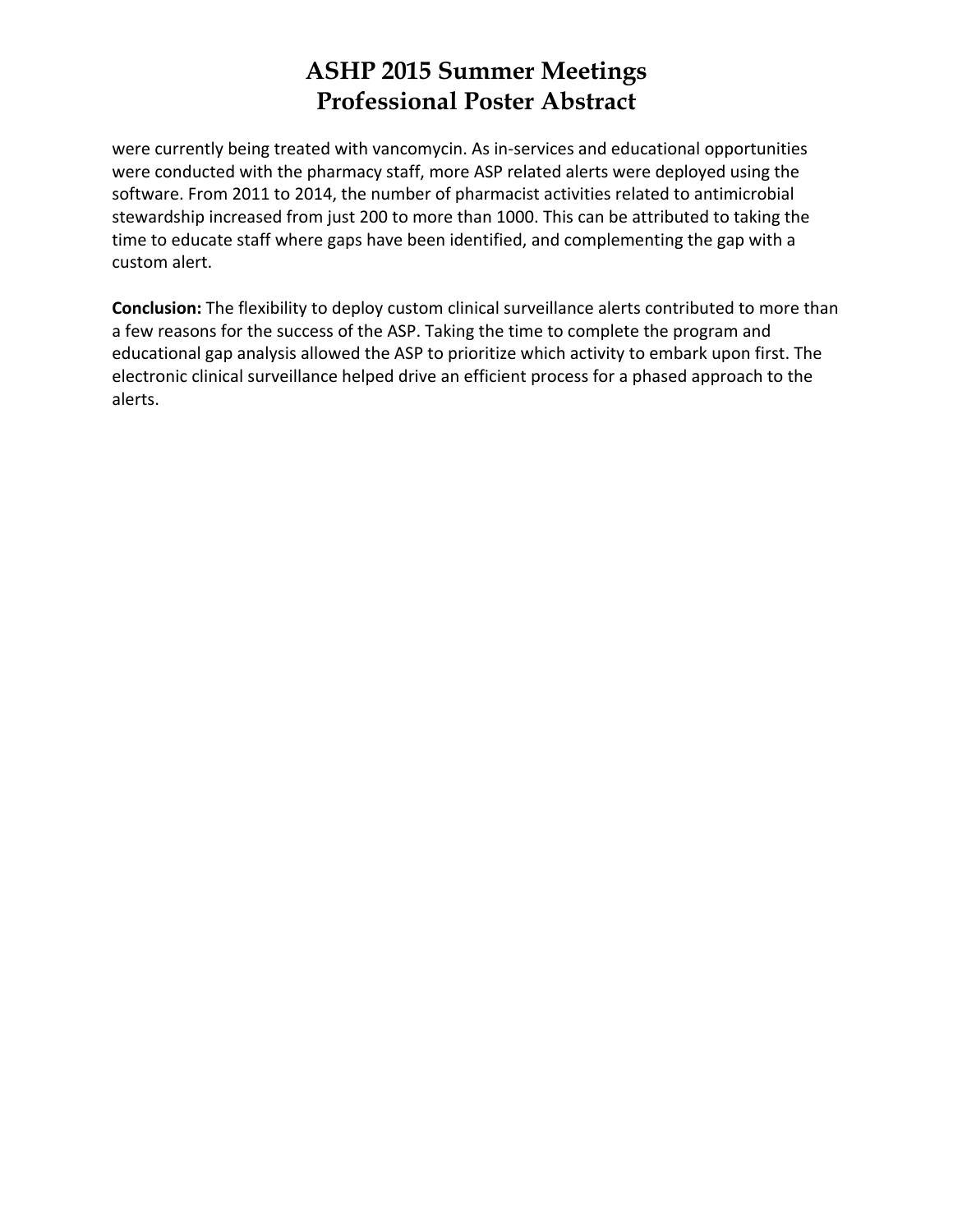**Board#‐Day 12‐M**

**Category:** Automation / Informatics

**Title: Impact of utilizing and optimizing clinical decision support on admission medication reconciliation process**

**Primary Author:** Sang Weon Lee; **Email:** sl7my@virginia.edu

### **Additional Author (s):**

Mark P. Chabot Stephanie Mallow‐Corbett Ronald G. Otten Terran M. Rice

**Purpose:** Performing accurate medication reconciliation during admission is vital for providing quality patient care. Inaccurate medication reconciliation often leads to medication errors, such as duplicate or omitted medications. At the University of Virginia Health System, one of the hospital-wide patient safety initiatives is streamlining the medication reconciliation process. Observation of various licensed independent practitioners performing admission reconciliation identified several areas for improvement. One of them was the non-formulary medication alert without guidance (MA), which interrupted workflow and caused alert fatigue. The primary objective of this project was to evaluate the impact of utilizing and optimizing clinical decision support on the admission medication reconciliation process.

**Methods:** By analyzing data from the Epic electronic medical record (EMR), the MA and triggering non‐formulary medications were identified. Between December 2014 and February 2015, medication alerts with guidance (MAWG) were created and attached to the identified medications. The following data were collected from the EMR: number of MA firings, and the MA/MAWG user response rate. Pre‐implementation data from November 2014 was compared against post‐implementation data from February 2015.

**Results:** During November 2014, the MA fired 2282 times, which was approximately 76 times per day. The fired alerts were cancelled by users 1841 times (81%). Examples of common triggering medications included non‐formulary strengths or formulations of losartan and aspirin tablets. Between December 2014 and February 2015, 31 MAWGs were created. Since December 2014, a steady reduction in the number of alert firings was observed. During February 2015, the MA fired 1831 times, which was approximately 65 times per day. In addition, the MAWGs fired 936 times. The MAWGs were accepted 650 times (69%), cancelled 280 times (30%), and continued for 6 times (1%).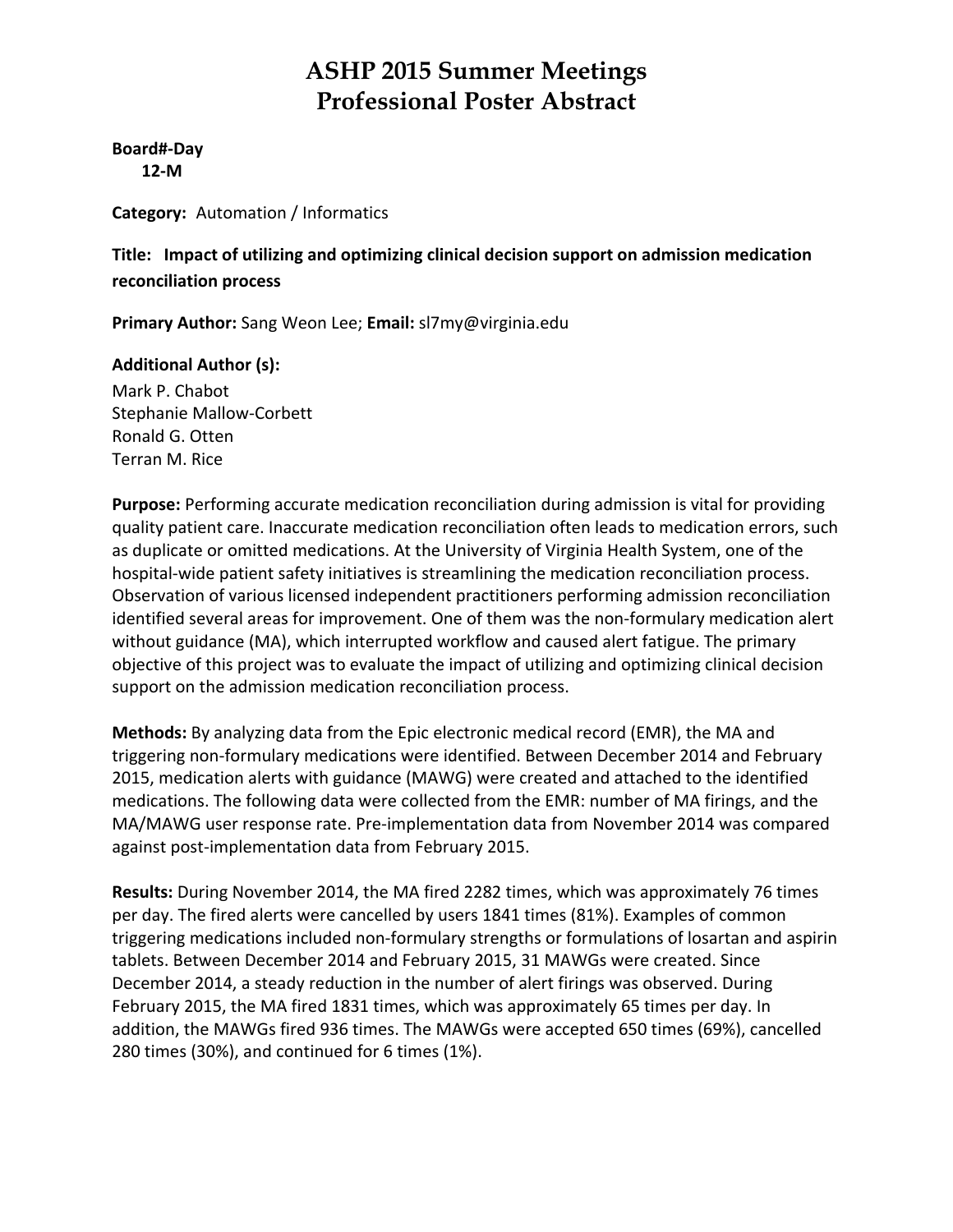**Conclusion:** After creating the MAWGs, the number of MA firings was reduced. In addition, most of the alternatives suggested by the MAWGs were accepted by the users. Further analysis is needed to evaluate the impact on medication reconciliation accuracy.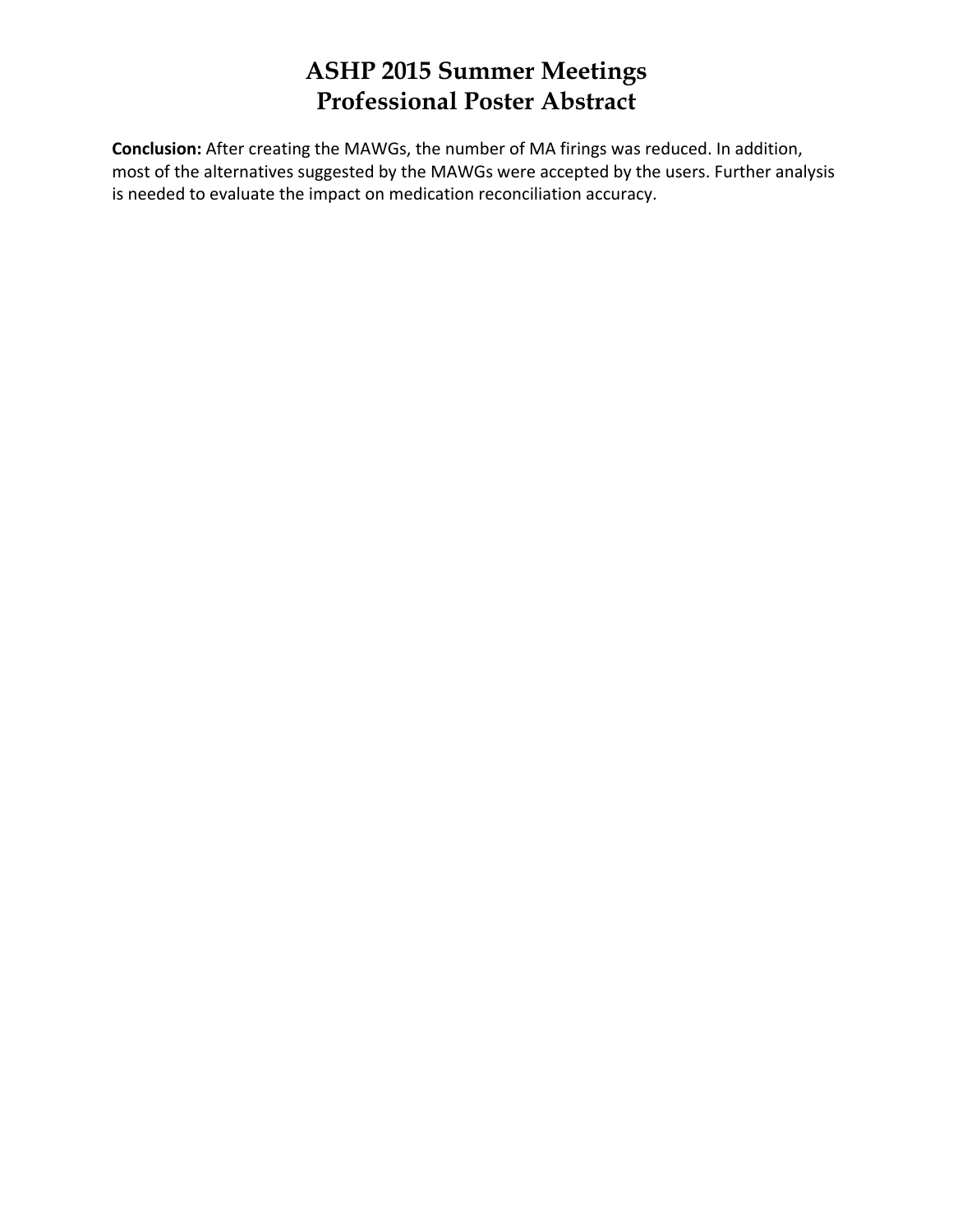**Board#‐Day 13‐M**

**Category:** Cardiology / Anticoagulation

### **Title: Evaluation of treatment failures and in‐hospital major bleeding with an extended bivalirudin infusion during percutaneous coronary interventions**

**Primary Author:** Mark Bishard; **Email:** mark.bishard@sclhs.net

### **Additional Author (s):**

Jody Adams

**Purpose:** Results of the REPLACE ‐2 trial revealed that bivalirudin with provisional GPIIb/IIIa blockade is non‐inferior to heparin plus planned GPIIb/IIIa blockade during percutaneous coronary interventions for ischemic end points and is associated with less bleeding. However, a recent meta-analysis published in Lancet concluded that compared to a heparin-based regimen, a bivalirudin‐based regimen increases risk of myocardial infarction and stent thrombosis yet decreases the risk of bleeding. Based on conflicting results of the two papers, an evaluation was undertaken at Lutheran Medical Center (Sept 1‐2014 to Dec 31‐2014) evaluating treatment failures and evidence of major bleeds with an extended bivalirudin dosing regimen (0.75‐mg/kg bolus plus 1.75 mg/kg per hour) which consisted of infusing the prepared bag until complete which could extend past percutaneous coronary intervention procedure.

**Methods:** Based on conflicting results of the two papers, an evaluation was undertaken at Lutheran Medical Center (Sept 1‐2014 to Dec 31‐2014) evaluating treatment failures and evidence of major bleeds with an extended bivalirudin dosing regimen (0.75‐mg/kg bolus plus 1.75 mg/kg per hour) which consisted of infusing the prepared bag until complete which could extend past percutaneous coronary intervention procedure. This varies from previous studies where the bivalirudin infusion was stopped at completion of the percutaneous coronary intervention procedure. Patents were also given various combinations of duel antiplatelet therapy. Treatment failure was categorized as the need for further interventions within 30 days and/or readmission for cardiac events.

**Results:** Fifty patients were identified in the bivalirudin group. Patients were predominantly male, with an average age of 67.5 years. Majority of the patients presented with either a Non‐ ST‐segment myocardial infarction (40%) or positive stress test requiring diagnostic catheterization and intervention (40%). One patient in the bivalirudin group received a GPIIb/IIIa inhibitor. Four patients were readmitted within 30 days with signs and symptoms of acute coronary syndrome, but sequela from acute coronary syndrome was ruled out. One death was observed within 30 days but was attributed to a comorbidity of advanced chronic obstructive pulmonary disease. No patients were treated for a major bleed.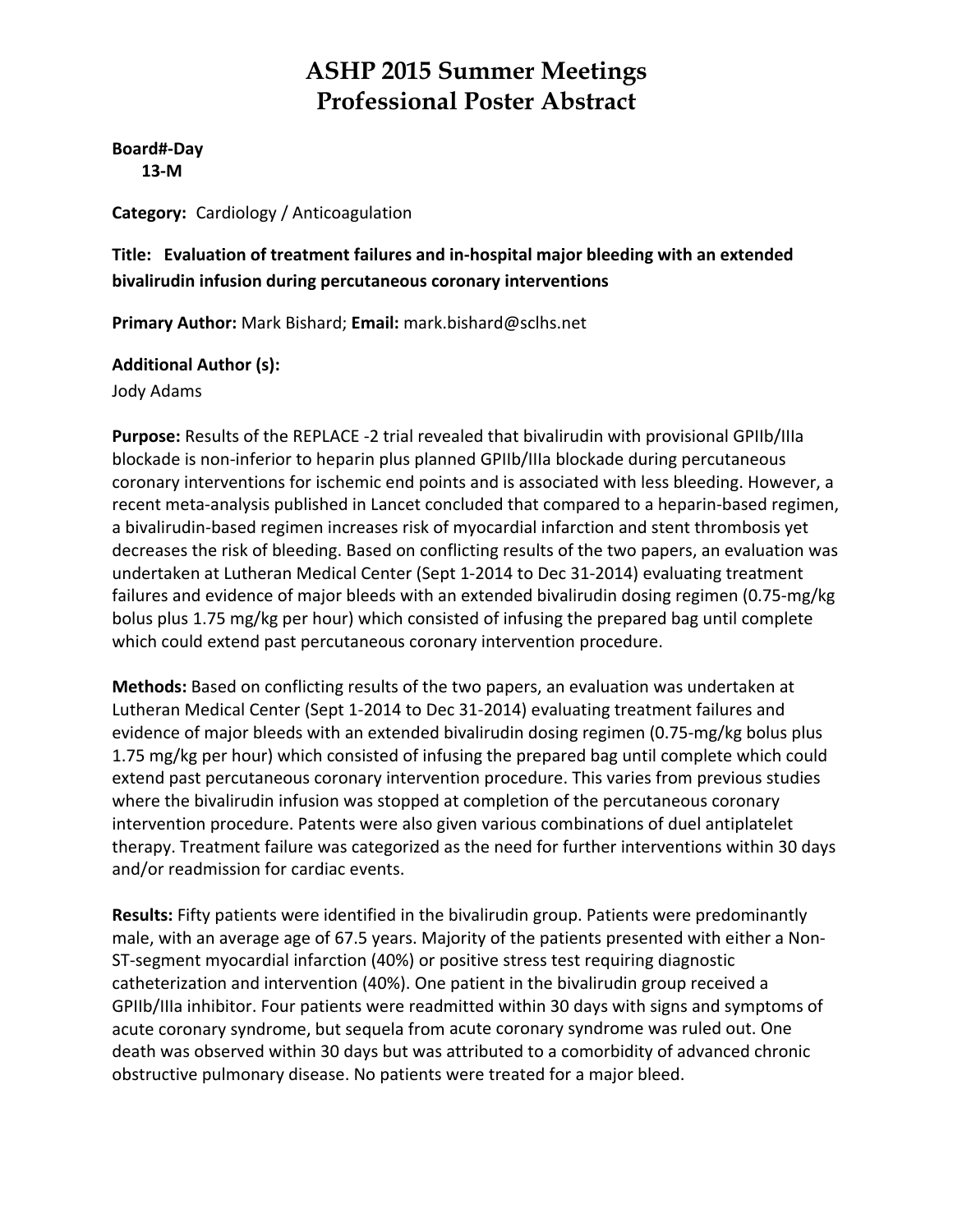**Conclusion:** The continued infusion of bivalirudin, even past PCI procedure time did not appear to result in treatment failures or contribute to the adverse drug reaction of bleeding. The practice may have allowed dual antiplatelet therapy to become more fully absorbed, thereby preventing early thrombosis of stents.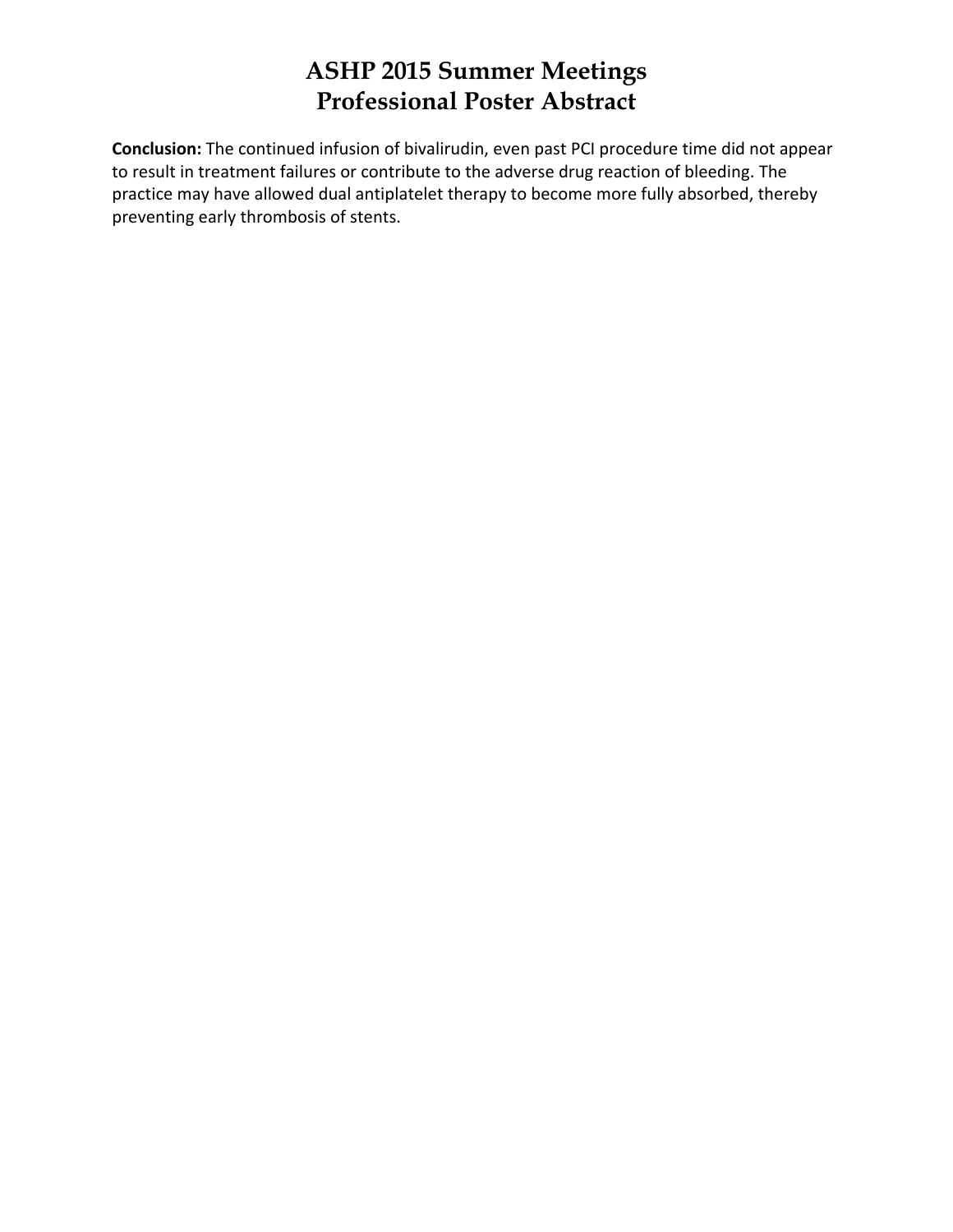**Board#‐Day 14‐M**

**Category:** Cardiology / Anticoagulation

### **Title: Feasibility of CYP2C19 genotype testing for patients at risk for acute coronary syndrome**

**Primary Author:** John Darnell; **Email:** john.darnell@providence.org

### **Additional Author (s):** Samuel Johnson

Deanna Kurz

**Purpose:** Researchers and clinicians have theorized that implementation of pharmacogenomic testing will lead to precision medicine, where specific drugs can be targeted for individual patients based on their unique genomic profile. Despite emergence of robust data for specific CYP2C19 genotypes‐phenotypes associations (i.e., full, partial, or non‐response to clopidogrel), successful clinical implementation of CYP2C19 genotyping is elusive (Bouman 2011, Collet 2011, Mega 2011, Pare 2010, Harmsze 2010, Hochholzer 2010, Geisler 2008, Gladding 2008). Notable barriers to clinical implementation include cost of testing, knowledge deficits among front‐line clinicians, as well as ethical and regulatory concerns. Previous studies that have looked at implementing such a service have been limited to inpatient acute care settings (Roberts 2012) or within a community pharmacy (OConnor 2012). Therefore, the purpose of this study is to begin to develop an understanding of the feasibility of implementing a novel clinical pharmacy service for providing CYP2C19 genotype-guided antiplatelet therapy recommendations in two ambulatory cardiology clinics within an integrated health care delivery system.

**Methods:** The institutional review board and ethics committee approved this prospective, open‐label, single arm, feasibility study in eligible patients who were; 18 to 75 years of age, Kaiser Permanente Colorado patients followed at Rock Creek or Franklin Cardiology, not receiving antiplatelet therapy beyond aspirin within two weeks proceeding enrollment, and referred for elective coronary angiography and potential percutaneous coronary intervention (PCI). Subject identification was conducted during a consultation visit with a KPCO cardiologist when cardiac catheterization was recommended. A cheek swab sample for CYP2C19 genotyping was obtained from patients who provided informed consent. Genelex (Seattle, WA), analyzed the sample and provided the genotyping results to a KPCO clinical pharmacy specialist who developed a precise anti‐platelet therapy recommendation based on the most recent guidelines published from the Clinical Pharmacogenetic Implementation Consortium [CPIC] (Scott 2013). Recommendations were provided to the attending cardiologist as well as the patient. The following outcomes were assessed: availability of genotype results prior to elective cardiac catheterization, and prescriber and patient acceptance.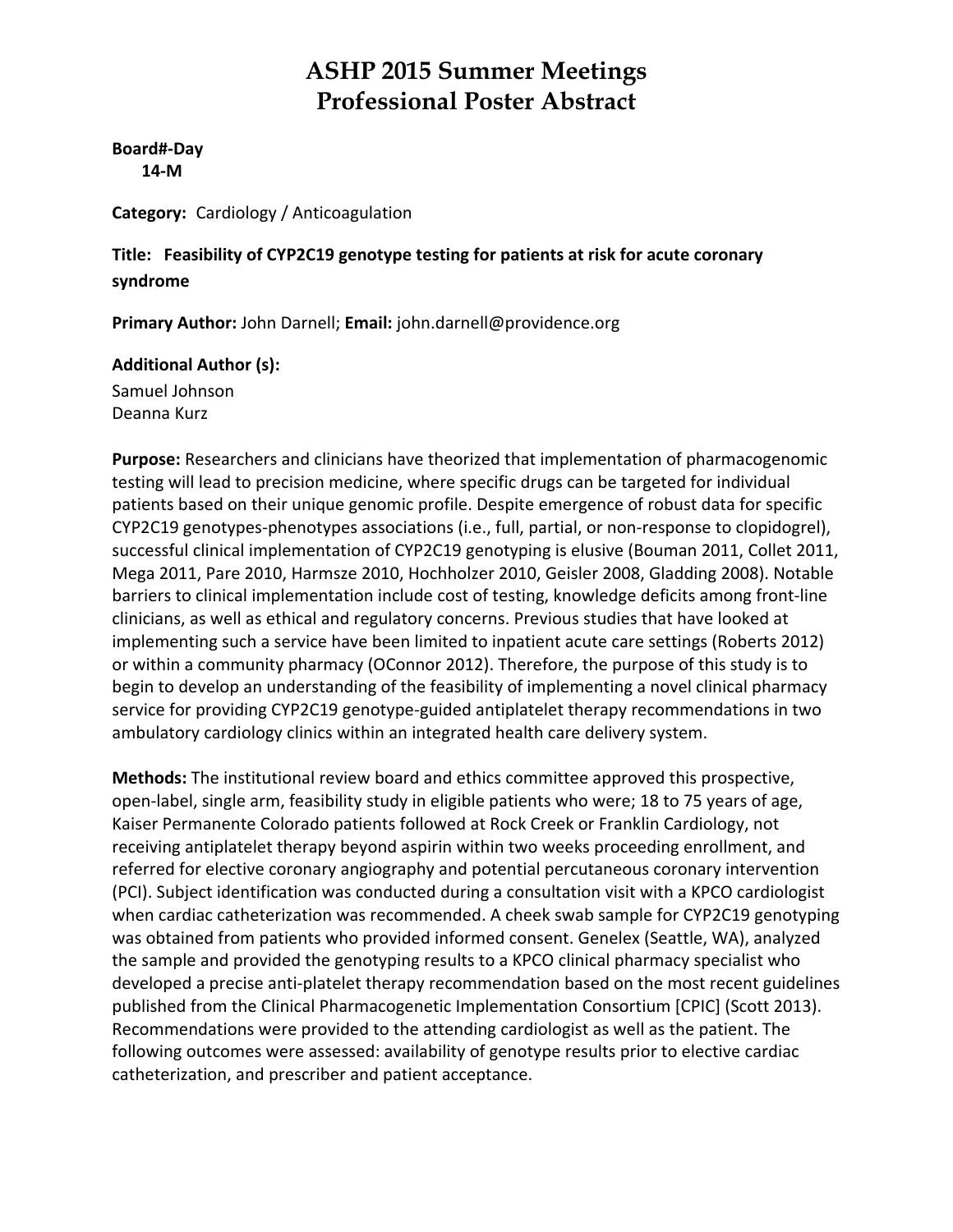**Results:** Of the patients screened between August 2013 and December 2014, 22 patients were identified as being eligible for participation in this study. Of the 22 eligible, six patients provided informed consent. All six patients received genotype results prior to cardiac catheterization and all subsequent recommendations were accepted by both the cardiologists and patient. Two of the six patients were CYP2C19 intermediate metabolizers, while four patients were extensive metabolizers.

**Conclusion:** Genotype results were available prior to each of the elective cardiac catherization procedures. In addition, recommendations made by KPCO clinical pharmacy specialists were accepted in all six cases by both physician and patient. However, despite these positive outcomes significant barriers were identified including electronic medical record capabilities and processes in handling sensitive genetic information. Therefore, our results suggest that an add‐on, reactive CYP2C19 genotype approach for precision antiplatelet therapy was not feasible to implement in an ambulatory cardiology clinic without alternations in underlying clinic infrastructure and workflow. Given the success of pharmacogenomic programs that incorporate a preemptive approach to CYP2C19 genotyping (Roberts 2012), a similar approach may serve as the more feasible method in developing a CYP2C19 genotyping service within an integrated health care delivery system.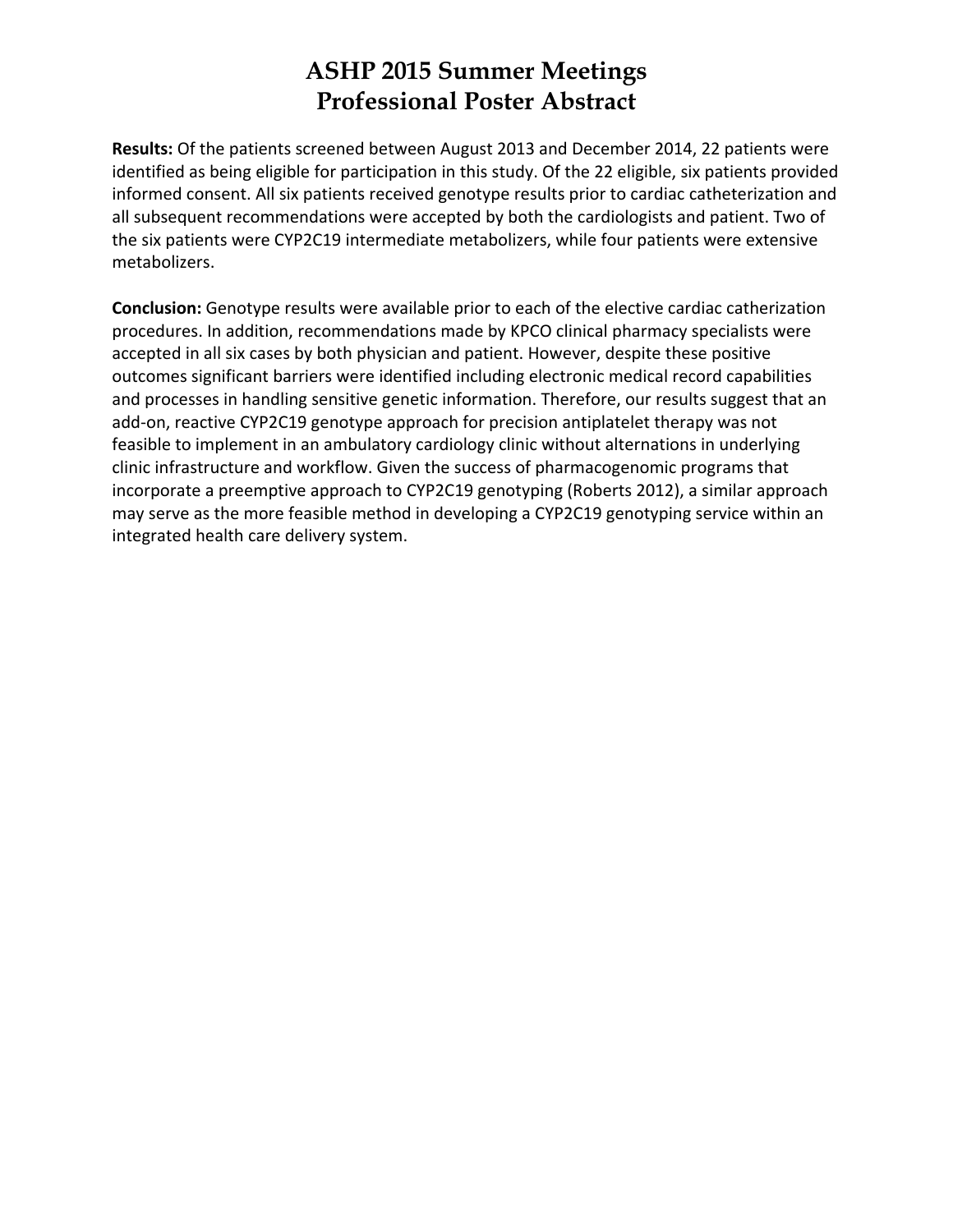**Board#‐Day 15‐M**

**Category:** Clinical Service Management

**Title: Pharmacy technician support role in a primary care resource center.**

**Primary Author:** Toni Fera; **Email:** ferat26@hotmail.com

#### **Additional Author (s):**

Keith T. Kanel Meghan L. Bolinger Amber E. Fink

**Purpose:** In the Primary Care Resource Center (PCRC) Project, hospital‐based care coordination hubs were created in 6 community hospitals specifically charged with lowering readmission rates for chronic obstructive pulmonary disease, heart failure, and coronary artery disease. One full-time care transition pharmacist (CTP) was recruited at each PCRC site to provide medication management services for patients with the target diseases. It is the goal for the pharmacist to engage all patients during their inpatient stay, providing medication education and review, addressing adherence issues and reconciling medications; and after discharge, by phone follow‐ up within 72 hours. All patients must also receive a comprehensive medication review prior to discharge or within 5 days of discharge (by phone or follow‐up visit). Pharmacists at each of the sites had the latitude to customize workflow and processes as long as core elements of the framework were achieved. At one site, with over 400 beds, the largest in the PCRC group, the patient volume challenged the capacity of the single pharmacist to provide all expected elements of care to the full cohort of eligible patients. A new pharmacy technician role was considered a cost‐effective option to extend the pharmacists reach.

**Methods:** Pharmacist work was reviewed and technical functions identified that could be assigned to a specially trained pharmacy technician. A certified pharmacy technician was recruited to perform clinical support functions under the direction of the CTP, eight months after opening of the PCRC, and once work processes had stabilized. The pharmacy technician was provided training in the hospital electronic health record (EHR) and medication reconciliation module; physician practice EHR and medication record documentation; locating pertinent laboratory and diagnostic tests; and medications common to the target disease states. Daily activities of the pharmacy technician include preparation and maintenance of the active patient roster and pending discharges, assembling patient medication education cards, retrieving laboratory and diagnostic test information relevant to the target diseases, and noting discrepancies between disparate systems medication records. In addition, the technician helps to update medication databases so that pharmacist clarifications are reflected across the nursing medication record, discharge instructions, and primary care physician practice, and are readied for pharmacist verification. The pharmacy technician also provides administrative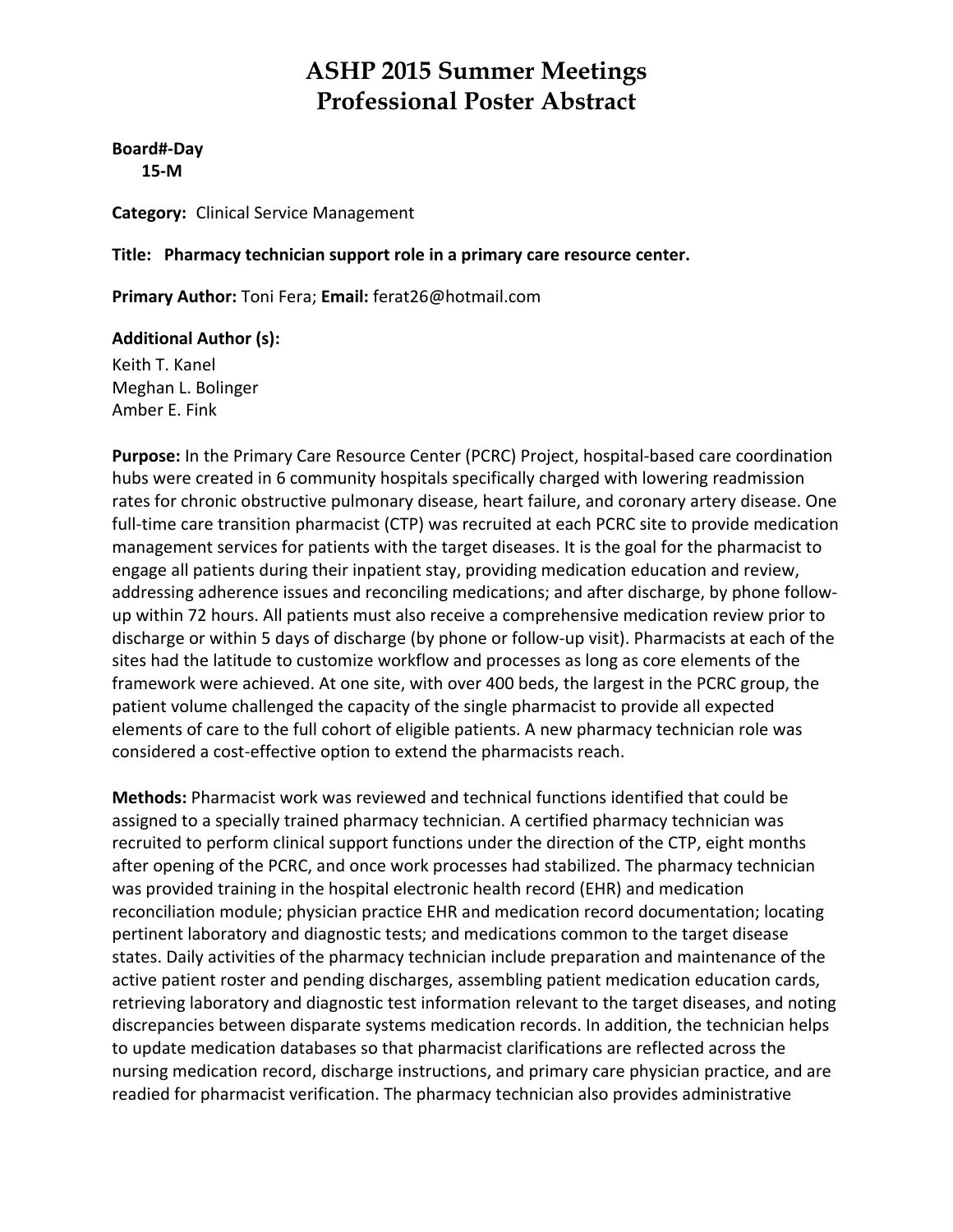support, including managing submission of patient medication assistance forms and coordinating hospital‐to‐home program vouchers, transmitting the pharmacist care note to the primary care physicians, and assisting with data collection and documentation.

**Results:** Comparing three months prior to the addition of the pharmacy technician to the three months following implementation (allowing for an orientation period), patient admissions increased from 350 to 413, an increase of 18%. Pharmacist inpatient encounters remained steady (‐2.8%), but admissions receiving a comprehensive medication review was increased by 19.8%. The pharmacist now has time to make follow‐up, post‐discharge phone calls to patients with medication-related concerns. Subjectively, the addition of the pharmacy technician is an invaluable addition that allows the pharmacist to spend more time with patients, and allows for more timely issue resolution.

**Conclusion:** Addition of a pharmacy technician to augment pharmacist care into a primary care resource center team provides a resource to extend the reach of the pharmacist, and allows more time for the pharmacist to work at the top of their license. New and expanded clinical support roles for pharmacy technicians should be explored.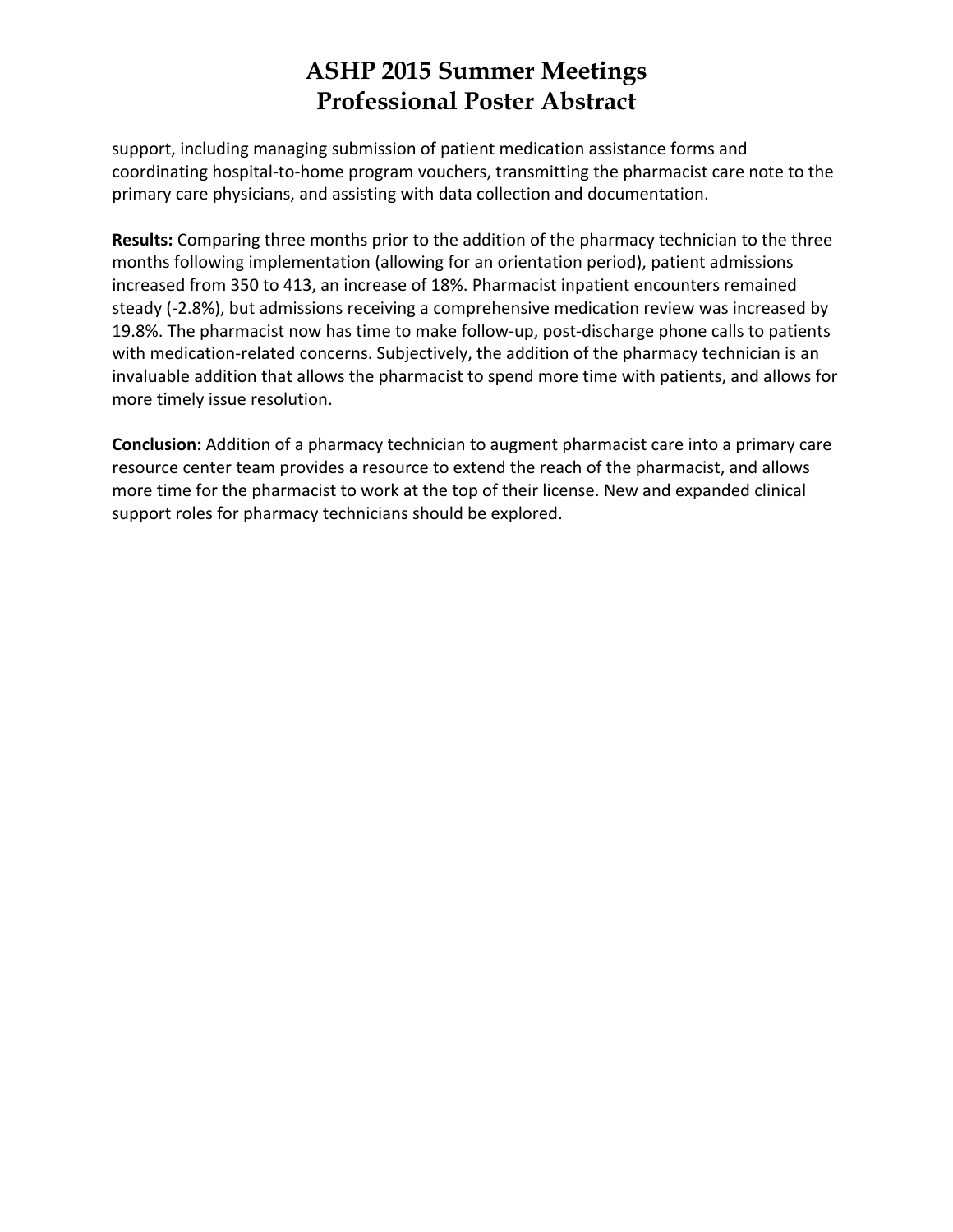**Board#‐Day 16‐M**

**Category:** Clinical Service Management

**Title: Development of medication assessment guidelines to standardize patient assessments for care transition pharmacists across multiple settings.**

**Primary Author:** Toni Fera; **Email:** ferat26@hotmail.com

### **Additional Author (s):**

Keith T. Kanel

**Purpose:** Pharmacists are becoming integral members of care transition teams; the presence of a full-time pharmacist, in both the inpatient and outpatient setting, are invaluable in educating patients, reducing adverse drug reactions, and enhancing medication adherence. In Pittsburgh Regional Health Initiatives Primary Care Resource Center (PCRC) Project, hospital‐based care coordination hubs were created in 6 community health systems were specifically charged with lowering readmission rates for COPD, heart failure, and acute myocardial infarction. Each PCRC team was comprised of 1 pharmacist, 3‐4 nurse care managers, and an administrative assistant. Teams engaged patients at the point of admission, and applied a prescribed care management protocol through discharge, potentially extending to one or more home visits, and communicated finding and recommendations with the primary care physician. Pharmacists were given two critical tasks to be performed on each enrolled patient: (1) comprehensive medication management, either during the admission (at bedside) or within 5 days of discharge (by telephone or at a PCRC office visit); and (2) telephone contact with the patient within 72 hours of discharge. Pharmacists were encouraged to innovate and develop process supported by local culture and resources, and as a result, developed diverse practice models and care processes.

**Methods:** A quality improvement team comprised of pharmacists from the 6 PCRCs and a facilitator was established. After an initial site assessment, a series of virtual meetings were held, and recommendations for process improvements were made. Pharmacists then prioritized recommendations based on impact on outcomes (e.g. decreasing admissions and readmissions for target diseases) and relative ease of implementation. Two of the top‐ten recommendations were to develop standard assessment guidelines for target disease assessment and guidelines for monitoring high‐risk medications. High risk medications common to the three target diseases were identified, and including high‐hazard medications and medications considered important to chronic management of the target diseases. In addition, due to its frequency as a recognized comorbidity in the target populations, the group also developed assessment guidelines for diabetes. Once the common high risk medications were identified, assessment guidelines were developed based on group discussion and review of the literature.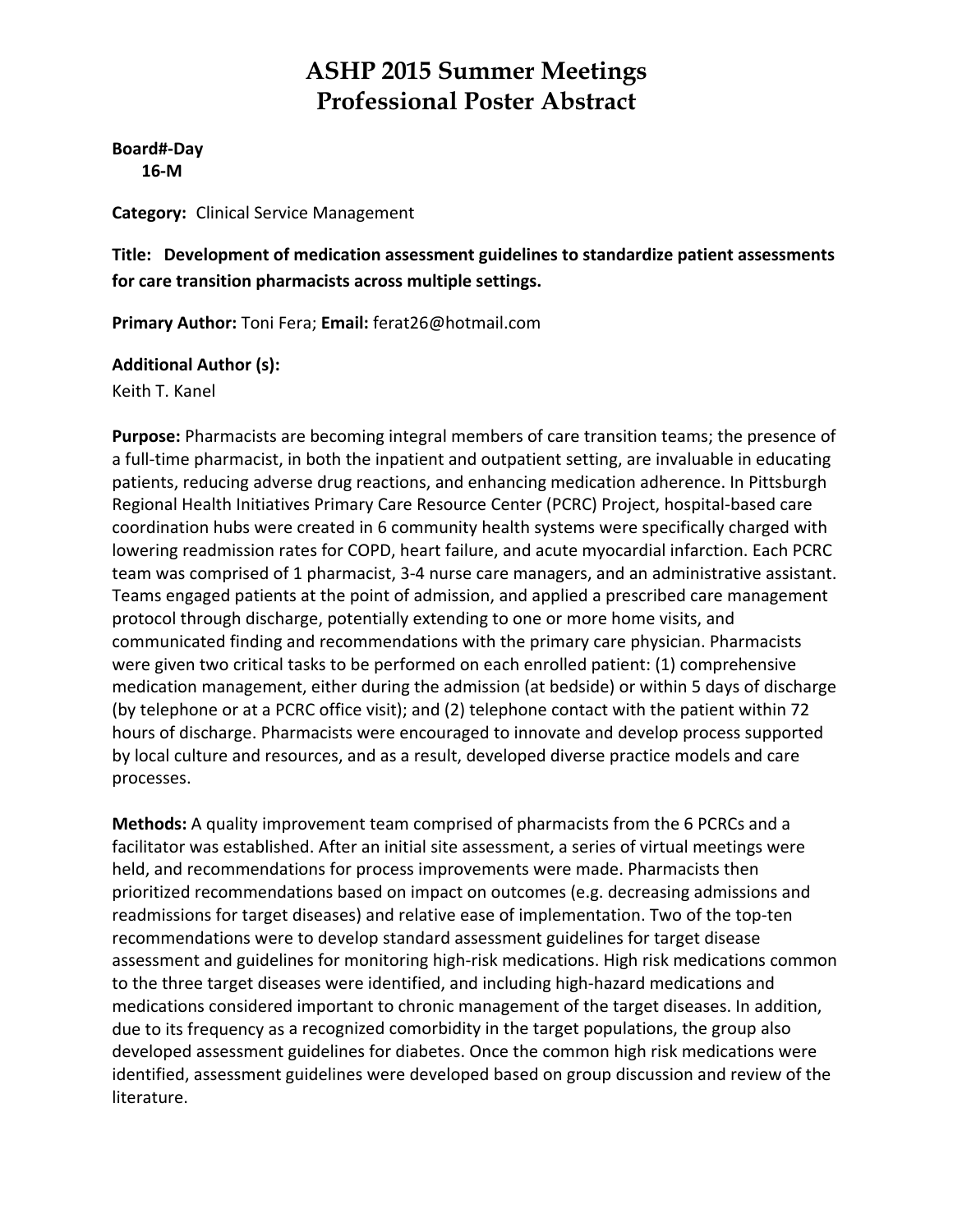**Results:** Four assessment quadrants were developed for each target disease: diagnostic tests (to guide therapy or monitor disease response or progression), laboratory tests (to drive therapy optimization), high risk medications, and patient engagement (patients knowledge of their disease and medications to ensure a high level of self‐management after discharge). Based on the guidelines, a high‐risk medications checklist that includes a list of pertinent laboratory and diagnostic tests for each high‐risk medication, patient engagement strategies and the rationale for the monitoring parameters was developed as a quick reference. In addition, a cross‐walk of all diagnostic tests and monitoring parameters was created in order to help to define laboratory and diagnostic tests common across disease states to streamline data abstracting processes, and begin to support creation of electronic dashboards. Pharmacists participated in case studies with peer discussion to strengthen their understanding of the assessment guidelines and how they are applied.

**Conclusion:** A multi‐site pharmacist quality improvement team developed assessment guidelines to support comprehensive medication review process standardization for four target diseases. Creation of common assessment guidelines across 6 practice sites has set the foundation for standardized processes of care in disparate settings and a common platform for team discussion, quality improvement, and creation of electronic health record decision support tools.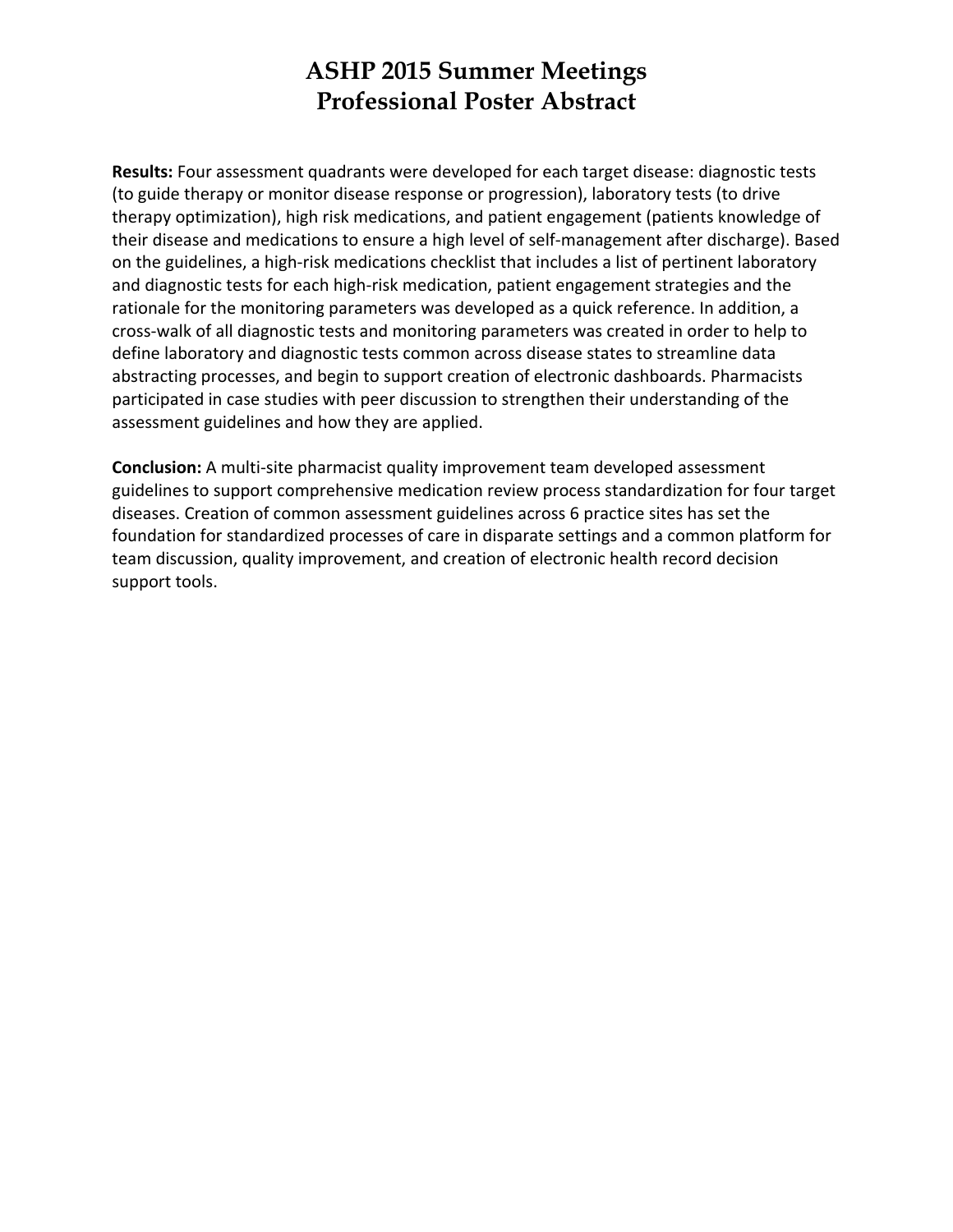**Board#‐Day 17‐M**

**Category:** Drug Information

**Title: Assessment of understanding and development of patient‐centered prescription label instructions for patients with limited literacy, vision impairment and the elderly**

**Primary Author:** Mei Ju Chien; **Email:** natashapipi@gmail.com

### **Additional Author (s):**

Tina Pan Yi Zu Wang Meng Yu Chen

**Purpose:** The elderly, limited literacy or those with vision impairment often have poor cognitive flexibility and need to work harder to process the directions written on the prescription label. To improve patient comprehension, the dosage instructions at our medical center are enlarged with traditional Chinese letters of 14 points and contain 1.4cm\*1.4cm pictorial icons. However despite these efforts to improve the prescription label, many patients still have difficulty understanding the dosage instructions. The aim of this study is to evaluate the current dosage instructions, collate information on patient preferences and develop the patient centered optimum format.

**Methods:** Patients who are at high risk of misunderstanding prescription label (the elderly, limited literacy or those with vision impairment), have multiple medications with at least three or more different frequency of use and actively seeking help were eligible to participate in this study. The elderly is defined as those 65 years or older. Vision impairment is defined as those with eye-sight disorders or those with difficulty reading dosage instructions when the label is placed on the table and the patient is standing up. Institutional review board at this medical center approved this study. Patients understanding of dosage instructions of the current prescription label was assessed through a structured interview. Patient responses to dosage instructions were rated as either correct or incorrect by an independent pharmacist. If patients cannot correctly interpret the current prescription label and pictorial icons, pharmacist discussed with patients on their individual preference for the content of the prescription label. Patients interpretation of the new modified prescription label instructions were then evaluated by another independent pharmacist. If the label modifications allowed patients to understand how to take their medications, these modifications were written on the blank space of the prescription label.

**Results:** 74 patients were recruited in the study period, and 68 patients completing the study. More than half patients (67.6%) cannot interpret the current prescription label instructions. Elderly patients have no particular preference for the format of their prescription label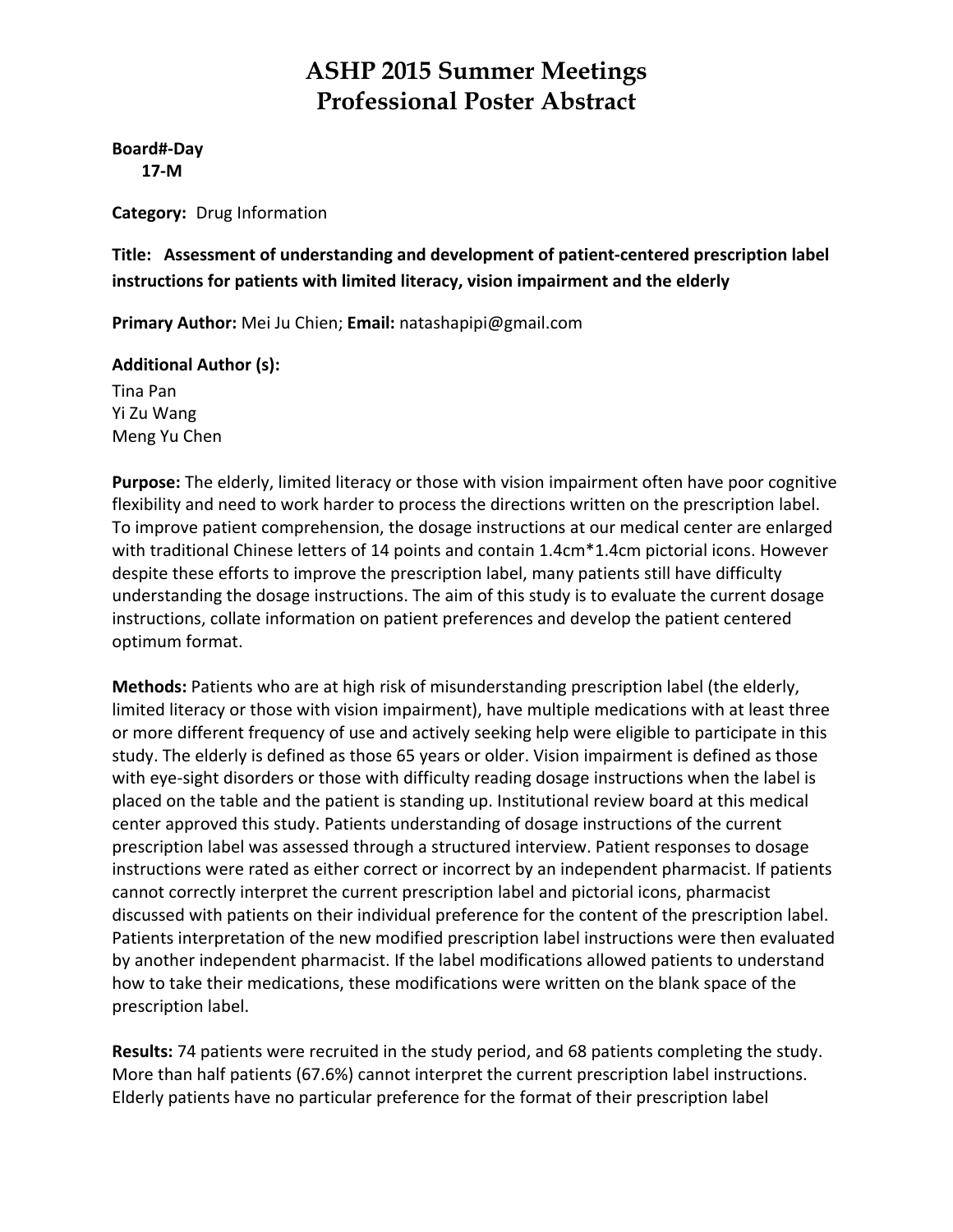(p=0.269). Patient with vision impairment preferred dosage instructions to be written in larger font, filling the blank space : approximately 36 points(r=+0.677Ap=0.0001). Patients with poor literacy preferred instructions to be written in a simple and clear format using Arabic numerals. For example, if the medication was needed to be taken one tablet once a day, pharmacist would write1on the prescription label and if one tablet were needed twice a day, write2on the label. If the medication was needed to be taken more than one tablets at the same time, such as take two tablets twice a day, then it would be written2on the left hand side of the label indicating morning and another 2 on the right hand side of label indicating night. After modifications were made based on patientsindividual preference, all patients (100%) understood the dosage instructions. Even though there are other methods to improve medication safety such as the use of dosette boxes and medication lists, this method is more cost‐effective and can be individualized to patients needs.

**Conclusion:** This study does not support the use of pictorial icons. Efforts to improve label format should be patient centered and include the use of larger font and numeric presentation. Additional study is required to assess whether these modifications will affect long term medication‐taking behavior and improve health outcome.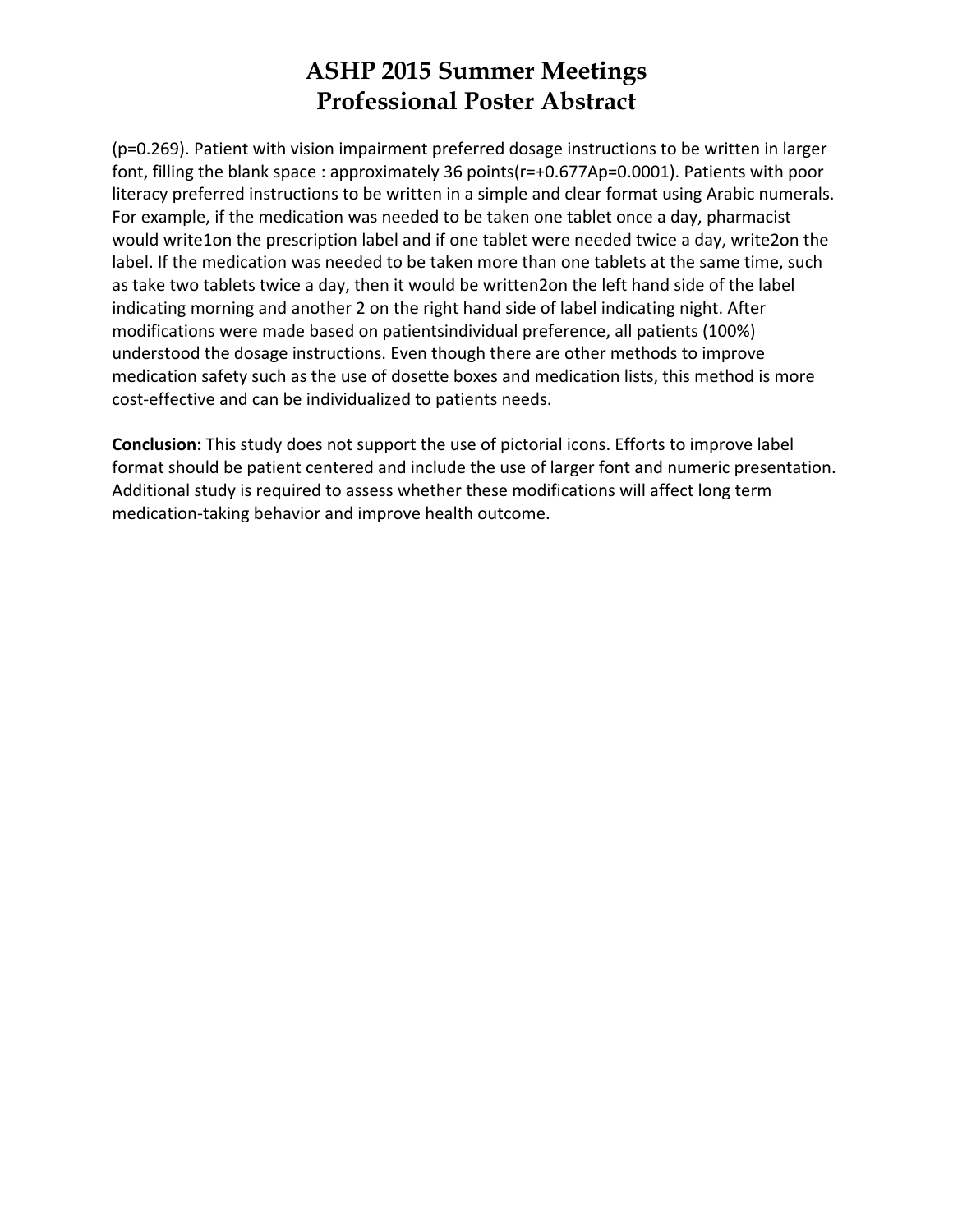**Board#‐Day 18‐M**

**Category:** Drug Information

**Title: A student‐pharmacist driven initiative to impact cervical cancer rates in rural Arkansas: assessing the educational needs of an undergraduate population.**

**Primary Author:** Samantha Gauthier; **Email:** sgauthier@harding.edu

### **Additional Author (s):**

Britney Cothren Rayanne Story Jeanie Smith

**Purpose:** Despite the availability of human papillomavirus (HPV) vaccines, the incidence of cervical cancer in medically underserved, rural Arkansas remains strikingly higher than the national incidence. Due to this increased incidence, a group of research students at Harding University College of Pharmacy conducted a program to educate and increase awareness of HPV and HPV-related disease to undergraduate students. The goal of the educational program is to raise awareness of HPV‐related disease which will positively impact HPV vaccination rates leading to a decrease in cervical cancer and other HPV‐related diseases.

**Methods:** Population surveys were conducted to better understand current knowledge and perceptions of HPV‐related infections and vaccines. Student pharmacists, under faculty supervision, designed a survey to identify the general knowledge base and perceptions about HPV-related disease and vaccination. The survey consisted of sixteen questions regarding demographics, HPV facts and related diseases, vaccination awareness, and willingness to receive the vaccine. Surveys were administered to undergraduate students in Arkansas. A tailored educational program was prepared based on survey results.

**Results:** The majority (75%) of survey participants had heard of HPV; leaving 25% who had never heard of the virus. When presented with a list of disease states and cancers, few were able to correctly identify those that were linked to HPV. Roughly 20% had received an HPV vaccine. The survey didnt distinguish between number of vaccine doses received. Forty‐five percent were interested in receiving the HPV vaccine. The ten minute educational program has been presented six times to undergraduate social and civic organizations with more presentations scheduled. Three hundred and fifty students have been educated.

**Conclusion:** Undergraduate students know little about HPV‐related disease although most have heard of the virus. This population will benefit from a brief educational presentation that presents facts and dispels myths about HPV. It can be inferred from the results that providing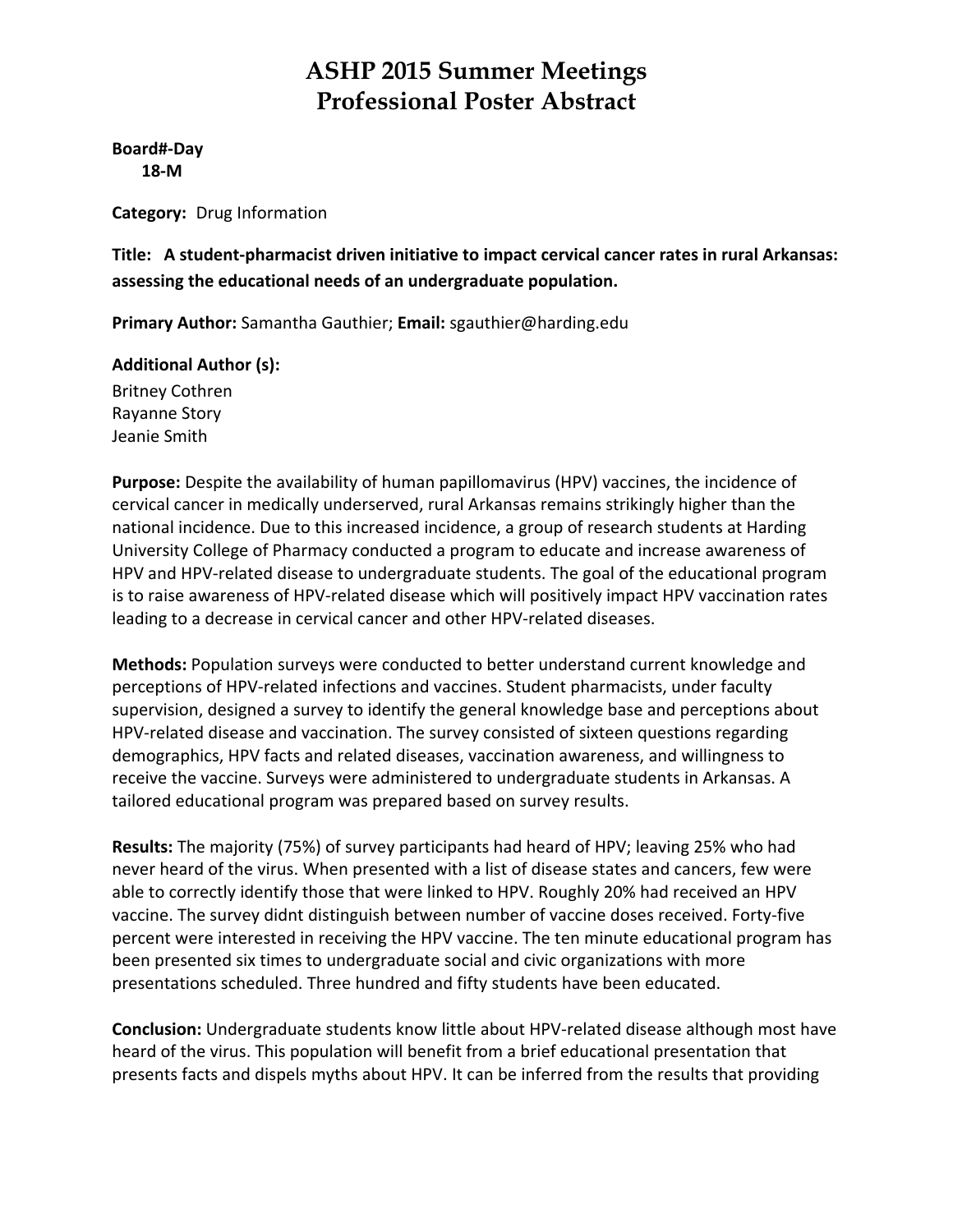education will positively impact HPV vaccination rates, thus lowering the rate of cervical cancer and HPV‐related disease.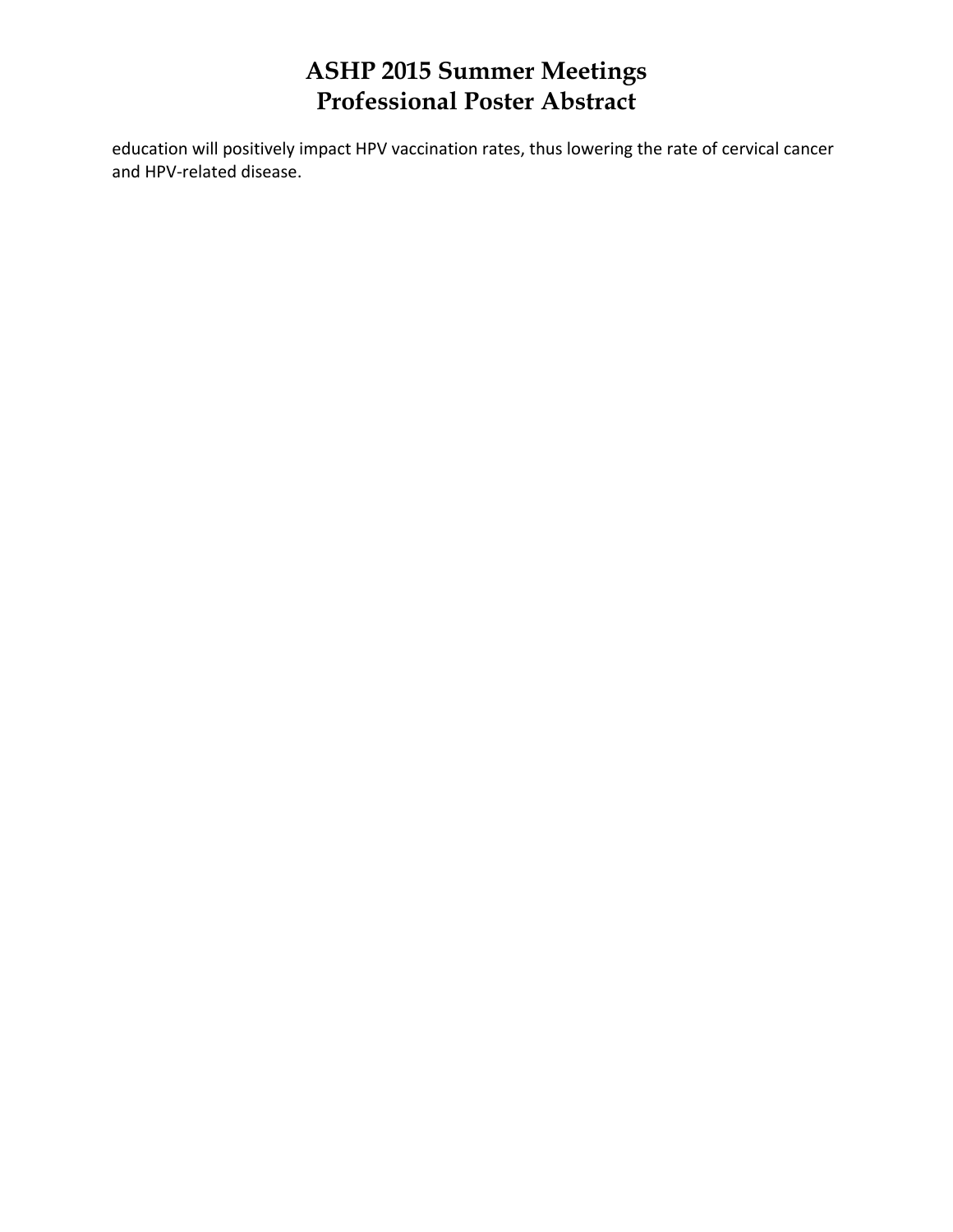**Board#‐Day 19‐M**

**Category:** Drug‐Use Evaluation

### **Title: Adverse drug reaction monitoring of Tramadol in Seoul St. Marys Hospital, South Korea**

**Primary Author:** Eunmi Ahn; **Email:** eunmi09@cmcnu.or.kr

### **Additional Author (s):**

Sung Sim An Soon‐Joo Kim Hyen O La

**Purpose:** Adverse drug reaction (ADR) monitoring is a process for collecting and evaluating information about side effects for the purpose of protecting patients from the unwanted harmful effects of a drug. In South Korea, fifteen Regional Pharmacovigilance Centers were established in 2009 and voluntary ADR reporting has exponentially grown since then. The Catholic University of Korea, Seoul St. Marys Hospital has been designated as a Local Pharmacovigilance Center, where spontaneous ADR reporting is in practice, contributing to promotion of ADR monitoring activity in South Korea. In this study, we analyzed and overviewed the most commonly reported ADR status of Tramadol in recent years.

**Methods:** We conducted surveys about the ADRs of tramadol reported through computerized system and whose relationship with the drug was assessed as at least possible based on the WHO-UMC causality assessment criteria. We also retrospectively investigated patient information and evaluated ADRs in terms of causality, severity, progress and type

**Results:** Out of 2,548 cases spontaneously reported from March to August in 2014, 267 ADRs were found to be causally related to Tramadol. The average age of patients was 5930 years, and the ratio of men to women was 1:1.82. The serious ADRs included seizure (1 case) and hypotension (3 cases), all of which were resolved. The most frequently reported symptoms were gastrointestinal disorder (70.4%) and central & peripheral nerve disorder (15.7%). Symptoms of nausea (46.4%), vomiting (23.6%), dizziness (10.1%) and diaphoresis (7.9%) were frequently reported. There were also reports of respiratory distress, chest pain, paraesthesia, and headache. All reported symptoms were included in Tramadols insert paper of KFDA (Korean Food and Drugs Administration)

**Conclusion:** In conclusion, ADRs related to Tramadol were more prevalent in women than men, and the most frequently reported ADRs were nausea, vomiting, dizziness and diaphoresis. Symptoms of serious ADRs included convulsion and hypotension, all of which were resolved. The data of this study will contribute toward accumulating safety information about Tramadol through long‐term monitoring.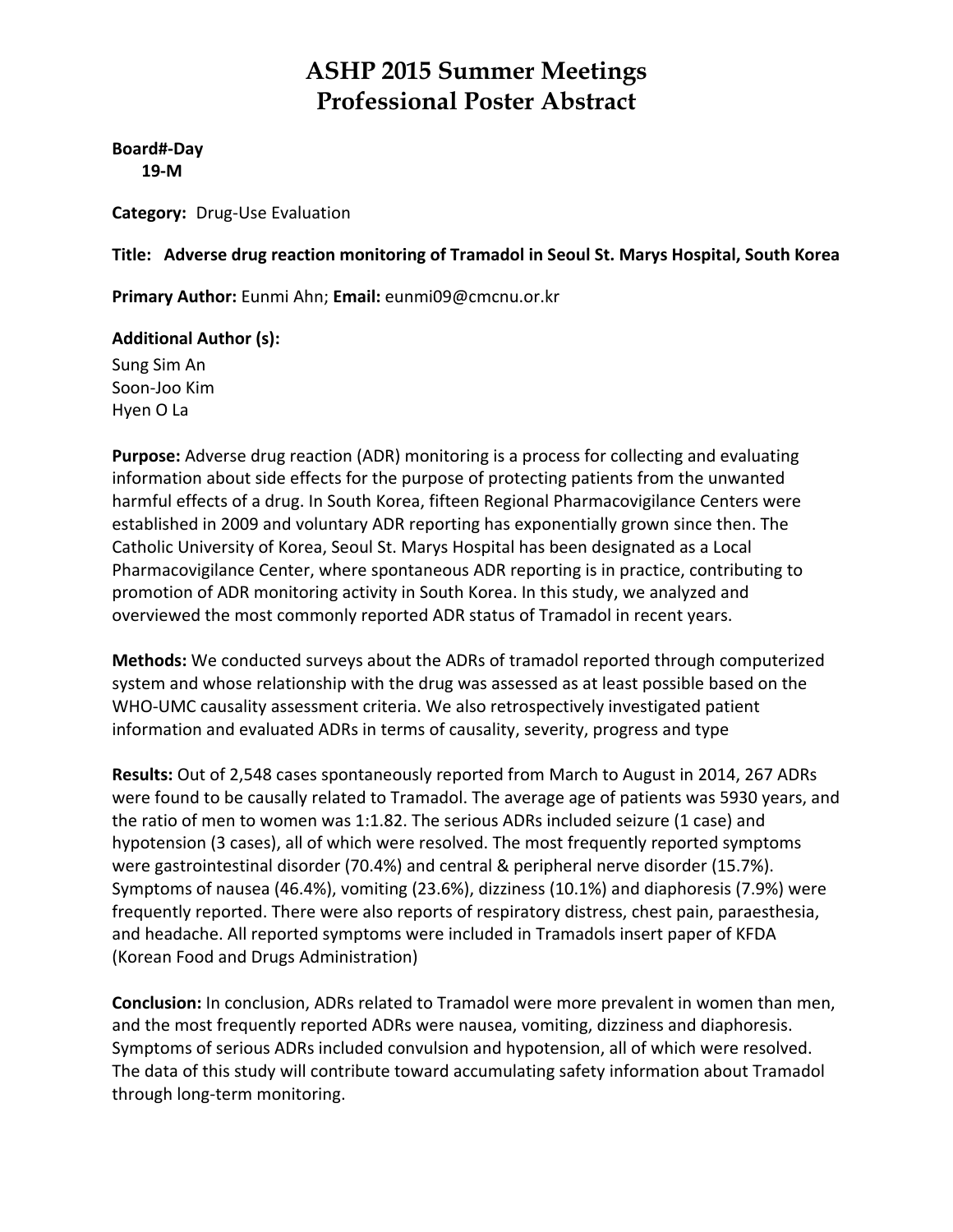**Board#‐Day 20‐M**

**Category:** Drug‐Use Evaluation

#### **Title: Commonly used adjunctive therapies for patients with partial‐onset seizures**

**Primary Author:** Richard Brook; **Email:** RBrook@JeSTARx.com

#### **Additional Author (s):**

Jacob Young James Smeeding Fulton Velez

**Purpose:** Some subjects with partial onset seizures can be managed using monotherapy. Patients with epilepsy who fail antiepileptic drug (AED) monotherapy may experience more severe symptoms and progress to adjunctive therapy. The present study sought to better understand the utilization and cost of adjunctive AEDs in patients with partialonset seizures in a real world setting.

**Methods:** This was a retrospective database study using the Human Capital Management Systems (HCMS) database of commercially insured subjects. Married US employees whose spouses had partial onset seizures (ICD9CM=345.4x, 345.5x) between January 1, 2001 and June 30, 2014 were identified. Subjects with partial onset seizures with >90 days concomitant use of a second AED were classified as adjunctive therapy users; monotherapy subjects were those without >90 days concomitant use of a second AED. Subjects were required to have at least 365 days of continuous eligibility following initial AED use. Adjunctive AED utilization, days supply, and average cohort and per-user costs were calculated for the follow-up period.

**Results:** Three hundred and sixty‐seven employeespouse pairs were identified. One hundred and twenty‐nine spouses with partial onset seizures (34.9%) received adjunctive therapy and 238 spouses with partial onset seizures (65.1%) received monotherapy. At index, mean age of patients with partial onset seizures was 43.4 years. The average time to treatment from first partial onset seizure diagnosis was 17.8 days for those initiating monotherapy and 56.6 days for those initiating adjunctive therapy. Subjects progressing from monotherapy to adjunctive therapy did so after an average of 41.4 days. The most commonly used adjunctive therapy AEDs were levetiracetam (52.7%), topiramate (38%), lamotrigine (31.0%), carbamazepine (28.7%), gabapentin (20.9%), phenytoin (19.4%), clonazepam (18.6%), and oxcarbazepine (14%). Days supply of medicine (standard error) were 307.6 (46.4) days for phenytoin, 289.7 (26.1) days for carbamazepine, 282.3 (24.8) days for lamotrigine, 278.9 (17.3) days for levetiracetam, 267.1 (30.3) days for gabapentin, 254.9 (25.0) days for topiramate, 192.8 (37.9) days for oxcarbazepine, and 148.0 (28.4) days for clonazepam. Average costs for the cohort and per user were: \$1502/cohort, \$4843/user for lamotrigine; \$1339/cohort, \$2539/user for levetiracetam;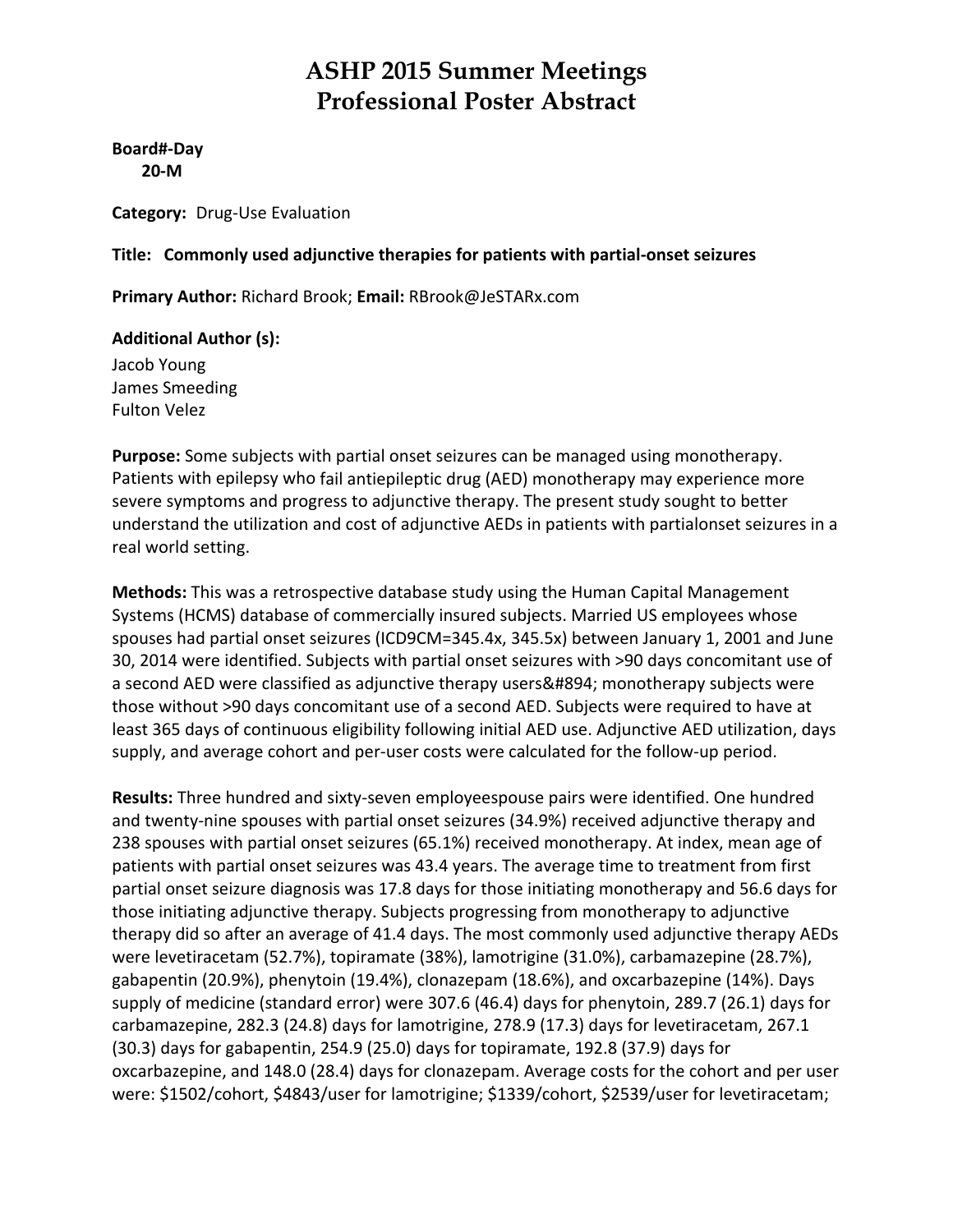\$724/cohort, \$1945/user for topiramate; \$273/cohort, \$978/user for carbamazepine; \$201/cohort, \$1130/user for phenytoin; \$186/cohort, \$858/user for gabapentin; \$115/cohort, \$873/user for oxcarbazepine; and \$18/cohort, \$97/user for clonazepam.

**Conclusion:** In this retrospective database study, approximately one-third of patients with partial onset seizures received adjunctive AED therapy. Retention on adjunctive therapy was high for all users. The greatest retention rates for adjunctive therapy were seen with phenytoin, carbamazepine, and lamotrigine. The greatest per cohort member and per user costs were seen with lamotrigine, levetiracetam, and topiramate.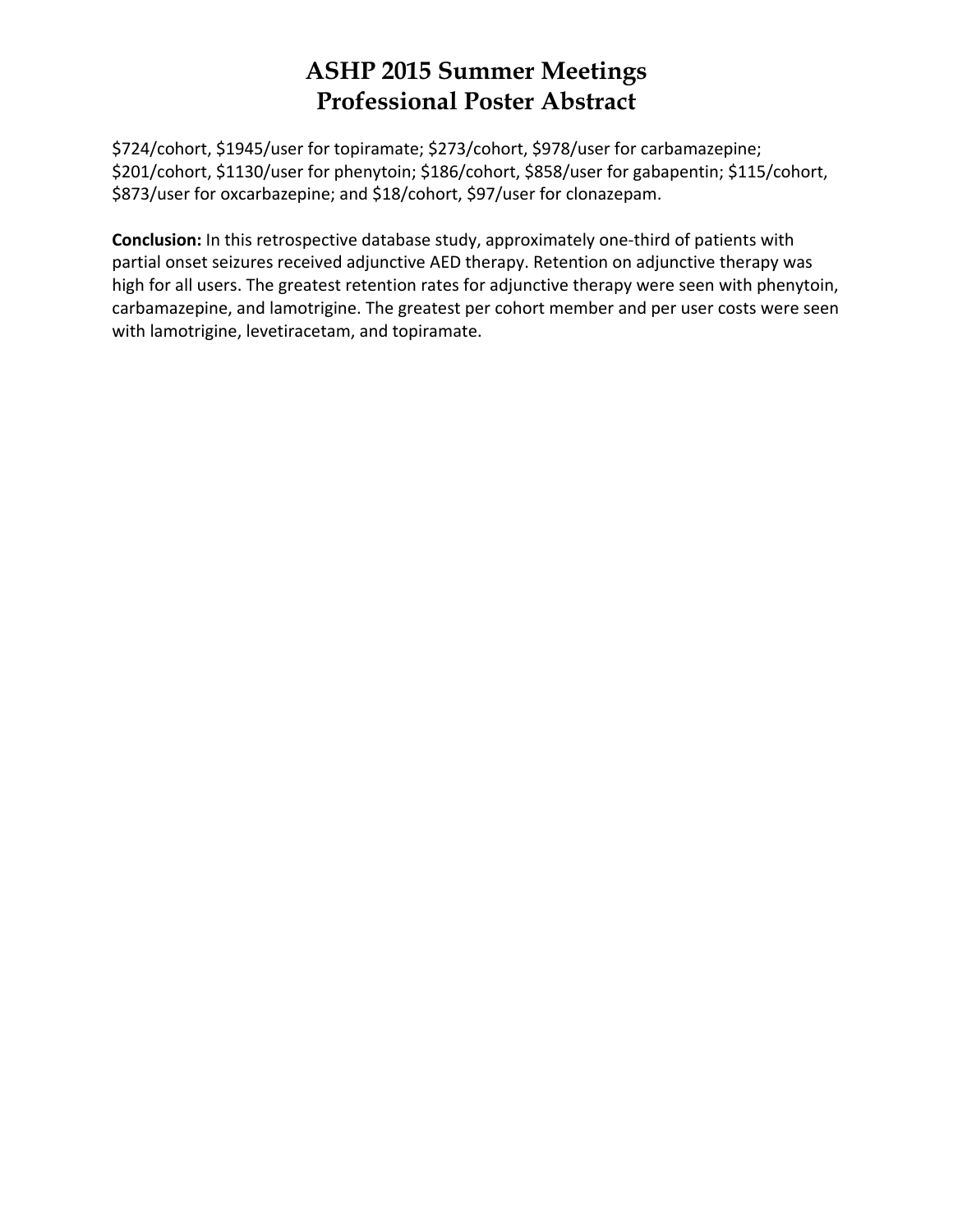**Board#‐Day 21‐M**

**Category:** Drug‐Use Evaluation

#### **Title: Antibiotic stewardship in the emergency department: assessing appropriate vancomycin loading doses**

**Primary Author:** David Gurule; **Email:** David.Gurule@ucdenver.edu

# **Additional Author (s):**

Kevin Kaucher Mathhew Archer

**Purpose:** Vancomycin is a commonly used antibiotic in emergency departments for empiric treatment of suspected gram positive infections. The American Society of Health‐Systems Pharmacists (ASHP), Infectious Disease Society of America (IDSA) and the Society of Infectious Diseases Pharmacists (SIDP) recommend an intravenous loading dose of 25‐30 mg/kg of vancomycin in seriously ill patients to achieve therapeutic concentrations that maximize drug effectiveness. We currently stock 1000 mg and 1500 mg vancomycin doses in automated dispensing cabinets in the emergency department to facilitate appropriate dosing and rapid access. The purpose of this medication use evaluation was to assess whether the dosing of vancomycin in the Denver Health Medical Center Emergency Department targeting a wider loading dose of 20‐30 mg/kg was in line with the current guideline recommendations.

**Methods:** Approval was achieved through Colorado Multiple Institutional Review Board (COMIRB) for this retrospective chart review. Patients were identified using medication administration records from October 2012 through October 2013. All patients who received a dose of vancomycin in our adult emergency department were eligible for inclusion in the review. An individual patient chart review was then done to find the patients weight on the date of service the dose of vancomycin was administered. The mg/kg dose was calculated using Microsoft Excel and compared to the current consensus recommendations. Data was analyzed using descriptive statistics.

**Results:** In total, 869 patients received at least one dose of vancomycin in the emergency department. 43.5 percent of these patients received the target loading dose of vancomycin with a mean dose of 16.29 mg/kg, median of 16.69 mg/kg and a standard deviation of 5.12. Breaking down 1000 mg vs. 1500 mg, 375 patients received a 1000 mg loading dose with only 3 percent of those patients reaching the target loading dose with a mean of 13.35 mg/kg, median of 13.07 mg/kg and a standard deviation of 3.52. 494 patients received a 1500 mg loading dose with 40.5 percent of those patients obtaining an appropriate loading dose with a mean of 19.23 mg/kg, median of 19.04 mg/kg and a standard deviation of 4.77. Of note, 2% of the patients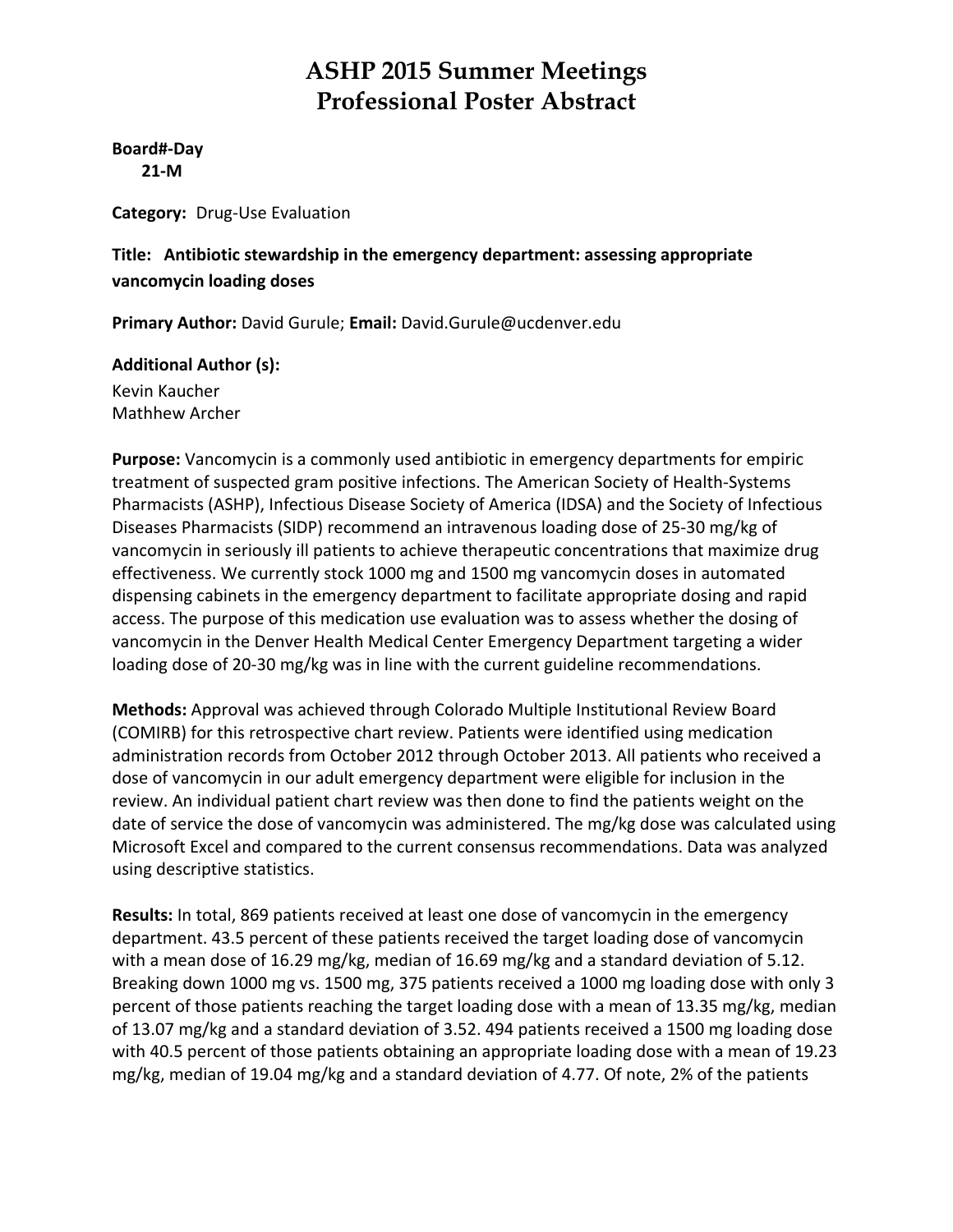receiving 1500 mg received a dose greater than 30 mg/kg. 25 patients were excluded due to missing patient identifiers or unknown weights in the electronic medical record.

**Conclusion:** Based on these results, Denver Health Medical Center has ample room to improve the loading doses of empiric vancomycin treatment in its emergency department even with a broader loading dose goal. Less than half of the patients received an appropriate loading dose of vancomycin. This area represents an opportunity for directed pharmacy intervention to improve patient care.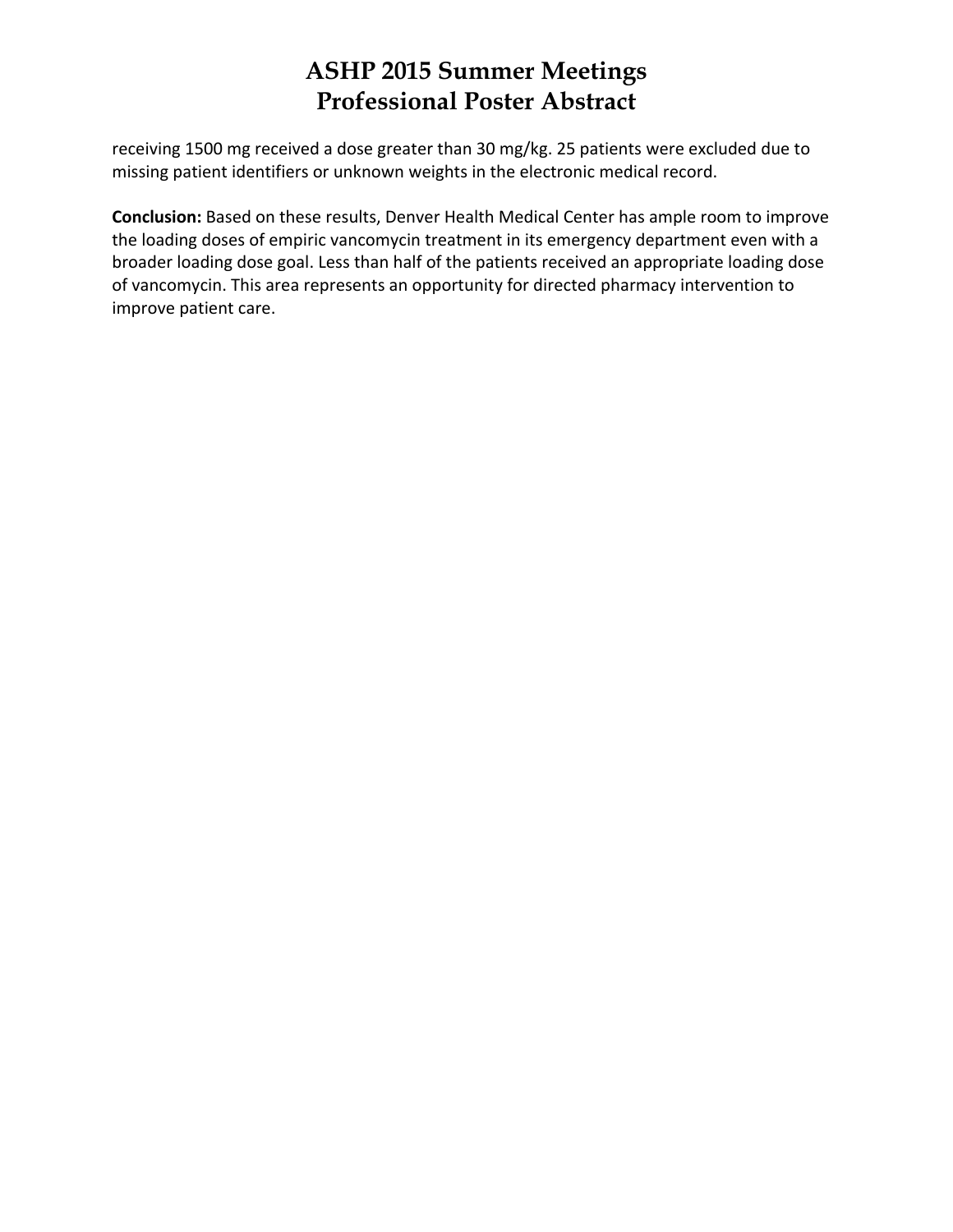**Board#‐Day 22‐M**

**Category:** Drug‐Use Evaluation

#### **Title: Evaluation of the appropriate use of vancomycin in a tertiary care hospital: indication, dose, and therapeutic level monitoring**

**Primary Author:** Wissam Kabbara; **Email:** wissam.kabbara@lau.edu.lb

#### **Additional Author (s):**

Nour Chamas

**Purpose:** Inappropriate use of antibiotics is one of the most serious, but most controllable causes for the development of multidrug resistant organisms. Vancomycin is the cornerstone of parenteral therapy for methicillin resistant Staphylococcus aureus (MRSA) infections. Optimal dosing of vancomycin is patient specific due to its narrow therapeutic window. Several guidelines and reports have been developed to attempt to limit the emergence of bacterial resistance that is associated with higher rates of morbidity, mortality, and healthcare costs. The objective of this study is to evaluate the appropriate use of vancomycin focusing on the indication, dose, and therapeutic level monitoring in a Lebanese tertiary care hospital.

**Methods:** This observational prospective study was conducted in a tertiary care hospital over a period of two months. We collected information on 93 patients receiving vancomycin for treatment of various types of infections on all adult and pediatric wards. We evaluated vancomycin treatment both empirically and after the culture results were available. The analysis included the data collected from initiation of the first dose of vancomycin until discharge. Assessment of the appropriateness of vancomycin indication, dose, and therapeutic trough level monitoring was based on the clinical practice guidelines by the infectious diseases society of America for the treatment of methicillin‐resistant Staphylococcus aureus infections in adults and children, on vancomycin package insert, and on clinical judgment. The study was approved by the institutional review board.

**Results:** The intensive care unit (ICU) had around one third of the number of patients who were prescribed vancomycin (31.2 percent). In 78.5 percent (N=73/93) of the patient cases, the use of vancomycin was appropriate per indication. Vancomycin indication was considered inappropriate in 21.5 percent of patients because of the unjustified coverage of a resistant organism empirically or the failure to de‐escalate to a narrower spectrum antibiotic when the culture results were available. About half of the patients were being given an inappropriate dose 51.6 percent (N=48/93) of vancomycin based on the actual body weight, estimated creatinine clearance (by Cockcroft‐Gault equation), and/or indication. The percentage of patients with baseline renal impairment defined by an estimated creatinine clearance of less than 50 ml/minute upon the initiation of vancomycin was 18.2 percent (N=17/93). Vancomycin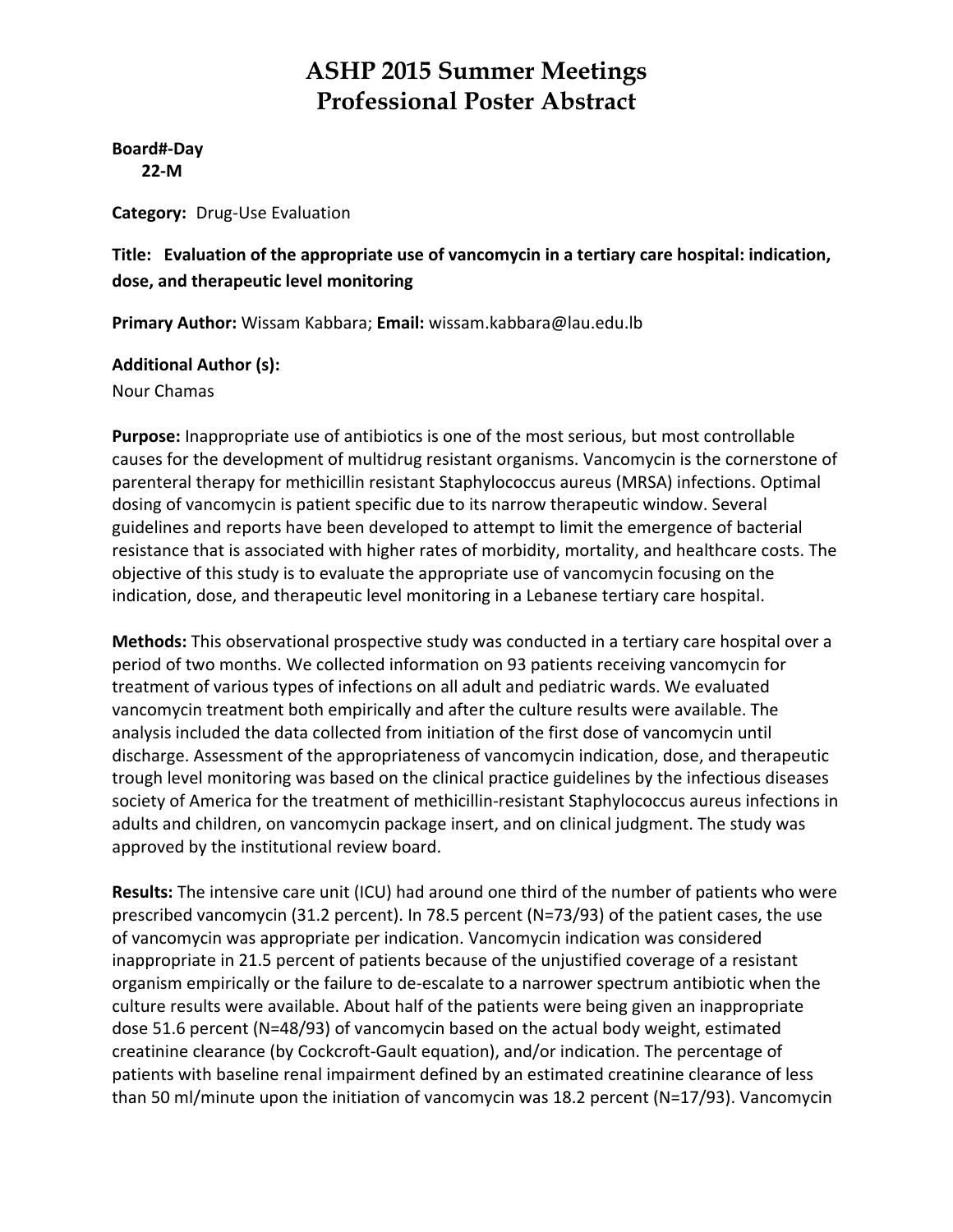trough level monitoring was appropriate (defined as the timely ordering of the trough concentration when indicated) in 31.2 percent (N=29/93) of patients. Only 15.7 percent of the 166 measured troughs were within the target therapeutic level for the corresponding indication.

**Conclusion:** This study demonstrates a high prevalence of inappropriate use of vancomycin in our tertiary medical center. This is mainly attributable to inappropriate dosing and/or inappropriate trough level monitoring. Interventions that improve vancomycin prescribing and monitoring are needed. The presence of a clinical pharmacist as part of an infectious diseases interdisciplinary team may improve the appropriate use of narrow therapeutic window medications such as vancomycin.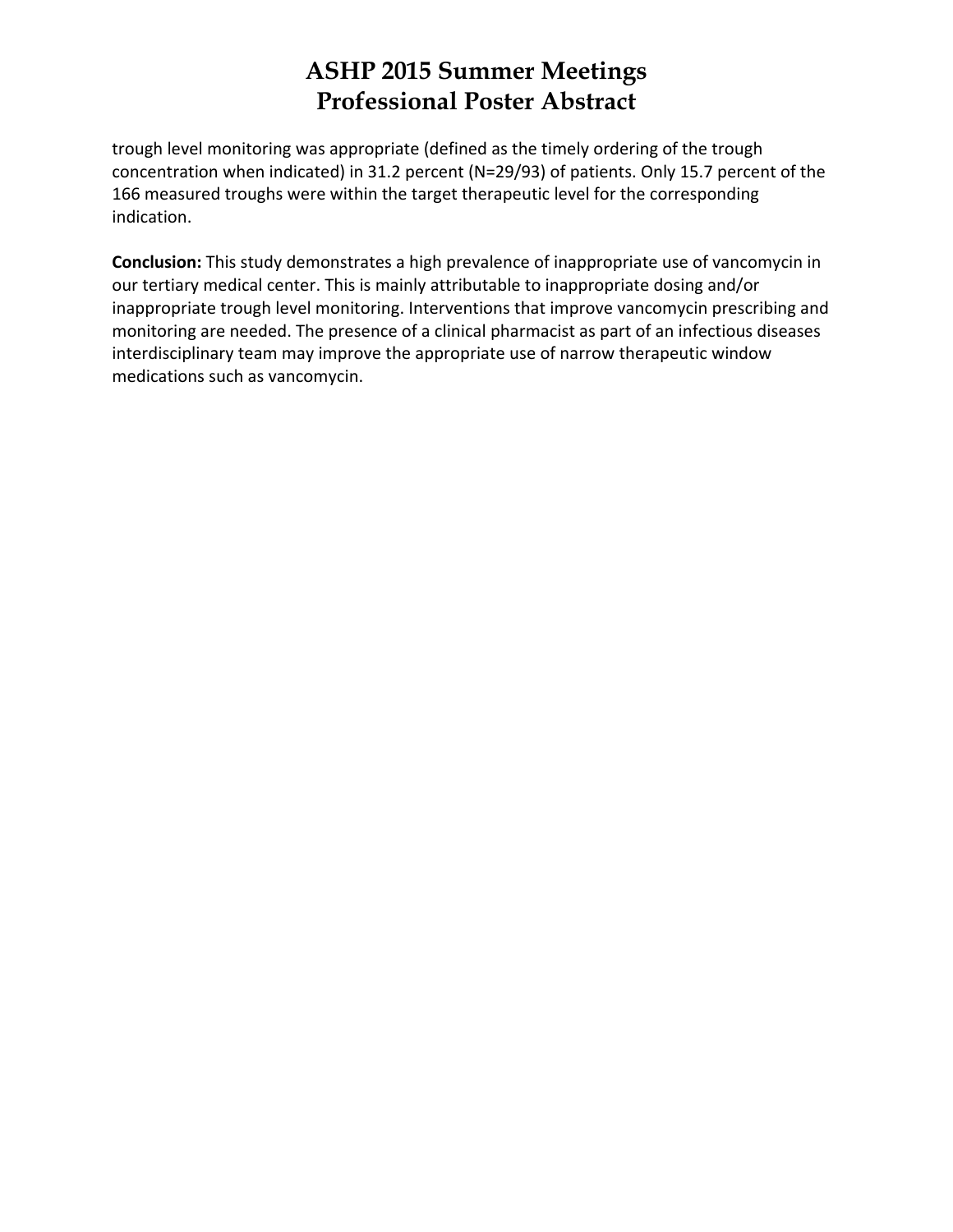**Board#‐Day 24‐M**

**Category:** Emergency Medicine / Emergency Room

#### **Title: Phenobarbital for treatment of alcohol withdrawal in the emergency department**

**Primary Author:** James DeFoe; **Email:** james.defoe@sclhs.net

#### **Additional Author (s):**

Jason Bellows

**Purpose:** Pharmacologic management of patients with alcohol withdrawal syndrome (AWS) in the emergency department (ED) presents both a challenge and the potential to improve our current practices. Typically benzodiazepines have been the treatment of choice for these patients, however, AWS remains problematic. Recently phenobarbital (PB), traditionally thought of as a second line therapy, has regained attention in the literature due to its unique pharmacology including relatively quick onset and long duration of action. Two recent studies have outlined the potential downstream benefits of using PB to treat AWS in the ED. Early treatment with PB in the ED may reduce intensive care unit admissions and overall length of hospital stay. Starting in August of 2014, our ED staff at Lutheran Medical Center (LMC) began utilizing PB for the treatment of select patients with AWS. The aim of this report is to provide a descriptive analysis of PB doses administered in our ED and the admission‐discharge disposition of these patients at our facility.

**Methods:** A pharmacist collaborated with an ED physician who has provided an educational session to the ED staff on the use of PB for acute AWS. Vigilanz surveillance software was used to identify all patients who received PB for AWS related symptoms while in the ED between August 2014 and December of 2014. For inclusion in this evaluation, patients had to have an AWS diagnosis as their primary reason for the ED visit. Patients were subdivided into a PB loading dose group (10 mg/kg IV x 1) or any low dose of IV PB. Parameters evaluated include hospital admission, intensive care unit admission and length of stay.

**Results:** Eleven patients were treated with PB while in the ED during the evaluation period. Four patients received PB 10 mg/kg IV x 1 loading doses (mean, 706 mg; range, 476mg to 998 mg) and seven patients received lower PB IV x 1 doses (mean, 138 mg; range, 32.5 mg to 260 mg). One out of four patients in the PB loading dose group was admitted to the hospital and six out of seven patients in the low dose PB group were admitted to the hospital. One patient in the low dose PB group was admitted to the intensive care unit. The patient admitted in the PB loading dose group stayed for 4.5 days. Average length of stay for patients in the low dose PB group who were admitted to the hospital was 2.8 days (range 2 4.5 days).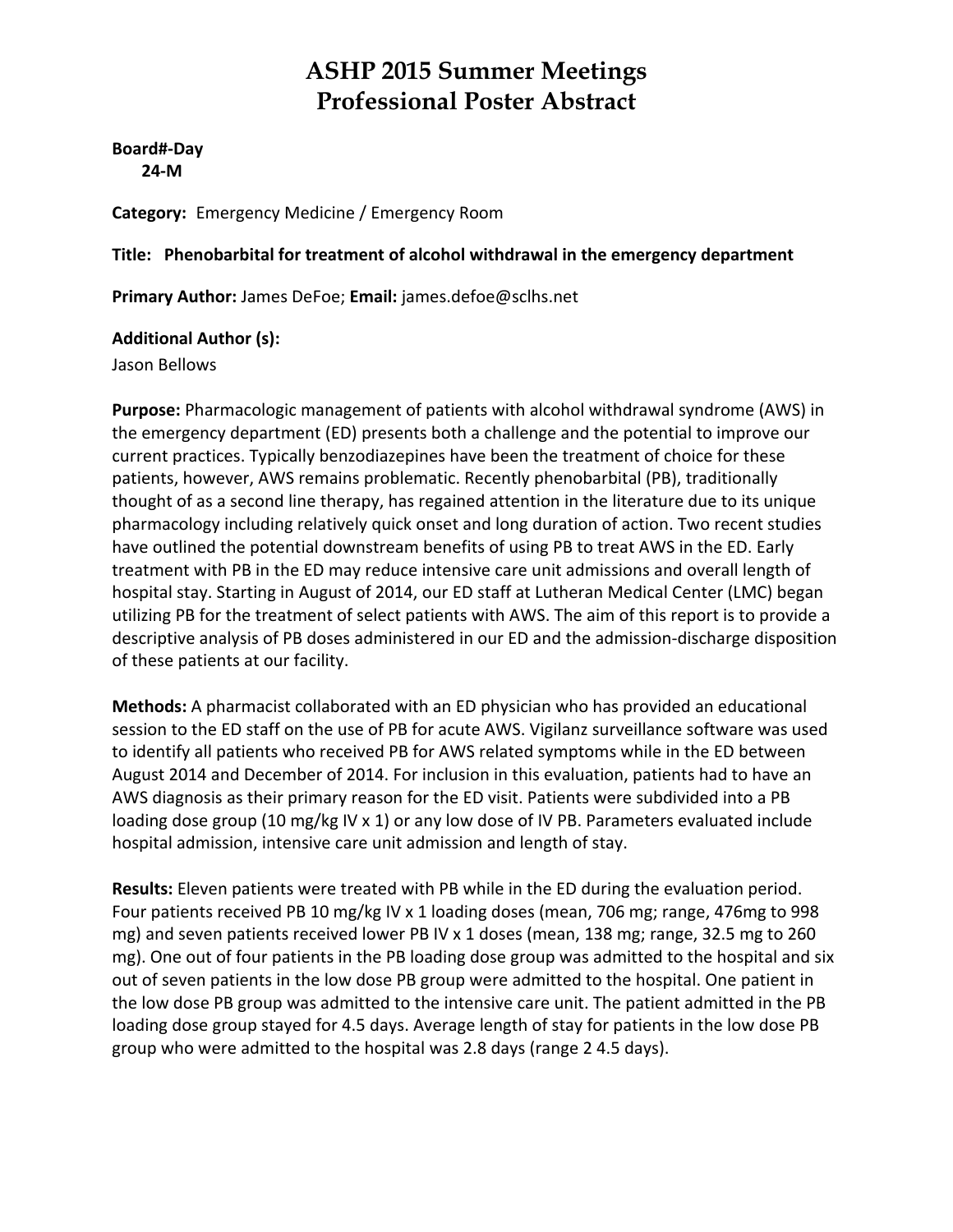**Conclusion:** Recent studies present the possibility of improving the treatment course of patients with AWS by administration of PB in the ED. This practice has been used by ED physicians at LMC for treatment of selected patients with AWS. Based current studies and data collected for this evaluation, PB may offer an alterative treatment for AWS with the potential advantage of reducing patient morbidity and mortality while limiting utilization of healthcare resources. Ongoing data collection and reevaluation is need. Further study may lead to the development of a guideline to assist with targeting appropriate patients and optimizing PB therapy.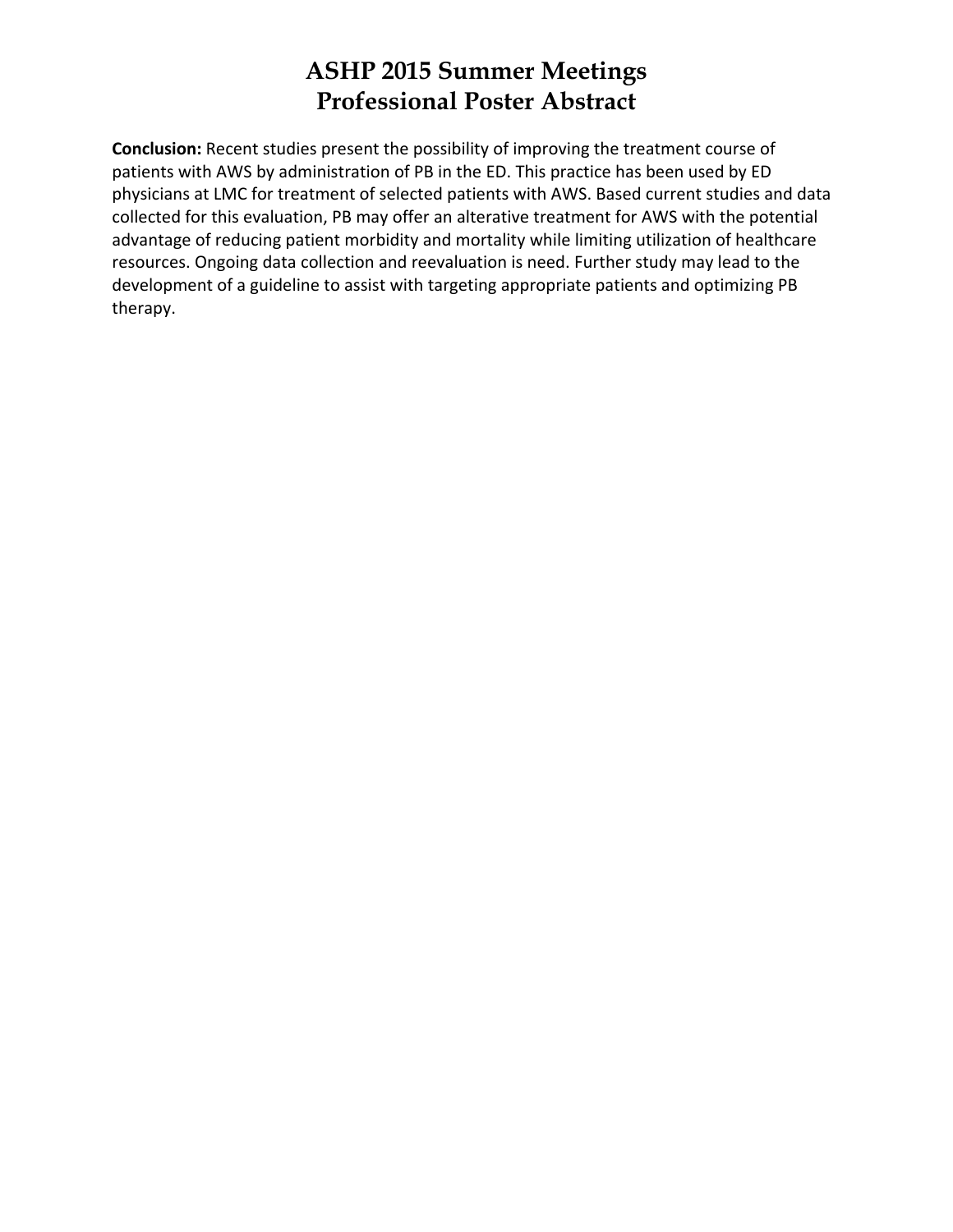**Board#‐Day 25‐M**

**Category:** General Clinical Practice

**Title: Evaluation of insulin workflow and overrides utilizing barcode assisted medication administration**

**Primary Author:** Victoria Fisher; **Email:** victoria.fisher@umassmemorial.org

#### **Additional Author (s):**

Debbie Turner Megan Leary Maichi Tran

**Purpose:** Barcode‐assisted medication administration (BCMA) is known to improve safety during the medication administration process through computer verification of the five rights, including medication and patient identification scanning. High-risk medications are especially prone to administration errors that may lead to patient harm. In this institution, insulin is one of the top medications overridden through BCMA, and also one of the top medications associated with medication errors. This project was designed to identify circumstances and factors that contribute to the bypass of BCMA steps during administration of insulin, negating the value of increased safety added by the correct use of BCMA.

**Methods:** Two acute care units were selected for insulin administration override evaluation based on override data. Over a one‐month period, one unit performed 20 insulin vial barcode overrides and another unit performed 57 overrides, two of the highest and lowest performing units with regard to overrides. Based on this data, a team of pharmacy students completed observations of nurses during the administration process to identify workflow differences between the two units. Additionally, nursing staff completed surveys related to the workflow process perceptions. With the use of LEAN methodology, value stream mapping (VSM) sessions were conducted on each of these two acute care units to identify current process steps and waste in workflow.

**Results:** A total of 25 observations were completed in the two acute care areas. Of these, two insulin vial barcode overrides were observed. Additionally, two nurses were observed administering insulin to the patient prior to scanning the patient identification barcode. Two insulin syringes were labeled during the administration process however 11 syringes were prepared away from the bedside and not taken directly to the patient. Nurses identified the current system for scanning the medication barcode as error prone due to location of equipment and lack of access, as well as time constraints and volume of insulin use.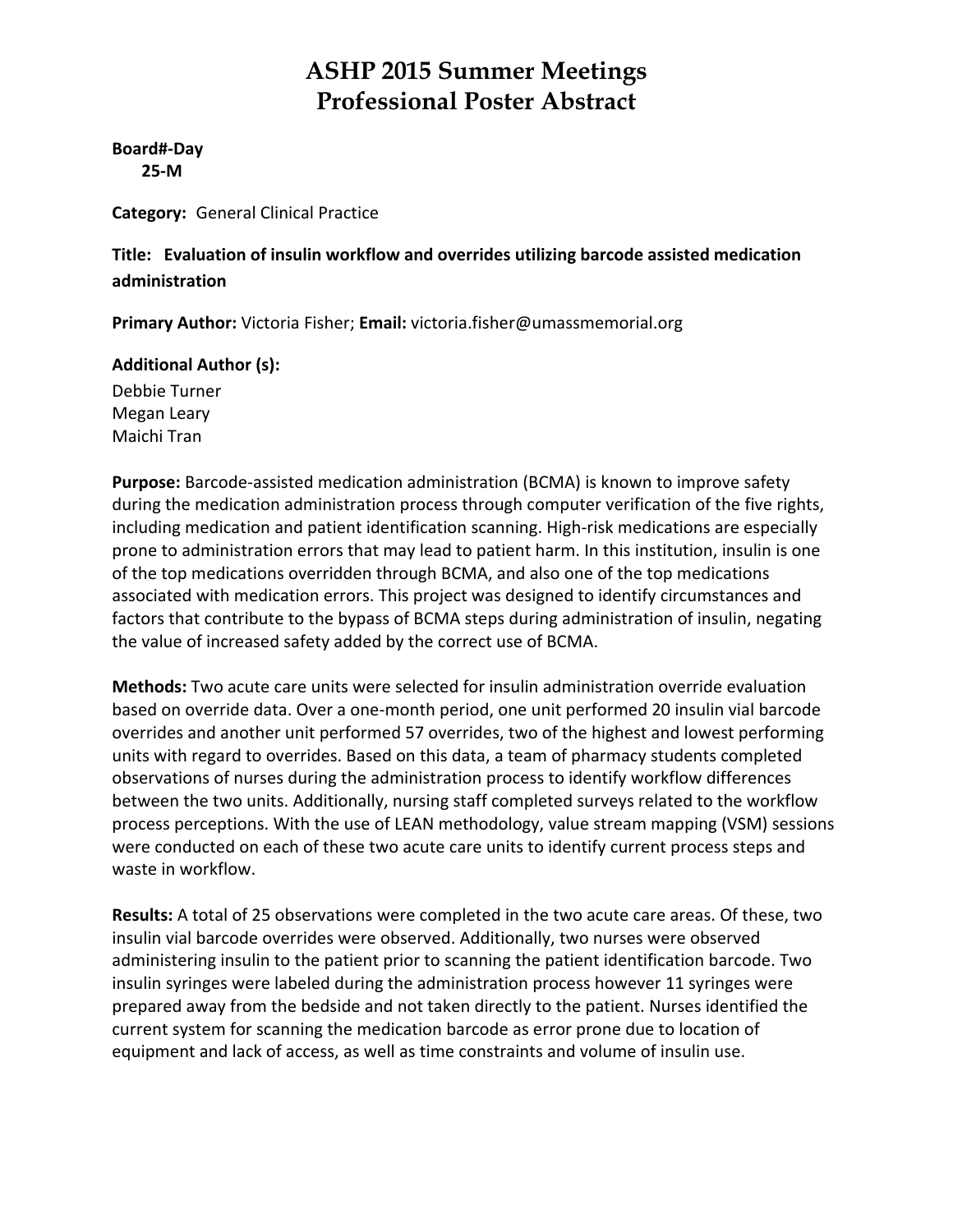**Conclusion:** Multiple discrepancies were identified between high‐performing and low‐ performing units regarding insulin administration workflow. During VSM sessions, a number of factors that may contribute to BCMA overrides in the insulin administration process were identified, including equipment accessibility and time constraints. The current state of insulin administration in our institution is not optimized and must be reviewed, as a consistently executed process can contribute to increased patient safety. There are multiple areas where the insulin administration workflow can be improved, such as syringe labeling, equipment access, and other barriers to reduce the rate of BCMA overrides.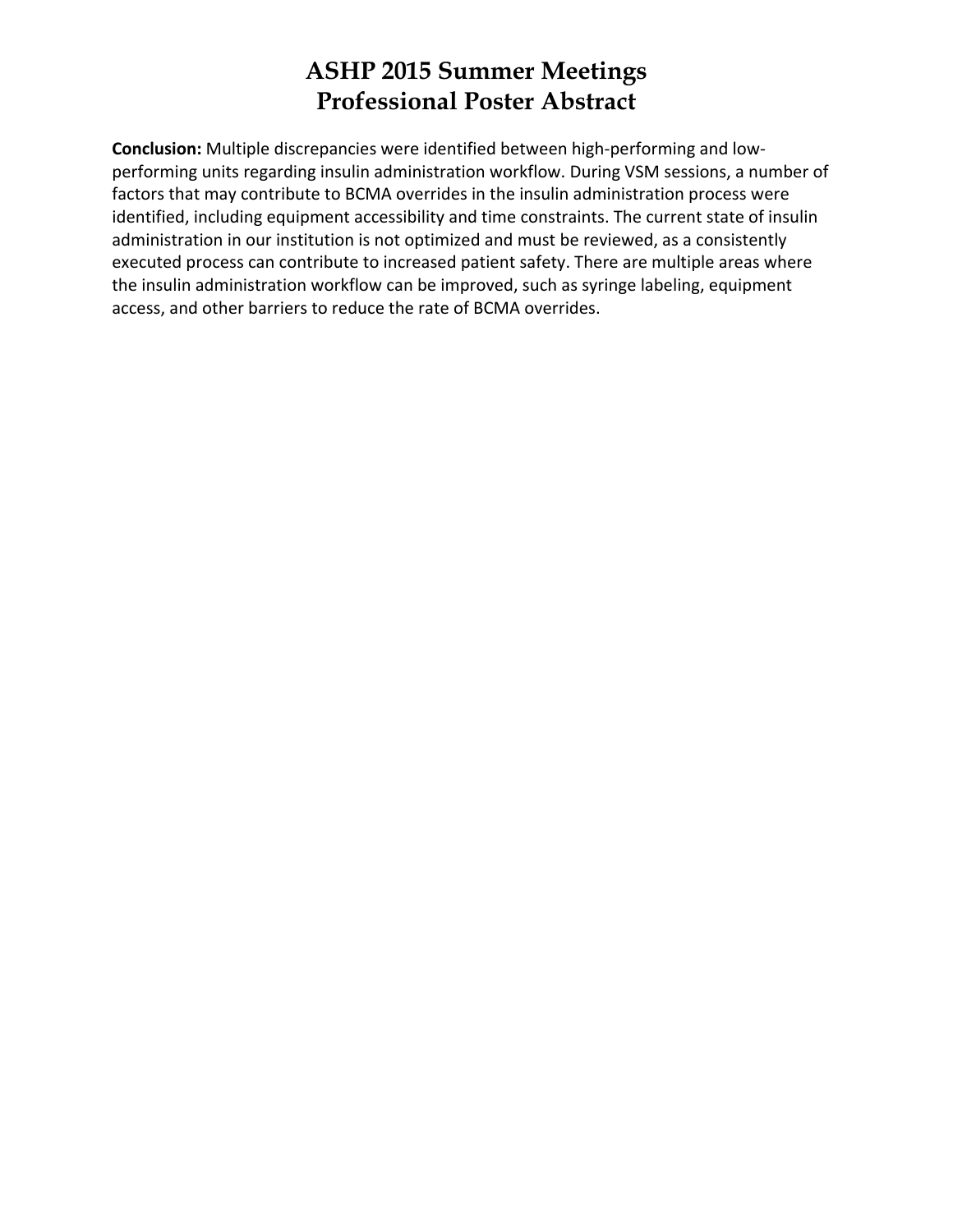**Board#‐Day 26‐M**

**Category:** General Clinical Practice

#### **Title: Use of turoctocog alfa, a recombinant factor eight, in patients with severe hemophilia A undergoing surgical procedures**

**Primary Author:** Shreya Sabharwal; **Email:** SYSW@novonordisk.com

#### **Additional Author (s):**

Lisa M. Hanlon Wilhelm Deanna Lynn Colberg David Ungar

**Purpose:** In hemophilia A, patients have absence or reduced production of factor eight (FVIII), which leads to abnormal hemostasis. To bring hemostasis back to its normal state, extrinsic FVIII has to be administered. Surgical intervention represents a significant hemostatic challenge in patients with hemophilia A and careful administration and monitoring of FVIII replacement therapy is critical. Turoctocog alfa (Novoeight [Antihemophilic Factor, (Recombinant)], Novo Nordisk Inc, Plainsboro, NJ) is a novel B‐domain truncated recombinant FVIII which has recently gained FDA approval. This poster will present data on the use of turoctocog alfa in surgery as well as information on stability that is relevant to administration in the hospital setting.

**Methods:** Data assessing the safety and efficacy of turoctocog alfa during surgery were compiled from 3 clinical trials. Two phase 3 trials enrolled adolescent and adult (guardian 1) and pediatric (guardian 3) previously treated patients with severe hemophilia A. Patients from both trials were eligible to participate in a safety extension trial (guardian 2). Informed consent was obtained from all trial participants (or parents/guardians in the case of children). Patients undergoing a surgical procedure received turoctocog alfa as a bolus injection preoperatively with subsequent dosing either by bolus injection or continuous infusion as determined by the investigator. Hemostatic response was rated at the end of the surgical procedure using a 4 point scale (none, moderate, good, excellent). Stability of turoctocog alfa after reconstitution has been assessed under both room temperature (30 degrees Celsius) and refrigerated (5 degrees Celsius) conditions.

**Results:** A total of 41 surgical procedures were performed in 33 patients aged 459 years. Fifteen were major surgeries in 13 patients and 26 were minor surgeries in 21 patients. Thirteen of the major surgeries were orthopedic procedures related to hemophilic arthropathy. Of the minor surgeries, 19 were dental procedures. Turoctocog alfa was administered by bolus injection in 12 of the patients undergoing major surgery, and by continuous infusion in one patient who had a simultaneous knee replacement and radial head excision. Bolus administration was used for all minor procedures. There was a 100 percent success rate, where success was defined as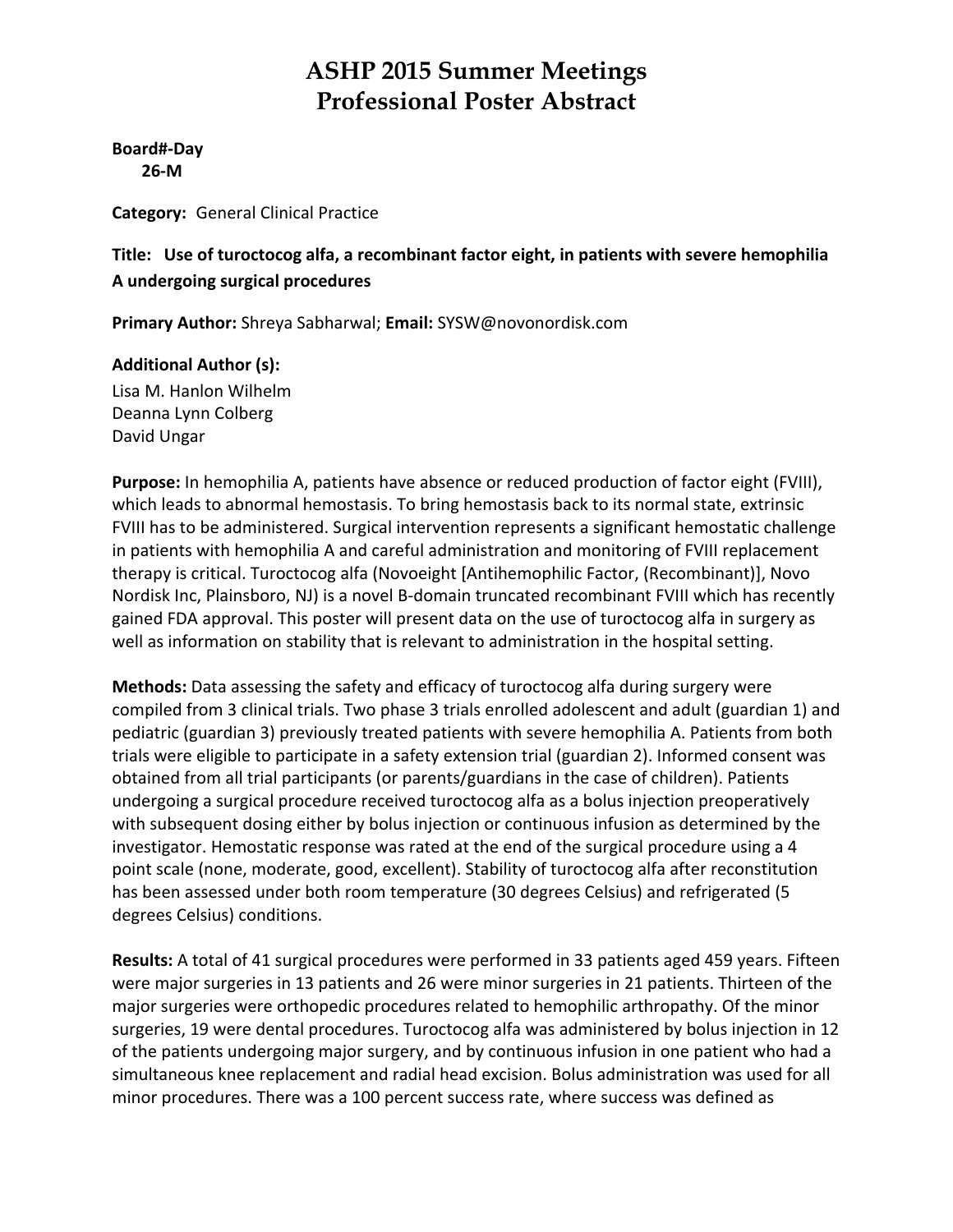excellent or good hemostatic response. The turoctocog alfa usage ranged from 27153 IU/kg on the day of the surgery, and the total consumption of turoctocog alfa for each surgical episode ranged from 219‐1502 IU/kg for major surgery and 22‐746 IU/kg for minor surgery. No safety concerns were reported, and there was no evidence of inhibitor formation. The turoctog alfa label recommends administration within 4 hours of reconstitution. Extended stability testing showed that reconstituted turoctocog alfa retained greater than 83 percent of activity after 24 hours at 30 degrees Celsius and greater than 84 percent of activity after 48 hours at 5 degrees Celsius.

**Conclusion:** Turoctocog alfa is effective in restoring hemostasis in patients with severe Hemophilia A. In the clinical trial program, 100 percent success in the surgical setting was observed with no safety concerns. In addition, the stability after reconstitution potentially simplifies use in the hospital setting.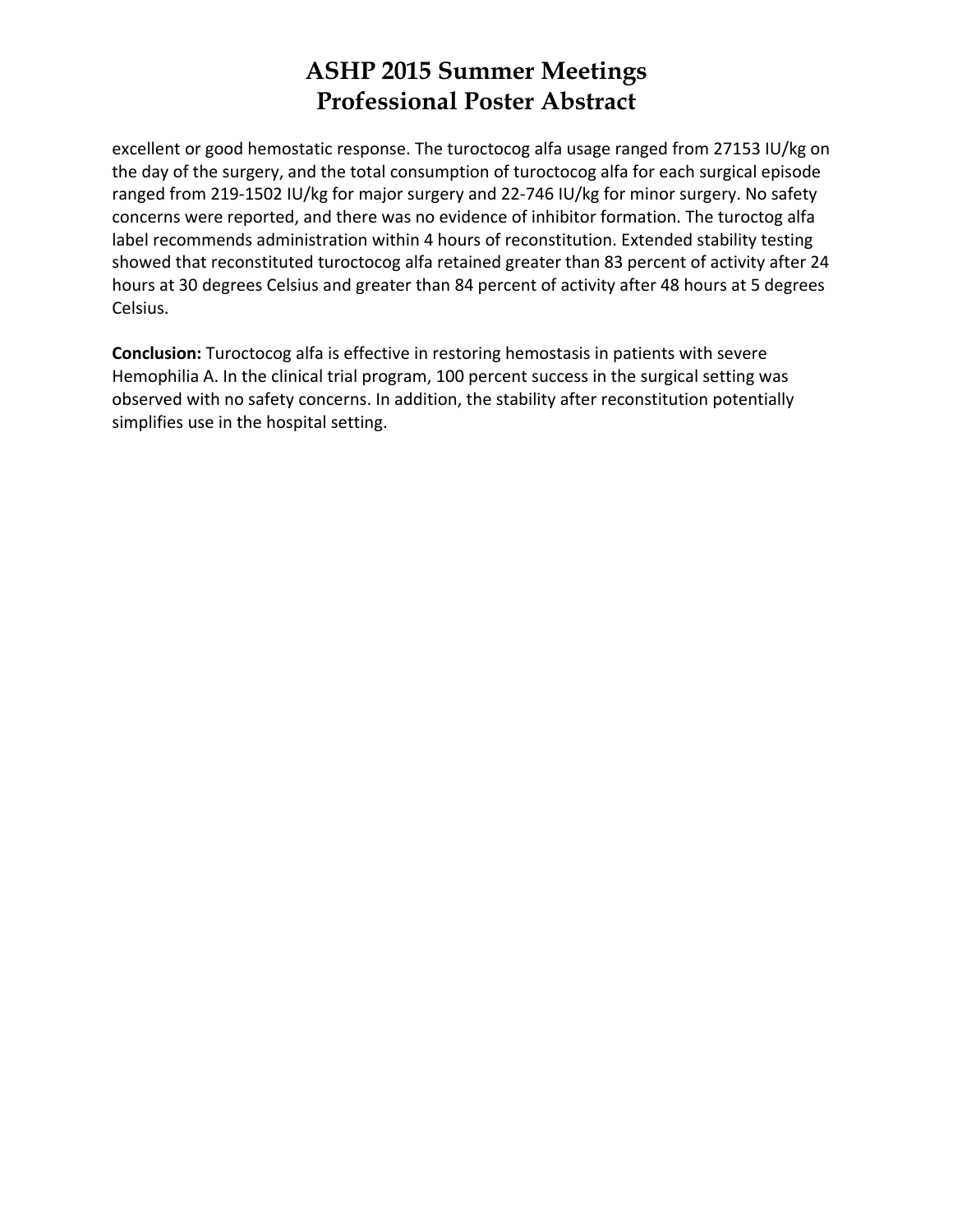#### **Board#‐Day 27‐M**

**Category:** Geriatrics

**Title: Drug use evaluation and cost saving analysis by comprehensive geriatric assessment for outpatients based on 2012 SNUBH inappropriate medication for elderly criteria**

**Primary Author:** Anna Baek; **Email:** qordkssk1@naver.com

#### **Additional Author (s):**

Juhyun Roh Yewon Suh Eunsook Lee Kwangil Kim

**Purpose:** The Geriatric Center of Seoul National University Bundang Hospital (SNUBH) initially used the 2005 SNUBH criteria to screen inappropriate medication for elderly patients, and the list of inappropriate medication was recently revised. The objective of this study was to confirm the effectiveness of the 2012 SNUBH criteria by comparing with the 2005 SNUBH criteria. Also, this study aimed to analyze prescription alterations and cost reductions for outpatients after comprehensive geriatric assessment (CGA) based on the 2012 SNUBH criteria.

**Methods:** A total of 71 geriatric patients, who went through CGA at SNUBH from March 1st to August 31st of 2013, were involved in this study. To obtain the medication information prior to CGA, we interviewed the patients and called local hospitals and pharmacies to confirm previous prescriptions. The cost of drugs at the time of use was calculated by applying upper limit of the insurance fees.

**Results:** The 2012 SNUBH criteria screened more inappropriate medication than the 2005 SNUBH criteria did. Before CGA, the percentages of patients with inappropriate medication were 56.3% and 22.5% based on the 2012 SNUBH criteria and the 2005 SNUBH criteria, respectively (p<0.001). With the implementation of the CGA based on the 2012 SNUBH criteria, the median number of medicine per patients decreased from 6.7(3.3) to 4.6(2.6) (p<0.001). In addition, the ratio of having 10 or more medications and the patients being prescribed with inappropriate medications significantly declined ( $p<0.001$ ). The overall cost of saving through CGA was 10,966,206 won ( 10,097 U.S. dollars).

**Conclusion:** This was the first study of drug use evaluation and cost saving analysis for outpatients based on the 2012 SNUBH criteria. Our results demonstrate that medication assessment by pharmacists leds to safer and more appropriate pharmacotherapy for elderly patients.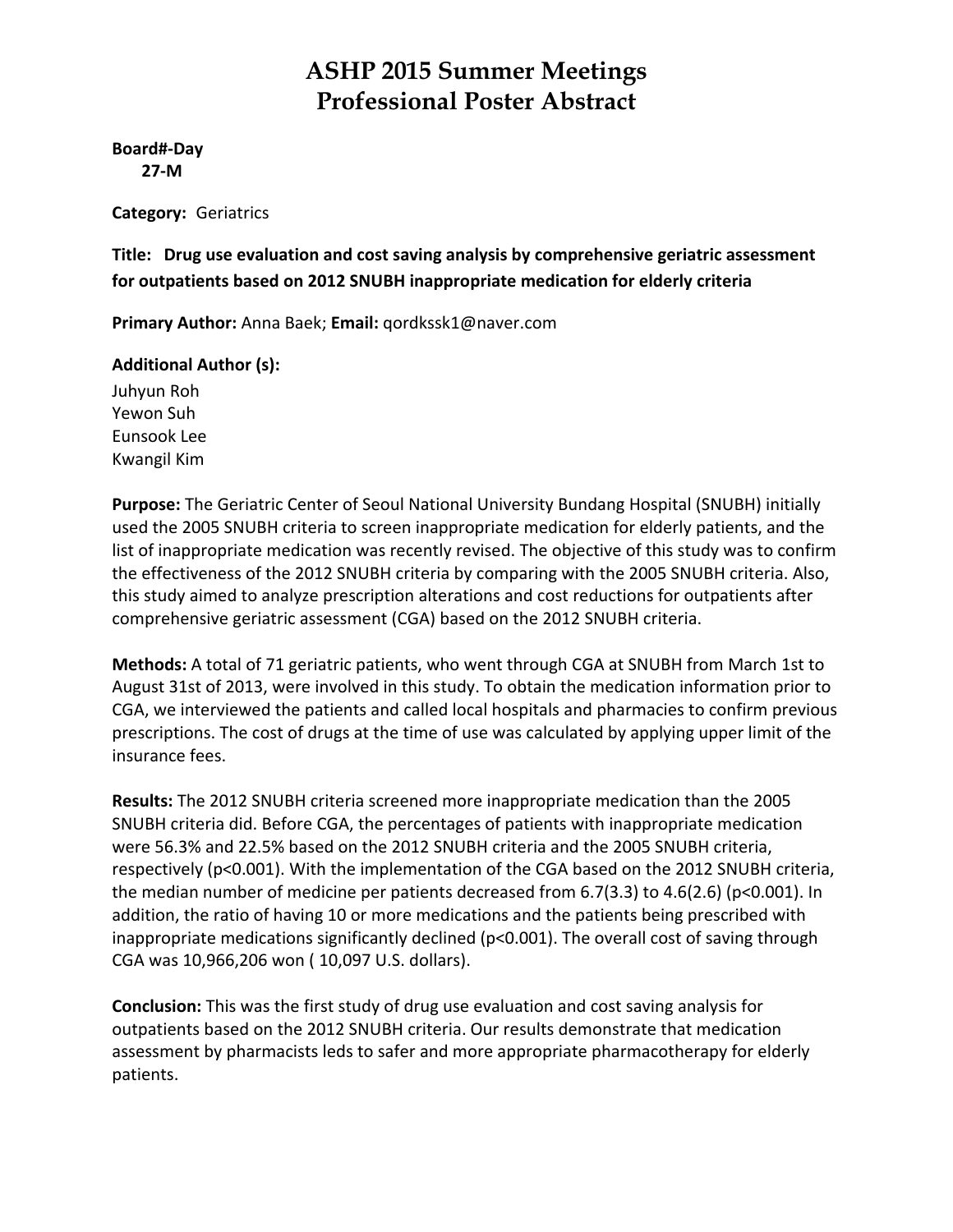**Board#‐Day 28‐M**

**Category:** I.V. Therapy / Infusion Devices

#### **Title: Best practices for maximizing safety technology benefits through CQI data analysis**

**Primary Author:** Tim Hoh; **Email:** tim\_hoh@baxter.com

#### **Additional Author (s):**

Idal Beer Pamela Krueger

**Purpose:** Smart pump technology is intended to reduce programming errors using a Dose Error Reduction System (DERS). Facilities define soft and hard dose limits to guide clinicians during pump programming. Soft dose limits must be meaningful and consistent with clinical practice to prevent alert fatigue which can lead to active overrides or bypassing safety systems.

**Methods:** Infusion pump Continuous Quality Infusion (CQI) data for one US Integrated Delivery Network (IDN) were analyzed for two time periods, February 2012 and July to September 2012, to identify the frequency of soft dose limit overrides and the most common dose(s) that are overridden. The top 10 drugs with the most soft limit overrides were queried for each facility and sorted by the most common doses that were overridden and reviewed against the soft limits configured. The IDN consisted of 3 facilities with a total of 648 pumps analyzed for February and 717 pumps for July to September.

**Results:** The first analysis (February 2012) indicated that vasopressin had the most soft limit overrides in one facility and was also in the top 10 in another facility. It was not used in the third facility. Vasopressin had 42 soft limit overrides for two concentrations of vasopressin infusions, configured and programmed for a specific indication. The overridden doses ranged from 0.01 units/min to 0.08 units/min. The two most overridden doses were 0.04 units/min (17) and 0.02 units/min (14). The soft dose limits configured for these two concentrations of vasopressin were (0.1 to 1) units/min. The safety committee, consisting of nursing and pharmacy representatives, reviewed the data and their clinical practice protocols and concluded that the soft limits were incorrect for the intended use of this drug. Based on the analysis, the soft limits were re-configured to (0.01 to 1) units/min. Analysis of pump data for July to September indicated only four soft limit overrides for these two concentrations of vasopressin‐ reducing the number of overrides from 42 in one month to 4 over a three‐month period. The second analysis of pump data (July to September) indicated that phenylephrine had the most soft limit overrides (376) for all facilities in the IDN. The four most common overridden doses (accounting for 63% of the overrides) were 20 mcg/min (81), 30 mcg/min (72), 200 mcg/min (49) and 25 mcg/min (34). The soft dose limits configured for phenylephrine were (40 to 180) mcg/min. The safety committee was tasked with reviewing the soft limit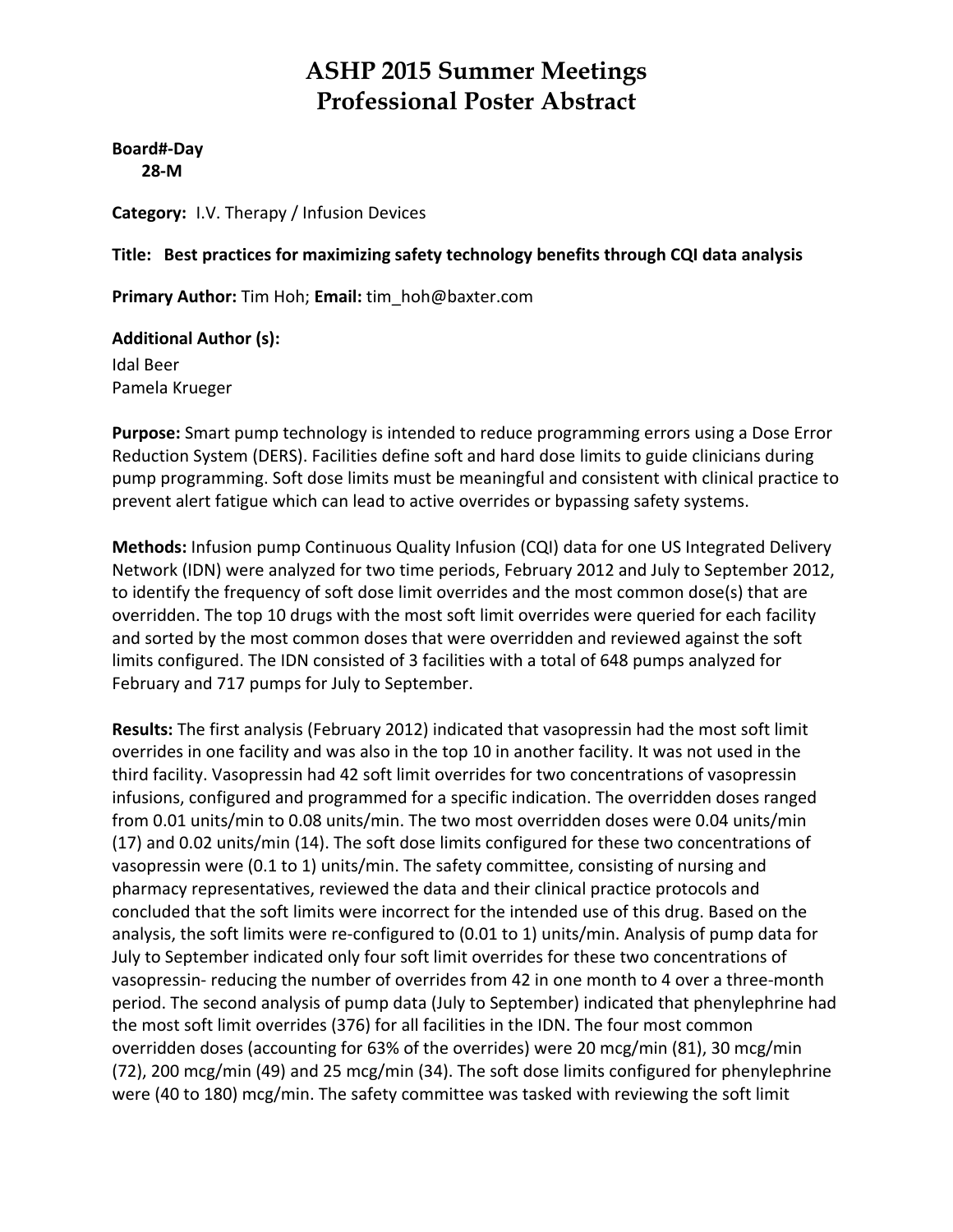overrides and the limits consistency with clinical practice to determine how the soft limits should be adjusted to ensure meaningful programming alerts.

**Conclusion:** Ongoing, rigorous CQI analysis of infusion pump data improves infusion safety by ensuring meaningfulness of alerts, which prevents alarm fatigue and accidental overrides. A Best Practice for CQI Analysis is to focus on the most frequent soft limit alert overrides, assessing the appropriateness of the configured limits. This approach allows CQI review teams to identify and implement high‐impact drug library improvements that support safer infusion programming and practice.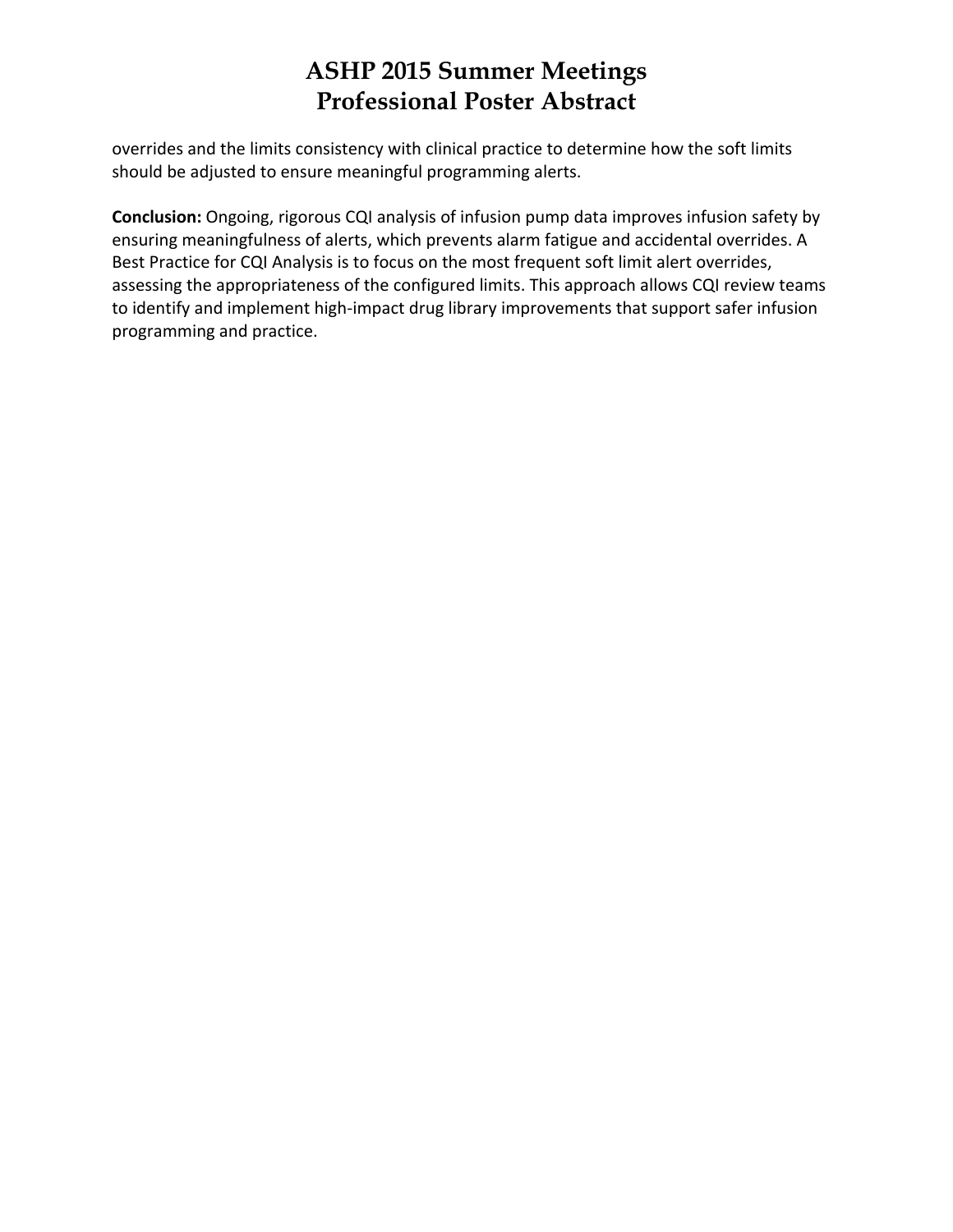**Board#‐Day 29‐M**

**Category:** I.V. Therapy / Infusion Devices

#### **Title: Pharmacy and nursing collaboration to reduce infusion device alarms**

**Primary Author:** LaQuoia Johnson; **Email:** laquoia.johnson@palomarhealth.org

#### **Additional Author (s):**

Diana Schultz Lourdes Januszewicz Mary Russell Carol Suarez

**Purpose:** Alarm fatigue related to the quantity and quality of clinical alarms to which medical‐ staff respond has been recognized by the Joint Commission as a safety hazard requiring immediate attention. The purpose of this study is to utilize continuous quality data and staff observation to analyze infusion device alarms and develop a set of best practices for medication storage and preparation, device settings, and infusion administration processes to reduce harm associated with infusion alarms.

**Methods:** The alarms management team analyzed electronically transmitted alarms data retrospectively for a three month period for the most frequent types of alarms and the drugs most associated with infusion device alarms. Additionally, nursing staff across the health system participated in a survey developed by the alarms management team to assess nursing's perception of infusion related alarms. Direct observations of nursing staff using the infusion device also yielded data regarding the cause of infusion device alarms. Following analysis of electronically transmitted data, survey responses, and nursing observations the alarms management team developed a series of interventions to target the most frequent causes of infusion related alarms including staff re‐education and hands‐on demonstration of proper priming technique, infusion device set‐up, IV container and infusion device location in relation to the patient and audio adjustment.

**Results:** The pre‐interventional survey of nursing's perception of infusion related alarms yielded a 33% response rate across the health‐system. Data derived from the electronic database as well as the survey indicated air‐in‐line alarms and patient‐side occlusion alarms attributed to 40% of infusion related alarms observed. Following re‐education of nursing staff by Super‐users in conjunction with the required return-demonstration, nursing staff indicated on the postintervention survey seeing a significant decline in alarms associated with the infusion device. Additionally, nursing staff indicated learning the steps for proper set loading of the infusion device as being the most useful educational opportunity for alarm reduction.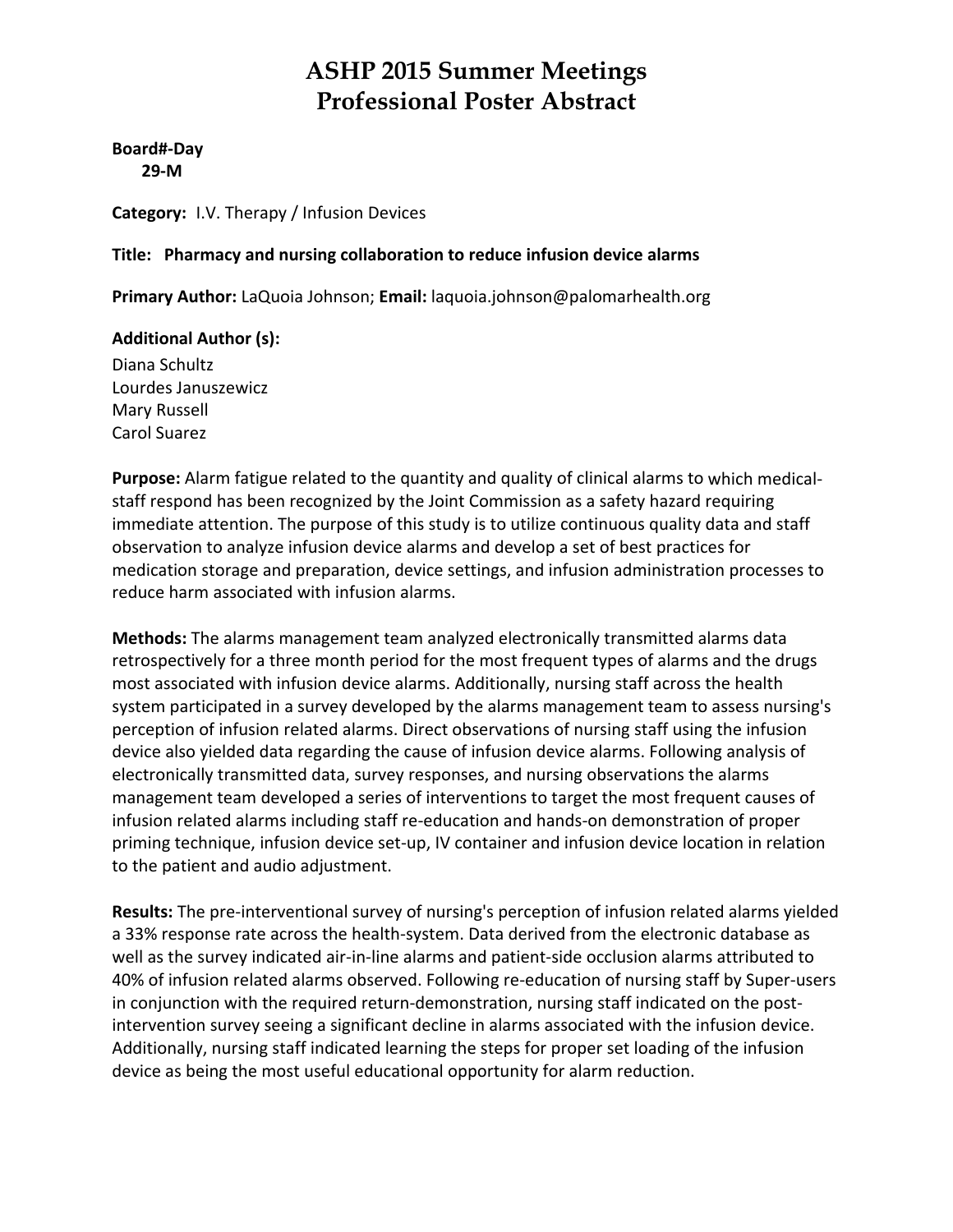**Conclusion:** Continuing education for nursing staff to include proper set‐up, priming technique, and the location of the IV container relative to the infusion device and the patient can significantly decrease infusion related alarms. Such a reduction in infusion device alarms will contribute to the overall quality and safety of patient care.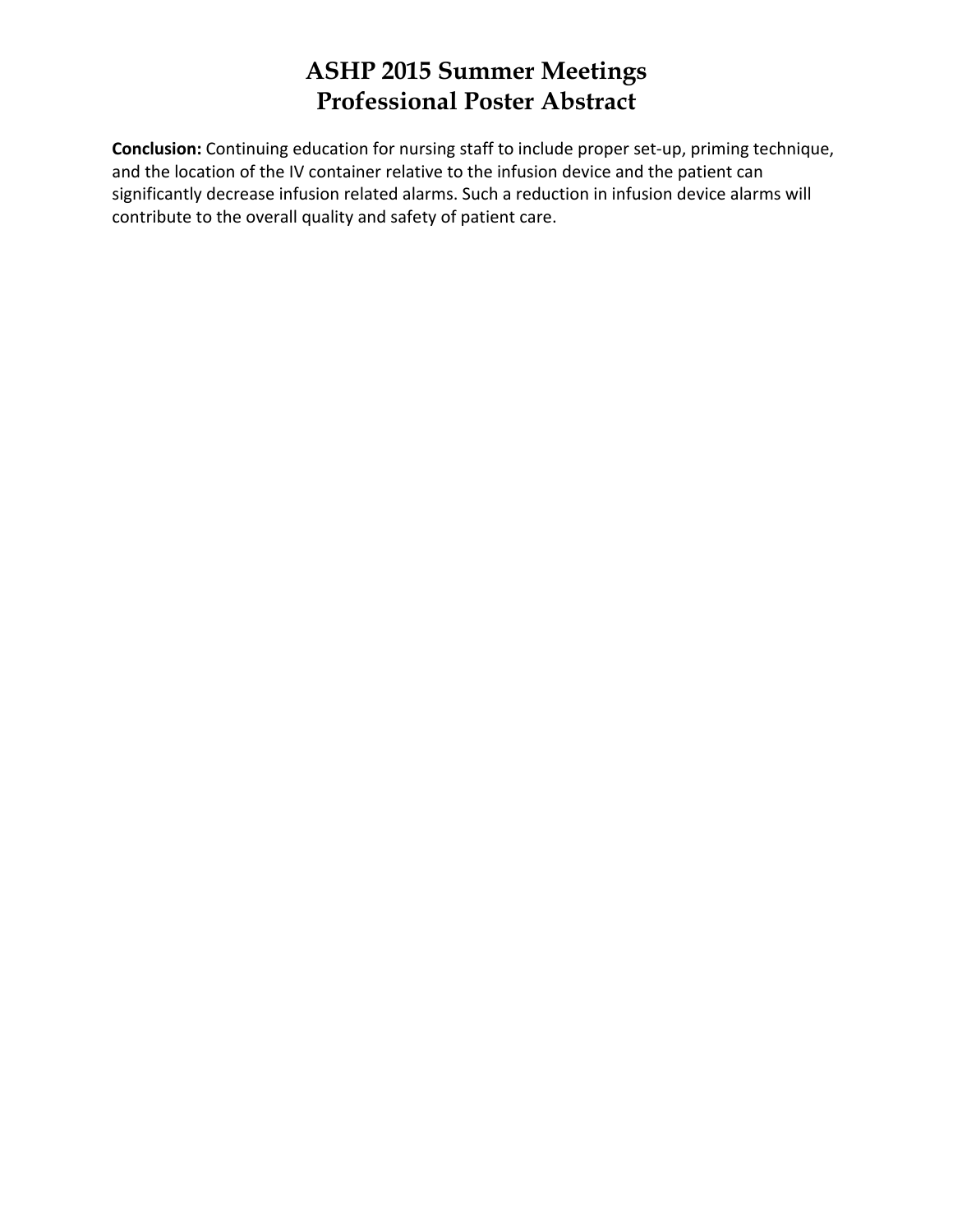**Board#‐Day 30‐M**

**Category:** Infectious Diseases

#### **Title: Implementation of serum procalcitonin lab testing in a community hospital**

**Primary Author:** Megan Wise; **Email:** megan.p.wise@gmail.com

**Purpose:** Procalcitonin (PCT) is a diagnostic biomarker that has recently become available in the community hospital setting to help guide practitioners in identifying and managing infections. It has proven to be useful in the inpatient setting for diagnosing primary bacterial infections, septic shock, and systemic secondary infections; differentiating between bacterial and respiratory tract infections; and the monitoring response to antimicrobials and determining the duration of total antimicrobial therapy. More uses for the PCT assay continue to be validated. Ultimately, the utilization of serum procalcitonin levels empower clinicians to tailor therapy, minimize costs, and decrease the risk of adverse events that are associated with antimicrobials, such as drug toxicities and C.difficile‐ associated infections. Lutheran Medical Center in Wheat Ridge, CO is a 338‐bed non‐teaching community hospital that introduced the serum procalcitonin assay in December 2014. The goal of this evaluation is to describe the characteristics of patients for whom the test was ordered in the first 90 days of its use.

**Methods:** A pharmacist utilized Vigilanz surveillance software to identify patients with one or more PCT levels ordered between December 1, 2014 through March 1, 2015. The admitting diagnosis and problem lists were used to determine the most probable reason for ordering the test.

**Results:** During the 90‐day evaluation period, 142 patients had procalcitonin levels ordered. The majority of patients (54) met SIRS criteria with and without sepsis (38 percent); 50 patients with pneumonia (35 percent); six patients (4 percent) with acute exacerbation of Chronic Obstructive Pulmonary Disease (AECOPD); and three patients (2 percent) with other lower respiratory tract infections. Other diagnoses included fever only (seven patients), leukocytosis only (seven), lactic acidosis without signs/ symptoms of infection (two), pancreatitis (two), and one patient each with bacteremia, severe asthma, abscess, cellulitis, enteritis, weakness, and altered mental status. Only six patients of the entire group had serial PCT levels measured.

**Conclusion:** The most evidence supporting the utility of PCT levels in guiding therapy is in pneumonia, AECOPD, lower respiratory tract infections, and sepsis. During this evaluation period, PCT levels were ordered outside of these validated diagnoses. The data reviewed here illuminates opportunities for the Antimicrobial Stewardship Pharmacist at our facility to play an active role in both educating clinicians about the validated uses of the PCT assay, and participating in developing and maintaining an appropriate‐use algorithm for ordering and interpreting serum PCT levels for antimicrobial therapy decisions.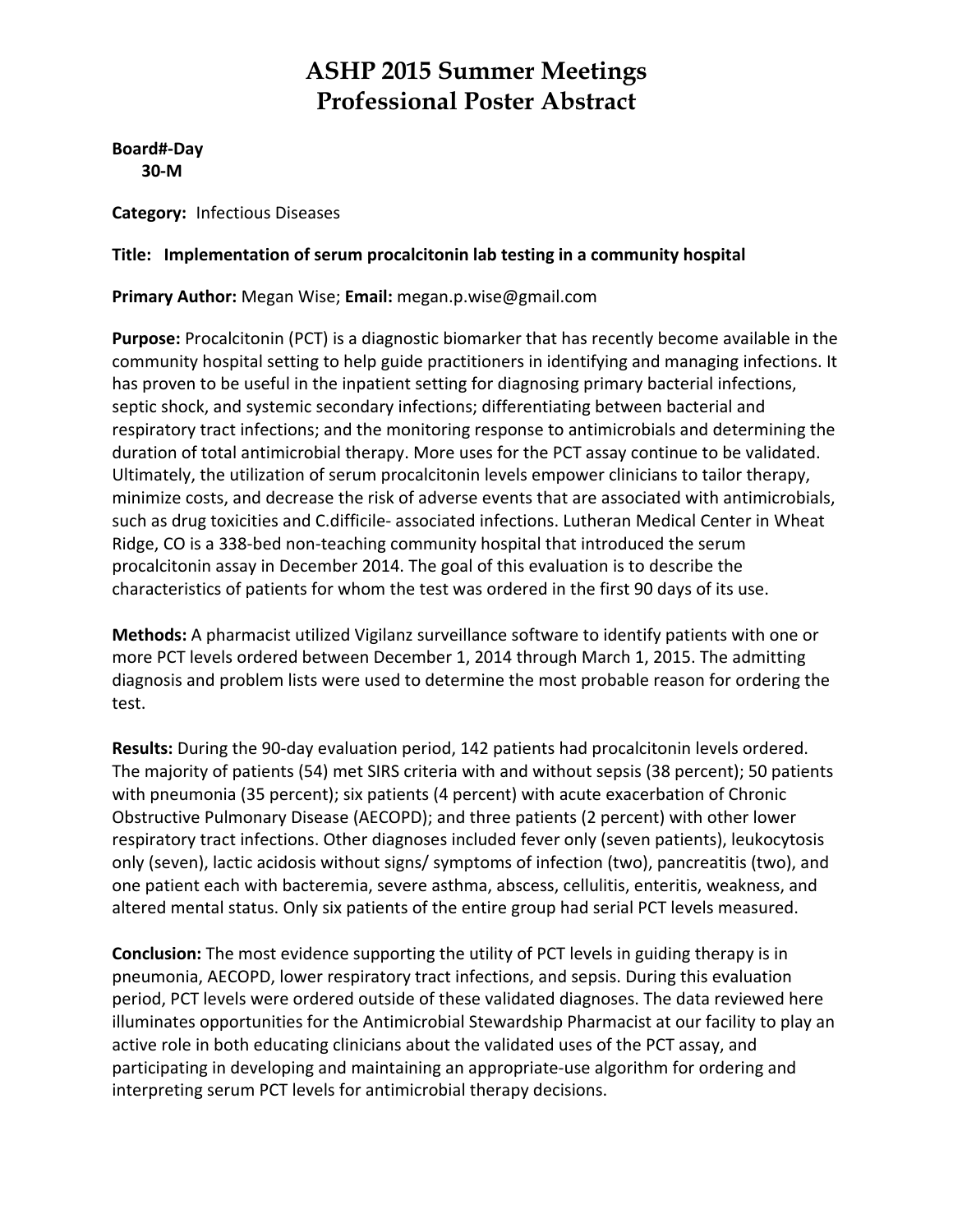**Board#‐Day 31‐M**

**Category:** Investigational Drugs

#### **Title: Ocular hypertension reduced by sustained delivery of latanoprost by thermosensitive chitosan‐gelatin‐based hydrogel eye drops**

**Primary Author:** Yuh‐Lih Chang; **Email:** ylchang@vghtpe.gov.tw

**Additional Author (s):** Yueh‐Ching Chou Shih‐Hwa Chiou

**Purpose:** Latanoprost is one of the most potent ocular hypotensive compounds and reduces IOP by increasing uveoscleral outflow. However, daily instillations is required to maintain drug efficacy. In the present study, we developed the thermosensitive chitosan/gelatin/glycerol phosphate (C/G/GP) hydrogel eye drops as a sustained‐release system of latanoprost for glaucoma treatment.

**Methods:** 500 mcg/ml of latanoprost‐contained C/G/GP hydrogel was prepared under the laminar flow hood and well stored until further use. For In-vitro drug release, the 500 mcg/ml of latanoprost‐loaed C/G/GP solution were added to the transwell (100 micro‐l/well) mounted on 24‐well plates, and 1.5 ml of PBS was added in each well and then incubated. The cytotoxicity of C/G/GP hydrogel eye drops on human corneal epithelial cells (HCEC) was evaluated by crystal violet assay. The protocol of the ocular irritation test was approved by the Ethics Committee for Animal Research of the Taipei Veterans General Hospital. Three female New Zealand albino rabbits with body weight approximately 2.5 kg were used and maintained in accordance with the guidelines for the care and use of laboratory animals. Ten male New Zealand albino rabbits with body weight approximately 2 kg were used and maintained in accordance with the guidelines for the care and use of laboratory animals. Ocular hypertension was induced by triamcinolone acetonide (TA). Statistical analysis was calculated using one‐way analysis of variance (ANOVA).

**Results:** In the present study, we developed the thermosensitive chitosan/gelatin/glycerol phosphate (C/G/GP) hydrogel eye drops as a sustained‐release system of latanoprost for glaucoma treatment. The results showed a sustained release of latanoprost from C/G/GP hydrogel eye drop for at least 28 days. Rabbit model of glaucoma was established by intravitreal injection of triamcinolone acetonide. After a single subconjunctival instillation of latanoprost-loaded C/G/GP hydrogel eye drop, the IOP was significantly decreased within 8 days and then maintained in normal level for the next 31 days.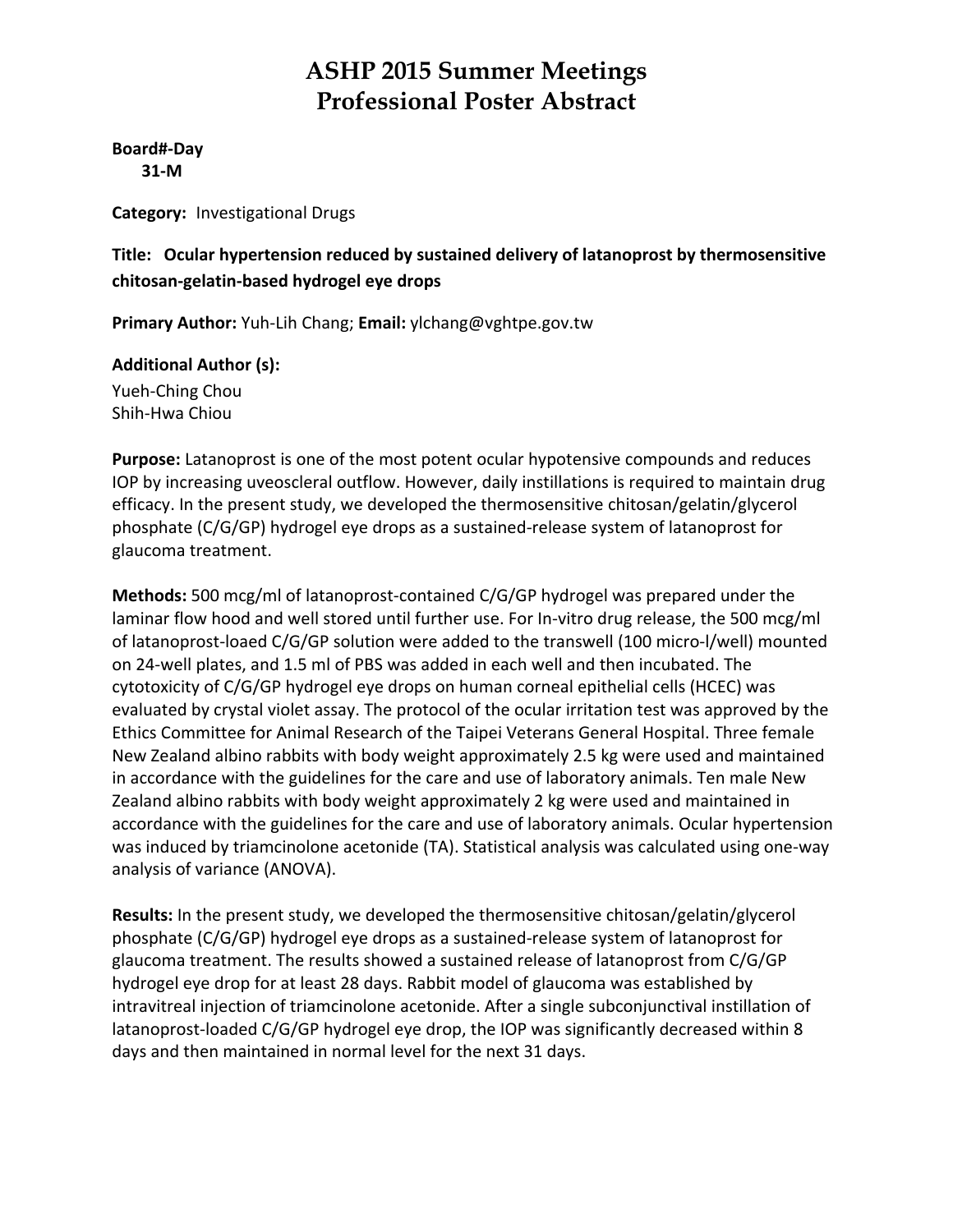**Conclusion:** The results of the study suggested that subconjunctival delivery of latanoprost‐ loaded C/G/GP hydrogel eye drop might have the potential to improve patient compliance, reduce side effects and increase efficacy in glaucoma treatment.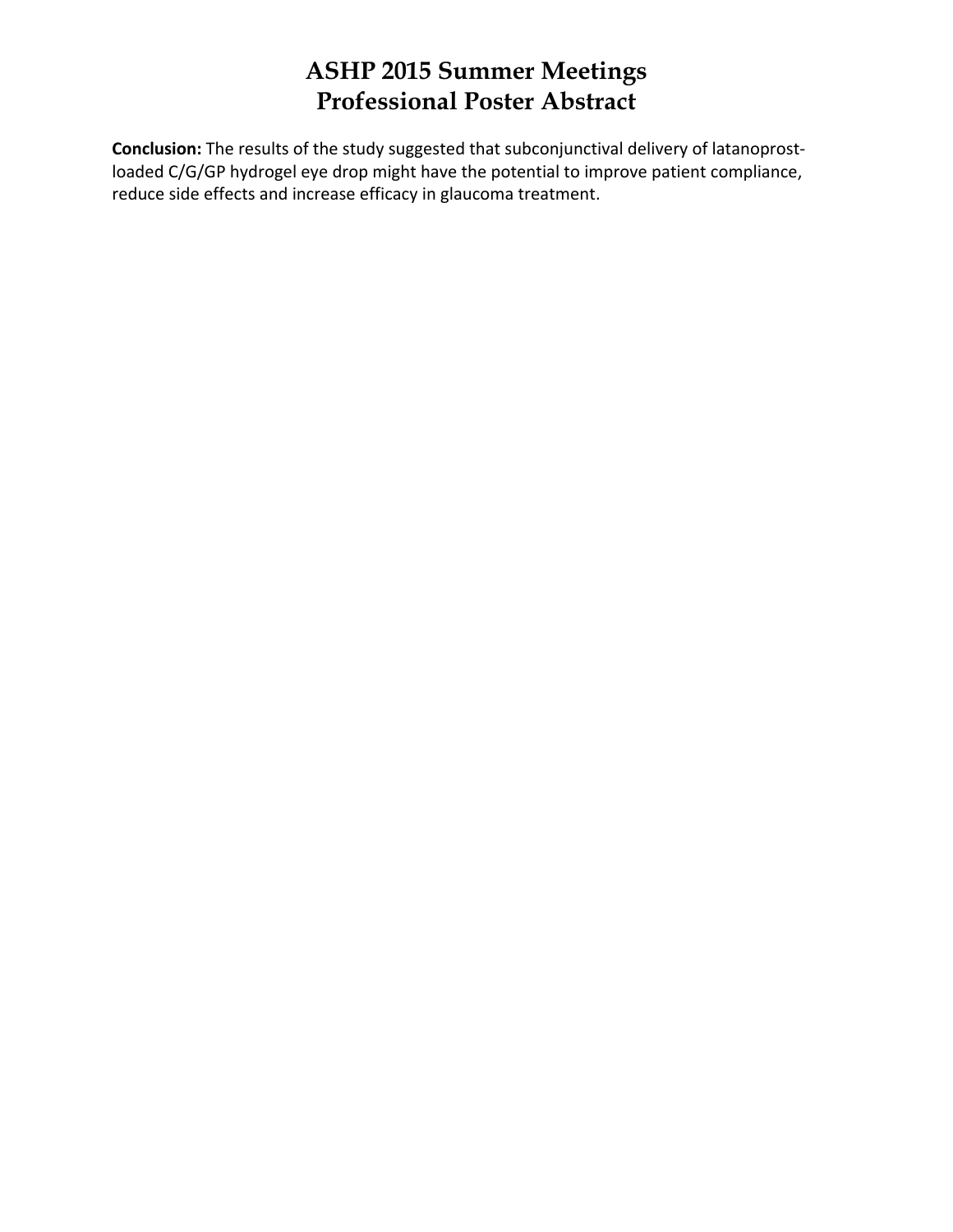**Board#‐Day 32‐M**

**Category:** Leadership

**Title: Increasing PharmD students knowledge of post‐graduate opportunities within the biopharmaceutical industry: An analysis of the MCPHS University Fellows Network (MFN) recruitment efforts and the subsequent impact on candidate applications**

**Primary Author:** Corey Robinson; **Email:** corey.robinson@genzyme.com

#### **Additional Author (s):**

Christina Gallagher Amy Monpara Shane McGann

**Purpose:** Recent reports suggest that an increasing number of pharmacy graduates are pursuing career paths outside of hospital and retail pharmacy, such as post‐graduate biopharmaceutical industry fellowships. In an effort to understand how students are learning about post-graduate positions in industry, we explored the relationship between the geographical location of recruitment events sponsored by the MCPHS University Fellows Network (MFN) and the location of the pharmacy schools that 2013 and 2014 fellowship applicants attended.

**Methods:** MCPHS University is affiliated with six biopharmaceutical companies that support post‐PharmD industry fellowships; collectively this consortium of fellows and alumni makes up MFN. Each year, MFN attends recruitment events across the country in an effort to raise awareness of post‐graduate opportunities for pharmacists within the biopharmaceutical industry. In 2013 and 2014, MFN recruitment event data were recorded and used for this analysis. Fellowship applicant data from 1 of the 6 affiliated companies (Genzyme/Sanofi) were collected in both 2013 and 2014 using the American Society of Health‐System Pharmacists (ASHP) Personal Placement System (PPS) candidate messaging tool; only applicants who were currently attending or had recently graduated from an Accreditation Council for Pharmacy Education (ACPE)‐accredited school of pharmacy within the United States were included in this analysis. Additionally, only fellowship program departments that recruited in both 2013 and 2014 were analyzed: Regulatory Affairs (RA), Pharmacovigilance (PV), Oncology Medical Affairs (MA‐Onc), Rare Diseases Medical Affairs (MA‐RD), and Multiple Sclerosis Medical Affairs (MA‐ MS). Regional trends were analyzed according to the American Pharmacists Association‐ Academy of Student Pharmacists (APhA‐ASP) regional map.

**Results:** In 2013, MFN participated in 16 recruitment events across 10 states, including one national webinar. 60% (n=9) of the recruitment events took place in the Northeast region, 13% (n=2) in both the Mid‐Atlantic and Great Lakes, 7% (n=1) in both the Southeast and Southwest,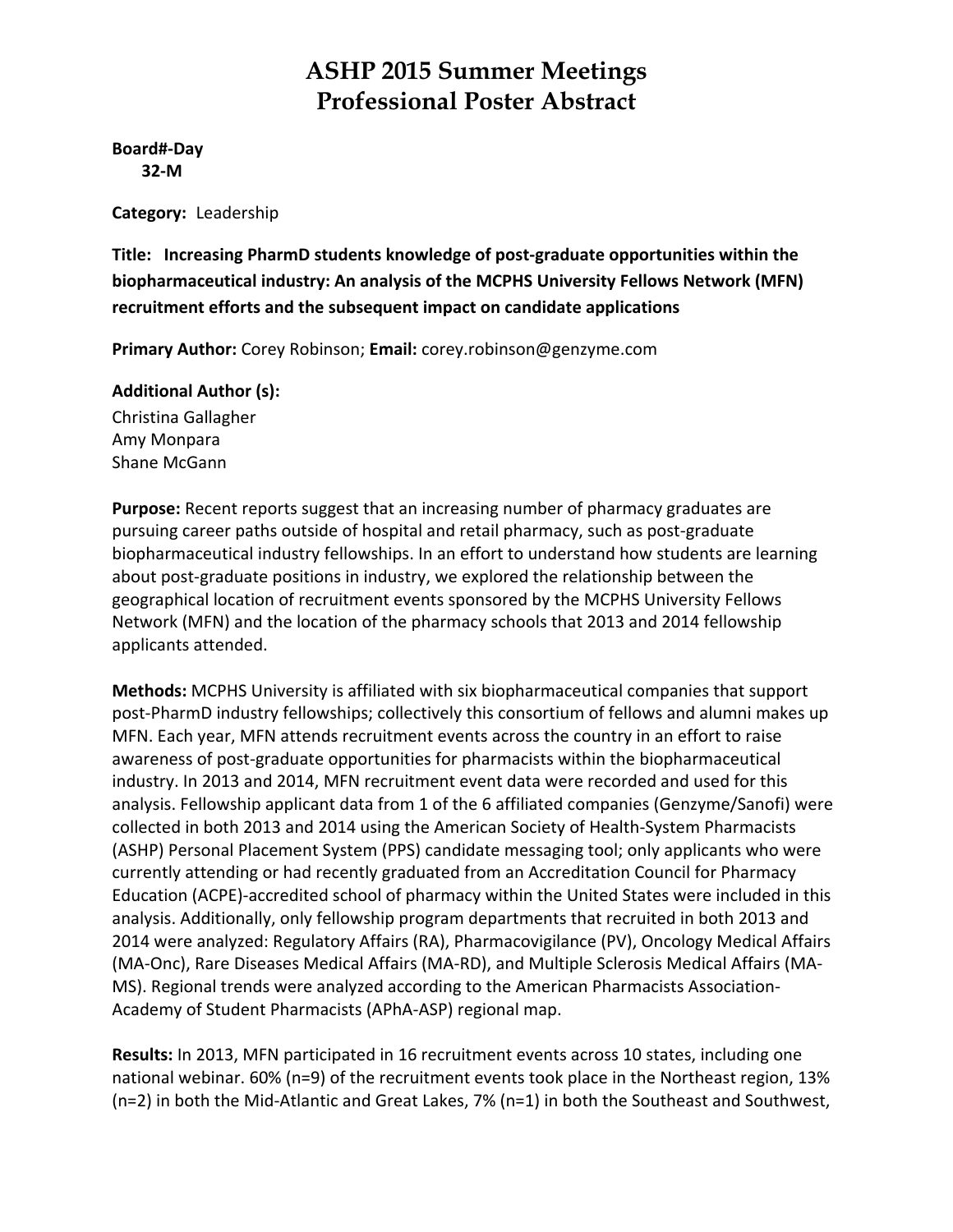and zero events in the North Central, South Central, and Northwest. In 2013, 167 candidates applied to the Genzyme/Sanofi‐MCPHS University Post‐PharmD Biopharmaceutical Industry Fellowship program: 58 (35%) from the Northeast region, 55 (33%) from the Mid‐Atlantic, 23 (14%) from the Great Lakes, 13 (8%) from the Southwest, 11 (7%) from the Southeast, 6 (4%) from the South Central, 1 (1%) from the North Central, and zero from the Northwest. In 2014, MFN participated in 37 recruitment events across 20 states, including five national webinars. 41% (n=13) of the recruitment events took place in the Northeast region, 16% (n=5) in the Mid‐ Atlantic, 13% (n=4) in both the Southeast and Great Lakes, 9% (n=3) in the Southwest, 6% (n=2) in the South Central, 3% (n=1) in the North Central, and zero events in the Northwest. In 2014, there were 237 applicants to the program, a 42% increase from the previous year. The number of applicants from the Northwest, North Central, Southeast, and Southwest regions all increased by more than 100% compared to the previous year. The Northeast had the largest absolute increase in applicants (2013: 58; 2014: 92), a 59% increase. The Great Lakes region showed a 9% increase in applicants; the South Central region remained consistent. Of note, the Mid‐Atlantic region had a 5% decrease in applicants from the previous year.

**Conclusion:** The aforementioned results suggest that MFN recruitment events contributed to student awareness of post‐graduate fellowship opportunities, as evidenced by the positive relationship between the number of recruitment events and the number of applicants to the Genzyme/Sanofi fellowship program. Furthermore, the expansion of recruitment events to cover more regions of the country translated into a greater geographical diversity among candidates. MFN will continue to utilize a variety of recruitment events throughout the country and across all regions in upcoming years to ensure students are learning about post-graduate opportunities for pharmacists within the biopharmaceutical industry.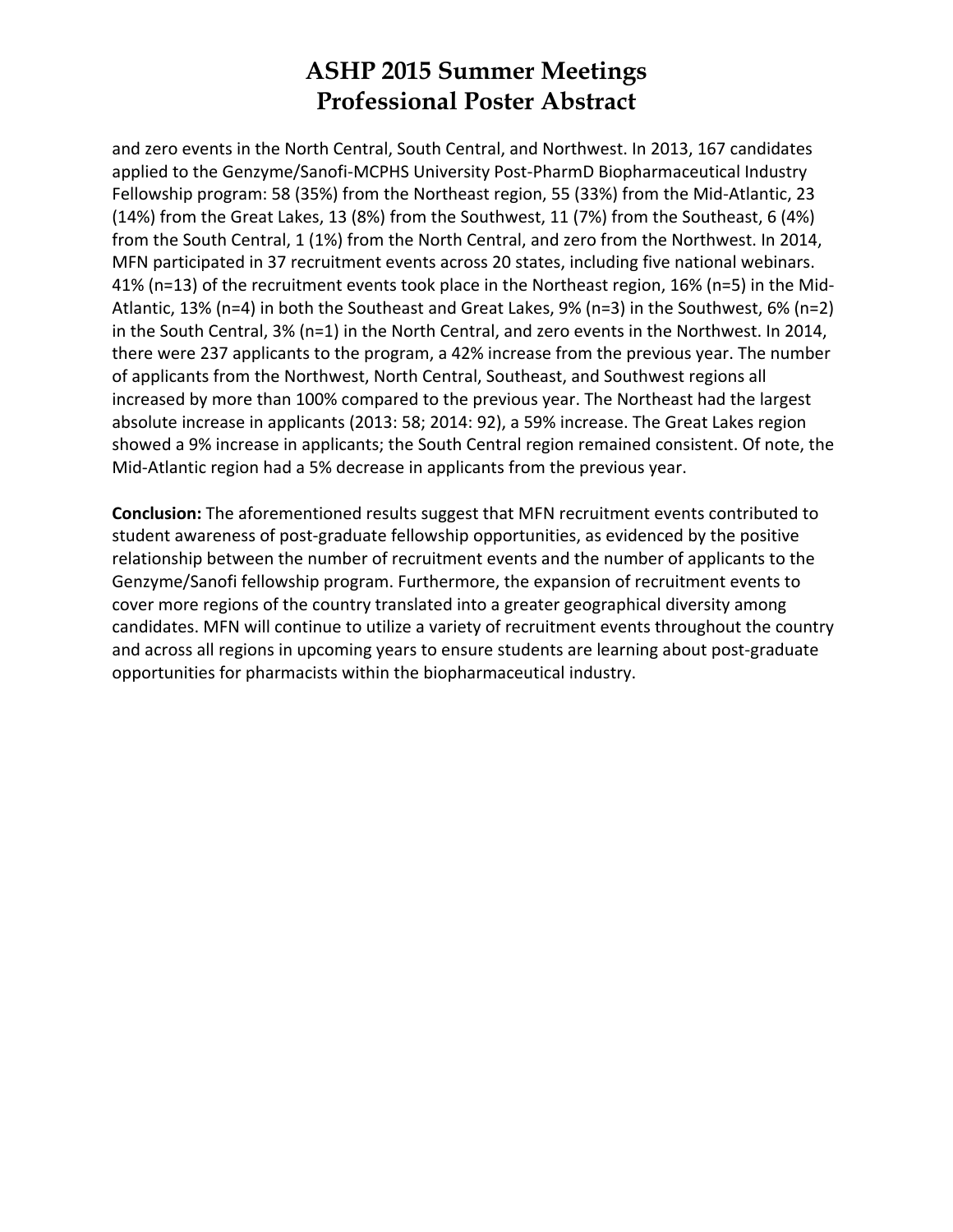#### **Board#‐Day 33‐M**

**Category:** Leadership

**Title: Pharmacy school interprofessional education models ‐ an evaluative comparison for the future of pharmacy practice in California**

**Primary Author:** Stefanie Stafford; **Email:** Stefanie.Stafford@cnsu.edu

#### **Additional Author (s):**

Cyndi Porter David Lopez Kristina Pedersen Doan Trang

**Purpose:** Health professions accrediting bodies, such as the Accreditation Council for Pharmacy Education (ACPE), are advocating for an increase of interprofessional education (IPE) and some are mandating implementation of IPE training into their health profession program curriculum. The 2014 CAPSLEAD Team considered the following questions in the research study: what models currently exist at Colleges of Pharmacy (COP) / Schools of Pharmacy (SOP) in California; how do these models compare; and do they meet the standards set by ACPE?

**Methods:** Existing information published by the ACPE and CPhA were used to obtain this secondary data collection. The primary and secondary data collections were used to develop a focused IPE Model that can be adopted and used by COPs/SOPs to prepare students for the changing needs of pharmacy practice in California.

**Results:** From our research, the components of this three stage model will prepare students to enter their pharmacy careers with the appropriate level of interprofessional health care knowledge to facilitate and help them to deliver and contribute to effective patient‐centered healthcare.

**Conclusion:** As the pharmacist duties shift to provider status, the implementation of interprofessional education will continue to reveal its importance. The proposed ACPE standards for pharmacy students, as well as new mandates for IPE for students in other health profession programs, will facilitate this need and interactions. The proposed model meets a majority of the criteria for the proposed ACPE standards, addresses skills required for the new role of provider for pharmacist, and will work to make each experience efficient and rewarding.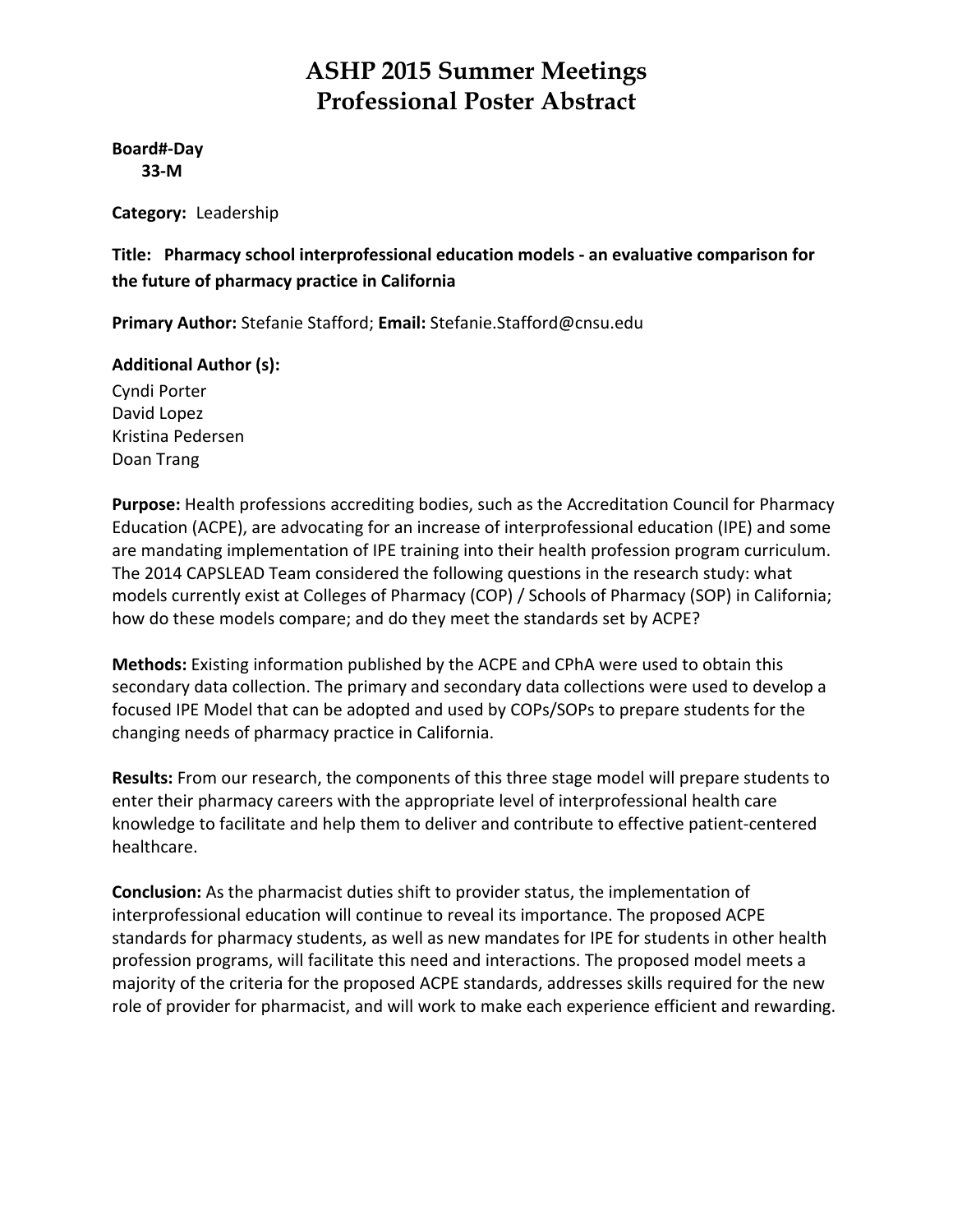**Board#‐Day 34‐M**

**Category:** Oncology

**Title: Pharmacological rationale for combining the neurokinin‐1 receptor antagonist (NK1RA), netupitant, and the serotonin (5‐HT3) RA, palonosetron, as a fixed oral antiemetic combination for the prevention of chemotherapy‐induced nausea and vomiting (CINV)**

**Primary Author:** James Gilmore; **Email:** James.gilmore@gacancer.com

**Additional Author (s):**

Alberto Bernareggi Marco Palmas Sergio Cantoreggi

**Purpose:** Netupitant (NETU) is a potent and highly selective NK1RA developed as a fixed oral combination agent (NEPA) with the pharmacologically distinct 5‐HT3RA, palonosetron (PALO). The NEPA combination offers guideline‐consistent antiemetic prophylaxis by targeting two critical pathways associated with CINV with a single dose. PALO has been shown to uniquely exhibit allosteric interactions, positive cooperativity and persistent inhibition of 5‐HT3 receptor function. In recent mechanistic studies, NETU and PALO exhibited synergistic effects when inhibiting the substance P response and triggered NK1 receptor internalization. Expanding on this pharmacological synergy, the purpose of this analysis was to examine the pharmacokinetic (PK) profiles of these drugs in offering a rationale as to why these agents present a complementary combination for clinical use.

**Methods:** Data was reviewed from PK studies of NETU and PALO following single or multiple doses in healthy volunteers and cancer patients.

**Results:** Absorption: After oral administration, both drugs show a prolonged absorption phase with plateau plasma concentrations fluctuating around Cmax between 3 and 8 hours. A high extent of bioavailability was estimated for NETU (6387%) and PALO (97%), thus making the occurrence of a first‐pass effect or clinically relevant interactions with efflux transporters at the intestinal level unlikely for both drugs. Bioavailability is similar in fed or fasting conditions for both drugs. Distribution: NETU and PALO show a large volume of distribution (Vz/F: ~15003000 L for netupitant; ~500900 L for palonosetron). Binding to plasma proteins is high for NETU (fu<1%) and its active metabolites (fu<3%), and relatively low for PALO (fu=38%). Elimination: Both compounds are largely metabolized. The principal isoforms responsible for their metabolism are CYP3A4 for NETU and CYP2D6 for PALO. No drug‐drug interactions occurred between NETU and PALO administered as single agents or in combination. NETU and its metabolites are mainly excreted with feces (87% of the administered dose) whereas PALO and its metabolites are predominantly excreted via the renal route (85‐93%). The systemic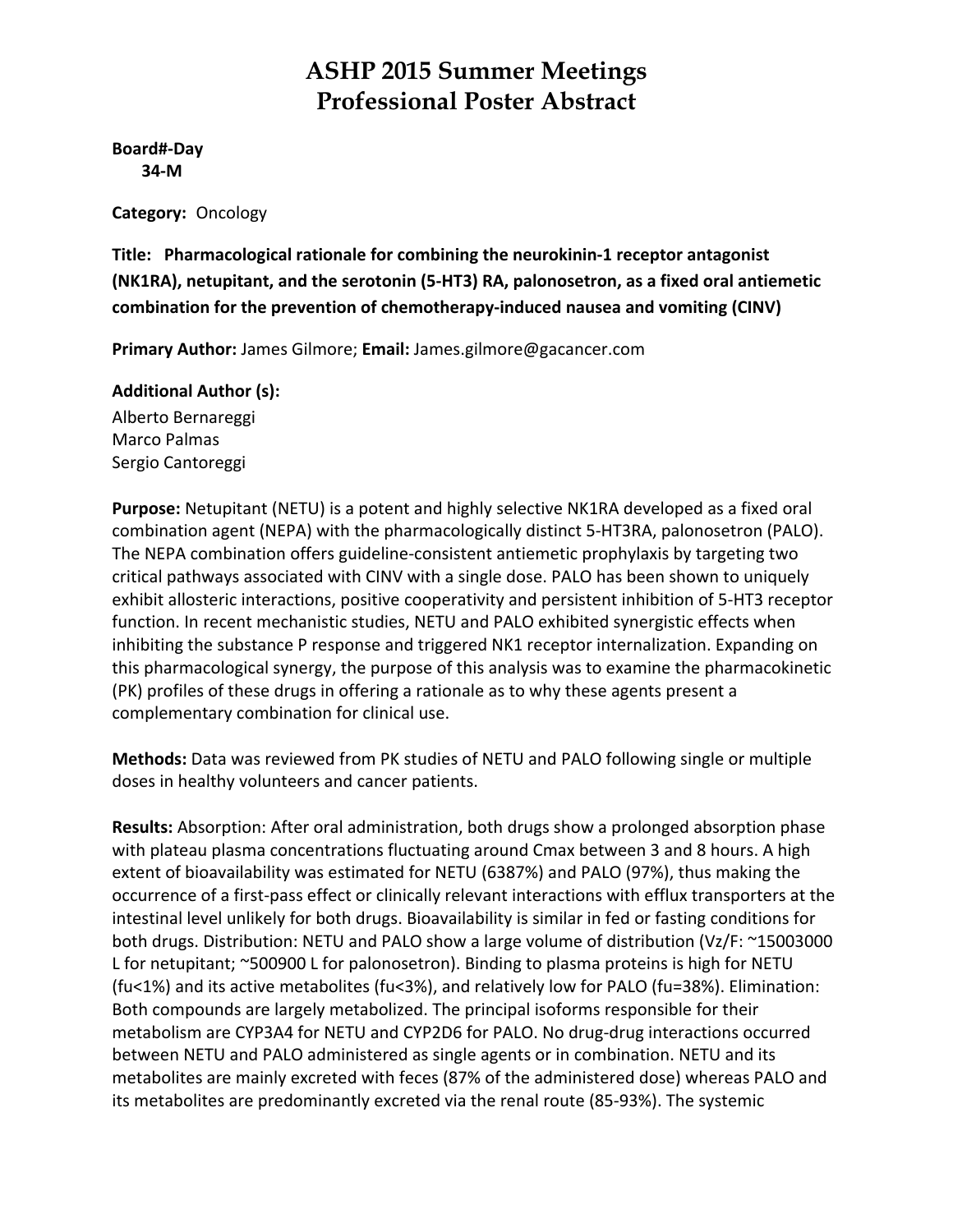clearance (CL/F) is similar for the two drugs, ranging between 20‐23 L/h for NETU and 10‐18 L/h for PALO. Both compounds show a long terminal half‐life (t1/2 80‐100 h for NETU and 30‐40 h for PALO), as a result of their intermediate-to-low CL/F, very large Vz/F and low fu for NETU. Based on t1/2 estimates, no NETU or PALO accumulation is predicted when NEPA is administered in conjunction with chemotherapy cycles at 2‐ or 3‐week intervals. Key PK parameters (i.e., CL, Vz, t1/2) of both drugs did not change following multiple doses as compared to single dose values, indicating PK linearity.

**Conclusion:** Similar and complementary PK profiles of NETU and PALO support the pharmacological rationale of using these agents as a fixed combination for prevention of CINV. The absorption characteristics of both agents offer the potential for flexibility in timing of dosing prior to chemotherapy; however, this would need to be evaluated in clinical studies. The long half‐lives of NETU and PALO support prolonged receptor occupancy and efficacy during both the acute and delayed phases following a single dose per chemotherapy cycle. Involvement of different enzymes in NETU and PALO metabolism, large differences in plasma protein binding and in elimination routes favor the lack of drug-drug interactions between NETU and PALO at metabolic, binding or excretory level, thereby minimizing the potential for increased adverse events. While the inhibitory effect of NETU on CYP3A4 may increase exposure of co-administered CYP3A4 substrates, it does not alter the PK of PALO. This review of the PK profiles of NETU and PALO combined with the synergistic effects on receptor antagonism, offers a compelling rationale for the clinical use of the NEPA fixed combination.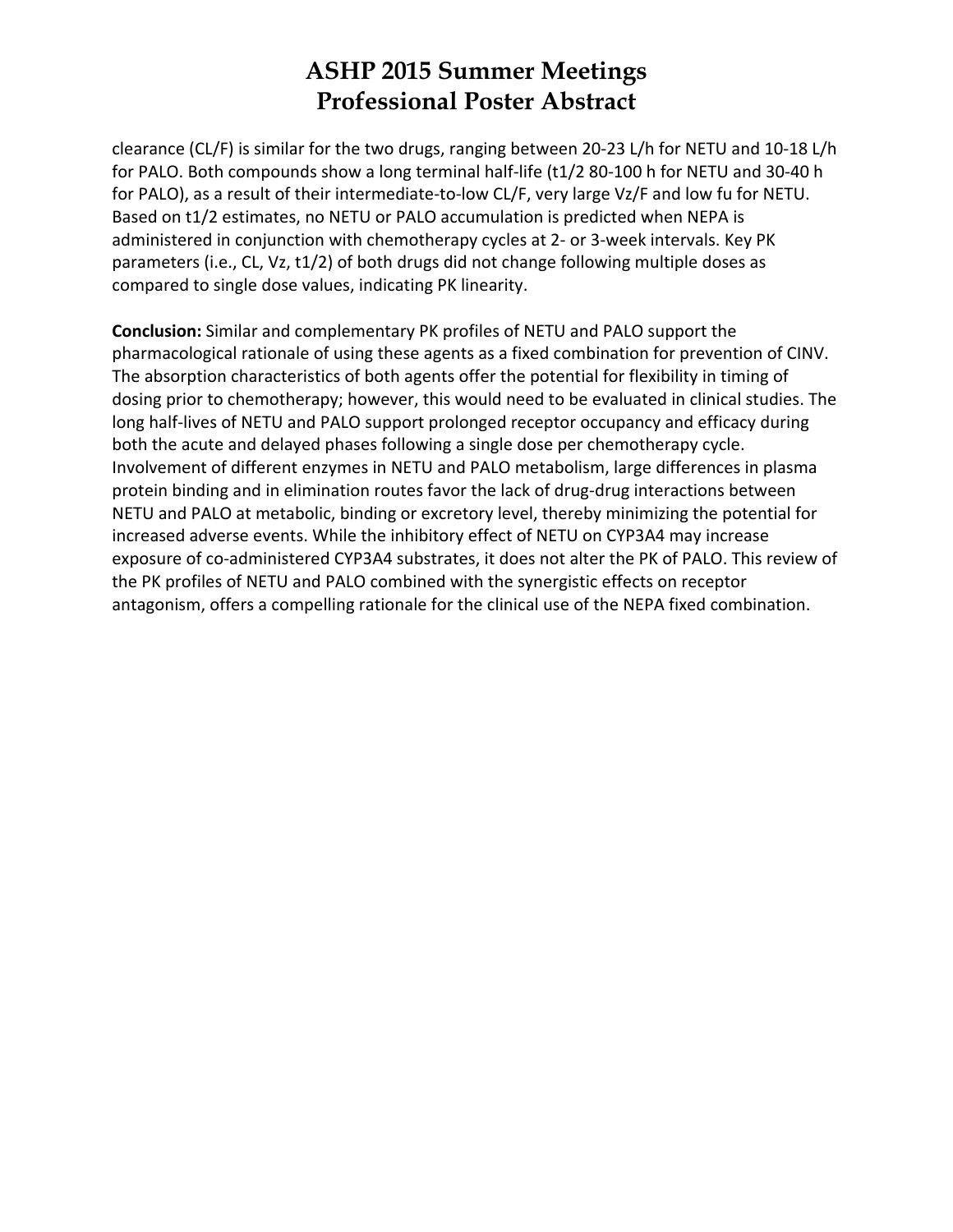**Board#‐Day 35‐M**

**Category:** Pediatrics

**Title: Evaluation of Modifications to Care Set Driven Intravenous Immune Globulin Prescribing Habits for Kawasaki Disease at a Pediatric Hospital**

**Primary Author:** Vicki Basalyga; **Email:** vbasalyga@ashp.org

#### **Additional Author (s):**

David Hyun Jason Corcoran Jennifer Duval

**Purpose:** To evaluate the impact care set modification has on prescribing habits and infusion times for patients receiving IVIG for treatment of Kawasaki Disease and to record the number of adverse effects associated with infusion of IVIG prior to and after the changes implemented in the CPOE system

**Methods:** A single center, retrospective chart review conducted from April 15th, 2012 to April 15th 2013 which included 6 months prior to and 6 months after the implemented care set change control measure on October 15th, 2012. Institutional Board Review approval was obtained prior to data collection. Inclusion criteria was all inpatients who received high dose IVIG (2gm/kg) for suspected Kawasaki Disease or Kawasaki Disease and exclusion criteria was all inpatients who received high dose IVIG (2gm/kg) for other indications. Data collected included Age, Weight, Sex, Allergies, SCr, diagnosis, prescribing service, need for administration of emergency medication, dose of IVIG, infusion time and adverse effects within 48 hours of administration. Adverse effects were defined as headache, abdominal pain, vomiting, anxiety, nausea, fever, chills, myalgia, and anaphylaxis.

**Results:** Percentage of prescriber ordered IVIG for Kawasaki Disease patients at the inappropriate rate decreased significantly ( $p < 0.001$ ) after the introduction of the updated order care set. The number of adverse effects appears to have decreased when the proper infusion rate was administered. It was found that modifications to the cares sets led positive changes in physician rate prescribing behavior.

**Conclusion:** Comparisons against adverse effects observed in patients who received IVIG at other doses and rates were not included in this review and would be needed to determine if this is a significant finding. When encountering the updated orders, unaware prescribers contacted a pharmacist regarding the changes to infusion time. This provided a teaching opportunity from the pharmacist about the potential infusion related adverse effects and other drug information. Modifications to the cares sets led to an increase in the percentage of IVIG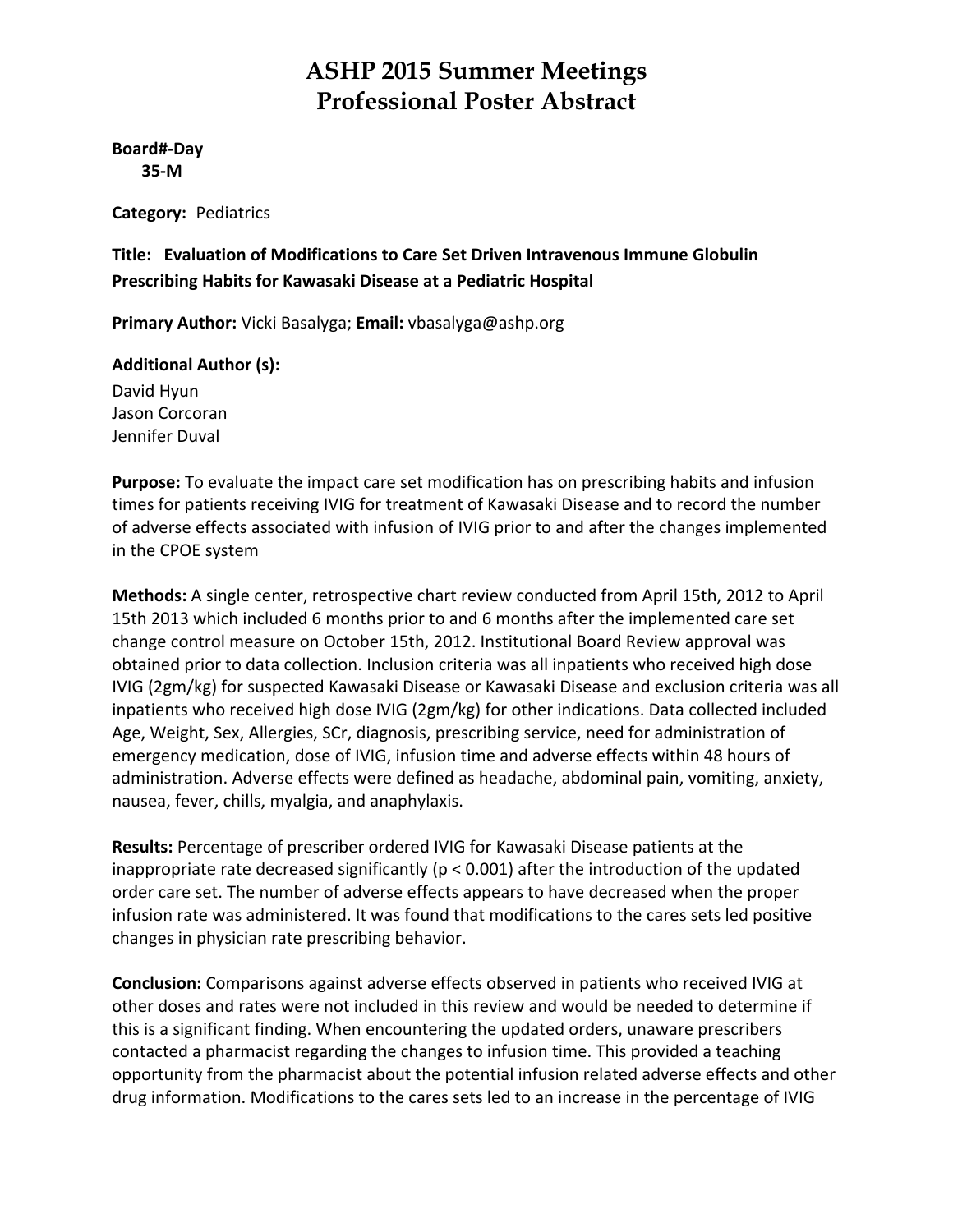ordered at the appropriate rate for KD and were associated with a decrease in adverse infusion reactions.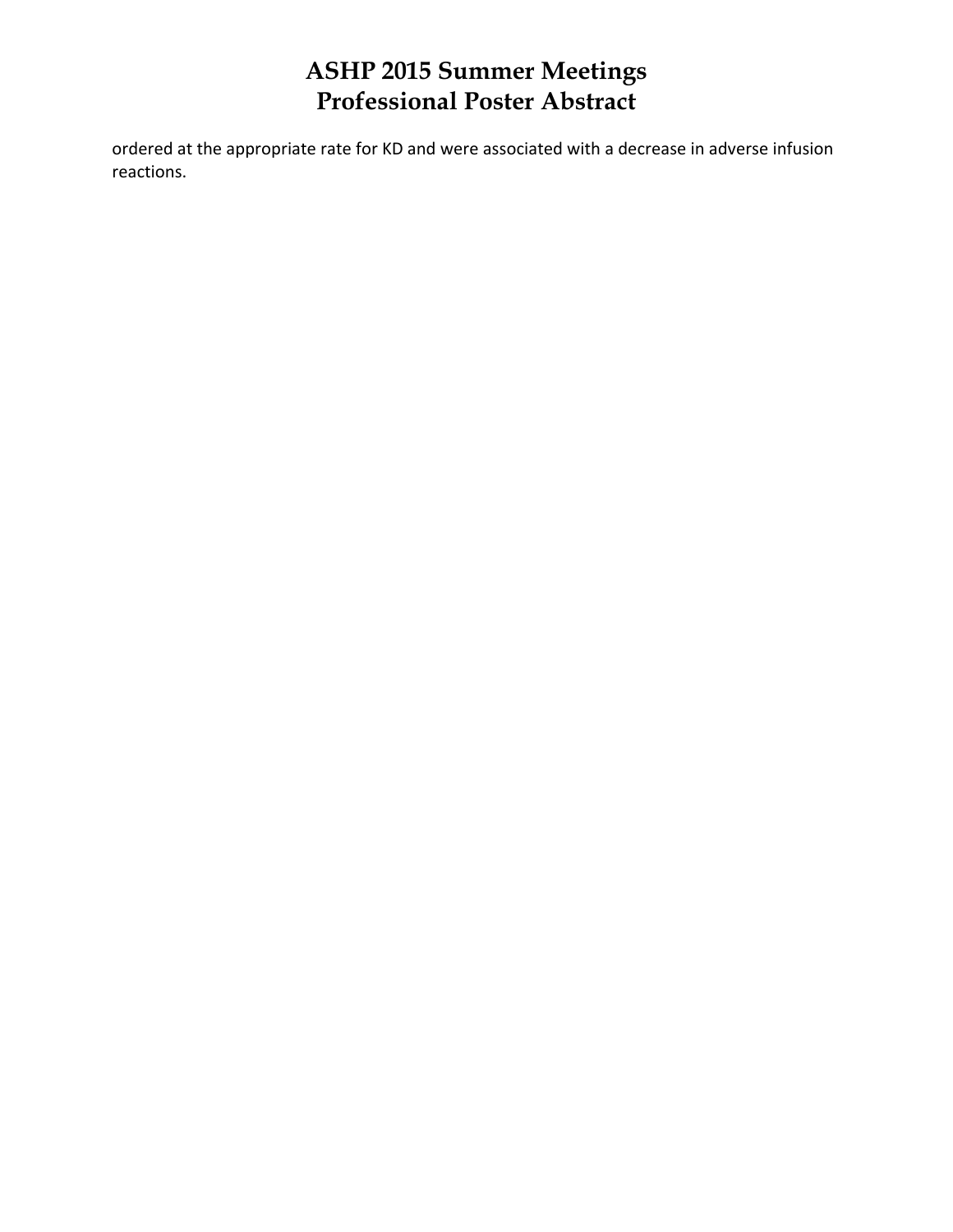**Board#‐Day 36‐M**

**Category:** Pharmacokinetics

#### **Title: Effect of plasmapheresis on levetiracetam and lacosamide serum concentrations**

**Primary Author:** Michele Faulkner; **Email:** faulkner@creighton.edu

**Additional Author (s):** Kanishk Makhija April Smith

**Purpose:** Plasmapheresis is an effective treatment for many disease processes that affect the immune system. While removal of autoantibodies via plasmapheresis can be a lifesaving procedure, the process also has the potential to remove drug from the body. In some cases this is desirable. In others where removal of medication is not a goal of therapy, the potential for exacerbation of medical conditions controlled by those medications is possible. Little is known about the effect of plasmapheresis on many of the newer antiepileptic agents. Here we present the case of a patient receiving intravenous levetiracetam and lacosamide, and the effects of plasmapheresis on the corresponding serum concentrations.

**Methods:** The patient was admitted with thrombotic thrombocytopenic purpura believed to be related to a previously undiagnosed ovarian mass. During her hospitalization, the patient experienced new-onset seizure activity which continued for several days. Intravenous levetiracetam and lacosamide were two of the medications employed for the control of the patients seizures. Serum levels of both medications were obtained pre and post-plasmapheresis for the purpose of evaluating whether removal of the drugs from the serum may have been contributing to the ongoing seizures.

**Results:** The patients doses of levetiracetam (1500mg twice daily) and lacosamide (200mg twice daily) had been unchanged for approximately four days prior to sampling giving both time to reach steady state concentrations. Serum levels were assessed prior to the initiation of plasmapheresis, and again before the administration of the next dose of medication after plasmapheresis was concluded. Levetiracetam and lacosamide were infused 3 hours and 46 minutes, and 3 hours and 9 minutes respectively prior to the procedure. Drug distribution for both medications is assumed to have been complete by the time plasmapheresis was initiated. The pre‐plasmapheresis levels of levetiracetam and lacosamide (26 milligrams per liter and 8.4 milligrams per liter) were both within the generally accepted therapeutic ranges. After the removal of 3,084 milliliters of plasma over 2 hours and 7 minutes, plasmapheresis concluded. Post‐procedure sampling was completed 9 minutes later. The serum level of levetiracetam (15 milligrams per liter) and lacosamide (5.7 milligrams per liter) remained therapeutic. Using the measured serum concentration of each medication, the volume of plasma removed, the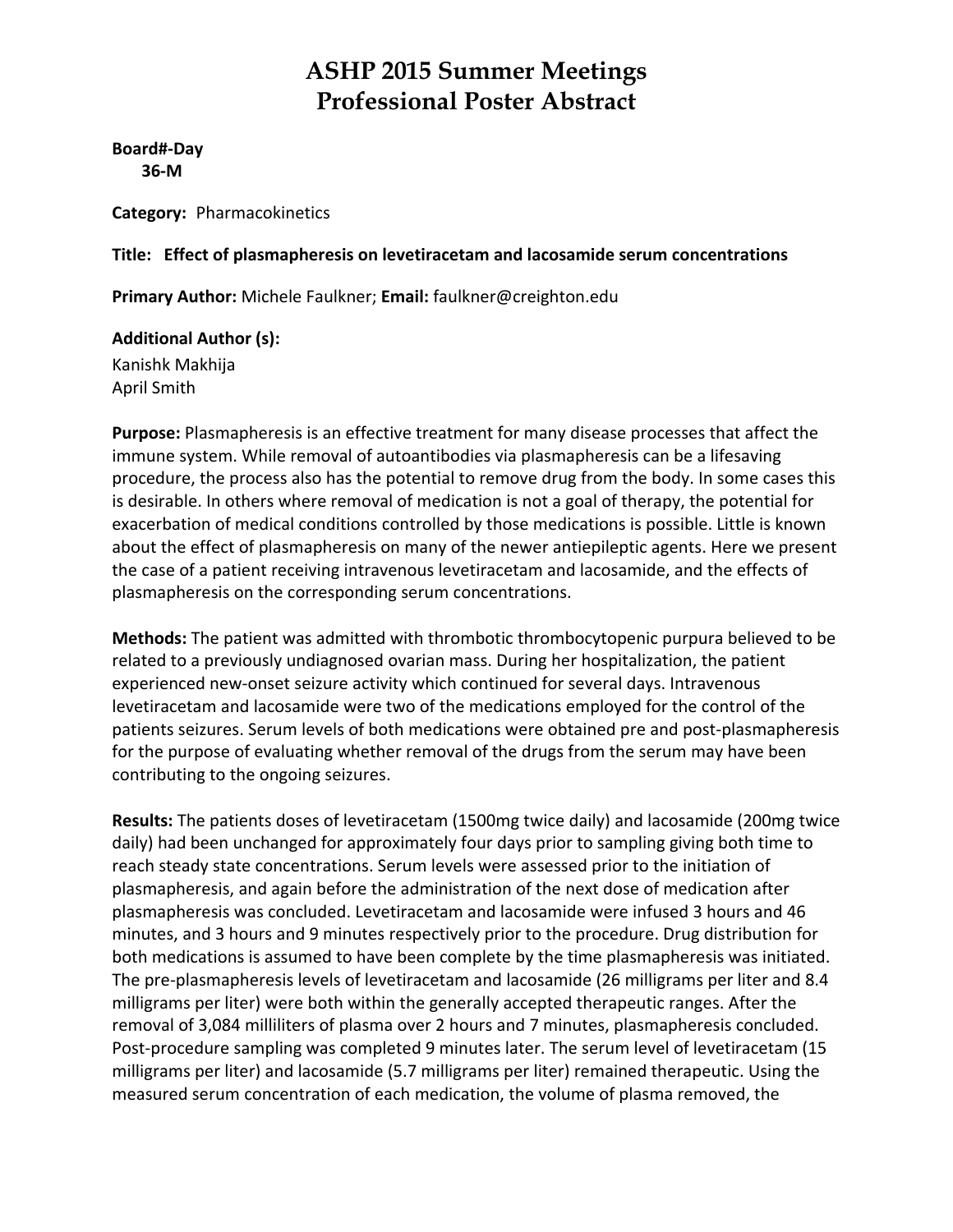patients weight, and the volume of distribution of each medication as provided by the manufacturers, the calculated percentage of medication removed by plasmapheresis was 10% for levetiracetam and 8% for lacosamide.

**Conclusion:** Plasmapheresis appears to have little effect on the serum concentrations of levetiracetam or lacosamide.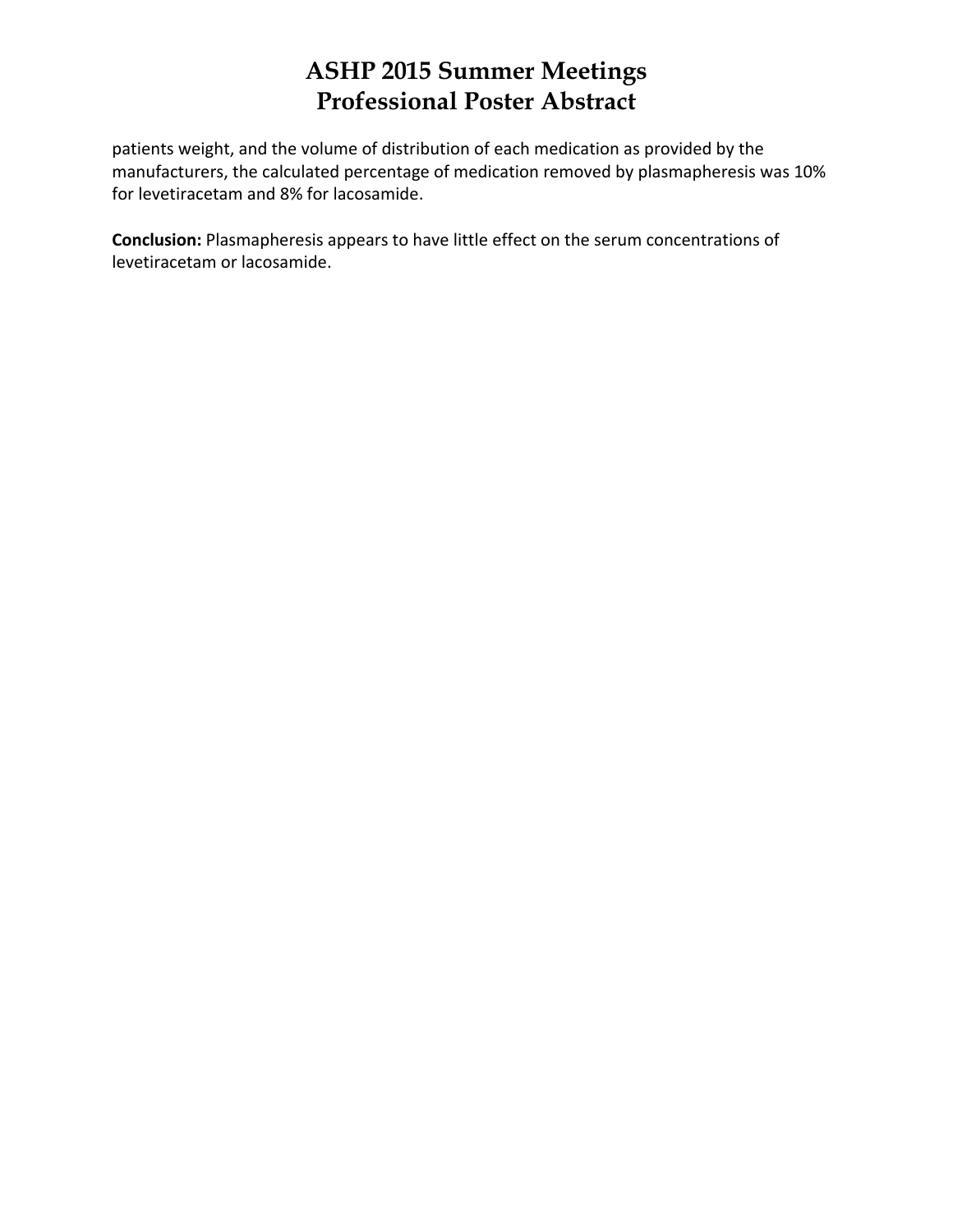**Board#‐Day 37‐M**

**Category:** Pharmacy Technicians

#### **Title: Expanding Roles of Pharmacy Technicians in Medication Safety Initiatives**

**Primary Author:** James Hamm; **Email:** rick.hamm@hshs.org

#### **Additional Author (s):**

Michael Angelo Randazzo Regina Peterson Maggie Wong Joshua Schmees

**Purpose:** Implementation of pharmacy technology has resulted in expansion of medication safety initiatives. The improvements associated with these programs are dependent upon adherence and maintenance of the technology. Pharmacy technicians with specialized training in medication safety practices enhance patient care programs and allow for reallocation of limited resources. This is an evaluation of enhanced pharmacy technician roles in the patient safety process of barcode medication administration (BCMA) and outcomes associated with nursing satisfaction along with reduction in pharmacists work flow disruptions.

**Methods:** St. Elizabeths Hospital is a 300‐bed community teaching hospital with barcode medication administration implementation in 2010. To improve barcode medication administration compliance rates above 97.5%, the Pharmacy Department assumed full management of the barcode medication administration process in 2014. To maintain this rate of adherence significant pharmacists resources were required with approximately 20 hours monthly associated with monitoring and an average of 15 nursing calls daily relating to barcode medication administration scanning issues. A technician training program was developed and implemented by the Pharmacy Unit Partnership Council (UPC) technician representative, Medication Safety Pharmacist and Pharmacy Informaticists. The programs objects were to expand the pharmacy technicians understanding of barcode medication administration processes and abilities in triaging nursing inquires. Investigational Review Board approval was obtained. Pre‐ and post‐ nursing surveys in addition to the number of barcode medication administration related calls resolved by pharmacy technicians were measured.

**Results:** Improvement in nursing barcode medication administration process satisfaction scores corresponded to the implementation of pharmacy technicians role as primary liaison for scanning related issues. The average number of pharmacy technician triaged barcode medication administration calls significantly increased with a corresponding 50% reduction in barcode medication administration issues resolved by pharmacists. In addition, partial responsibility for the monitoring of barcode medication administration compliance was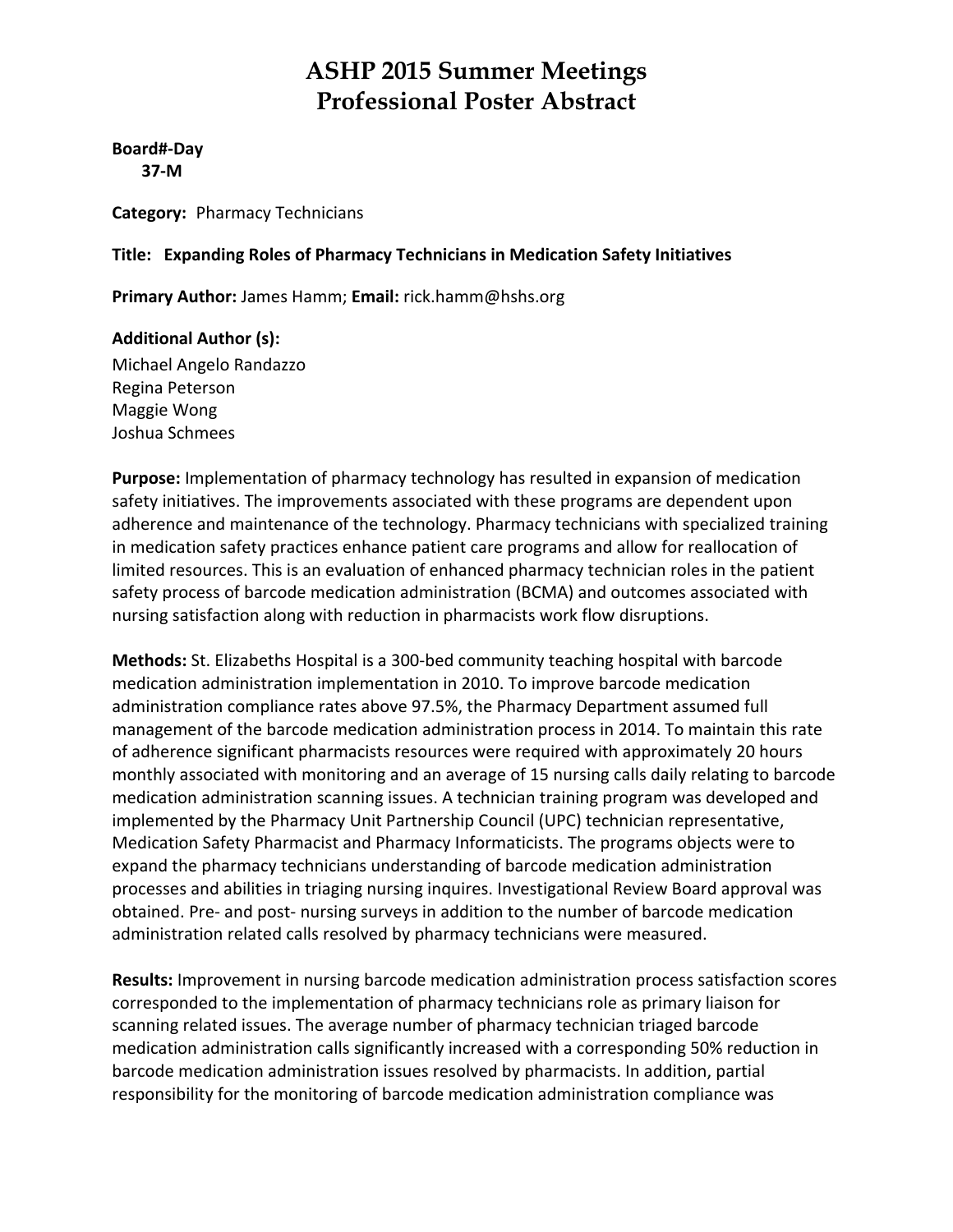assumed by the UPC technician, thereby reducing the Medication Safety Officers hours spent on reporting. However, neither the number of scanning alerts nor barcode medication administration compliance rates were noted to change after implementation of the pharmacy technician training.

**Conclusion:** Expanding the roles of pharmacy technicians in medication safety initiatives improves nursing satisfaction with barcode medication administration related processes while reducing pharmacy workflow interruptions.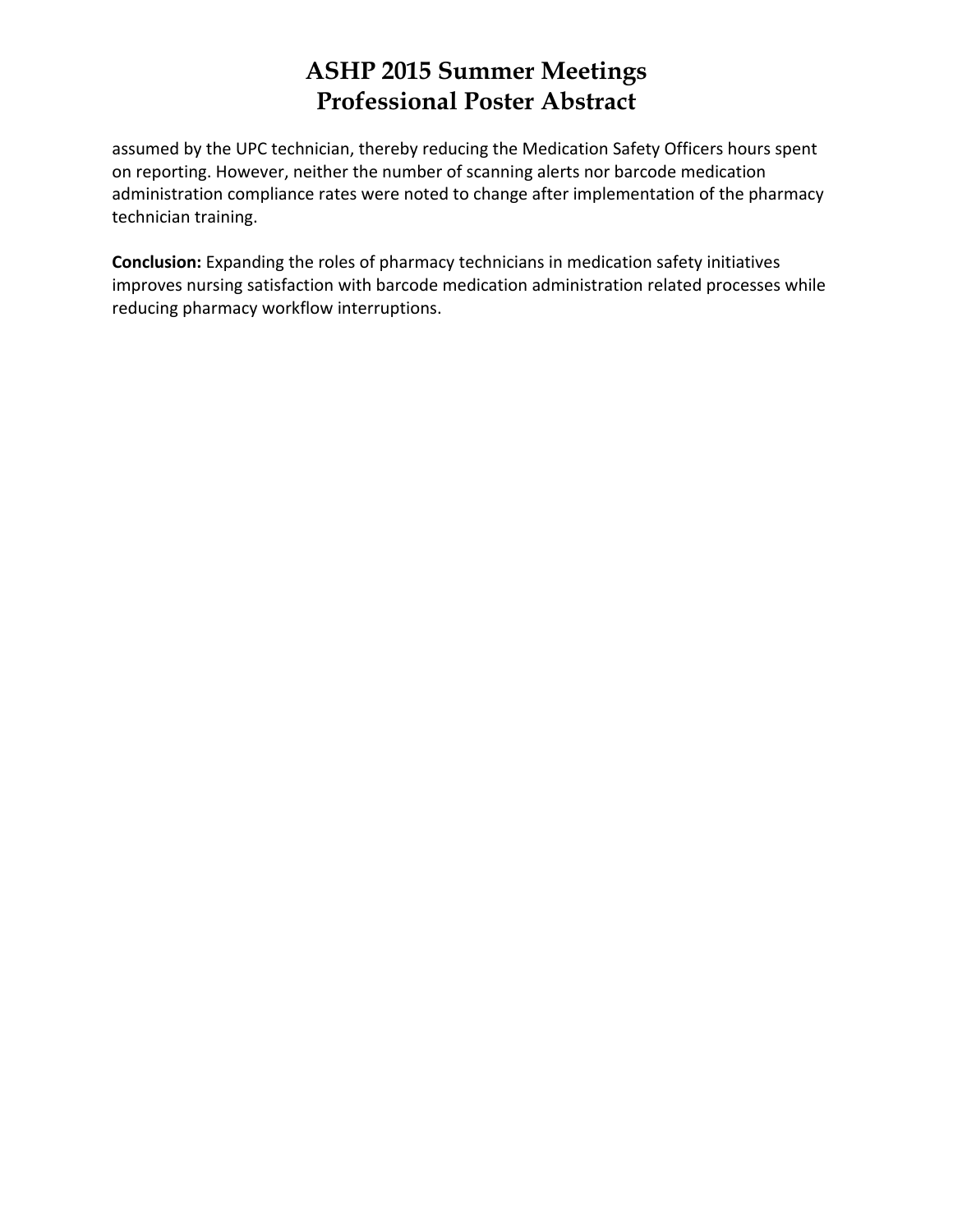**Board#‐Day 38‐M**

**Category:** Practice Research / Outcomes Research / Pharmacoeconomics

#### **Title: Community pharmacists' attitudes towards mental illness and providing pharmaceutical care for mentally ill patients**

**Primary Author:** Mohamed Nasser Al‐Arifi; **Email:** malarifi@ksu.edu.sa

**Purpose:** To examine the attitudes of community pharmacist toward both mental illness and provision of pharmaceutical care and explore the barriers that may limit its implementation as well as facilitators that make implementation of pharmaceutical care easier.

**Methods:** The survey is composed of 4 sections. Section 1 collected demographic characteristics of the respondents. Section 2 asked 6 Likert type questions attributed to the attitudes of the pharmacists toward mental illness. Section 3 asked questions about the attitudes of community pharmacists toward providing pharmaceutical care to mentally ill patients and differentiated between different types of mental illness and compares them with cardiovascular medications. Respondents were asked to indicate the degree of interest, comfort and confidence to provide various functions of pharmaceutical care to mentally ill patients. Section 4 asked what parries make it difficult to provide pharmaceutical care as well as facilitators that makes implementation of pharmaceutical care easier. Data were collected via face‐to‐face encounter using pre‐tested questionnaire

**Results:** Forty three pharmacists participated in the study. Eighty‐eight of the pharmacists felt that mental illness is the same as other illness. Nearly two third of the respondents strongly agree or agree with the statement that mentally ill patients are easily recognizable. Only one third of respondents disagree or strongly disagree with the statement that mentally ill patients have not the ability to tell right from wrong. In general 43.3%-87.7% of respondents are being "much more' or "more" interested, comfortable and confident to perform different pharmaceutical care functions to mentally ill patients. With regard to the different types of mental illness the respondents expressed varied attitudes toward providing pharmaceutical care to mentally ill patients depending on the type of mental illness. An average range of 30‐ 67% of respondents felt neutral or "much more" or "more" comfortable, confident screening for, solving drug‐related problems and monitor for efficacy, adverse effects and compliance with drug therapy. Additionally, the respondents felt that they screening and solving drugrelated problems and monitoring mentally ill patients less frequently than patients with cardiovascular medications. Several demographic characteristics including age, year in practice, those with family history of mental illness and experience with mental illness were associated with attitudes toward providing pharmaceutical care to mentally ill patients. Various barriers that limit the provision of pharmaceutical care were identified by the respondents. These include Lack of training in pharmaceutical care practice (88.4%), lack of therapeutic knowledge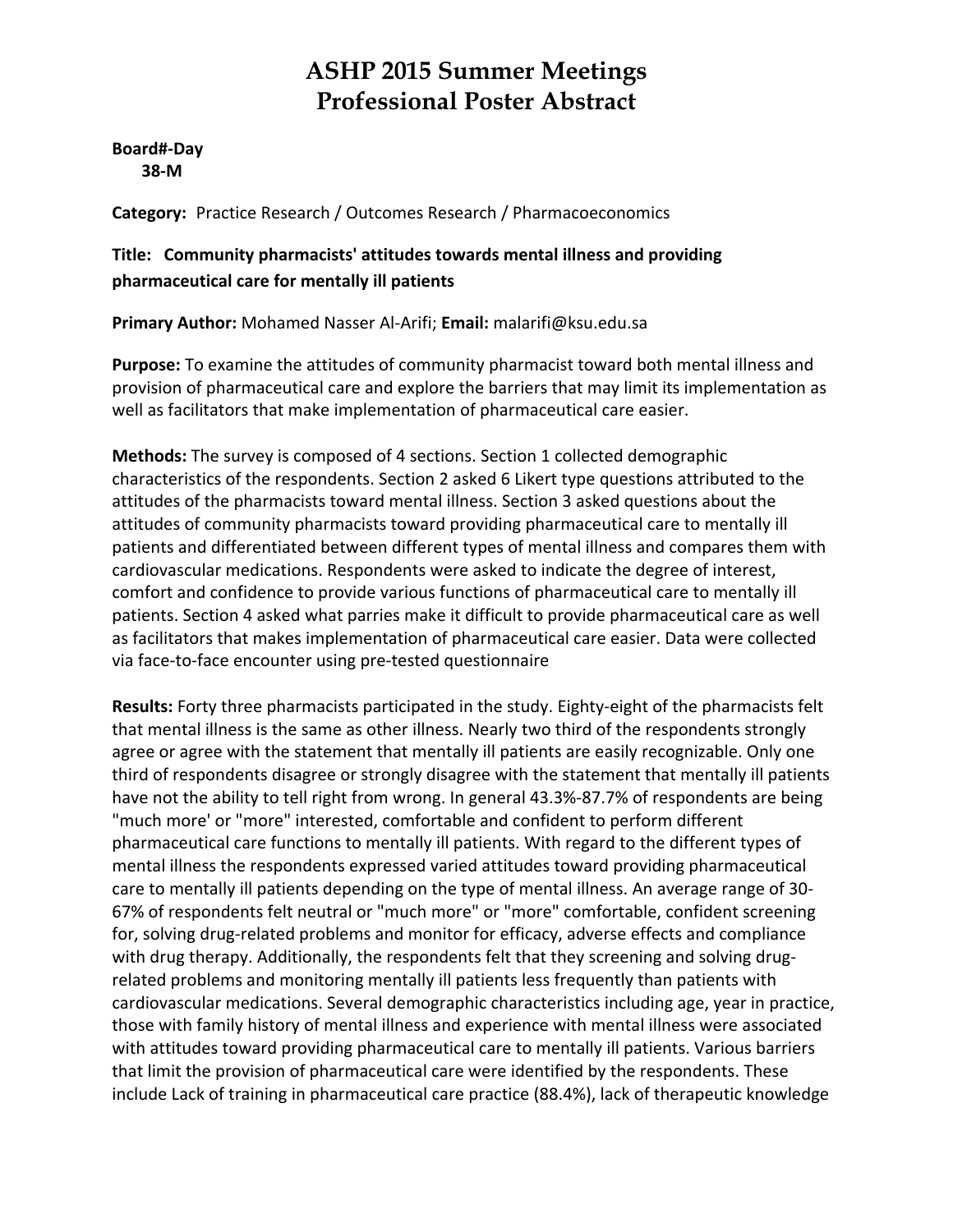(83.7%), lack of documentation skill (79%), lack of communication (76.8%), lack of space for counseling (76.7%), insufficient time (74.5%) and lack of staff (72.1%).

**Conclusion:** Although pharmacists have generally positive attitudes toward both mental illness and providing pharmaceutical care to mentally ill patients, they felt uncomfortable counseling or follow‐up monitoring patients for adverse drug‐related problems when consider distinguishing between different types of mental illness.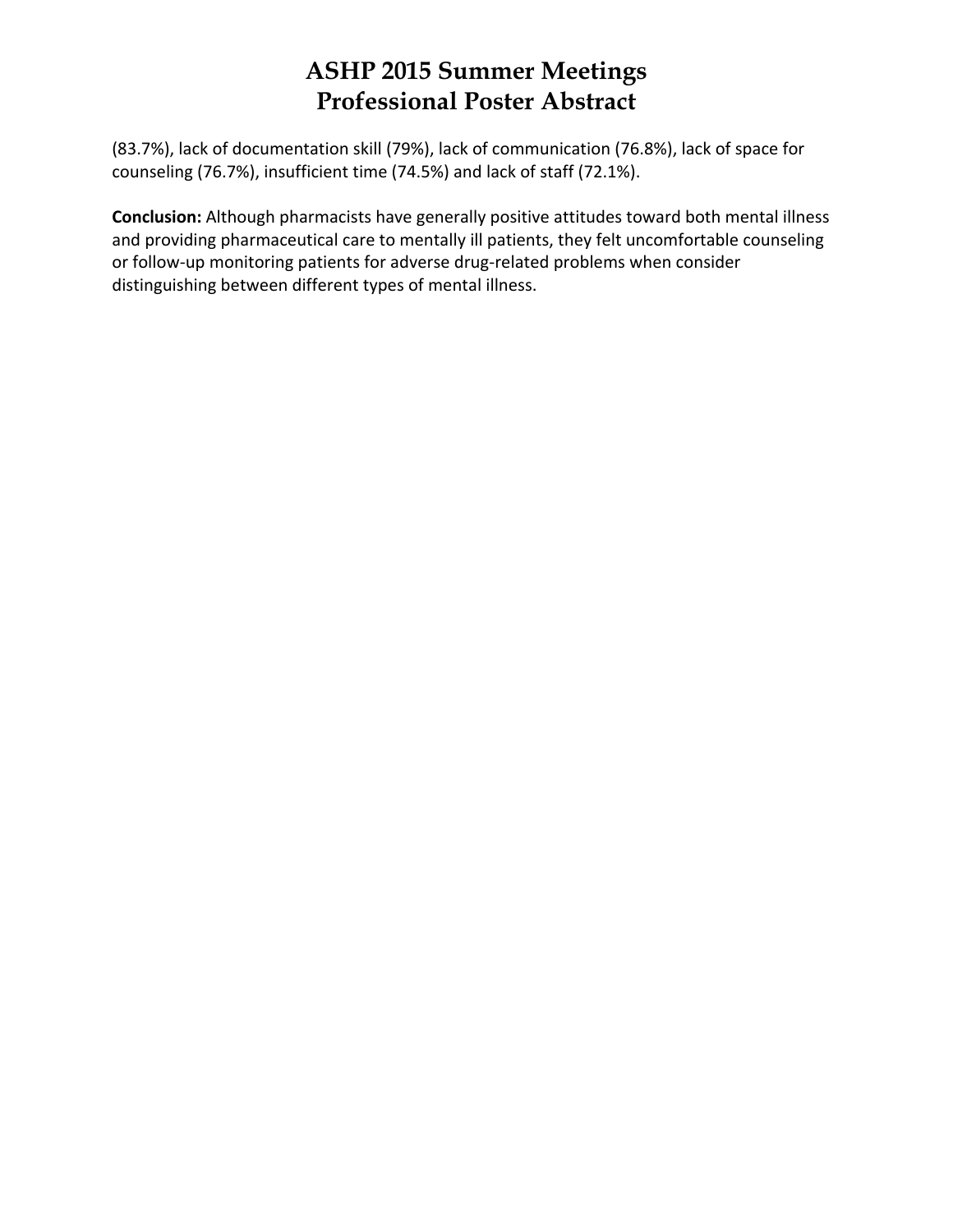#### **Board#‐Day 39‐M**

**Category:** Practice Research / Outcomes Research / Pharmacoeconomics

**Title: Physician perceptions and challenges of integrating clinical pharmacist practitioners into practice in North Carolina**

**Primary Author:** Reid Griffin; **Email:** griffinreidw@gmail.com

#### **Additional Author (s):**

Charlene Williams Tasha Woodall Courtenay Wilson Timothy Ives

**Purpose:** There were 145 (1.3%) pharmacists registered in North Carolina in February 2015 who were also licensed as Clinical Pharmacist Practitioners (CPPs) to provide collaborative disease management under the supervision of a physician. To direct efforts to increase the number of CPPs incorporated into patient care teams, more information is needed on physician attitudes regarding working with CPPs. This study was conducted to describe the perceptions of physicians toward integrating clinical pharmacist practitioners (CPP) into their medical practices. Secondary objectives are: determining differences in attitudes of physicians who have supervised CPPs versus those who have not supervised CPPs, and differences in attitudes of physicians based on demographic data.

**Methods:** A link to an anonymous, voluntary electronic survey instrument was sent to 133 active CPPs, who were asked to share the survey with 239 CPP supervising physicians, and a mailing with a link to the electronic survey instrument was sent to a random oversample of 478 non‐CPP supervising physicians. The survey was also given to a convenience sample of 53 physicians who had not previously responded at a statewide family medicine faculty retreat. Respondents were queried regarding provider and practice site demographic information, services provided by CPPs, and benefits and barriers of working with a CPP. Descriptive statistics include frequency (percent), and responses of CPP supervising physicians were compared to those of non‐supervising physicians using Chi Square test. This study was approved by the Institutional Review Board at the University of North Carolina at Chapel Hill.

**Results:** Fifty (20.9%) CPP supervising physicians and 13 (2.5%) non‐CPP supervising physicians responded. Sixty one (95.3%) of the respondents were somewhat to very interested in working with CPPs [5‐point Likert scale: 1‐ not at all interested, 2‐ somewhat interested, 3‐ neutral, 4‐ somewhat interested, 5‐very interested]. CPP supervising physicians identified enhanced clinical outcomes (86.0%), access to drug knowledge (62.0%), and creation of an interdisciplinary model (56.0%) as the top benefits of working with a CPP. Likewise, enhanced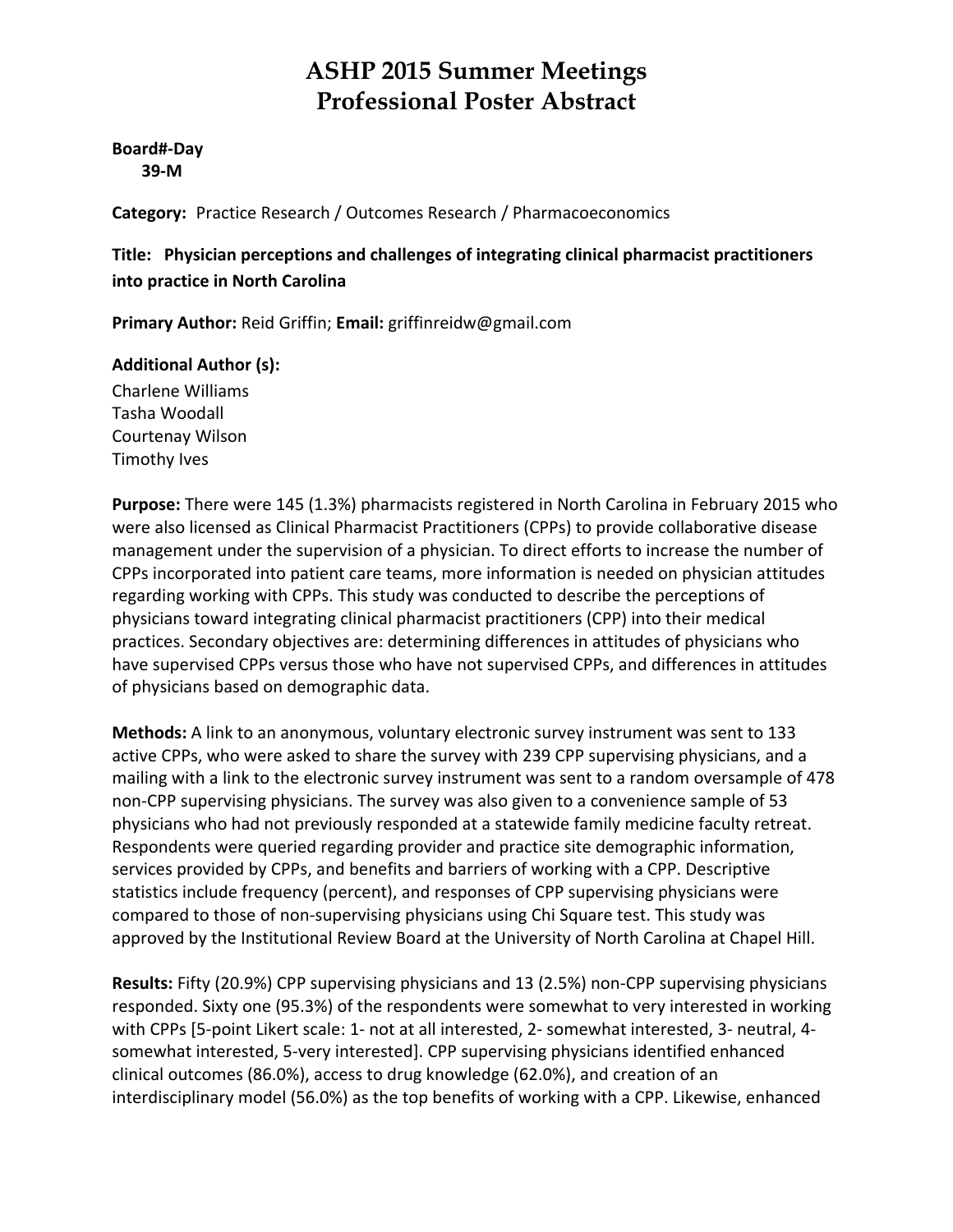clinical outcomes (84.6%), access to drug knowledge (76.9%), and creation of interdisciplinary models (30.8%) were the top benefits identified by non‐CPP supervising physicians. Primary barriers reported by CPP supervising physicians included limited reimbursement (56.0%) and billing difficulties (46.0%). Similarly, non‐CPP supervising physicians identified billing difficulties (46.2%) and limited reimbursement (30.8%) as the top barriers. No specific relationships were found between practice or provider demographics and CPP supervision.

**Conclusion:** Irrespective of experience with CPP supervision, physicians identified enhanced clinical outcomes, access to drug knowledge, and creation of an interdisciplinary model as the top benefits of inclusion of a CPP in the practice, while billing difficulties and limited reimbursement were reported as the most common barriers. While the majority of respondents were interested in working with CPPs, reimbursement is a significant challenge to integrating CPPs into physician practices. This emphasizes the importance of advocacy efforts to recognize advanced pharmacy practitioners as providers, and the need to restructure funding models (i.e. move from fee for service to pay for performance, shared savings, capitation, etc.). Sharing current best practices of those who have successfully overcome these barriers may help to increase the numbers of CPPs in practice.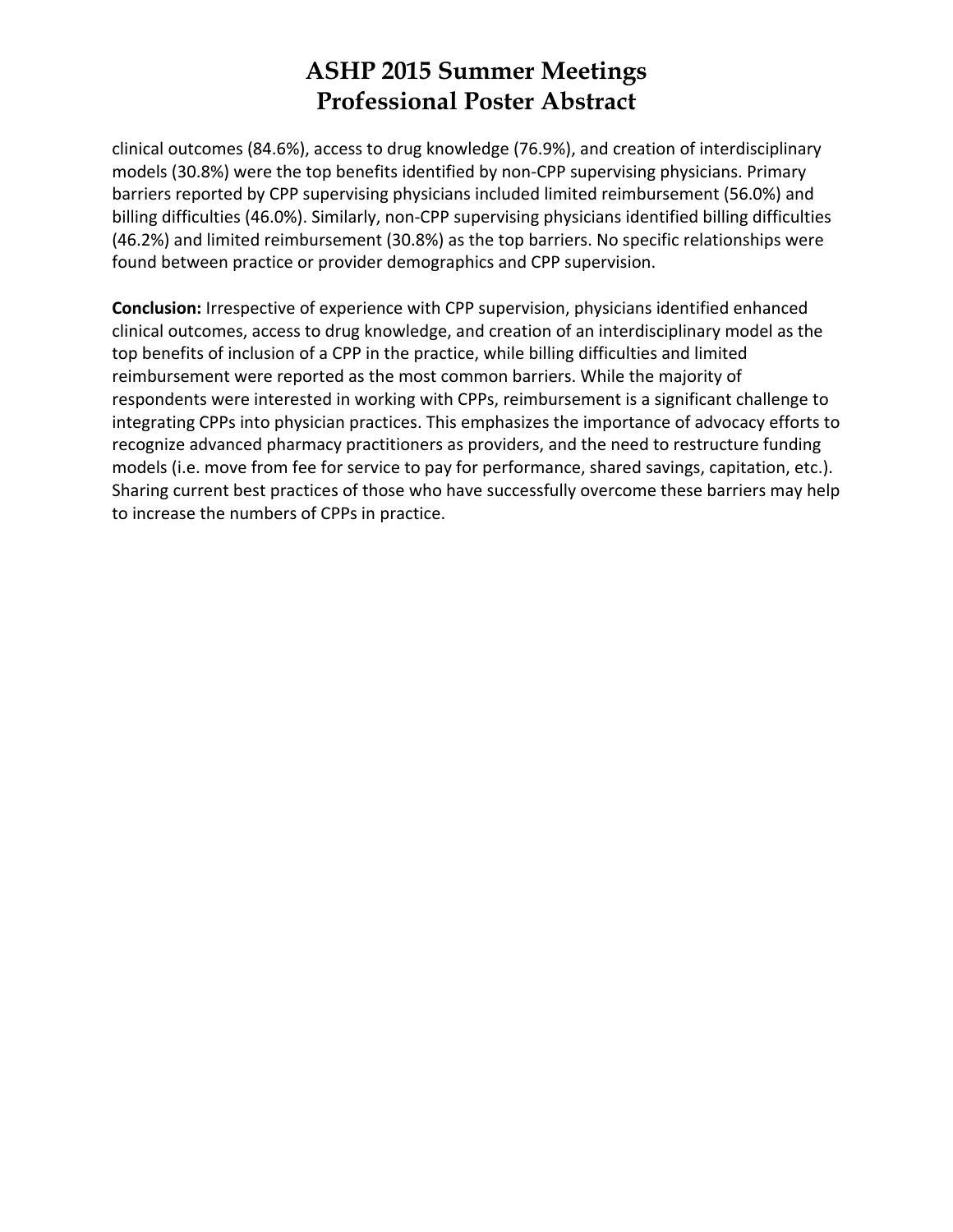**Board#‐Day 40‐M**

**Category:** Practice Research / Outcomes Research / Pharmacoeconomics

**Title: Post‐marketing adverse drug reactions associated with major bisphosphonate medications: calculating downstream costs.**

**Primary Author:** Keith Hoffman; **Email:** keith@adverseevents.com

#### **Additional Author (s):**

Mo Dimbil Abril Giron

**Purpose:** Pre‐approval clinical trail programs often fail to have adequate patient numbers, diversity, and/or drug exposure times necessary to uncover many adverse events (AE) and poor patient outcomes that occur during real‐world drug usage. Indeed, safety information regarding FDA‐approved drugs is oftentimes heavily weighted towards pre‐approval information summaries gathered from relatively homogenous patient populations rather than constantly evolving reactions seen in heterogeneous post-approval patients. Accordingly, active and ongoing monitoring of post‐marketing data is vital for meaningful analyses of drug safety. The safety burdens and downstream costs of AEs and poor outcomes represent significant issues for the healthcare system. We wanted to develop a method that could quantify these risks in broadly relatable monetary terms. Quantification of specific downstream AE and outcome costs collected during a drugs post‐marketing phase might provide an improved method for assessing treatment options with regard to safety and real‐world financial impacts.

**Methods:** Post‐marketing costs associated with AEs and outcomes for individual drugs were estimated by: 1) obtaining all primary suspect case report data from the FDAs Adverse Event Reporting database (FAERS) for each drug studied during the time period of 2010‐2014, 2) mapping ICD‐9 codes, and their corresponding AHRQ‐derived AE and outcome‐specific survey costs, to MedDRA Preferred Terms (PTs) used in FAERS to calculate total cost burdens for each drug, and 3) using drug usage data (provided by Evaluate Pharma) to translate total costs to a per patient exposure cost. We focused our analyses only on PTs that were Important Medical Events as defined by EudraVigilance. In each case only one AE or poor patient outcome with the highest individual cost was used in the calculations. Five bisphosphonates were analyzed in detail.

**Results:** From lowest to highest, total and average downstream costs per patient exposed were: zolendronic acid (Reclast) (\$45,532,511 = \$1,433.91 per patient); zoledronic acid (Zometa) (\$105,268,432 = \$166.72); ibandronate sodium (\$33,976,551 = \$17.68); alendronate sodium (with and without cholecalciferol) (\$130,667,886 = \$13.79); and risedronate sodium (\$10,600,958 = \$4.54). Under reporting of AEs may result in the estimations above being low.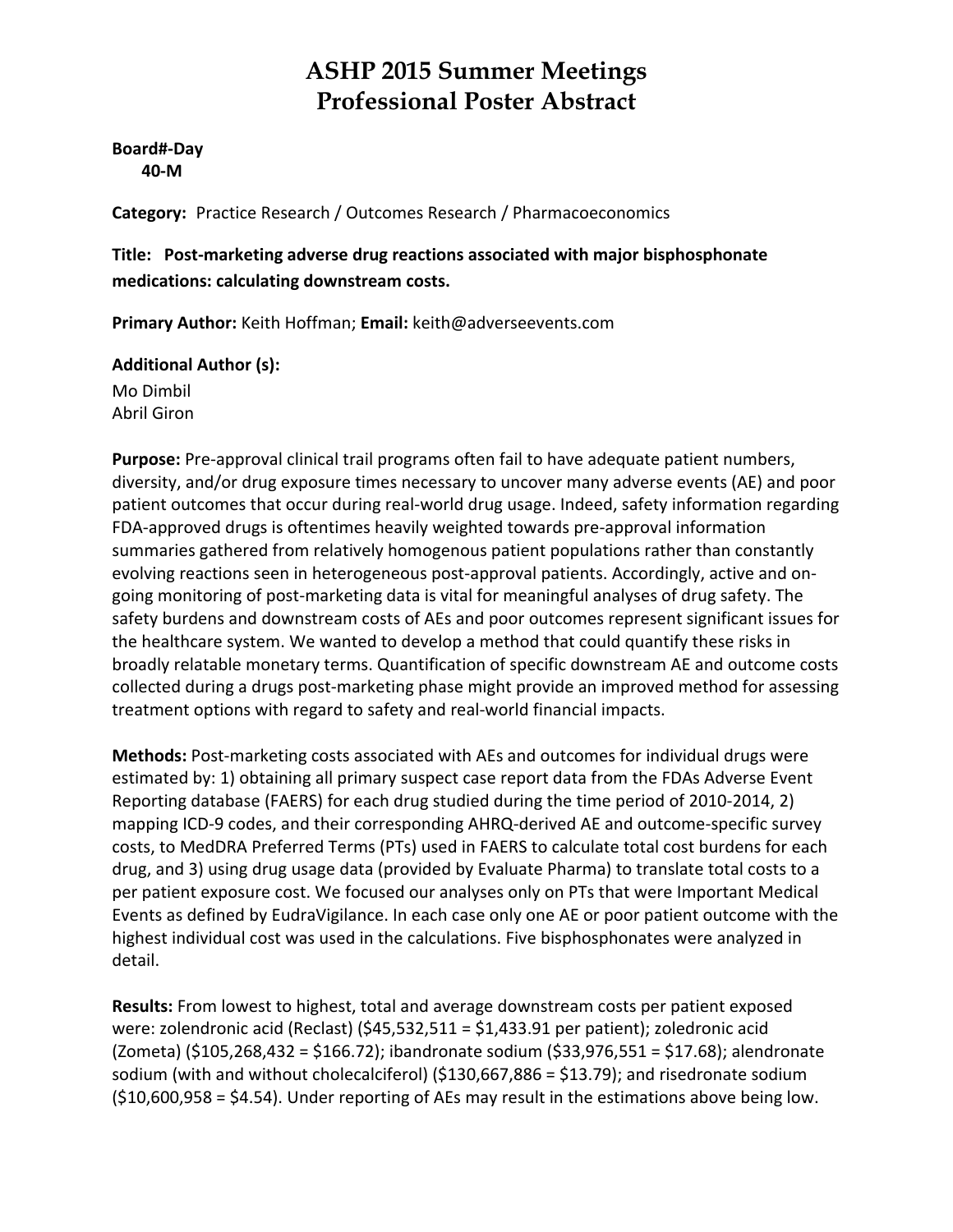**Conclusion:** AEs and poor outcomes that occur during a drugs post-marketing phase can often represent both significant safety concerns and large cost burdens for the healthcare industry. The method discussed here assigned monetary estimates on such downstream burdens. Individual drugs from the bisphosphonate class show varied AE profiles and, accordingly, the range of downstream costs noted here had a broad range. We feel that this method can serve an unmet need in drug safety analysis.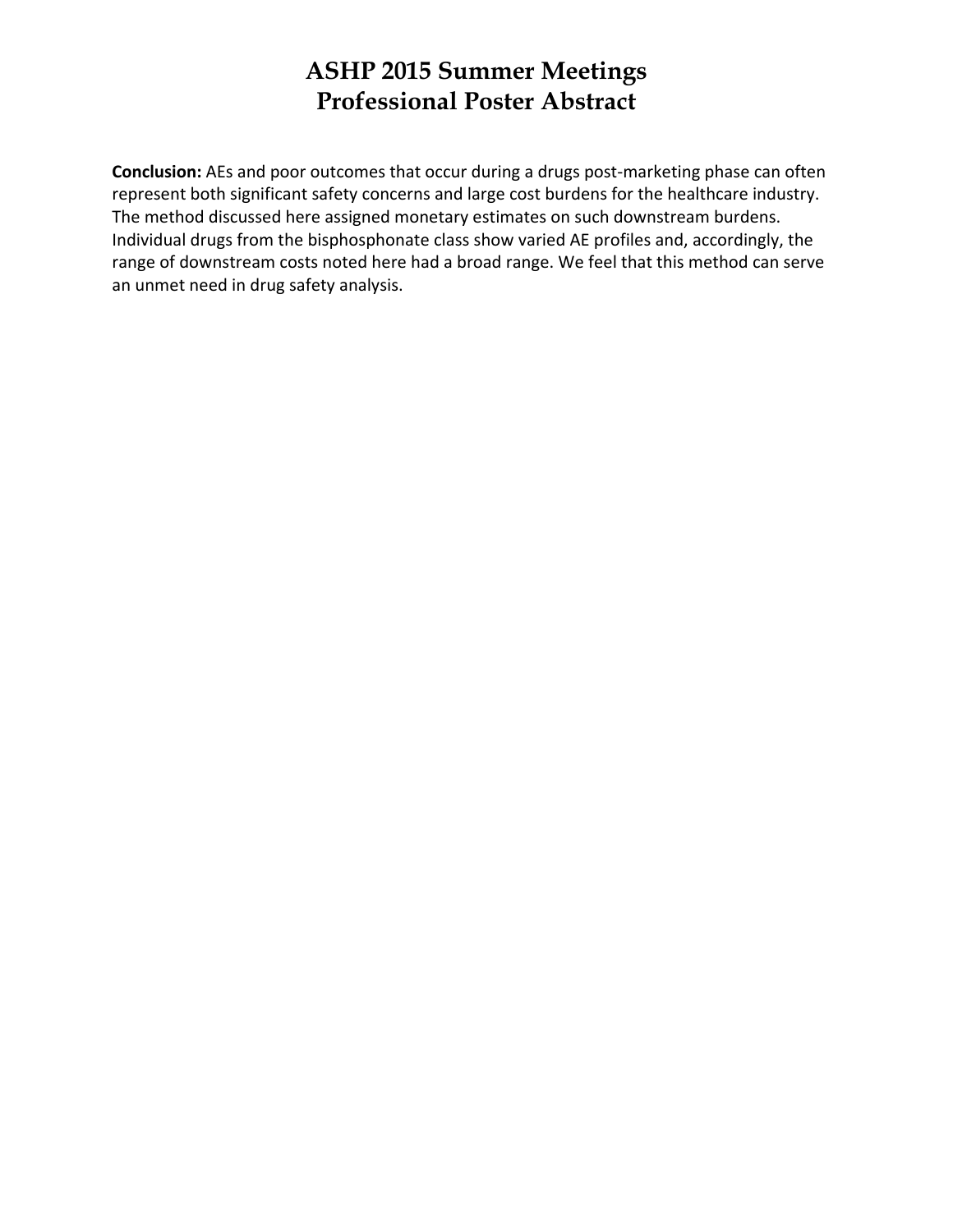**Board#‐Day 41‐M**

**Category:** Quality Assurance / Medication Safety

#### **Title: Pharmacy medication safety initiatives: experience at a tertiary women's and children's hospital in Singapore**

**Primary Author:** Mohammed Nazri Abdul Ghani; **Email:** mohammed.nazri@kkh.com.sg

#### **Additional Author (s):**

Natalie Dharmapala Irene Quay SC

**Purpose:** To Err is human. Medication errors and near misses arise throughout the whole continuum of prescribing, dispensing and administration of the medication use process. Pharmacy play a key role by being the gate‐keeper in performing the right intervention at the right time. There is thus a need for hospital to have a strategic plan for medication safety as errors involving medication use make up largest single cause of medical errors In hospitals. With the current hectic pace of health care where immediate patient needs are prioritized over long-term planning for patient safety, Pharmacy department actively balances these short term needs of patients with the long term plans for patient safety. As safe medication use requires careful planning and resources, the aim is to increase the awareness with the implementation of new and novel ideas, collaborative efforts and fostering of a culture of patient safety in the Pharmacy Department.

**Methods:** The ISMP Model Strategic Plan for Medication Safety is adopted. This involves seven specific goals that aim to tackle specific areas of interest ranging from creating and demonstrating a leadership‐driven culture of safety, improving error detection and using the information to improve medication safety by using technology to assist in reducing medication errors. Procedures in mitigating the risk of errors with high‐alert medications, having a blame‐ free culture and involving the community in medication safety initiatives and medication self‐ management programs are rolled out. A well‐controlled formulary with medications selected based on safety instead of cost is implemented to promote a safety culture in pharmacy.

**Results:** The setting up of Pharmacy Medication Safety Committee with involvements of pharmacy technicians to pharmacists from different sections looking into improving processes and imparts medication safety culture on the ground. This has helped in improving intersectional communications where issues are discussed at this platform. All medication errors will undergo root cause analysis to look into system processes and recommends changes and improvements. We review near miss data / action plans on medication errors, LASA, drug descriptions, alert tags and trending of MERP Category D and above errors. Prospectively, FMEA are conducted on critical near misses to ensure processes are in place to prevent errors.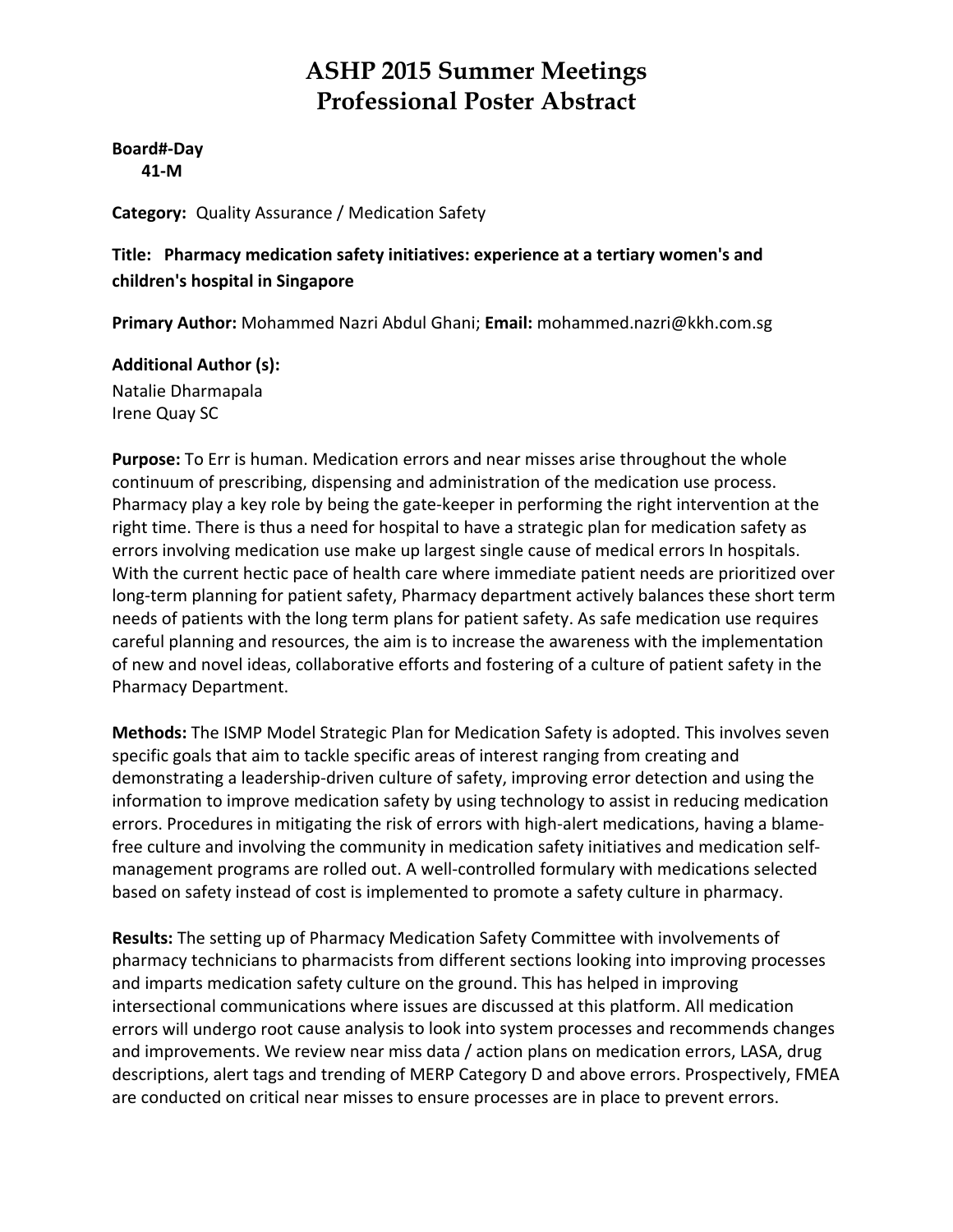Pharmacy leverages on close loop medication management (CLMM) and 24 hours pharmacist verification and barcode labelling. Our computerized physicians order entry (CPOE) is interfaced over to pharmacy robot for unit‐dose barcode packing and barcode drug administration in the ward. We have also implemented a pick to light at outpatient dispensary and light guided automated dispensing cabinets (ADC) in the operating rooms. Restriction of access to concentrated electrolytes and heparin injections at the ward floor, using pre‐mixed commercial preparations and pharmacy preparing individualize electrolyte drips for wards, with independent counter-checking upon administration has resulted in reducing the risk of errors. We encourage the Just Culture behaviour on looking into system vulnerabilities and processes but with minimal tolerance to conscious disregard of clear risks to patients. We engage stakeholders (drug vendors, patients and caregivers) in medication safety initiatives such as PILS and flipcharts. Our selections of medication are based on safety rather than cost. We streamline the formulary to minimise therapeutic duplications and ensuring availability of barcodes on packaging of medication.

**Conclusion:** With the establishment of a blame free environment which allows staff to report near miss and errors, lessons are learnt from incidents raised to ensure that relevant changes can be made. Pharmacy staffs are open to discuss and provide ideas and suggestions, where best practices are then implemented to ensure medication safety is everyones priority.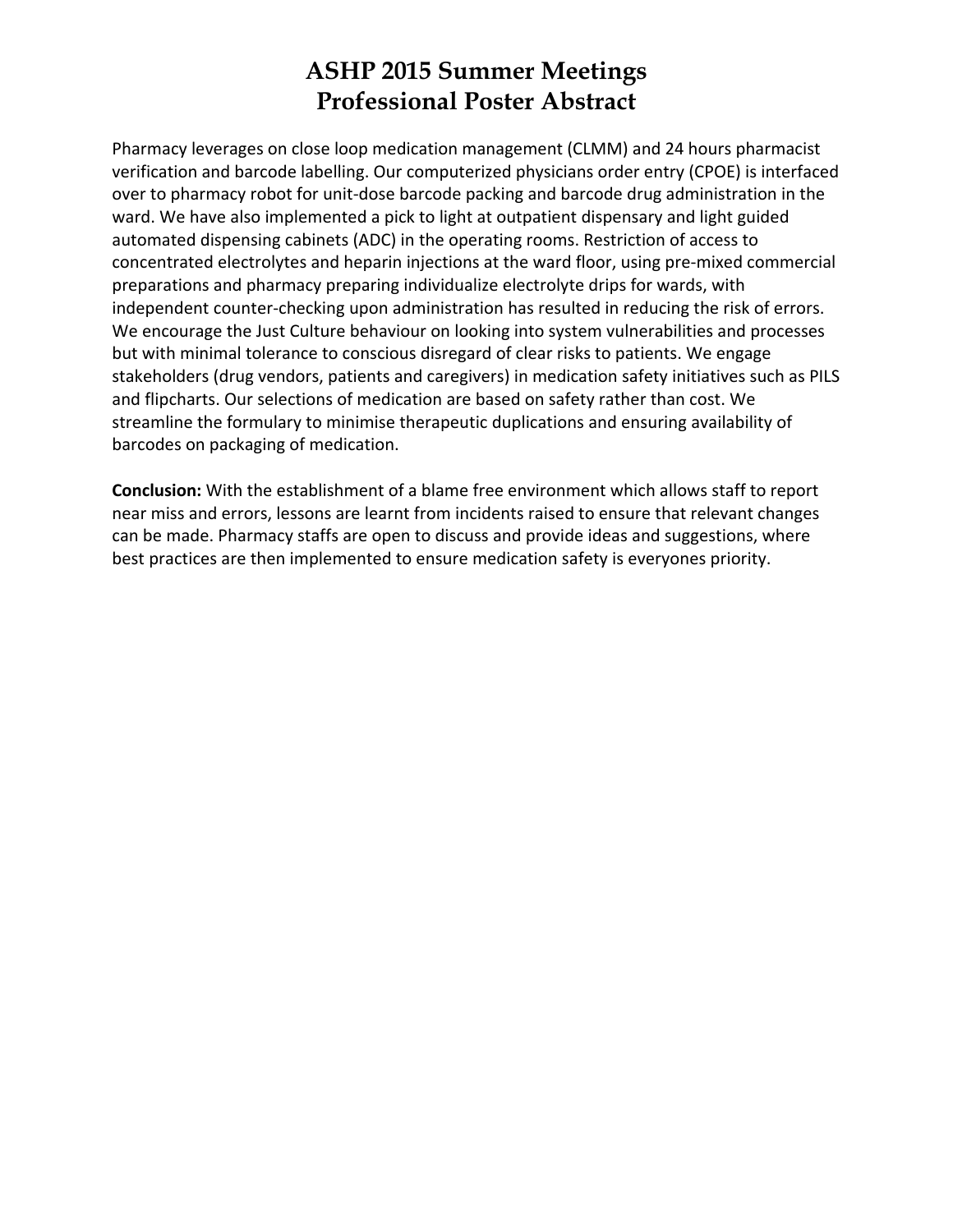**Board#‐Day 42‐M**

**Category:** Quality Assurance / Medication Safety

**Title: Evaluation of video clip service for inhaler education in patients with respiratory problem**

**Primary Author:** Bomi An; **Email:** ahnbomi@hanmail.net

**Purpose:** Inhalation is the preferred route of drug administration in patients with respiratory problem. Inhaled drug acts in the airways directly and rapidly, and has fewer systemic side effects than oral medication. However, the effectiveness of inhalers is mainly dependent on inhalation technique and this indicates the importance of inhaler technique education. At Samsung Medical Center (SMC), patients were referred to the respiratory counseling service center (RS) for inhaler educations. The pharmacist in RS taught patients about inhaler thoroughly and provided the leaflets. Recently, RS produced the video clips for inhaler instructions, and have started sending them to patients via their smartphones to improve understanding about inhalation medication use. The aim of the present study was to assess video clip service via smartphone and to find an optimal patient education method.

**Methods:** The telephone surveys were conducted among patients who agreed to receive video clips via smartphone in July to September 2014.

**Results:** 77% of patients were very satisfied with the counseling services regardless of videos. From the educations, patients wanted to know the most how to use inhalers (45%). And then, the purpose of medication and information on diseases came in second at 24%, followed by adverse drug effect which accounted for 14%. On the other hand, 25% of patients agreed to receive video clip messages and 75% denied. And only 56% of patients who had received messages watched the video. The viewer said the video contents were very understandable (91%) and helpful to get more information (36%). Viewers watched the videos at the time of right before inhaler use (56%), right after counseling (22%) or during the inhaler use (22%). The patients who didnt watch the videos (44%) answered they thought face-to-face counseling and the leaflet were enough to understand inhaled medication (60%). Or they forgot about the messages (40%). Among the patient education methods, the most effective way that patients chose was face‐to‐face counseling (64%), and followed by instructional videos (27%) and medication guide leaflets (9%).

**Conclusion:** According to this study, patients were very satisfied with current patient education services and face-to-face counselling was most effective way to teach them. Although this study did not show the smartphone‐based video clips was a best tool for the patient education, the video clip is a valuable tool because it can remind patients of inhaler technique, whenever the need arises. And it can overcome the limitation of verbal instruction that is easy to be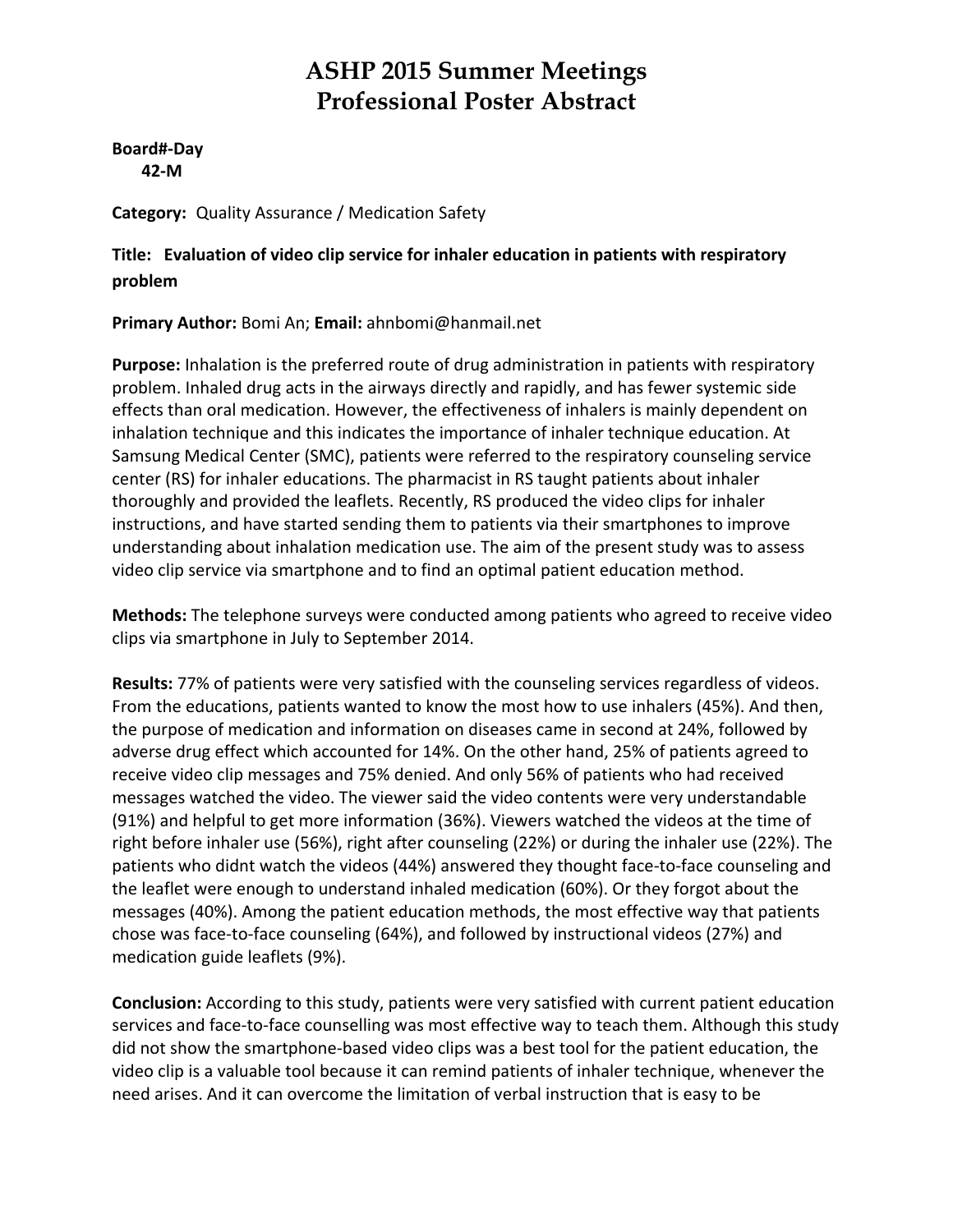forgotten, especially as time goes by. In this study, the actual viewer rating was only 56%. To improve the effect of smartphone video education, it is necessary to teach the patients how to access the smartphone video clips and encourage them to watch it.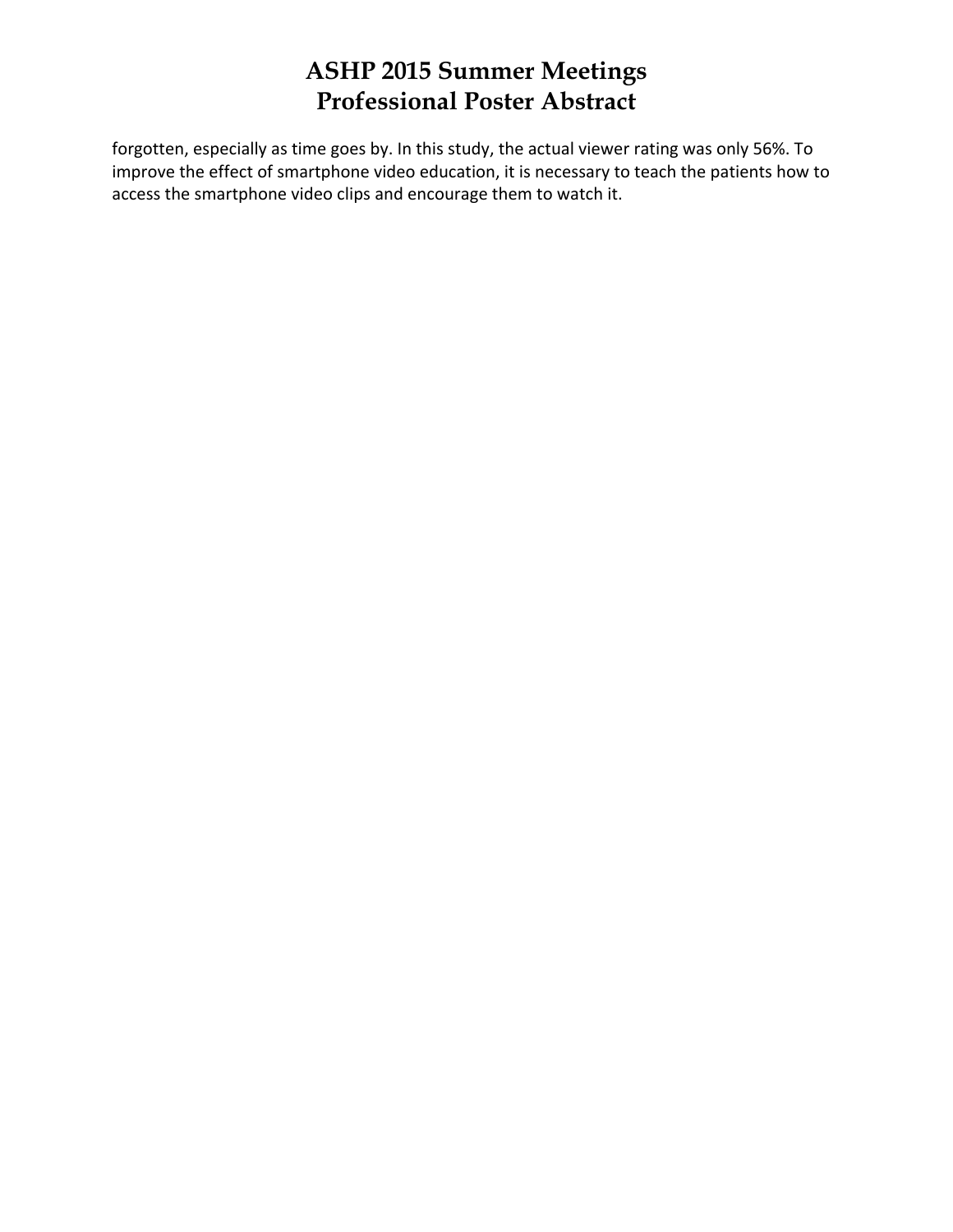**Board#‐Day 43‐M**

**Category:** Quality Assurance / Medication Safety

**Title: Underrecognized intravenous drug administration errors in an integrated electronic health record to smart pump platform.**

**Primary Author:** Ivyruth Andreica; **Email:** ivyruth.andreica@gmail.com

#### **Additional Author (s):**

Tina M. Suess

**Purpose:** Hospitals are increasingly implementing safety mechanisms designed to provide safer medication administration such as computerized order entry and barcode medication administration. Electronic health records (EHRs) integrated to a smart pump platform is a technology also being used by a few organizations to enhance safety. Integrated systems increase safety by eliminating or reducing intravenous (IV) errors, and improving compliance with drug library use. They are efficient and can reduce variances seen with manual pump programming. Previously, nurses documented on flow sheets and in patient progress notes which were the main sources of knowing the actual rate of IV drug administration. Integrated systems may help provide medication administration data and identify IV drug administration errors, which were previously unknown.

**Methods:** This retrospective quality improvement project was designed to evaluate how often end users in an adult intensive care unit were altering an ordered rate of an IV medication. The evaluation included patient EHRs and smart pump records from August 1, 2014 through October 31, 2014. A mismatch report was generated when there was a variance between the ordered rate and the actual rate at which the medication was infused, after the user validated the information in the EHR. Amiodarone bolus doses, used in postoperative cardiac surgery, were selected for this project since they were frequently flagged and had a defined rate of infusion. A total of 138 charts were reviewed. In addition, walk‐through observations and an anonymous survey was given to staff nurses to identify reasons medications were administered at a different rate than ordered. Data collected for this project has been deidentified (without specific patient identifiers). This study is exempt from approval by the Investigational Review Board as it is being used primarily for quality improvement within the health system.

**Results:** Preliminary data from the survey and walk‐through observations identified varying methods of assessing the patient, as well as potential mis‐beliefs about the effects of a medication which resulted in altering the administration rate. Further, hold parameters and instructions to administer amiodarone were interpreted and applied inconsistently. The top IV administration errors were as follows: order was accepted in electronic medication administration record (eMAR) but administered at a lower infusion rate (28. 9 %, n=40); order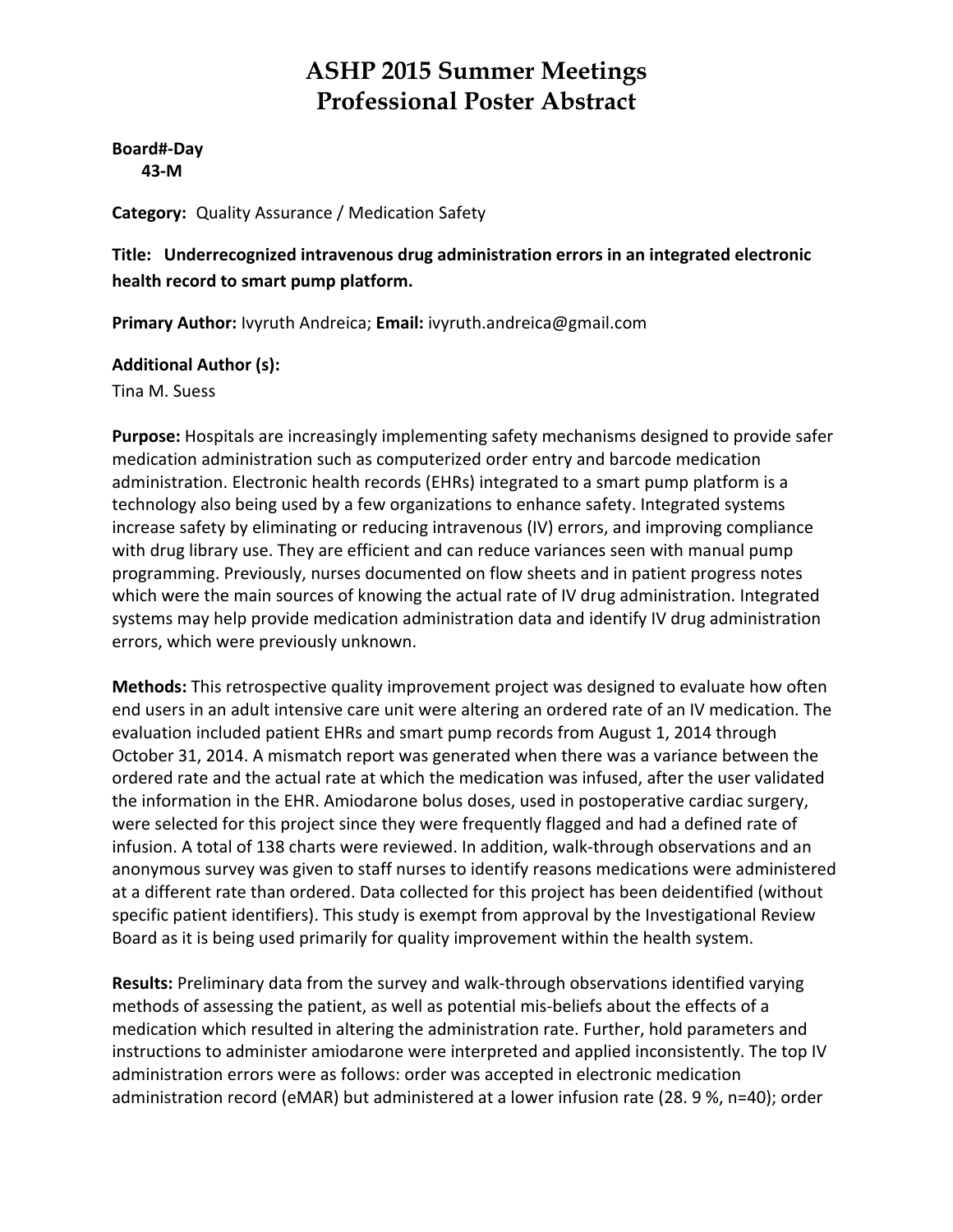was changed in the eMAR, then sent to the smart pump (7.2%, n=10); and doses were titrated (5.8%, n= 8). While 57.2 % (n=79) of the bolus dose was given as ordered, only 28.9 % (n = 40) of doses were flagged in the mismatch report leading to hidden administration errors in 7.2% of cases. Additional errors included a lowered bolus rate given concurrently with the maintenance amiodarone infusion as well as priming the line with a higher concentration maintenance dose. The latter was evident in 72% (n=57) of doses given as ordered (n=79), leading to an extra 15.9% bolus dose administration.

**Conclusion:** Smart pump data can be an extremely helpful resource to identify varying practices among end users during IV administration. After data is reviewed, gaps and practice differences can be identified then used to determine reasons IV medications are not administered as ordered. Results can lead to practice and cultural changes or act as a basis for identifying opportunities for further research within certain disease states. Institutions should work with smart pump and EHR providers to identify ways to generate user-friendly reports as well as review the reports to identify areas of weakness/risk, so error‐reduction strategies can be developed and implemented.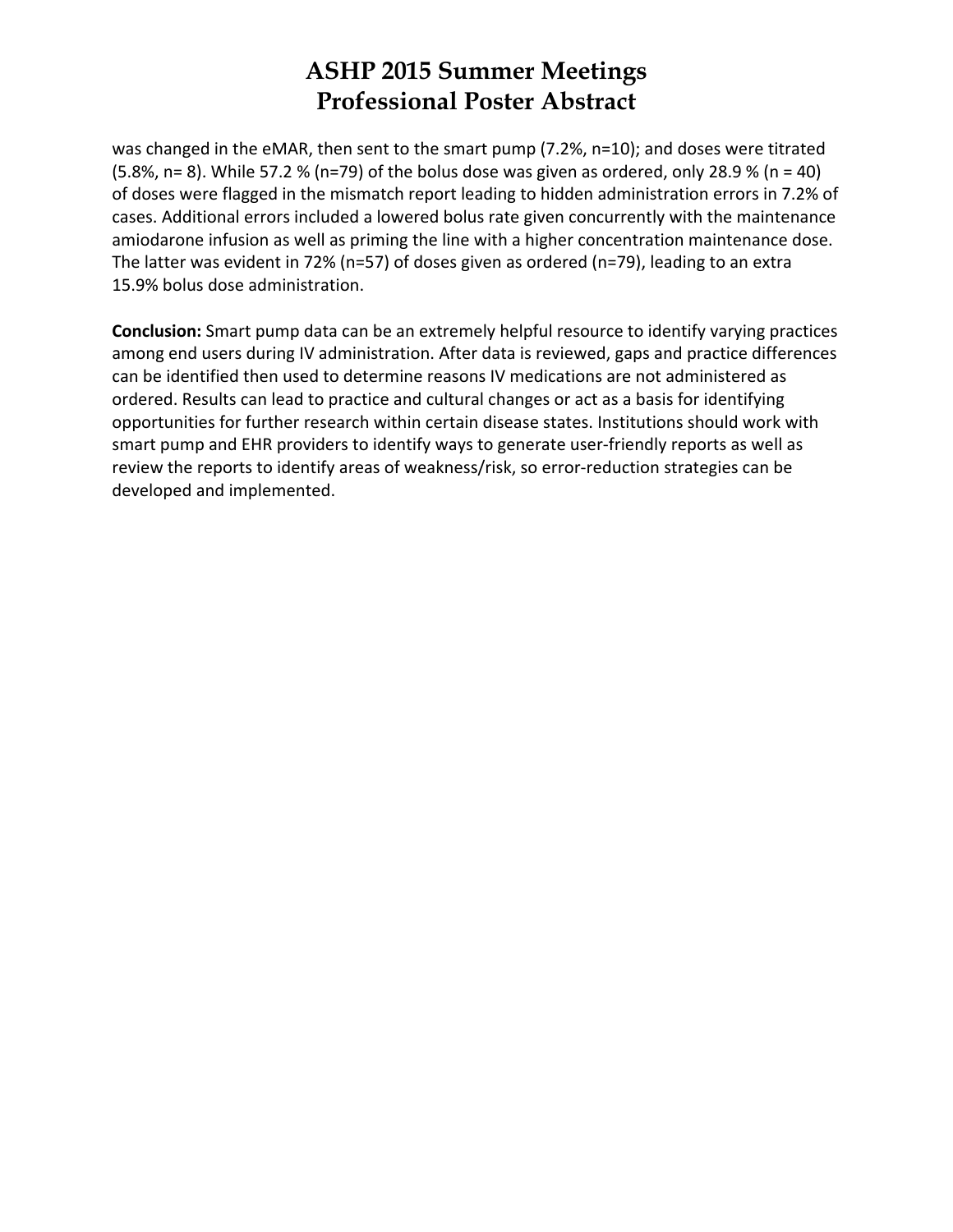**Board#‐Day 44‐M**

**Category:** Quality Assurance / Medication Safety

**Title: Implementation and benefits of interoperability between the electronic medical record (EMR) and infusion pump**

**Primary Author:** Jennifer Biltoft; **Email:** biltoftj@sclhs.net

#### **Additional Author (s):**

Lonnye Finneman Joan Thullbery Jennifer Graves Katie Roedocker

**Purpose:** Intravenous medication errors are twice as likely to cause harm to patients as medications delivered via other routes of administration. The point of administration is the last opportunity to identify and prevent a medication error. This project was designed to implement a closed loop system of interoperability between the electronic medical record (EMR) and the infusion pump. Instead of manually programming the pump using the keypad at the bedside, the pump can be pre‐populated with infusion parameters from a verified physician order through scanning a barcode on the pump, patient and medication. The goal of implementing interoperability was to reduce medication errors, simplify and improve clinical documentation and increase infusion management leading to better charge capture and a reduction in lost revenue.

**Methods:** A project kick‐off was done in October 2013 with a multidisciplinary team. System‐ wide and local steering committees were formed consisting of members from pharmacy, nursing, quality, clinical informatics, information technology, clinical engineering, project management, education, and the EMR and infusion pump vendors. The infusion pump drug library was updated to accurately reflect dosing parameters and medication identifiers consistent with the EMR. Rounds were done with bedside nurses to evaluate the workflow and determine changes that may be necessary for interoperability to work. The medications and clinical documentation in the EMR were changed to include required fields necessary for infusion pump interoperability. Testing was conducted to validate the accuracy of interoperability, followed by training of identified nursing superusers and all end users. The project duration was seven months from kick‐off to full implementation.

**Results:** Interoperability between the EMR and infusion pumps was fully implemented on May 13, 2014, on all care units excluding the Neonatal Intensive Care Unit and procedural areas such as the operating room and cath lab. Pre‐population of infusion parameters reduced manual key strokes on the pump on average from 15 to 2 per infusion programmed, a reduction of 86%.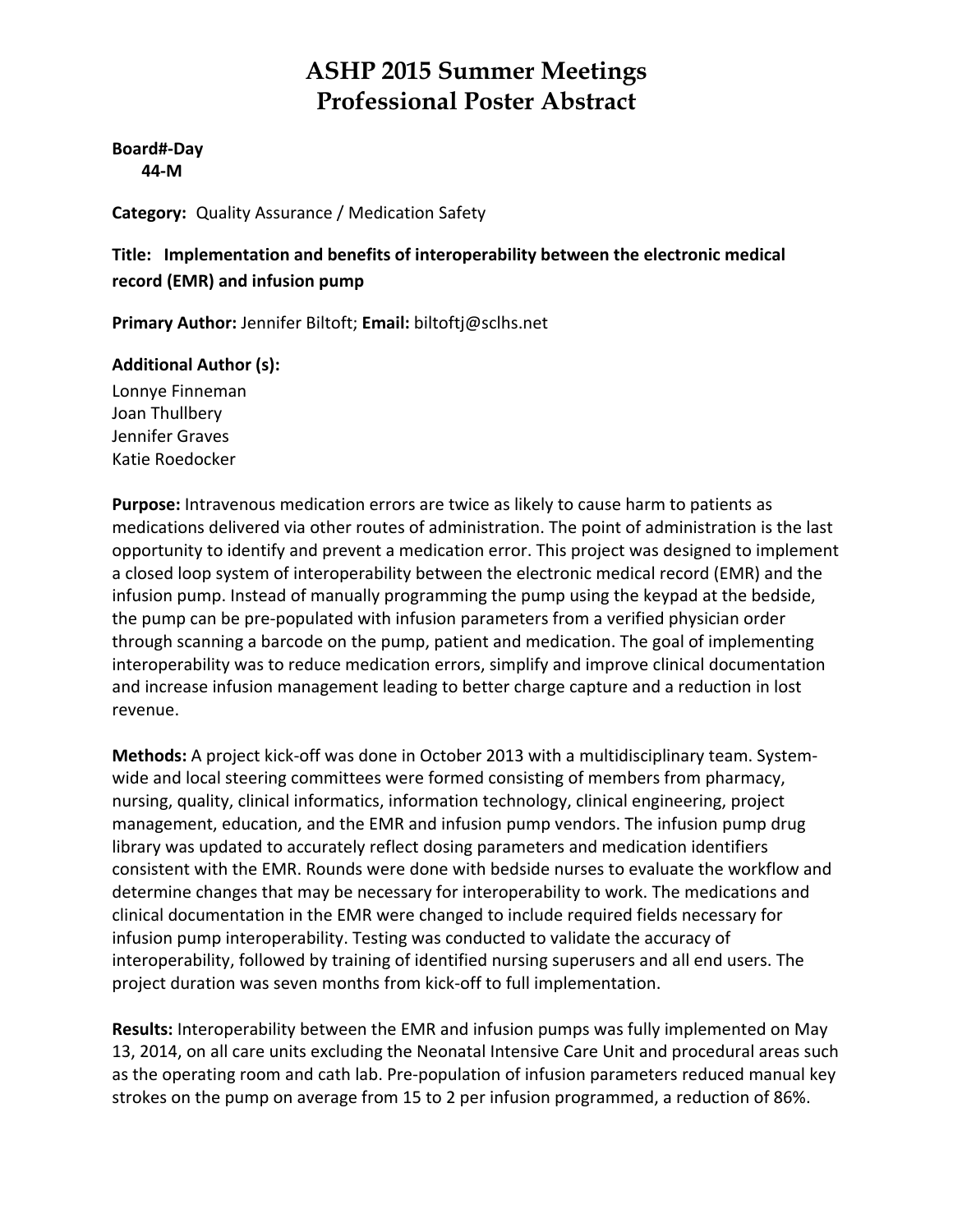The total guardrails suite usage on the infusion pump increased from a monthly average of 91.76% to 94.38%. The patient identification usage on the pump increased significantly from 35.54% to 80.96%. The average number of total monthly pump alerts decreased by 22%, from 1845 to 1447 per month; and average monthly override alerts decreased by 20.5% from 1560 to 1240 per month. The number of infusions requiring reprogramming in the pump decreased 19% from an average monthly number of 119 to 96, and the number of cancelled infusions decreased by 33% from 166 to 111 per month. The 2014 self‐reported safety events related to infusion pump programming were reduced from 3 to 1 after implementation. In the one event after May, 2014, interoperability was not used. If it had been, the event would have likely been prevented. There was a 16.8% decrease in lost charges due to missing documentation for charge capture. This accounts for a \$35,443.20 annual savings. Our hospital has done significant work prior to go-live to improve documentation and reduce the lost revenue, but as a system of eight hospitals, if we had a similar reduction after all go-live, it would be a \$651,045 improvement in lost charges. The compliance on the use of interoperability was tracked weekly and averaged 70‐80% compliance with pre‐populating the infusion parameters from the EMR to the infusion pump directly. Further education to end users and changes to the pump drug library and the EMR have been made based on the weekly compliance results.

**Conclusion:** Infusion pump interoperability implementation was shown to improve safety, enhance efficiency of documentation and provide financial benefits through increased charge capture. Implementation and maintenance of interoperability requires active participation of all key stakeholders.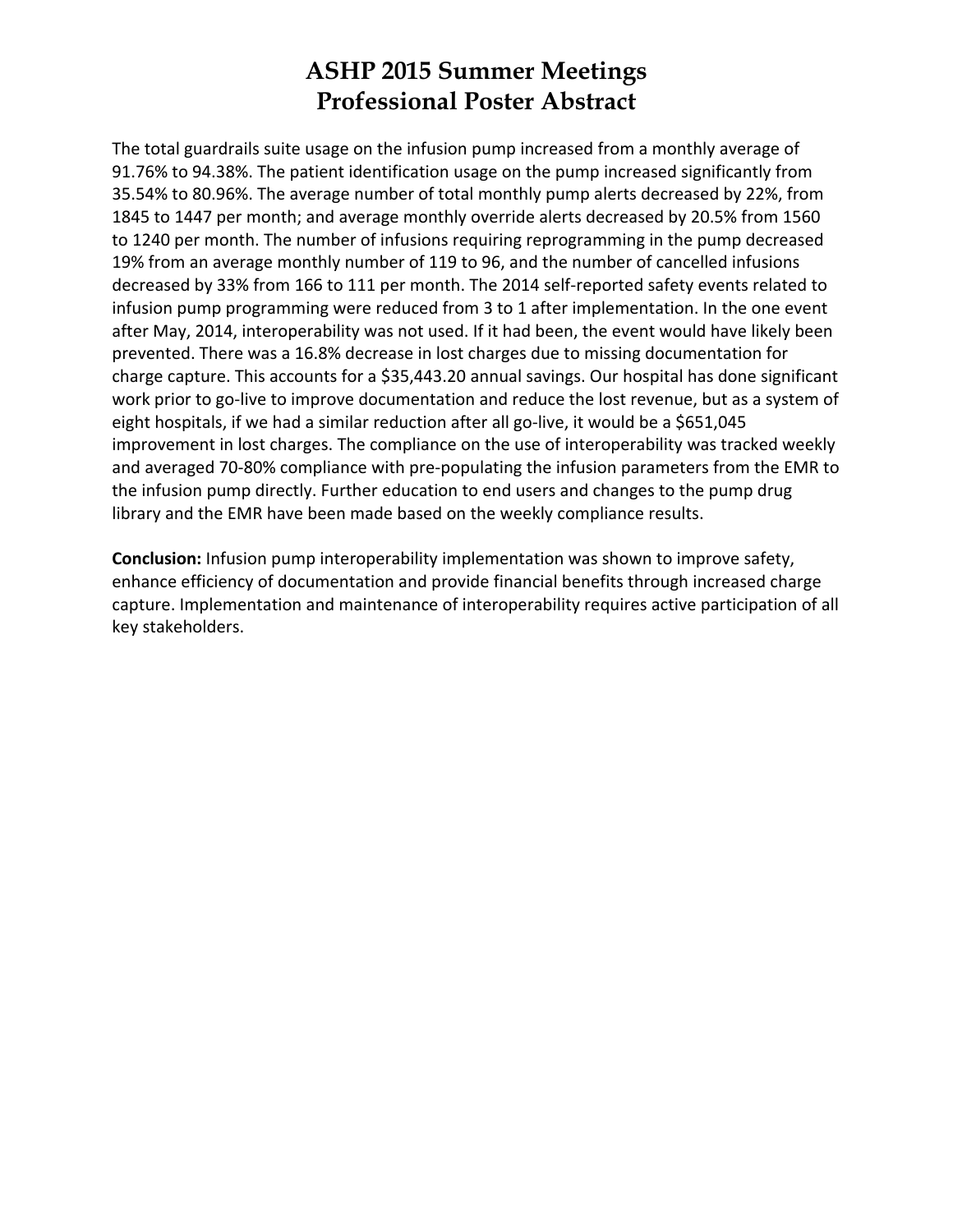**Board#‐Day 45‐M**

**Category:** Quality Assurance / Medication Safety

#### **Title: Demonstrating the importance of using weight‐based safety parameters for intermittent syringe pump infusions**

**Primary Author:** Alison Bloomquist; **Email:** alison.bloomquist@smiths‐medical.com

#### **Additional Author (s):**

Tamara Schmidt‐Hegge Laura Seiberlich

**Purpose:** Historically, smart infusions pumps with Dose Error Reduction Systems were initiated to increase safety around programming of continuous infusion modes on large volume infusion pumps. Therefore, much of the published literature related to smart infusion pumps and safety events is focused on continuous medications. Due to the focus on continuous medications, there is often the perception that intermittent infusions are less prone to programming errors and/or do not require as rigorous safety parameters, such as use of weight-based drug programming. The purpose of this study was to describe the impact weight‐based safety parameters may have on the occurrence of potential programming errors for intermittent syringe pump infusions.

**Methods:** Data from 10 pediatric in‐patient hospitals utilizing Medfusion 4000 Syringe Infusion pumps and PharmGuard Server was retrospectively evaluated from the time period of January 1, 2013 to December 31, 2013. Data from a total of 4,162 pumps, 943,448 total infusions, and 810,359 intermittent infusions were reviewed. The data were analyzed based upon recorded safety events and infusion types for weight-based (dose/kg/time) (WB) and non-weight based (volume over time) (VOT) intermittent infusions. Safety events included abandons, soft limit reprograms, soft limit overrides and hard limit alerts. Analyses were performed using a Chi‐ squared test for independence to compare the relationship between infusion type and occurrence of a safety event.

**Results:** Of the 810,359 intermittent infusions, WB infusions accounted for 51.7% (419,296) and VOT infusions accounted for 44.9% (363,408), and other intermittent modes accounted for the remaining 3.4% (27,655). Of the 782,704 WB and VOT infusions, a total of 39,049 safety events were recorded, with at least one safety event reported in 6.9% (29,324) and 1.7% (5,880) of WB and VOT infusions, respectively. Weight‐based infusions had the higher percentage of safety events (83.3%) between WB and VOT (16.7%) infusions. A relationship was confirmed between infusion type and the occurrence of a safety event (p<0.001). The safety event triggers were: dose (WB 59.7%, VOT 0.0%), main time (WB 27.3%, VOT 76.6%), weight (WB 9.2%, VOT 0.0%), volume (WB 0%, VOT 23.4%) and concentration (WB 3.8%, VOT 0%). WB infusions had a higher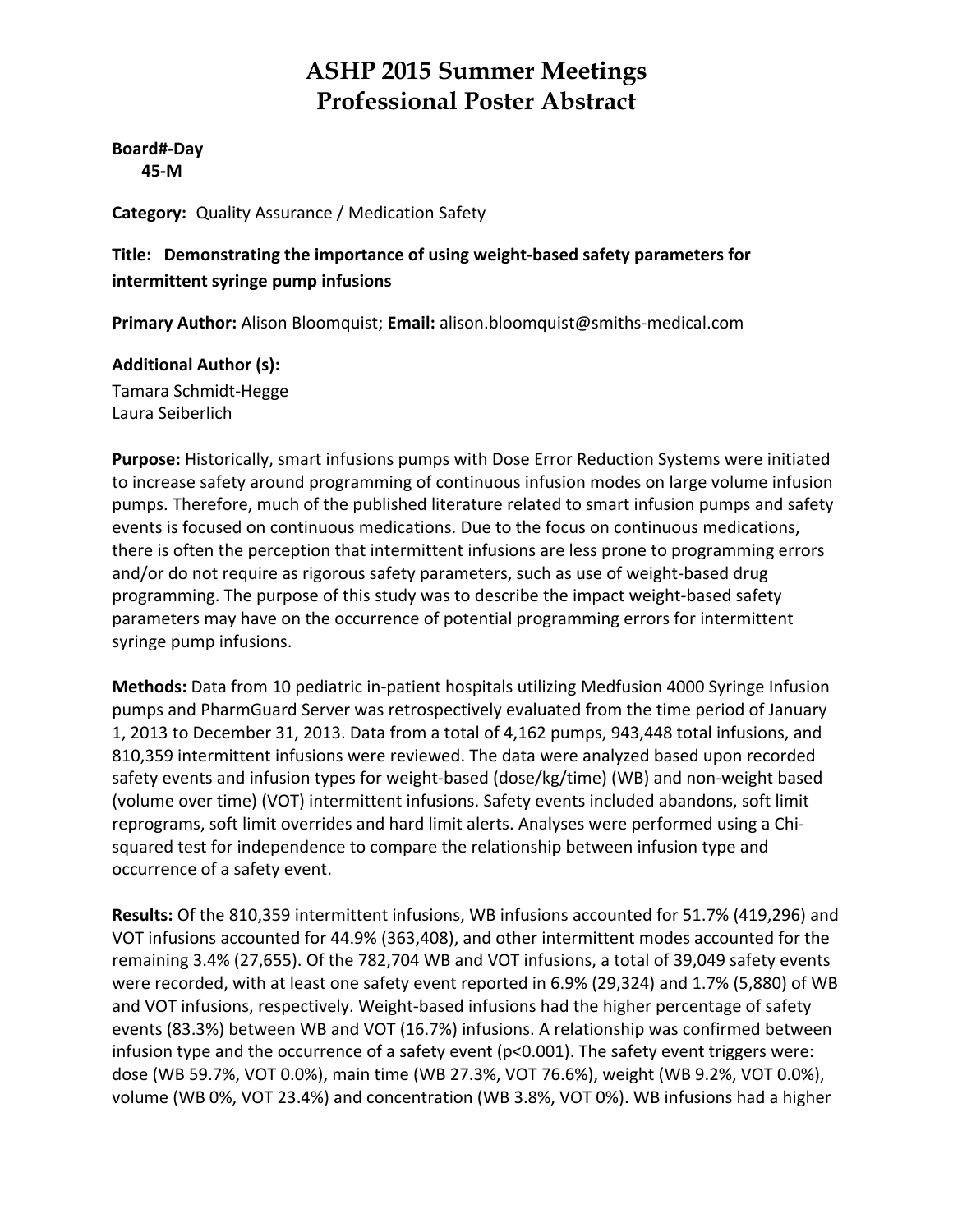percentage of safety events for each safety event type: soft limit overrides (WB 88.8% VOT 11.2%), hard limit alerts (WB 74.4%, VOT 25.6%), soft limit reprograms (WB 85.1%, VOT 14.9%), and abandons (WB 88.9%, VOT 11.1%).

**Conclusion:** The results of this retrospective study describes the significance of intermittent infusion modes in relation to syringe pump use and the large percentage of intermittent infusions where a medication safety event was potentially avoided due to the use of a smart infusion pump and safety limits. Weight‐based intermittent infusion modes are shown to prevent potential programming errors and should be utilized versus non-weight based intermittent infusion modes.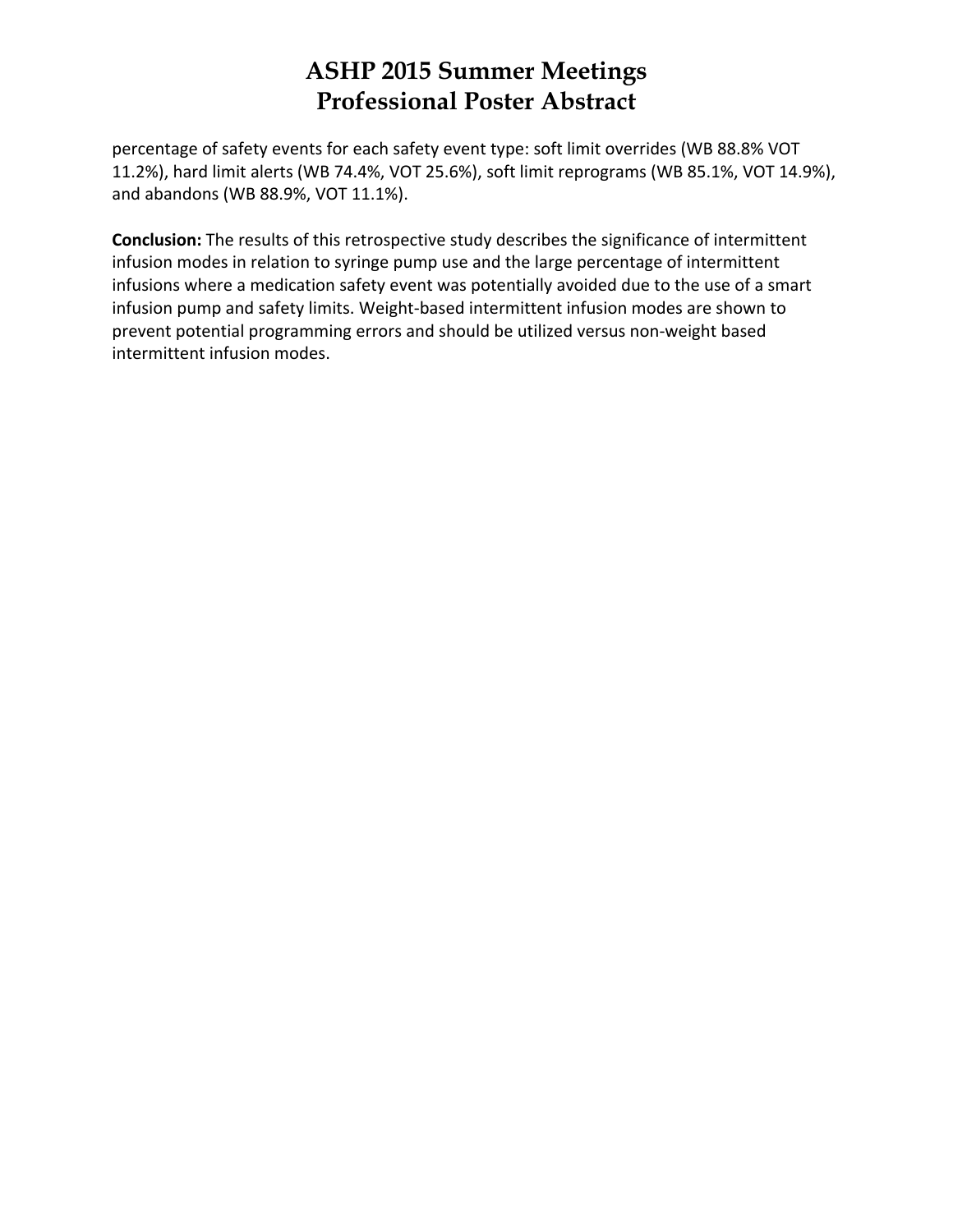**Board#‐Day 46‐M**

**Category:** Quality Assurance / Medication Safety

**Title: Development and use of audit tools for health system pharmacists to survey controlled substance utilization at ambulatory care areas serviced by the hospital main pharmacy**

**Primary Author:** Lindsey Clark; **Email:** lindclar@med.umich.edu

#### **Additional Author (s):**

Frank Breve

**Purpose:** Health System affiliated ambulatory care sites have become significant sources for personnel to divert and abuse controlled substances. Less than optimal oversight by the hospital main pharmacy that supplies narcotics and other scheduled drugs to these sites can result in quality, regulatory, and liability issues, including affronts to patient safety. An evaluation mechanism is needed for comprehensive analysis and monitoring of controlled substance utilization in these facilities on a regular basis. The purpose of the program is to improve controlled substance management and mitigate the risk for diversion within ambulatory care sites.

**Methods:** Pharmacy department personnel developed an ongoing monitoring and assessment program for controlled substance use in ambulatory care sites serviced by the hospital main pharmacy. The program was developed in alignment with a robust policy and procedure for handling of controlled substances in ambulatory care settings. Audit tools were developed through expansion and modification of a generic inspection form previously used to complete regulatory pharmacy inspections of ambulatory medication use sites. An emphasis was placed on ensuring compliance with requirements established by the Drug Enforcement Agency. The resulting documents focus on all aspects of controlled substance use in multiple types of health system affiliated ambulatory care sites.

**Results:** Four distinct audit tools were developed for each type of ambulatory care site serviced by the hospital main pharmacy. These included ambulatory care clinics, community and specialty pharmacies, surgical centers and medical procedure units, and infusion pharmacies. Each audit tool contains a tabular list of items to be surveyed relating to controlled substance handling, which includes registration, ordering, receiving, transferring, storage and security, dispensing, administration, wasting, inventory, auditing, discrepancy management, and handling of expired or unused controlled substance medications. There is a check grid provided for yes, no, and not applicable responses for each of the listed items and a resolution and notes section for necessary follow up or corrective action. The completed audit tools are evaluated for regulatory conformance and trending comparisons. Findings and recommendations for improvement are provided to each area upon completion of the inspection. On average,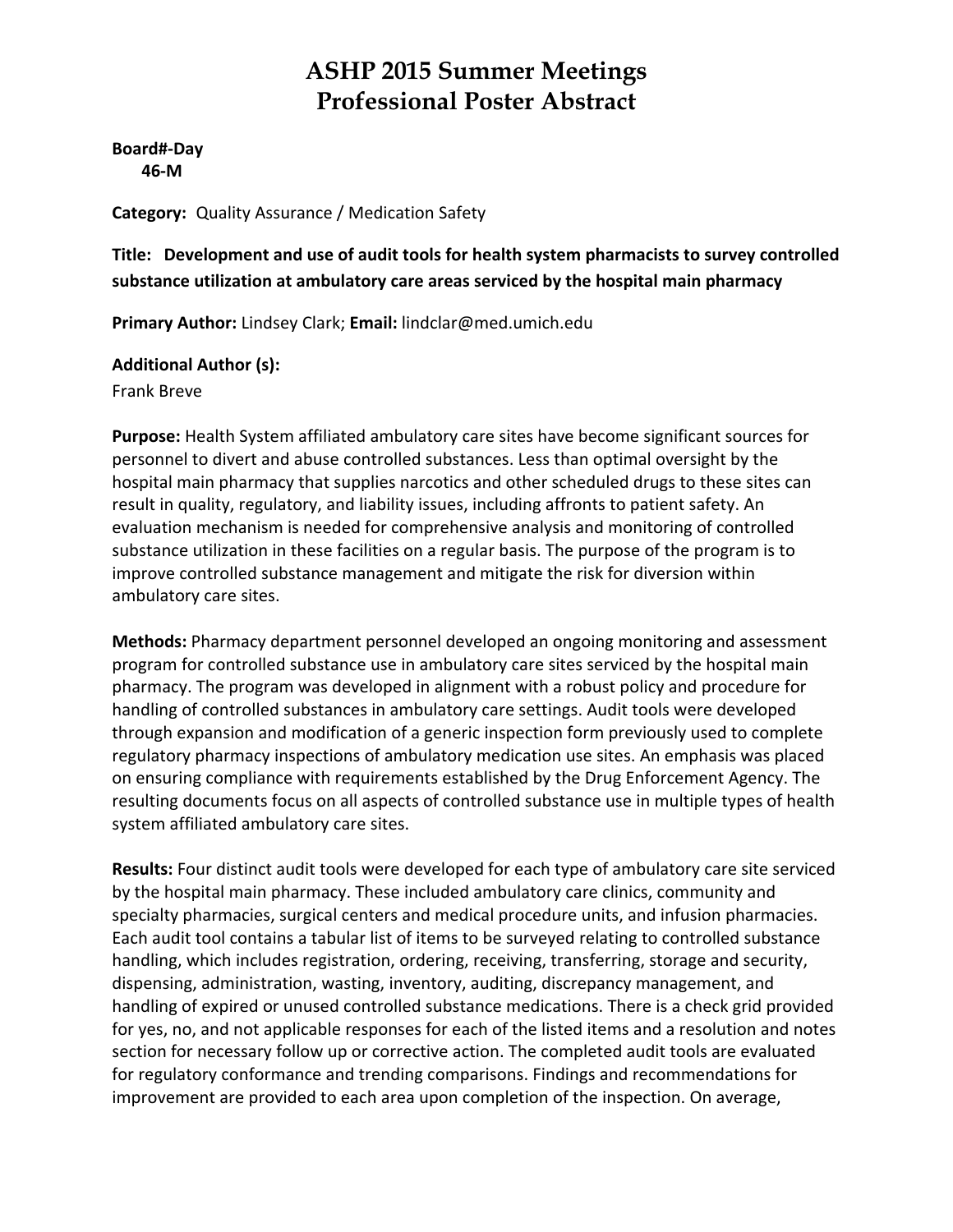approximately five recommendations for improvement have been provided to each site. Each inspection required an average of forty five minutes. It is projected that the number of recommendations for improvement and time required to complete each inspection will decrease as repeat inspections are performed.

**Conclusion:** The audit tools described have been adopted as health system policy and procedure for performing controlled substance audits at regular intervals for all ambulatory care sites serviced by the main hospital pharmacy. These reports have proven invaluable for providing a clear picture about how controlled substances are managed in these facilities, and to ensure the chain of custody for controlled substances is maintained at all times. The information obtained can be used to confirm that quality assurance measures are in place and that continuous quality improvement occurs. Identification of any controlled substance irregularities in the inspected areas will trigger prompt and corrective action so that quality and regulatory compliance is maintained and patient safety is not compromised.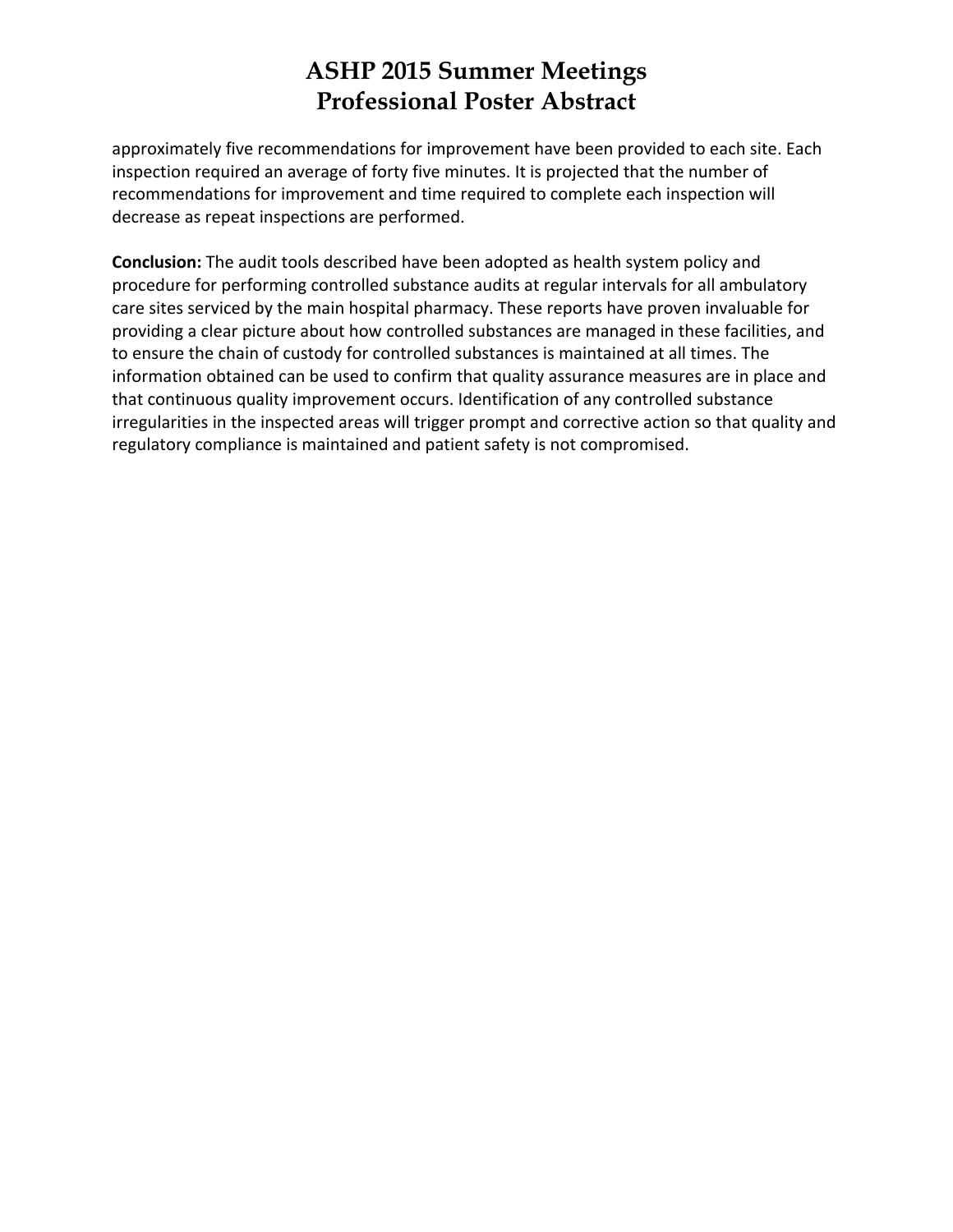#### **Board#‐Day 47‐M**

**Category:** Quality Assurance / Medication Safety

#### **Title: Meeting the challenge of modernizing sterile compounding**

**Primary Author:** Erin Doxtater; **Email:** erin.doxtater@cardinalhealth.com

#### **Additional Author (s):**

David R. Wedel Shawn M. Guillory Chris L. Howard Joseph T. Botticelli

**Purpose:** Non‐compliance to United States Pharmacopeia Chapter 797 (USP <797>) for Sterile Compounding standards endangers the quality and safety of compounded sterile products. These standards are not just best practices but are, in many states, considered legal standards that must be met for operational licensing. However, many facilities face formidable environmental challenges to meet these standards. Environmental improvements are only effective if a facilitys policies and procedures are reviewed, revised, and strategically implemented. This report will describe the process needed to bring online a new USP <797> compliant facility while expanding the existing sterile compounding service line.

**Methods:** The Pharmacy Department management team designated a point person from Pharmacy Administration and a technician leader to work together to bring the new facility online. This team performed intensive review and training on current USP <797> best practices through academic study of regulations, participation in practical continuing education, and consultation with subject matter experts. The team also reviewed the pharmacys existing sterile compounding service including policies, procedures, facilities, training methods, materials, and record keeping practices. Revisions were made to existing policies, procedures, protocols, training, and record keeping processes and, when required, new policies and processes were created over a period of two months while the new facility was under construction. Changes in supplies needed for sterile compounding and maintaining the new facilities were also identified. Interdepartmental cooperation with Materials Management and Environmental Services was key to the development and implementation of the upgraded sterile compounding service. Prior to implementing the new facility, pharmacy and environmental services staff were appropriately trained and the completed facility was inspected. Protocols for continual quality improvement were also written and implemented.

**Results:** Within two months, the transition was made to the more USP <797> compliant facility. New and revised Sterile Compounding and Hazardous Drug Policies were passed by the Pharmacy, Therapeutics and Dietary Committee. The skill and competency of pharmacy staff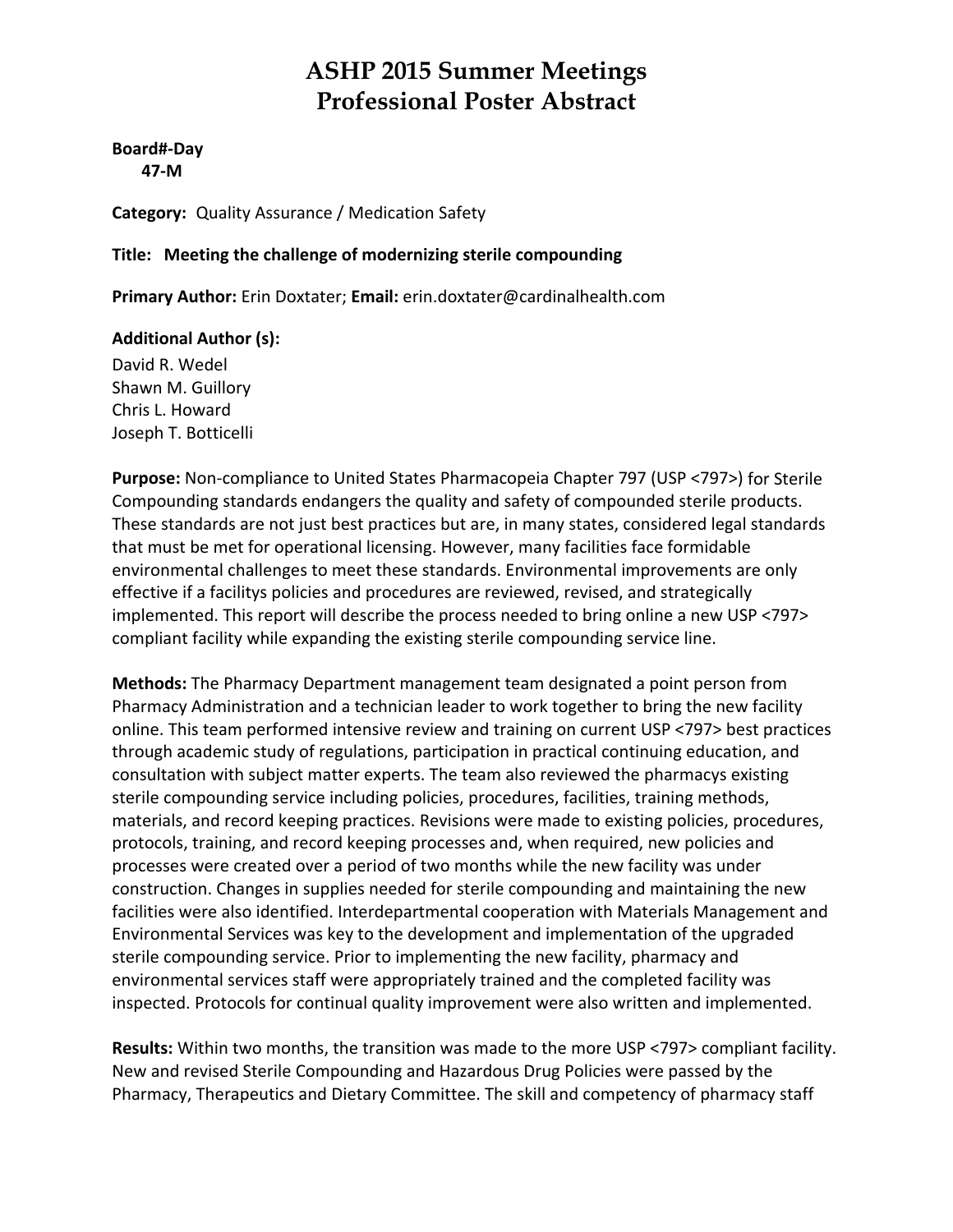compounding sterile products was tested. The confidence of pharmacy personnel in the quality of compounded sterile products increased. The new facility allowed for reduced reliance on compounded sterile products from outside vendors and allowed for chemotherapy to be added to the service line, utilizing a new, negative pressure room and compounding aseptic containment isolator in preparation for implementation of expected USP <800> standards.

**Conclusion:** The process used to bring a new, USP <797> compliant room online required new processes, training, environmental cleaning products, and policies, protocols, and procedures to take full advantage of a modern clean room. This state‐of‐the‐art clean room allowed the return of previously outsourced products and is expected to reduce the costs of production over the long‐term.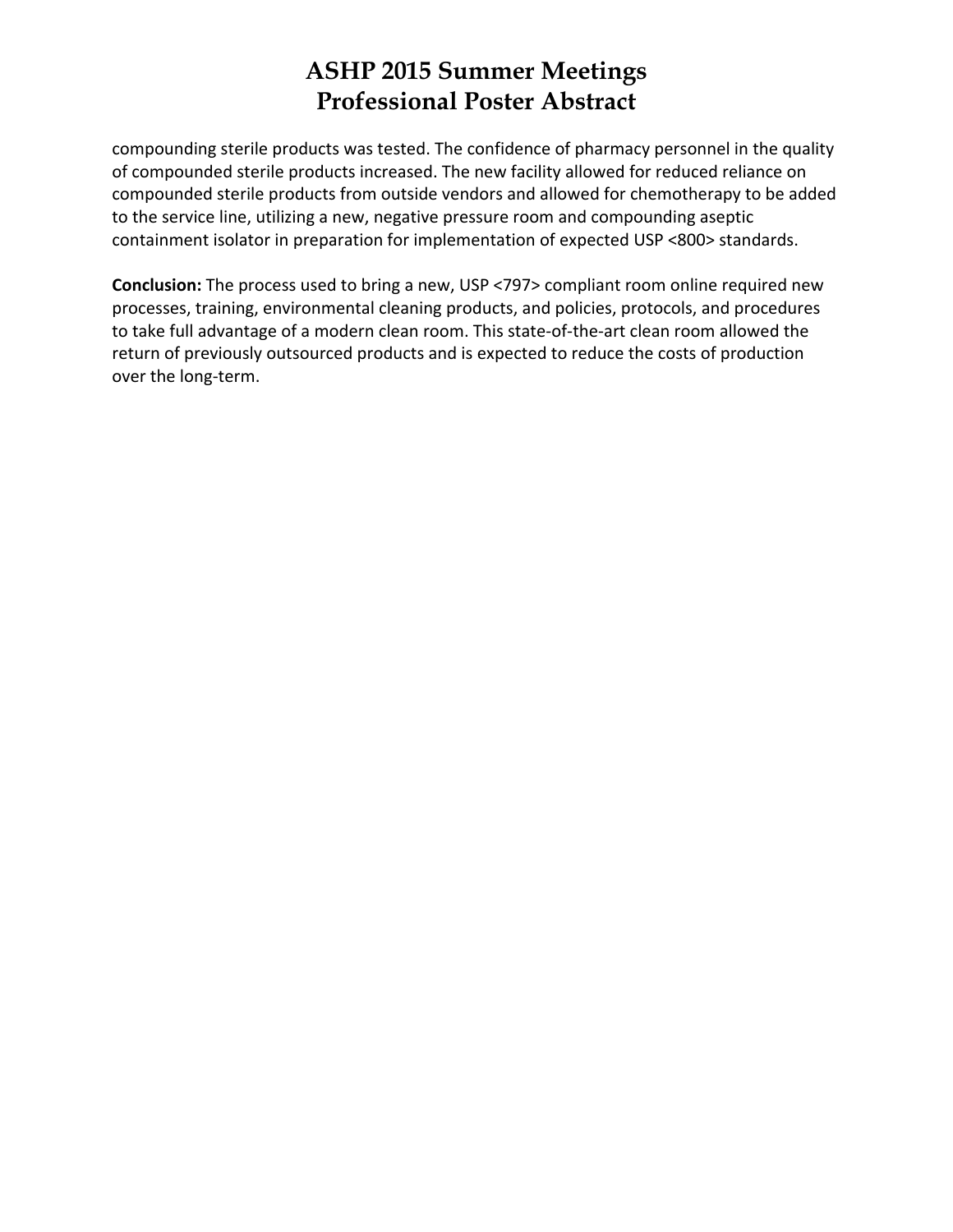**Board#‐Day 48‐M**

**Category:** Quality Assurance / Medication Safety

**Title: Liposomal bupivacaine in the operating rooms: Implementing a high risk medication in a high risk environment**

**Primary Author:** Haesuk Heagney; **Email:** heagney.haesuk@mayo.edu

#### **Additional Author (s):**

Lori Hunteman

**Purpose:** Frequently, pharmacy has minimal oversight of surgical areas; therefore, it is imperative to have policies and procedures in place for high risk medications. Liposomal bupivacaine (Exparel) was recently approved as a long‐acting local anesthetic administered directly into the surgical site. Due to the liposomal formulation of bupivacaine, medication is released over a period of time resulting in analgesia for up to 72 hours. While it may have significant clinical benefits and improved patient satisfaction, liposomal bupivacaines unique pharmacodynamic and pharmacokinetic properties also pose safety concerns. This project was designed to address these safety challenges and proactively implement a variety of safety mechanisms into medication use processes.

**Methods:** When surgeons initially requested liposomal bupivacaine for use in the OR at a multi‐ specialty academic hospital, both pharmacy and anesthesia had concerns regarding safety. Risks were assessed by the hospitals medication use safety committee and the anesthesia practice optimization group. Efforts were spearheaded by the OR satellite pharmacist and the medication safety pharmacist. Both committees evaluating risks utilized a multidisciplinary team approach and were comprised of various healthcare professionals including nursing, pharmacy, pharmacy informatics, anesthesia, and surgery. Three major safety concerns were identified: 1) similar milky appearance as propofol; 2) accidental interchange with other bupivacaine formulations; and 3) potential toxicity when other local anesthetics are administered within 96 hours of liposomal bupivacaine administration. Based on these concerns, a failure mode and effects analysis was conducted to address possible error prevention strategies in every stage of the medication use process. Once the committees formalized their recommendations, implementation was conducted in a step-wise fashion based on ability to prevent harm and ease of introduction.

**Results:** Safety barriers were added to the storage, prescribing, dispensing, and administration of liposomal bupivacaine. The medication is included in the institutions Look‐Alike Sound‐Alike (LASA) list. Liposomal bupivacaine is only kept within and dispensed out of the central and OR satellite pharmacies. To simplify prescribing and dosing accuracy, a specific order for liposomal bupivacaine is built in the computer physician order entry system to include dose, route, and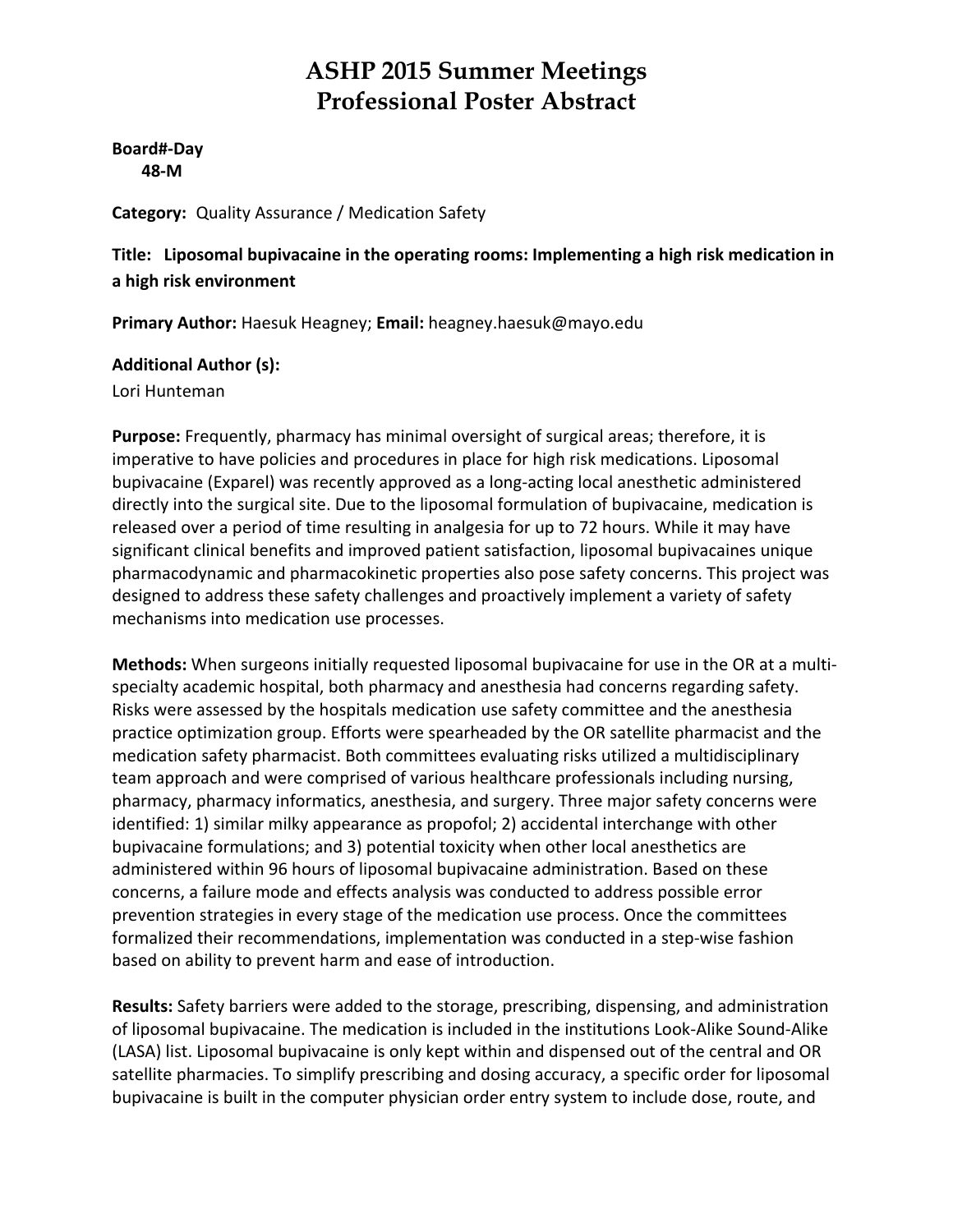administration privilege. A hard stop rule is built in the system so that no additional local anesthetics can be prescribed within 96 hours of liposomal bupivacaines administration. Liposomal bupivacaine requires pharmacist review of the order and product. Additionally, Bar Code technology within central pharmacy helps to further minimize dispensing errors. To prevent inadvertent intravenous administration, pharmacy staff affixes a bright pink Not for IV Use auxiliary label on the medication bag. An Exparel wrist band is dispensed from pharmacy with the medication. A nurse places the wrist band after the surgeon administers liposomal bupivacaine. The hand‐off form from surgical areas has a place to denote if liposomal bupivacaine was given during the procedure. Once patient is transferred to a surgical floor, a sign is placed above the patients bed indicating that liposomal bupivacaine was administered. For any other local anesthetics stored in the automated dispensing system, a pop‐up alert is triggered asking if patient has received liposomal bupivacaine within the last 96 hours. Education material was distributed to all nursing staff in both in‐ and out‐patient areas. An in‐ service was given to surgical, pre‐op and PACU nurses by the OR satellite pharmacist.

**Conclusion:** Liposomal bupivacaine (Exparel) has unique properties that may be valuable in management of post-surgical pain; however, there is high potential for patient harm if it is misused. Through a multidisciplinary team approach, the risks of using liposomal bupivacaine were addressed. A variety of safety mechanisms to prevent harm were engineered and implemented. This project exemplifies the process of safely introducing a high risk medication into a high risk environment such as the operating rooms.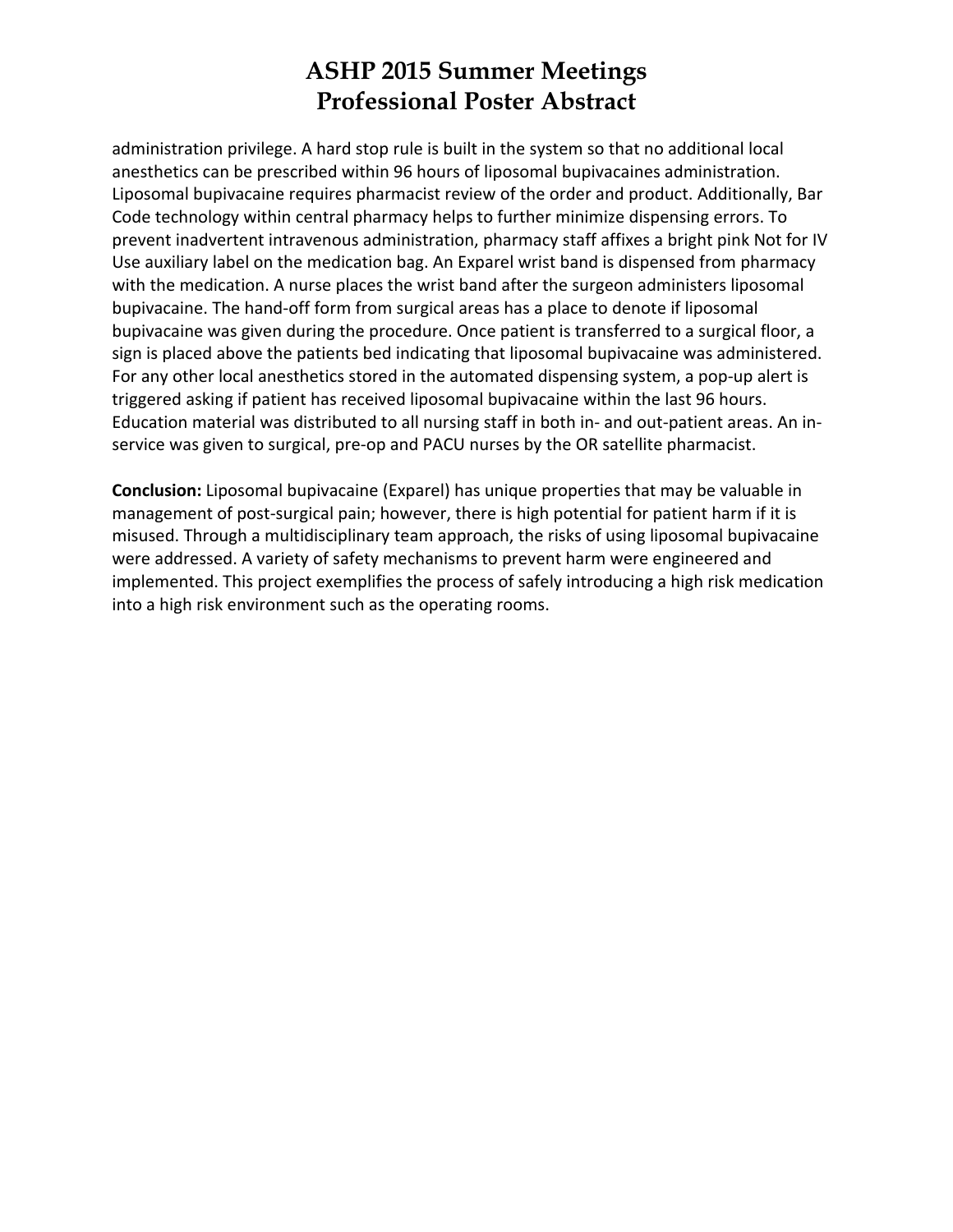**Board#‐Day 49‐M**

**Category:** Quality Assurance / Medication Safety

**Title: Improving safety for intravenous potassium preparation in the pharmacy**

**Primary Author:** Janet Hinkes; **Email:** jhinke3@uic.edu

**Additional Author (s):**

Connie Larson Nicole Mueller

**Purpose:** The avoidance of errors in the processing of pediatric and neonatal potassium small volume parenteral orders is an important component in the pharmacy's medication‐use safety initiatives. Potassium phosphate and potassium acetate injection are only available as concentrated products and provide an opportunity for preparation errors that can cause significant patient harm or death. This project standardizes the preparation of these solutions and is designed to eliminate manual dilutions of all forms of intravenous potassium for small volume parenteral solutions.

**Methods:** Potassium for injection must be diluted prior to administration. Utilizing our current potassium chloride preparation practice, the cleanroom manager worked with our drug information resident to assess what would be needed to incorporate safety practices for the phosphate and acetate salts. While there are commercially available diluted products for potassium chloride, such as 10 mEq in Dextrose 5% 50mL, there are no diluted products for phosphate or acetate. The pediatric clinical pharmacists were contacted for the project to validate proposed standard concentrations for both potassium phosphate and potassium acetate for peripheral and central line administration. The standard concentrations for all injectable potassium products were then incorporated into the pharmacy compounding system as templates. The templates were locked to prevent errors associated with data entry. The templates allow for dose preparation using the pharmacy compounding system, eliminating the need for technician handling of concentrated injectable potassium. Subsequent manipulation is only needed for doses with a volume less than 50mL. Such doses are prepared in syringes drawn to the appropriate dose volume from the diluted solution. Additionally, pharmacist order verification documentation materials were updated to include a check for potassium phosphate and acetate doses and administration line type information.

**Results:** Standard concentrations were established for pediatric and neonatal intravenous potassium replacement. A commercially available diluted potassium chloride product plus templates within the automated compounding machine are utilized to define each potassium solution for injection for central and peripheral infusion sites. All cleanroom externs and technicians, including midnight shift technicians, were given in‐service training detailing the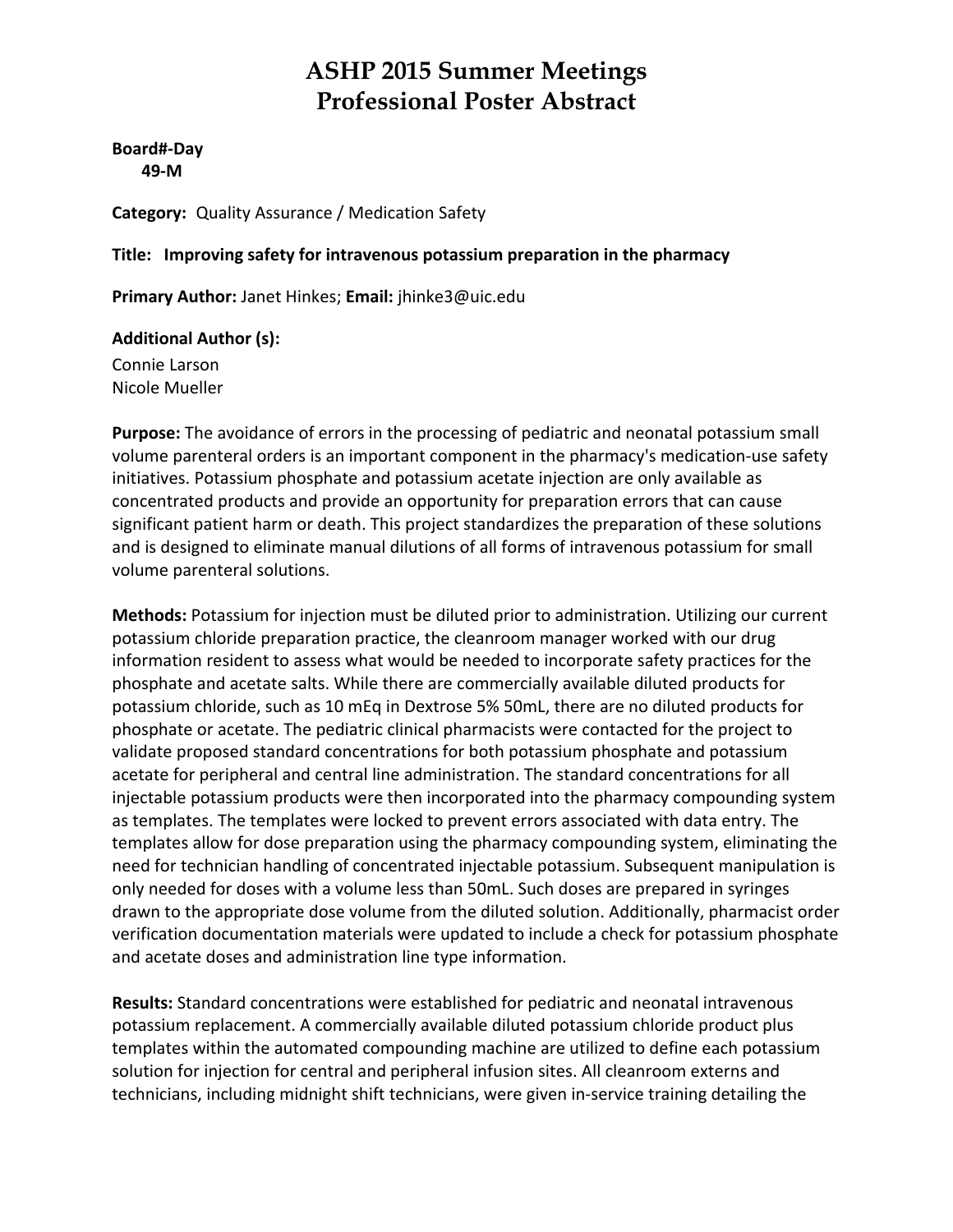new intravenous potassium preparation procedure. Each person demonstrated the ability to select the appropriate template and volume to be compounded based on sample labels of patient‐specific doses. Pharmacy audit materials for intravenous potassium preparations were updated and audits are regularly conducted for compliance with documentation of appropriate doses and standard concentration for the patients line type. No problems with the utilization of templates in the pharmacy compounding system have been reported, and the process updates have required no subsequent modifications.

**Conclusion:** Concentrated injectable potassium products are high‐risk medications. Standardization of the preparation of potassium injection for small volume parenteral administration has eliminated an important source of human error. Creating standard concentrations and utilizing templates in the automated pharmacy compounding system can help to ensure correct preparation of high-risk electrolyte solutions, and reduce the need for manual dilutions.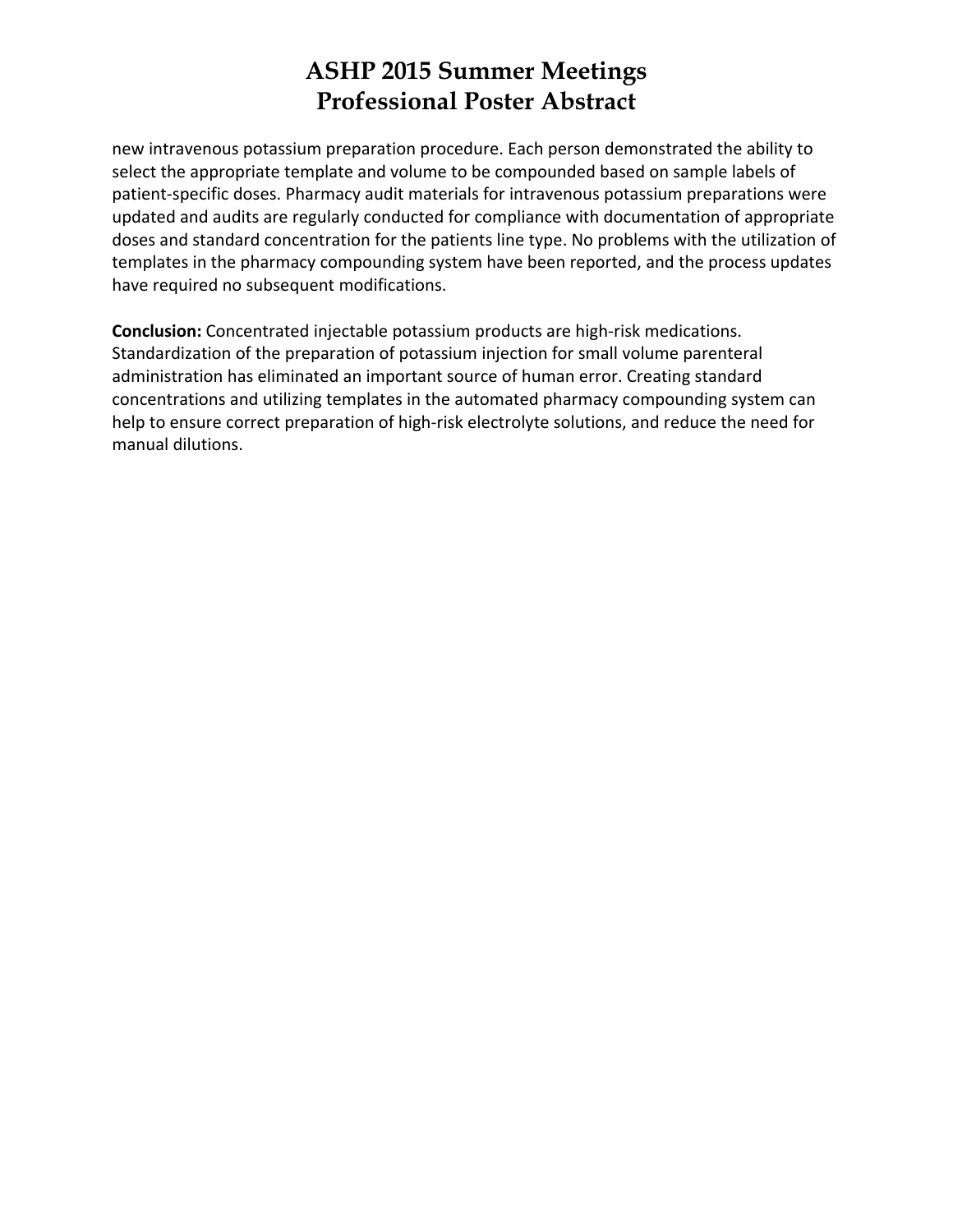**Board#‐Day 50‐M**

**Category:** Quality Assurance / Medication Safety

#### **Title: Pharmacist‐Led Medication Reconciliation for Hospital to Skilled Nursing Facility Transitions of Care: A Pilot Program**

**Primary Author:** Michelle Hughes; **Email:** mitchy07@gmail.com

#### **Additional Author (s):**

Diana Schultz

Purpose: Skilled nursing facilities (SNF) are a common post-acute care transition point for older adults. Multiple changes to medication regimens during the hospital stay combined with polypharmacy increases the risk for medication errors during transitions of care. The 2015 Long‐Term Care National Patient Safety Goals (NPSG) outline standards to improve patient safety including optimizing medication reconciliation (NPSG 03.06.01). Furthermore, Medicare has proposed a SNF Value‐Based Purchasing program for implementation in 2018 in order to reduce health care spend. The present study aims to describe the medication‐related problems that arise in transitions of care from a community health‐system and its affiliated skilled nursing facility for quality and process improvement.

**Methods:** A post‐graduate year two pharmacy resident piloted a medication reconciliation clinical service for a skilled nursing facility from July 30, 2014 to December 31, 2014. The resident spent approximately 2 hours per day on weekdays performing medication reconciliation for newly admitted patients to the skilled nursing facility. The resident also participated in interdisciplinary rounds 3 times a week. Medication‐related problems were identified on the skilled nursing admission orders. In addition, the current transitions of care process was mapped from hospital to the skilled nursing facility to identify potential opportunities for improvement.

**Results:** The resident completed admission medication reconciliation review for approximately 94 percent of patients who were admitted to the skilled nursing facility. On average, time spent per admission was 30 minutes. There were 222 medication‐related problems identified with at least 1 medication related problem in 40% of the patients admitted to the SNF. The most common problems included unnecessary continuation of inpatient medications and hospital formulary substitutions. Of note, the current paper‐based reconciliation process and varying practices for generating SNF admission orders were identified as contributing factors to the medication‐related problems on SNF admission orders.

**Conclusion:** Hospital to skilled nursing transitions of care is a source of medication‐related errors. Standardization and optimization of the current transitions of care process is needed to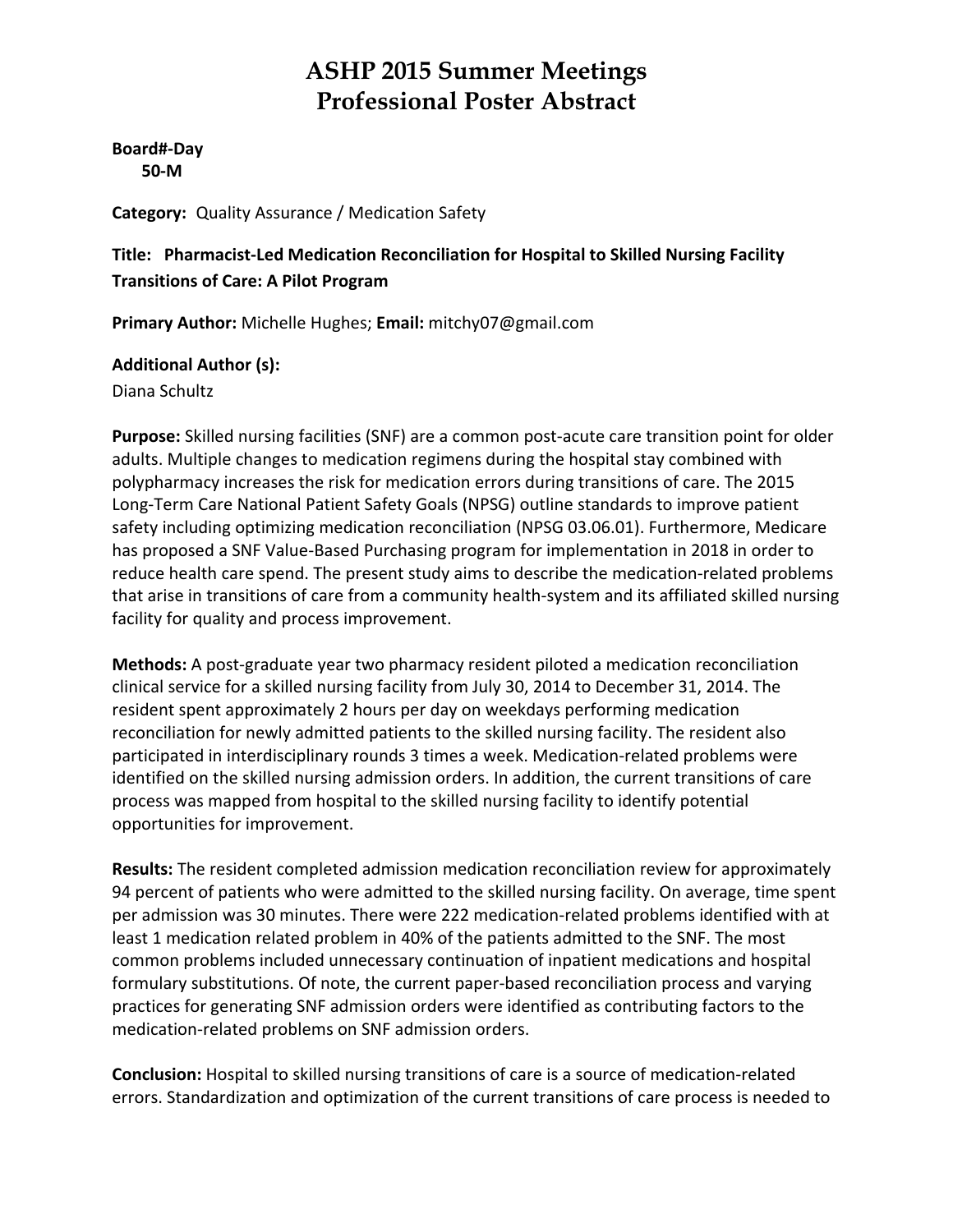improve quality and patient safety. Currently, clinical pharmacy services are outsourced in our health‐system and are limited to a monthly medication regimen review by a consultant pharmacist. Implementation of a medication reconciliation pharmacy service for the skilled nursing facility can help to identify medication‐related problems for pharmacist intervention to improve therapeutic outcomes.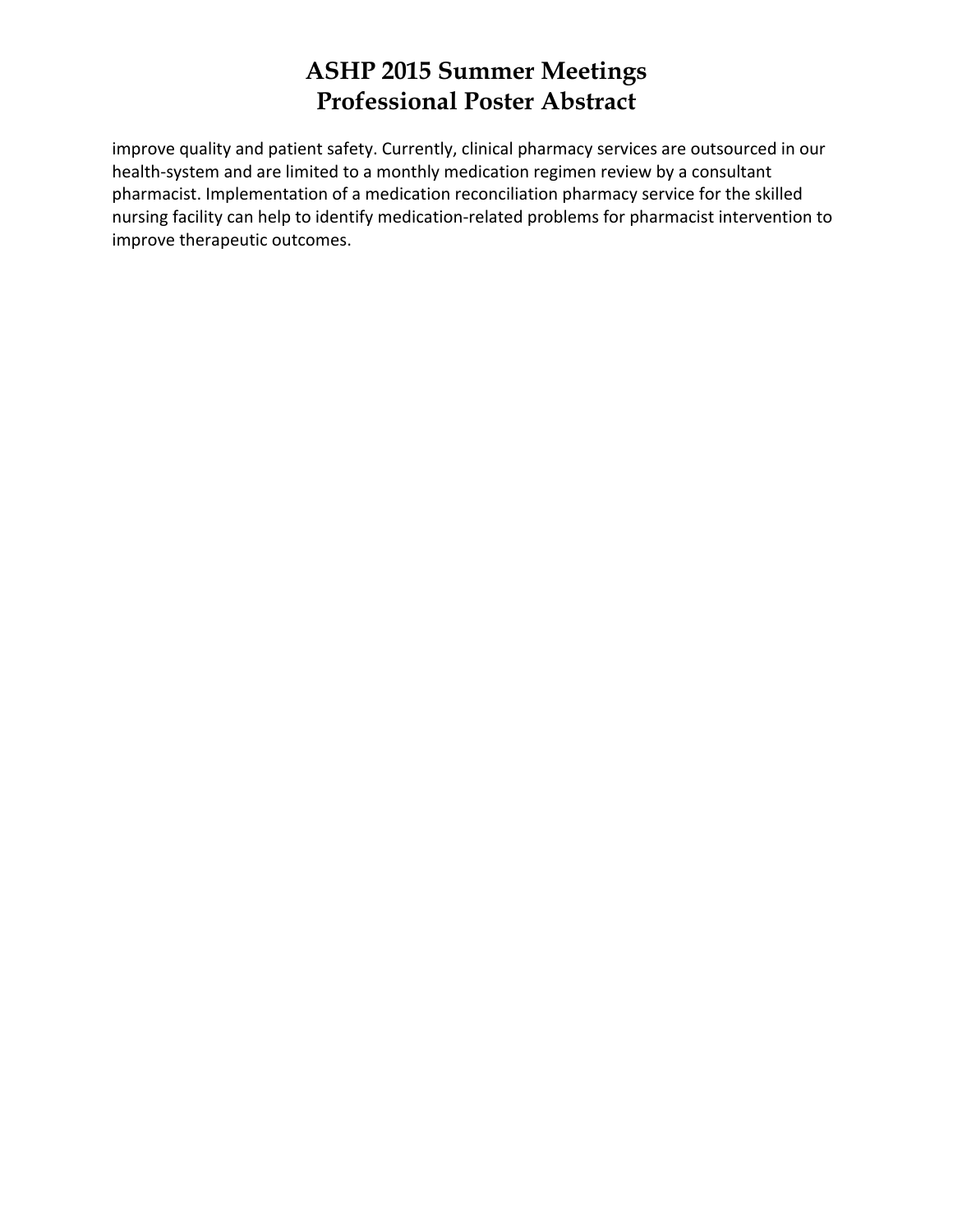#### **Board#‐Day 51‐M**

**Category:** Quality Assurance / Medication Safety

**Title: Implementation of an electronic pharmacy compliance manager tool for controlled substance monitoring (RxCM)**

**Primary Author:** Michael Jensen; **Email:** michael.jensen2@imail.org

#### **Additional Author (s):**

Beth Johnson Carrie Dunford Tamara Horrocks Glen Plazier

**Purpose:** Prescription drug abuse within the United States was estimated to have a 55.7 billion dollar‐a‐year price tag in 2007. Diversion of controlled substances from within health care facilities has not been well reported, but recommendations for prevention of diversion have been published. As an example, the DEA reported theft of methadone and OxyContin tablets from 2001-2003 to be due to employee pilferage in 23 - 28% of the cases. Intermountain Healthcare (Intermountain) operates 22 inpatient hospital pharmacies, 25 community pharmacies, as well as a supply chain center pharmacy, homecare, and specialty services pharmacy. In 2013, Intermountain conducted a controlled substance audit of its pharmacies to determine compliance with Intermountain requirements for controlled substance inventory, ordering, receiving, tracking, disposal, and oversight. Findings from the audit demonstrated managing compliance was problematic with current processes with respect to documentation and monitoring of timely task completion. Also, it was discovered that there were variations in documentation, which created verification issues system wide. It was concluded that in response, the Internal Process Control team (IPC) would evaluate quality assurance procedures and create an electronic tool to document and monitor required controlled substance activities at Intermountain pharmacies.

**Methods:** IPC reviewed all internal controlled substance policies and procedures, edited and revised them, and developed a controlled substance monitoring document for activities routinely performed. From this document, IPC created a web based tool for standardization and compliance at Intermountain. This tool allowed for: 1) creation and assignment of regular required tasks for monitoring controlled substances identified from Federal, State, and Intermountain policy; 2) real‐time corporate system control and review of all tasks; 3) a standardized system for storing, tracking, and review of documentation and compliance. Programmed tasks are created at a system or local level. Pharmacy staff assigned specific tasks are able to access these tasks from an electronic clipboard that populates electronically based on whether the task is a daily, weekly, monthly, quarterly, or annual task. Assigned tasks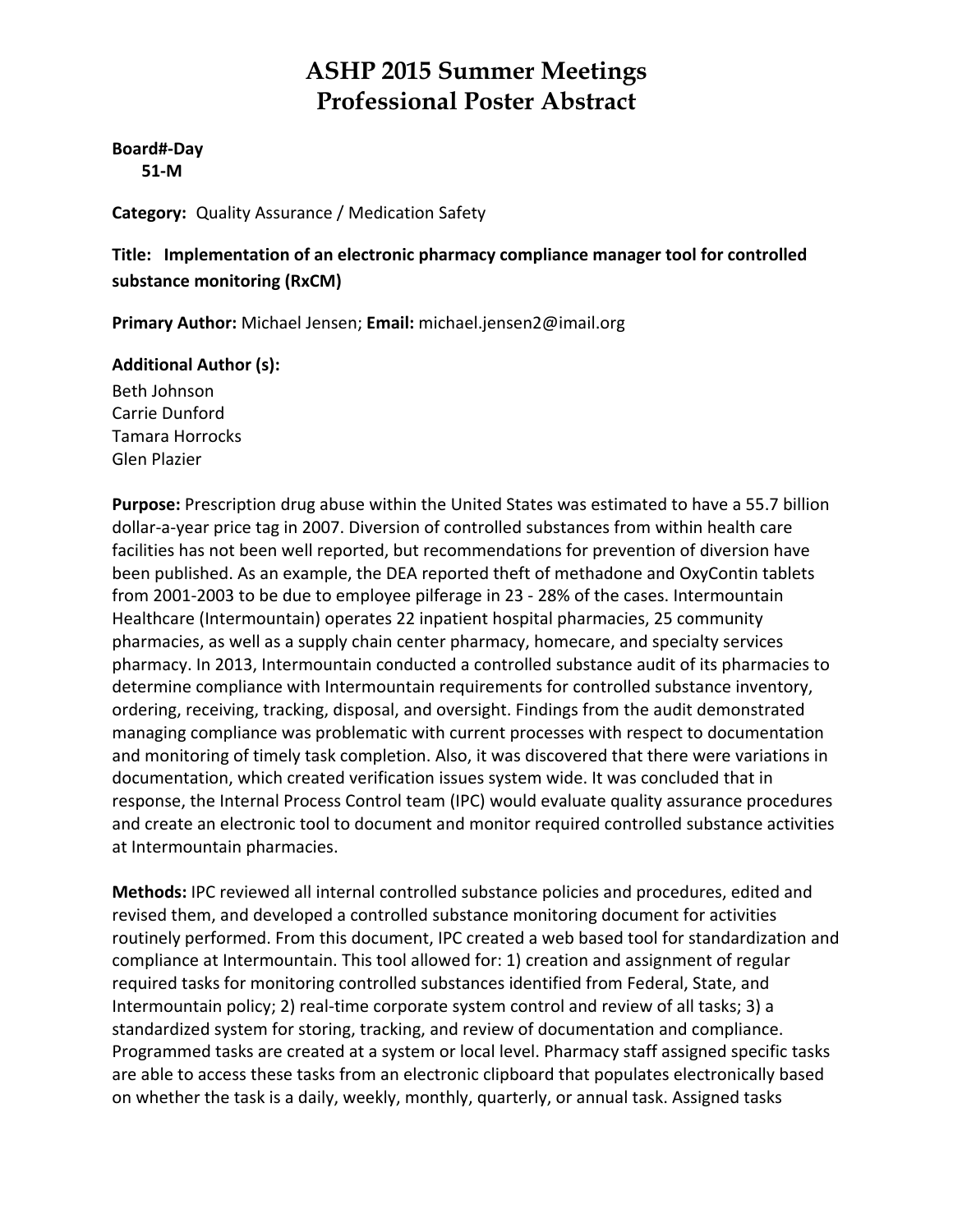performed are documented by the staff member assigned to, and documents supporting completion are uploaded and filed into the assigned task once completed. Program design included a support tab, with user/administrator guides along with active links to Intermountain policy and procedure. Detailed step by step processes for each assigned task, including links to Utah State Law and DEA websites for successful completion of each task, were included. A report tab was included to allow corporate/site administrators to assess and monitor compliance. An employee feedback tab for staff comments and improvement was also included. Prior to implementation, IPC provided system wide training for all pharmacy locations.

**Results:** Intermountain is now able to monitor, accurately and completely, compliance to regulatory and organizational requirements for controlled substances. The RxCM program enables assessing compliance, identifying target areas for re‐education or training to improve compliance performance, and provides evaluation tools for personnel performance. Reports resulting from RxCM implementation include a system‐wide compliance report identifying overall task completions, an individual site compliance/non‐compliance report targeting sites for improvement, a compliance by task report which identifies tasks that need to be evaluated for adjustment and improvement, and an individual user compliance report which identifies individual employee compliance for personal evaluations.

**Conclusion:** The Pharmacy Compliance Manager Tool (RxCM) provides a useful and real‐time process for effectively monitoring required controlled substance activities. Intermountain Healthcare Pharmacy Services believes the use of an electronic tracking method in performing controlled substances monitoring activities provides organizations the most accurate and best practice model for compliance with Federal, State, and organizational laws, policies, and procedures regarding controlled substance monitoring.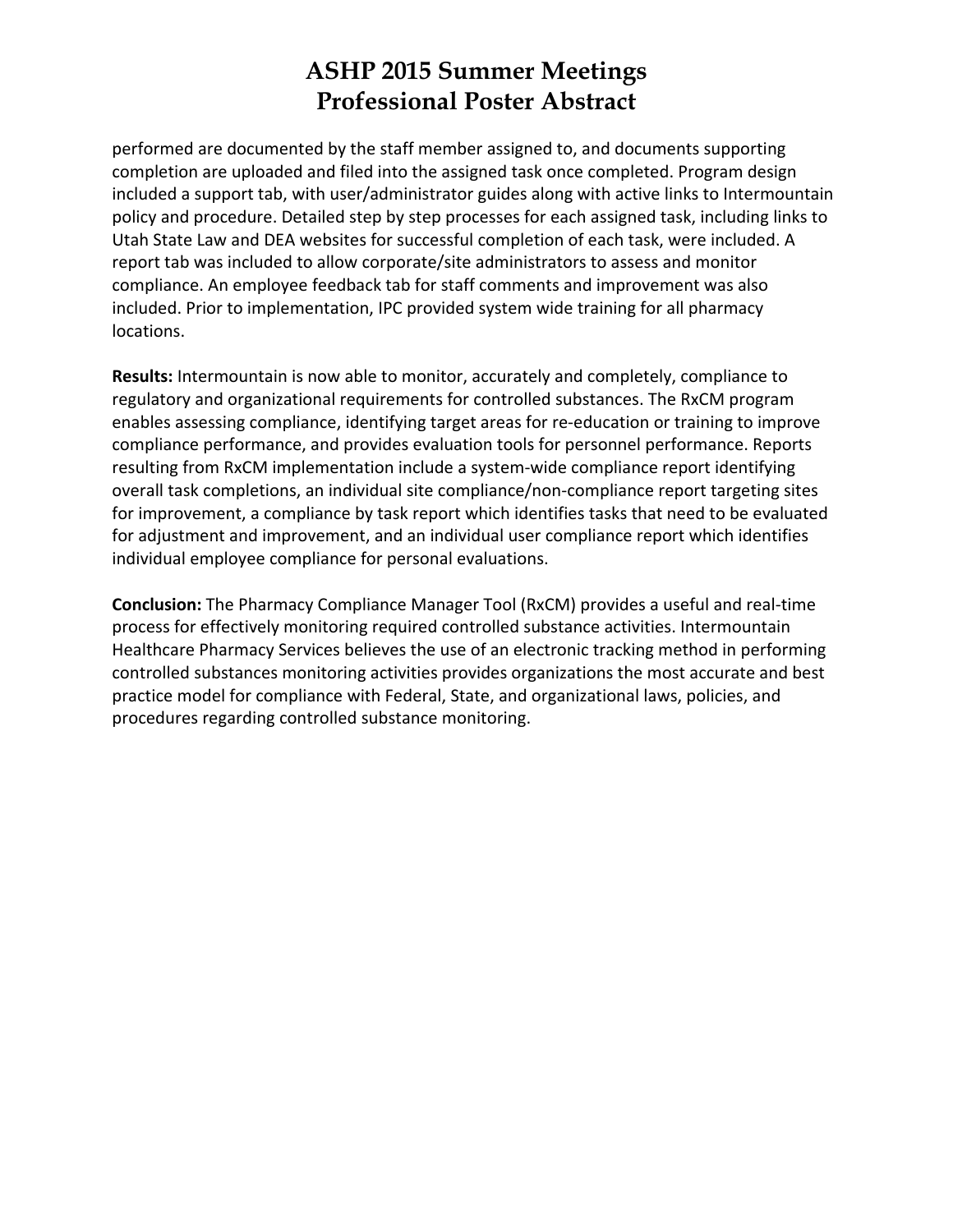**Board#‐Day 52‐M**

**Category:** Small and Rural Pharmacy Practice

**Title: Pharmacist involvement with an outpatient infusion center in a small rural hospital**

**Primary Author:** James Williamson; **Email:** james.williamson@cpspharm.com

#### **Additional Author (s):**

Ginger Bain

**Purpose:** To describe pharmacist involvement in an outpatient infusion center.

**Methods:** The pharmacists at MJMH determine initial dosages for IV antibiotics such as vancomycin, gentamicin, and daptomycin. It was during implementation meetings that a pharmacy offer to kinetically dose and monitor patient therapy was accepted by the infusion company representative along with medical staff approval. Therefore, pharmacists now monitor and adjust dosages according to response and patient tolerance. The medical staff allows the pharmacists to order labs such as creatinine values, electrolyte levels, peak and trough levels, and other labs needed to review drug therapy in the infusion center (IC) just as they do on inpatients. Calcium levels are provided for patients receiving denosumab and zoledronic acid and estimated creatinine clearance values (ecrcls) for patients receiving zoledronic acid. Floor stock lists were tailored to meet anticipated utilization as well. The infusion company obtains physician orders for the medications administered in the IC and sends these to the pharmacy and IC. They also register the patients, bill for the services provided, provide a daily infusion schedule, and provide needed lab values. Pharmacy personnel prepare and deliver the IV admixtures prior to the scheduled time and maintain a floor stock of items such as IV catheters and saline flushes. The ability to order many expensive drugs such as denosumab and zoledronic acid on 340B at reduced prices makes the process financially feasible.

**Results:** From May 2014 through November 2014, the pharmacy provided 122 doses of vancomycin, 21 doses of gentamicin, 28 doses of daptomycin, 64 doses of ertapenem, 45 doses of denosumab, 13 doses of zoledronic acid, and 6 doses of omalizumab. There were 10 vancomycin patients, 3 gentamicin patients, 3 daptomycin patients, 7 ertapenem patients, 45 denosumab patients, 13 zoledronic acid patients, and 1 omalizumab patient. The pharmacist was able to change therapy from daptomycin to vancomycin in 1 patient, which saved approximately \$ 4000.00 Also, the pharmacist was consulted to recommend once daily IV antibiotic therapy based on a culture and sensitivity report. Savings from these 340 B purchases amounted to \$ 41,718.00. Each therapy was managed and monitored by a pharmacist.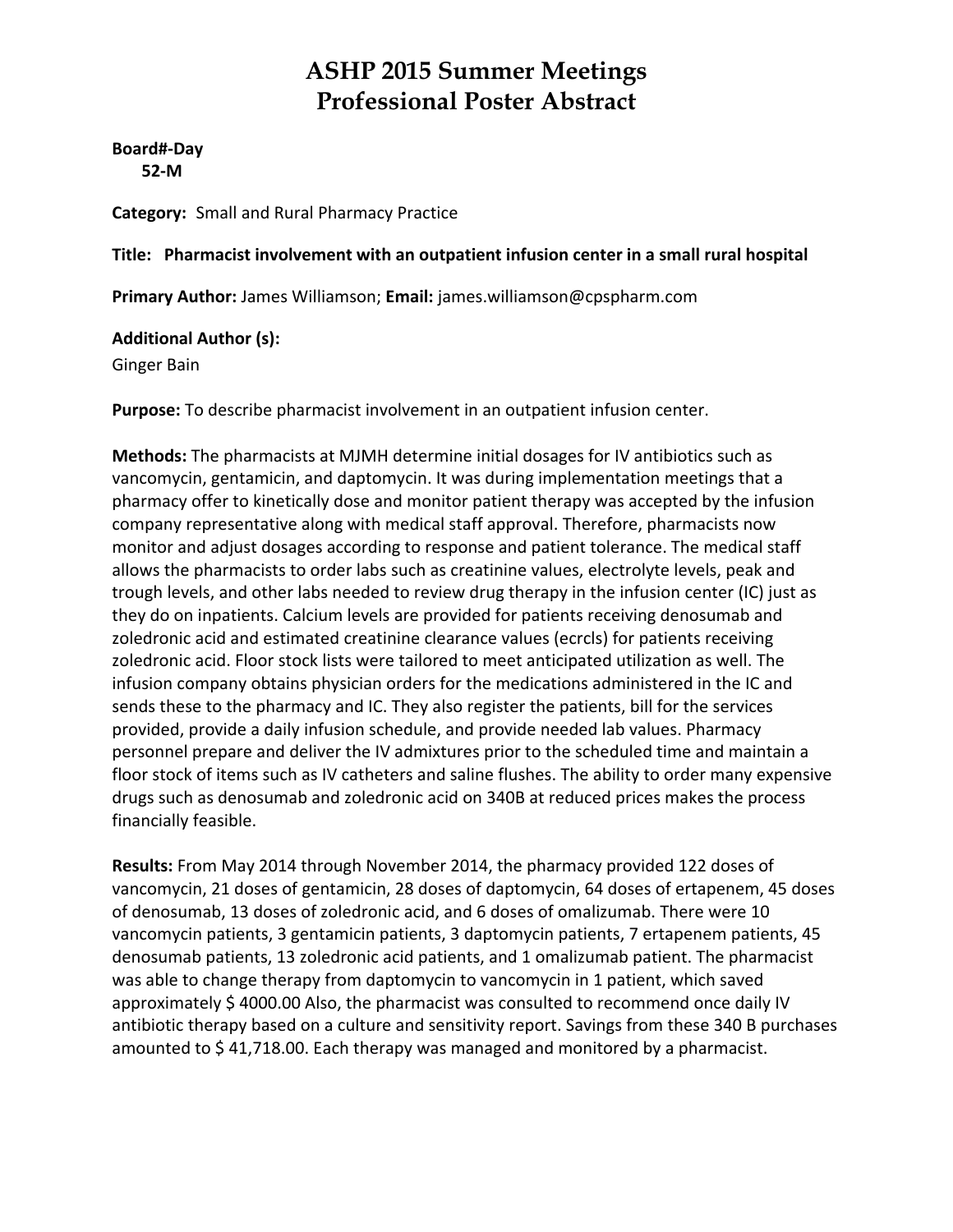**Conclusion:** Expertise provided by the pharmacists helped provide safe and effective therapy. Utilizing 340 B purchasing power made the delivery of this service cost effective. An efficient delivery system also streamlined the process which increased nurse and patient satisfaction.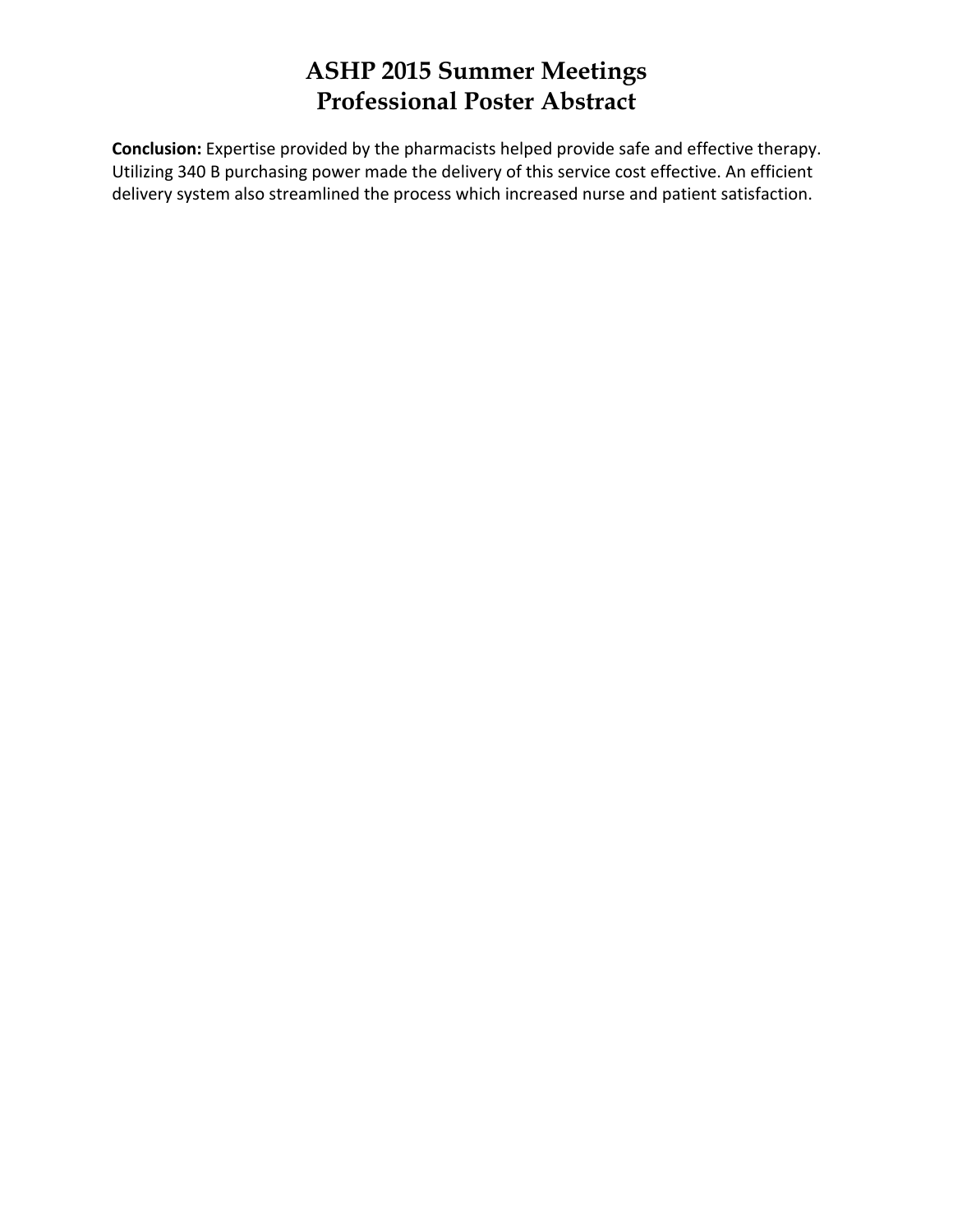#### **Board#‐Day**

 **2‐T**

**Category:** Administrative practice / Financial Management / Human Resources

#### **Title: Development of pharmacy department productivity metric encompassing both distributive and clinical responsibilities**

**Primary Author:** Adriane Irwin; **Email:** adriane.irwin@oregonstate.edu

#### **Additional Author (s):**

John T. McNulty Matthew C. Tanner Philip J. Booth Joseph G. Schnabel

**Purpose:** Salem Hospital historically used an operational metric of the number of orders processed as its unit of service (UOS) statistic in order to measure departmental productivity and determine staffing requirements. Gradually, with increased pharmacy involvement in clinical activities, this metric has become less reflective of pharmacist workload. This project was designed to estimate the time spent on clinical pharmacy activities and develop a productivity metric which accounted for both distributive and clinical responsibilities.

**Methods:** Pharmacists covering internal medicine, intensive care, and hematology/oncology units were observed by final year student pharmacists who recorded time spent on various activities. Information was then used to develop and implement a standardized process for documenting high‐yield pharmacist inventions. This included pharmacist monitored medications (e.g., vancomycin/aminoglycosides, warfarin), medication allergies, Code Blue response, and intravenous to oral substitutions. Data representing this clinical activity was then combined with distribution data to develop a new productivity measure. The final productivity measure included (1) number of doses administered divided by 100, (2) number of medications sold through the affiliated outpatient pharmacy divided by 100, and (3) number of documented pharmacy patient care interventions.

**Results:** Students captured approximately 92.6% of each pharmacists shift. Time spent on clinical activity was as follows: internal medicine, 52%; intensive care, 77%; and hematology/oncology, 49%. Over a three month interval, pharmacists documented 3605 154 interventions monthly. These interventions were then integrated into the new productivity measure. The new combined UOS and expense per UOS appears to be more consistent when making historical comparisons thus allowing for implementation of the new metric for budget forecasting.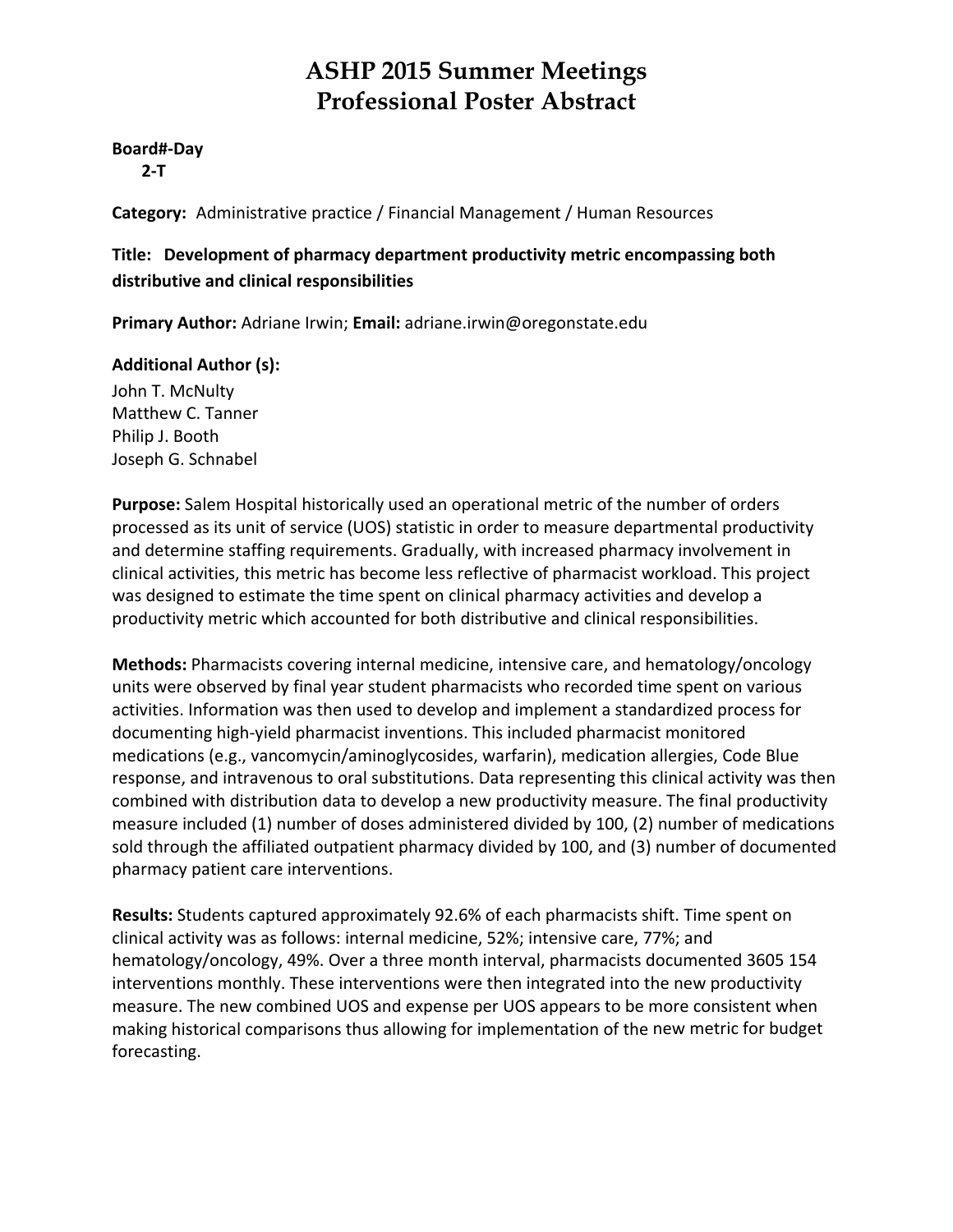**Conclusion:** Results of this project allowed for implementation of a department productivity measure which accounted for both distributive and clinical pharmacist responsibilities. The new metric provides a method for measuring workload associated with pharmacist engagement in current and future clinical initiatives. Future steps of this project will be focused on back testing the metric against historical data, standardizing data entry into the intervention documentation platform, and further refinement of the metric. Future research should be conducted to determine if this metric is applicable to other hospitals.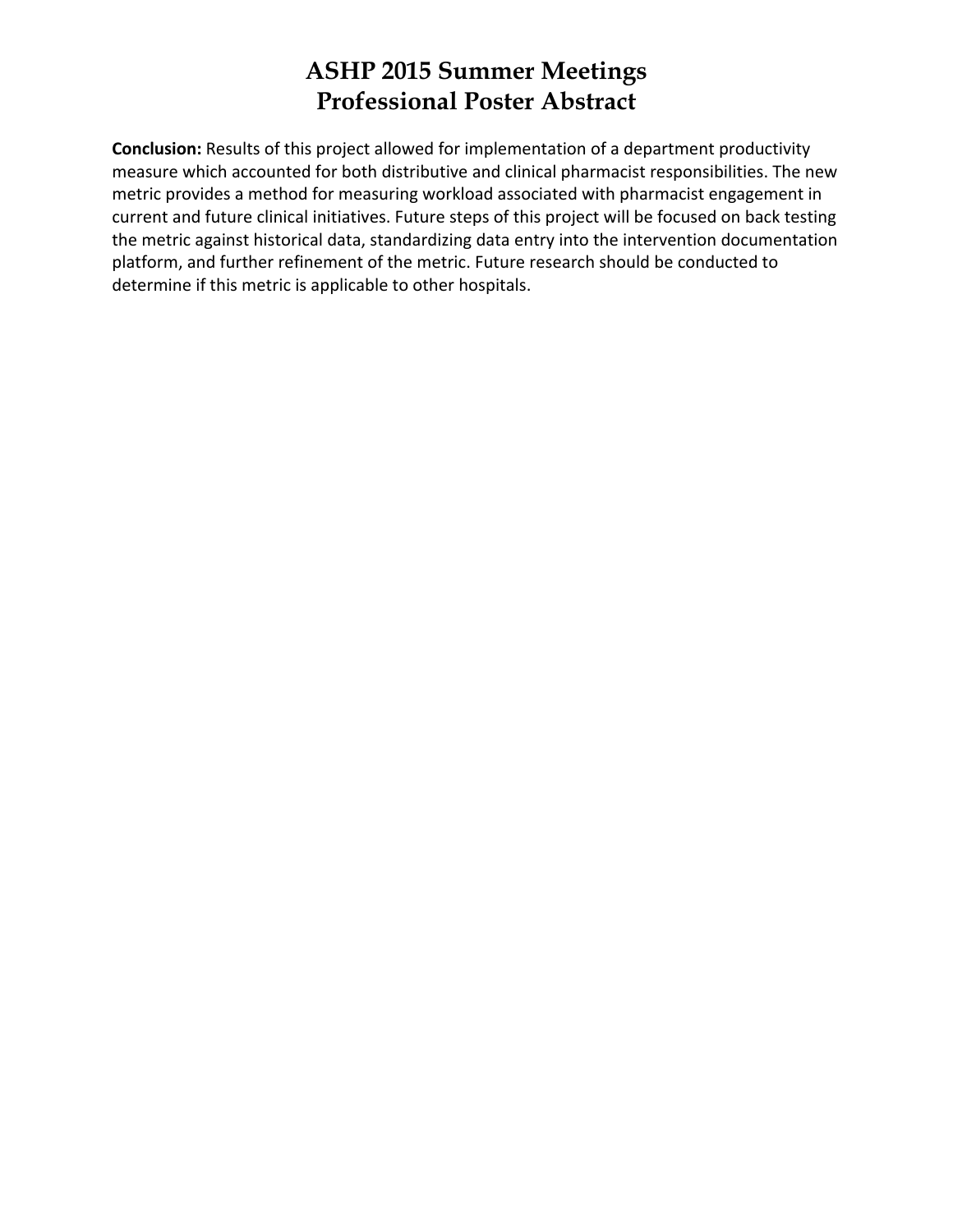#### **Board#‐Day**

 **3‐T**

**Category:** Administrative practice / Financial Management / Human Resources

#### **Title: Estimating the value of clinical pharmacy activities in a community hospital**

**Primary Author:** Adriane Irwin; **Email:** adriane.irwin@oregonstate.edu

#### **Additional Author (s):**

John T. McNulty Matthew C. Tanner Philip J. Booth Joseph G. Schnabel

**Purpose:** Economic justification is often needed to support the implementation and continuation of clinical pharmacy services. The purpose of this project was to estimate the value for a select number of high-yield clinical pharmacy activities in a community hospital.

**Methods:** A literature search was performed to determine existing clinical pharmacy activities at Salem Hospital where a value, in terms of cost avoidance, had been reported. Four pharmacist managed medications were identified (cost avoidance): vancomycin/aminoglycosides (\$1,518), heparin infusions (\$1,145), warfarin (\$370), and anti‐ epileptic medications (\$115). Existing workflows were then evaluated to administratively determine the number of medications in these areas managed by pharmacists.

**Results:** Data were collected from January 1 ‐ December 31, 2014 for vancomycin and aminoglycosides, April 1 December 31, 2014 for anti-epileptics, and September 1 December 31, 2014 for anticoagulation infusions and warfarin. Pharmacists managed an average of 284, 13, 186, and 184 patients per month for vancomycin/aminoglycosides, anti‐epileptics, anticoagulation infusions, and warfarin, respectively. Extrapolating to a 12 month interval, this translated to an estimated cost avoidance of \$8.6 million annually (vancomycin/aminoglycosides: \$5.2 million; anti‐epileptics: \$18,000; anticoagulation drips: \$2.6 million; warfarin: \$817,000).

**Conclusion:** Results demonstrate that clinical pharmacist activity resulted in significant cost avoidance to the hospital. Data were used to illustrate the hospitals finance department the importance of clinical pharmacy activity and the need to incorporate clinical pharmacy workload into the departments productivity metric for budget forecasting purposes.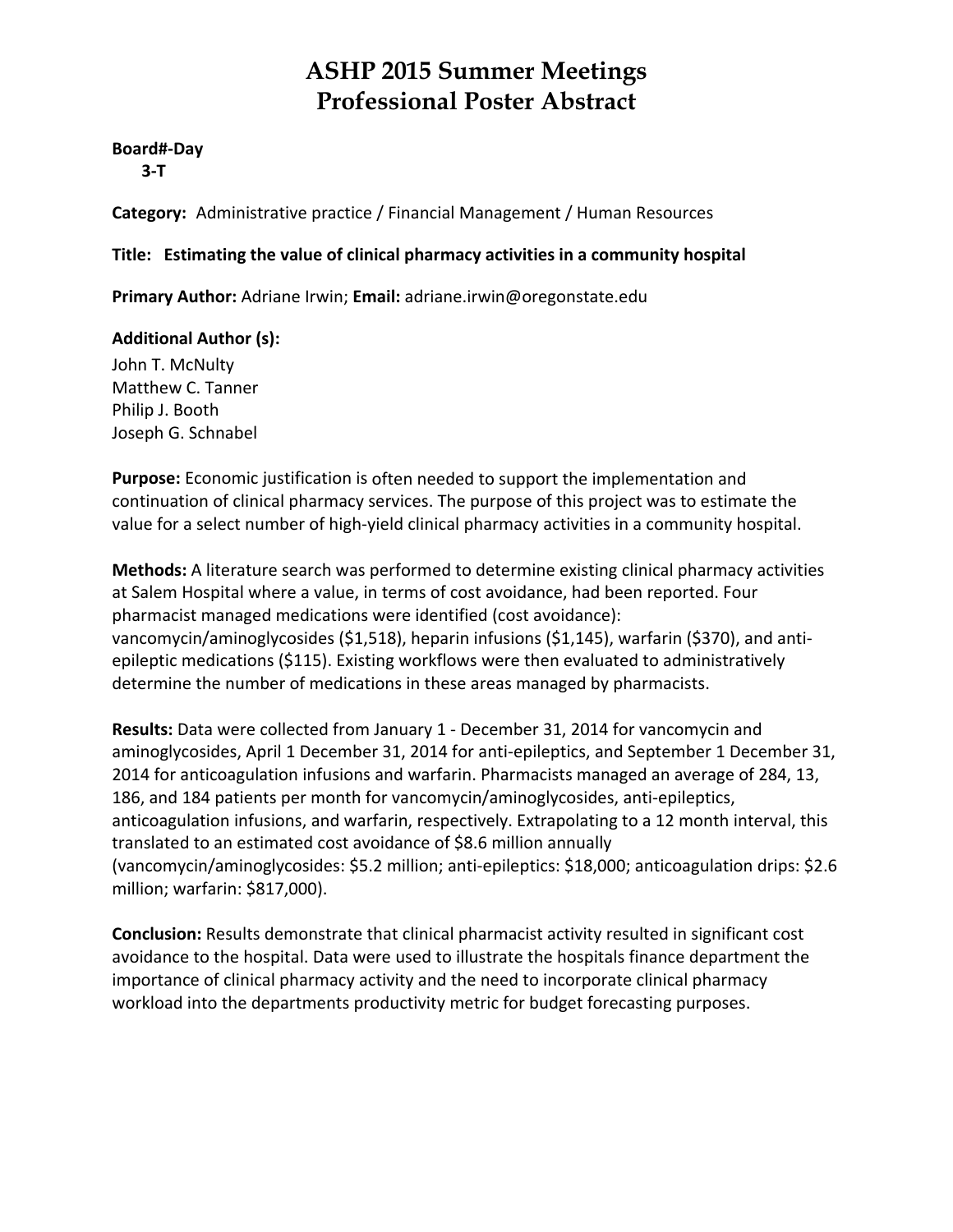#### **Board#‐Day**

 **4‐T**

**Category:** Administrative practice / Financial Management / Human Resources

#### **Title: Pharmacy technician continuing education: An evaluation of job‐relevance and satisfaction with current offerings**

**Primary Author:** Ben Lopez; **Email:** ben.lopez.wvu@gmail.com

#### **Additional Author (s):**

Ryan Naseman Alexandrea Lightfoot

**Purpose:** The Ohio State University James Cancer Hospital (The James) requires all pharmacy technicians to be certified by the Pharmacy Technician Certification Board (PTCB) within 6 months of hire. PTCB requires that technicians complete a minimum of twenty hours of continuing education (C.E.) during each two‐year recertification cycle. Additional requirements include one hour in the subject of pharmacy law and one hour in the subject of patient safety. The James does not currently offer technician C.E. The opening of the new James 348‐bed cancer and critical care tower in December 2014 required recruitment, hiring, and training of approximately 27 technician FTEs for the inpatient pharmacy. Because of the varied backgrounds amongst the new technician hires, members of the pharmacy leadership team sought to develop didactic training programs on topics relevant to health-system pharmacy. Discussions with current technicians revealed that available, external C.E. offerings were not applicable to the daily work of the hospital pharmacy technician. The authors aimed to 1) determine satisfaction with current C.E.; 2) identify curricular topics that would be of interest to, and improve applicable knowledge of health‐system pharmacy technician practice, and 3) develop a program that would allow pharmacy technicians at The James to meet PTCB C.E. requirements while obtaining relevant job-specific training. At the time of the study, The James employed fifty-six pharmacy technicians (40 technician FTE) in the inpatient pharmacy.

**Methods:** An eight-question survey was developed and sent via email to all inpatient pharmacy technicians employed at The James. Questionnaire responses were rated using a 5‐point likert scale. Questions intended to assess: technician satisfaction with current C.E., level of interest in a listing of various health‐system pharmacy topics, preferred method of C.E. delivery (recorded online presentation vs. live presentation), and technician demographics.

**Results:** Twenty‐four technicians responded to the survey (43% response rate). Of the respondents, seventeen were currently certified and seven technicians were not certified (they were still within the six-month grace period from hire date). Of currently certified technicians, the level of satisfaction with current CE offerings was 3.6. Respondents ranked the following 3 topic areas the highest of 8 potential topics: patient safety (4.6), pharmacology (4.5), and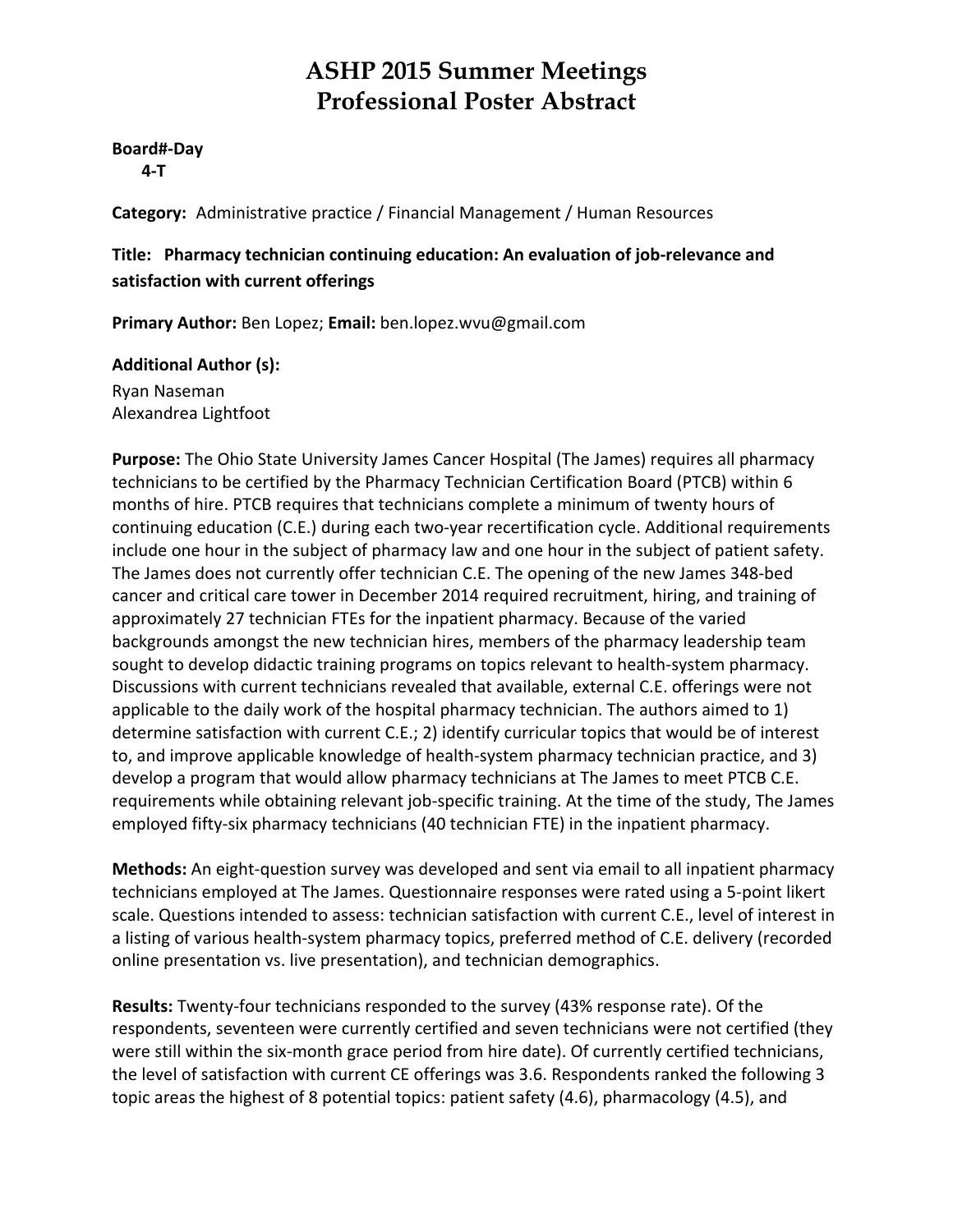pharmacy law (4.5). Seventy‐seven % of respondents preferred the online video method of C.E. delivery (17/22). Given a multiple select question, over 45% of respondents (14/31) indicated they currently obtained C.E. via Power‐Pak CE, and 19% (6/31) obtained C.E. via the National Pharmacy Technician Association. Length of employment varied amongst survey respondents: Less than 6 months (13%); 6 months to 1 year (8%); 1 to 2 years (13%); and greater than 3 years (29%).

**Conclusion:** Pharmacy technician continuing education is required to maintain PTCB certification and employment at The James. This survey revealed that technicians are not highly satisfied with current C.E. offerings. From the free-text responses of the survey, several technicians indicated that that current C.E. may not be particularly relevant to the technician role in health‐system pharmacies. Topics of interest to pharmacy technicians were identified, and a relevant, job-specific C.E. program is now in development at The James.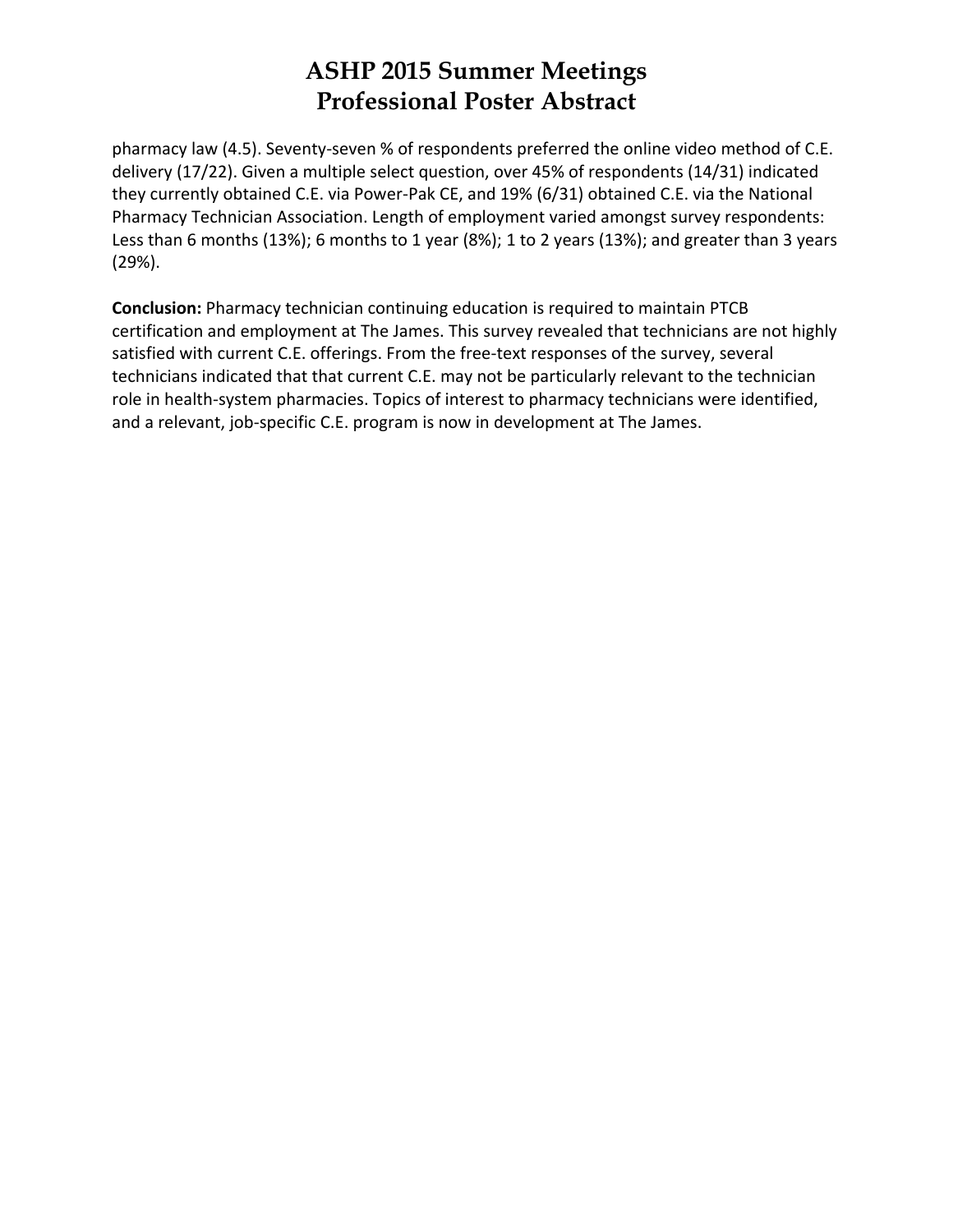#### **Board#‐Day**

 **5‐T**

**Category:** Administrative practice / Financial Management / Human Resources

**Title: Case mix index as a marker for monitoring pharmaceutical costs and utilization at a rehabilitation hospital**

**Primary Author:** George Udeani; **Email:** george.udeani@hcahealthcare.com

#### **Additional Author (s):**

Marilena Grittani Matthew Pond Michael Fuentes Nicholas Nilest

Purpose: Hospital finance departments routinely monitor their case-mix index; utilizing it as a tool to interpret monthly budget variances, in addition to forecasting future budgets. A hospitals case‐mix index is determined by the sum of all Diagnosis Related Group weights for all Medicare discharges, divided by the number of patient discharges. Therefore the higher the composition of a hospitals case‐mix index, the more reimbursement the hospital is eligible for. Sustained unexpected higher case‐mix indices could potentially negatively impact the pharmacy budget. Corpus Christi Rehabilitation Hospital, is a new hospital approximately 30 months old, with 35 beds. Beginning August of 2013, case-mix index was included as a factor in monitoring drug utilization at Corpus Christi Rehabilitation Hospital. Despite rising census, and case‐mix index, costs of pharmaceuticals remarkably decreased, based on routine financial and clinical monitoring, by the pharmacy department.

**Methods:** The period of the study was from August 2013, through December 2014. The pharmacy department obtained case‐mix index from the financial department on a daily basis, as well as the monthly average. The pharmacy department also collected data which included number of patient days for the month, number of drug doses dispensed, as well as costs of drug utilization for those patient days, during that period. Drug cost per patient per day was calculated, as well as cost per dose of drug dispensed, monthly.

**Results:** The number of patient hospital days for the study period was 9552, with 210,732 doses dispensed, at a cost of 215,472 dollars. Case‐mix index ranged from 1.04 to 1.51, with a mean of 1.33, and standard deviation of plus or minus 0.13. The mean monthly patient hospital days was 561.8 with a standard deviation of plus or minus 95.6, minimum of 333, and maximum of 689 days. Mean monthly number of doses dispensed was 12,396, with a standard deviation of plus or minus 1989.7, minimum of 9,193, and maximum of 16,192 doses. The mean monthly drug utilization cost was 12,674.82 dollars with a standard deviation of plus or minus 4,263.19, minimum of 4,142, and maximum of 22,637 dollars. Drug cost per patient day ranged from 6.29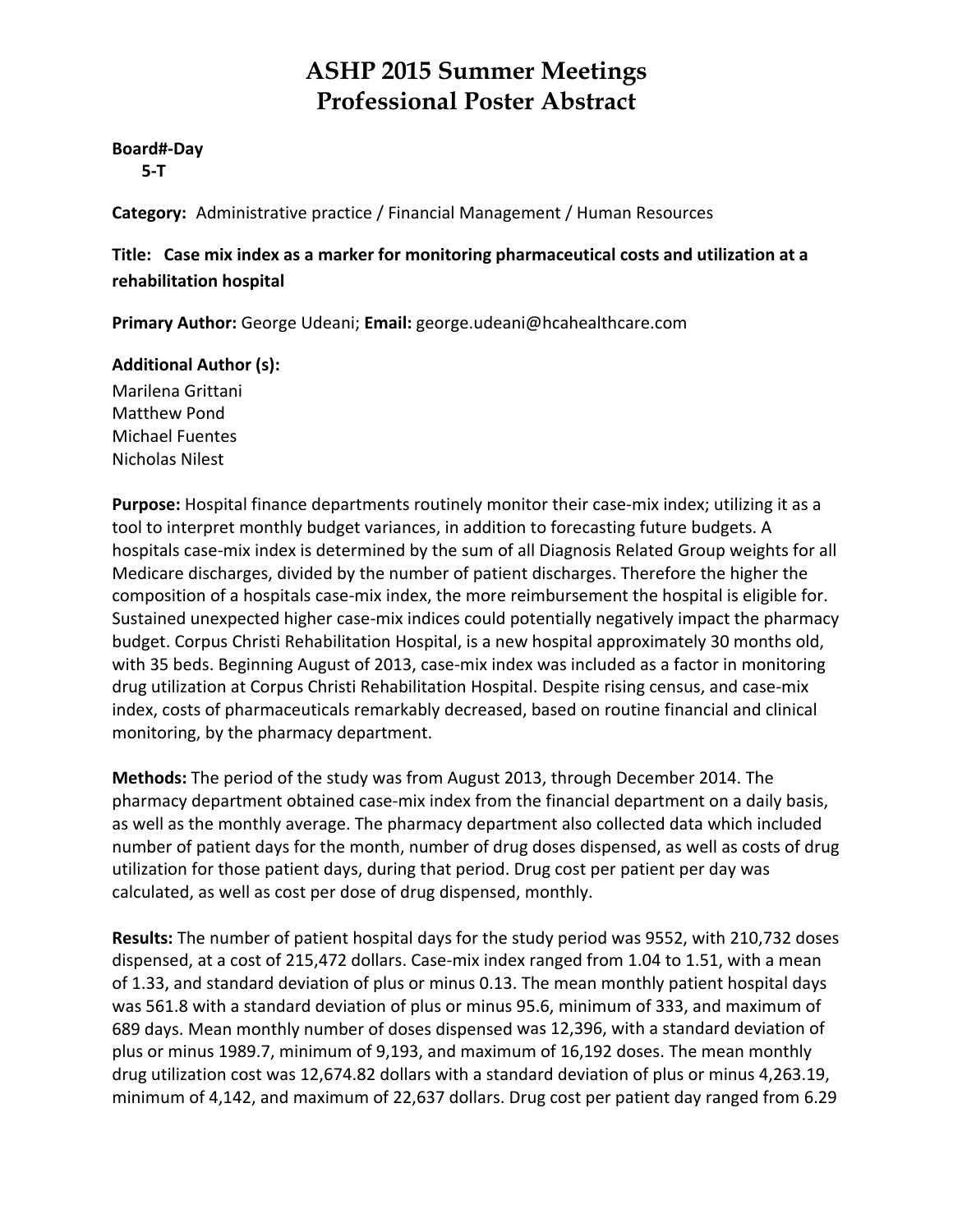to 32.85, mean of 22.67, with standard deviation of plus or minus 6.14 dollars. Cost per dose of drug dispensed ranged from 0.3 to 1.53, mean of 1.02 with standard deviation of plus or minus 0.28 dollars. Over 17 months, while monthly patient days ranged from 484 to 689, and case‐mix index rose from 1.2 to 1.5, the cost per dose of drug dispensed fell from 1.18 to 1.10 dollars.

**Conclusion:** Case‐mix index, in addition to appropriate drug utilization and monitoring can be used to enhance financial outcomes in healthcare institutions. Case‐mix index was used at Corpus Christi Rehabilitation Hospital, in addition to other parameters, to monitor, manage and reduce pharmaceutical costs. Further work in this area is warranted to determine the impact of using case‐mix index in modulating pharmaceutical costs in hospitals.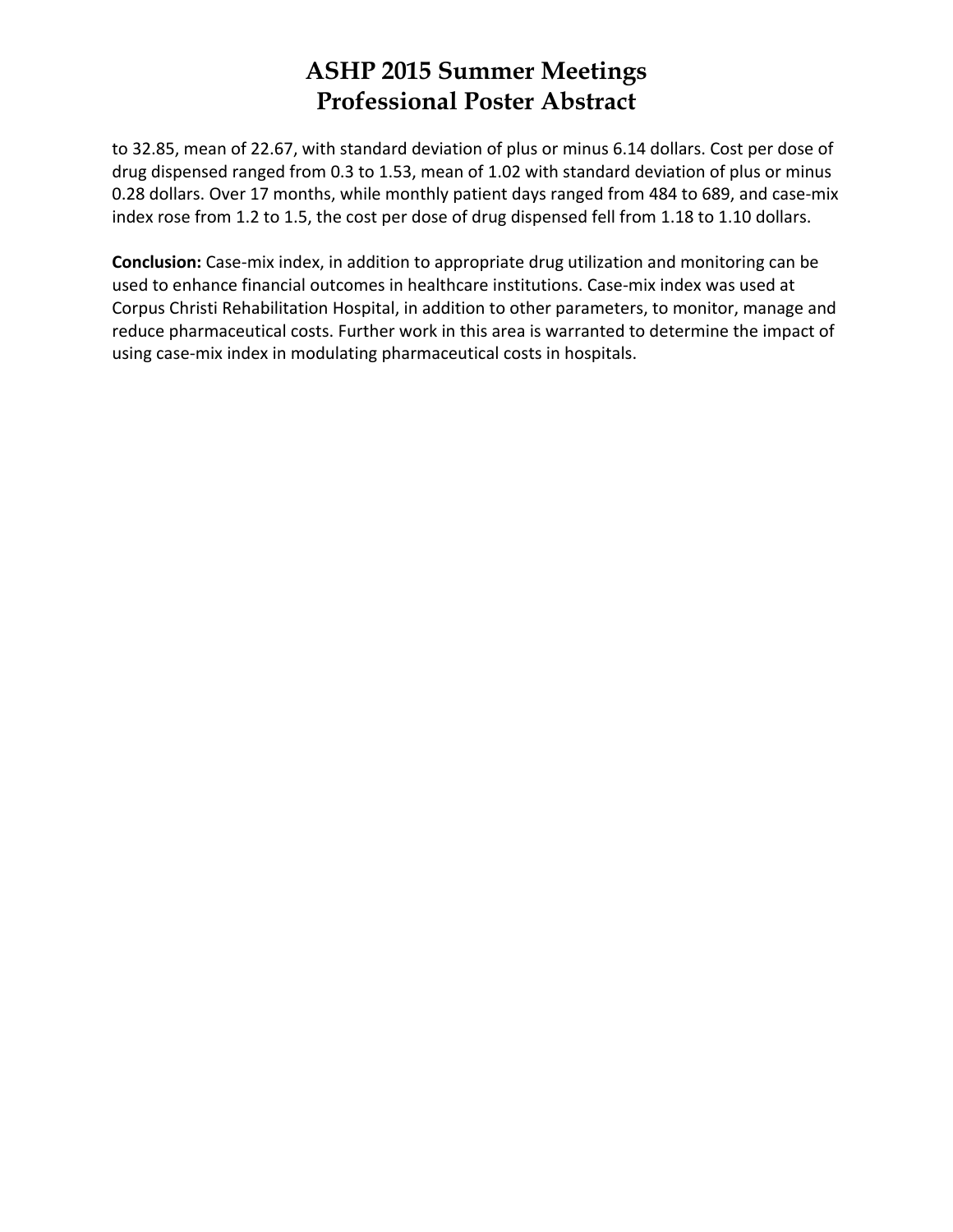**Board#‐Day**

 **6‐T**

**Category:** Ambulatory Care

#### **Title: Does a community pharmacists intervention post‐hospital discharge have an impact on 30 or 90 day smoking cessation rates?**

**Primary Author:** Patricia Lanius; **Email:** patricia.lanius@comcast.net

#### **Additional Author (s):**

Tonna Farinha Leticia Shea Parisa Vantanka Robert Willis

**Purpose:** Tobacco use is the single largest preventable cause of death in the United States. While many smokers are interested in quitting, they may have barriers to receiving assistance. Hospitalization and discharge provides a great opportunity to make smoking cessation interventions, as many patients who smoke may be contemplating a change. The purpose of this program will be to determine if collaborative care initiated prior to hospital discharge, followed by a referral to a state based Quit Line and a community pharmacy smoking cessation program, for up to 90 days, has an impact on smoking cessation.

**Methods:** A pilot smoking cessation service is being implemented by a care team in the hospital, working collaboratively with community pharmacy residents. Adult patients in the rehabilitation unit of the hospital are included. During a patients hospital stay, a social worker, pharmacist and provider work together to engage the patient in a brief behavioral intervention, followed by Colorado Quitline enrollment and creation of a smoking cessation plan, that includes providing smoking cessation medication at discharge. Follow up calls are made by a community pharmacy resident to the patient at approximately 7 days, 30 days and 90 days post-discharge. Calls are made by the community pharmacy residents at their community pharmacy practice sites and are integrated into the workflow of the pharmacy. During these calls, sustained abstinence, medication efficacy, tolerability, medication related problems and Quitline utilization are assessed. Data is collected during follow up calls, and the primary outcome is smoking cessation rates at 7 days, 30 days, and 90 days. The evaluation of this pilot service will not have a comparator group; therefore, all data will be descriptive in nature.

**Results:** Between November 13, 2014 and March 13, 2015, thirteen participants were enrolled in the study. Of the 13 participants, seven day follow up calls have been completed for 6 participants, 30 day follow up calls have been completed for 3 participants, and 90 day follow up calls have been completed for 1 participant. Four of the six participants were still abstinent from smoking (67%) at seven days, 2 participants (67%) were abstinent at 30 days, and the 1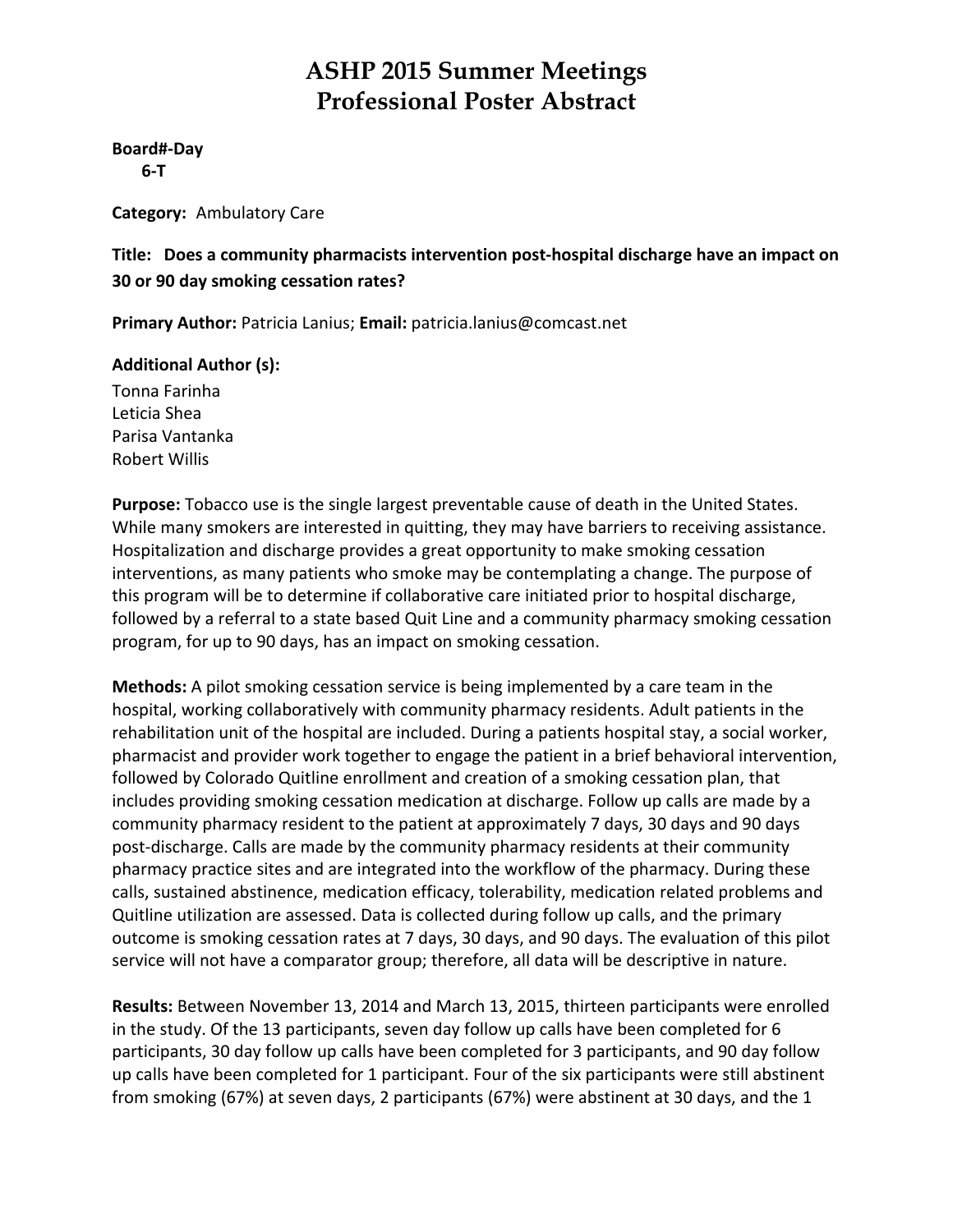participant was still abstinent at 90 days post-discharge. Five participants (83%) had not utilized state Quitline resources at 7 days. At the 30 day follow up, 1 participant had not utilized the Quitline resources. There were no medication related side effects reported at the 7 day follow up, but there was one report of side effects at 30 days, that caused a change in medication. This is an ongoing service being piloted and data collection is still underway. At this point, there are few participants in the study; this number will continue to grow as the study continues. Due to the small study population, there is no comparator group, and all data analysis is descriptive in nature.

**Conclusion:** The preliminary results indicate that the majority of rehabilitation unit patients that showed interest in quitting smoking, stayed abstinent for up to 90 days. There was a high rate of participants lost to follow up, and of participants not using state Quitline resources. This study provides important information regarding the utilization of community pharmacists in an interprofessional setting to increase success rates of tobacco cessation post-hospital discharge. Further investigation is needed to confirm the findings of this study.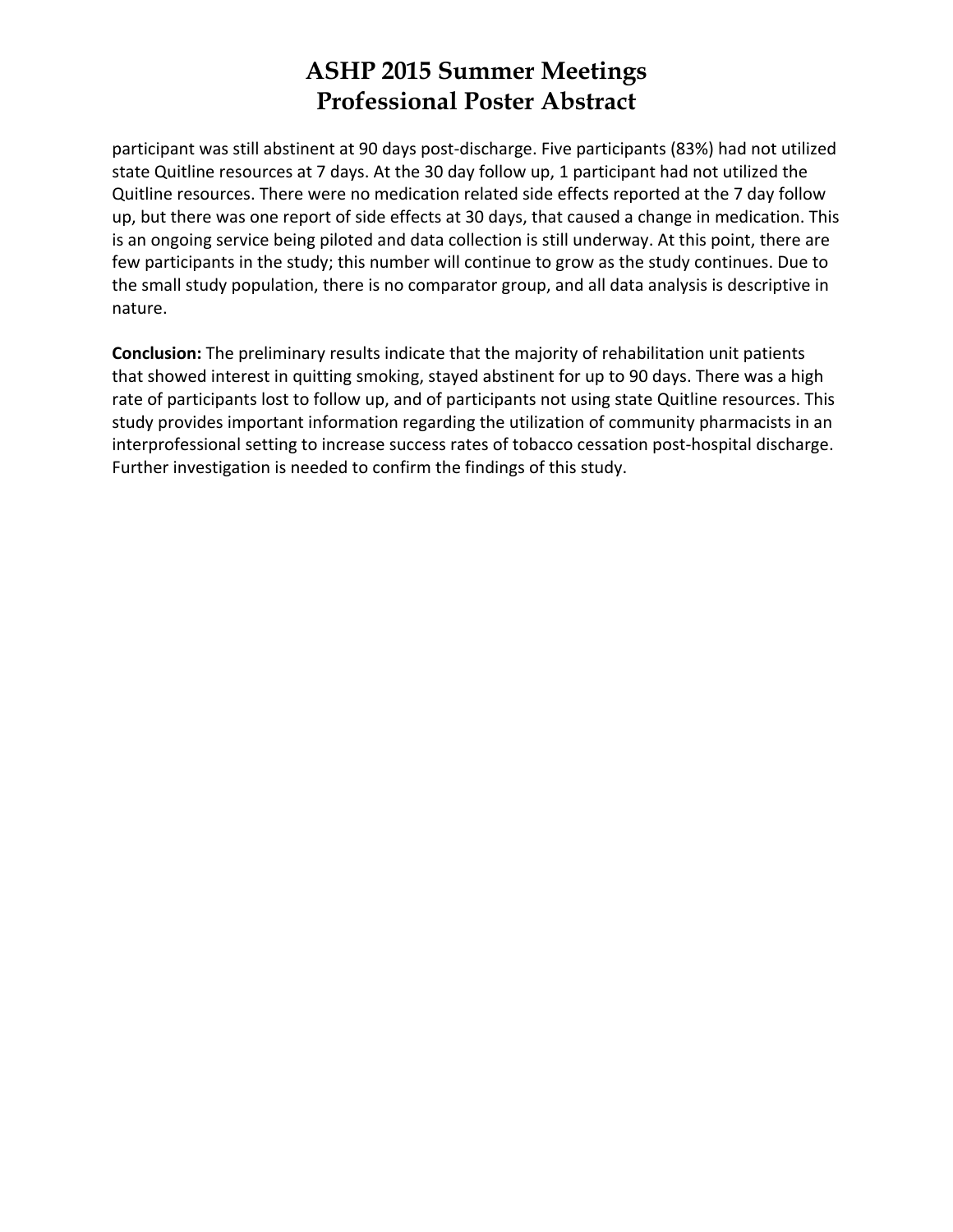#### **Board#‐Day**

 **7‐T**

**Category:** Ambulatory Care

#### **Title: Implementation of a pharmacist‐led smoking cessation clinic in an internal medicine practice**

**Primary Author:** Trisha Miller; **Email:** oefingert@upmc.edu

#### **Additional Author (s):**

D. Michael Elnicki

**Purpose:** Tobacco use is the leading preventable cause of morbidity and mortality in the United States. Regardless of the well‐documented negative health impact, millions of adults persist with smoking cigarettes. Individuals who are interested in quitting will likely require multiple quit attempts before successfully obtaining complete cessation. Combining behavioral counseling with medication therapy is the most effective treatment option to improve smoking cessation success. However, utilization of these interventions remains low. A pharmacist working within a primary care practice provides a unique opportunity to offer services to patients. The purpose of this project is to implement a pharmacist‐led smoking cessation counseling clinic within an academic, hospital‐based internal medicine practice.

**Methods:** We conducted a prospective cohort study to assess the impact of a pharmacist‐led smoking cessation counseling clinic within an internal medicine practice. Physicians referred patients who were active smokers and interested in quitting. Initial appointments included assessment of patients smoking history, current smoking status, and triggers for cigarette cravings. Behavioral changes and medication options were also discussed. Each additional follow-up appointment focused on relapse prevention and motivation, adjusting patient specific goals and management plans as needed. Participating patients were compared to two separate control groups: patients who were referred but never completed appointments (RNCA) and patients that were never referred (NR). NR patients were matched to enrolled patient cases based on gender, age, and race. Smoking cessation status was analyzed 3 months after baseline enrollment date to determine quit rates. Data were collected from the electronic health record and quarterly quality reports. An intent‐to‐treat model was followed. The following were analyzed: patient self-reported cigarette use, breath carbon monoxide level, blood pressure, pulse, weight, and smoking cessation medication. The institutional review board approved the study design, and patients provided informed consent prior to enrollment.

**Results:** Twenty‐two patients participated in smoking cessation counseling offered by the pharmacist, and 20 were enrolled for at least 3 months. Patients were an average of 52 years old and were predominantly female (64%) with 50% of the group being African‐American. The baseline carbon monoxide level was 3.2% carboxyhemoglobin (COHb) with a range of 1.1‐6.2%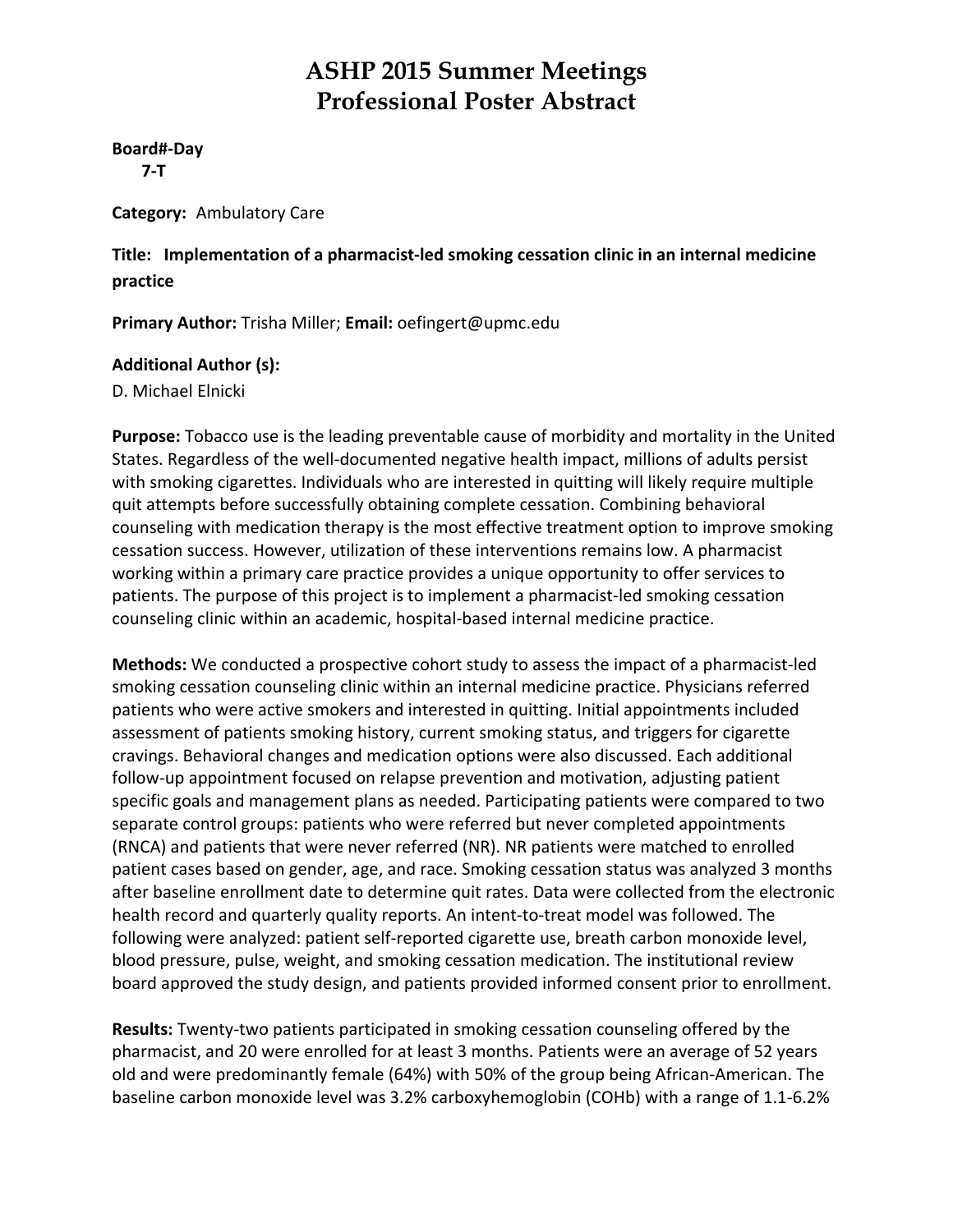COHb. Forty‐five percent of patients participated in more than one counseling session. Smoking status was verified utilizing the electronic health record within 4 months of the targeted date. No enrolled patients completed a 3‐month pharmacist assessment. The last known smoking status was used for 7 patients with an unverifiable smoking status. Enrolled patients were compared to 52 RNCA patients and 22 NR patients. RNCA patients were an average of 50 years old and the majority was female (56%) and African‐American (69%). Patients who participated in pharmacist counseling had a 35% documented quit rate compared to 4% for RNCA patients (chi‐square 14, p less than 0.05) and 0% for NR patients (chi‐square 44, p less than 0.05).

**Conclusion:** An increased rate of smoking cessation was obtained with patients enrolled in pharmacist‐led counseling. The number of patients who participated in multiple counseling sessions decreased over time, indicating non-compliance with long-term counseling. The inability to verify smoking status with carbon monoxide levels limits the results. However, these results support the potential improvement in smoking quit rates when a pharmacist provides smoking cessation counseling to patients within an internal medicine practice.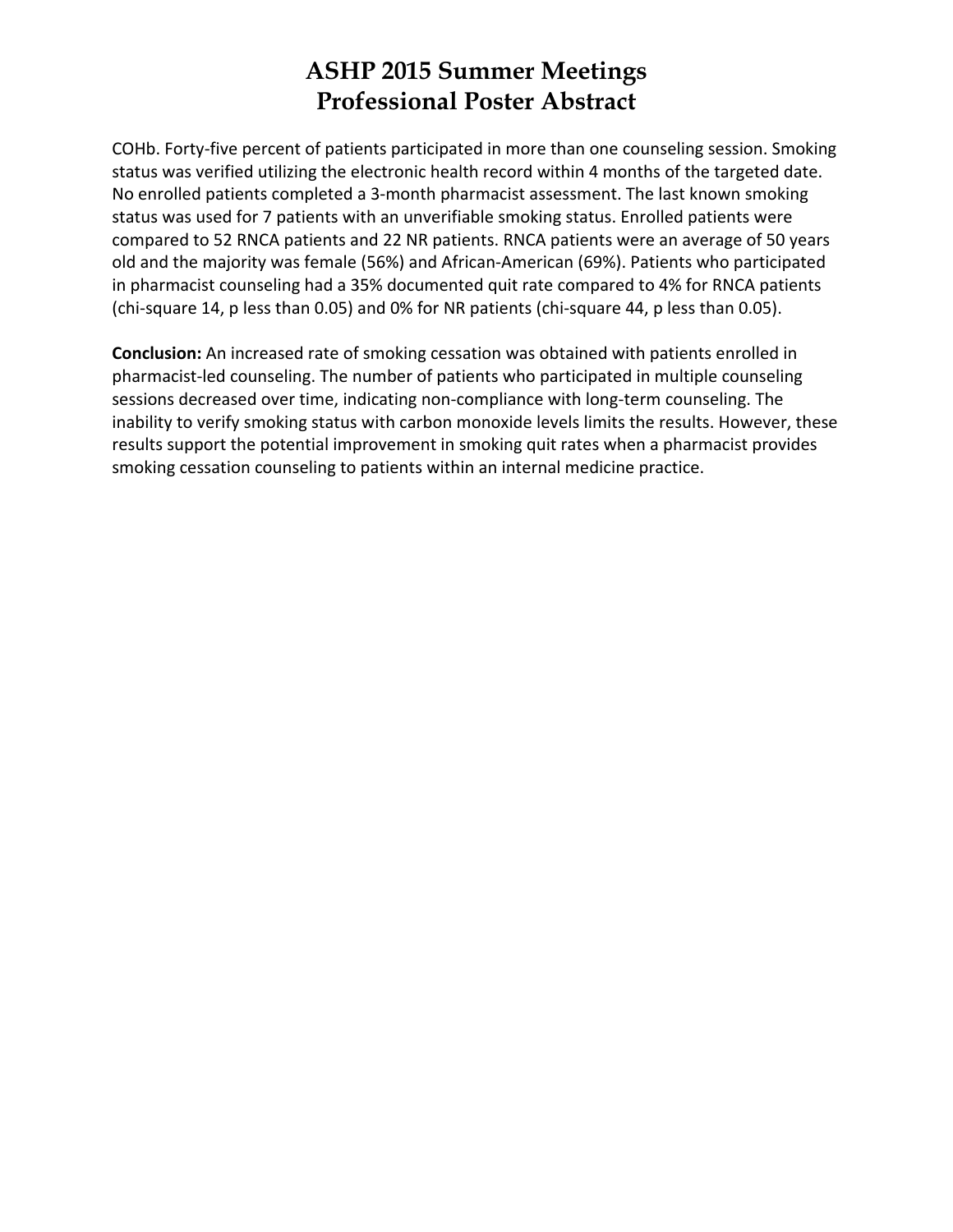**Board#‐Day 8‐T**

**Category:** Ambulatory Care

**Title: Pharmacy based disease state management: A hypertension management model at an ambulatory Care pharmacy**

**Primary Author:** Anitha Nagelli; **Email:** anagel1@uic.edu

#### **Additional Author (s):**

Sami Labib Melissa Dinh Samantha Kush Marissa Pasquini

**Purpose:** To describe a model of hypertension disease state management at an ambulatory care pharmacy and present preliminary data. The profession of pharmacy is evolving from a product focused practice to a patient‐centered service. Patient centered care involves disease state management for most chronic disease states such as hypertension. Incorporating such disease state management programs into the pharmacy point of care is part of this evolution. An important component of this disease state management, is the delivery of evidence based targeted interventions at key points of patient care. Pharmacy visits for medication pick up present an opportune point in the patient care process to provide these interventions, this poster attempts to describe a model that can be used to deliver this service.

**Methods:** A service model was created to deliver hypertension disease state management at an ambulatory care pharmacy. The model includes 1. Pre‐screening for eligibility 2. Protocol 3. Patient engagement and enrollment 4. Patient‐Pharmacist initial visit 5. Patient‐Pharmacist subsequent visit. 6. Documentation.

**Results:** A patient care model was created to deliver hypertension disease state management at an ambulatory care pharmacy. The model includes 1. Pre‐screening for eligibility 2. Protocol 3. Patient engagement and enrollment 4. Patient‐Pharmacist initial visit 5. Patient‐Pharmacist subsequent visit. 6. Documentation. Results: A pharmacy based coordinated care program was identified as a target patient group. Patients were screened for eligibility. Patients were eligible if they were on at least one pressure blood pressure medication. Ten patients were identified through targeted screening from the pharmacy based coordinated care program. Eight patients were enrolled. Two patients stated issue with ambulation as reason for declining. Seven patients were not at blood pressure (BP) goal at initial reading. To date 59 Patient‐Pharmacist visits and blood pressure readings are documented. Interventions were based on protocol. Average time for initial visit was 30 minutes and subsequent visit was 20 minutes. To date seven patients are at or close to blood pressure goal by average. Periodic Medication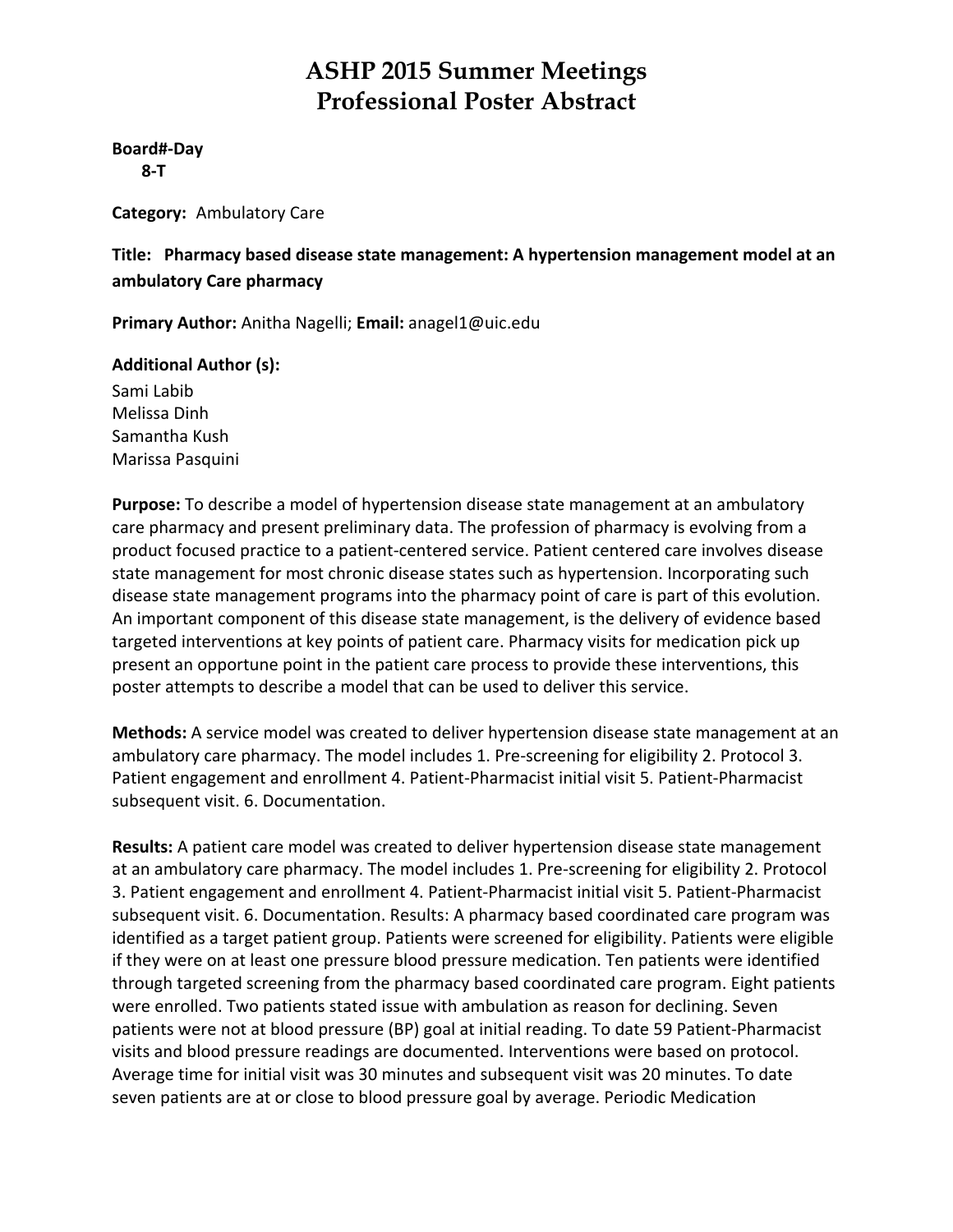possession ratios were assessed retrospectively and showed average of 0.98 for year 2013 and 0.94 for year 2014.

**Conclusion:** The ambulatory pharmacy based hypertension disease state management model was successfully piloted in an ambulatory care pharmacy with a limited targeted group of patients. The model proved to be conducive to integration with routine work flow. An increase in positive engagement with pharmacists and patients was observed. A slight initial positive trend towards goal blood pressure average was observed. The group was too small to draw definitive correlation and conclusion but the model was amenable to incorporation within pharmacist routine counseling visit with patients at medication pick up and targeted intervention based on established protocol and shows potential for positive outcomes.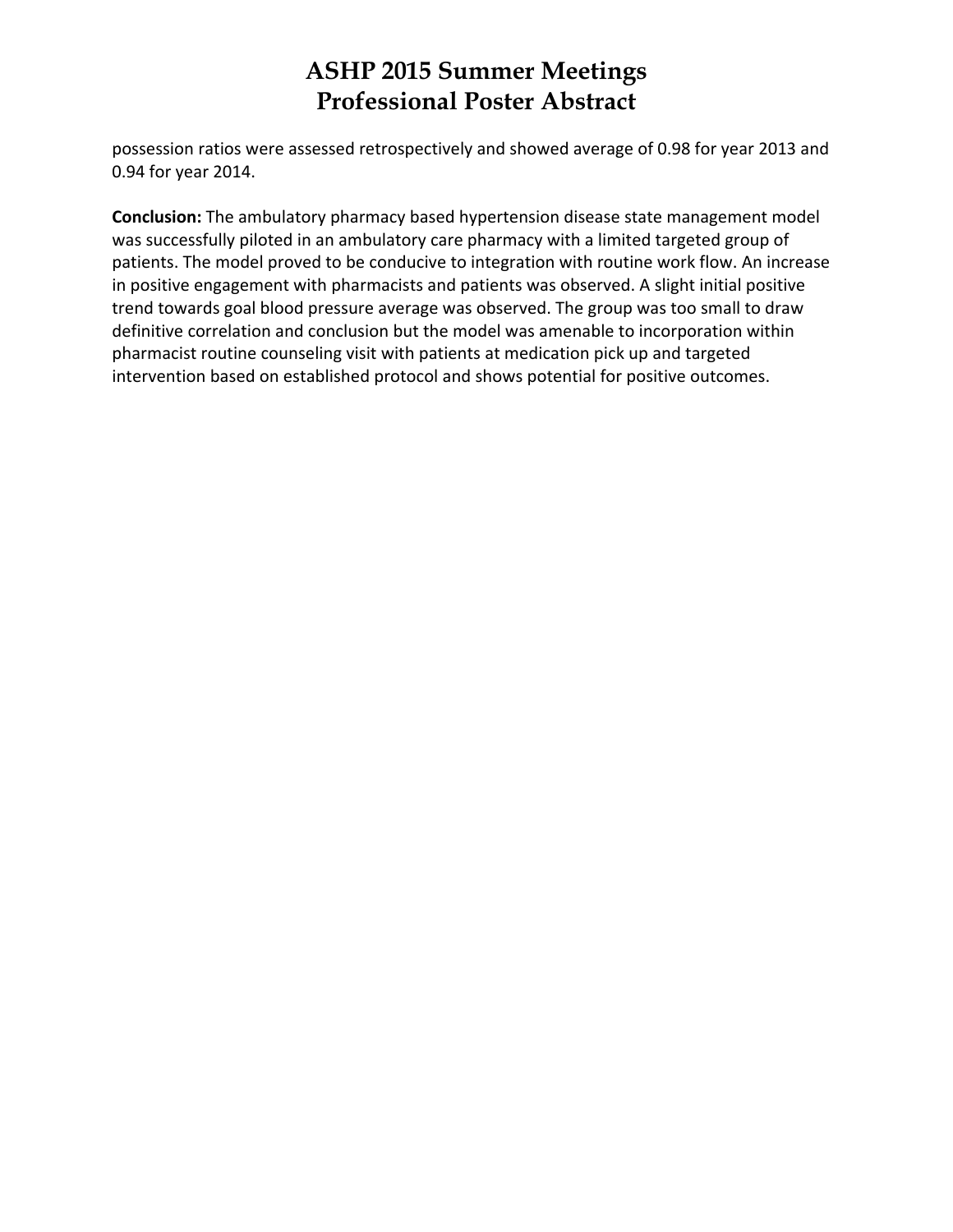#### **Board#‐Day**

 **9‐T**

**Category:** Ambulatory Care

**Title: Promoting herd influenza immunity in a university setting through pharmacy administered vaccines covered by the student health benefit plan**

**Primary Author:** Anitha Nagelli; **Email:** anagel1@uic.edu

#### **Additional Author (s):**

Katherine Lee Mosio Margaret Byun Sandra Durley Sami Labib

**Purpose:** Herd influenza immunity in university settings is vital for protecting against the rapid spread of infection across areas such as close group living quarters, educational activities and social events. The University of Illinois Hospital and Health Sciences Systems (UI Health) Ambulatory Care Pharmacy department has offered point‐of‐service immunizations since 2006. Historically, annual pharmacy‐based student influenza immunization rates were low, primarily due to inconvenient access (i.e. lack of vaccine coverage at the pharmacy, scheduling appointments to receive vaccination with primary care provider). In order to promote herd influenza immunity and expand student access to the vaccine, a comprehensive, pharmacy‐ based, vaccination program was implemented which resulted in increased student influenza immunizations rates in this setting.

**Methods:** The UI Health Ambulatory Pharmacy Department partners with the university student health benefit plan to provide pharmaceutical care benefits. As an extension of this collaboration, two on‐campus pharmacies became influenza immunization providers under a contractual agreement at the start of the 2013 academic year. The pharmacies administered and billed for influenza immunizations for the members covered under this health plan. Student outreach initiatives were implemented to facilitate easy access and increase immunization rates. On an annual basis, the process includes the following elements: 1.Preparation and staff training 2.Policies and procedures, prescription and protocol review 3. Pricing, billing and payment establishment 4.Promotion and outreach 5.Patient triage 6.Prescription processing and vaccine administration 7.Processing documentation 8.Post‐season review.

**Results:** The implementation of this student focused immunization service resulted in over an eight‐fold increase of student flu shots compared to the previous years flu season. A review of the prescription and payment data for the year prior to becoming influenza vaccine providers (2012‐2013), show that only 104 student immunizations were administered across the two pharmacies. Subsequent to the approved coverage, a total of 1004 immunizations were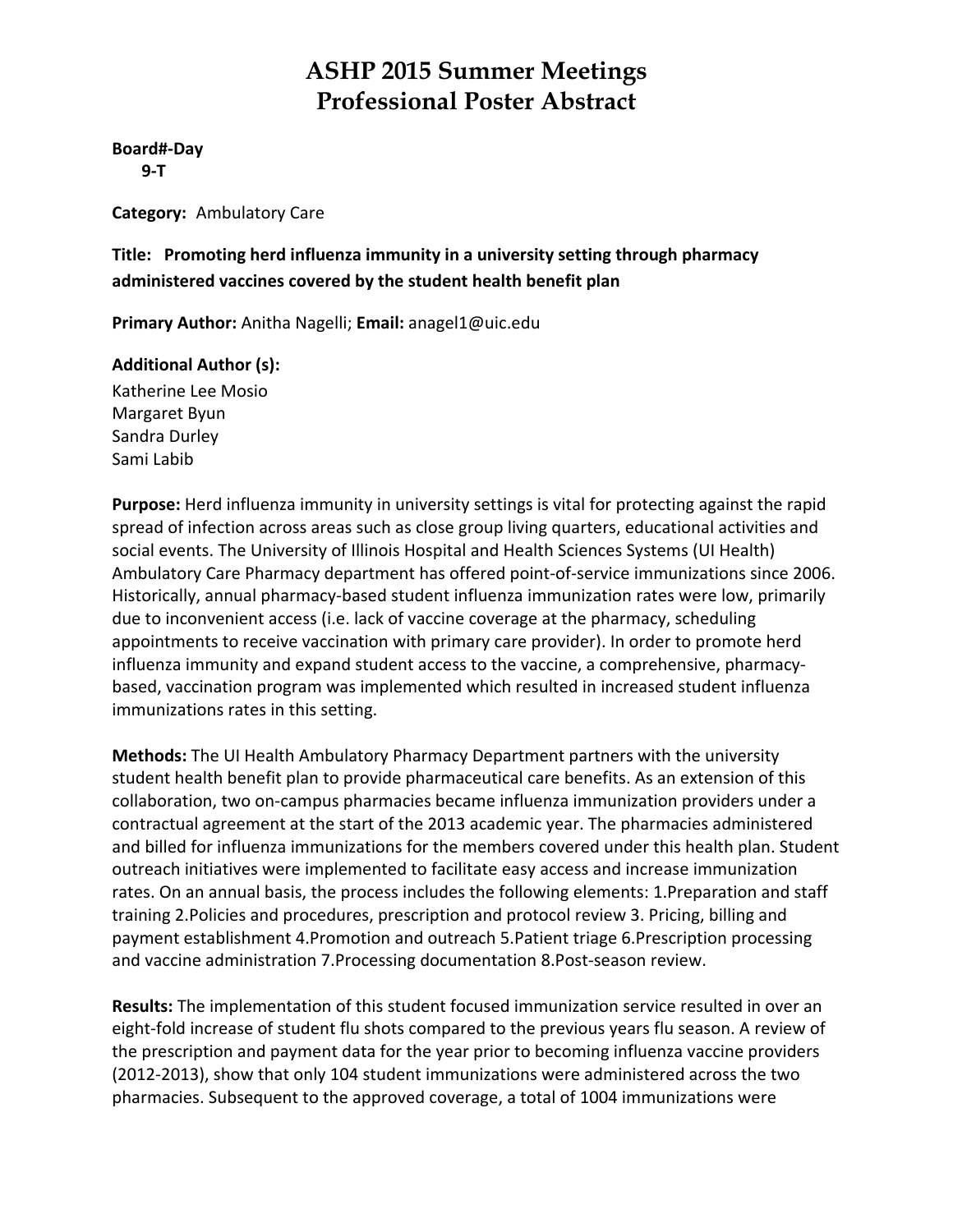administered the following season (2013‐2014). These immunizations were completed at the two in‐network student pharmacies (761 vaccinations) and during an influenza outreach health fair (243 vaccinations). Furthermore, this 2014‐2015 influenza season (on going), we have administered 784 flu vaccines. Through standardized policy and procedures and an established pricing and billing mechanism, this vaccine program was successfully incorporated into the workflow of the two pharmacies.

**Conclusion:** This partnership between UI Health Pharmacy and the UIC student health benefit plan, enhanced student access to influenza immunizations, increased vaccination rates and contributed towards herd immunity in this population. To further impact student influenza vaccination rates at the University of Illinois at Chicago, we must continue to evaluate effective methods to expand influenza awareness on campus though education, promote immunization advocacy and design and implement new marketing strategies to support pharmacy‐based influenza immunization services.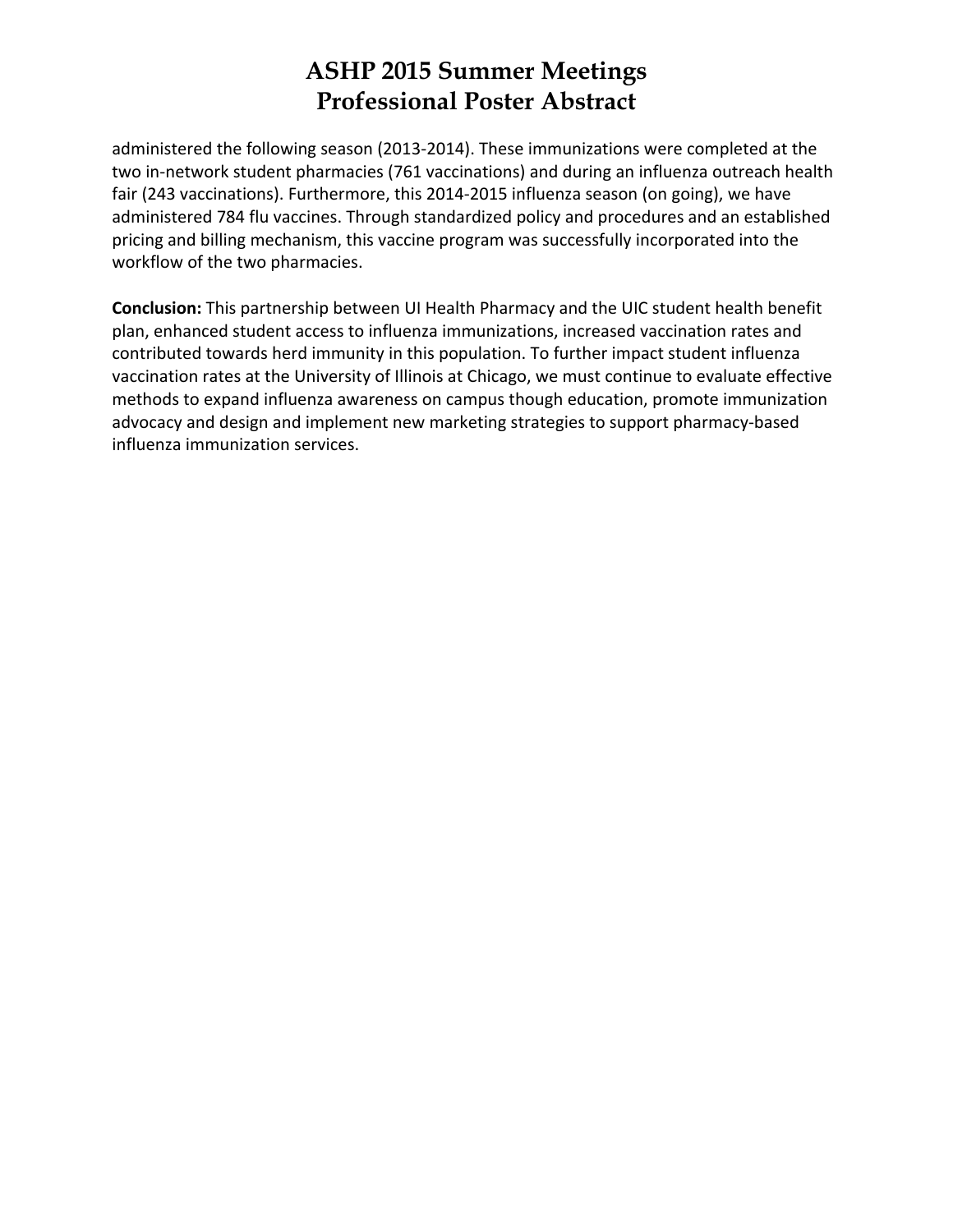**Board#‐Day 10‐T**

**Category:** Ambulatory Care

#### **Title: Referrals in a pharmacist‐managed transition of care clinic**

**Primary Author:** Michael Nimeh; **Email:** michael.nimeh@flhosp.org

**Purpose:** Changes in medications and follow up appointments after a hospital stay can lead to confusion and be challenging for patients. Once a patient leaves the hospital, follow up appointments are crucial in the continuity of care post-discharge. In addition to optimization of medications, pharmacists are placed in a unique position to impact facilitation and recommendation of referrals to the appropriate service tailored to the needs of the patient and their respective disease states. The purpose of this project was to assess the average number of referrals, and the most frequent referral type per patient in a newly implemented pharmacistmanaged Transition of Care Clinic in order to identify the needs of this patient population.

**Methods:** Adult patients were screened for inclusion based on discharge information including geographic location, insurance coverage, and disease state, as well as outpatient referral. Those that were identified as eligible were enrolled into the Transition of Care Clinic managed by pharmacists. A retrospective chart review of patients enrolled in the Transition of Care Clinic was performed to assess the number of referrals per patient, whether they were initiated by the pharmacists of the Transition of Care Clinic or just facilitated, as well as the most frequent type of referral overall. Initiated referrals were defined as referrals prompted by the pharmacist based on needs of patients presented during Clinic visits. Facilitated referrals were those that the provider had recommended post‐discharge from the hospital and the pharmacist assisted the patient in follow up after a Transition of Care Clinic visit.

**Results:** Twenty patients charts were evaluated and included in this assessment. Overall there were 37 referrals made by the Transition of Care Clinic. These included referral to cardiac rehabilitation, outpatient pharmacy, pulmonary rehabilitation, diabetes education, stroke rehabilitation, physical and occupational therapy, primary care physician, and/or a specialist. These referrals resulted in an average number of 2 referrals per patient. Transition of Care Clinic initiated 70% of the total referrals and helped to facilitate 30% of overall referrals. The most frequent type of referral was to primary care physician.

**Conclusion:** Referral services are an integral part of post‐discharge planning. Aligning resources for patients is vital to ensure the continuity of care once the patient leaves the hospital. For patients at the Transition of Care Clinic, the most utilized referral was directing a patient to a primary care physician which may have included resolving a medication related issue or establishing care. Primary care referral was most commonly initiated by the pharmacists at the Transition of Care Clinic, and it is apparent that establishing follow up with a primary care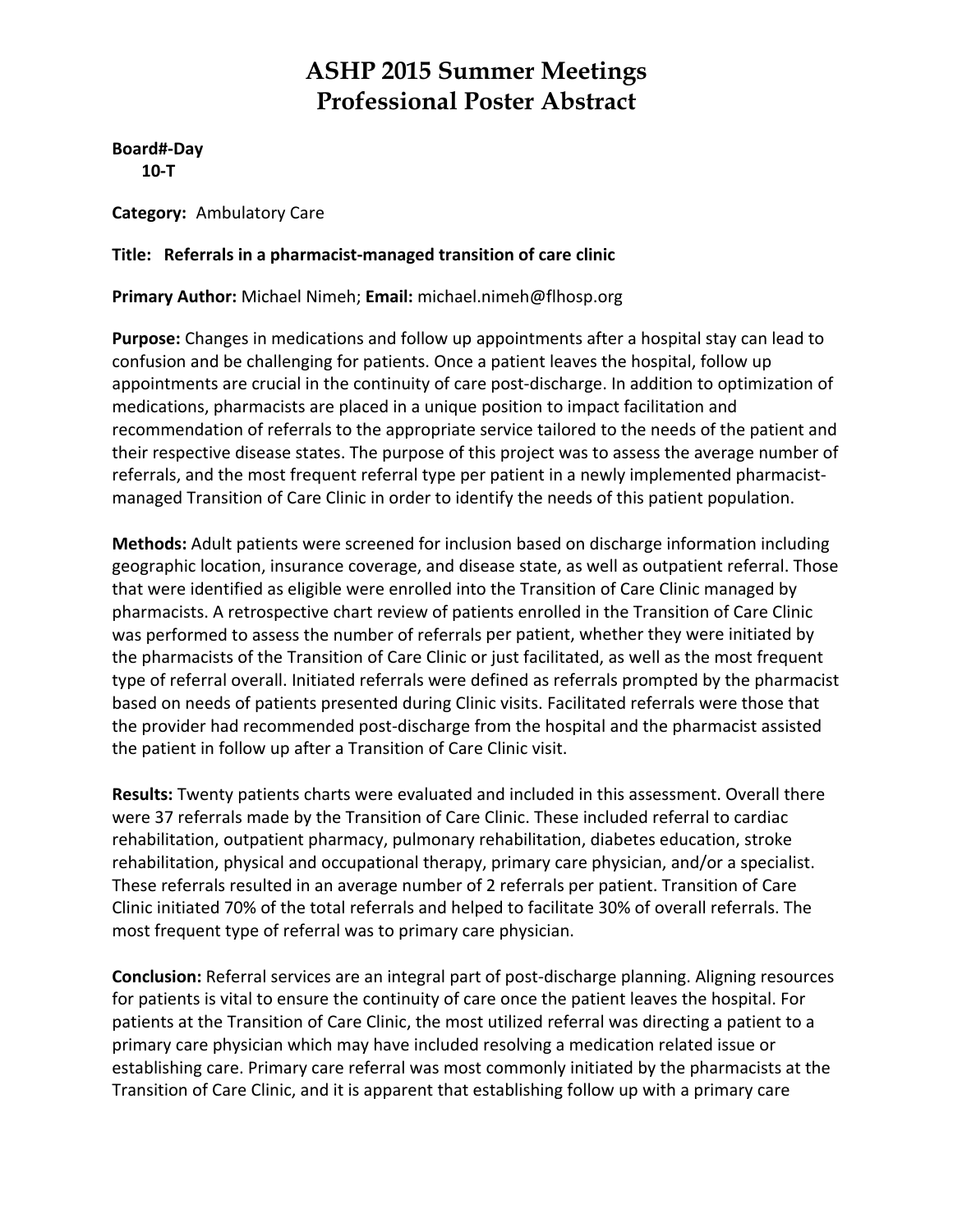physician is the greatest need post-discharge for these patients. This pharmacist-managed Transition of Care Clinic was in a key position to meet the needs of patients post‐discharge. This may be attributed to pharmacists ultimately ensuring that patients are following up with appropriate resources available to them, thus ameliorating potential loss to follow up.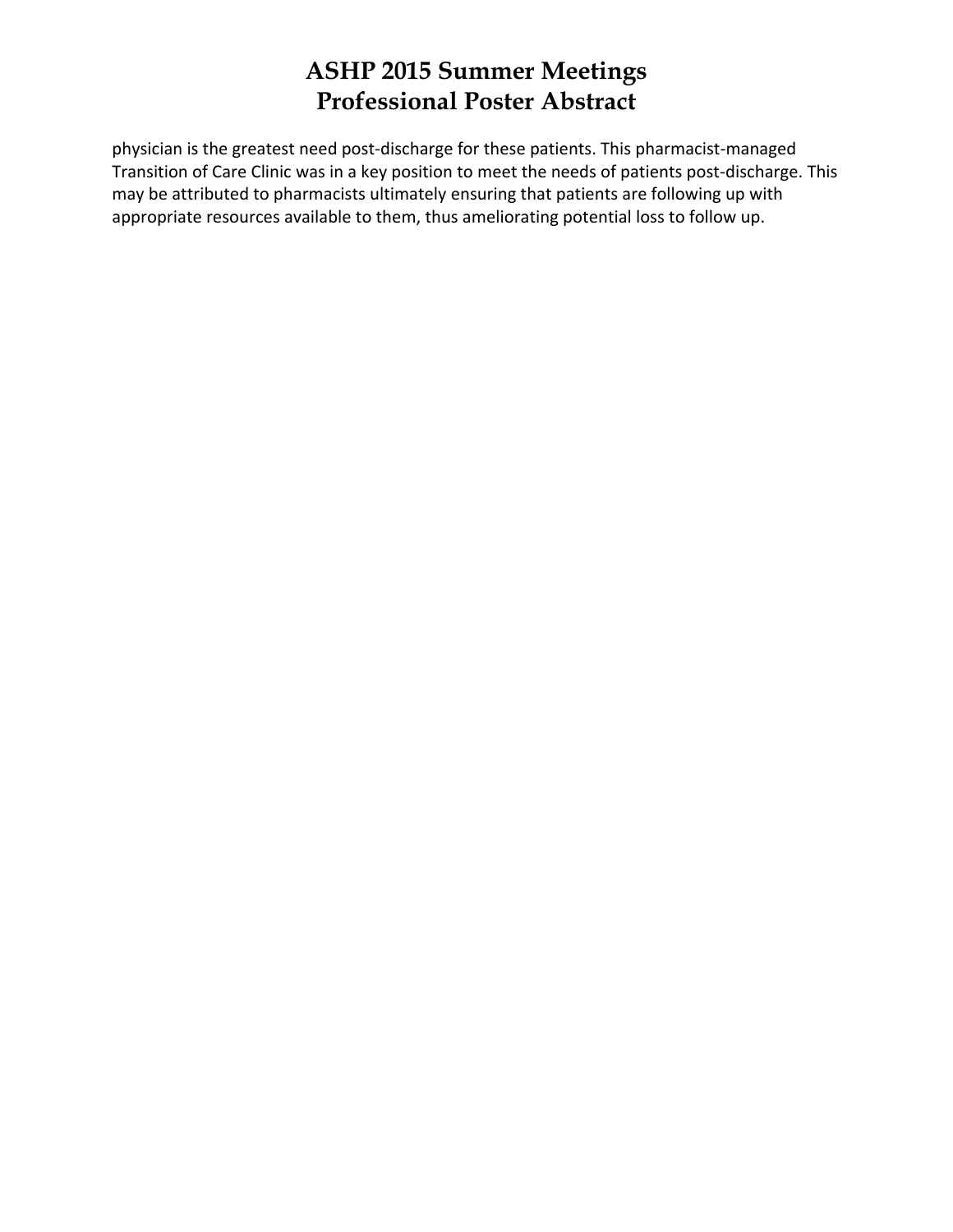**Board#‐Day**

 **11‐T**

**Category:** Ambulatory Care

#### **Title: Development of a Trigger Tool to Identify Pharmacist Impact in Transitions of Care**

**Primary Author:** Jessica Wilhoite; **Email:** jxwilhoi@stvincent.org

**Additional Author (s):**

Karie Morrical‐Kline Alison Walton

**Purpose:** Ambulatory care clinical pharmacists can play a key role in the transitions of care (TOC) by optimizing therapy, conducting medication reconciliation, and establishing continuity between health care providers. Tools are available in the literature for multidisciplinary evaluation to identify patients at high risk for a hospital readmission; however, the tools and standard processes are not specific to a pharmacists role in the outpatient setting. A pharmacists intervention during the TOC can be critical but requires a strategy to stratify patients that may have the greatest benefit from pharmacist review and follow‐up post‐ hospitalization. The purpose of this study was to determine which patient factors are associated with a high rate of pharmacist intervention through the use of a pharmacy focused trigger tool.

**Methods:** The institutional review board approved this retrospective quality improvement project. The trigger tool is a set of 12 questions and was developed by ambulatory care clinical pharmacists. Questions were developed based on various validated questionnaires in the literature focusing on patients at risk for readmission, as well as patients at risk for medication related events. Patients evaluated through use of the trigger tool were initially referred to a remote care nursing program targeted to identify patients at high risk for hospital readmission. Nursing staff evaluated all patients referred to their service with use of the trigger tool and subsequently referred all patients to the ambulatory care clinical pharmacy team for medication reconciliation and phone follow up. Data was collected on patients referred between October and December 2014. Patient data collected included age, gender, discharge date, pharmacy contact date, total number of medications, and date of readmission (if within 30 days of discharge). Trigger tool responses and total scores were also collected, along with number and type of interventions made by the pharmacist.

**Results:** In total, data from 52 patients was evaluated. The average age of the patient population was 62 years and 56% (n = 29) were male. Ten patients (19%) were re‐admitted to our institution within 30 days of discharge. Forty five patients (87%) were contacted by a clinical pharmacist via phone and of those, 35 (78%) were contacted within 7 days of discharge. The remaining 10 (22%) patients were contacted within 30 days of discharge. The average number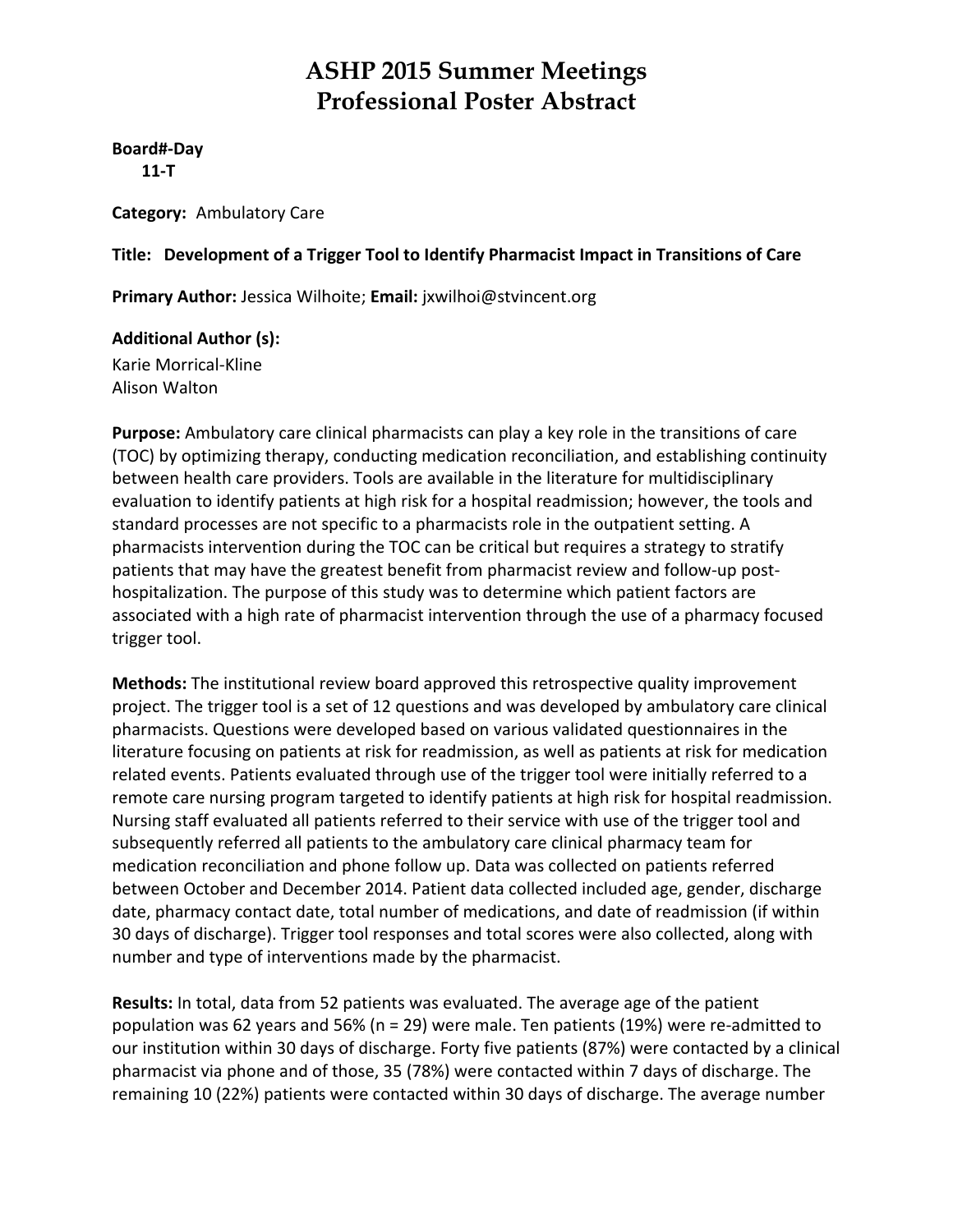of medications per patient was 12. Pharmacists made 145 interventions during the study period with an average 2.8 pharmacist interventions per patient. . Interventions were categorized and the most common interventions were patient discrepancy, medication safety, and therapeutic optimization. Of the 12 questions included on the trigger tool, four were shown to be statistically more likely to result in a pharmacist intervention.

**Conclusion:** Results from this pilot process and retrospective evaluation indicate that a set of targeted questions may help to identify patients at risk for hospital readmission who would benefit most from a pharmacist evaluation. Next steps include simplification and validation of the pharmacy focused trigger tool for use in a more general patient population.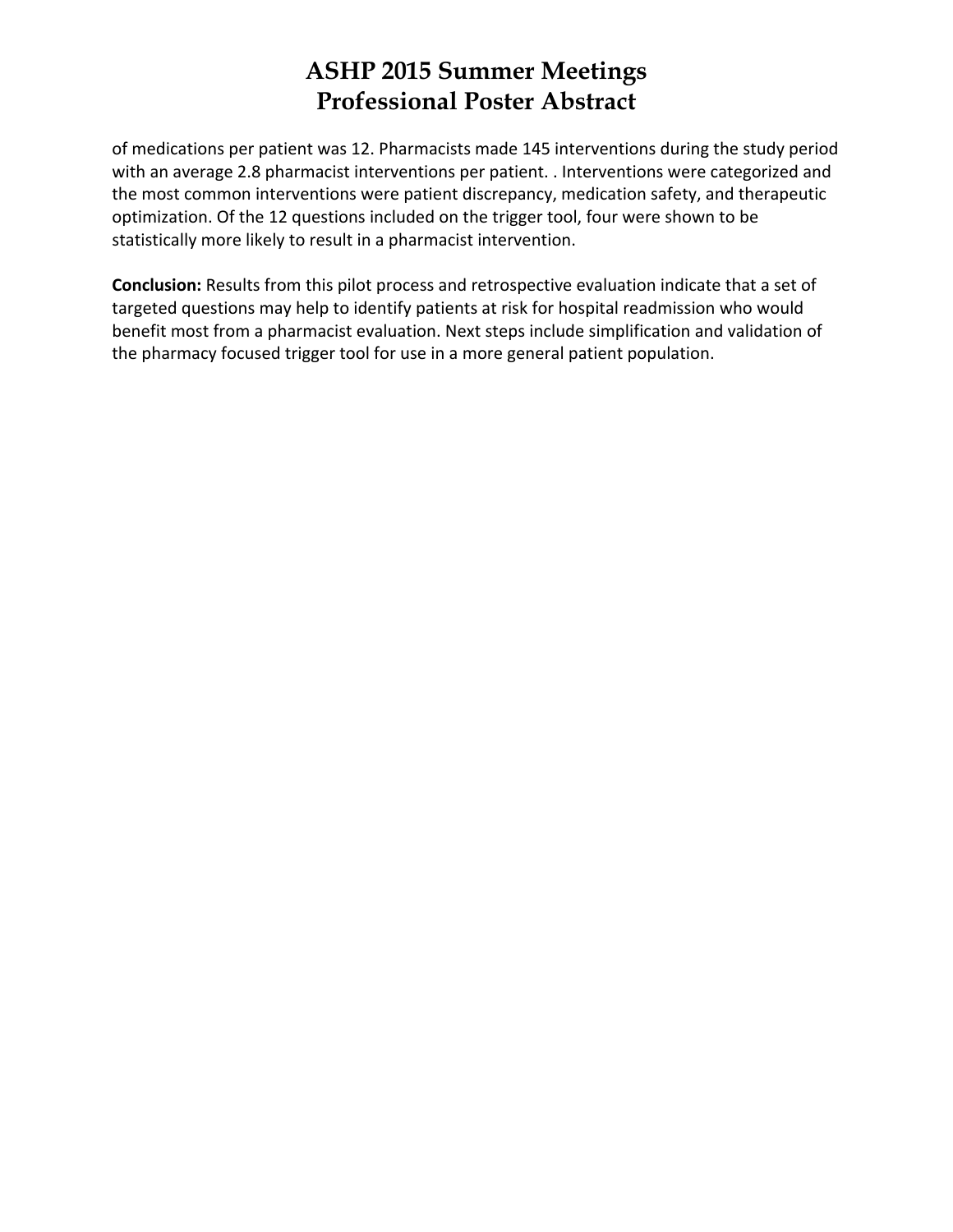**Board#‐Day 12‐T**

**Category:** Automation / Informatics

**Title: Implementation of an economical medication ordering management system using scanning technology in a small hospital**

**Primary Author:** Matthew Pond; **Email:** matthewpond12@gmail.com

#### **Additional Author (s):**

Vishnu Reddy George Udeani Marilena Grittani Greg Palmer

**Purpose:** It is well established, that outside of CPOE, the scanning of medication orders to pharmacy for pharmacist review is a best practice for patient safety. The challenge for smaller facilities is the cost prohibitive nature of software systems that allow hospitals to embrace this modality of operational excellence. This project was designed to allow our hospital entry into this market without it being cost prohibitive by avoiding the use of turn‐key products for medication order management.

**Methods:** We took an already needed and now complementary step by updating our printer contract that delivered printers capable of server‐based network connectivity. Concurrently, our IT (Information Technology) department established dual screen monitors at the order entry stations in the pharmacy. We utilized our current network server and established a hand shake between the new printer and network. From this engagement, via a web portal, we were able to establish destination folders based on unique IP addresses. This routing enabled us to direct our medication orders directly to the pharmacy as unique Adobe Reader files.

**Results:** In the pharmacy we set up folders that were organized by months and years and upon receipt of the medication orders we renamed the scan with the patients name. Each scan we received had an associated time and date stamp automatically assigned via Adobe Reader. The naming process concomitant with the date and time stamp allowed better sorting, organizing, and searching capabilities. Due to the adoption of scanning technology we were able to have better medication order communication, fewer lost orders, a more timely delivery of medications, fewer med errors, and a reduction of paper consumption. Other departments followed our lead and were able to establish destination folders to better serve their paperless communication needs also; such as patient registration and accounting.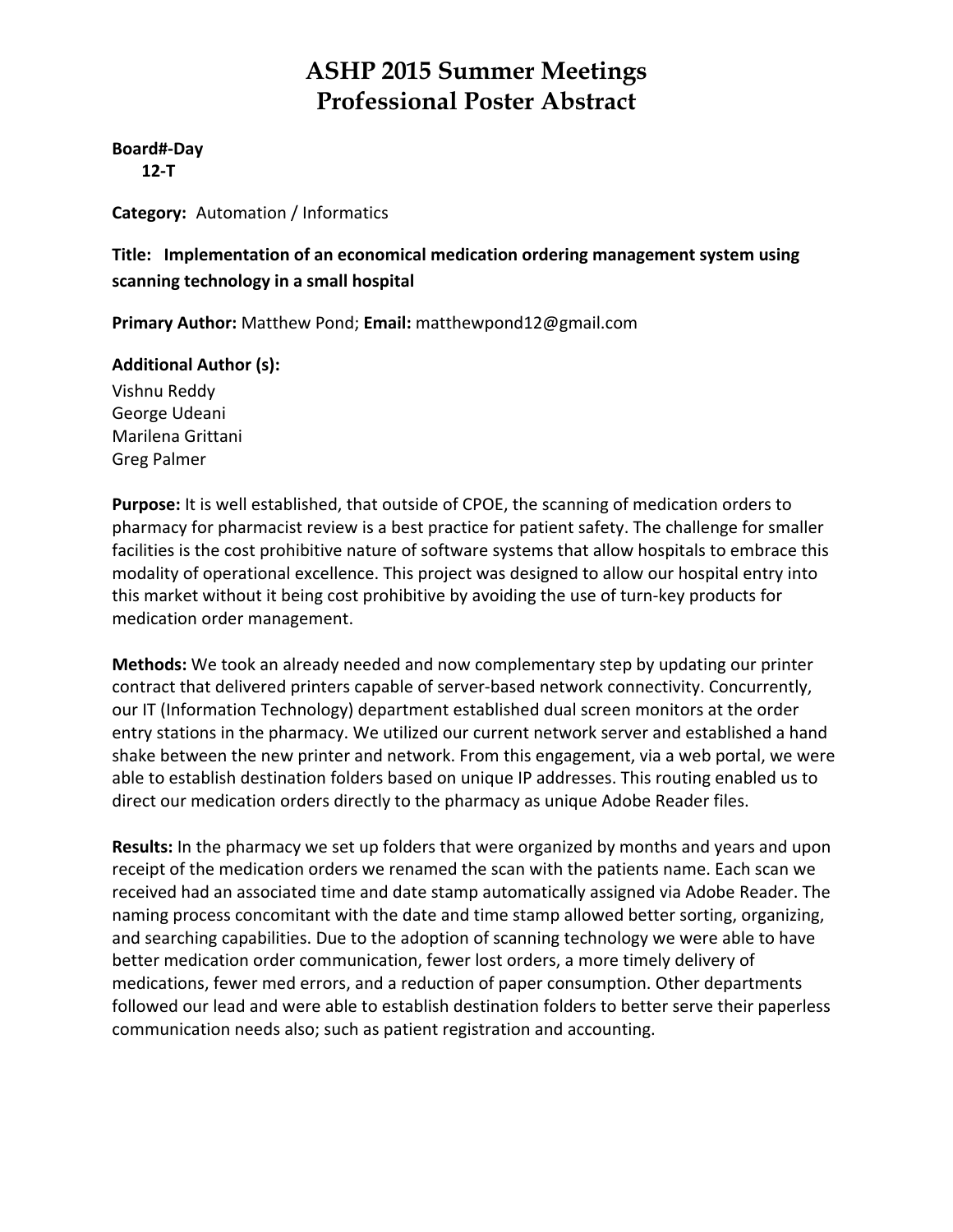**Conclusion:** Our hospital was successful in designing, engaging and implementing a patient safety initiative using medication order management scanning technology in a cost effective modality that can be replicated in any facility with limited resources.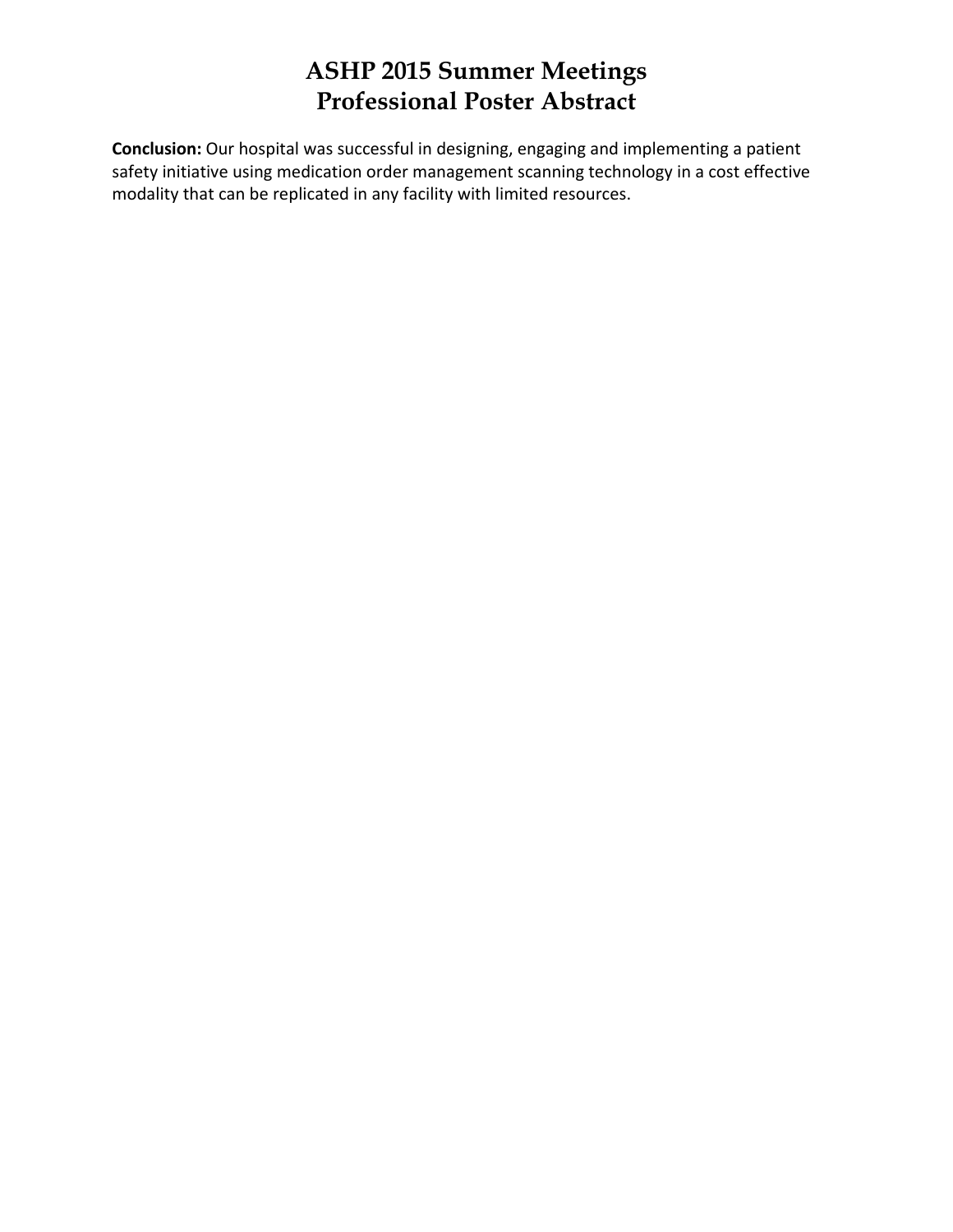**Board#‐Day 13‐T**

**Category:** Automation / Informatics

**Title: Development of a dynamic, interactive, and customizable sterile compounding quality assurance report at an academic medical center**

**Primary Author:** Matthew Rice; **Email:** mrice15@jhmi.edu

#### **Additional Author (s):**

Jason Miller Kenneth Shermock Brandyn Lau Jacob Smith

**Purpose:** To meet USP <797> standards and to ensure the highest quality care regarding our sterile product preparation, our organization developed a quality assurance process that is summarized in a monthly report. This report contained information regarding cleaning log compliance and results of microbial sampling of compounding hoods, clean rooms, and ante rooms. The report was valuable, but took considerable effort to manually assemble and did not allow end‐users to manipulate the report. Emerging business intelligence technology provided the opportunity to improve our reporting process. This project was designed to leverage this new technology to provide a more robust, flexible, and interactive sterile compounding quality assurance report.

**Methods:** Starting in October 2012, a monthly report was developed that detailed compliance with USP <797> standards. The report is reviewed by pharmacy leadership and at a multidisciplinary meeting composed of representatives from hospital epidemiology and infection control, facilities engineering, and environmental services. This report was very labor‐intensive, taking between 30‐40 hours per month to produce. Additionally, it was produced on paper and, therefore, was static. The pharmacy analyst responsible for producing the report, in consultation with institutional informatics leadership, identified emerging business intelligence technology that could dramatically improve the efficiency of producing the report and the usefulness of the report as a business decision‐making tool. The decision was made to convert from a reporting system based on a manual extraction from a standard spreadsheet program to dynamic data visualization dashboards that are automatically fed by SQL Servers.

**Results:** The previous process of preparing the quality assurance report required manual data entry based on disparate third party reports, manually reviewing end‐product testing results of high-risk preparations, and tallying cleaning log compliance for all 10 compounding pharmacy areas within the academic medical center. Nearly every step in the revised process has gained efficiency as a result of this project. While manual data entry is still required, our dynamic data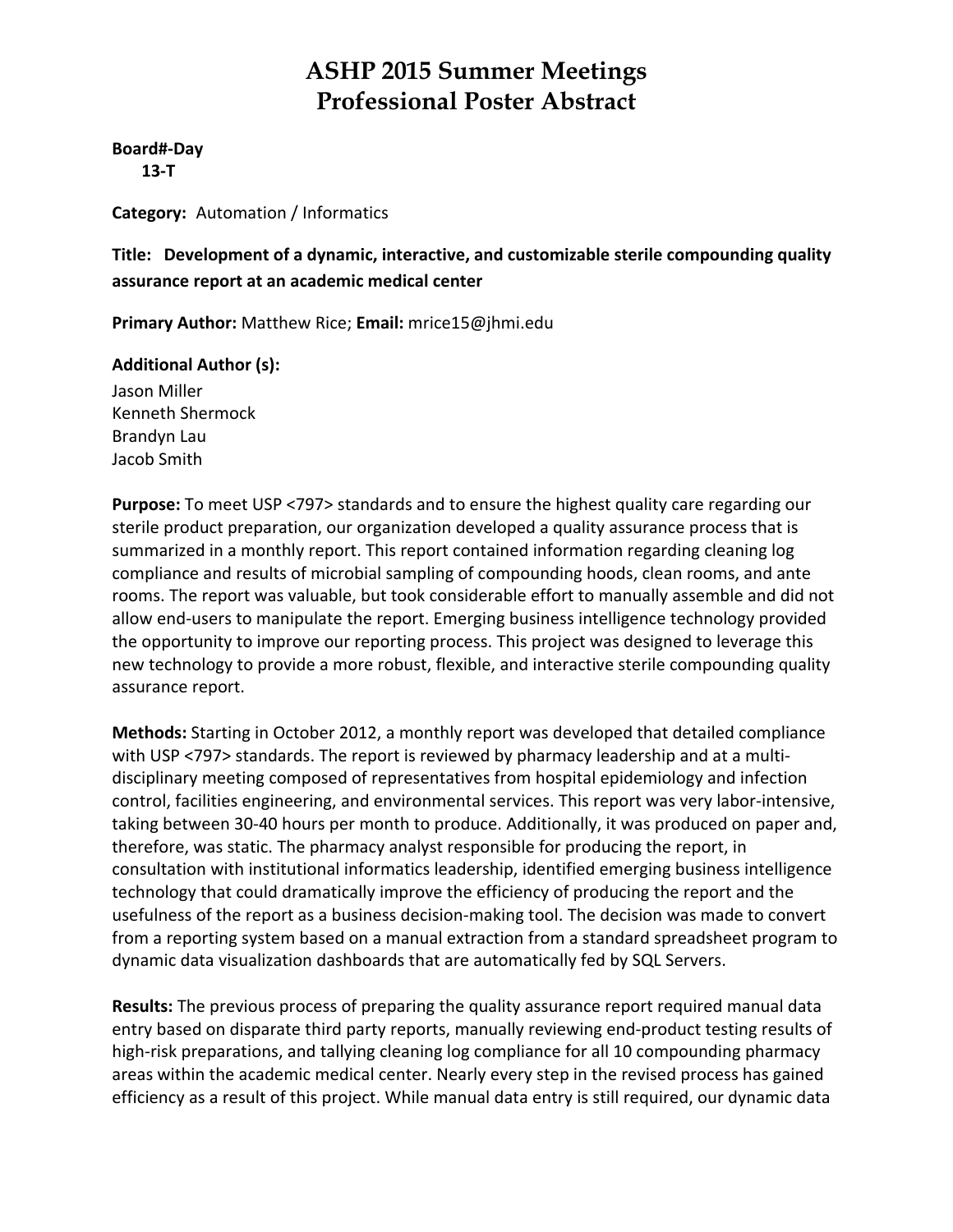visualization software now automates calculations regarding compliance and summarizes them in automated reports. The reports are now able to be produced within one 8 hour workday. Furthermore, these reports are able be customized and automatically sent to various end‐users, who are then able to share these reports. For example, leadership from each of our compounding pharmacies receives reports that are automatically generated and distributed to them and are relevant to their particular pharmacy. Additionally, each of these reports is able to be customized according to the design and content preferences of each group or user. In this way, our new data visualization software allows end users to answer the next round of questions that arise from viewing and understanding the base report.

**Conclusion:** By leveraging emerging data visualization and data management technology, our department was able to make a standard quality assurance report more efficient, data rich, and interactive.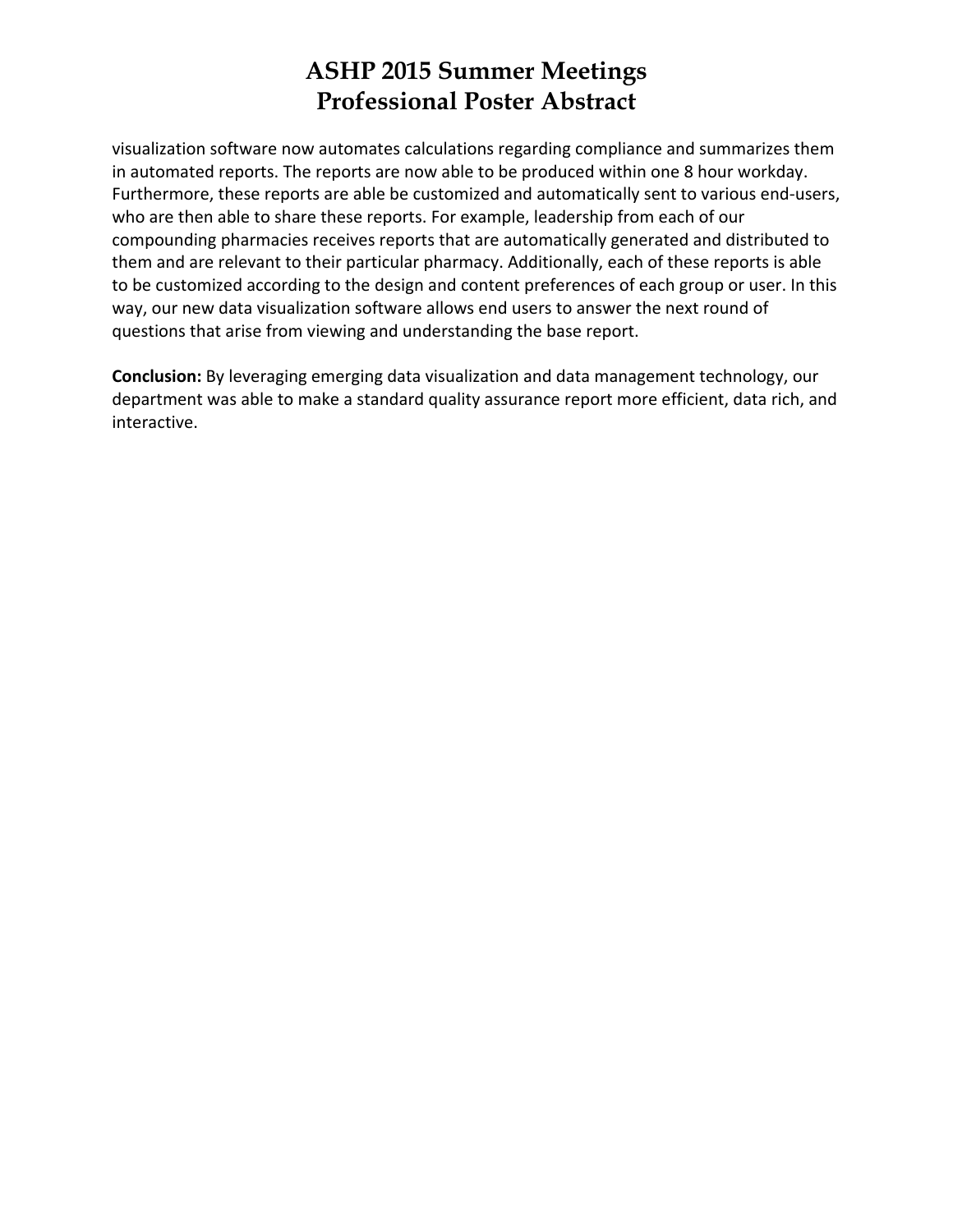**Board#‐Day 14‐T**

**Category:** Automation / Informatics

**Title: Role of pharmacy informatics in the application of pediatric weight based dosing to support the implementation of computerized provider order entry (CPOE) in an academic pediatric hospital**

**Primary Author:** Marvin Skinner; **Email:** marvin.skinner@christushealth.org

**Additional Author (s):**

Leslie Stewart Debra Thomas Luke Webster

**Purpose:** The significant variability in the level of pediatric‐specific medication dosing functionality provided in currently available computerized provider order entry (CPOE) applications and the lack of rigorous reports on CPOE pediatric dosing rule development has been recognized in peer review literature. While most CPOE systems allow for an easy medication order entry process in the adult population, they do not; in general, focus on weight based dosing functionality and other medication order entry safeguards which are critical for the accuracy of medication order entry for pediatric patients. To address the unique needs of a pediatric population, pharmacy informatics played a major role in the development of standardized medication dosing standards and clinical decision support including pediatric medication dosing sets, medication strings and order sets.

**Methods:** Pharmacy Informaticists and pediatric pharmacists from across the CHRISTUS Health system met on a regular schedule to design a standardized pediatric dosing guideline. This guideline focused on an initial list of drugs and set criteria for medication dosing, dosing calculations, min/max doses, dose rounding and age parameters for those drugs. The creation of the guideline along with a pediatric medication dosing policy enabled providers and pharmacists with a defined set of guidelines for medication dose standardization and rounding to consistently create and build pediatric specific clinical content within our electronic health record (EHR). In addition, pharmacy informaticists participated in a focus group led by our EHR vendor on pediatric ordering where they submitted specific system enhancements and provided feedback on proposals for system changes that evolved from the focus groups.

**Results:** Using the standardized dosing guideline, pharmacy informaticists created over 1800 dosing sets associated with 372 medication profiles. This provides clinicians with over 1800 weight based medication dosing strings and a comprehensive set of over 210 pediatric‐specific order sets that covers a variety of care settings and sub‐specialty content. On November 4, 2014 the CPOE application was rolled out to the Emergency Department, Neonatal Intensive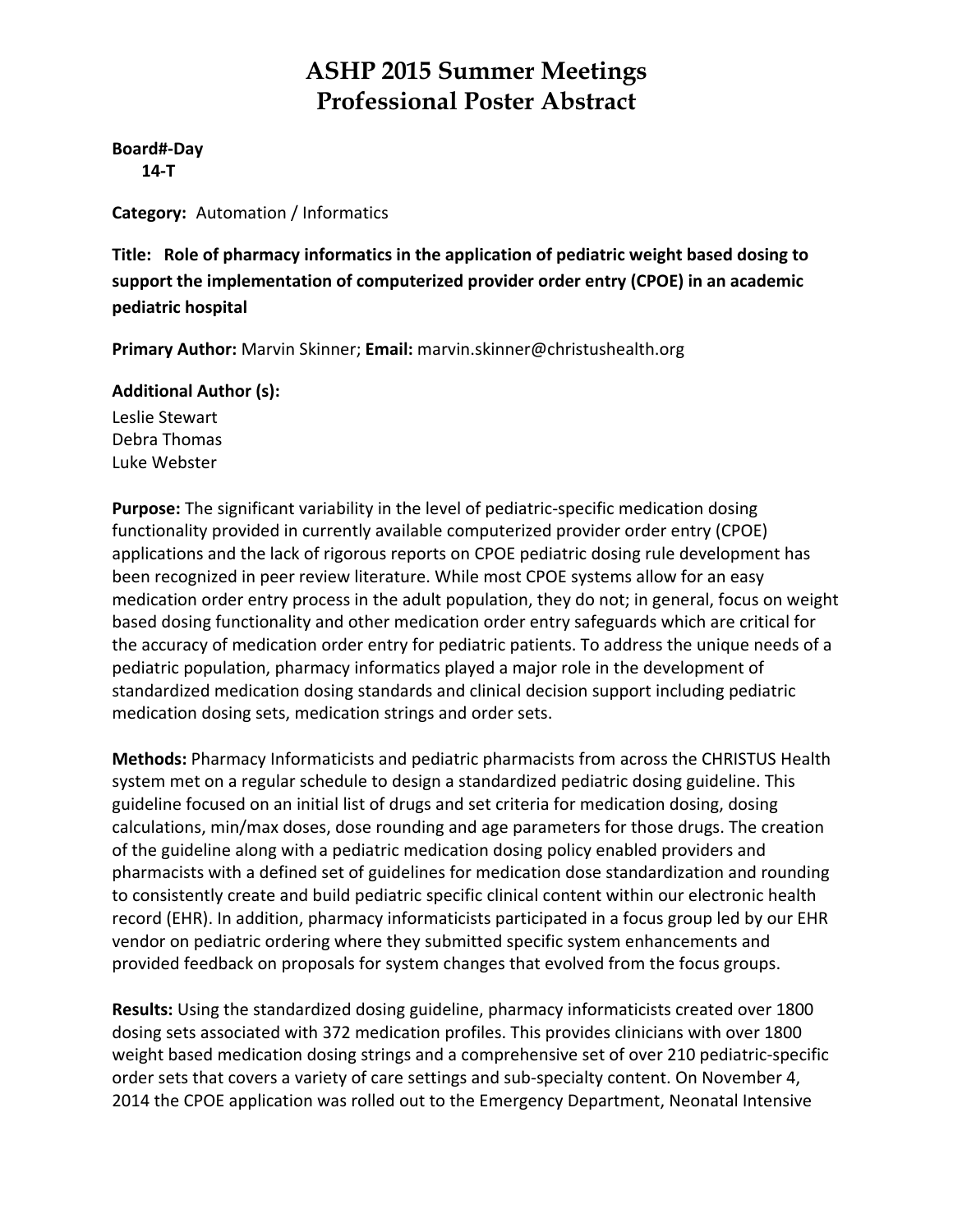Care Unit, and Oncology/Hematology at Childrens Hospital of San Antonio. By the second day, the hospital achieved greater than 50% of medications, radiology and laboratory orders entered directly by providers. On December 3rd, 2014 the CPOE application was rolled out to the remaining units with the facility and has since consistently achieved greater than 80% of medication, radiology and laboratory orders entered directly by providers. The clinical content along with the functionality enhancements created through our systematic effort over the prior 3 years were well received. Clinicians valued and felt at ease in regard to safety and effectiveness of this pediatric CPOE module.

**Conclusion:** The unique nature of pediatric clinical care versus adult care warrants the creation of specialized clinical content and clinical decision support within CPOE in order to treat children effectively and safely. Pharmacy Informaticists leveraged the center of pediatric excellence in our large care network to create pediatric‐specific medication dosing functionality that is benefitting thousands of pediatric patients. Now clinicians, who may not have pediatric expertise to quickly determine dosage for their youngest patients, will benefit from the enhanced safety and functionality of our CPOE system. The rapid rate of CPOE adoption at the Childrens Hospital reflects endorsement of this application as being accurate and facilitative.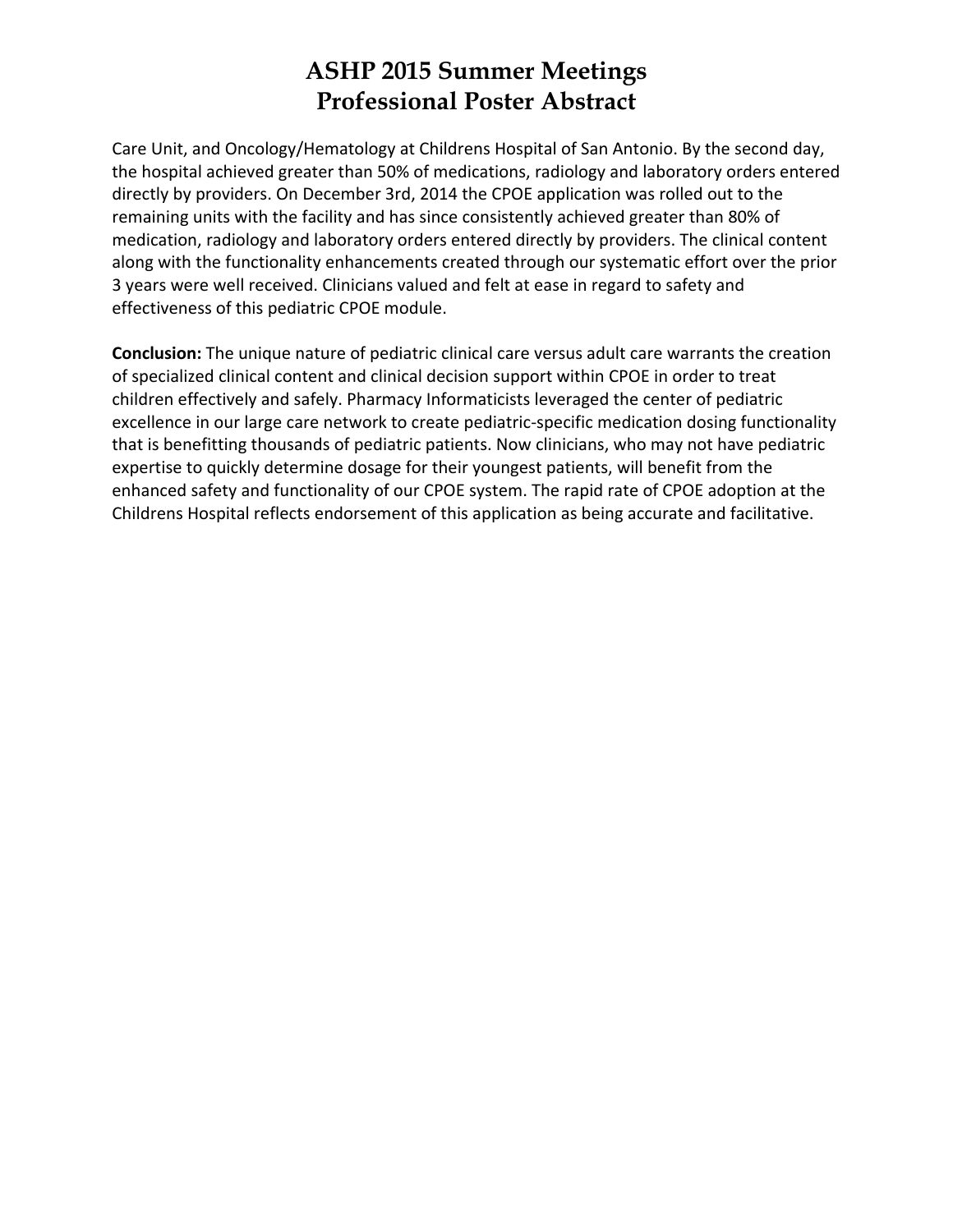**Board#‐Day 15‐T**

**Category:** Automation / Informatics

**Title: Improving pharmacy data analytic capabilities at an academic medical center**

**Primary Author:** Selvin Soby; **Email:** ssoby1@jhmi.edu

#### **Additional Author (s):**

Matthew Rice Carla Gill Jason Miller Kenneth Shermock

**Purpose:** Analytics is a term that is often utilized in business to define the evaluation and comparison of structured data metrics in order to derive conclusions about processes, products, and services. Healthcare data is traditionally built to facilitate the provision of high‐ quality patient care. Since analytics in healthcare is becoming more prevalent, this project aims to conduct a gap‐analysis on data analytic needs for the Department of Pharmacy and therefore designed to identify existing hospital data elements, determine their pertinence to the Department of Pharmacys patient care and business intelligence needs, and evaluate the analytic needs for key pharmacy stakeholders as a first step to strategically develop the framework towards building a business intelligence infrastructure.

**Methods:** A second year pharmacy informatics resident evaluated the content of hospital data systems and determined the value of that data to the Department of Pharmacy for clinical and business operations. Other elements that were evaluated included the extent of current access for analytics using database management software, identifying potential barriers to gaining access to data sources, and determining how pertinent systems interfaced with each other. The data systems for assessment were first identified by pharmacy report writers and then cross‐ checked with corporate hospital information technology analysts. A series of focus group discussions were also conducted with key pharmacy stakeholders including pharmacists and pharmacy administrators to assess the analytic needs for the department.

**Results:** Sixteen systems were identified including systems related to medication and non‐ medication orders, automated dispensing cabinets, pharmacy automation, drug product vendor information, and external benchmarking data. Of the systems identified, pharmacy initially had full access to only one system using database management software. Two of the systems were opened to access after request. Two of the systems additionally were identified as needing formal prerequisite procedures by department of pharmacy in order to allow access. Four systems were identified as having partial access but requiring data manipulation to have full access with database management software. One system was identified as not capable of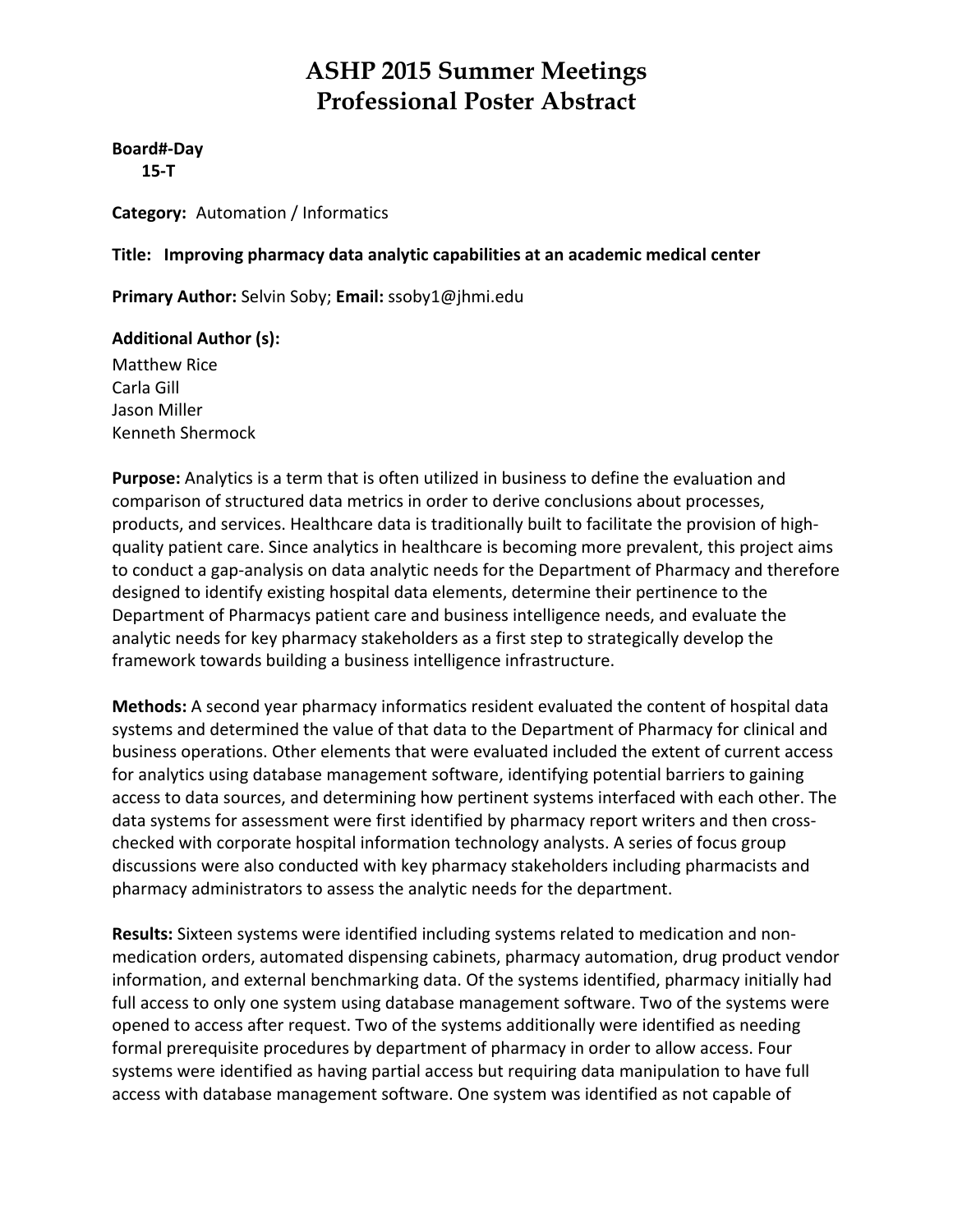getting access. For six systems, a process for gaining analytic access could not be identified. During the needs assessment, staff indicated data related to compliance, financial information, inventory, operations, and patient care were the categories of interest as it relates to increased analytic capabilities.

**Conclusion:** The pharmacy analytics gap‐analysis uncovered new data sources for the Department of Pharmacy. The information about the data sources and the evaluation of staff analytic needs is a crucial starting point towards the eventual goal of developing a clinical and business intelligence architecture for a department of pharmacy at a large academic medical center.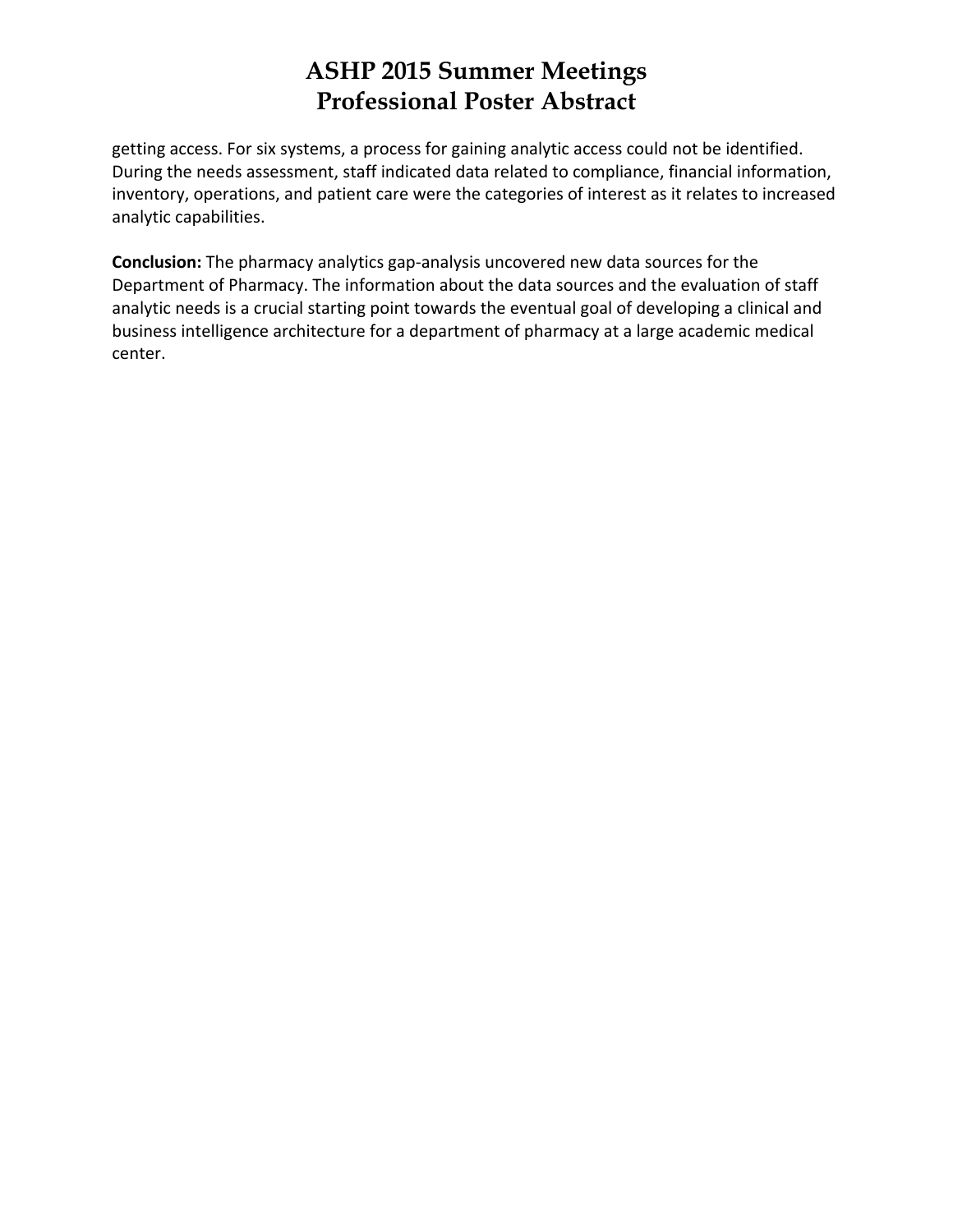**Board#‐Day**

 **16‐T**

**Category:** Cardiology / Anticoagulation

**Title: Evaluation of a pharmacy managed heparin protocol in extracorporeal membrane oxygenation**

**Primary Author:** Robin Klasek; **Email:** rklasek@houstonmethodist.org

#### **Additional Author (s):**

Kalliopi Fitousis Fariedeh Bostan Phillip Mason

**Purpose:** Unfractionated heparin has traditionally been considered the anticoagulant of choice for patients on extracorporeal membrane oxygenation (ECMO) given its short half‐life and reversibility. Many ECMO centers utilize activated clotting time (ACT) for anticoagulation monitoring, which is typically managed using clinical judgment rather than a protocol. Recent study has shown that utilizing activated partial thromboplastin time (aPTT) to monitor heparin anticoagulation in ECMO patients exhibits a better correlation to heparin dose over ACT. As a result, a pharmacy managed heparin protocol utilizing aPTT for anticoagulation monitoring was implemented for patients on ECMO. The objective of the study is to evaluate the efficacy and safety of a pharmacy managed heparin protocol in ECMO patients.

**Methods:** All patients on ECMO during the study period initiated on a pharmacy managed heparin protocol were evaluated for study endpoints. Patient demographic and baseline characteristics were retrieved from medical records, using both manual and automated techniques. This data included age, gender, type of ECMO (VA or VV), heparin dose, aPTT values, hemoglobin, hematocrit, hemodynamics, and signs/symptoms of bleeding or clotting. The primary endpoints were time to reach therapeutic aPPT, percentage of time patients remained in therapeutic range, and thrombotic or hemorrhagic complications. Data will be analyzed using descriptive statistics.

**Results:** Over the twenty month study period, sixty six patients on ECMO were initiated on the pharmacy managed heparin protocol for anticoagulation. The study population consisted of 40 (62 percent) males with an average age of 51 years. Forty nine patients (77 percent) were on venovenous ECMO. The median time spent on ECMO was 9 days. The overall survival rate was 58 percent (38 patients). Preliminary findings suggest a decrease in hemorrhagic complications and transfusion requirements when managed with a pharmacy heparin protocol.

**Conclusion:** Impact of the implementation of an aPTT based pharmacy managed heparin protocol is currently being evaluated. To date, no literature has been published describing the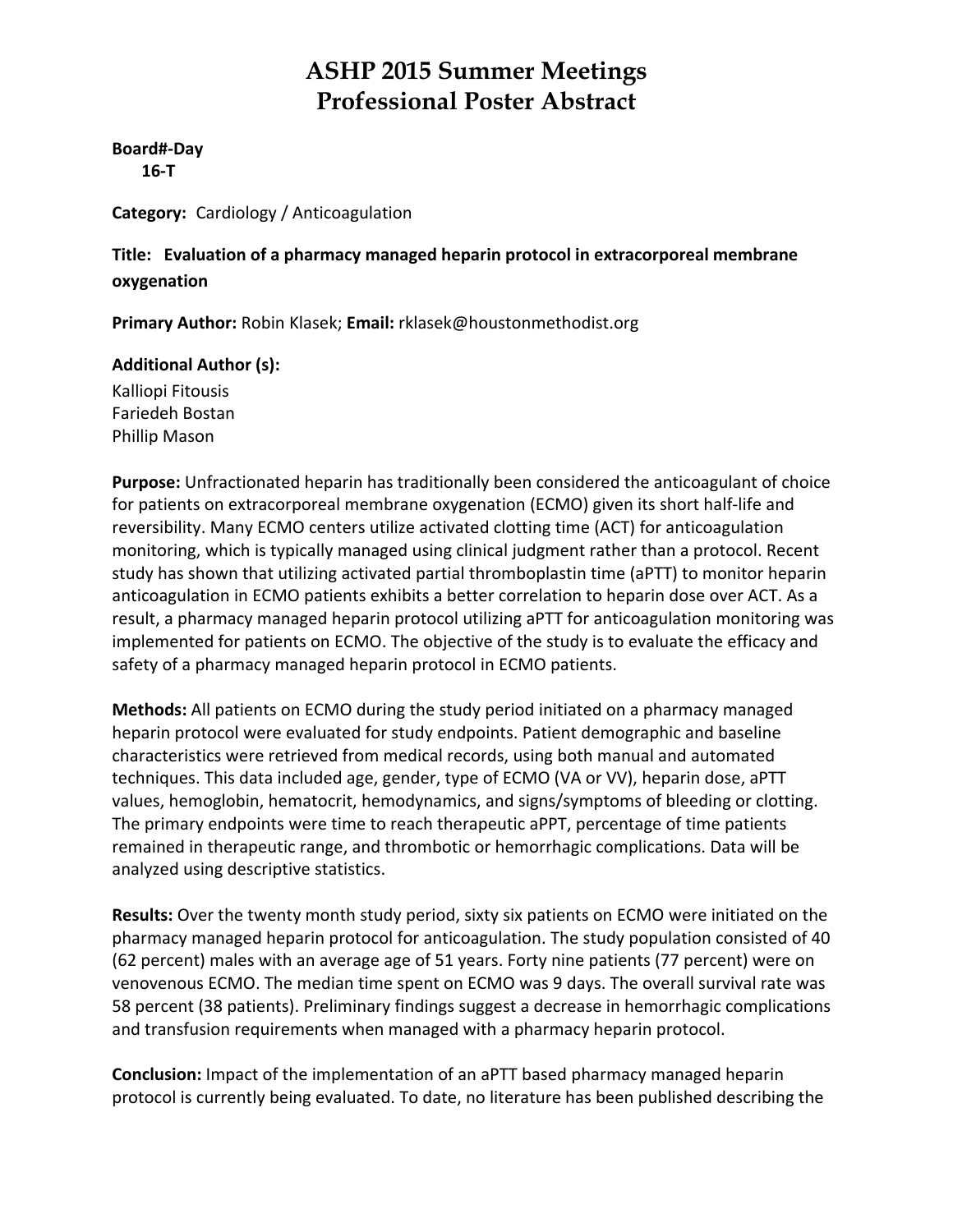outcomes of managing heparin anticoagulation via a pharmacy managed protocol in ECMO patients. The development of this protocol has the potential to decrease bleeding and thrombotic complications, while providing effective anticoagulation for patients on ECMO.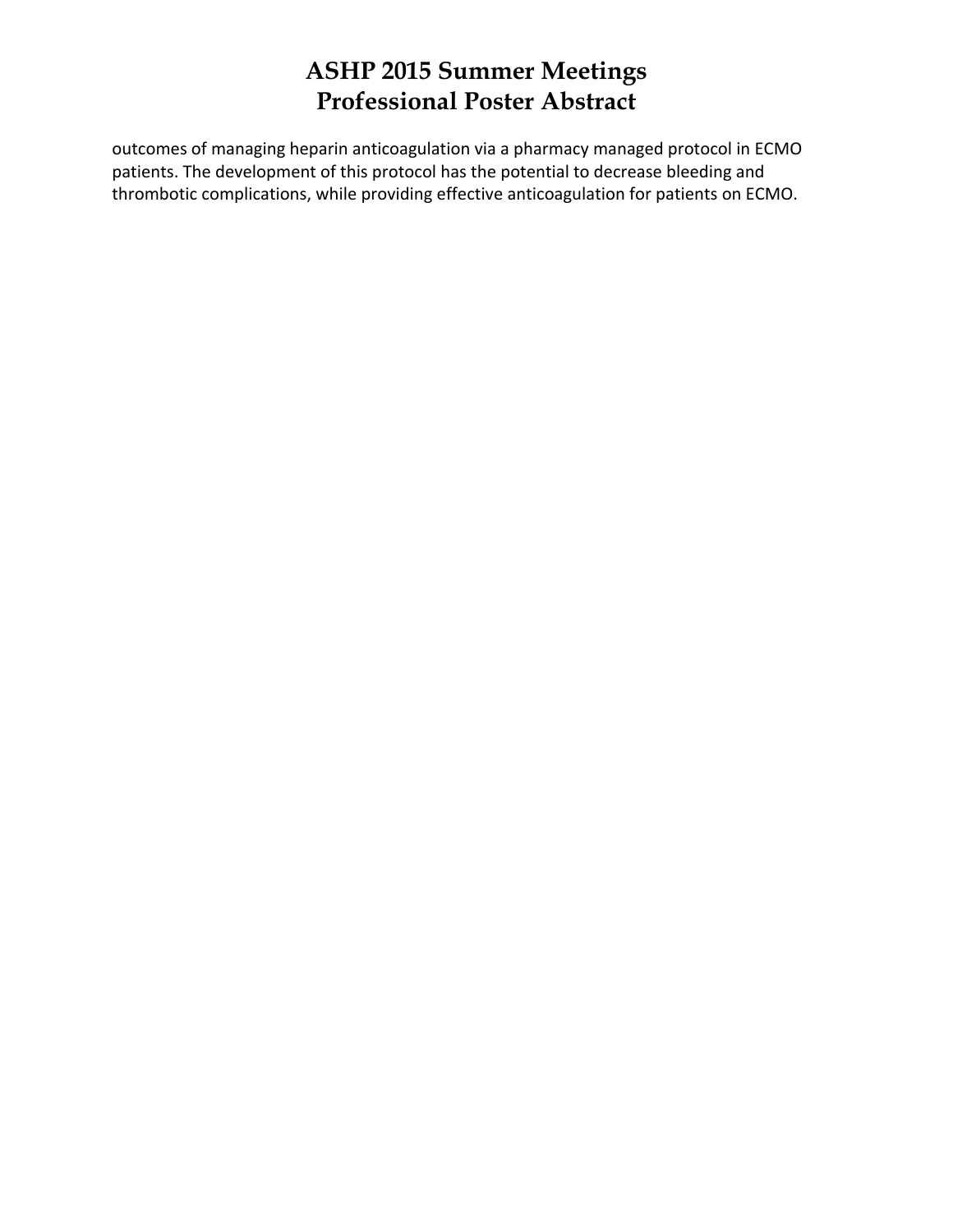#### **Board#‐Day**

 **17‐T**

**Category:** Cardiology / Anticoagulation

**Title: Peri hospitalization switching patterns of thienopyridines in patients with acute coronary syndrome**

**Primary Author:** Eric Wright; **Email:** eawright@geisinger.edu

#### **Additional Author (s):**

Ryan VanLoan Pinky Barua Xiaowei Yan Steven Steinhubl

**Purpose:** Evidence supports routine use of a thienopyridine after acute coronary syndrome (ACS). Rationale exists (e.g. pharmacokinetic/genomics profile) for switching P2Y12 receptor inhibitors (a.k.a. thienopyridines) during the course of hospitalization. The extent of switching during an ACS is not well described. The purpose of this study was to describe the switching patterns between clopidogrel and prasugrel during hospitalization and at the time of discharge.

**Methods:** We conducted a retrospective cohort descriptive analysis using electronic health record data from patients admitted and discharged from two hospitals within Geisinger Health System. Patients were included if they were discharged between 2010 and 2012 with a principal discharge diagnosis of ACS defined by select ICD‐9 codes. Use of thienopyridines was determined at three time points: admission, any time use during hospitalization, and discharge.

**Results:** 3357 patients were included in the cohort; 2837 (84.5%) were not taking any thienopyridine upon admission. During the peri‐ACS hospitalization period, 238 (7.1%) of patients switched from one thienopyridine to another at least once; 24 (0.7%) patients underwent back‐and‐forth switching. Among the 520 patients taking a thienopyridine on admission, 507 were taking clopidogrel only, 11 were prescribed prasugrel only and two patients were prescribed both clopidogrel and prasugrel. The majority on clopidogrel at admission did not switch during hospitalization (430/509, 84.5%). Among 355 (10.6%) patients prescribed prasugrel during hospitalization, 35.8% continued at discharge whereas the majority switched to clopidogrel (65.9%). Approximately one‐third of the entire ACS population studied were not prescribed a thienopyridine during hospitalization 1019 (30.4%) or at discharge 1210 (36.1%). Seventeen patients were erroneously prescribed both clopidogrel and prasugrel at discharge.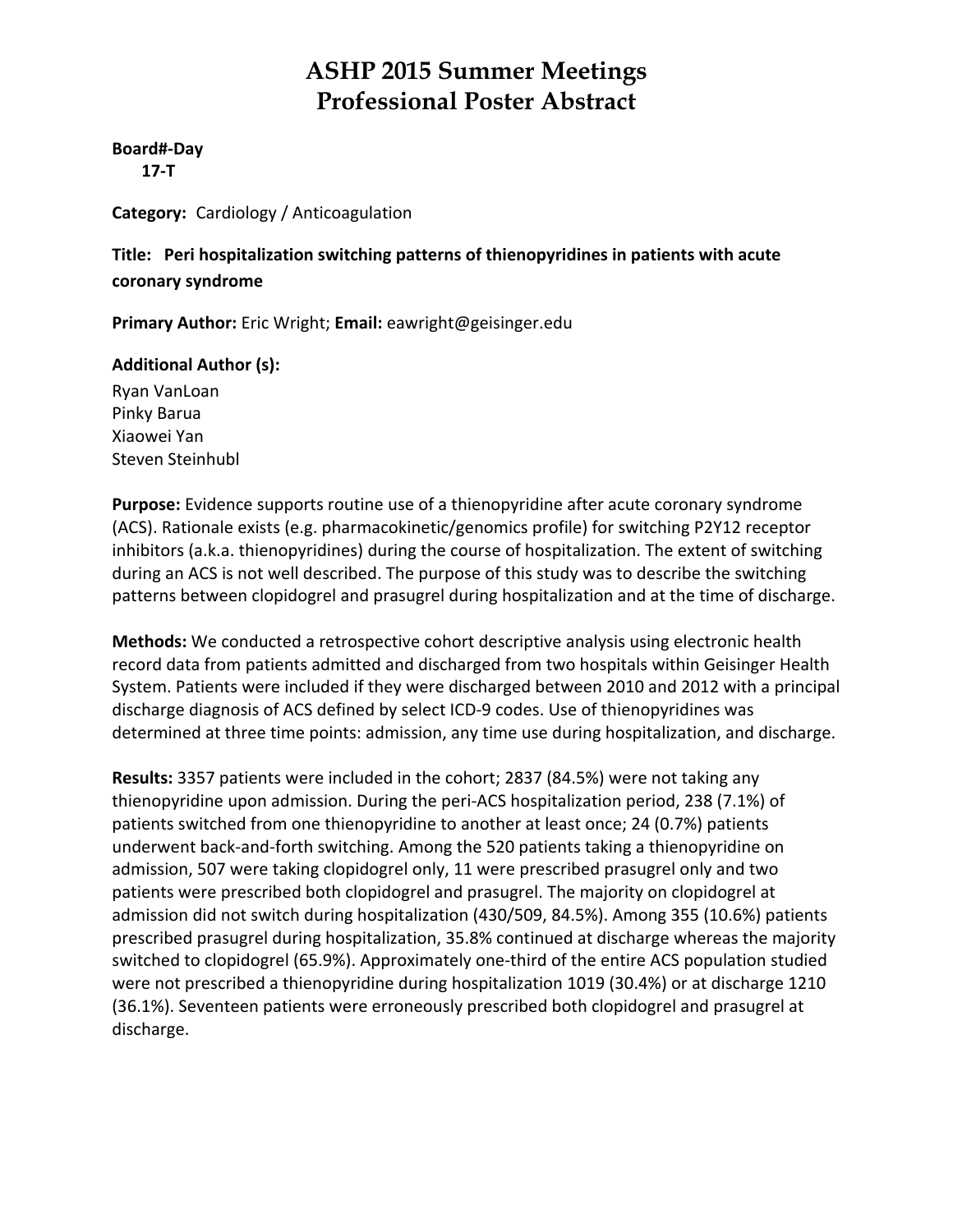**Conclusion:** Among patients admitted for ACS, thienopyridine switching is not uncommon. Frequent switching can lead to potential medication errors (e.g. patients discharged on two thienopyridines) warranting careful review of medication profiles prior to hospital discharge.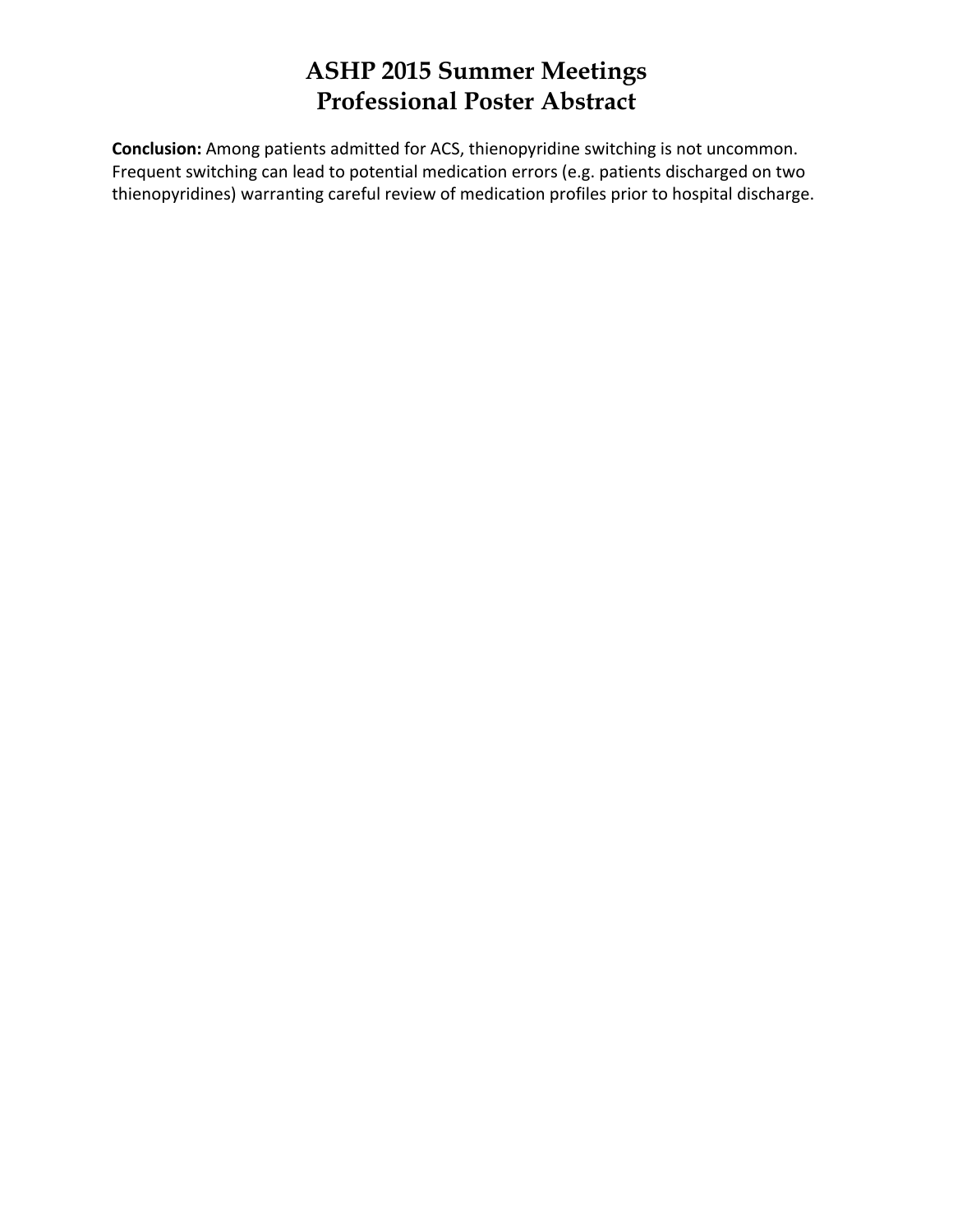**Board#‐Day 18‐T**

**Category:** Clinical Service Management

**Title: Impact of student pharmacist interventions in an interprofessional Student‐Run Clinic**

**Primary Author:** Mia Mackowski; **Email:** mackowsk@usc.edu

#### **Additional Author (s):**

Joo Hye Lee Susie Park Steven Chen

**Purpose:** The Accreditation Council for Pharmacy Education (ACPE) notes the importance of interprofessional education in its Accreditation Standards for Pharm.D. programs in the United States. The ability to work in interprofessional teams to promote holistic patient well‐being is an important education outcome for all Pharm.D. students. The Student-Run Clinic (SRC) at the University of Southern California is an interdisciplinary clinic that provides a unique opportunity for pharmacy students to collaborate with other professions to make medication interventions and provide medication reconciliation services. The purpose of this study was to assess the number and types of medication interventions made by student pharmacists at the SRC.

**Methods:** Pharmacy students volunteering at the SRC on select weekends between February 2014 and March 2015 at the USC‐Eisner Family Medicine Center or the John Wesley Community Health (JWCH) Weingart Clinic performed a medication reconciliation at the beginning of each patient visit. Medication related problems (MRPs) were recorded and documented by each pharmacy student and discussed with a pharmacist preceptor. Pharmacy students collaborated with other professionals, including occupational therapy, medical, and physician assistant students, to discuss MRPs and form a treatment plan including clinical interventions. Medication Therapy Intervention Documentation Forms (MTIDFs), adapted from Dr. Steven Chen at USC, were used to document interventions made by pharmacy students according to type of MRP and type of action taken.

**Results:** Pharmacy students documented 71 interventions for 33 different patients from February 2014 to March 2015. Medication interventions were made for a wide range of drug classes, including antidepressants, vaccinations, antibiotics, and nonsteroidal anti‐inflammatory drugs (NSAIDs). Indications for these medications varied considerably, including psychiatric disorders such as depression and schizophrenia, as well as other chronic diseases like hypertension, asthma, and hyperlipidemia. MRPs identified were most commonly related to untreated medical problems, poor adherence, or suboptimal treatment. Student pharmacists also identified medication safety issues, such as duplicated therapies, contraindicated medications, and drug interactions. The most common pharmacy student intervention (35%)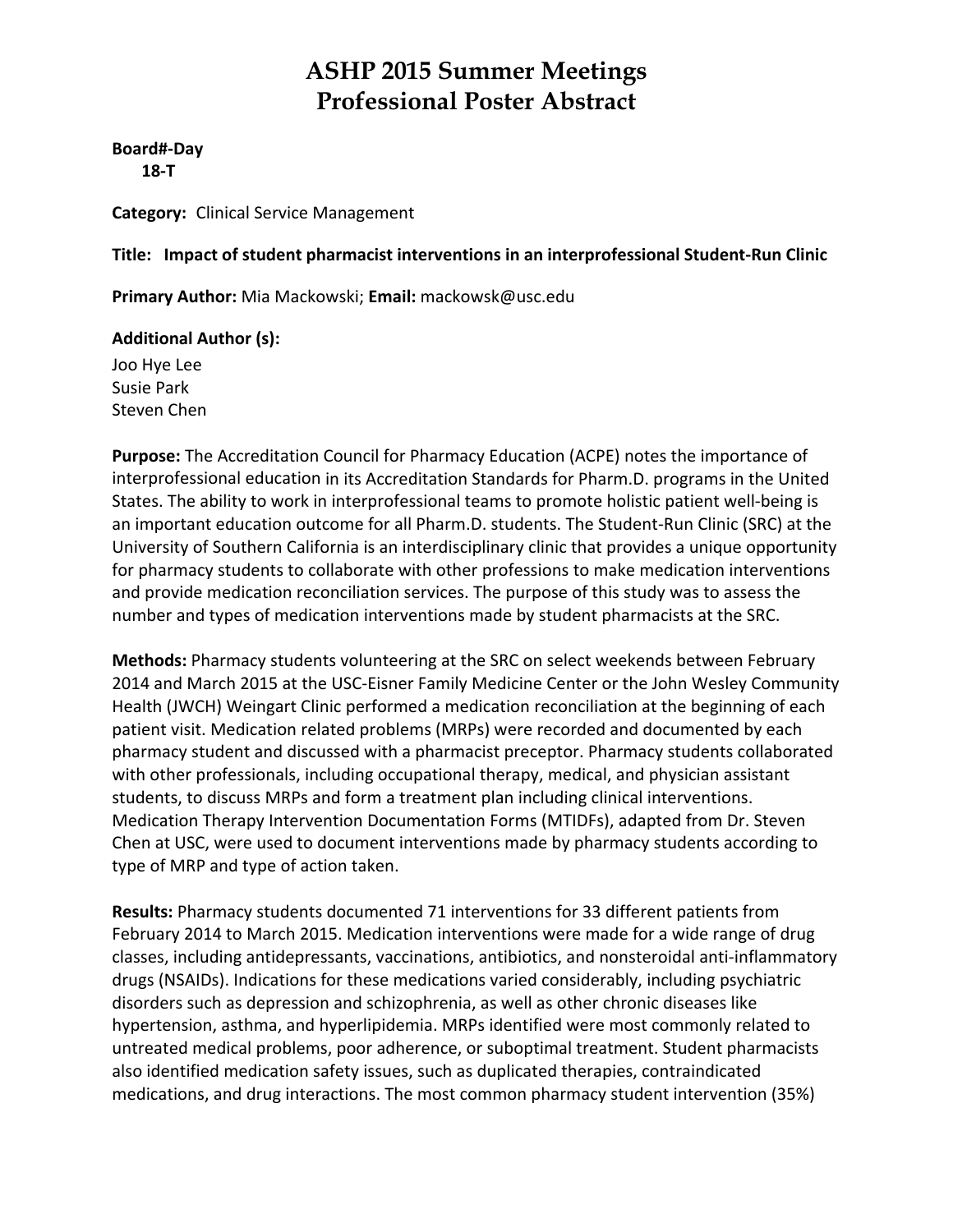involved recommending initiation of appropriate drugs for untreated medical problems. Other interventions included discontinuing inappropriate drugs, substituting drugs, or educating patients on adherence or proper medication administration.

**Conclusion:** Through interprofessional collaboration at the USC SRC, pharmacy students can make meaningful medication interventions for patients. Pharmacy student involvement and contribution at the SRC can help interprofessional care teams identify, document, and solve medication related problems. Volunteering at the SRC is a means to help student pharmacists develop their clinical skills while working in teams. MTIDFs are an effective way to measure pharmacy student contributions at the clinic and communicate medication interventions with other team members.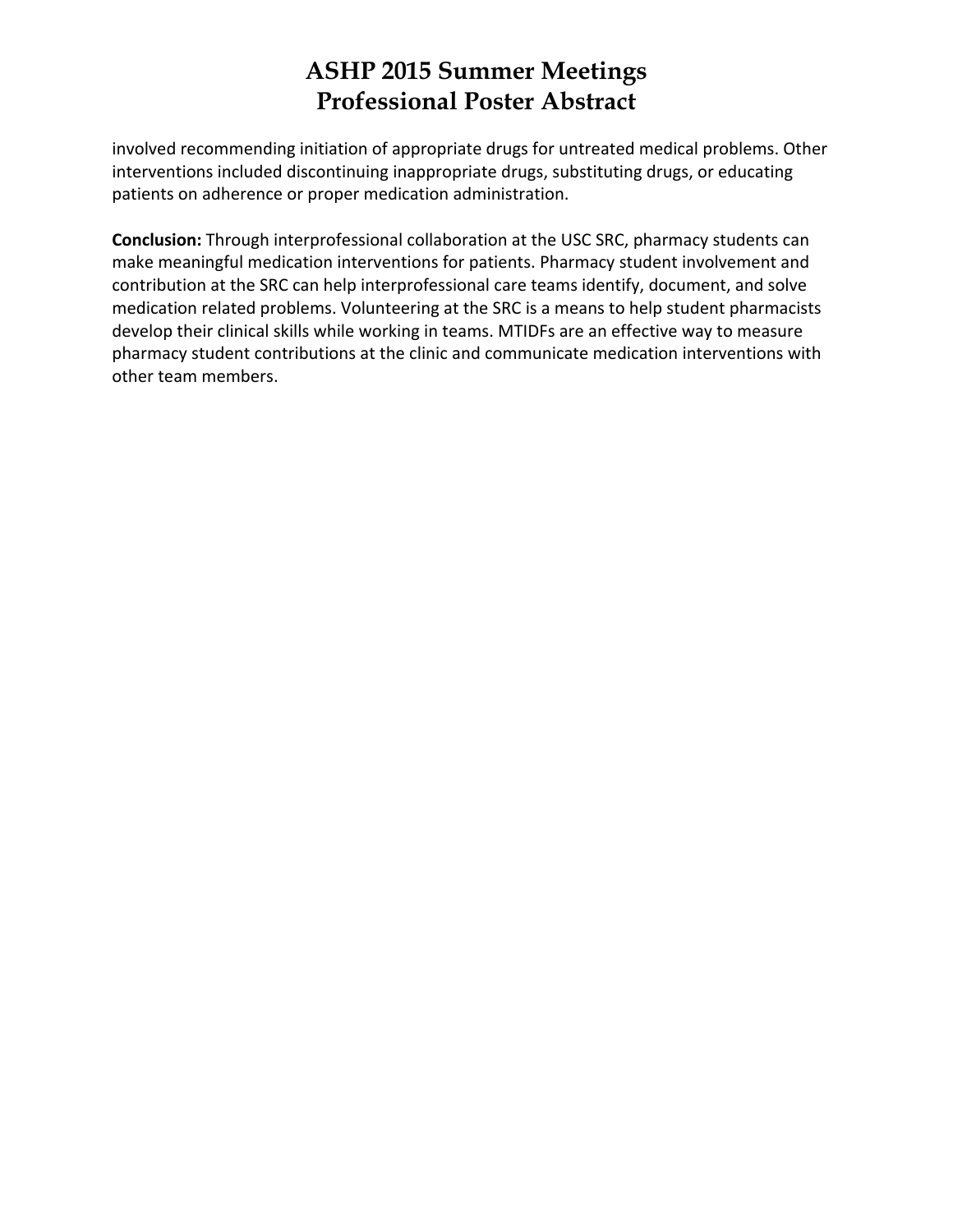**Board#‐Day 19‐T**

**Category:** Clinical Service Management

#### **Title: Compounding of aripiprazole as a gummy drug using commercially available products**

**Primary Author:** Sayuri Nakajima; **Email:** m10072@u‐shizuoka‐ken.ac.jp

#### **Additional Author (s):**

Shinya Uchida Tomoka Maeda Shogo Hiraoka Noriyuki Namiki

**Purpose:** About a half of patients with schizophrenia have poor medication adherence, resulting in recurrence of schizophrenia. Gummy drugs, shaped confectionary dosage forms, can be easily chewed and swallowed without water. Schizophrenic patients could easily take this formulation daily, improving medication adherence. Our goal was to compound gummy drugs containing aripiprazole (ARP) using commercially available ARP products as a hospital formulation.

**Methods:** Three ARP formulations (orally disintegrating tablets, ODTs; powder formulations; and oral solutions) were modified to gummy drugs (OD-G, PW-G, and OS-G, respectively). Hydrochloric acid, gelatin solution, and each ARP formulation were added to hydrogenated maltose starch syrup (Amalty Syrup) and D‐sorbitol solution. The mixture was evaporated and dispensed into a plastic plate (6.0 mg of aripiprazole/7.0 g of gummy drug) by using a syringe, and then cooled to prepare OD‐G, PW‐G, and OS‐G. Next, we created concentrated OD‐G (ARP‐ G) containing 6 mg of ARP in a 3.5 g gummy using the same technique, but substituting citric acid for hydrochloric acid. The amount of ARP in the gummy drug was measured upon initial concoction and after 3 months of storage at 4 degrees Celsius and 30 degrees Celsius. A dissolution test was conducted in accordance with Japanese Pharmacopoeia dissolution test method 2 (paddle method). Serum concentrations of ARP were determined after oral administration of ARP‐G and ARP (Abilify) tablets in Beagle dogs.

**Results:** We were able to modify ARP ODTs, powders, and oral solutions into gummy drugs by using commercially available ARP products. In terms of appearance, OD‐G and ARP‐G were transparent white, PW‐G was shiny opaque white, and OS‐G was chalky white with a rough surface. The average content of all formulations exceeded 95 percent of 6 mg. The dissolution rate of whole ARP‐G in 15 min was 58.9 percent at pH 5.0, which showed a value between the commercially available tablets and ODTs (46.7 and 91.3 percent, respectively). We assumed patients taking gummy drugs will chew and divide them into several pieces. Therefore, the dissolution test was conducted with ARP‐G divided into 2 to 8 pieces. As the number of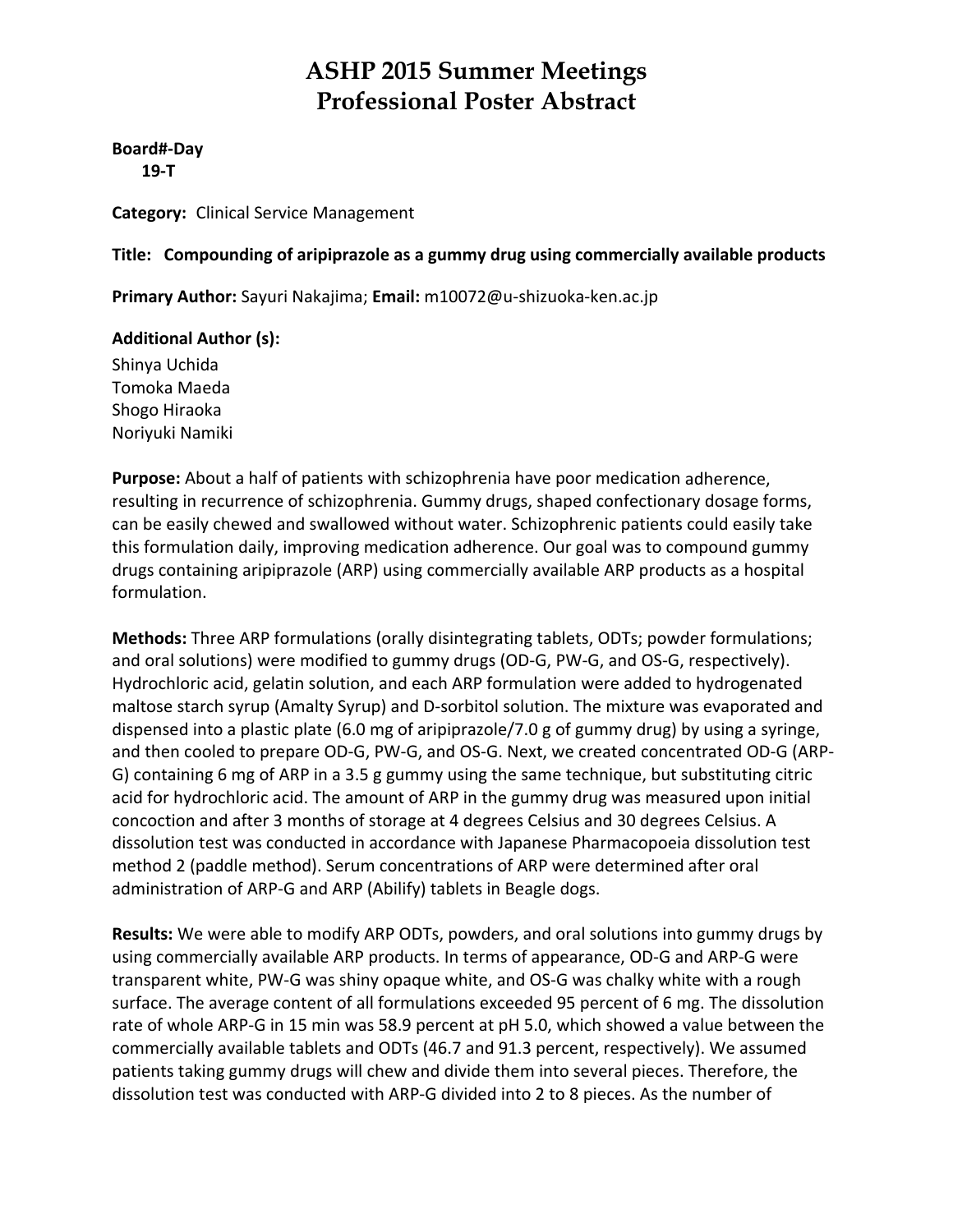divisions increased, the speed of dissolution also increased. The average dissolution rate of ARP‐G divided into 8 pieces was similar to that of tablets and ODTs. The amount of ARP in gummy drugs did not significantly change after storage. There were no significant differences in Cmax and the 0 to 24 h AUC between ARP‐G and tablets after oral administration in Beagle dogs.

**Conclusion:** We were able to develop ARP gummy drugs by using commercially available products as hospital formulation. This process did not require special equipment. Because patients can easily take gummy drugs daily, ARP‐G will help improve medication adherence.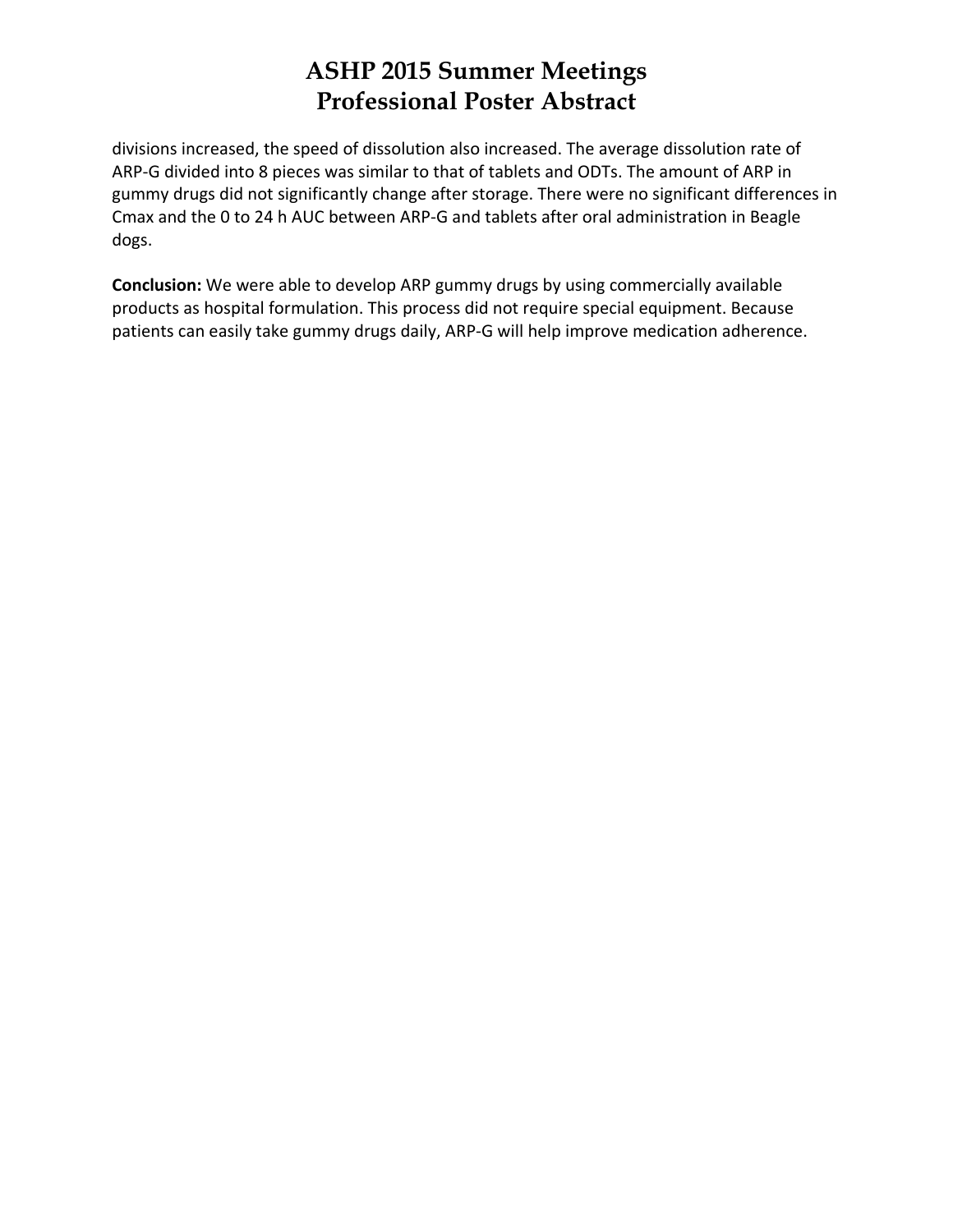**Board#‐Day 20‐T**

**Category:** Drug Information

#### **Title: Expanded patient counseling opportunities for pharmacy students on an inpatient internal medicine rotation**

#### **Primary Author:** Allison Mann; **Email:** allison.m.mann1@gmail.com

**Purpose:** Patient counseling is an important component of the pharmacy school curriculum. Pharmacy students often experience a large amount of their training in this area as part of their fourth year Advanced Pharmacy Practice Experiences (APPEs). Many acute care inpatient APPE rotations emphasize discharge counseling as the main mode of practice in this area. While this is an important activity, there may be other potential missed opportunities to utilize pharmacy student facilitated patient counseling as a means to improve patient care and understanding of health. In an effort to improve patient comprehension related to inpatient pharmacotherapy, the patient counseling expectations for fourth year pharmacy students (P4) completing an internal medicine rotation were expanded to include an increased emphasis on patient counseling throughout the entire patient stay.

**Methods:** Fourth year pharmacy students completing an internal medicine rotation at a community hospital were instructed to focus on patient counseling related to new medications. As part of their patient work up each day for patients on one teaching team, the pharmacy students identified new medications that were ordered or given within the last 24 hours, and proceeded to counsel on these medications. To enhance patient comprehension and understanding during their time of illness, the students kept these counseling sessions brief and focused mainly on conveying the indication and common side effects of the new medication. When a medication was identified to be ordered at discharge as well, then the student would return to complete a more comprehensive discharge counseling session. All counseling encounters were logged by date and by medication(s) and took place on a single nursing unit. The nursing staff were aware of pharmacy student counseling activities, but continued their standard procedure which also included education related to new medications. Feedback from nursing staff, pharmacy students, and preceptors was gathered to assess the perceived value and feasibility of the expanded counseling activities. Additionally, scores on the hospital consumer assessment of healthcare providers and systems (HCAHPS) survey were used to assess any change in the medication related survey questions, which might indicate a change in patient comprehension.

**Results:** During the first round of rotations (8 week block), pharmacy students logged 93 encounters related to this new, abbreviated counseling format. Nursing staff feedback regarding the experience was generally positive, with the nursing staff supervisor expressing a desire to continue the activities and expand pharmacy student engagement to all beds on the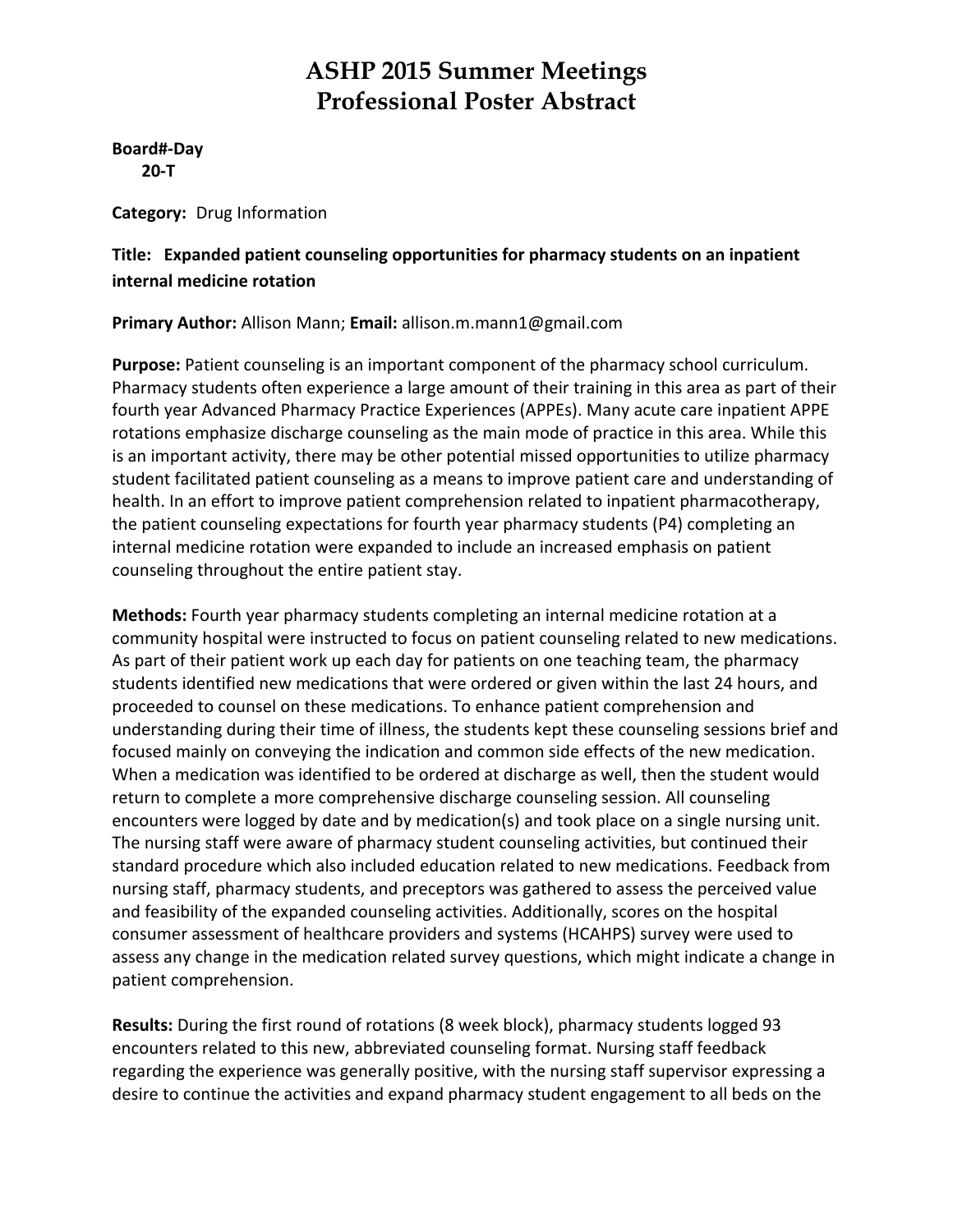unit. The opinion of the primary pharmacist preceptor involved was that the activity fit well within the scope and schedule of rotation activities, and provided valuable practice in patient interactions. Pharmacy students expressed that the high frequency of counseling sessions enhanced their comfort level in terms of speaking with patients and they felt it was valuable for establishing continuity of care due to the frequent visits with patients during their stay. The nursing units quarterly HCAHPS composite score related to the pharmacy questions on the survey showed an improvement during the quarter that the students were on rotation on the unit (60% versus 68%).

**Conclusion:** A focus on expanded opportunities for patient counseling during a P4 internal medicine APPE proved to be a positive addition to the rotation activities and fit well into the daily student workflow. Feedback on the enhanced counseling activities was favorable from all involved parties. Though a slight improvement was seen in HCAHPS scores for the quarter in question, the short timeframe of the student rotation and incomplete coverage of the entire nursing unit makes it difficult to draw clear conclusions from this trend.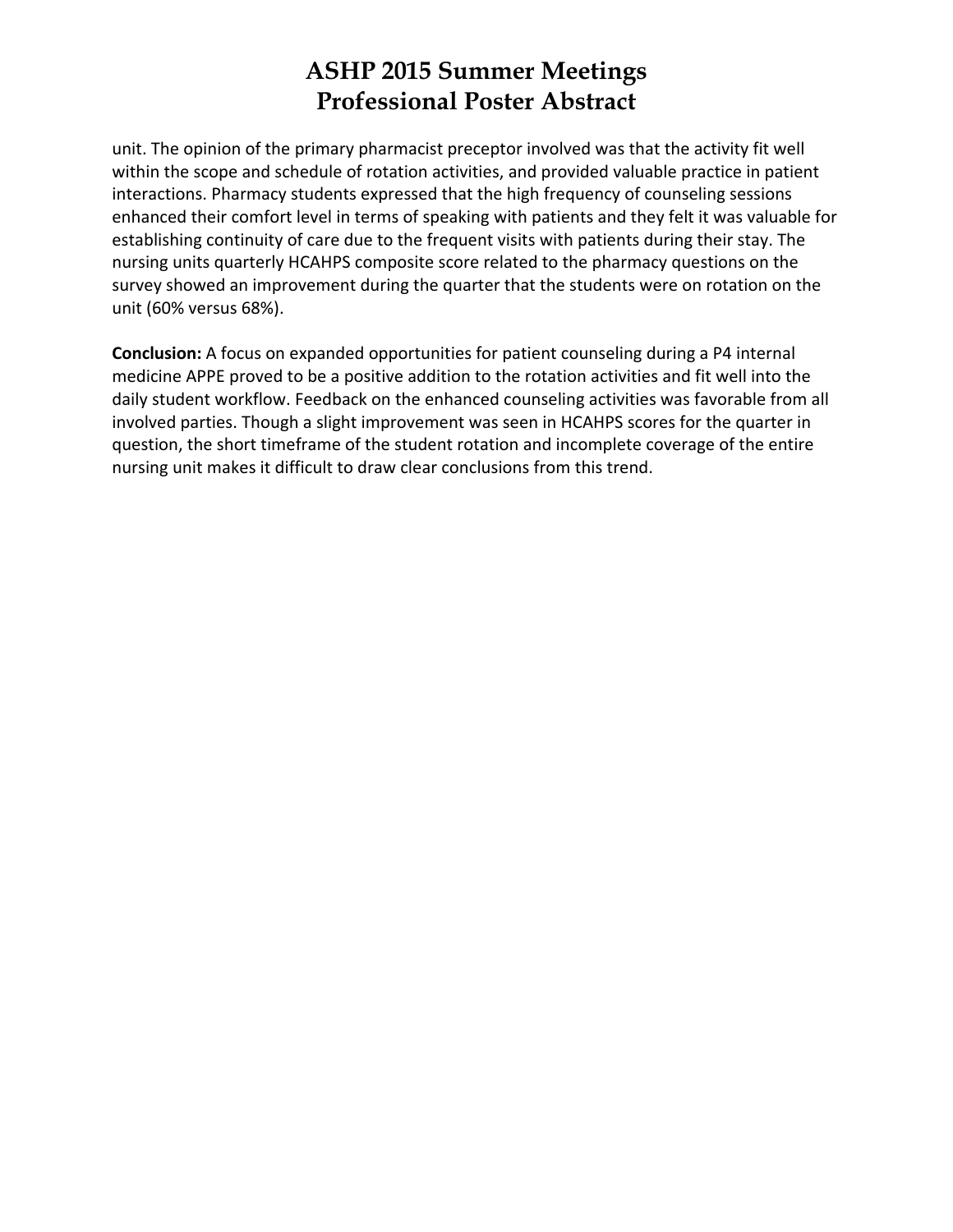#### **Board#‐Day**

 **21‐T**

**Category:** Drug‐Use Evaluation

#### **Title: Combining powder formulations of drugs with food and beverages to improve palatability**

**Primary Author:** Haruka Ogawa; **Email:** m10021@u‐shizuoka‐ken.ac.jp

#### **Additional Author (s):**

Shinya Uchida Hideshi Nakamura Shimako Tanaka Noriyuki Namiki

**Purpose:** Flavor of medicines significantly affects patient compliance. Pediatric patients often refuse syrup or powder formulations owing to their unpleasant taste. In such cases, these formulations are often combined with food and beverages to improve palatability. However, this practice has not been adequately investigated. The purpose of this study was to evaluate whether or not combination with food or beverages improves the palatability of powder formulations of drugs for pediatric patients.

**Methods:** A sensory taste test was performed on 13 to 16 healthy adult volunteers (age range, 23 to 25 years). Powder formulations of fexofenadine (dry syrup 6 percent), azithromycin (powder 10 percent), and carbocisteine (dry syrup 50 percent) were used. All test formulations were kindly donated by Towa Pharmaceutical. Co. Ltd. (Osaka, Japan). In a randomized crossover trial, the subjects evaluated bitterness and overall palatability of the powder formulations by holding fexofenadine, azithromycin, or carbocisteine in their mouths with food or drink (water, sports drink, yogurt, and ice cream) for 30 s. After spitting out the mixture, medications were rated for bitterness and overall palatability using the visual analog scale (VAS) with a maximum value of 100 mm. In addition, subjects used VAS scores to rate how highly they would recommend each combination for use in pediatric patients. All subjects gave written informed consent, and the study protocol was approved by the Ethics Committee of the University of Shizuoka, Japan.

**Results:** The VAS scores for bitterness of fexofenadine, azithromycin, and carbocisteine taken with water were 42.4, 57.8, and 7.7, respectively, suggesting that azithromycin was the most bitter and carbocisteine was the least bitter drug. The overall palatability of azithromycin was the lowest. VAS scores for overall palatability of fexofenadine and azithromycin significantly increased by 1.8‐ and 2.8‐fold, respectively, when taken in combination with ice cream. Combination with yogrut significantly increased the VAS scores for overall palatability of fexofenadine and carbocisteine by 2.2‐ and 1.3‐fold, respectively. On the other hand, VAS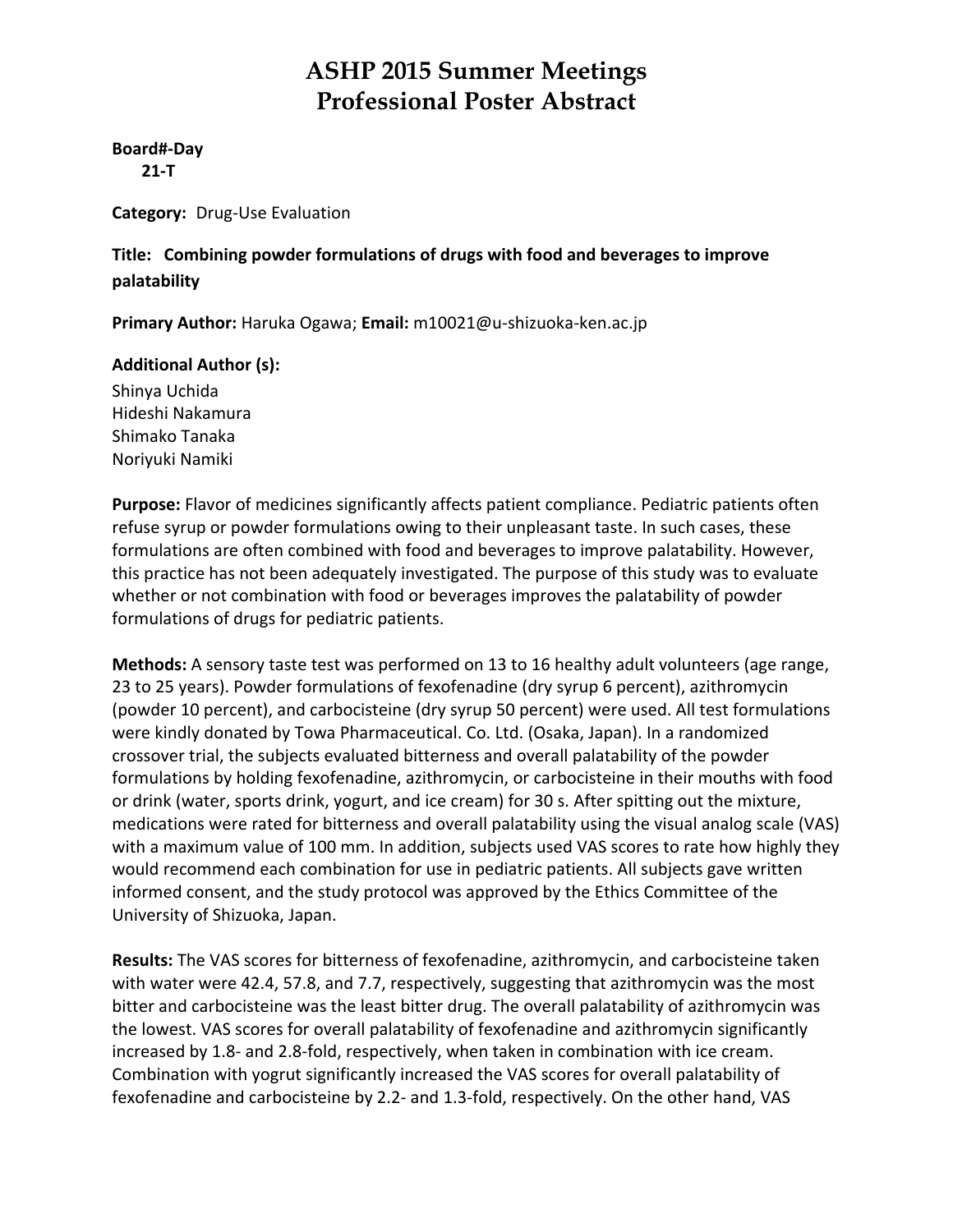scores for palatability decreased when azithromycin was taken with yogurt and sports drink. Regarding the subjectsf recommendations for use in pediatric patients, azithromycin showed the highest VAS scores when combined with ice cream and fexofenadine and carbocisteine showed the highest VAS scores when combined with yogurt.

**Conclusion:** The results of this study indicate that yogurt improves the palatability of fexofenadine and carbocisteine while ice cream improves the palatability of azithromycin and fexofenadine. Moreover, the test subjects recommended these same combinations for pediatric patients. This study suggests that some foods and beverages improve the palatability of powder formulations, decreasing the possibility that pediatric patients will refuse medications owing to unpleasant taste.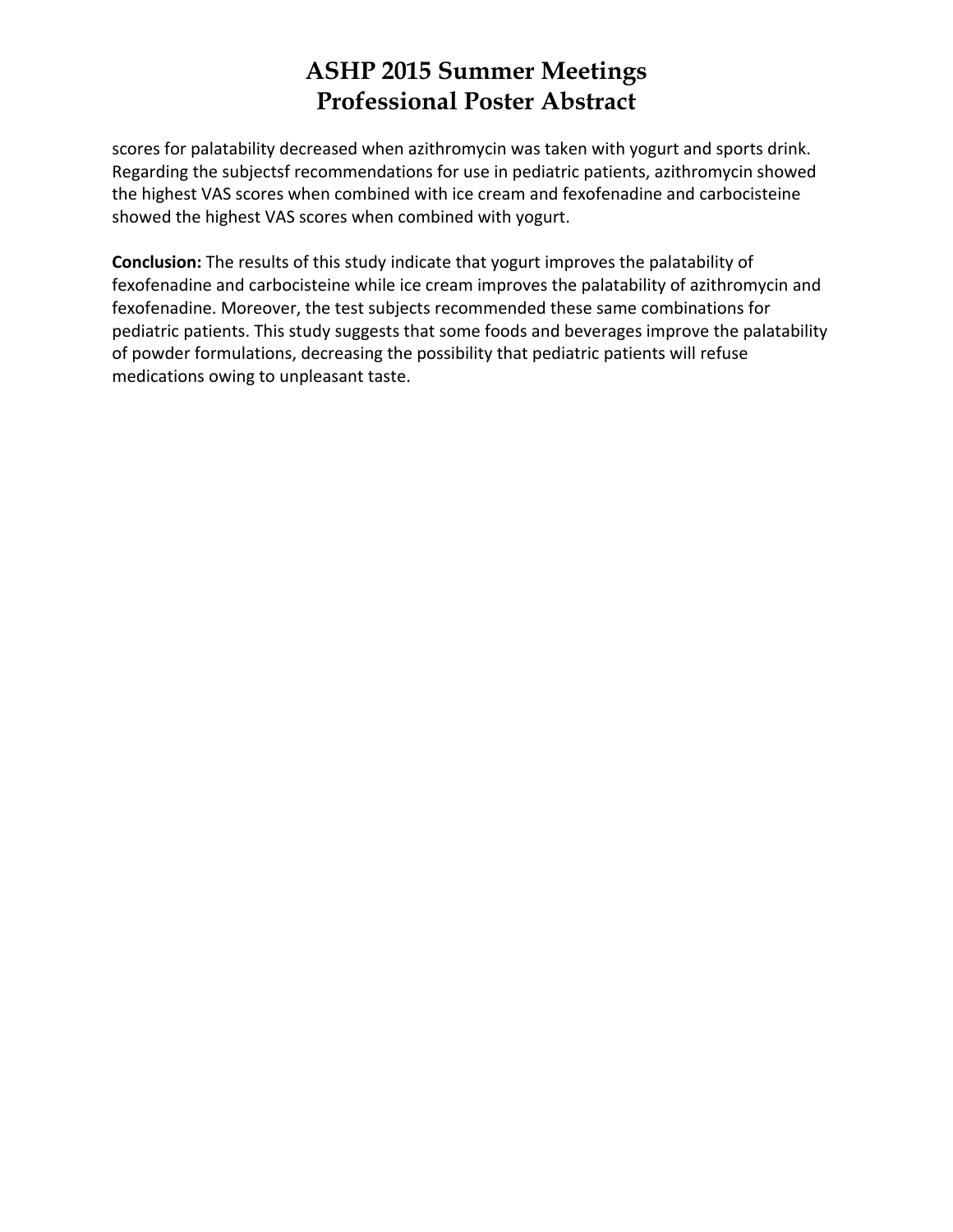#### **Board#‐Day 22‐T**

**Category:** Drug‐Use Evaluation

#### **Title: Relationship between plasma concentration and salivary flow rate after single‐dose oral administration of propiverine in healthy volunteers**

**Primary Author:** Miki Ozawa; **Email:** m10022@u‐shizuoka‐ken.ac.jp

#### **Additional Author (s):**

Shinya Uchida Hiromitsu Imai Kyoichi Ohashi Noriyuki Namiki

**Purpose:** Overactive bladder (OAB) is a syndrome characterized by urinary urgency accompanied by urinary frequency and nocturia. Antimuscarinic agents, such as oxybutynin, solifenacin, and propiverine, are among the first-line pharmacotherapies available for OAB. However, these drugs are accompanied by bothersome side effects, particularly dry mouth, caused by the inhibition of salivary gland muscarinic receptors. In this study, we evaluated the relationship between propiverine pharmacokinetics and pharmacodynamics after single‐dose oral administration in healthy volunteers.

**Methods:** An open‐label, randomized, single‐center, two‐period crossover study was conducted on 10 healthy Japanese men (age; 23.9 plus or minus 2.8 years; body mass index; 21.8 plus or minus 2.1 kg/m2). In the propiverine administration phase, they were orally administered 20 mg propiverine (BUP‐4 tablet, Taiho Pharmaceutical Co.,Ltd.) after fasting overnight. In the control phase, 20 mg of propiverine was administered by 10 percent propiverine cream to the lower arm. Blood samples were obtained at 0, 1, 2, 3, 5, 7, 10, 24, and 72 h after administration, and plasma drug concentrations were measured. At 0, 1, 3, 5, 7, 10, and 24 h after administration, salivary flow rate and dry mouth were assessed by the Saxon test and visual analogue scale (VAS) with a maximum of 100 mm, respectively. The study protocol was approved by the Institutional Review Board of Oita University Hospital.

**Results:** In the propiverine phase, the mean plasma propiverine concentration reached a maximum at 3 h after oral administration (56.8 plus or minus 2.8 ng/mL). In contrast, plasma propiverine concentrations were lower than the quantitation limit (less than 1 ng/mL) at all sampling times during control phase. The salivary flow rates at 5 h and 10 h in the propiverine phase were significantly lower than those at the control phase. These results indicate that the salivary flow rate was significantly decreased by oral propiverine administration. The relationship between plasma concentration and the decrease in salivary flow rate, which was assessed from the control phase values, exhibited a clear counterclockwise hysteresis curve,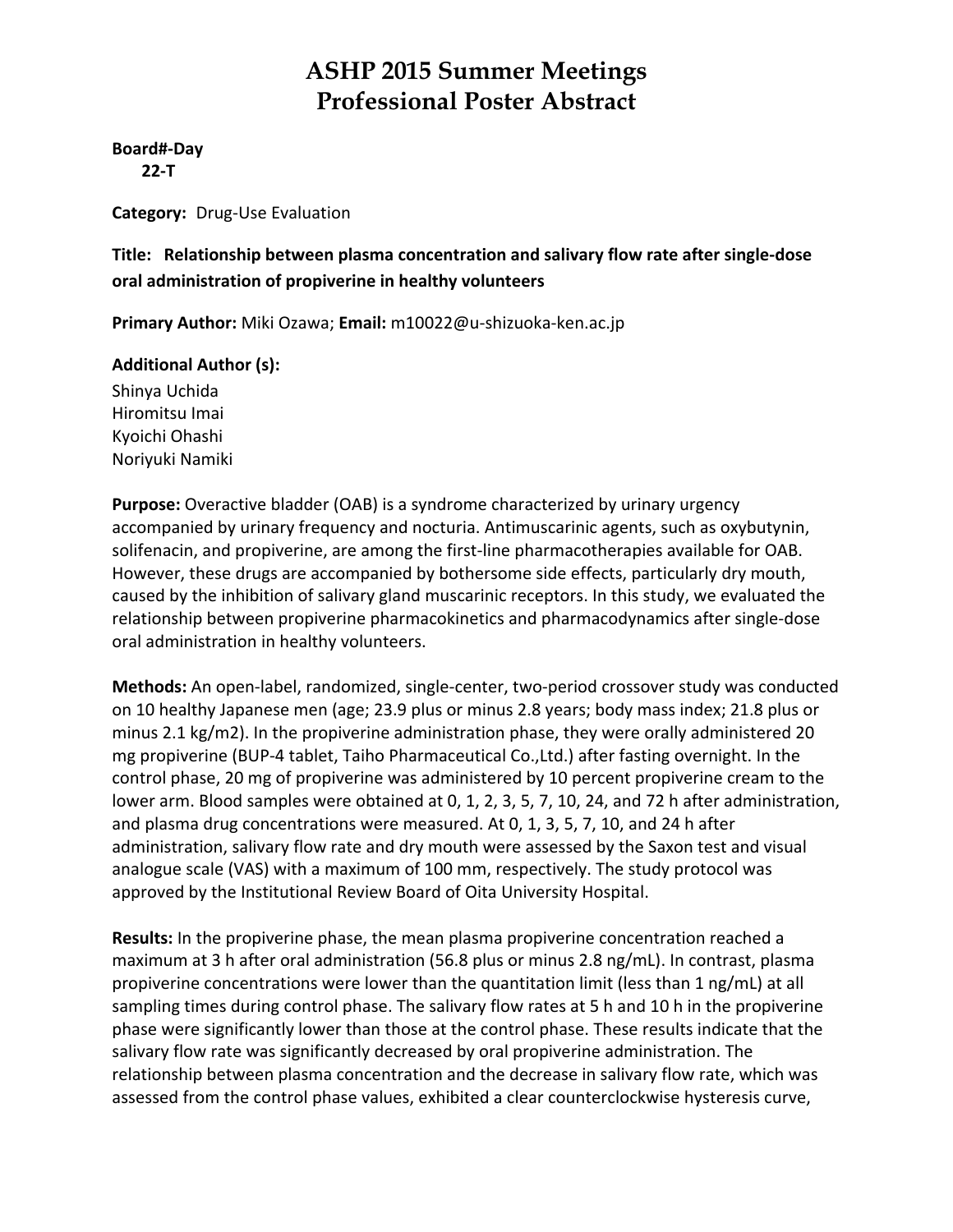suggesting a delayed pharmacodynamic effect. There was no significant correlation between salivary flow rate and VAS value for dry mouth.

**Conclusion:** Oral administration of propiverine tablets decreases salivary flow rate, which may be associated with dry mouth, the typical side effect of antimuscarinic agents. Nevertheless, a significant correlation was not observed between salivary flow rate and VAS values for dry mouth. In addition, this study suggests that the pharmacodynamic effects of propiverine are delayed by its pharmacokinetics.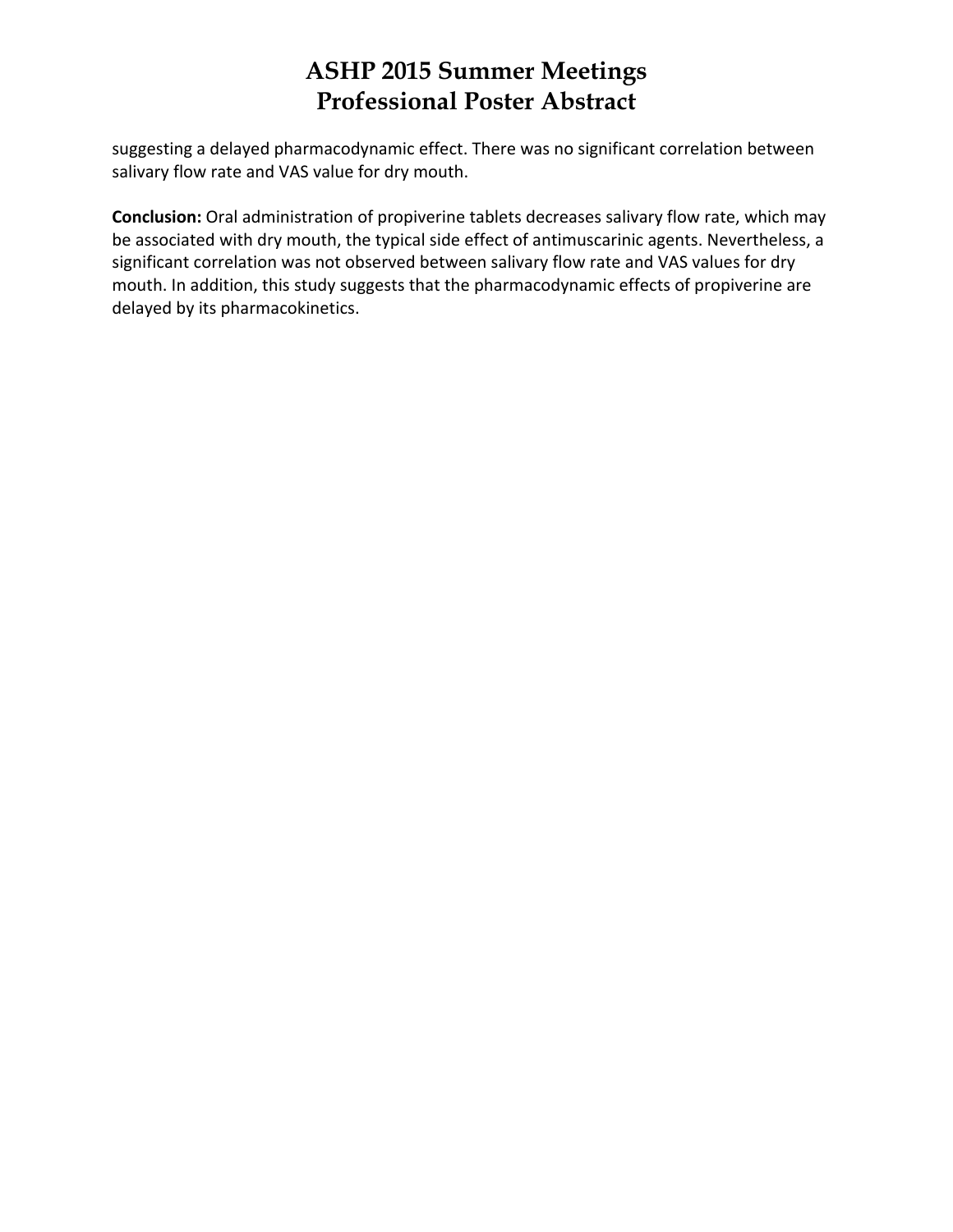**Board#‐Day 23‐T**

**Category:** Drug‐Use Evaluation

**Title: Evaluation of antibiotic use for urinary tract infections in community pharmacies in Lebanon**

**Primary Author:** Wijdan Ramadan; **Email:** wramadan@lau.edu.lb

**Purpose:** Urinary tract infections (UTIs) are one of the most commonly occurring bacterial infections worldwide requiring antibiotic therapy. However, inappropriate antibiotic prescribing, including the incorrect drug/dose/duration, and/or poor compliance, contribute to antibiotic resistance, which is a serious health concern. The objective of this study was to assess the use of antibiotics in the treatment of UTIs in women presenting to community pharmacies across Lebanon.

**Methods:** One hundred and fifty eight adult female patients, aged 18 years and above, using any prescribed antibiotic for the treatment of any type of UTIs were interviewed in 21 community pharmacies all over Lebanon during a 4‐month period in the spring and summer of 2014. All women using antibiotics for any infection were included initially and a total of 323 women were approached. A structured questionnaire was used to collect data and the collected data was entered into the Statistical Package for Social Sciences (SPSS) software for analysis. Evaluation of the appropriate use of the antibiotics was based on the most current Infectious Diseases Society of America (IDSA) guidelines and clinical judgment. The study was approved by the University Institutional Review Board (IRB) and a waiver of consent was obtained to fill out the questionnaire.

**Results:** Of the 323 women approached, 158 women (50 percent) were using antibiotics for UTIs. Around 59 percent of those were between the age of 30 and 40 years old. Among women using antibiotics for UTIs, 71 percent and 18 percent were suffering from uncomplicated cystitis and pyelonephritis respectively. The most commonly prescribed antibiotic class for UTIs was fluoroquinolones (74 percent). Ciprofloxacin was the mostly prescribed (58 percent) fluoroquinolone antibiotic. Urine cultures were not obtained in 72 percent of patients with UTIs. Most of the patients with uncomplicated cystitis were prescribed fluoroquinolones (96 percent). All patients with pyelonephritis were treated with fluoroquinolones with appropriate doses and duration of therapy. Fluoroquinolones are not recommended, according to the most current IDSA guidelines as first line agents for uncomplicated cystitis because of the propensity to cause collateral damage, but they are the first line empiric therapy in pyelonephritis. Nitrofurantoin, which is considered to be an appropriate first‐line choice for acute uncomplicated cystitis treatment according to the IDSA guidelines, was not prescribed to any patient during this study. Eventhough fluoroquinolones have high resistance prevalence in Lebanon (up to 50% of Escherichia coli strains are resistant to ciprofloxacin), they were the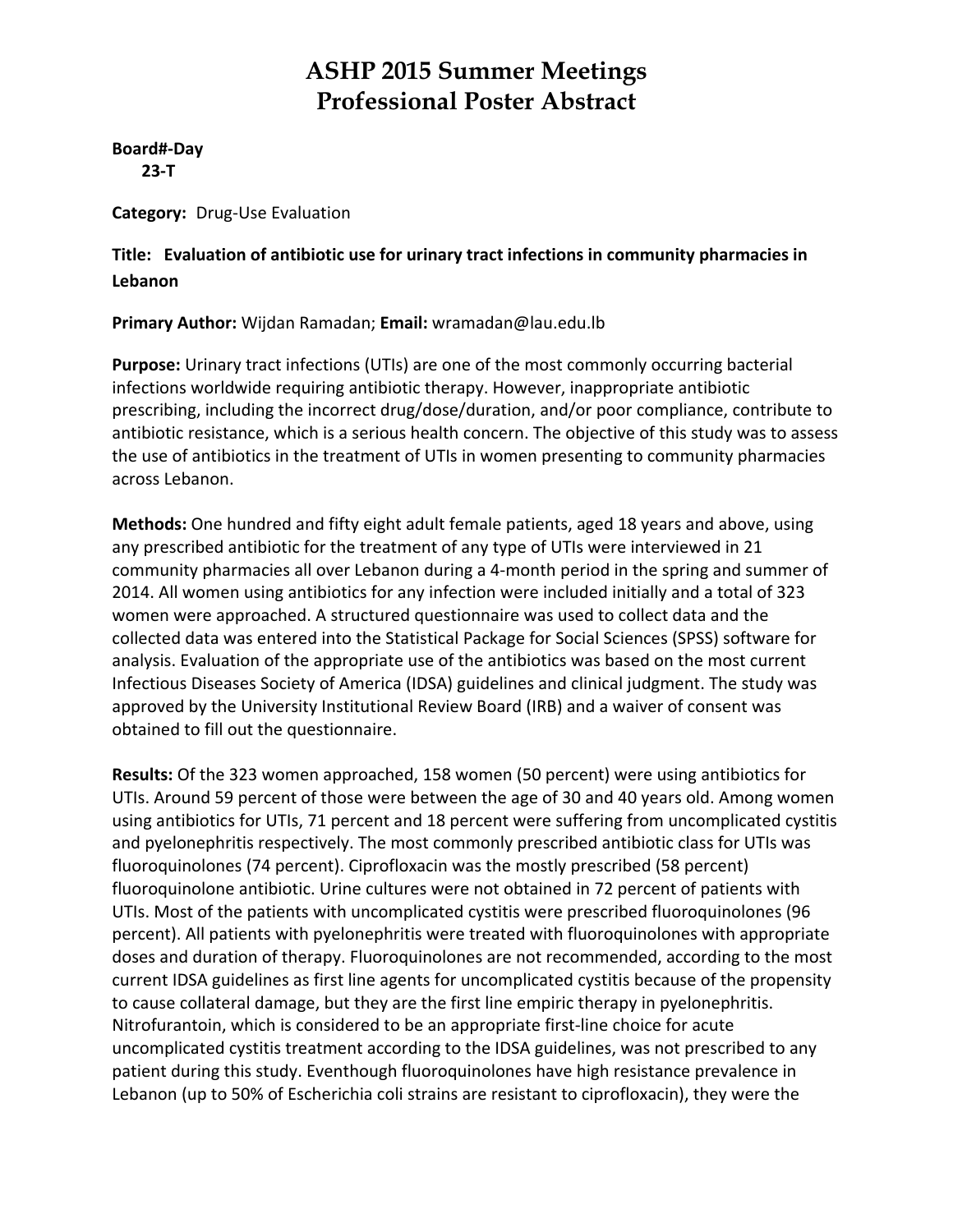most commonly prescribed antibiotics for UTIs in our study. More than 95% of the Escherichia coli strains in Lebanon are susceptible to nitrofurantoin.

**Conclusion:** A significant percentage of women suffer from UTIs and are treated with antibiotics without obtaining cultures. In addition, most of the antibiotics were selected and prescribed without following the IDSA guidelines. These prescriptions can contribute to the further development of antibiotics resistance and collateral damage in the community. Thus, the Lebanese pharmacists should collaborate with physicians in order to select the optimal therapy to patients and increase the usage of nitrofurantoin as a first line agent for uncomplicated cystitis in women.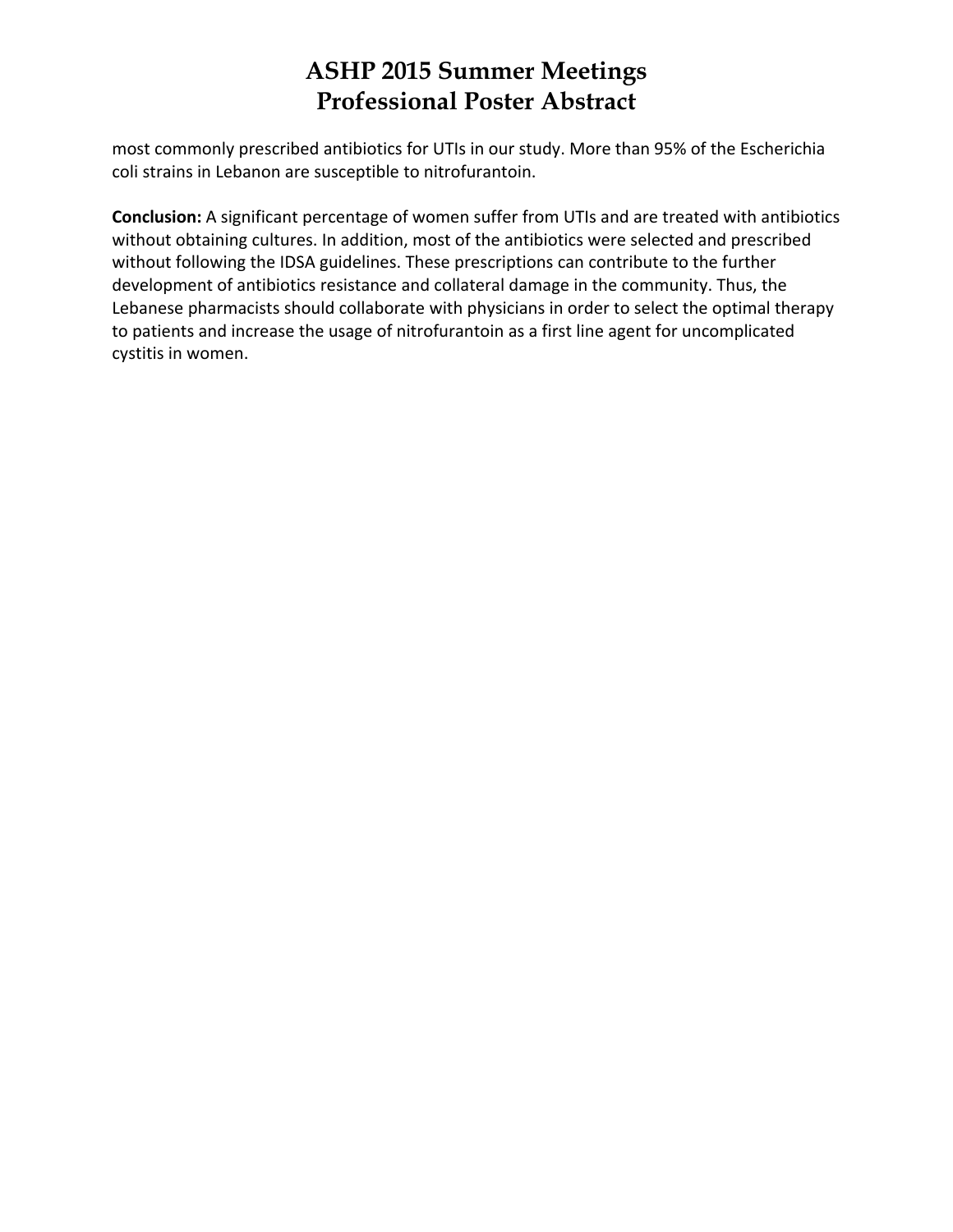**Board#‐Day 24‐T**

**Category:** Drug‐Use Evaluation

#### **Title: Statewide collaboration to review targeted oral anticoagulant use**

**Primary Author:** Martha Roberts; **Email:** mroberts@chartercare.org

#### **Additional Author (s):**

Linda Nelson Mark Curtis Michelle Kelley Christine Barabas

**Purpose:** Dabigatran and rivaroxaban are two targeted oral anticoagulants (TOACs). Dabigatran and rivaroxaban require dose adjustments based on kidney and/or liver function and monitoring of concomitant medications that can effect coagulation and possibly results in an increased bleeding risk. This medication use evaluation was undertaken to review the indication for use and dosing as well as adverse reactions and treatment failures.

**Methods:** A retrospective chart review was completed for adult in‐patients admitted to participating Rhode Island hospitals between January 1 and March 31, 2013. All of the participating hospitals received Institutional Review Board approval for this study. The following indicators were reviewed: indication for use, dose, presence or absence of a pharmacist intervention, presence or absence of concomitant medications including proton pump inhibitors/acid suppressants, platelet inhibitors, other anticoagulants, non-steroidal antiinflammatories or selective serotonin reuptake inhibitors. Lastly, any adverse reactions (bleeding, dyspepsia) or treatment failures were recorded.

**Results:** Seven of the eleven acute care hospitals in Rhode Island participated in this study. There were 308 total patients reviewed of which 122 received dabigatran and 186 received rivaroxaban. Dabigatran's indications included atrial fibrillation (110), treatment of deep vein thrombosis or pulmonary embolism (DVT/PE) (10) and other (2). Treatment continued from prior to admission for 79 (65%) of the dabigatran patients. Rivaroxaban's indications included atrial fibrillation (92), orthopedic post‐operative DVT prophylaxis (60), treatment of DVT or PE (31), and other (3). Treatment continued from prior to admission for 60 (32%) of the rivaroxaban patients. Pharmacists documented 65 interventions for renal dosing; no hepatic dose adjustments were reported. There were 444 potential drug-drug interactions identified. These included PPIs or acid suppressants (144), platelet inhibitors (139), miscellaneous agents (83) and other anticoagulants (78). A total of 20 adverse reactions were reported and described as documented bleeding (16) and dyspepsia (4). Six patients were reported as treatment failures. Twenty-three of those events occurred in patients 60 years of age or older. This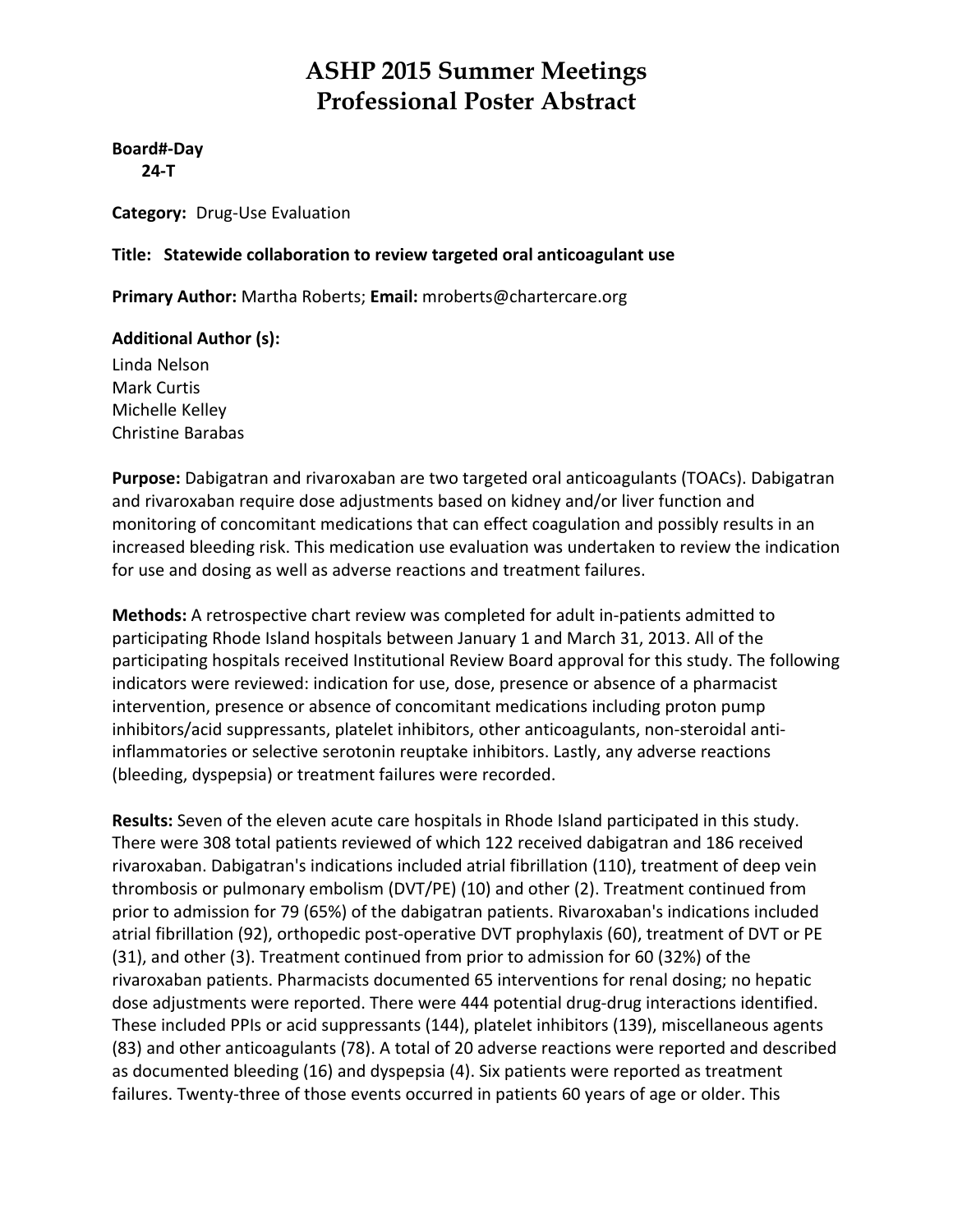included five treatment failures. Albumin results were available for 155 patients. Of those with an albumin less than 3.2mg/dl, a higher rate of side effects were observed.

**Conclusion:** The use of both dabiagatran and rivaroxaban was in accordance with their Food and Drug Administration approved indications in the majority of cases reviewed. Pharmacists played a role in optimizing treatment. The possible association between low serum albumin and adverse reactions warrants further investigation.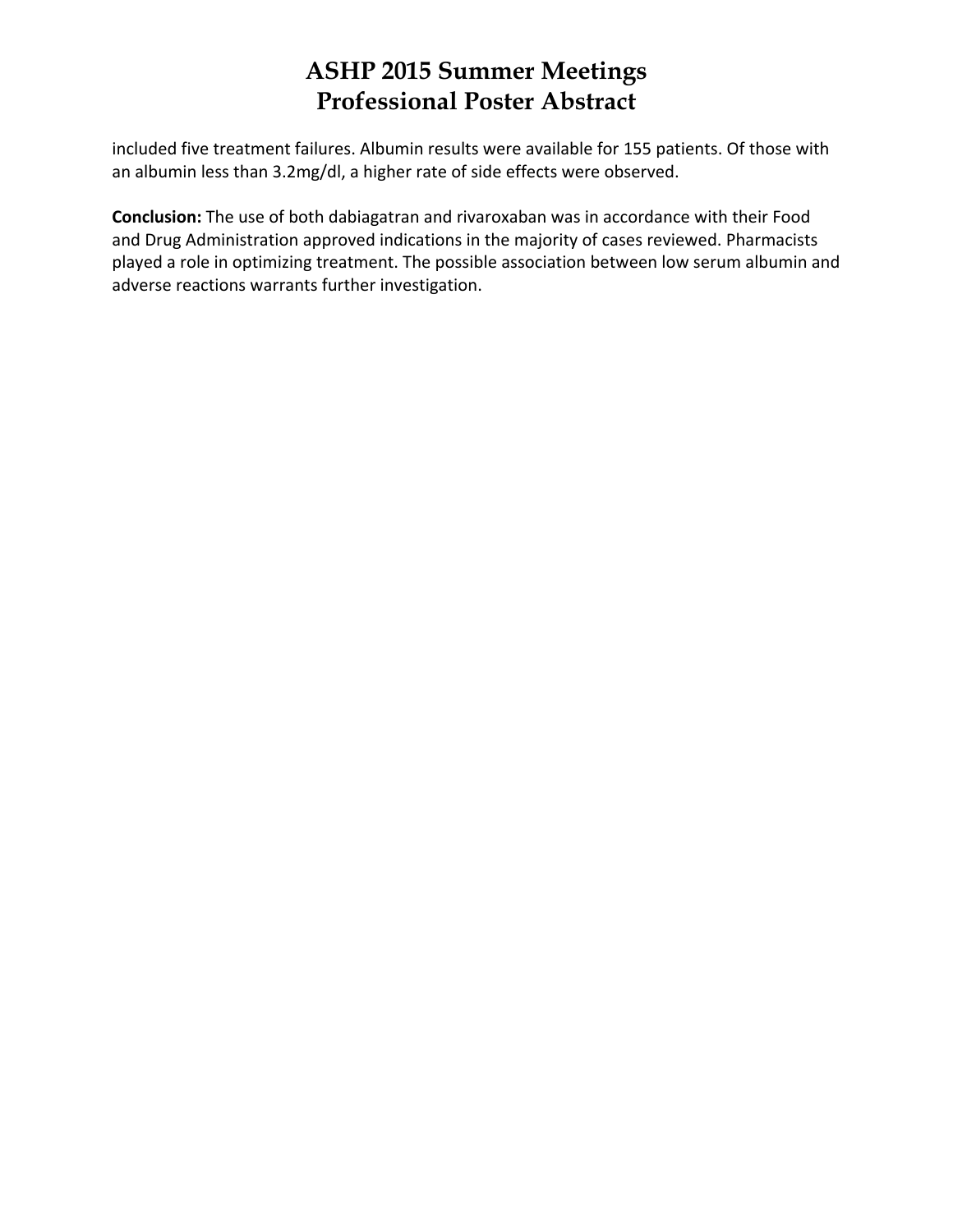**Board#‐Day 26‐T**

**Category:** Drug‐Use Evaluation

#### **Title: Evaluation of intra‐operative liposomal bupivacaine and non‐liposomal anesthetic for pain control in orthopedic surgery**

**Primary Author:** Anthony Scriver; **Email:** Anthony.Scriver@HCAhealthcare.com

#### **Additional Author (s):**

Amanda Kershaw

**Purpose:** The use of an intra‐operative local anesthetic injection for pain control in orthopedic surgery (total knee arthoplasty, total hip arthoplasty) is a common component of multimodal pain control. The goal of an intra‐operative local anesthetic injection is to minimize the overall use of post-surgical opiates, decrease time to ambulation (which may decrease venous thromboembolism and infection risks), facilitate earlier hospital discharge and improve pain scores / patient satisfaction. Established approaches for intra-operative local anesthetic injection include the use of liposomal bupivacaine or the use of either bupivacaine or ropivacaine with lidocaine in combination with an opiate or non‐opiate pain medication and corticosteroid. The purpose of this evaluative report was to compare patient pain scores, length of stay, opiate use, venous thromboembolism rate, opiate related fall and opiate reversal usage in orthopedic surgical cases using one of four established intra‐operative pain management regimens.

**Methods:** This review was undertaken as a medication use evaluation for the Pharmacy and Therapeutics committee and Medical Executive committee at the facility. This retrospective evaluation assessed established regimens used within the operating room setting of the hospital for intra-operative pain management of total knee arthoplasty and total hip arthoplasty cases. The four established regimens reviewed were: no intra‐operative local anesthetic injection with patient controlled analgesia and intravenous / oral pain medications post‐operatively (regimen A), intra‐operative injection of liposomal bupivacaine 266mg and 30ml of bupivacaine adjunct with intravenous / oral pain medications post‐operatively (regimen B), intra‐operative injection consisting of ropivacaine 1%, lidocaine 1%, morphine 10mg, methylprednisolone acetate 40mg and epinephrine 0.5mg with intravenous / oral pain medications post-operatively (regimen C) and intra-operative injection consisting of ropivacaine 1%, lidocaine 1%, morphine 10mg, methylprednisolone acetate 40mg and epinephrine 0.5mg with bupivacaine elastomeric pump and intravenous / oral pain medications post-operatively (regimen D). The average pain scores post‐operative day zero through five, length of stay, opiate use, venous thromboembolism rate, opiate related fall and opiate reversal usage of each regimen was compared.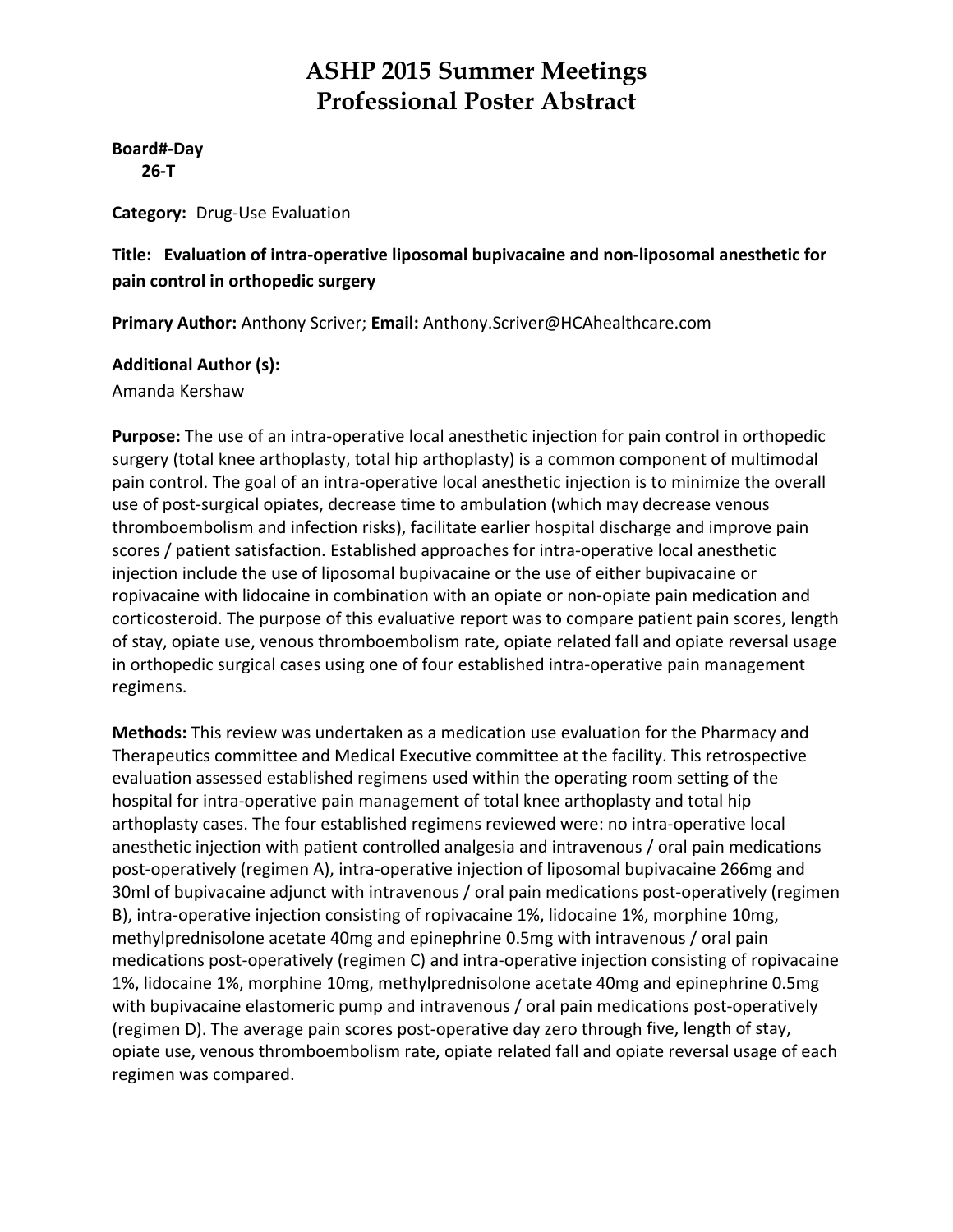**Results:** A total of seventy two patients (18 from each regimen) were retrospectively evaluated with thirty seven patients undergoing total knee arthoplasty and thirty five patients undergoing total hip arthoplasty. The average patient age was comparable for all regimens (regimen A = 68.1, regimen B = 63.8, regimen C = 67.5 and regimen D = 68.8). The average post-operative pain score for day 0 through 5 was lower in regimen D (average pain score = 3.5) when compared to the average pain score achieved by regimen A (average pain score = 4.4), regimen B (average pain score  $= 5.1$ ) or regimen C (average pain score  $= 4.4$ ). The average length of stay was lower for regimen D (3.6 days), when compared to regimen A (4.61 days), regimen B (4.27 days), or regimen C (4.4 days). Patients in all four regimens used comparable amounts of intravenous and oral pain medications post‐operatively. There were no venous thromboembolism events, opiate related falls or opiate reversal needed for any of the patients evaluated.

**Conclusion:** This medication use evaluation demonstrated that the combination of an intra‐ operative local anesthetic, opiate, and corticosteroid injection with post‐operative bupivacaine elastomeric pump provides an effective surgical pain management strategy when compared to liposomal bupivacaine. This particular regimen may provide optimal post‐surgical pain management and decrease length of stay when compared to other established pain management regimens, including the liposomal dosage form of a local anesthetic as an intra‐ operative injection.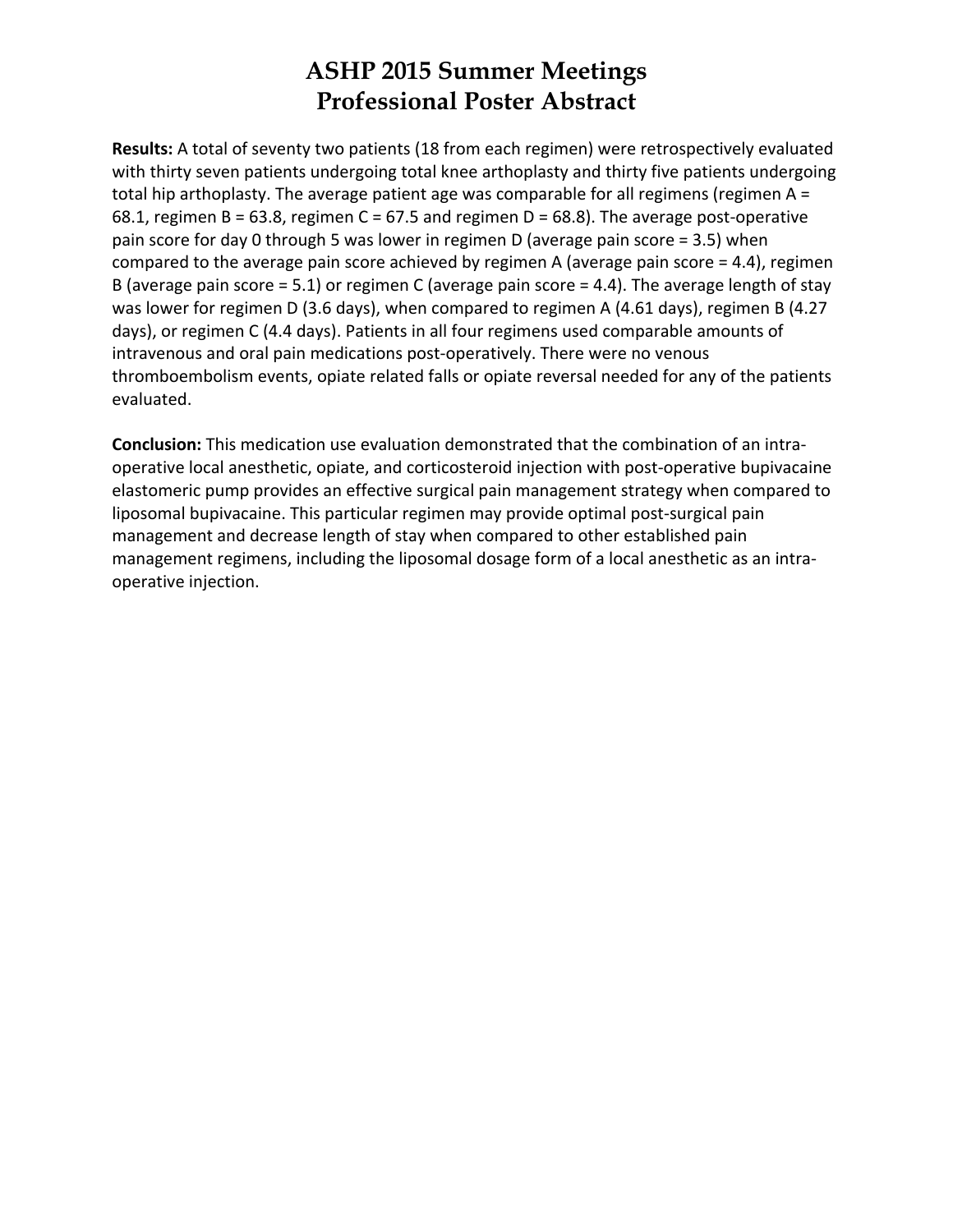#### **Board#‐Day 27‐T**

**Category:** Emergency Medicine / Emergency Room

#### **Title: Intranasal naloxone rescue kit program evaluation by patient telephone questionnaire**

**Primary Author:** Chelsey Hess; **Email:** chelsey.hess@ucdenver.edu

**Additional Author (s):** Kevin Kaucher

Eric Gilliam

**Purpose:** This program was evaluated utilizing a telephone questionnaire of patients who received a prescription for an intranasal naloxone rescue kit (INRK) at our institution. Those who were prescribed an INRK are high-risk opioid users or at high-risk to witness an overdose. The questionnaire was developed with specific questions targeted to assess memory of education and if other learning methods would have been preferred.

**Methods:** This is a retrospective, observational, quality assurance study. Patients were contacted by the pharmacy intern via telephone if they had filled their INRK prescription from July 4, 2013 to October 14, 2014. Descriptive statistics will be utilized to describe responses to the questionnaire regarding several aspects of the education the patient initially received.

**Results:** We identified 96 patients to have filled their INRK from our outpatient pharmacy, with 48 being included in the analysis. The remaining were lost to follow‐up or chose not to participate when contacted. 97% of patients have their INRK stored in an appropriate location. 31.3% suggested a pharmacist do the education vs. 43.8% by a physician. The most requested form of education was by direct verbal education and self-demonstration at 71% vs 21% by video demonstration. Of those who used their INRK for an overdose (n=3), all were successful in reversal of the overdose which demonstrates they remembered how to use the INRK appropriately.

**Conclusion:** Our patient questionnaire was utilized to assess whether patients thought our current discharge counseling of INRK was appropriate or if they would have preferred other methods. Currently, we use a combination of pharmacists, pharmacy interns and health educators to do in‐person education and demonstration with the patients. Due to 3 successful overdose reversals using the INRK we suspect our current program is adequate but minor changes in our education plan will occur.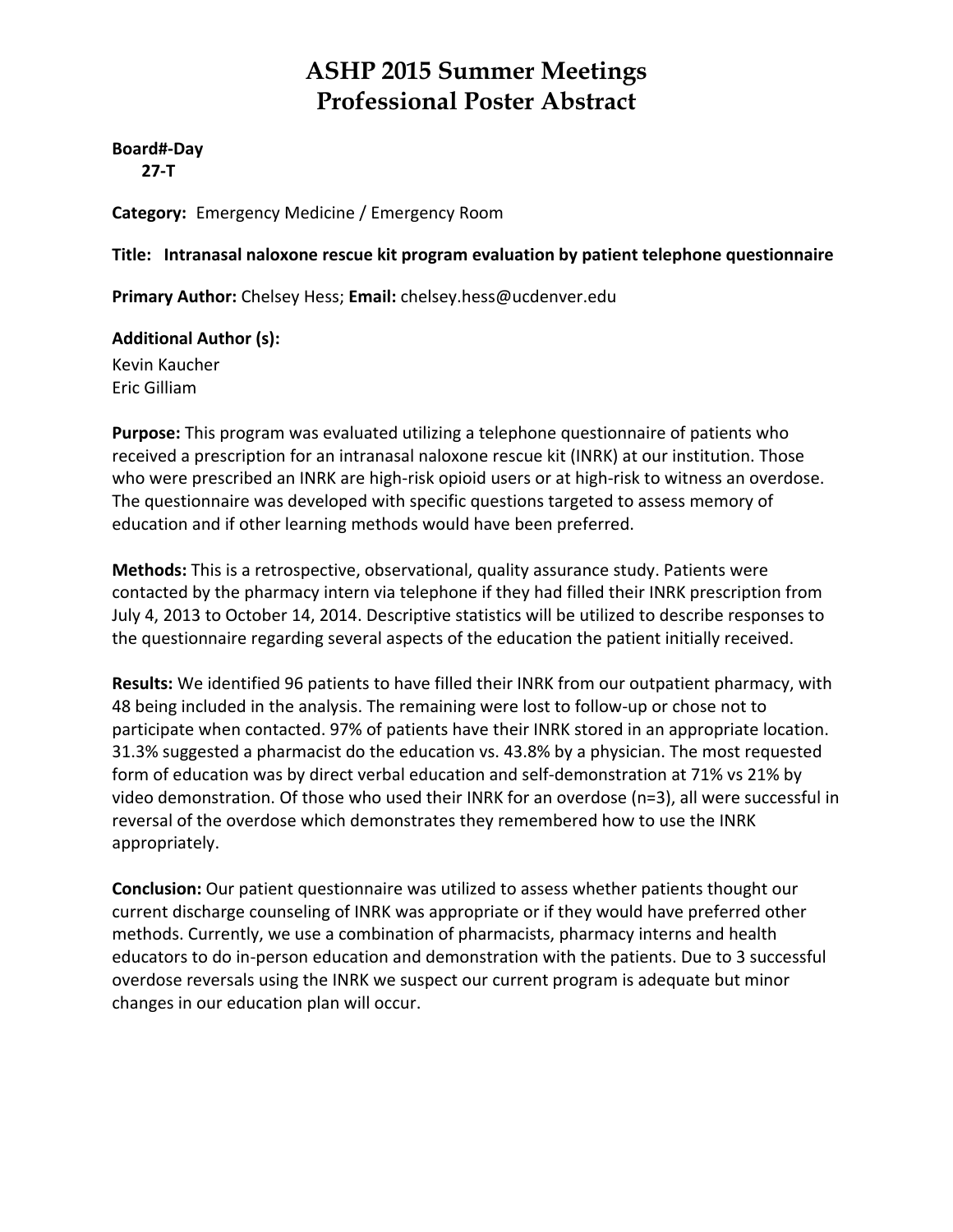**Board#‐Day 28‐T**

**Category:** General Clinical Practice

#### **Title: Patient acceptance and impact of a bedside discharge prescription delivery service**

**Primary Author:** Megan Sessums; **Email:** megan.sessums@baptist‐health.org

**Additional Author (s):**

Tonya Robertson Bethany Chandler

**Purpose:** According to the Centers for Disease Control and Prevention, 20 to 30 percent of medications prescribed at hospital discharge are never filled. Patients with heart failure are among the highest risk groups for readmissions. In an effort to improve transitions of care and reduce 30‐day readmission rates, heart failure patients were offered to have new prescriptions filled and delivered to bedside upon discharge. A one-month pilot was conducted to assess patient acceptance and resources needed to sustain such a service.

**Methods:** For one month, patients admitted with heart failure were offered to have new prescriptions filled and delivered to bedside. Patients with one or more of following criteria were excluded from the pilot: younger than eighteen years of age, patients with ventricular assist devices, currently listed for heart transplant, and individuals who were not discharged to home. The pharmacy resident or a fourth year pharmacy student offered the service to patients admitted on two cardiac nursing units. The on‐campus outpatient pharmacy was then utilized by the resident to fill new prescription(s) and deliver them to bedside. All patients discharged, whether declining or accepting the service, were provided medication counseling. Time was tracked to estimate resources needed to sustain the service. Patients were contacted within five days of discharge to assess patient satisfaction and prescription fill rates for those who declined the service. Thirty‐day readmission rates were also evaluated.

**Results:** During the pilot 73 patients were initially identified, 25 of which accepted the service, 23 declined the service, and 25 were excluded. Two patients who accepted and one patient who declined were later excluded due to discharge disposition. An average per patient of 24 minutes was spent offering the service and 62 minutes to fill, deliver, and provide discharge counseling. Of the patients who accepted and declined the service, 92 percent and 43 percent respectively said they would use the discharge prescription service in the future. Patient satisfaction assessed by questionnaire during the follow-up phone calls was 99 percent for both the accepted and declined groups. Of those who declined the service, 35 percent reported not having new prescriptions filled the day of discharge. Thirty-day readmission rates for those heart failure patients accepting the service was 12 percent compared to baseline of 20.3 percent.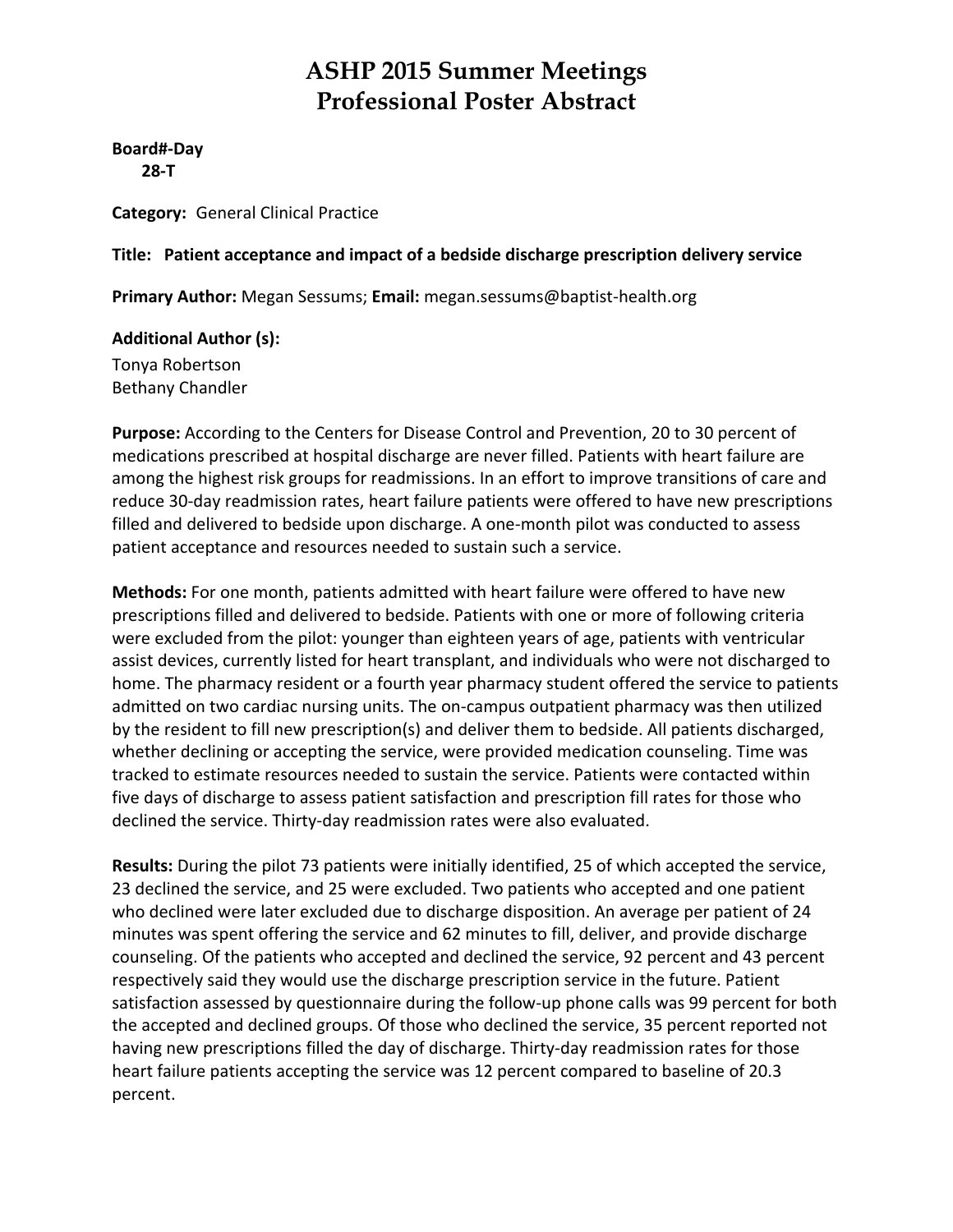**Conclusion:** The service was accepted by 54 percent of heart failure patients offered. According to scores received during follow‐up phone survey, patients were both highly satisfied with the service as well as counseling received at discharge. Sample size was too small to determine impact on thirty-day readmission rates. Processes were evaluated and re-mapped in order to determine additional resources necessary to sustain the bedside discharge prescription delivery service utilizing outpatient pharmacy personnel.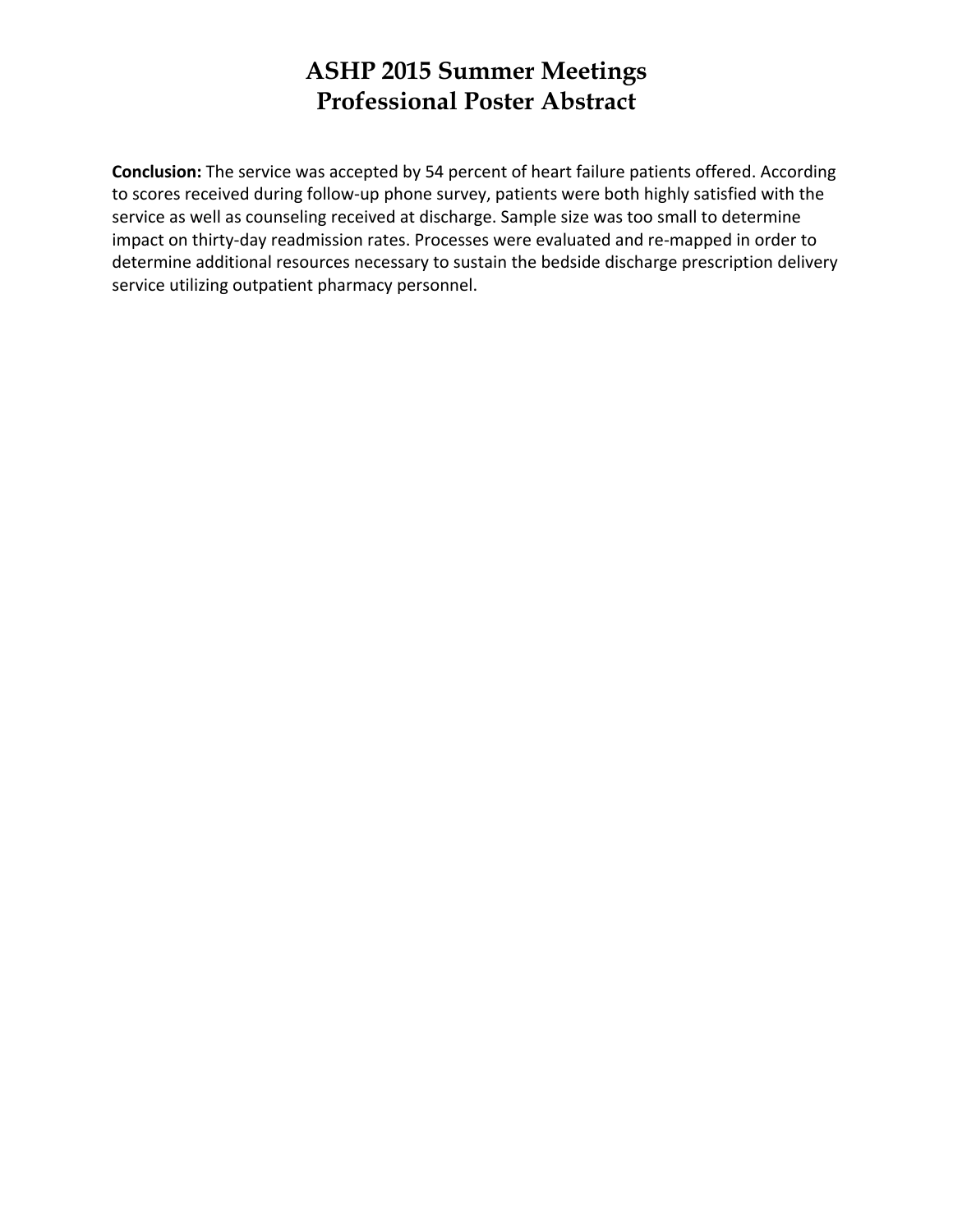**Board#‐Day 29‐T**

**Category:** General Clinical Practice

**Title: Pharmacist led transition of care/medication education program pilot within an inpatient rehabilitation unit**

**Primary Author:** Margaret Songy; **Email:** margaret.songy@baptist‐health.org

#### **Additional Author (s):**

Kevin Robertson

**Purpose:** Re‐admission rates nationwide have been increasing with around 20 percent of Medicare beneficiaries readmitted within 30 days of discharge. Medication non‐compliance contributes to both increased hospital readmission rates and an increase in health care spending. Oftentimes, during a hospital admission, new medications are added, doses are adjusted, and existing therapies are discontinued. Patient and caregiver teamwork is essential for improving transitions of care, and pharmacists can provide appropriate recommendations for changes in therapy based on individual patient needs. In an approach to bridge the communication gap, hospital pharmacists can provide a reconciled medication list and meet with patients for counseling and education prior to discharge. The hospital pharmacist can then collaborate with the community pharmacist to further improve adherence outcomes and decrease overall medication related problems.

**Methods:** The baseline population included all patients discharged home from Baptist Health Medical Center‐ North Little Rock Rehabilitation unit from October through December 2014. Baseline data collection was performed via documented re‐admission rates and clinical intervention per patient discharge. During the month of January 2015, clinical pharmacy services provided transitions of care and medication therapy management services to the rehabilitation unit. These included conducting home medication history collection, medication reconciliation, and discharge counseling. Discharged patients were provided medication counseling and all changes to medication therapies were verbally communicated to the patients outpatient pharmacy.

**Results:** Baseline data collection showed that in the months of October through December 2014, 159 patients were discharged from the Baptist Health Medical Center Rehabilitation unit and 193 interventions were documented by clinical pharmacy services, resulting in an average of 1.23 documented clinical pharmacy interventions per patient discharge. Readmission rates for October, November, and December 2014 were 12.28, 6.38, and 16.98, respectively. In January 2015, 64 patients were discharged from the Rehabilitation unit with 199 documented clinical pharmacy interventions, resulting in an average of 3.11 documented clinical pharmacy interventions per patient discharge. Readmission rates for January were 15.63.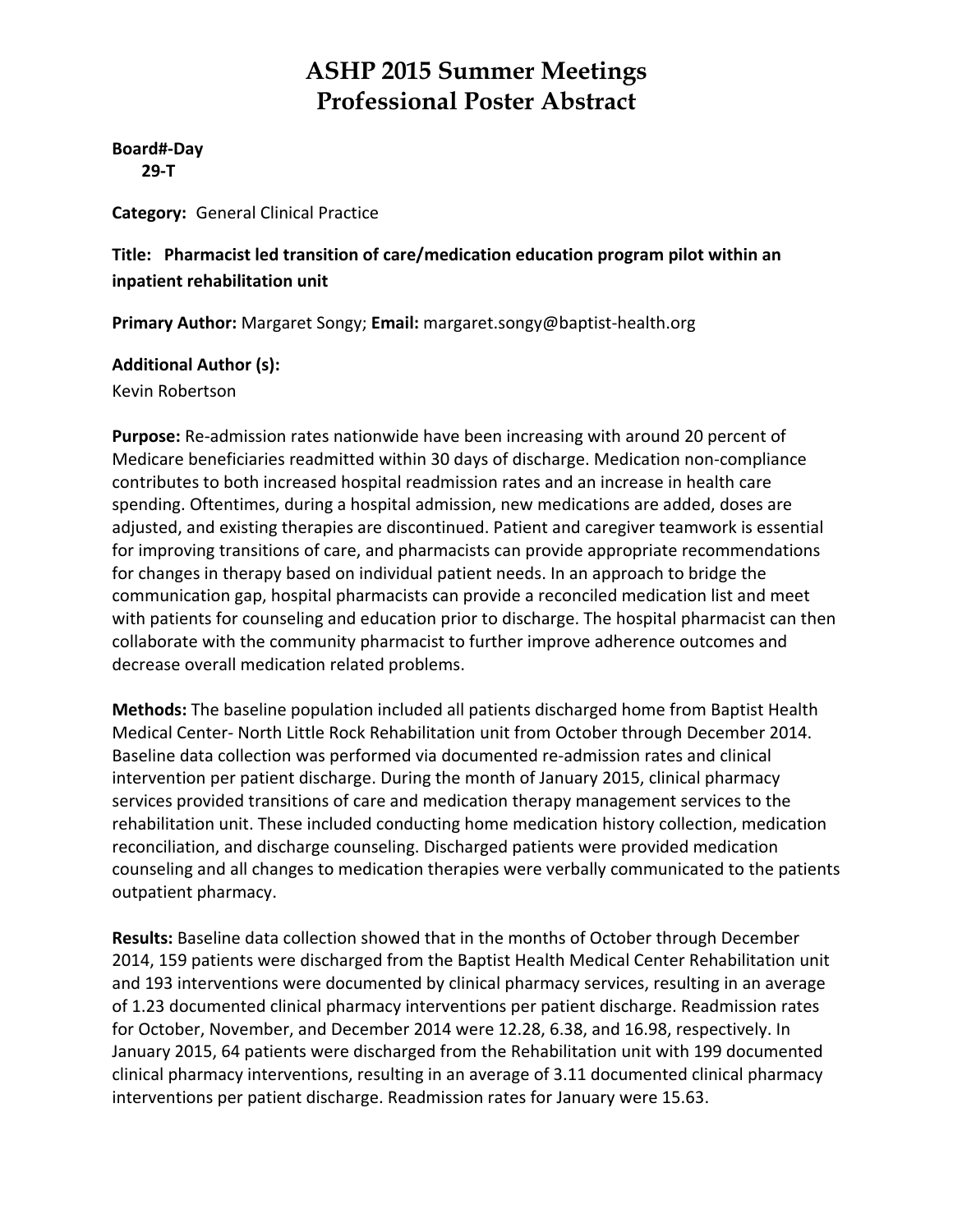**Conclusion:** Clinical pharmacy interventions increased more than two‐fold during the pilot month. Baptist Health Medical Center‐ North Little Rock Rehabilitation units readmission rates are currently below the national average. The presence of a clinical pharmacist in the rehabilitation unit has improved documented clinical activities and has also been well received by the medical, nursing, and therapy staff members.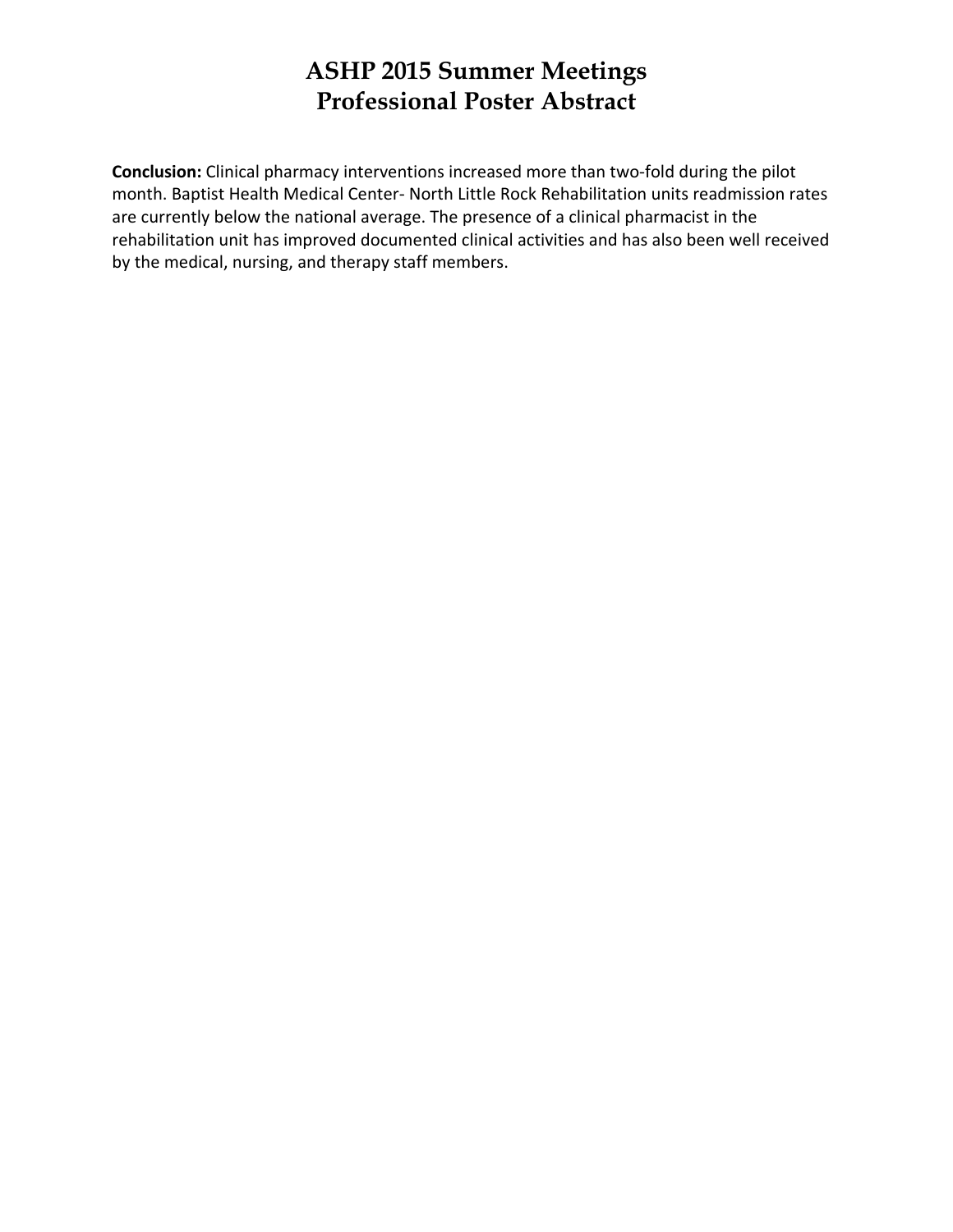#### **Board#‐Day 30‐T**

**Category:** Home Care

**Title: Effect of pharmacist drug therapy interventions for geriatric patients in independent living facilities**

**Primary Author:** Stephanie Hipp; **Email:** hipps456@gmail.com

#### **Additional Author (s):**

Brittany Melton Janelle Ruisinger Katelyn Steele

**Purpose:** Pharmacy services have expanded with the implementation of medication therapy management programs. However, some patients are currently unable to access these services. Providing comprehensive medication reviews (CMR) in a patients home presents an opportunity for pharmacists to impact geriatric patients. This study evaluates the effects of pharmacist‐provided home‐based CMRs on drug therapy problems for geriatric patients.

**Methods:** This pre‐/post intervention study examined the overall effect of pharmacist‐provided home-based CMRs. Patients were included if they were age >65, had >3 medications for chronic disease states, used the medication delivery service, and lived in an independent living facility with no outside assistance for medication administration. For each patient, a pharmacist conducted a CMR, and potential drug therapy problems across 17 criteria were identified at baseline. After the pharmacist discussed the interventions with the patients, they were mailed a medication action plan, and their physician was contacted if a new prescription was needed. The patient profiles were analyzed monthly for 3 months after the original CMR for continuous evaluation of the interventions made during the visit. The number of drug therapy problems identified during the original CMR was compared to the number of drug therapy problems that remained after 3 months. The average number of drug therapy problems resolved was used to assess whether the results were statistically significant. The pre‐study alpha was set at 0.05. A paired two-tailed t-test was used to analyze the data and descriptive statistics were used to assess patient demographics.

**Results:** Twenty‐five patients participated with an average age of 84.2 years old. The majority of participants (72%, n=18) were women. There was an average of 3.4 2.1 (mean standard deviation) drug therapy problems identified per patient at baseline. After 3 months the average number was reduced to 1.5 1.6 (p<0.05). The average number of drug therapy problems resolved was 1.9 1.7. The sharpest decrease in the number of drug therapy problems occurred within the first month after the CMR. However, the number of problems continued to decrease throughout the following 2 months.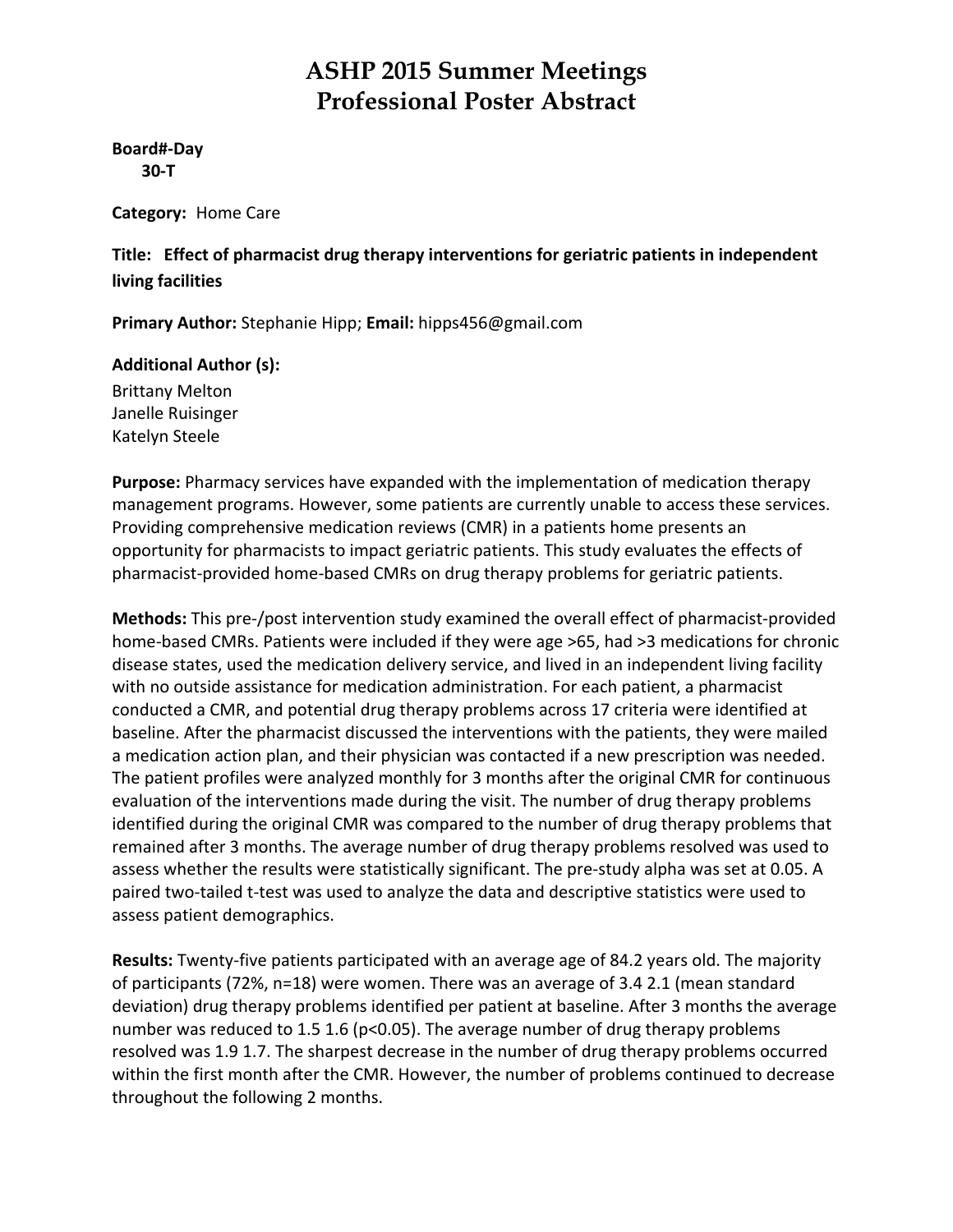**Conclusion:** Pharmacist‐provided home‐based CMRs for geriatric patients in independent living facilities demonstrated benefit by decreasing the overall number of drug therapy problems. Since the majority of changes occurred in the first month, it is suggestive that the primary benefit came from the initial face‐to‐face intervention from the pharmacist.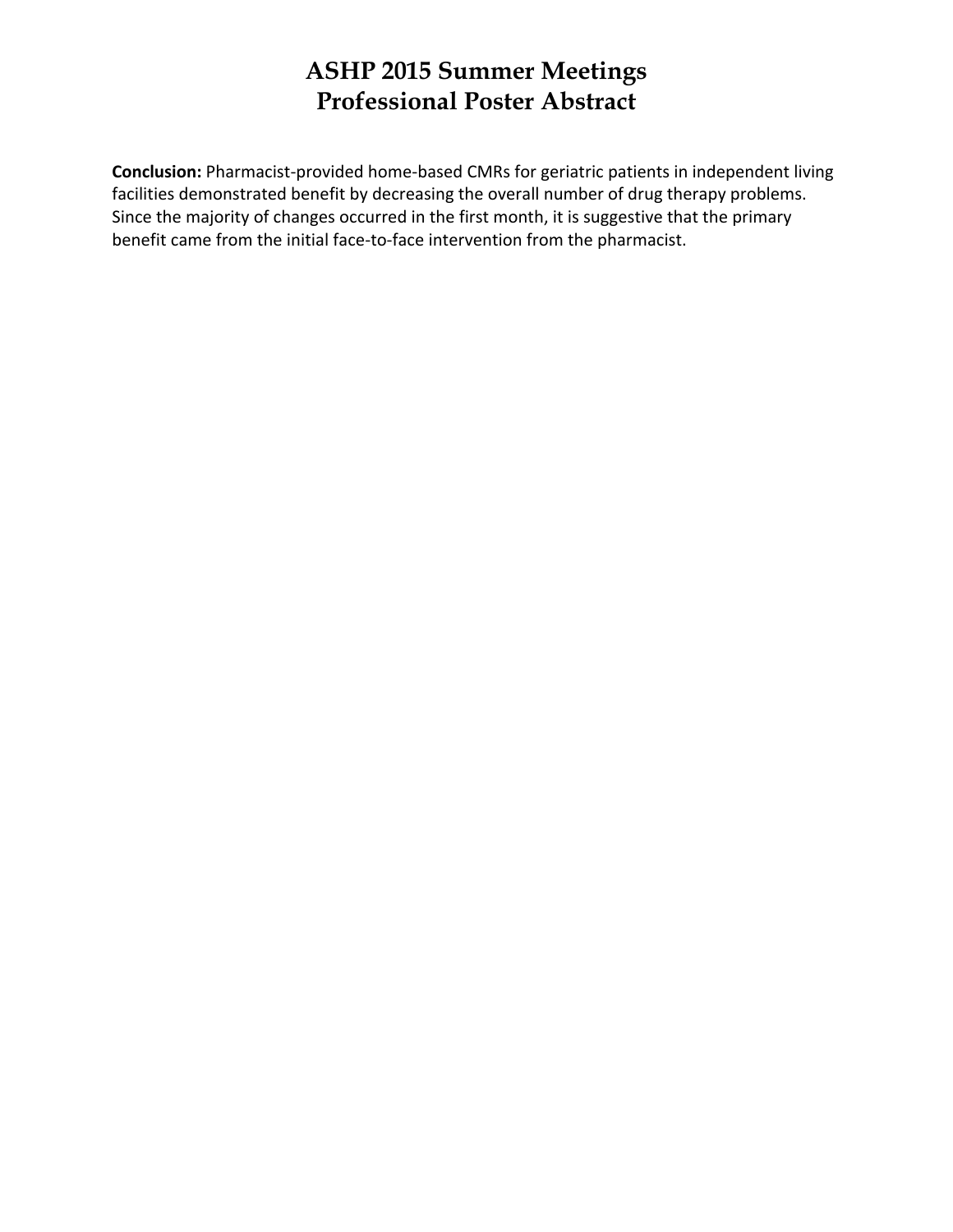#### **Board#‐Day**

 **31‐T**

**Category:** I.V. Therapy / Infusion Devices

#### **Title: We push, pump and drip‐drop, but what are our patients getting? Observation of intravenous medication preparation and administration practices**

**Primary Author:** Ciara Kirke; **Email:** ciarakirke@gmail.com

#### **Additional Author (s):**

Marie Ronan

**Purpose:** Medication administration via the intravenous (IV) route is known to be hazardous1, with high preparation and administration error rates noted in observational studies2. This study aimed to determine: 1. if IV medicines are prepared and administered in accordance with hospital guidelines and 2. the proportion of the prescribed dose received by patients with current infusion practices.

**Methods:** Robert Gordon University Research Ethics Committee (REC) approval and hospital REC Chairmans approval were granted. A paper‐based data collection form based on reported observational studies2,3 categories was piloted, adjusted and finalised. A single trained pharmacist observed a convenience sample of IV drug preparation and administration meeting study inclusion criteria during a two hour data collection period per day on 14 adult medical/surgical in‐patient wards over six weeks in February and March 2014. Participants were observed once only and gave informed consent prior to observation. Data (participant demographics, preparation and administration details) was recorded on the ward and observations subsequently checked against hospital guidelines. Data was analysed using SPSS and descriptive statistics compiled.

**Results:** 105 IV drug preparations and 66 IV drug administrations by nurses were observed. Gravity (n=28) and slow IV injection (n=26) were most commonly observed, followed by infusion by volumetric infusion pump (n=12). Syringe pump/driver infusions were not observed due to the longer duration of infusion. Hospital guidelines (IV monographs) were referred to in 40% (42/105) of preparations. The volume or type of reconstitution or diluent fluid differed from guidelines in 21% of preparations (22/105). An incorrect dose was prepared on 3 occasions but identified by the checking nurse and corrected in all cases. 73% (48/66) of administrations were outside recommended rates. 65% of IV injections were more than 100% faster and 36% of gravity infusions more than 50% slower than recommended. Medication remained in the giving set and/or infusion bag at the end of the infusion and was discarded, resulting in under‐dosing in 95% of observed infusions. This was in line with hospital guidelines and practice at the time, with flush of the patient's cannula but not the giving set postadministration.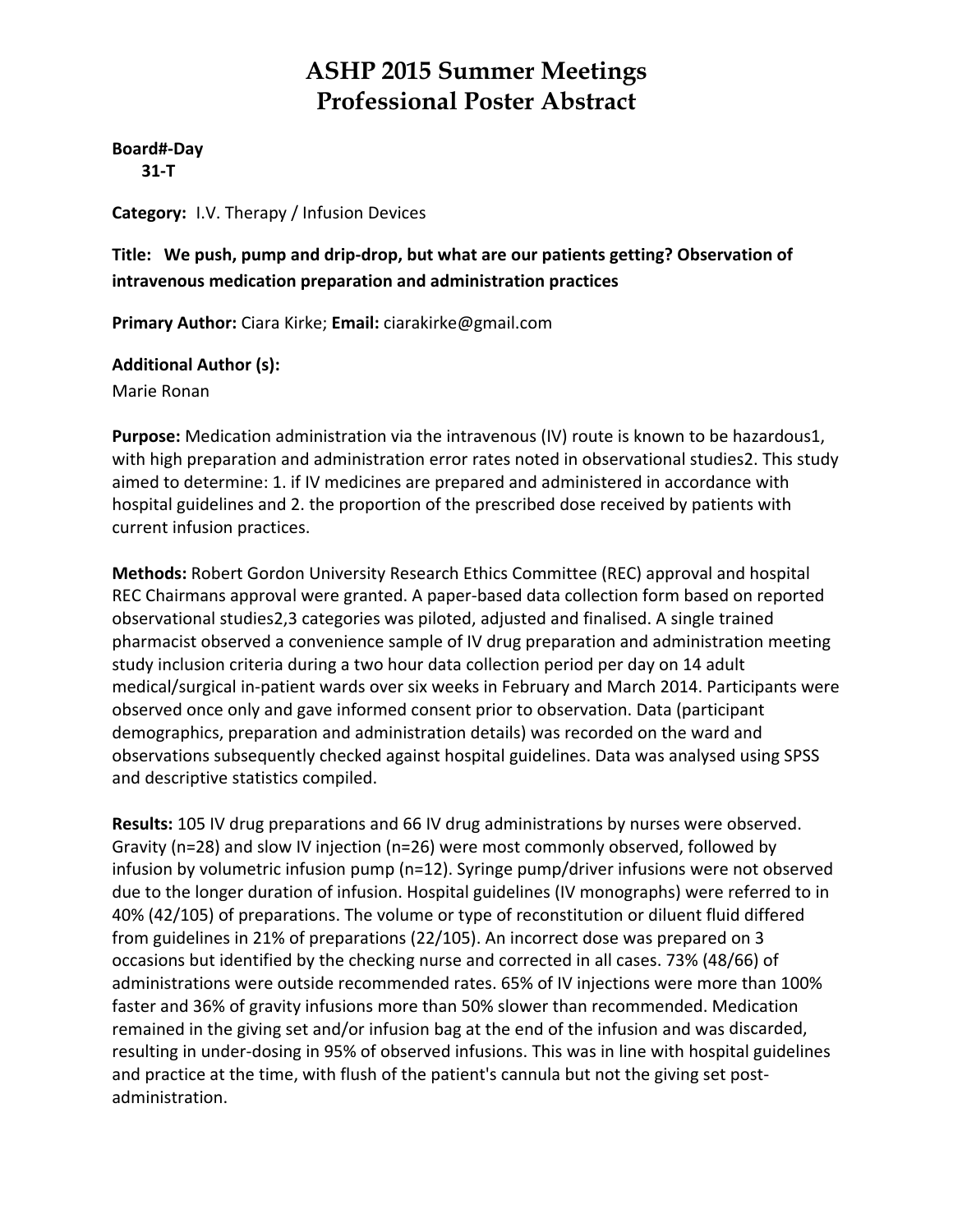**Conclusion:** Medication was prepared and administered in line with guidelines in 21% of observations (8/66). Under‐dosing due to medication remaining in the line and/or bag occurred with 95% of infusions. Changes to hospital policy, practice and training are required to ensure the entire IV giving set is flushed to administer of the full dose and to ensure administration at the recommended rate. References: 1. Berdot S, Sabatier B, Gillaizeau F, Caruba T, Prognon P, Durieux P. Evaluation of drug administration errors in a teaching hospital. BMC Health Services Research. 2012; 12(1):60 2. Taxis K, Barber N. Ethnographic study of incidence and severity of intravenous drug errors. BMJ 2003; 326(7391):684. 3. Allan E, Barker K. Fundamentals of medication error research. American Journal of Health‐System Pharmacy. 1990; 47(3):555‐571.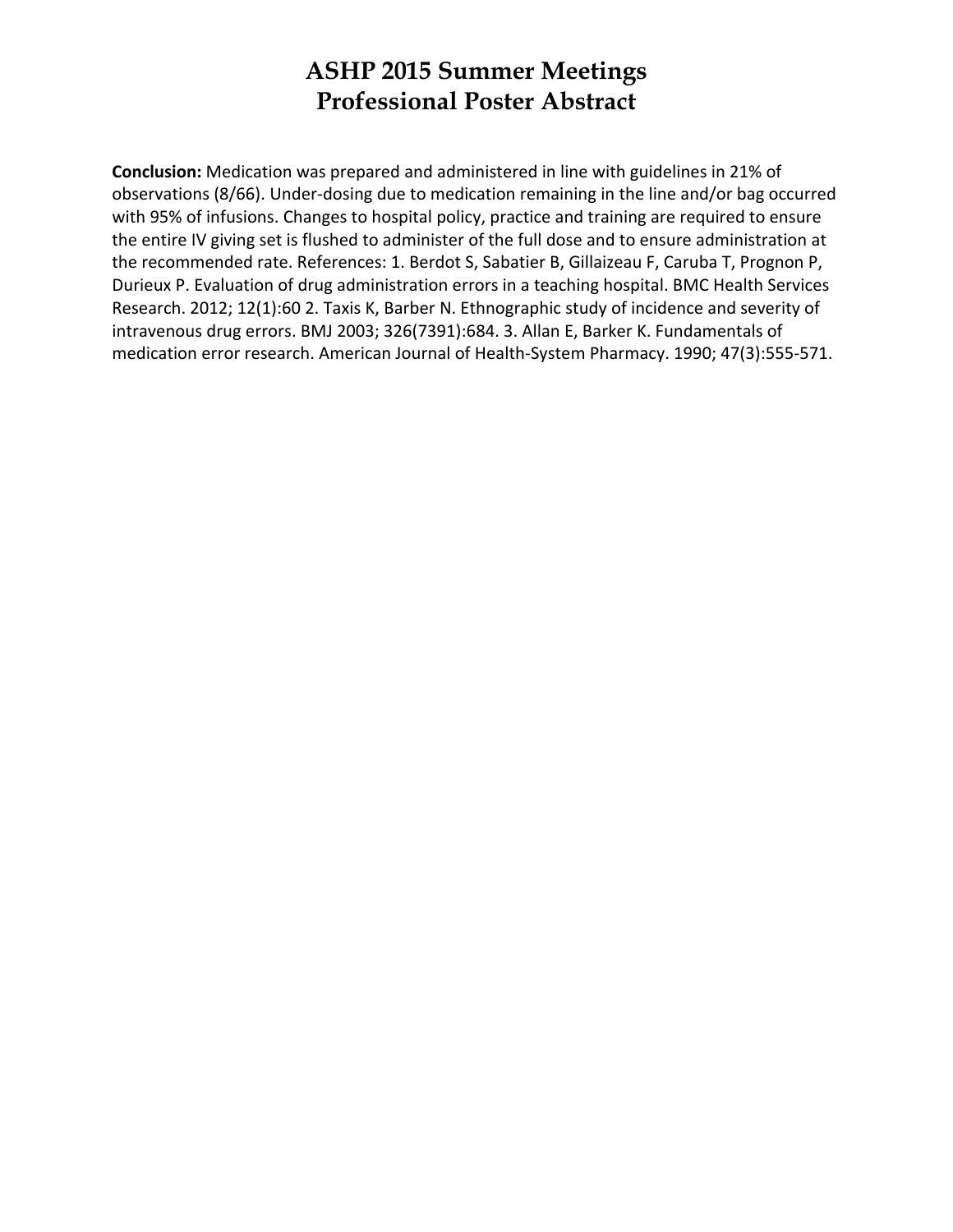**Board#‐Day 32‐T**

**Category:** Investigational Drugs

**Title: Cannabidiol: Challenges in human clinical trial implementation at Mayo Clinic Investigational Drug Service pharmacies**

**Primary Author:** Christine Formea; **Email:** formea.christine@mayo.edu

**Additional Author (s):**

Karen Bergrud Philip Christiansen

**Purpose:** Cannabidiol demonstrates pharmacological activity that has led to epilepsy research in patients with intractable seizures, among other disorders. In 2014, medical cannabis legislation was signed into law and a Task Force on Medical Cannabis Therapeutic Research was created in the state of Minnesota. Our institution encountered significant challenges for implementation and execution of human clinical trial protocols involving cannabidiol due to its Schedule I Controlled Substance designation and inconsistencies between Drug Enforcement Agency (DEA) and Minnesota Board of Pharmacy regulations.

**Methods:** Pharmacy leadership, in conjunction with Investigational Drug Service specialists expertise, examined and detailed the requirements for Schedule I Controlled Substance management with the regional Drug Enforcement Agency (DEA) Diversion Investigator in collaboration with guidance from the Minnesota Board of Pharmacy. Best practice approaches were developed to adhere to institutional medication use guidelines and state and federal regulations. In anticipation of additional research protocols involving a Schedule I Controlled Substance, the procedure needed to allow for replication under additional researchers protocols.

**Results:** Significant pharmacy challenges were identified involving Schedule I Controlled Substance DEA licensure requirements, Minnesota Board of Pharmacy regulations, DEA security requirements and access limitations, and institutional guidelines on medication management processes. Using a novel dispersing/distribution process and pharmacy software approach, the outpatient pharmacy setting with existing facility security, presented a favorable environment for investigational drug management due to limited access for very few Investigational Drug Pharmacy staff.

**Conclusion:** Working with multiple regulatory bodies at local, state, and federal levels, the first cannabidiol studies are moving toward patient enrollment at our institution for human clinical trials in epilepsy.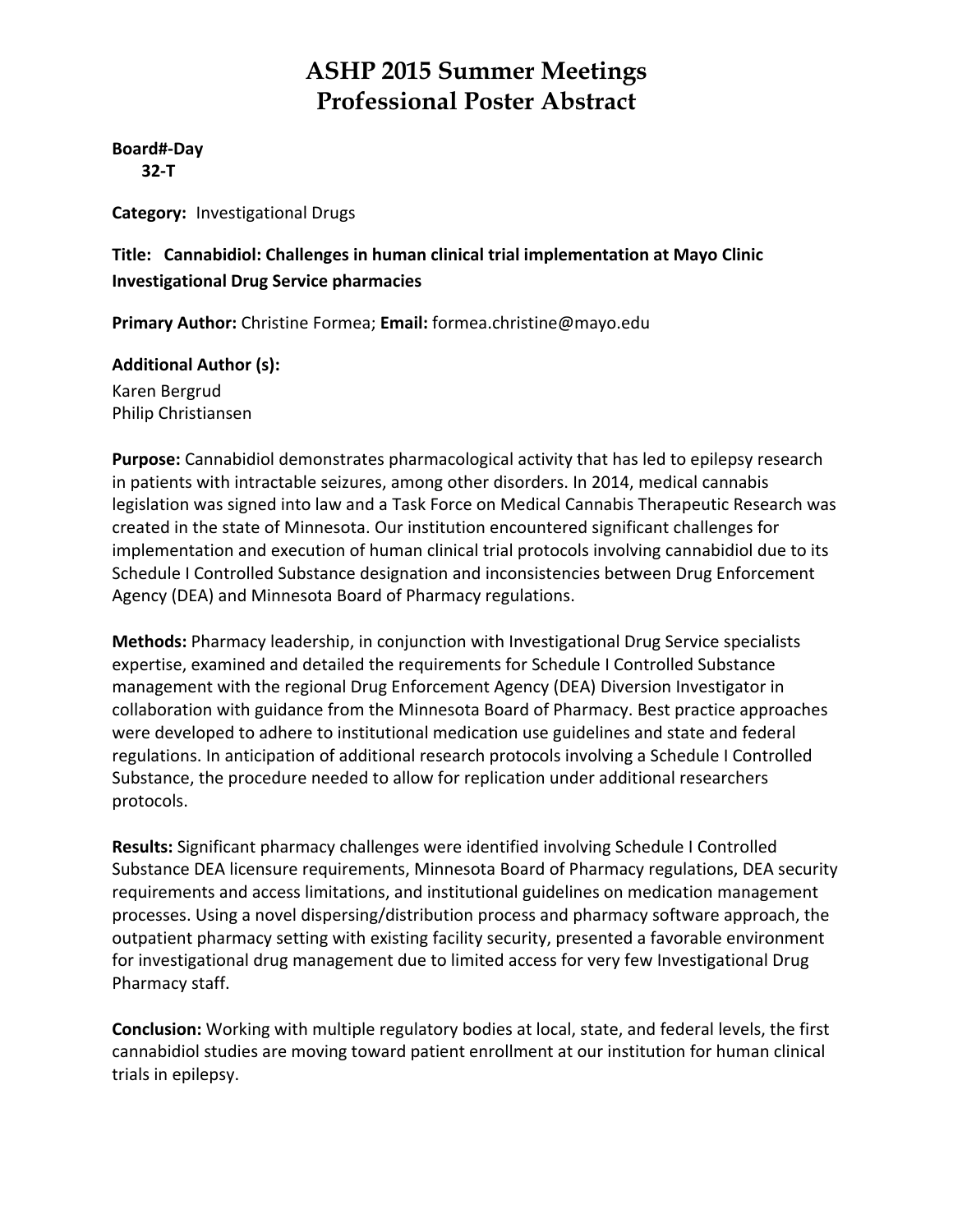#### **Board#‐Day 33‐T**

**Category:** Leadership

**Title: Development of a health‐system administration management advanced pharmacy practice experience (APPE) rotation at a 203‐hospitals health‐system corporate office**

**Primary Author:** Yin Wong; **Email:** yin\_wong@chs.net

#### **Additional Author (s):**

Heather Ann Weese Trent Beach

**Purpose:** The Affordable Care Act has stimulated hospital and health‐system mergers and acquisitions, creating integrated health care services that require strong leadership and management to foster the continuing growth. While the development of leadership skills is essential, leadership training is inconsistent in both academic and postgraduate practice settings. The health-system administration management APPE rotation was created to enhance students knowledge of leadership and management within a large health‐system. This rotation has been offered for three years and improvements of the curriculum have been made over time to ensure the rotation provides a valuable experience to students.

**Methods:** A rigorous curriculum was established to allow students to actively participate in a variety of health‐system related functions crossing both operational and clinical roles. These activities have a special focus on: critical analysis on medical literature, drug information support, medication safety, technology for the medication‐use system, sterile product compounding and pharmaceutical waste regulatory standards, standardization of medication use process across health systems, leadership and management skills development, and formulary management. The team of preceptors includes corporate leaders and a fellow with pharmacy, nursing and/or business training. Preceptors bring expertise in business management, informatics, pharmacy operations, nutrition support, critical care, pediatrics, infectious diseases and research. Additionally, in order to enrich students understanding of leadership principles, assist in postgraduate career planning, and keeping students updated on current pharmacy practice, a twice‐weekly leadership and management focused topic discussion was added to the existing curriculum. This supplementary activity is comprised of discussion of Harvey A.K. Whitney award lectures on leadership development, postgraduate residency and fellowship training, American Society of Health‐System Pharmacist (ASHP) pharmacy practice model initiatives and C‐suite management structure. A 1‐hour individualized mock interview and curriculum vitae assessment workshop was also incorporated to the curriculum.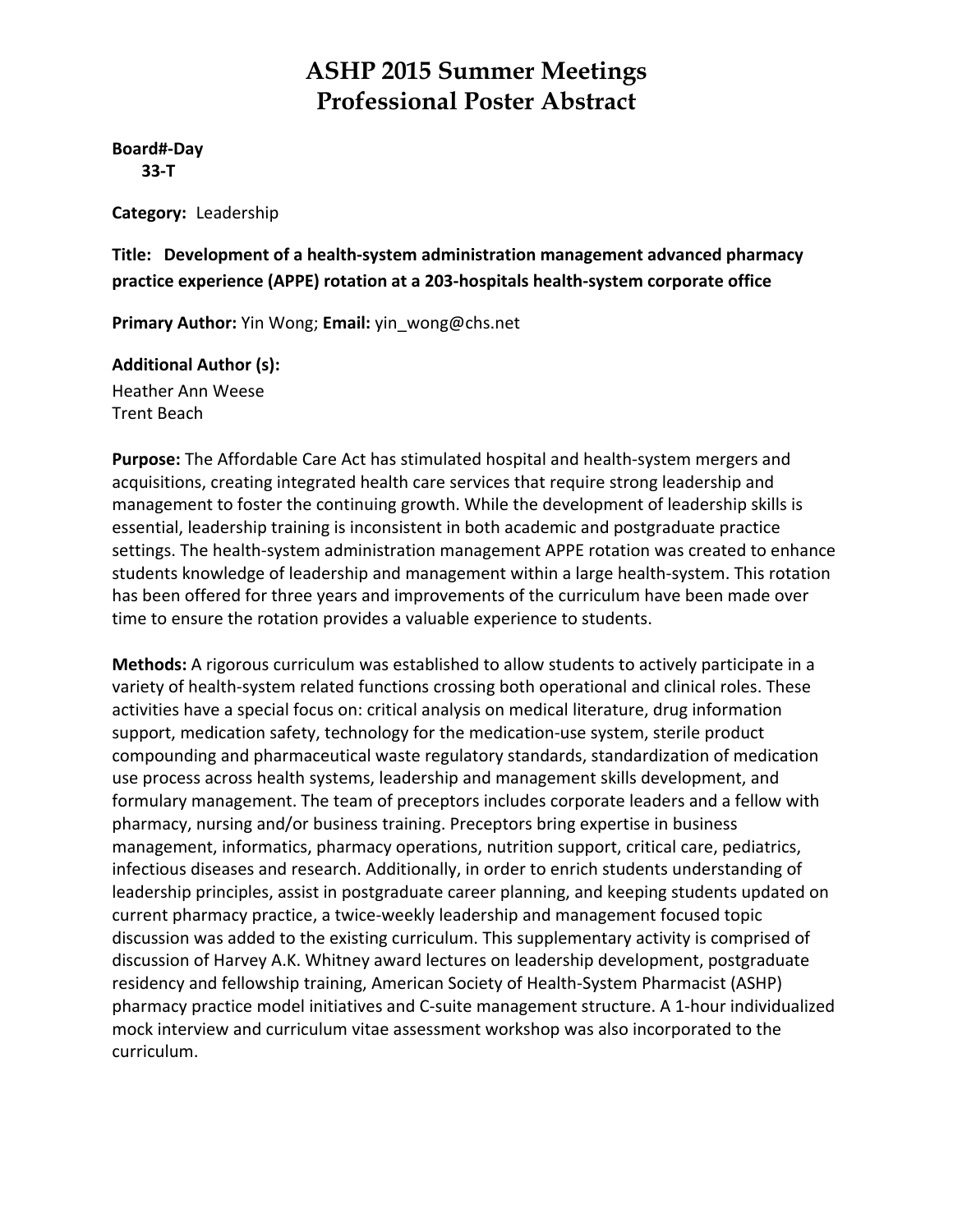**Results:** During each 4‐week APPE rotation, students were assigned a total of five projects within special focus area, one journal club, one leadership and management topic specific presentation, a 1‐hour mock interview and curriculum vitae workshop, and one preceptor‐led site visit within the health-system. In addition, a twice-weekly leadership and management topic discussion with required readings, regulatory standards readings, evidence‐based research and analysis, and drug information support were also assigned. Students were asked to attend and participate in all business, operations, leadership and clinical support meetings throughout the rotation.

**Conclusion:** This health‐system administration management rotation allows students to experience pharmacy practice aside from the traditional APPE rotations offered. Students have provided highly positive feedback and indicated the rotation has helped them to advance their communication, project management, leadership skills while making an impact on practice at 203 hospitals through the projects they completed on rotation.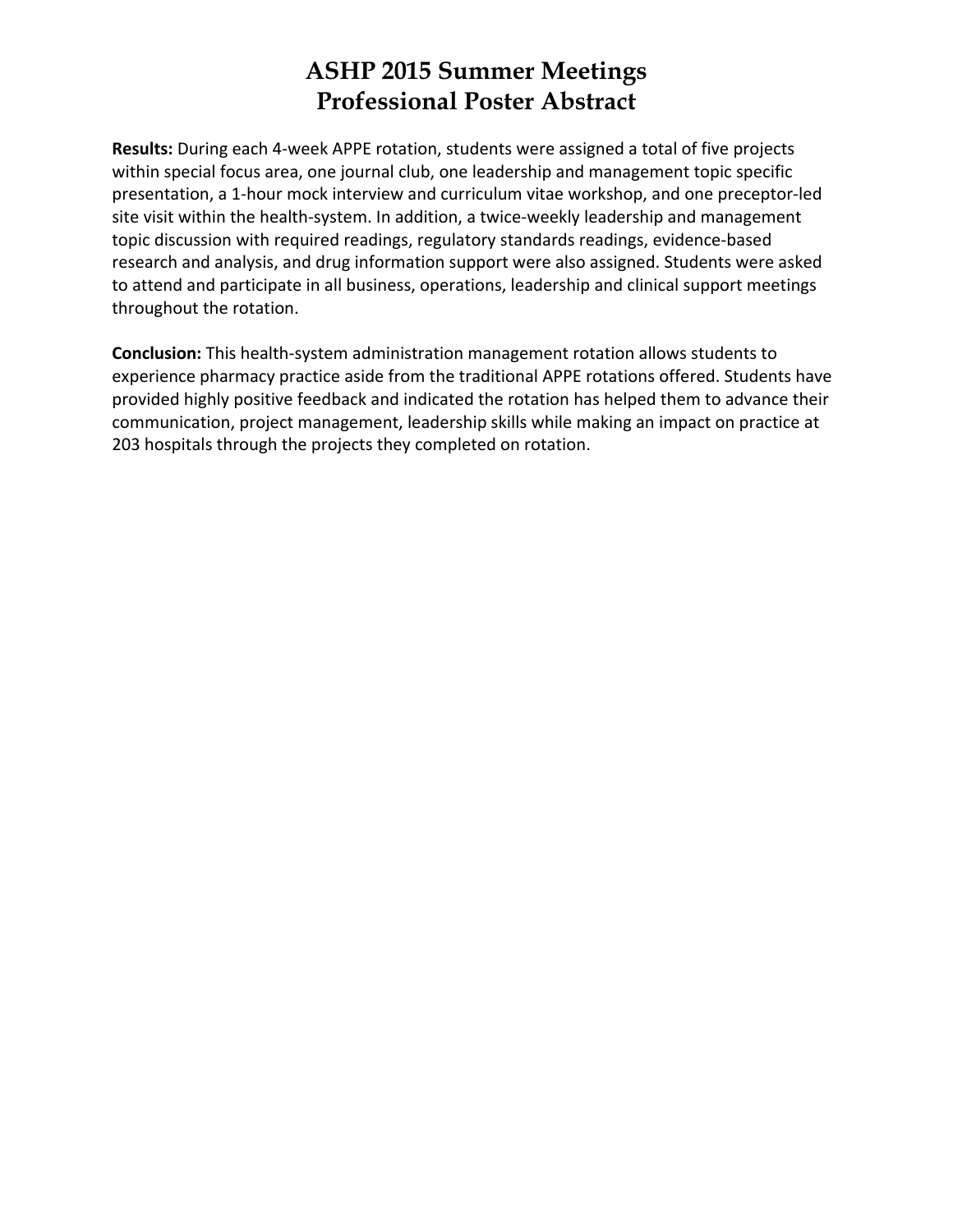**Board#‐Day 34‐T**

**Category:** Oncology

**Title: Receptor occupancy (RO) of the neurokinin‐1 (NK1) receptor antagonist, netupitant, in different brain regions and relationship to antiemetic efficacy**

**Primary Author:** Ali McBride; **Email:** alimcbride@gmail.com

#### **Additional Author (s):**

Alberto Bernareggi Tulla Spinelli Marco Palmas

**Purpose:** Netupitant is a highly selective NK1 receptor antagonist (RA) developed as a fixed oral combination with the pharmacologically distinct 5‐HT3 RA, palonosetron. NEPA (300mg netupitant + 0.50mg palonosetron) uniquely targets two critical emetic pathways as a single‐ dose agent, providing prevention of both acute and delayed chemotherapy‐induced nausea and vomiting (CINV). Specific brain regions associated with netupitant's antiemetic activity remain undefined, although interaction with NK1 receptors in the chemoreceptor trigger zone (CTZ) of the brainstem is expected. The purpose of this analysis was to 1) investigate the pharmacokinetic/pharmacodynamic relationship between the netupitant plasma concentration and NK1‐RO in different brain regions and 2) evaluate the possible relationship between NK1‐ RO of netupitant and efficacy of the NEPA combination over the 120h period of emetic risk.

**Methods:** NK1‐RO was investigated in six different brain regions (striatum, occipital cortex, frontal cortex, anterior cingulate, lateral and medial temporal cortex) of six healthy male subjects following single oral netupitant doses (100/300/450 mg). PET imaging was performed up to 96h post‐dose. An Emax model correlating NK1‐RO with netupitant plasma concentrations (C) [RO(%)=(ROmax\*C)/(C50%ROmax + C)] enabled RO estimates for all brain regions and was applied to predict the time course of NK1‐RO after 300mg netupitant up to 120h (the end of the efficacy evaluation). In 2 separate pivotal clinical trials in patients receiving either cisplatin‐based (N=135) or anthracycline cyclophosphamide (AC)‐based (N=724) chemotherapy, the proportions of NEPA‐treated patients with no emesis or no significant nausea (NSN: max score ≤25mm on 100mm visual analog scale) were evaluated daily throughout the same time course.

**Results:** Estimates of ROmax and C50%ROmax revealed the following: netupitant had a high binding affinity to NK1 receptors in the different brain regions. Maximal NK1‐RO after 300mg netupitant was ≥90% in all regions, except the lateral (83%) and medial (66%) temporal cortex. The highest NK1‐RO was in the occipital cortex (99.5%). In the striatum, NK1‐RO was achieved at higher netupitant plasma concentrations (C50%ROmax: 8.47 ng/mL), compared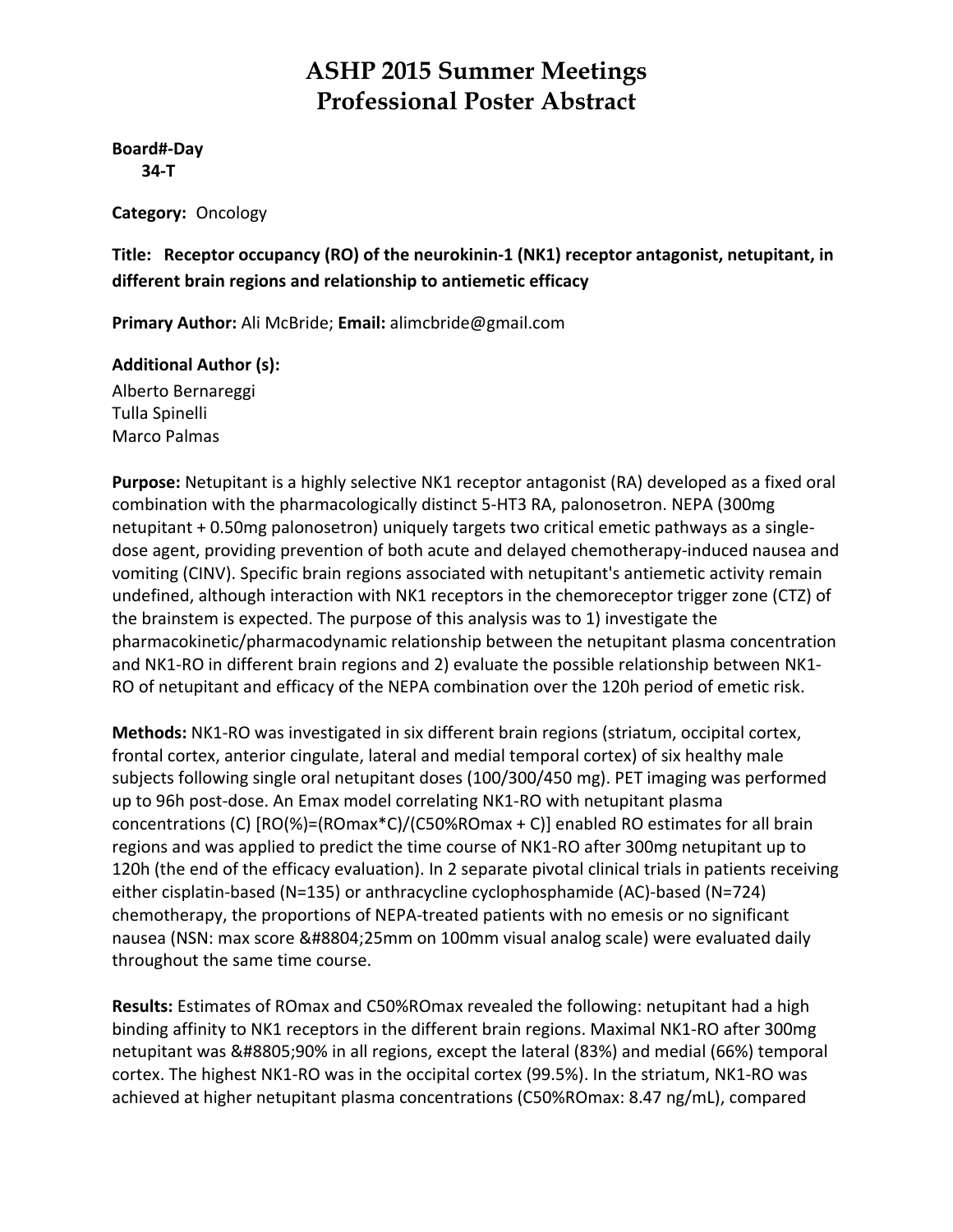with other brain regions (C50%ROmax range 0.93 - 1.98 ng/mL). No emesis rates were >96% each day in the cisplatin study and >85% each day in the AC study; daily NSN rates were similarly high (>95% and >85%, respectively) throughout 120h post-dose. Model-predicted NK1-RO for 300mg netupitant revealed that ROmax was reached for all brain regions by 3h. RO declined the fastest for the striatum region (90% at 3h and 6h and 88%, 83%, 80%, 78% and 75% at 24, 48, 72, 96, and 120h, respectively). In comparison the NK1‐RO at 120h was 95%, 88%, 89%, 80% and 63% for the occipital cortex, frontal cortex, anterior cingulate, lateral and medial temporal cortices, respectively.

**Conclusion:** Netupitant is a potent agent with a strong affinity and long lasting degree of NK1‐ RO in brain regions of interest. The kinetics of netupitant's RO varied between brain regions, likely due to differences in regional blood perfusion, drug diffusion, and NK1 receptor density. The magnitude and temporal profiles of NK1‐RO in the striatum and certain brain cortex regions represent suitable surrogate markers for netupitant's binding to NK1 receptors in the CTZ and drug efficacy. While historical PET studies suggest that NK1‐RO >90% in the striatum may be associated with antiemetic efficacy of NK1RAs, this threshold is arbitrary and the relationship between varying degrees of NK1‐RO and clinical efficacy has not been established. It does not appear necessary to achieve sustained RO >90% in the striatum for netupitant when it is combined with palonosetron in order for effective antiemetic prevention to occur. NEPA resulted in excellent CINV control throughout the 5 days post-chemotherapy in patients at significant emetic risk.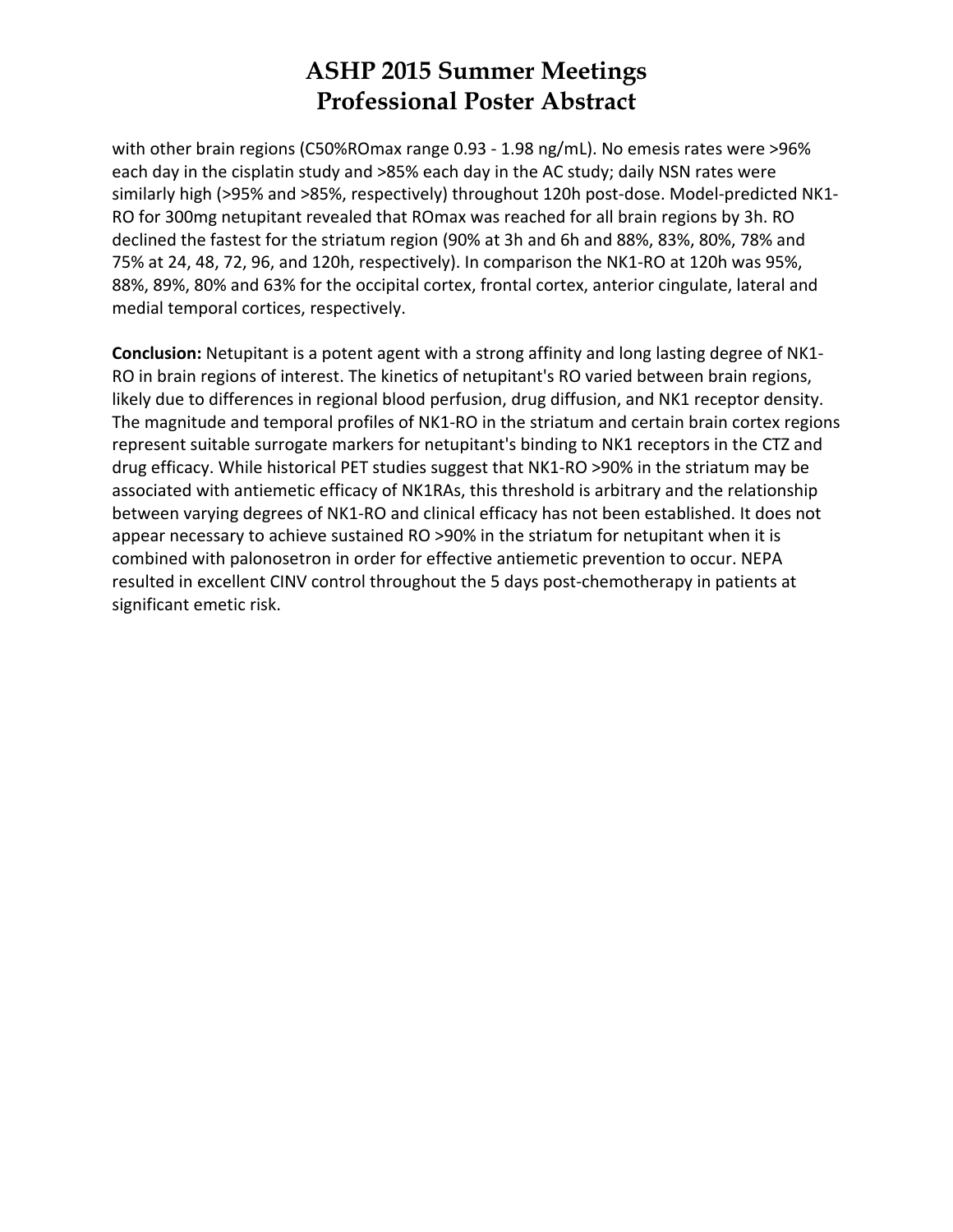**Board#‐Day 35‐T**

**Category:** Pediatrics

**Title: Impact of an intravenous fat emulsion shortage at a free‐standing pediatric institution**

**Primary Author:** Morgan King; **Email:** msherritt@neomed.edu

#### **Additional Author (s):**

M. Petrea Cober

**Purpose:** Drug shortages are an increasing concern in the US, potentially affecting patient therapy. In January 2013, hospitals throughout the US faced a severe shortage of intravenous fat emulsions (IVFE). Despite recommendations from the American Society for Parenteral and Enteral Nutrition (ASPEN), to conserve these limited resources for pediatrics patients, free‐ standing pediatric institutions received the same allocation of IVFE as adult institutions. The primary objectives of this study are to determine the impact of a nationwide IVFE shortage on the provision of nutrition and the overall growth of patients in a neonatal intensive care unit (NICU) over a six month period.

**Methods:** This study has been approved by the Institutional Review Board. The electronic medical record will identify patients in the NICU who received parenteral nutrition (PN) between July 2012 and December 2012 prior to an IVFE shortage, and between January 2013 and December 2013 during an IVFE shortage. These patients will then be assessed for the provision of IVFE during these same time periods in which hospital-wide restrictions were implemented to provide at least the minimum amount of IVFE to prevent essential fatty acid deficiency in all patients (average of 0.5g/kg/day of IVFE over a seven day period). The following data will be collected: birth weight, gestational age, gender, admitting diagnosis, initial percentile for weight/length/head circumference, daily nutrition provision (kcals/kg/day), basic/comprehensive metabolic profile panel results, percentage PN versus enteral nutrition (EN), IVFE provided (g/kg/day), days on PN, EN provided, and both weight and percentile for weight/length/head circumference at end of study period/discharge. Provider documentation will be reviewed to determine if the dose of IVFE was decreased due to intolerance or other clinical concerns. All data will be recorded without patient identifiers and maintained confidentially. Differences in the provision of nutrition and the overall growth of the patient prior to and during the shortage will be compared.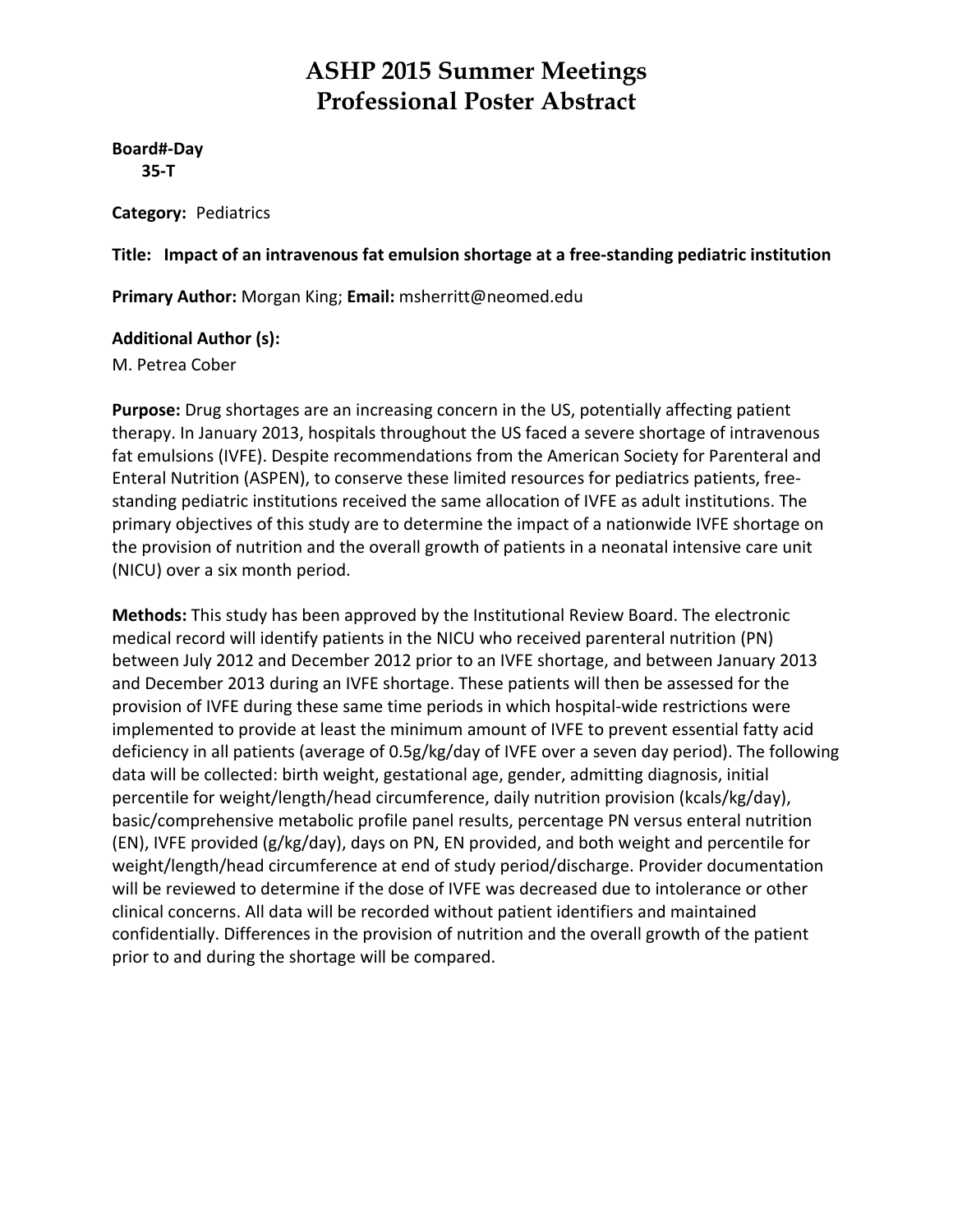#### **Board#‐Day 36‐T**

**Category:** Practice Research / Outcomes Research / Pharmacoeconomics

#### **Title: Outcomes among patients switching to lurasidone or quetiapine in a commercially‐ insured schizophrenia population**

**Primary Author:** Daisy Ng‐Mak; **Email:** Daisy.Ng‐Mak@sunovion.com

#### **Additional Author (s):**

Krithika Rajagopalan Debra Irwin Nicole Meyer Antony Loebel

**Purpose:** Psychiatric hospitalizations are a major driver of the direct healthcare costs of schizophrenia. Previous findings (Loebel et al. [2013]) from a 12‐month double‐blind, clinical trial of patients with schizophrenia demonstrated a reduced risk of hospitalization with lurasidone compared to quetiapine XR. Additionally, a real‐world study utilizing Medicaid claims data demonstrated that schizophrenia patients switching to lurasidone had fewer hospitalizations than patients switching to quetiapine. This analysis examined time to hospitalization (all-cause and mental health-related) and associated costs among commerciallyinsured patients with schizophrenia who switched to lurasidone or quetiapine.

**Methods:** A retrospective cohort study using the MarketScan Commercial Claims & Encounters Database (10/1/2010−6/30/2013) was conducted. Monotherapy treatment episodes of continuously enrolled adults (at least 6 months before and after treatment initiation) with schizophrenia (International Classification of Diseases, 9th Revision, Clinical Modification [ICD‐ 9‐CM] diagnosis code: 295.xx) who initiated lurasidone or quetiapine after switching from another atypical antipsychotic were included (the initiation date was defined as the index date). Patients could be on multiple atypical antipsychotics prior to switching. Treatment episodes were defined as at least 2 lurasidone or quetiapine claims during the post-index period before treatment discontinuation, switch to another antipsychotic or end of study follow‐up. Outcomes included were time to treatment discontinuation, time to first hospital admission, all-cause or mental health-related hospitalizations (ICD-9-CM diagnosis code of 290.xx-314.xx any position), direct costs and length of stay (LOS).

**Results:** Overall 116 lurasidone (mean age: 34.9 years; 54.3% female) and 220 quetiapine patients (mean age: 36.9 years; 43.6% female) with schizophrenia had 118 and 223 monotherapy treatment episodes, respectively. Among lurasidone patients, 27.6%, 25.0%, and 21.6% switched from aripiprazole, risperidone, and paliperidone, respectively. Among quetiapine patients, 35.5%, 22.3%, and 20.0% switched from risperidone, aripiprazole, and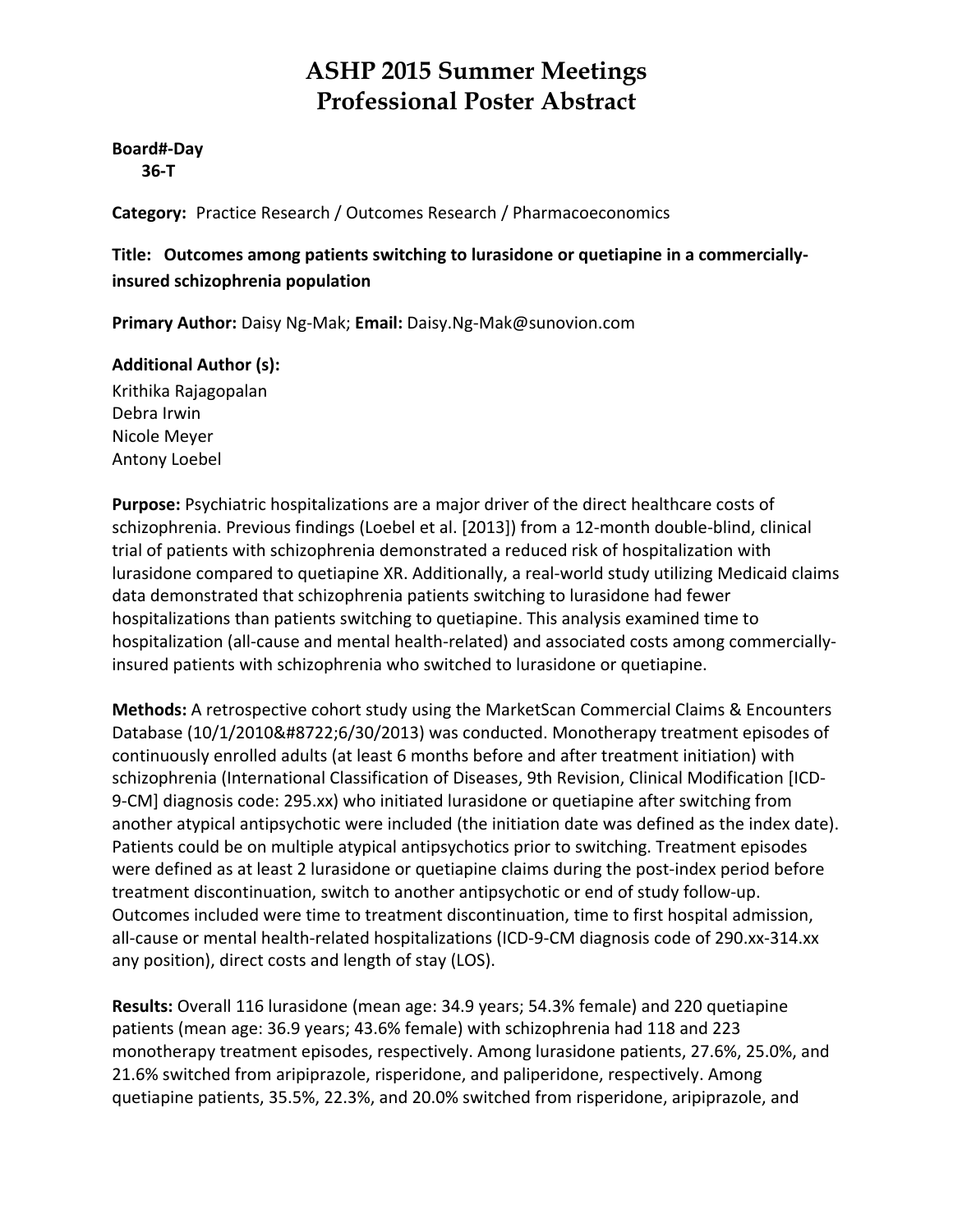paliperidone, respectively. Mean time to treatment discontinuation was 78 days for lurasidone compared to 75 days for quetiapine. Mean time to first admission was significantly longer for lurasidone compared to quetiapine for all‐cause (75 vs. 51 days) and mental health‐related (73 vs. 51 days) hospitalizations, respectively. Lurasidone patients had significantly fewer treatment episodes resulting in all-cause (10% vs. 20%) or mental health-related (9% vs. 19%) hospitalizations compared to quetiapine patients. Mean costs of all‐cause hospitalizations were lower for lurasidone, \$16,265, than for quetiapine, \$27,368, (p<0.05). Similarly, mean costs for mental health-related hospitalization were lower for lurasidone, \$16,512, than for quetiapine, \$27,398, (p<0.05). Mean LOS for all‐cause hospitalizations was 11 days for lurasidone vs. 9 days for quetiapine and for mental health-related hospitalizations was 13 days for lurasidone vs. 10 days for quetiapine.

**Conclusion:** This real‐world data analysis among commercially‐insured patients with schizophrenia suggests that patients who switched to lurasidone had longer treatment persistence and lower hospitalization costs than those who switched to quetiapine. These lower costs with lurasidone may have been driven by fewer episodes with hospitalizations and longer time to first admission.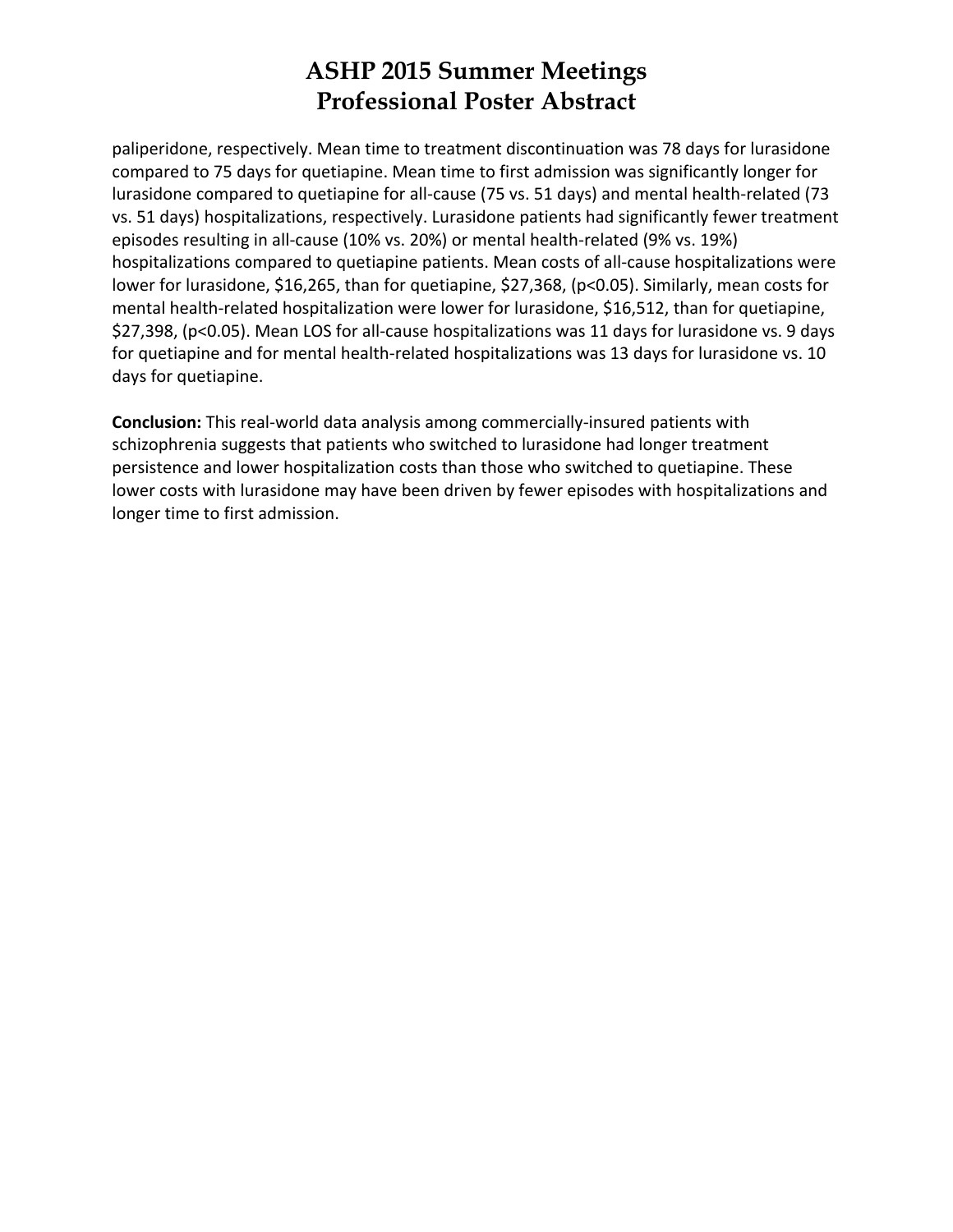**Board#‐Day 37‐T**

**Category:** Practice Research / Outcomes Research / Pharmacoeconomics

**Title: Cost‐effectiveness of edoxaban versus warfarin in the treatment of patients with severe pulmonary embolism: Results based on a subgroup analysis of the Hokusai‐VTE study**

**Primary Author:** Ronald Preblick; **Email:** rpreblick@dsi.com

#### **Additional Author (s):**

Jackie Kwong Richard White Samuel Goldhaber

**Purpose:** Patients with pulmonary embolism (PE) have high rates of mortality and morbidity and incur a significant healthcare cost burden. Specifically, PE patients with evidence of right ventricular dysfunction as measured by an elevated level of NT-proBNP (≥ 500 pg/mL) are more severe and have an increased risk of death vs. those with less severe PE. Edoxaban, a once‐daily non‐vitamin K antagonist (VKA) oral anticoagulant was shown to be as efficacious as warfarin in reducing recurrent symptomatic venous thromboembolism (VTE), with significantly less bleeding in a broad spectrum of patients with VTE, including those with severe PE in the Hokusai‐VTE Phase 3 study. The objective of our study was to evaluate, from a US integrated healthcare delivery perspective, the cost-effectiveness of edoxaban versus warfarin among severe PE patients based on data from Hokusai‐VTE.

**Methods:** A Markov model evaluated 1‐year total direct healthcare costs and outcomes of severe PE patients who were treated with edoxaban or warfarin with flexible treatment durations of at least 3 months and up to 12 months. In Hokusai‐VTE, the mean duration of treatment in the severe PE subgroup was 238.5 days with 62.4% receiving more than 6 months of treatment. The model used a monthly cycle with clinical event rates of VTE recurrence, major bleeding, clinically relevant non‐major bleeding, and associated healthcare resource use obtained from a post‐hoc analysis of data from a subgroup of PE patients with NT‐proBNP ≥500 pg/mL in the Hokusai‐VTE trial. Patients were allowed to switch to the alternative therapy, as a result of clinical events, once during the model duration. Cost estimates for hospitalization and outpatient visits, including the emergency room, were derived from the 2009‐2011 Premier Hospital (Premier, Inc., Charlotte, NC) and Medicare 5% national sample claims databases, respectively. Current Wholesale Acquisition Costs (WAC) for warfarin (\$0.36 per day) and edoxaban (\$9.24 per day) were used in the analysis. Health state utilities associated with clinical events were obtained from the published literature. Cost-effectiveness relative to warfarin was assessed using incremental cost per quality-adjusted life year (QALY) gained ratio. One‐way sensitivity analyses were conducted to assess the impact of uncertainty around model inputs or assumptions.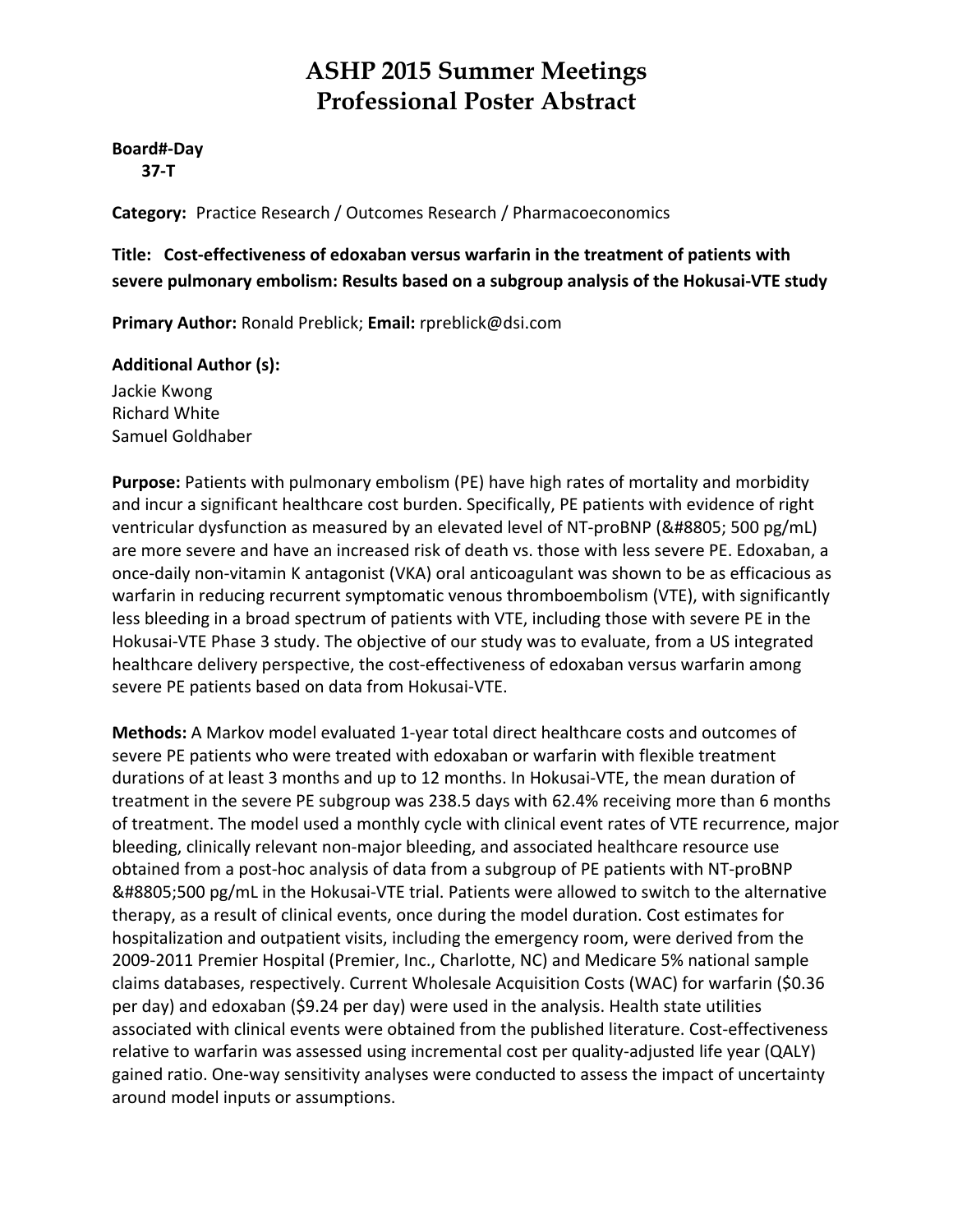**Results:** Over a one‐year model period, mean total health care costs for the edoxaban cohort (\$17,843) were lower than for the warfarin cohort (\$20,481), and the mean QALYs were higher for edoxaban (0.846) than warfarin (0.834) in the base case analysis. Edoxaban continued to dominate warfarin (lower mean total health care costs and higher mean QALYs) even when edoxaban price was increased by 20% from the base case value Decreasing warfarin monitoring cost by 20% again yielded a lower mean total health care cost for edoxaban (\$17,840) compared to warfarin (\$20,294) and continued dominance of the latter. One‐way sensitivity analysis varying health state utility estimates based on a range of values derived from published literature showed that the edoxaban cohort retained the higher QALY gain at lower total health care costs across all ranges of parameters tested.

**Conclusion:** This study suggests that edoxaban therapy is a dominant or cost-saving alternative to warfarin for treatment of patients with severe PE.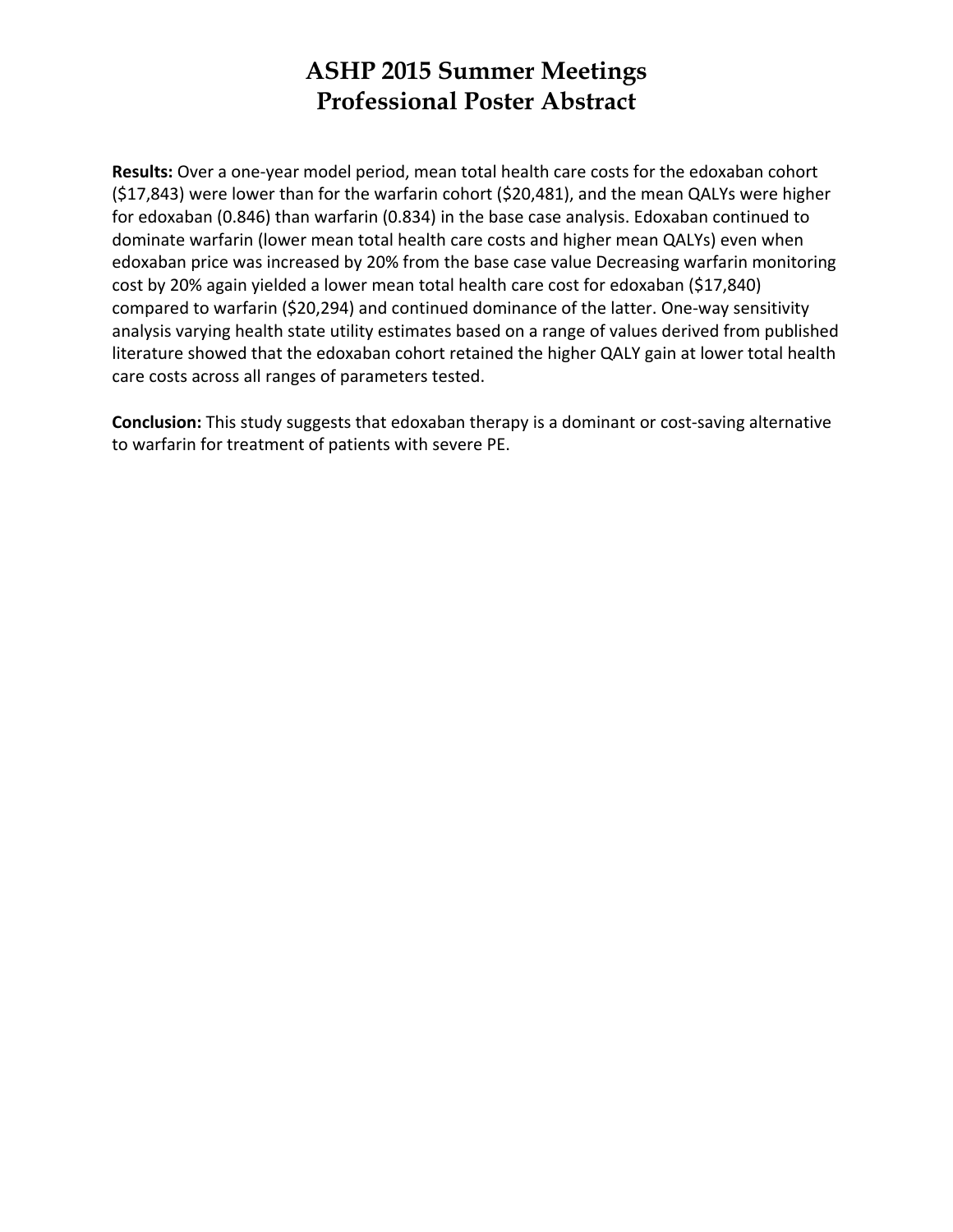**Board#‐Day 38‐T**

**Category:** Practice Research / Outcomes Research / Pharmacoeconomics

#### **Title: Treatment discontinuation and switching patterns by mechanism of action among patients with epilepsy: a retrospective observational study in a US population**

**Primary Author:** Fulton Velez; **Email:** Fulton.Velez@sunovion.com

#### **Additional Author (s):**

Thirupathi Pattipaka Maria Malmenas

**Purpose:** Epilepsy is associated with significant morbidity and can result in social exclusion, stigma and unemployment, and represents a substantial clinical, humanistic and economic burden. The aim of treatment for patients with epilepsy is seizure‐freedom; however, between 20 and 40% of patients on anti‐epileptic drugs (AEDs) become refractory to therapy and remain uncontrolled, often resulting in treatment discontinuations or switches. The purpose of this study was to evaluate discontinuation and switching patterns between AEDs with different mechanisms of action in a real‐world setting.

**Methods:** A retrospective evaluation of treatment patterns was conducted using data from the RealHealthData medical transcription database. Switch and discontinuation patterns of patients with epilepsy were analyzed from data collected January 2002 and April 2014. Inclusion criteria required patients having 1 AED and being 18 years of age. Patients were grouped into the following categories based on AED mechanism of action: Sodium channel blockers (SCB), Gamma‐aminobutyric acid analogs (G), Synaptic vesicle protein 2A binding (SV2), Multiple mechanism (MM), and Others. Outcomes were defined as: Switch (at least one recorded AED switch), Discontinuation (at least one recorded AED discontinuation), Discontinuation/switch (at least one recorded discontinuation, and at least one recorded switch), and Other (no record of either a discontinuation or switch). Discontinuation and switch patterns were compared across patient groups using Chi‐square‐tests. Continuous data were expressed as mean, standard deviation, median and compared using the Kruskal‐Wallis test between overall groups.

**Results:** A total of 1,263 patients with a mean (SD) age of 42.3 (17.3) years were included in the analysis; Fifty‐two percent of patients were female; 11% were Caucasian; and 56% visited a neurologist. The majority of patients (994, 78.7%) had one specialty visit during the observation period. Patients were distributed across the AED groups as follows: SCB: 408 (32.4%); G: 111 (8.8%); SV2: 235 (18.6%); MM: 275 (21.8%); Others: 234 (18.4%). Overall, 5.8% of patients switched, 11.6% discontinued, 1.3% discontinued/switched, and 81.3% had no evidence of switch/discontinuation. No statistically significant differences were seen among the AED groups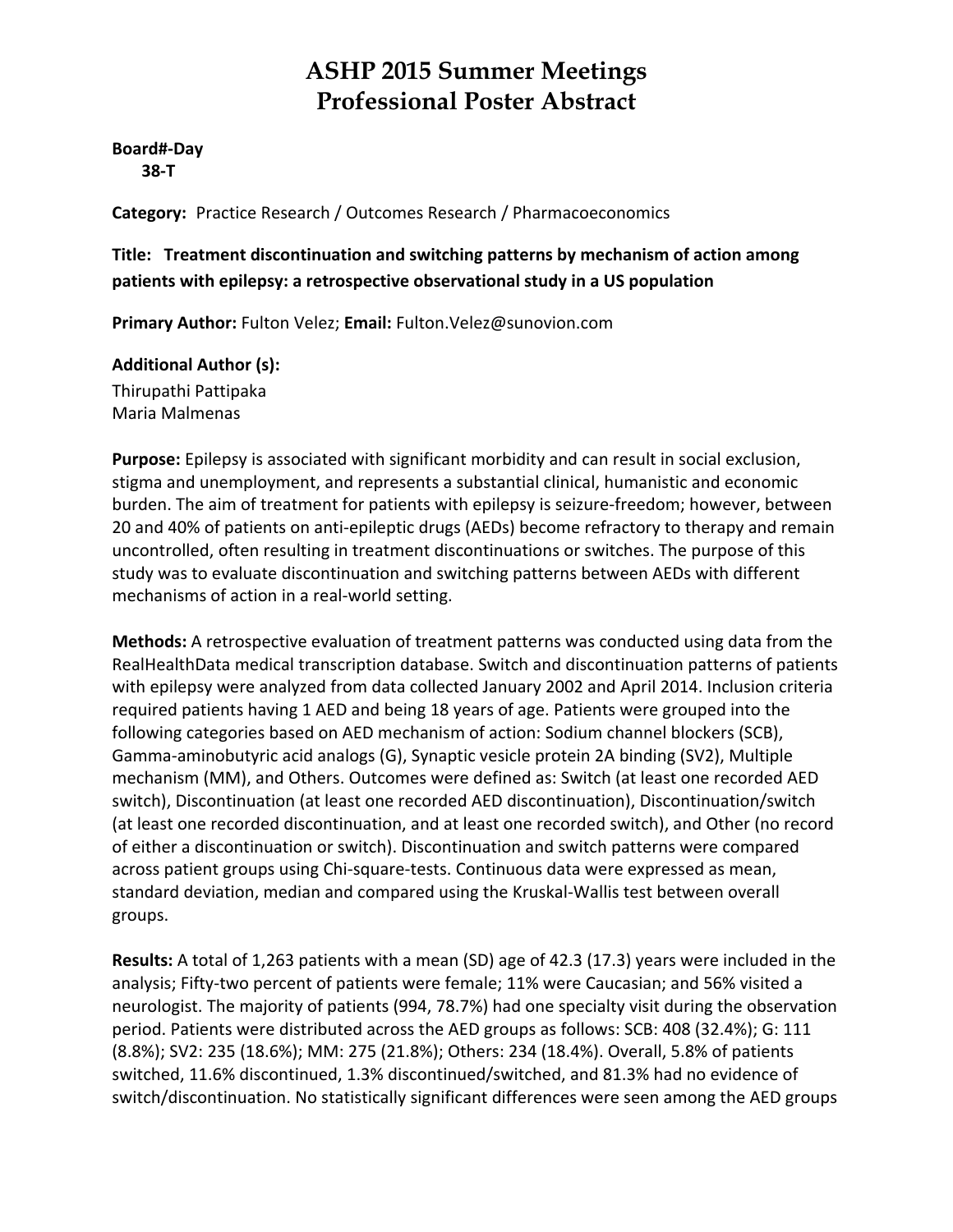regarding the proportion switching medications (One switch: SCB 7.1%; G 7.2%; SV2 4.7%; MM 6.5%; Others 6.0%; Two switches: SCB 1.5%, G 0.9%; SV2 0.9%; MM 0.7%; Others 0%) (p=0.59). Approximately 13% of patients discontinued their treatment (p=0.27). No statistically significant differences were seen among the AED groups regarding the proportion with discontinuations (One discontinuation: SCB 11.3%%; G 7.2%; SV2 10.2%; MM 12.7%; Others 10.7%. Two treatment discontinuations ranged from 0.4%‐2.7% (SCB: 2.5%; G: 2.7%; SV2: 1.3%; MM: 1.8%; Others: 0.4%) (p=0.74)).

**Conclusion:** In this real‐world study of outpatient medical transcripts of patients with epilepsy from multiple specialties, approximately one in five patients switched or discontinued treatments. Neither treatment switch nor discontinuation patterns were associated with AED class. These results underscore the need for access to a wide variety of treatment options for patients with epilepsy.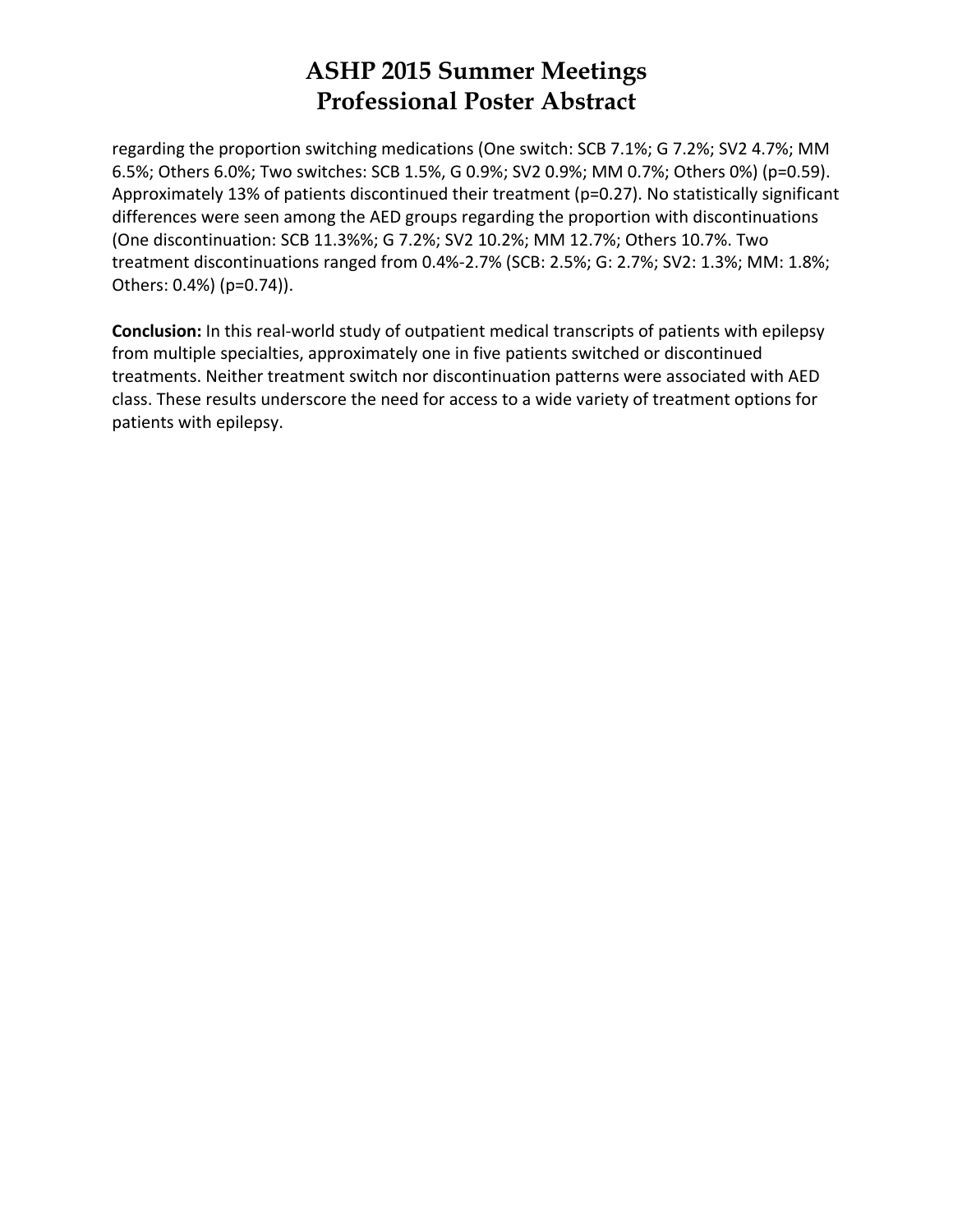**Board#‐Day 39‐T**

**Category:** Preceptor Skills

**Title: Factors influencing the preceptors performance for hospital pharmacy practice experiences**

**Primary Author:** Yeon Ji Lee; **Email:** silver02@cmcnu.or.kr

#### **Additional Author (s):**

Sun Choi Hyen O La

**Purpose:** The need for high‐quality experiential education program and qualified preceptors has increased since the reorganized six-year pharmacy school system was adopted in Korea. Among various factors, preceptors role is essential to establish good hospital pharmacy practice experiences (HPPEs). This study was done to identify factors associated with the performance of the preceptors in HPPE programs. Secondary objectives included suggestion for the ways to more effectively manage and improve the practice program.

**Methods:** An online survey was sent to 113 hospital pharmacy preceptors belong to eight teaching hospitals affiliated to one medical center. The survey was composed of 4 categories; 1) overall evaluation of HPPEs (the compliance of the HPPEs program, the adequacy of education contents, and the adequacy of the number of preceptors), 2) the role as a preceptor (a role model for students, application theory to pharmacy practice, and a practice program development), 3) the changes during precepting performance (personal and environmental), 4) factors influencing the precepting performance (positive or negative), and 5) self-evaluation on their ability as a preceptor. The response was evaluated using 5‐point Likert scale (strongly disagree‐disagree‐neither agree or disagree‐agree‐strongly agree). Reponses of agree, and strongly agree were considered as positive responses. The results were analyzed according to the preceptors professional work experience in hospital.

**Results:** A total of 86(76.1%) preceptors responded. For overall evaluation of HPPEs, preceptors with longer professional work experience tended to give positive responses to the compliance of the HPPEs program, and the adequacy of education contents (p<0.05). Regarding the personal and environmental changes during participating in HPPEs precepting, the positive response rate for leadership improvement and the HPPEs helped to set up a systematic education program were significantly higher in responders with over 10 years of professional experience (p<0.05). Most responders with less than 5 year professional experience answered Reimbursement of precepting as positive factor for precepting, where as the most answered factors in the responders with over 10 years of professional experience were positive response of trainee and cooperation of collegues. Regardless of the professional experience, over 90% of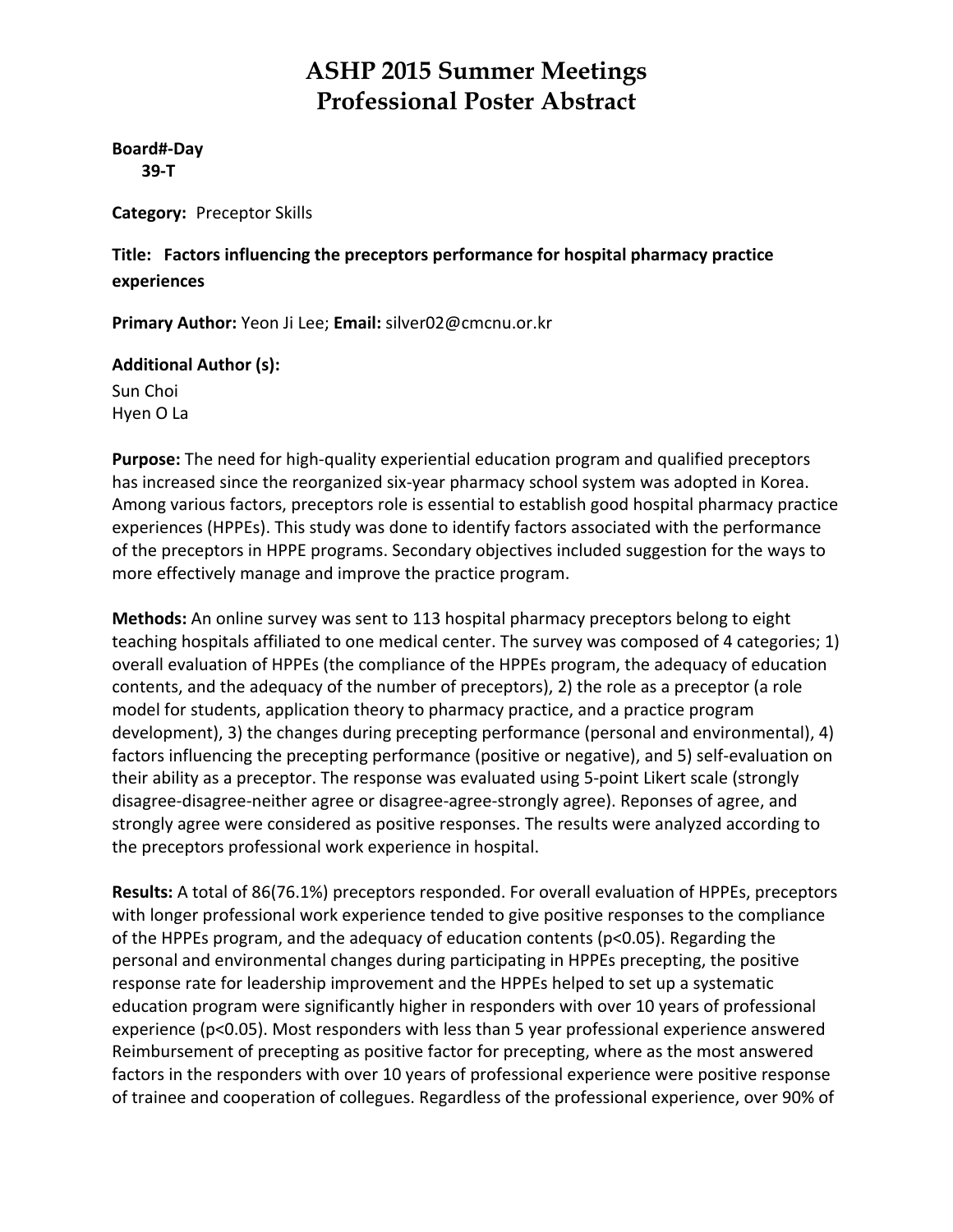all responders answered excessive workload as the primary negative influence factor. For self‐ evaluation on preceptors ability, the rate of positive response to I have proper education technique for precepting and I have sufficient knowledge on my HPPEs field were significantly different between responders with over 10 years of experience (71.0% and 64.5%, respectively) and those with less than 10 years of experience (16.9% and 27.1%, respectively) (p<0.005).

**Conclusion:** Considering the fact that all responders perceived their excessive workload as the most negative influential factor, adjustment of preceptors workload and securing the HPPE preceptors are regarded as a priority. From the preceptor perspective, the influential factors of precepting were different among the preceptors according to their professional work experience. Supplementary education and proper reimbursement should be considered for those preceptors with less professional experience.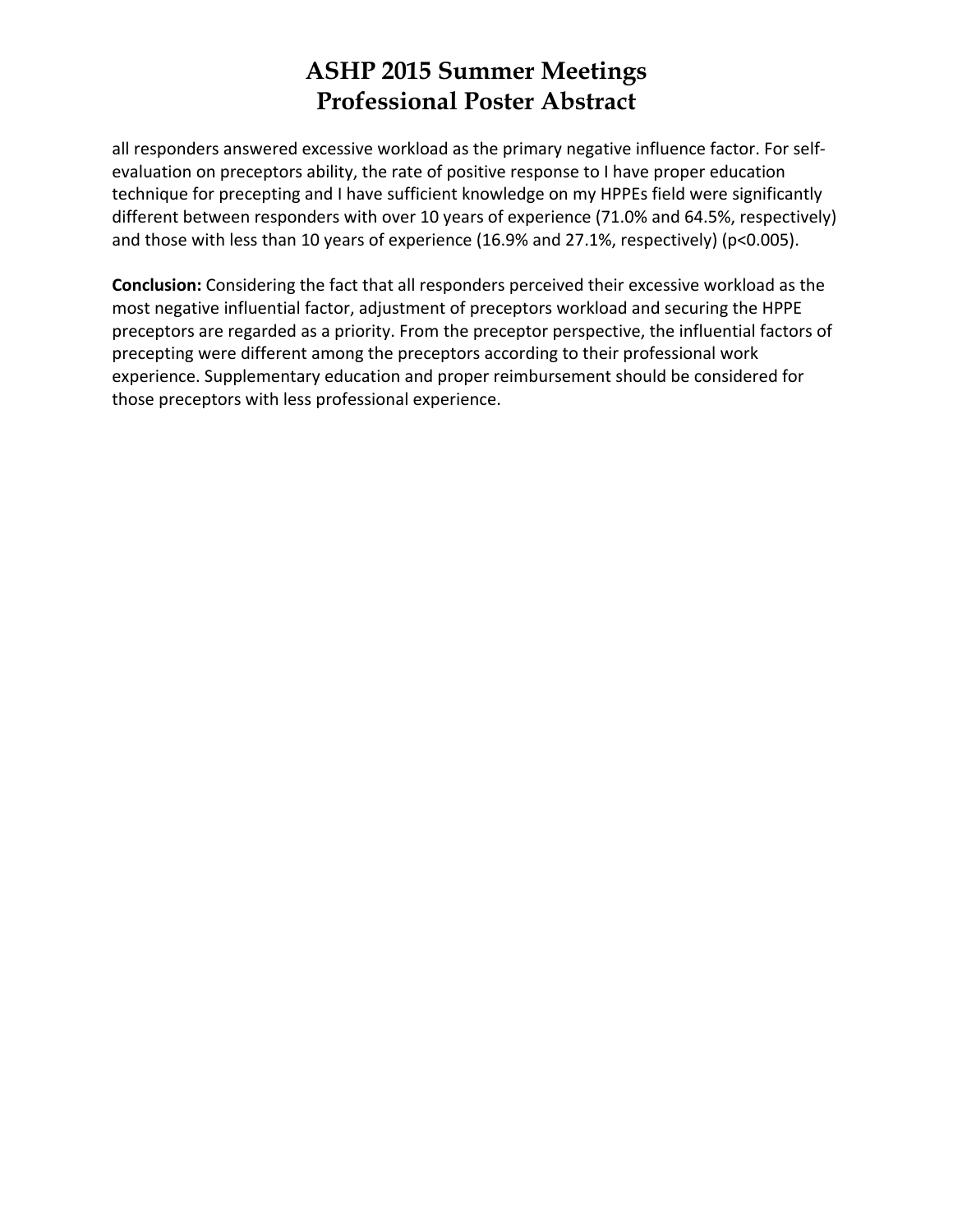**Board#‐Day 40‐T**

**Category:** Psychotherapy / Neurology

**Title: Time is Brain: A Community Hospital's Decrease in Door‐to‐Needle Time in Acute Stroke Cases**

**Primary Author:** Maury Otterstetter; **Email:** maury.otterstetter@sclhs.net

#### **Additional Author (s):**

Sarah Bemis Sara Colbert Russell Bartt

**Purpose:** The American Heart Association recommends that alteplase be given, in acute ischemic stroke patients, within 60 minutes from the patient entering the emergency room to the beginning of alteplase administration (door‐to‐needle time). The door‐to‐needle time at this 400 bed community hospital averaged close to 60 minutes. Therefore, the stroke alert process was evaluated with the goal to improve our door‐to‐needle time, while maintaining patient safety and appropriately administering alteplase.

**Methods:** The first step was to evaluate the current stroke alert process in detail. This review process was done with a multidisciplinary team. Using Lean methodology, the team then assessed the process for wasted steps. Based on information found, a new stroke alert procedure was developed and each of the employees that would be involved in the stroke alert process was educated. Team members that are involved in the stroke alert process include the emergency room physician, the neurologist, in person or on the telestroke camera, a nurse, a pharmacist, and often a stroke coordinator. The most significant change in the new procedure is that the pharmacist now mixes the altplase at the bedside and not in the pharmacy. Furthermore, it was decided that the pharmacists are going to be more involved in getting important patient information for the safe administration of alteplase. Examples of information needed include patient weight, medication history, confirmed blood sugar and blood pressure, and potential contraindications. In addition to educating the pharmacists, a stroke emergency box was made, which has the medication and supplies needed to mix alteplase at the bedside. Lastly, a time-out was added to the process. This time-out confirms that alteplase is to be given, the appropriate dose, and that there are no contraindications to administering alteplase. This time-out is done in the room just prior to administration of alteplase and with the team present including a physician.

Results: After implementing the new stroke alert process, the door-to-needle times decreased from approximately 60 minutes to close to 40 minutes. The median times have consistently been around 40 minutes, which was a 30 percent reduction in door-to-needle times. While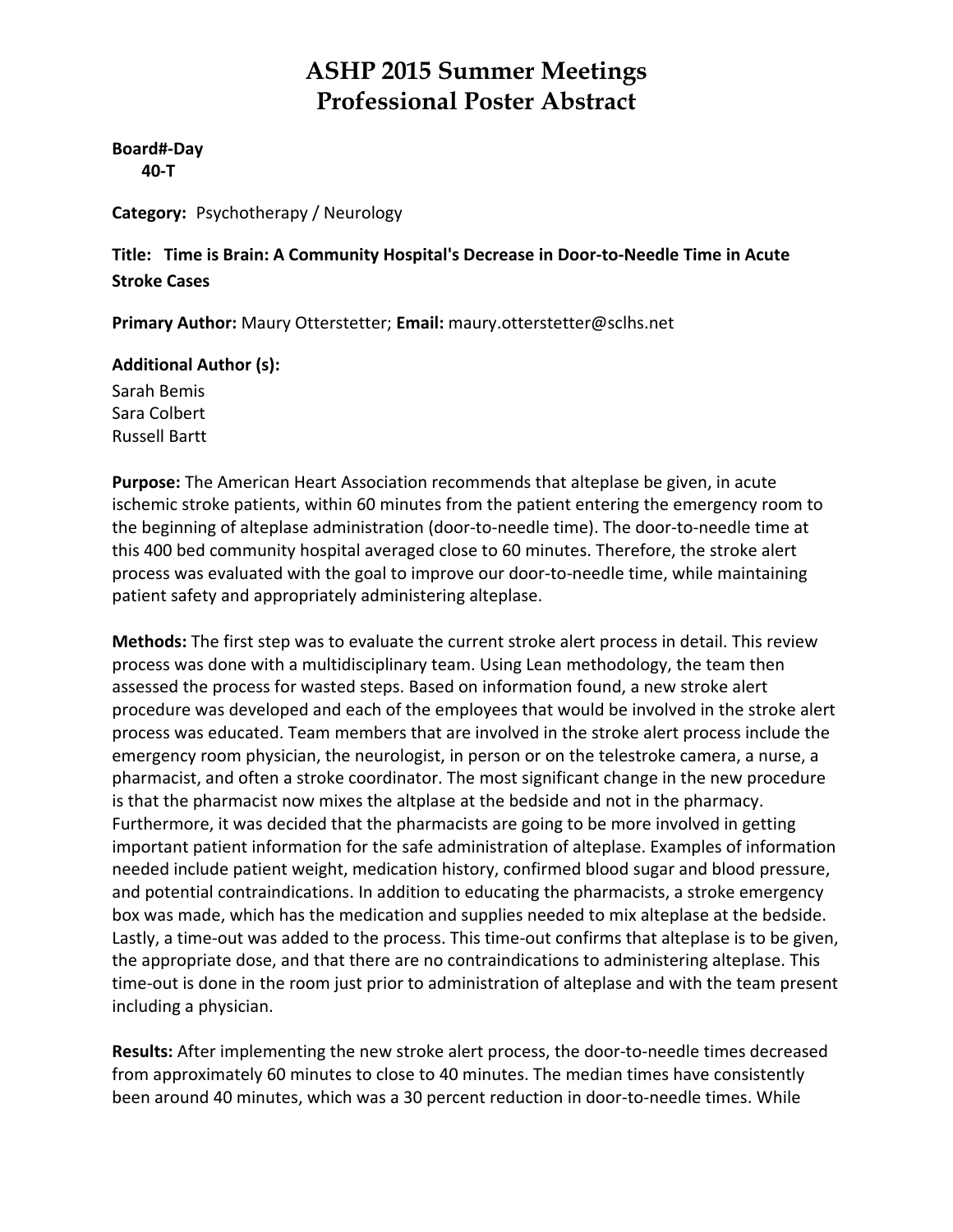improvement in door-to-needle time was the primary objective, with adding the time-out procedure, a new safety review now occurs prior to alteplase administration. There have been several occasions door-to-needle times have been less than twenty minutes and recently a new record low of twelve minutes was achieved. Lastly, the hospital participates in the American Heart Association/ American Stroke Associations (AHA/ASA) Get with the Guidelines for Stroke. Because of the improvement in door‐to‐needle times, Lutheran Medical Center received the stroke honor roll Elite Plus Award which is awarded to centers which have door‐to‐needle times within 45 minutes in 50 percent of patients treated with alteplase.

**Conclusion:** The addition of a pharmacist to the stroke team and the ability to mix alteplase at the bedside has resulted in a significant positive impact on door-to-needle times for patients with acute strokes. The pharmacist now also plays a vital role in the stroke alert process by ensuring that no contraindications to alteplase exist and verifying the correct dose of alteplase is administered to the patient. Lastly, even with improved times, a time-out with the team present adds to the safe administration of alteplase.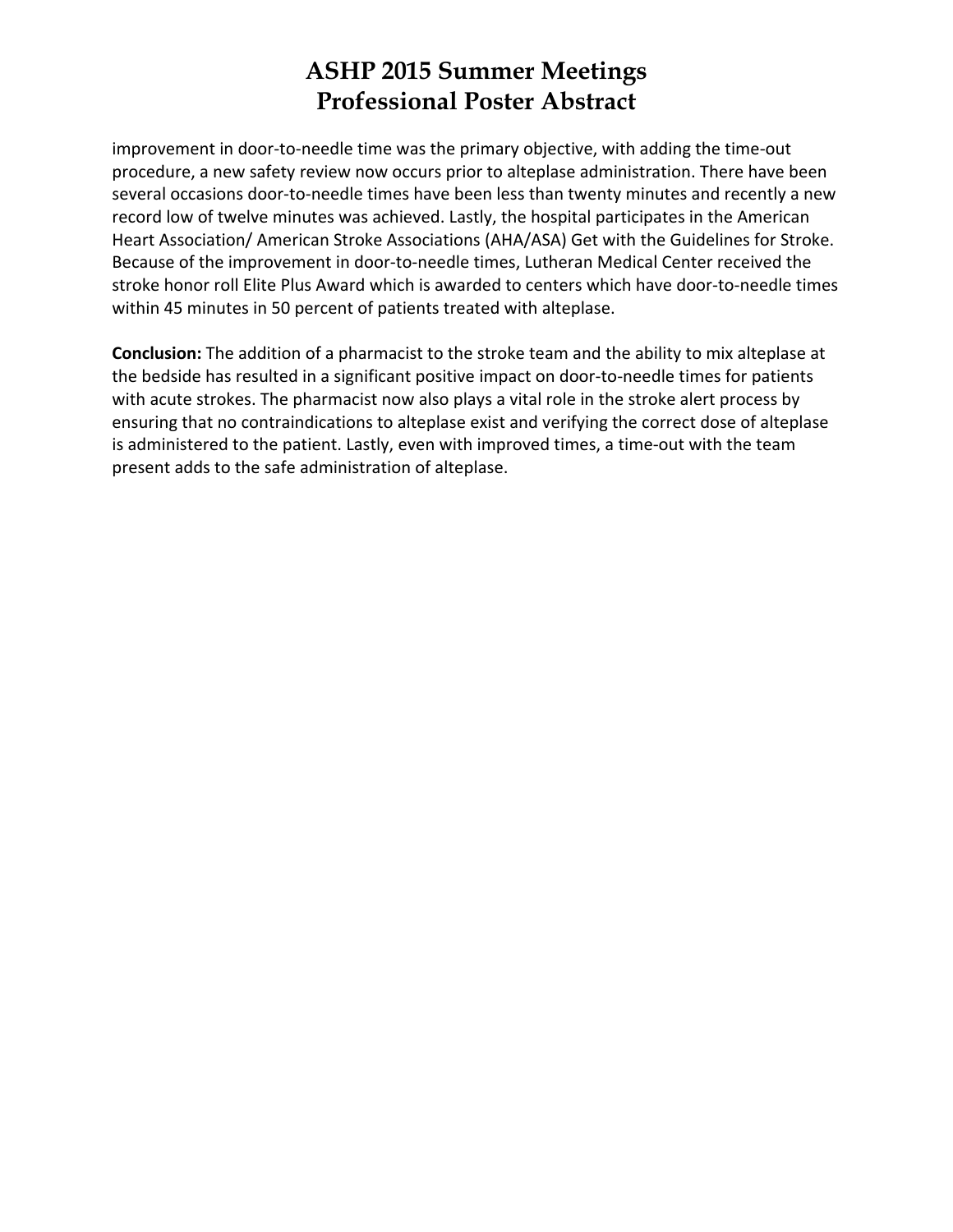**Board#‐Day 41‐T**

**Category:** Quality Assurance / Medication Safety

**Title: Safe Utilization of Insulin Pens in Long‐Term Care**

**Primary Author:** Katelyn Jensen; **Email:** kejensen@purdue.edu

**Additional Author (s):**

John Hertig

Purpose: The use of insulin pens in the long-term care setting continues to be controversial. Insulin pens provide several advantages, but due to significant reports of medication errors several organizations have issued alerts to caution users about safety concerns. The primary objective of the survey is to assess the prevalence of insulin pen use and current utilization trends in long‐term care.

**Methods:** To achieve the study objectives a survey was developed based on review of primary literature regarding insulin pen utilization and evaluated by a panel of medication safety experts from a variety of health care settings. The survey was sent electronically to members of National Association Directors of Nursing, American Healthcare Association, and American Association for Long‐term Care Nursing. This research was determined to be exempt by the Purdue University Institutional Review Board.

**Results:** The survey was completed by 193 respondents. Approximately 28% use insulin pens only in their institution, 32% use only insulin vials, and 54% use both insulin pens and vials. The most common reasons for the use of both insulin pens and vials were cost and prescriber preference. The most common reasons for not utilizing pens were cost and safety concerns. Pens were reported to be stored in the same refrigerator as other insulin products (n=123; 88%) and in a medication cart (n=109; 79%) afterwards. More than half of respondents use three patient identifiers on the pen and 34% label with a barcode. Approximately 5% reported that an insulin pen has been used on more than one patient and 43% experienced a needle stick at least once in their institution. Majority of the needle sticks occurred with a vial and syringe not an insulin pen.

**Conclusion:** Insulin pens, despite safety concerns, are widely being used in the long‐term care setting. Health care professionals believe insulin pens are clinically useful and can be used safely in the long‐term care setting.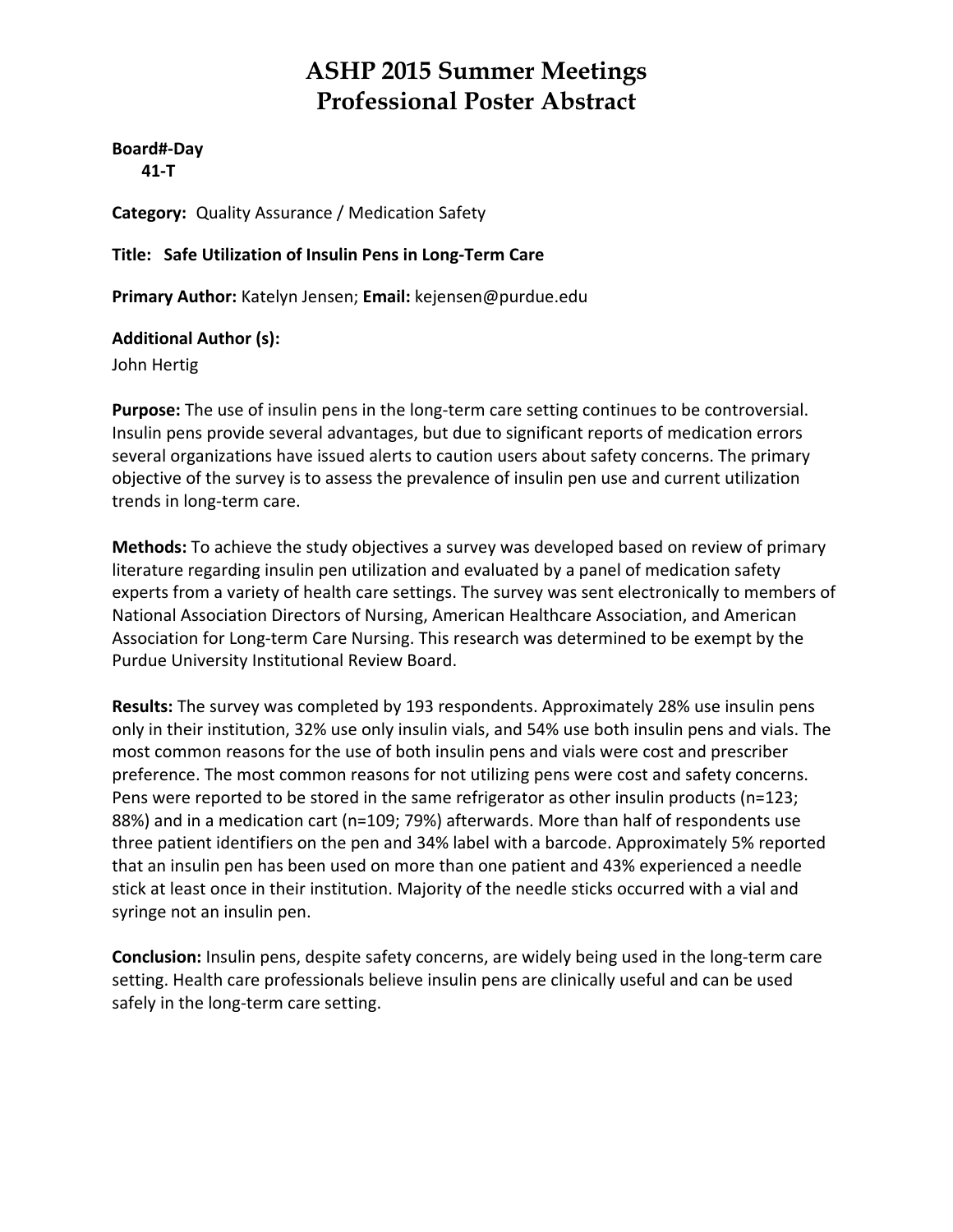**Board#‐Day 42‐T**

**Category:** Quality Assurance / Medication Safety

#### **Title: Evaluation of Interdisciplinary Variations in Medication Error Classifications in a Community Health‐System**

**Primary Author:** Amanda Kershaw; **Email:** Amanda.Kershaw@HealthONECares.com

#### **Additional Author (s):**

Anthony Scriver

**Purpose:** An effective medication safety program is able to enact meaningful process changes in response to medication error reports. As such, it is reliant upon the establishment of a robust interdisciplinary reporting system that generates consistent data for trending and analysis. Potential variations in how different individuals classify errors may have a negative impact on the hospitals ability to target at‐risk processes based on error trends and types. Medication errors are commonly reported by pharmacists and nurses. Category classification and assignment of severity is often done by the reporting individual or the charge nurse/pharmacist who receives the report. In a system with strong agreement amongst reporters, medication error data can be reliably trended without the need for oversight and re‐classification by a single individual. The purpose of this evaluation was to determine the level of interdisciplinary agreement regarding the selection of medication error categories and severity ratings.

**Methods:** Surveys were distributed to a random sampling of bedside nurses, charge nurses, and pharmacists as part of an error reporting evaluation conducted by the Medication Safety Committee. Participants were asked to designate an error category and select a severity rating for 5 medication error scenarios. The results were analyzed to determine how likely respondents were to agree on the category and severity rating for each scenario. The scenarios were designed to be complex and survey responses were not evaluated for correctness against a single‐rater standard. Levels of agreement for categorization and for severity rating were determined based on the percent of respondents who chose a single category and severity rating. Strong agreement was designated when 75‐100% of respondents chose the same category or severity, moderate agreement was indicated by 50‐74%, minor agreement by 25‐ 49%, and minimal agreement when < 25% of respondents selected the same category or severity.

**Results:** Forty‐seven surveys were returned from bedside RNs (n=13), charge RNs (n=14), and pharmacists (n=20). Moderate agreement was demonstrated by respondents regarding the level of severity for 4/5 scenarios and only minor agreement for the remaining scenario. With regards to error category, strong agreement was achieved by respondents for 1/5 scenarios, moderate agreement for 2/5 scenarios, and minor agreement for 2/5 scenarios. When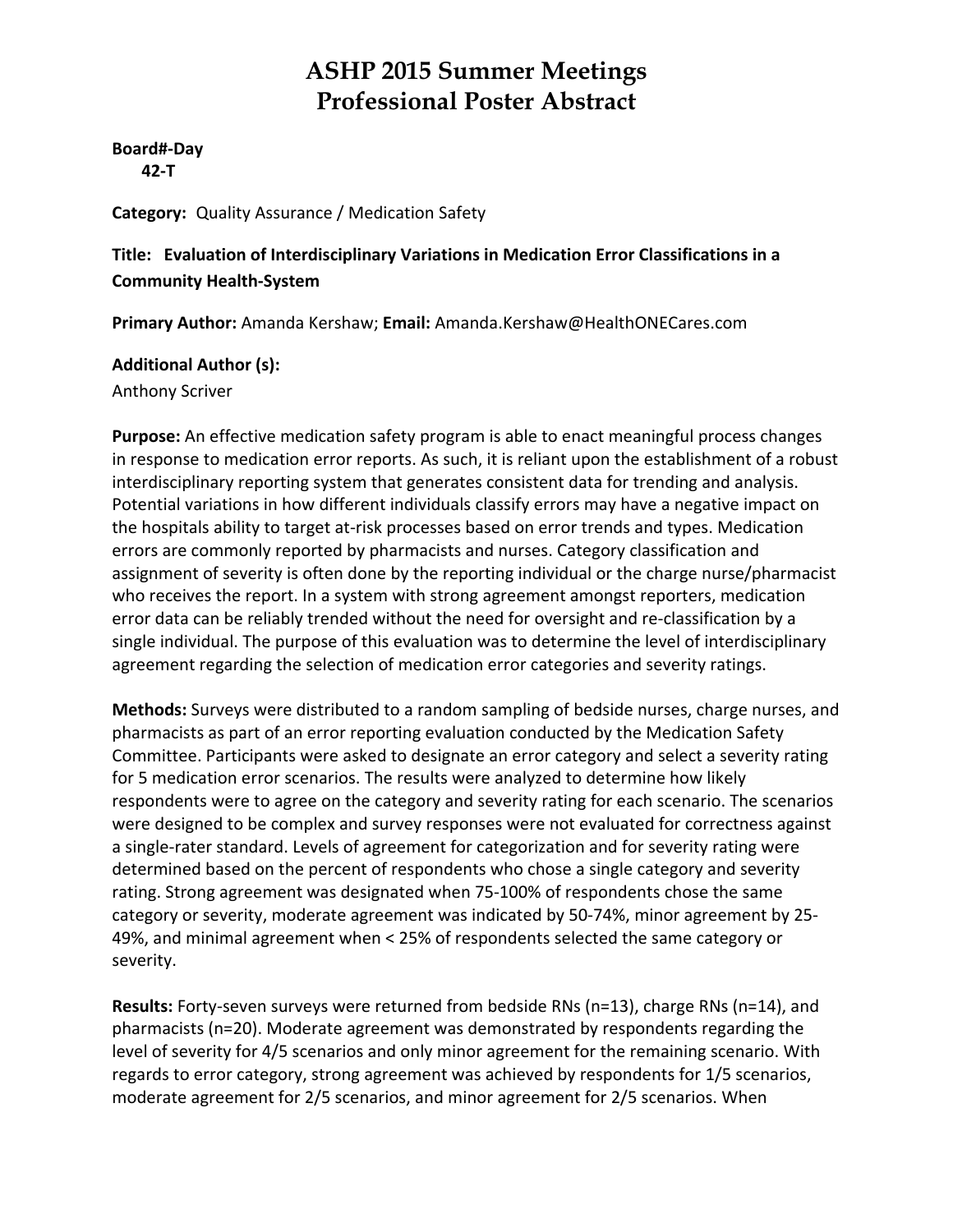evaluated by discipline, nurses were less likely to agree with each other on severity ratings when compared to pharmacists. Bedside and charge nurses achieved only minor agreement for the severity of 3/5 scenarios and moderate agreement for 2/5 scenarios. Pharmacists achieved strong agreement on the severity of 2/5 scenarios and moderate agreement on the remaining 3/5 scenarios. The levels of agreement were higher within each discipline for error category classification. Pharmacists and RNs had strong agreement for 4/5 and 2/5 scenario categories, respectively.

**Conclusion:** This survey demonstrated that there are notable variations in how nurses and pharmacists view and classify medication error scenarios. The lack of consensus amongst various caregivers who report medication errors suggests that consistent data that can be used for trending is more likely to be obtained when the error categorization and severity ratings are assigned by one primary individual rather than allowing this information to be determined solely by the reporter.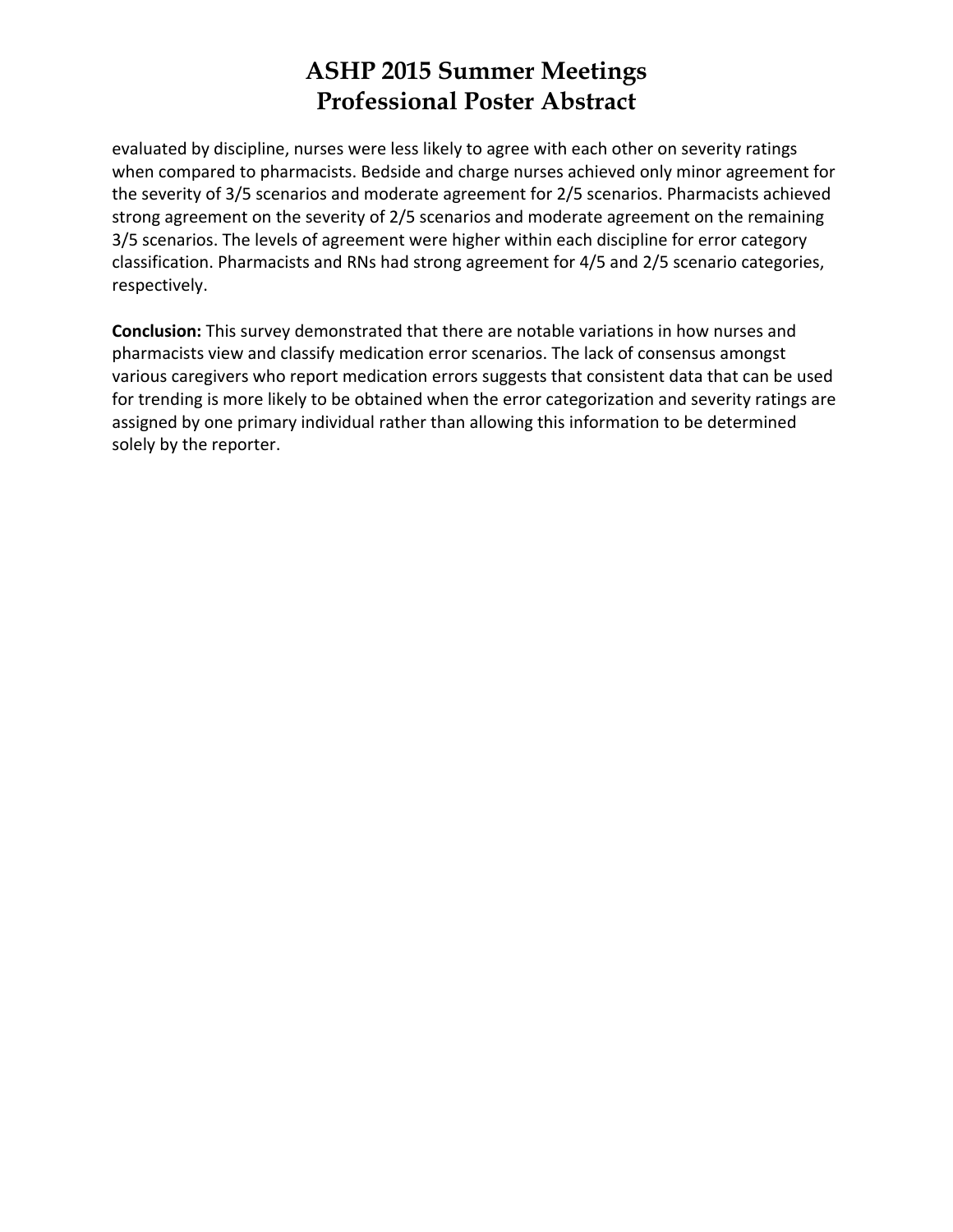**Board#‐Day 43‐T**

**Category:** Quality Assurance / Medication Safety

**Title: Quantifying and characterising prescribing error on admission and during admission to an acute hospital**

**Primary Author:** Ciara Kirke; **Email:** ciarakirke@gmail.com

#### **Additional Author (s):**

Jenny Reynolds Stephen Byrne

**Purpose:** Prescribing errors are common and can contribute to in‐patient morbidity and mortality. A large study in the United Kingdom (EQUIP (1)) reported an overall prescribing error rate of 8.9% in hospital in-patients. Irish data on prescribing error rate has not previously been reported. This study aimed to: Determine the prescribing error rate (a) on admission, (b) per new prescription and (c) per rewritten drug for in‐patients treated under adult medical, surgical and psychiatric services and for paediatric inpatients. Characterise prescribing errors on admission and in new inpatient prescriptions. Validate the potential severity classification by independent review by 4 assessors.

**Methods:** Clinical pharmacists determined the pre‐admission medication list (PAML) according to a validated model(2). Prescribing error rate on admission was the number of discrepancies between the PAML and currently prescribed medication, as a percentage of total medications on the PAML. The error rates for new in‐patient prescriptions and rewritten drug chart prescriptions were the number of errors identified as a percentage of the total medications reviewed. For a one week period, all clinical pharmacists recorded the characteristics of each error identified (stage, potential severity, error type and drug type, based on the EQUIP(1) study categories). A validation panel of two clinicians and two pharmacists independently assigned a potential severity rating to each prescribing error and inter-rater reliability Kappa scores were calculated.

**Results:** Error rate Errors were recorded for a mean of 22.6% of admission prescriptions in adult medical/surgical patients, 18.2% in psychiatry patients and 11.1% in paediatric patients. Mean in‐patient prescribing error rates of 7.7% (adult medical/surgical), 3.2% (psychiatry) and 0.8% (paediatrics) were recorded. Mean prescribing error rates on rewritten drug charts of 3.5% (adult) and 3.3% (psychiatry) were recorded. Changes in error rate are tracked over time. Error types ‐ Omission and wrong dose were the most common categories, accounting for 89% of admission prescribing errors and 57.4% of in‐patient prescribing errors. Drug class The most frequent drug class errors on admission were central nervous system medicines at 32.4% and 29% of inpatient prescribing errors involved cardiovascular medicines. Potential severity ‐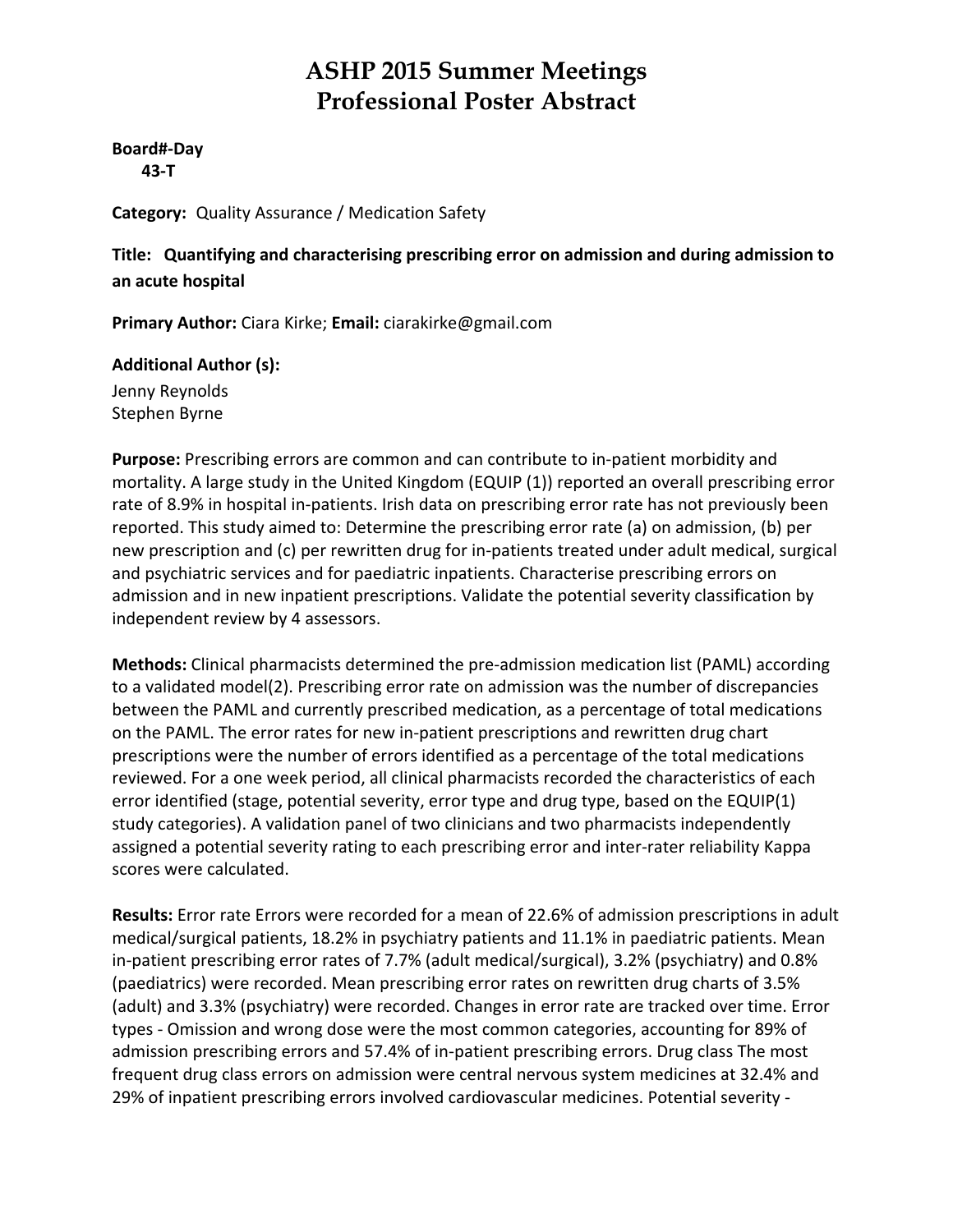Clinical pharmacists characterised 60.9% of prescribing errors on admission and 66.4% on new in-patient prescriptions as serious or significant. The validation panel characterised 69.5% on admission and 78.4% as serious or significant. Agreement between the clinical pharmacist and validation panel potential severity classification was fair (Kappa = 0.37) and agreement between members of the validation panel moderate (Kappa = 0.53).

**Conclusion:** Prescribing errors are common and pose a risk to patient safety, with the majority of errors rated as having significant potential to cause patient harm. This study demonstrates the positive impact the pharmacist can have by identifying prescribing errors through medicines reconciliation and ongoing drug chart review during an inpatient stay. A minimally resource‐ intensive method of tracking prescribing error rates over time is presented. This measure may have potential to be used as an indicator to track progress in improving prescribing practices. References: 1. Dornan T, Ashcroft D, Heathfield H, et al. An in‐depth investigation into causes of prescribing errors by foundation trainees in relation to their medical education: EQUIP study. Final report to the General Medical Council. 2009.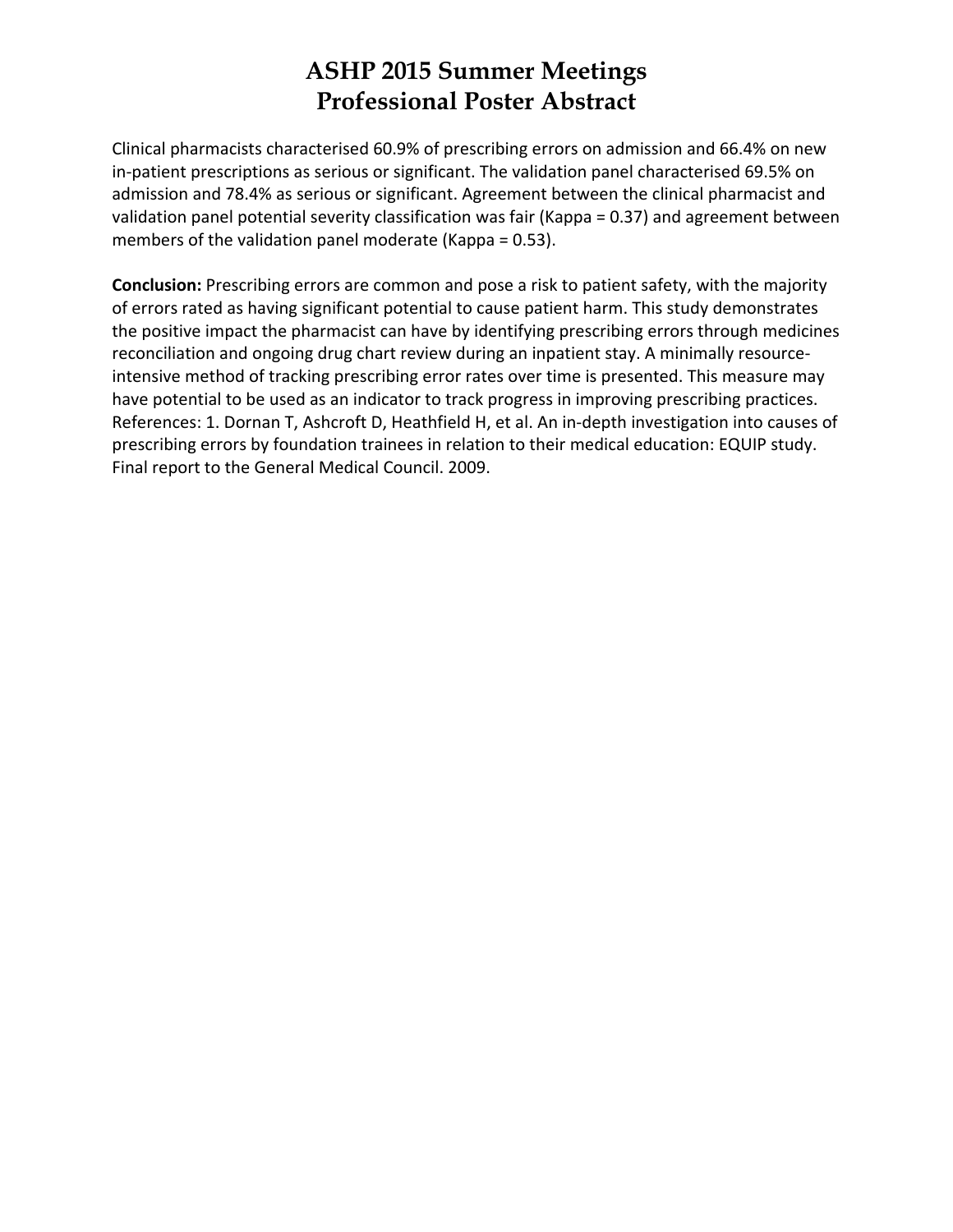**Board#‐Day 44‐T**

**Category:** Quality Assurance / Medication Safety

#### **Title: Improving antibiotic prescribing with "bugs and drugs" education tool/model**

**Primary Author:** Becky Linn; **Email:** blinn@uwyo.edu

**Purpose:** Proper selection of antibiotics for a suspected infection is a necessary skill acquired during a family medicine resident's training. Medical resident education was identified as a needed part of the inpatient curriculum of the family medicine residency program. A lecture was developed to foster rational prescribing habits regarding empiric antibiotic selection. This study was undertaken in order to assess the residents' perceived preparedness, before and after the lecture, to correctly/rationally prescribe empiric antibiotics for a suspected infection.

**Methods:** The university institutional review board approved this study. The family medicine faculty pharmacist developed and delivered a 1.5‐hour "bugs and drugs" lecture, which incorporated active learning, to each postgraduate year‐one (PGY1) medical resident during their inpatient medicine rotation. A six‐page lecture outline, with objectives, was provided to each resident for taking notes and utilization as a reference/resource during the medicine rotation. Two surveys were administered. The first survey was administered prior to the lecture and the second after the lecture. The pre‐lecture survey assessed current, individual level of understanding of specific lecture content areas including preliminary microbiology results, bacteria as it relates to the source of infection, spectrum of activity of antibacterial drugs, meaningful use of the hospital antibiogram, and ability to correctly prescribe empiric antibiotics for a suspected infection. The results of the two surveys were compared.

**Results:** In the initial phase of the experiment, one class of six PGY1 residents participated in the study. One hundred percent successfully completed the pre- and post-survey from July 2014 to January 2015. While all questions on each of the surveys were answered, few additional comments were provided, as requested at the end of each pre‐ and post‐survey.

**Conclusion:** Residents receiving a "bugs and drugs" lecture showed an increase in the perception of their preparedness to prescribe rational empiric antibiotics for a suspected infection. The sample size of the study thus far represents the initial phase of the experiment, and further data collection is necessary for statistical analysis.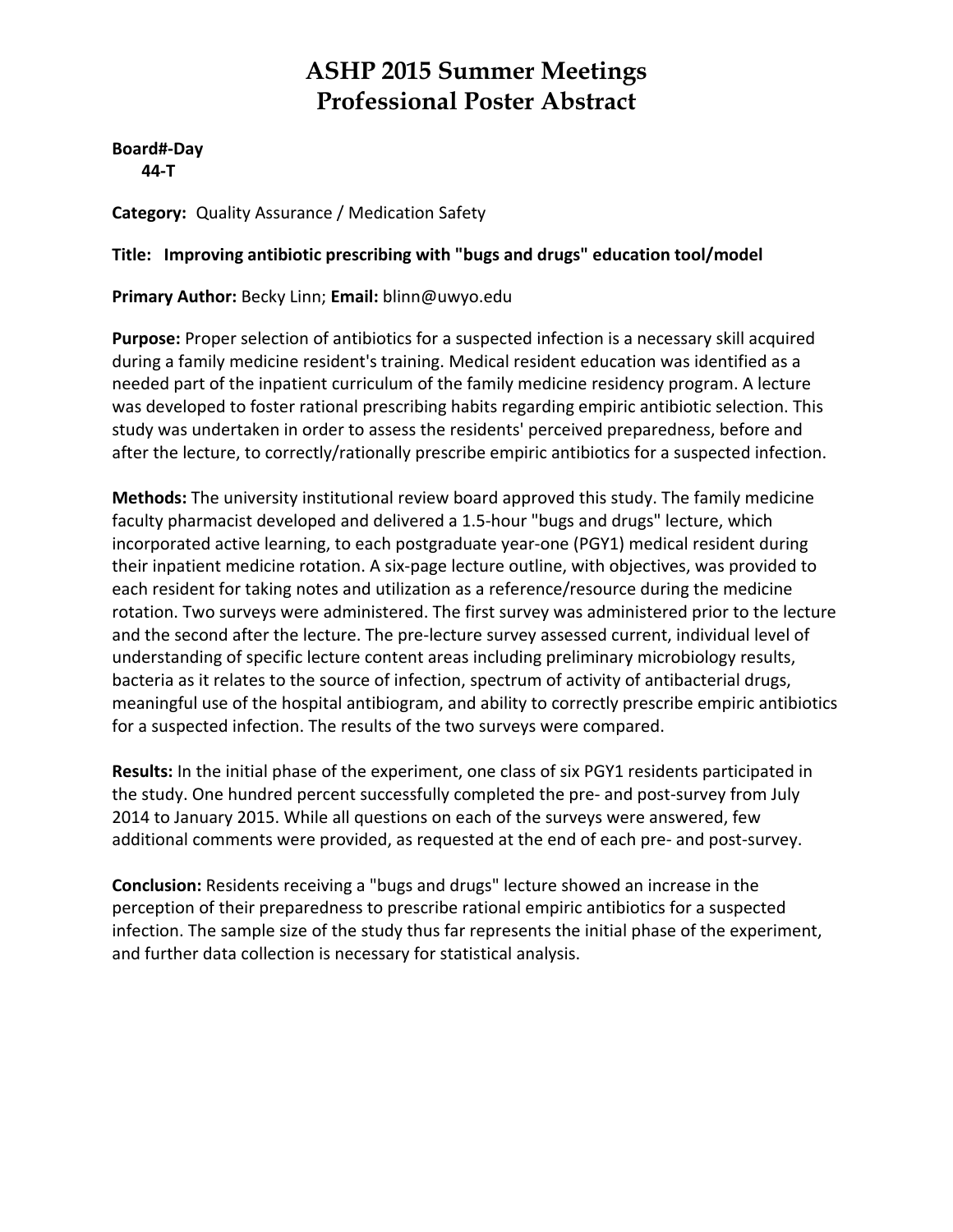**Board#‐Day 45‐T**

**Category:** Quality Assurance / Medication Safety

#### **Title: Consistent feedback and education has improved accurate allergy documentation**

**Primary Author:** Kathleen Moorman; **Email:** kathleen.moorman@ahss.org

**Purpose:** Accurate allergy documentation is critical to patient safety and is an important component of safe medication practice. Drug Drug interactions account for approximately 3 to 5 percent of all adverse drug reactions. Adverse drug reactions cost between \$30 to \$130 billion dollars annually and account for 20 percent of the injuries occurring in hospitals. These reactions can double the length of stay and cost of hospitalization.

**Methods:** On a monthly basis, allergy documentation is reviewed. Issues such as free text allergies or miscoded allergies are presented to Pharmacy and Therapeutics Committee, Physician division meetings and Patient Safety Meetings. Examples of near misses are presented and discussed. Feedback from the hospital and medical staff identified the need for education to the front line staff on how to document food, drug and environmental allergies. Front line staff identified the complexity of the documentation process and inability to understand the terms used in documenting allergies as major barriers. Pharmacy worked with Information Technology, nursing and the medical staff to simplify the process and define the terms such as allergy, side effect, and idiosyncratic reactions. Simplifying the documentation of the reaction process and reinforcing the purpose of patient safety improved the accuracy of documentation. Walking rounds with the staff, discussing allergy issues in patient care rounds and at physician meetings improved awareness and documentation compliance.

**Results:** Over a fifteen month period, pharmacy reported near misses related to free text allergy documentation and incomplete allergy information. This constant feedback to the nurses, physicians and other members of the hospital staff raised awareness of the need to document allergy information correctly and consistently. Simplifying the process and clarifying the terms led to more consistent documentation. Results were shared on a monthly basis with the hospital staff and medical staff. Physicians supported this project as an improvement in patient safety. They were encouraged to review allergy information and request clarification from the patient or the staff recording the information. Enhancements to the electronic medical record allergy documentation tool were made at the corporate level based on feedback from our organizations streamlined documentation process. As a result of this consistent education, correct allergy documentation improved by 40 percent and correct allergic reaction documentation improved by 30 percent.

**Conclusion:** Consistent feedback and education on allergy documentation, simplification of the process, and education to the front line staff and how to enter allergy information correctly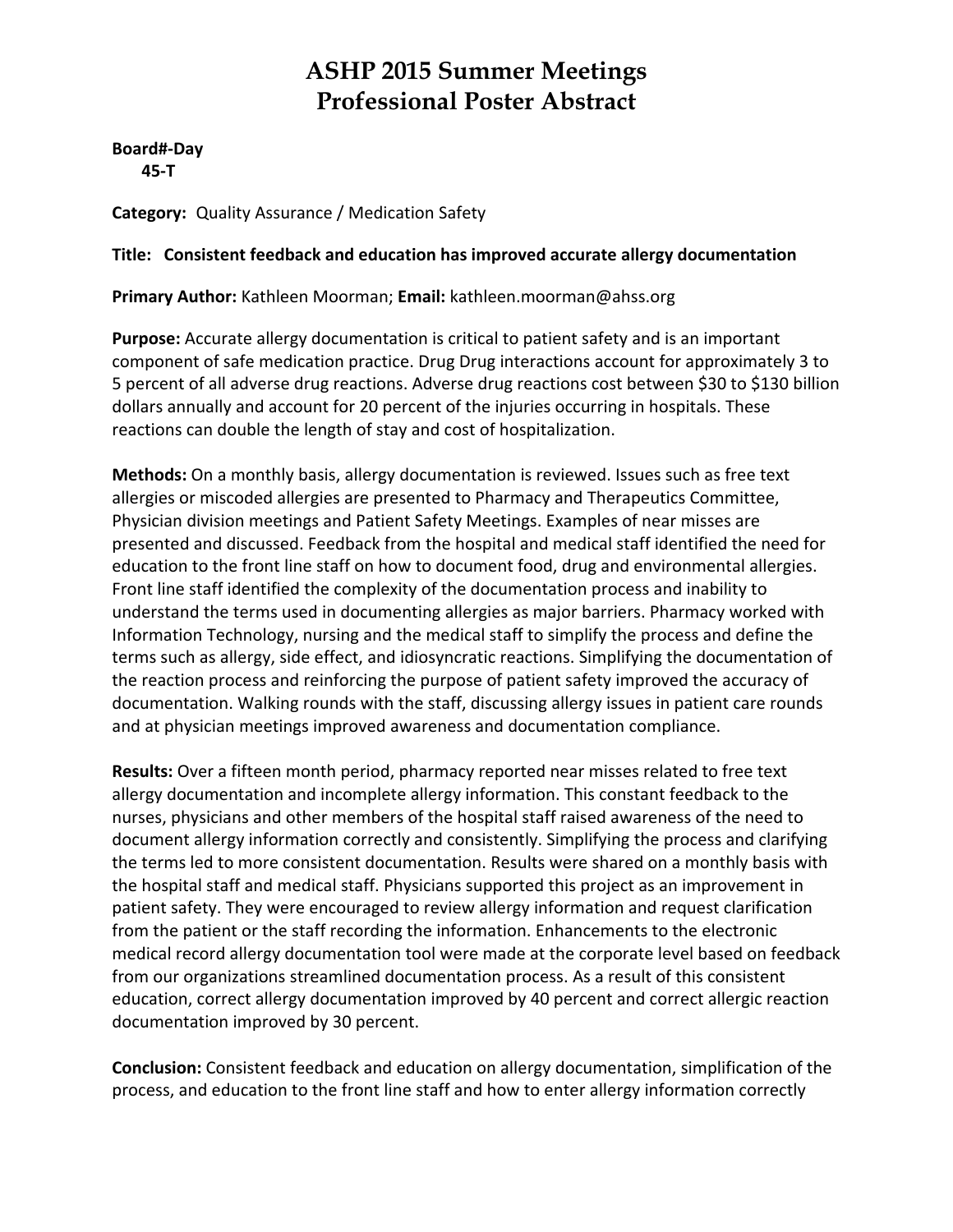improved allergy documentation. Improving accurate documentation of allergies and reactions in the electronic medical record improves the safety net for our patients. Correct information stays with the patient from hospital visit to hospital visit.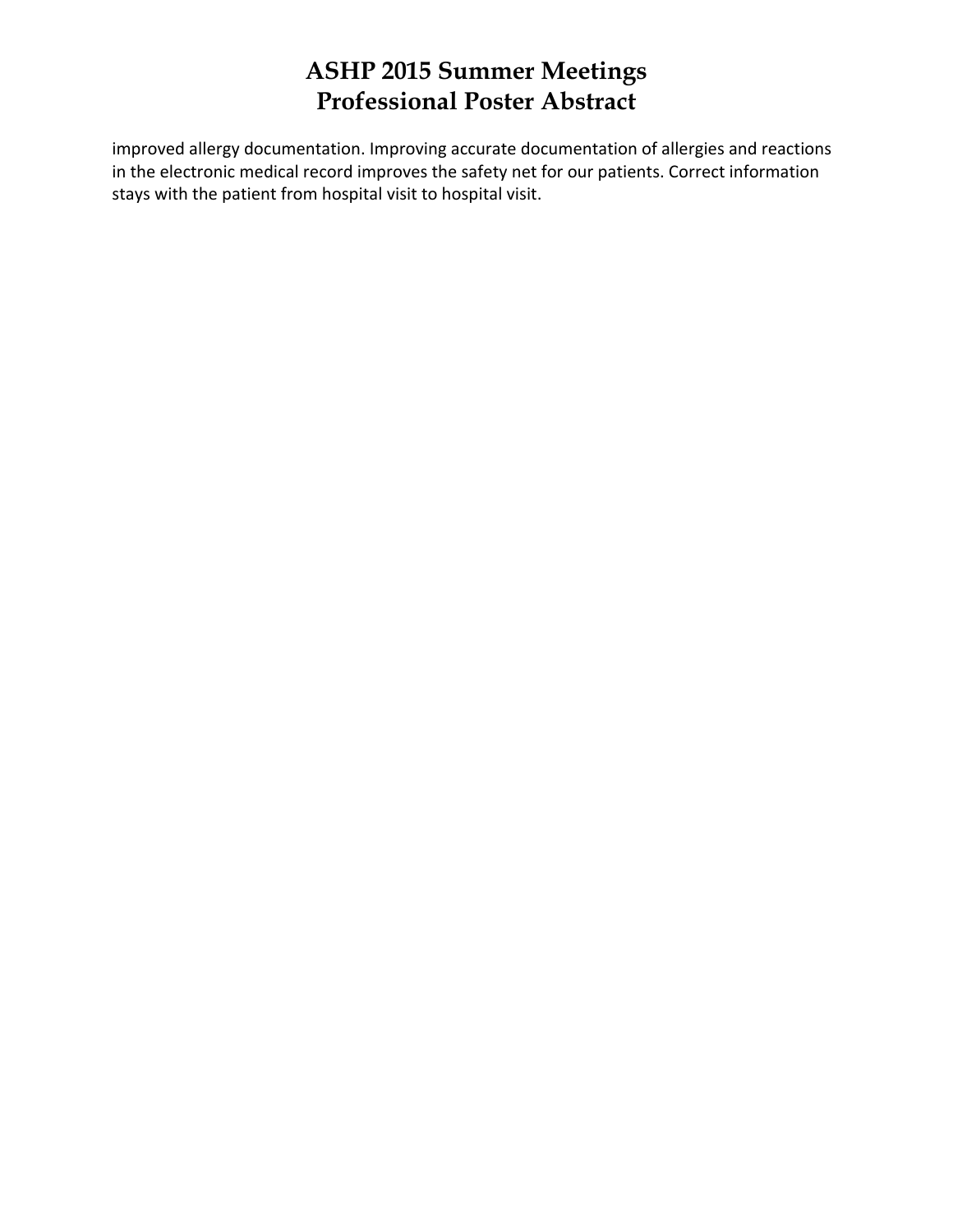**Board#‐Day 46‐T**

**Category:** Quality Assurance / Medication Safety

#### **Title: Barcode scanning improves medication safety and staff satisfaction**

**Primary Author:** Michael Nyame‐Mireku; **Email:** mmireku@virginiahospitalcenter.com

#### **Additional Author (s):**

Dana H. Anderson Brian Caruth Robert Harward Karima Waziri

**Purpose:** Medication errors adversely affect patient care by increasing morbidity, mortality, and overall cost of healthcare. Medication packaging, storage, and distribution processes contribute significantly to medication error problems. Automated dispensing machine (ADM) refill errors have also been identified as significant contributors of medication errors in the distribution process. This study was designed to evaluate the role of barcode technology in reducing medication errors due to inaccuracies in refilling ADMs. Improving inventory management accuracy, increasing operational efficiency, and improving technician satisfaction was also studied.

**Methods:** A barcode scanning upon refill protocol was implemented at Virginia Hospital Center to attempt to address ADM refill errors. A 14 month medication error report was analyzed to compare the medication error rates before and after the scanning process was implemented. The accuracy analysis was carried out by using a trend chart and a paired t‐test to compare the rate of medication errors before and after implementation. A 5 point likert-type questionnaire was administered to pharmacy technicians to obtain their opinions on the barcode technology refill process. The questionnaire addressed accuracy, efficiency, refill time, and overall satisfaction with the process. The likert scale responses were combined to create 3 categories: Disapproval (1 and 2), Neutral (3), and Approval (4 and 5). A two-tailed T-Test with Alpha of 0.05 was employed to determine the degree of significance among the responses. The population average used for comparison was a neutral score of 3. A single sample T‐Test was used to evaluate individual responses.

**Results:** The total number of refill errors reported over 14 months was 73. The average refill errors per month before, during, and after the scanning implementation were 6.7, 4, and 0.5 respectively. An increased refill error rate was observed before the implementation period. The refill error rate decreased during the implementation period. Only one refill error was reported after the implementation period. This error was attributed to a return process activity rather than a refill process activity. Fifteen pharmacy technicians participated in the survey. One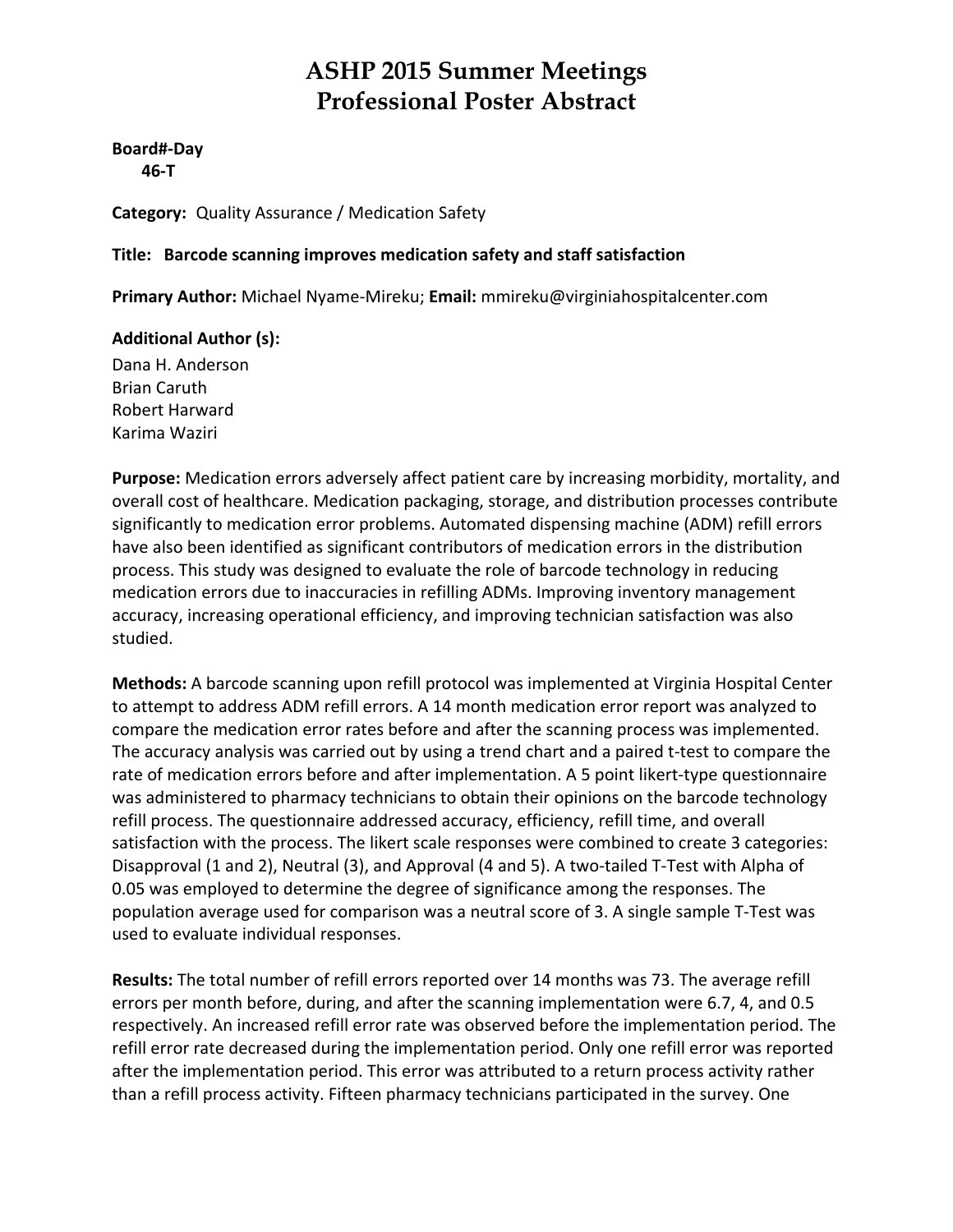hundred percent of the respondents agreed that the scanning system improved accuracy at a significant level (p less than 0.05). Eighty percent of the respondents agreed that the scanning system improved efficiency at a significant level (p less than 0.05). Forty-seven percent of the respondents agreed and 40 percent of respondents disagreed that the scanning system decreased refill time, however this difference was not statistically significant. Seventy‐three percent agreed that the scanning system improved their overall satisfaction with the refill process. Twenty percent of respondents disagreed that the scanning process improved their overall satisfaction with the refill process. Less than 7 percent did not agree or disagree that the scanning process improved their overall satisfaction with the refill process.

**Conclusion:** Implementation of barcode scanning upon refill at the ADM altered an upward trend of refill errors and resulted in a significant decrease in overall refill error rate. The pharmacy technicians perceived that the scanning on refill process increased accuracy, efficacy, and overall satisfaction with the refill process. The process did not increase nor decrease the time it takes to refill ADMs. One medication error occurred from a return process activity. Potential enhancements to ADM barcode scanning may include scanning medications upon return to ADMs.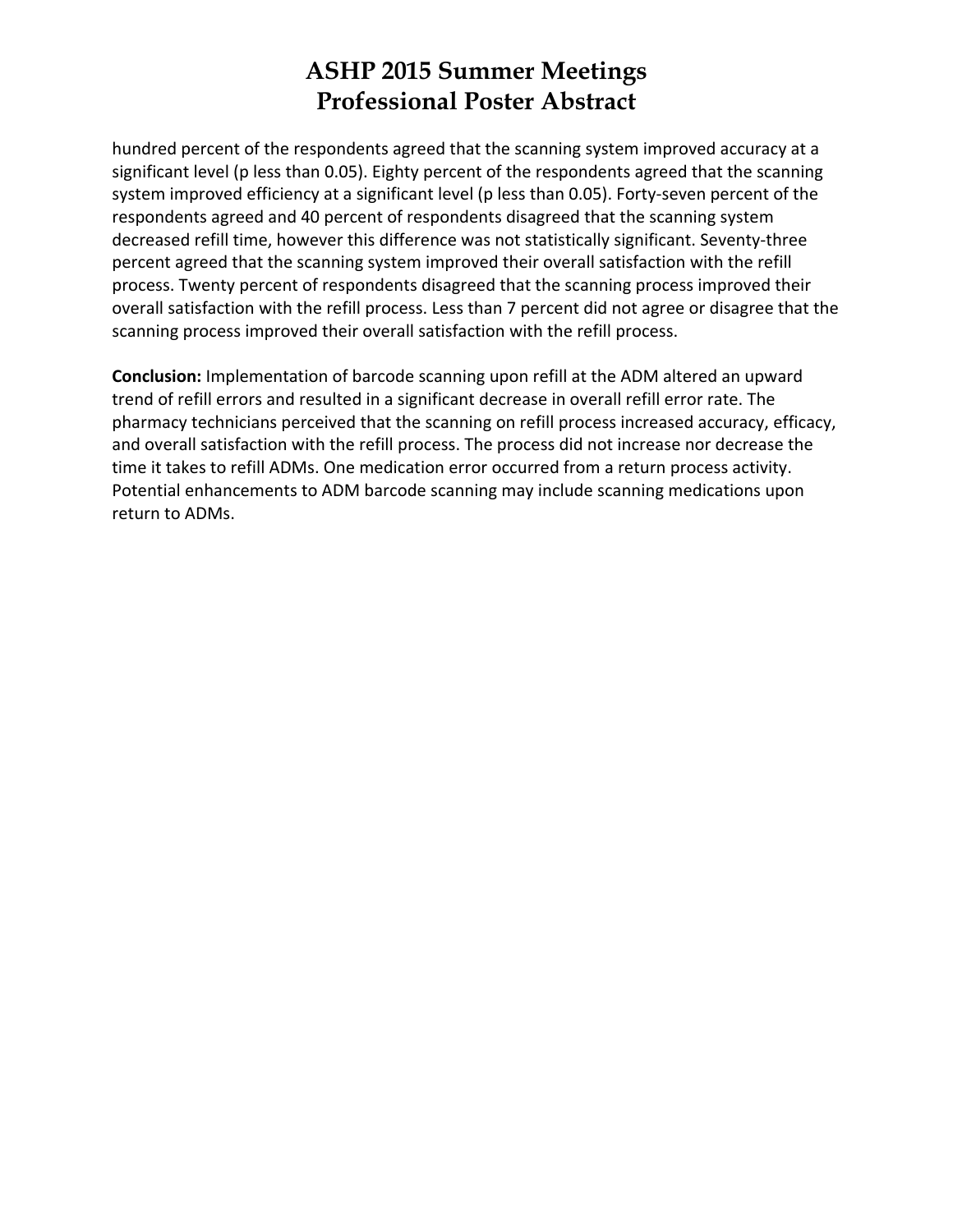**Board#‐Day 47‐T**

**Category:** Quality Assurance / Medication Safety

**Title: Optimizing controlled substance area workflow to improve controlled substance diversion surveillance at a tertiary care hospital within a health care network**

**Primary Author:** Katelyn Pontore; **Email:** kpontore@mix.wvu.edu

#### **Additional Author (s):**

Laura Mark Linda Wieloch

**Purpose:** In 2012, the Mayo Clinic Proceedings released Diversion of Drugs Within Health Care Facilities, a Multiple‐Victim Crime: Patterns of Diversion, Scope, Consequences, Detection, and Prevention. The problems identified in the article are being investigated at Allegheny General Hospital to improve controlled substance surveillance and prevent diversion through workflow optimization. Diversion is not a victimless crime. Addicted health care workers are a danger to their patients, co-workers, employers, and themselves. The primary goal is mitigating risks of diversion while optimizing workflow to ensure safety of all stakeholders and prevention of substandard patient care.

**Methods:** Current controlled substance practices will be investigated and evaluated by direct observation, audits, and reporting. Implementation of process and work flow enhancement will occur after initial investigation of the current situation. Institutional Review Board approval will be obtained prior to data collection. A retrospective review of the controlled substance manifest verses quantities received and added to inventory audit will be used to identify discrepancies and establish a baseline for pharmacy controlled substance area actions during a six month period. The following data will be collected and assessed on a prospective basis: two plus standard deviation controlled substance transactions for similar nursing staff, and discrepancies not resolved within twenty‐four hours. All data will be de‐identified to maintain confidentiality.

**Results:** A streamlined controlled substance workflow was implemented in order to prevent diversion and improve surveillance.

**Conclusion:** It is anticipated that this project will demonstrate a pharmacist‐based role for prevention of controlled substance diversion and medication safety.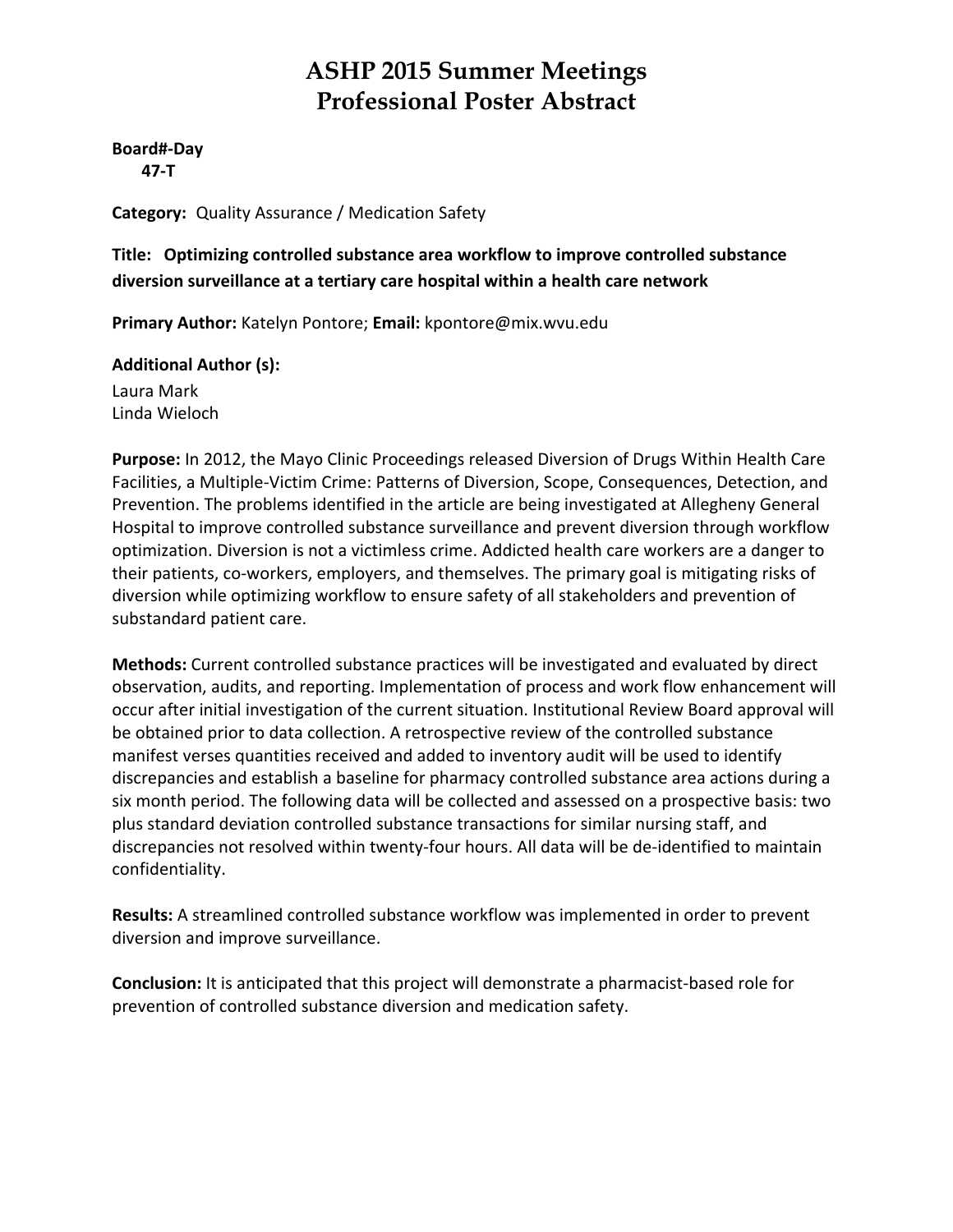**Board#‐Day 48‐T**

**Category:** Quality Assurance / Medication Safety

**Title: Optimizing smart pump utilization and adherence by implementation of a pharmacist‐ led continuous quality improvement program**

**Primary Author:** Erin Robey‐Gavin; **Email:** egavin@mercy‐chicago.org

**Additional Author (s):** Natalie Paul

Courtney Morse

**Purpose:** Demonstrate increased use and adherence with smart pump parameters and reduction of nuisance alerts through implementation of a monthly review of smart pump data by clinical pharmacists.

**Methods:** Two clinical pharmacists perform a monthly review of smart pump data which includes individual alerts and adherence to safety parameters/limits established per medication. Additional suggestions for smart pump changes are received via medication safety rounds and floor nurses or pharmacists. Review of current drug information is completed by the pharmacist to support any change to dose, duration, or concentration limits. All recommended smart pump changes are approved at the Medication Safety Committee. Education regarding use and importance of utilizing the smart pumps in terms of patient safety was completed during the yearly nursing education marathon and at medication safety rounds. Utilization and adherence to the safety parameters of the smart pumps was discussed monthly at the Medication Safety Committee. Data were trended from reports provided by biomedical engineering in order to assess 1) use of smart pumps for infusing fluids and medications; 2) adherence with established safety parameters; and 3) rate of pump programming alerts.

**Results:** A ten month period of monthly reports were reviewed from March 2014 to January 2015. The total number of infusions utilizing the smart pump increased over time by 6,890 per month (March 2014 = 19,723 vs. January 2015 = 26,613), while the number of total orders remained stable. Adherence to the safety parameters increased by 8.6% (March 2014 = 75.2% vs. January 2015 = 83.8%). The pharmacists monthly review of nuisance alerts decreased the total rate of alerts fired by 3.39% (March 2014 = 8.01% vs. January 2015 = 4.62%).

**Conclusion:** Implementation of a monthly smart pump data review by clinical pharmacists improves utilization of smart pump technology, leading to increased patient safety in terms of intravenous drug administration.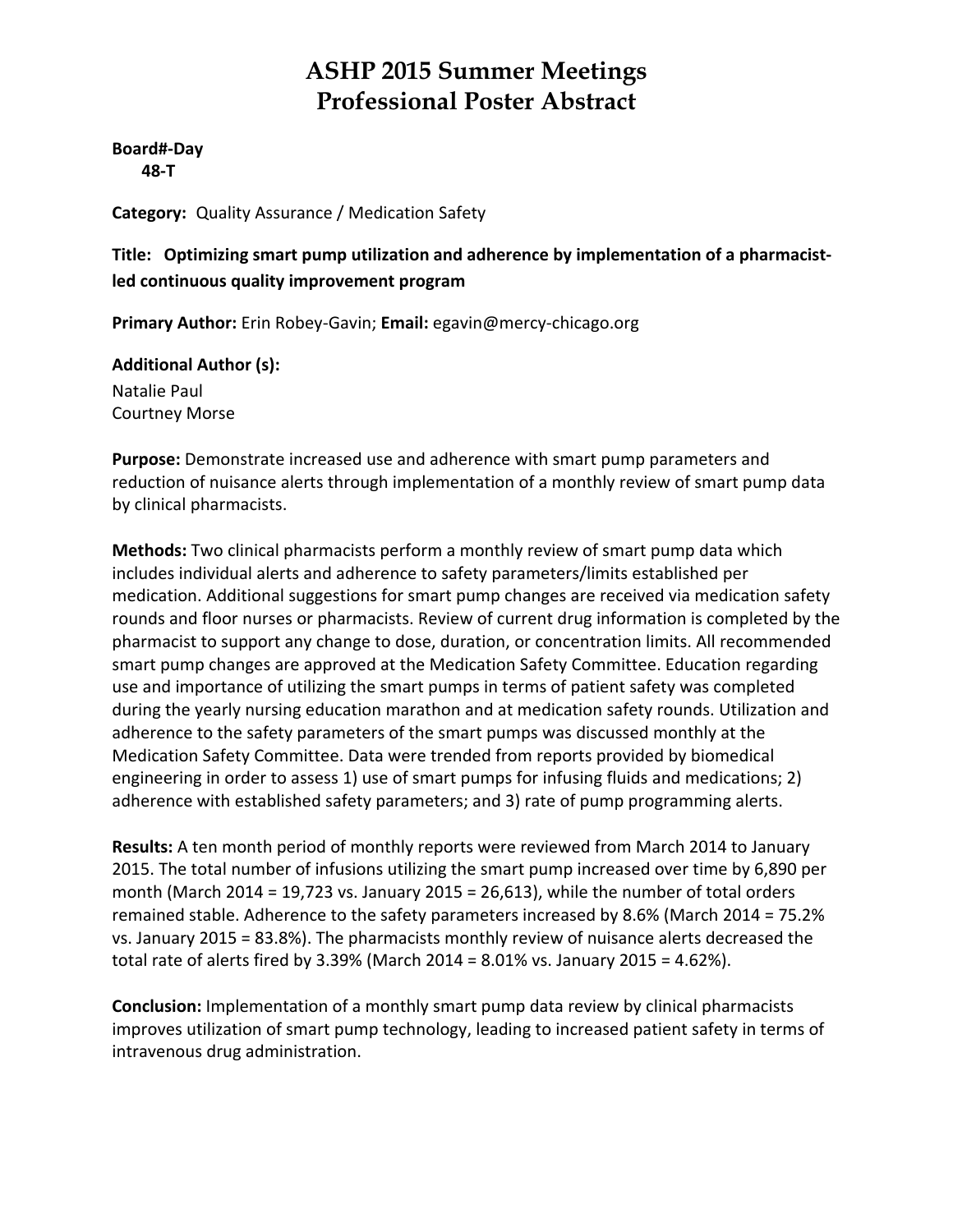### **Board#‐Day 49‐T**

**Category:** Quality Assurance / Medication Safety

**Title: Innovative use of duplicate prescription data to improve patient safety and efficiency within a mail order pharmacy**

**Primary Author:** Carrie Singerman; **Email:** carrie.singerman@va.gov

### **Additional Author (s):**

George Dooling Tatiana Sawyer Michael Sutherland

**Purpose:** The Department of Veterans Affairs (VA) provides comprehensive medical services to our nations Veterans. Veterans can be seen by multiple providers at multiple VA Medical Centers (VAMCs). The majority of providers written prescriptions are then transmitted to one of seven Consolidated Mail Outpatient Pharmacies (CMOPs) across the country. Because Veterans are able to see multiple providers at multiple facilities, there is the potential for the inadvertent transmission of duplicate prescriptions. Prior to the implementation of this project, there was no way to check for duplicate prescriptions filled by any of the CMOPs. The purpose of this project was to create a way to assess and prevent inadvertent duplicate prescriptions in order to reduce the risk of medication errors.

**Methods:** This project originated at the local Southwest CMOP level, but quickly encompassed all seven CMOPs to engage data on a national level. To achieve the goal of this project, a Southwest CMOP data management pharmacist designed a Structured Query Language (SQL) query to examine all prescriptions sent by the VAMCs to the national CMOP system. Duplicate prescriptions were identified as those for the same patient and same drug, but for a different VAMC. The results of the query are used to generate a weekly report of duplicate prescriptions, which is analyzed on the first working day of each week. The weekly report finds duplicate prescriptions filled within the CMOP system during the previous week and alerts the VAMCs to follow up with the patient or the other VAMCs. A monthly report is also generated from this data, counting the number of duplicate prescriptions filled per week during the previous month. The report breaks the data out by each CMOP. The technician running the monthly report then sends the results to CMOP management nationwide. To date, Southwest CMOP has tracked changes in the number of duplicate prescriptions for over 22 months.

**Results:** A baseline analysis of 9,694,863 prescriptions in March 2013 showed that an average of 722 prescriptions per day filled across the CMOP system were duplicates. By December 2014, the average number of duplicate prescriptions filled per day decreased to 158, a 78 percent decrease. Each CMOP monitors duplicate prescriptions to cancel back to the medical centers.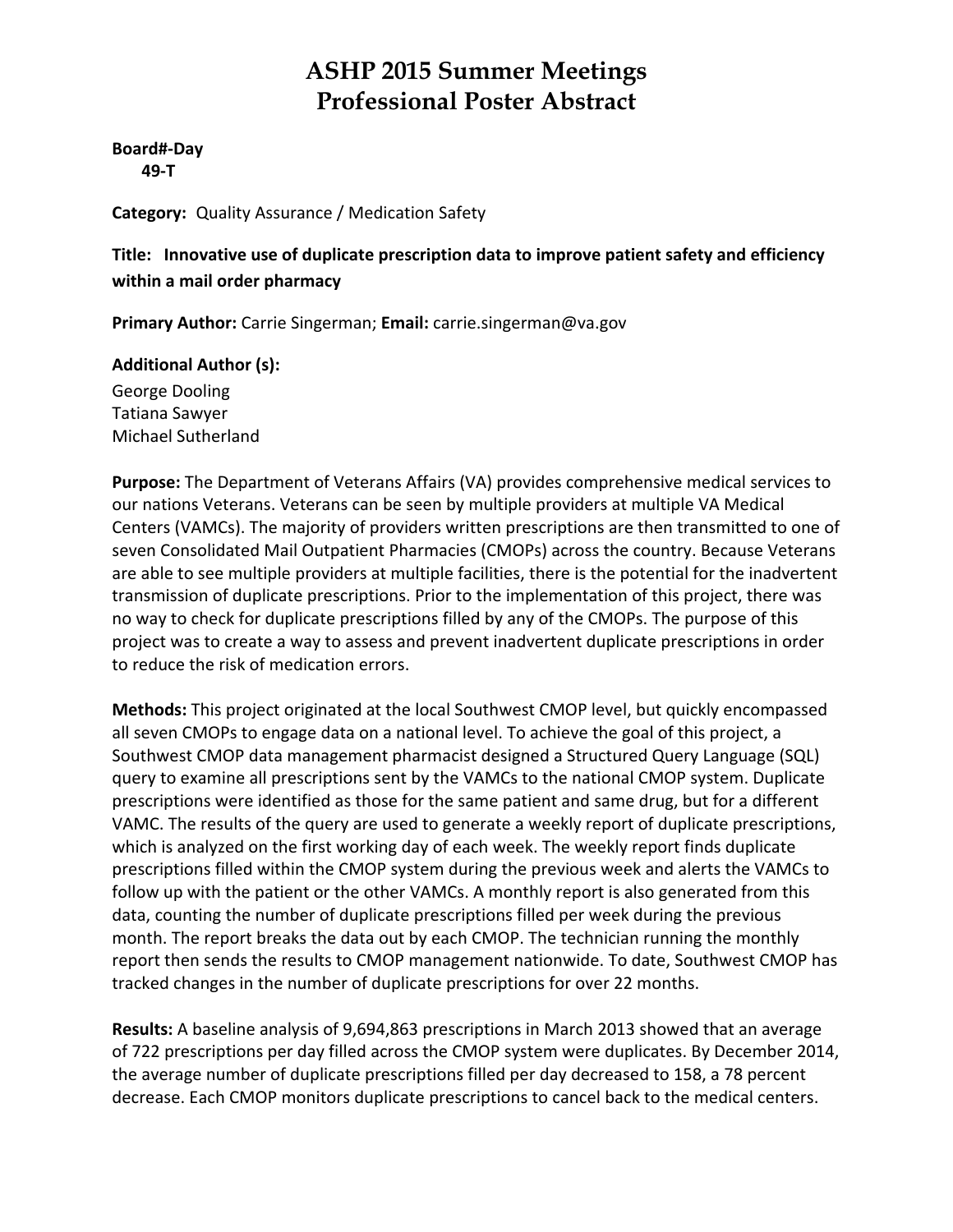The weekly duplicate report for VAMC fills allows pharmacists to act quickly to prevent adverse patient outcomes.

**Conclusion:** Implementation of these reports increased the number of cancels for duplicate prescriptions sent to the CMOP system by the VAMCs. It has also reduced the number of duplicate prescriptions sent to the Veterans. The report has also offered a new avenue for collaboration between CMOP and VAMC pharmacists. Through this quality improvement process, CMOP is able to play a more active role in promoting patient safety and improving mail order system efficiency.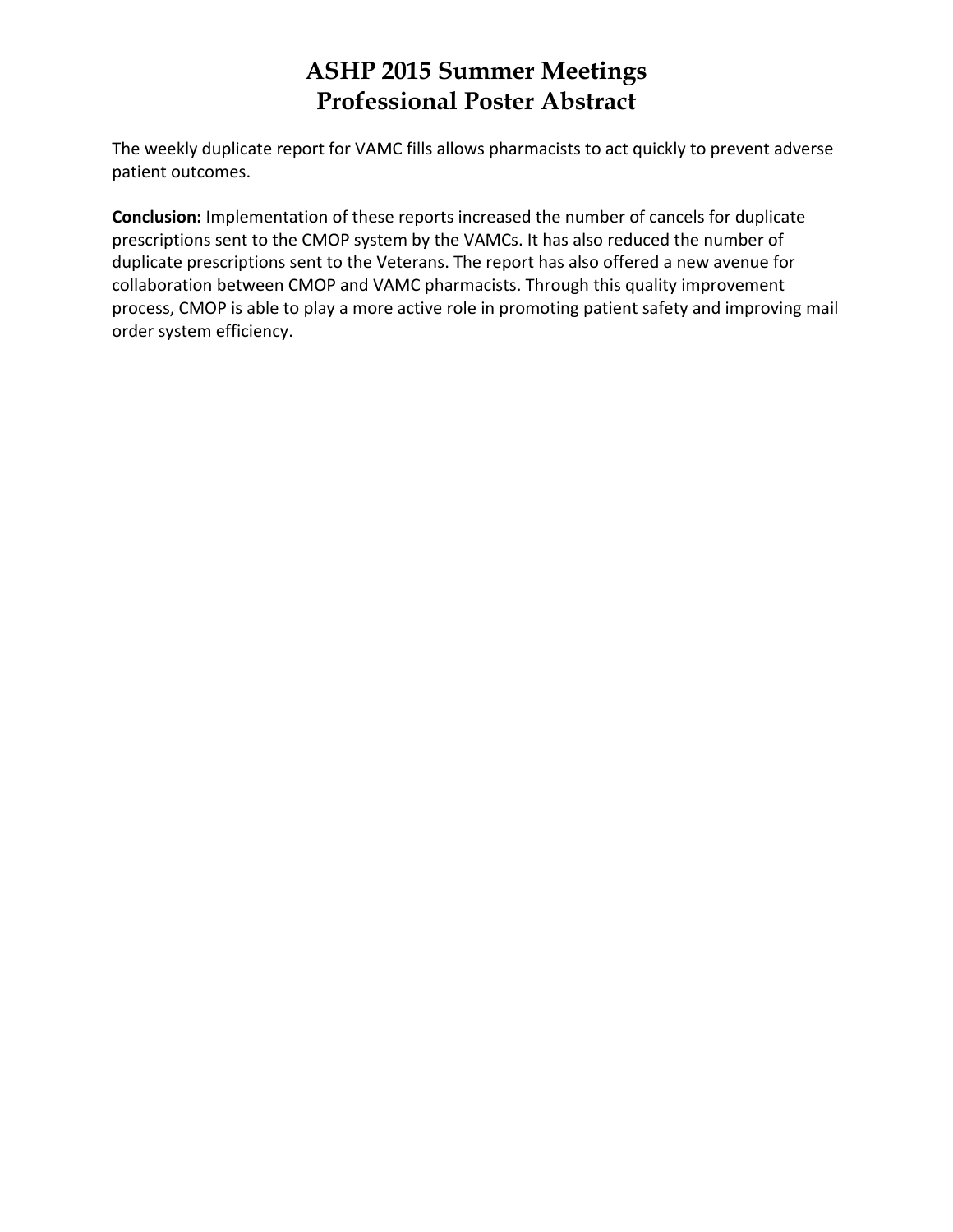#### **Board#‐Day 50‐T**

**Category:** Quality Assurance / Medication Safety

**Title: Optimization of bar code medication administration (BCMA) at a tertiary academic medical center**

**Primary Author:** Kristin Tuiskula; **Email:** ktuiskul@gmail.com

### **Additional Author (s):**

Katherine A. Miller Ryan Phipps

**Purpose:** The last ASHP national survey on pharmacy practice in hospital settings (2012) stated that 65.5% of hospitals use bar code medication administration (BCMA) to enhance safety practices during medication administration. The University of Chicago Medical Center (UCMC) implemented BCMA in June 2014 in order to improve the safety of medication administration. Following implementation, several strategies were identified to optimize the BCMA process. The purpose of this project is to describe the best practices that were identified and implemented by UCMC to enhance the safety benefits of BCMA technology.

**Methods:** An interdisciplinary team was created to support planning and implementation of BCMA at a tertiary academic medical center. A comprehensive data analysis program was developed to support identification and implementation of best practices including compliance and near miss alert report review, direct observation of medication administration pre‐ and post‐ BCMA implementation, literature evaluation, and monitoring of safety event reports.

**Results:** A total of five best practices were identified during the implementation of BCMA at UCMC. These best practices include: development of near miss alert review methodology; direct observation of medication administration pre‐ and post‐BCMA implementation to identify the impact on safety and workarounds; development of standards for linking equivalent medication records for scanning efficiency; implementation of an off‐schedule medication administration alert; and educating end‐ users regarding the limitations of BCMA to prevent over-reliance on technology. Finally, a best practice that was identified and is currently being implemented is limiting the number of bar codes that the nurse has available to scan to force scanning of the manufacturer barcode.

**Conclusion:** Use of technology in the clinical setting requires continual maintenance. A thorough data analysis program alongside continuous process assessment and improvements helped to develop best practice recommendations for optimizing BCMA technology at UCMC.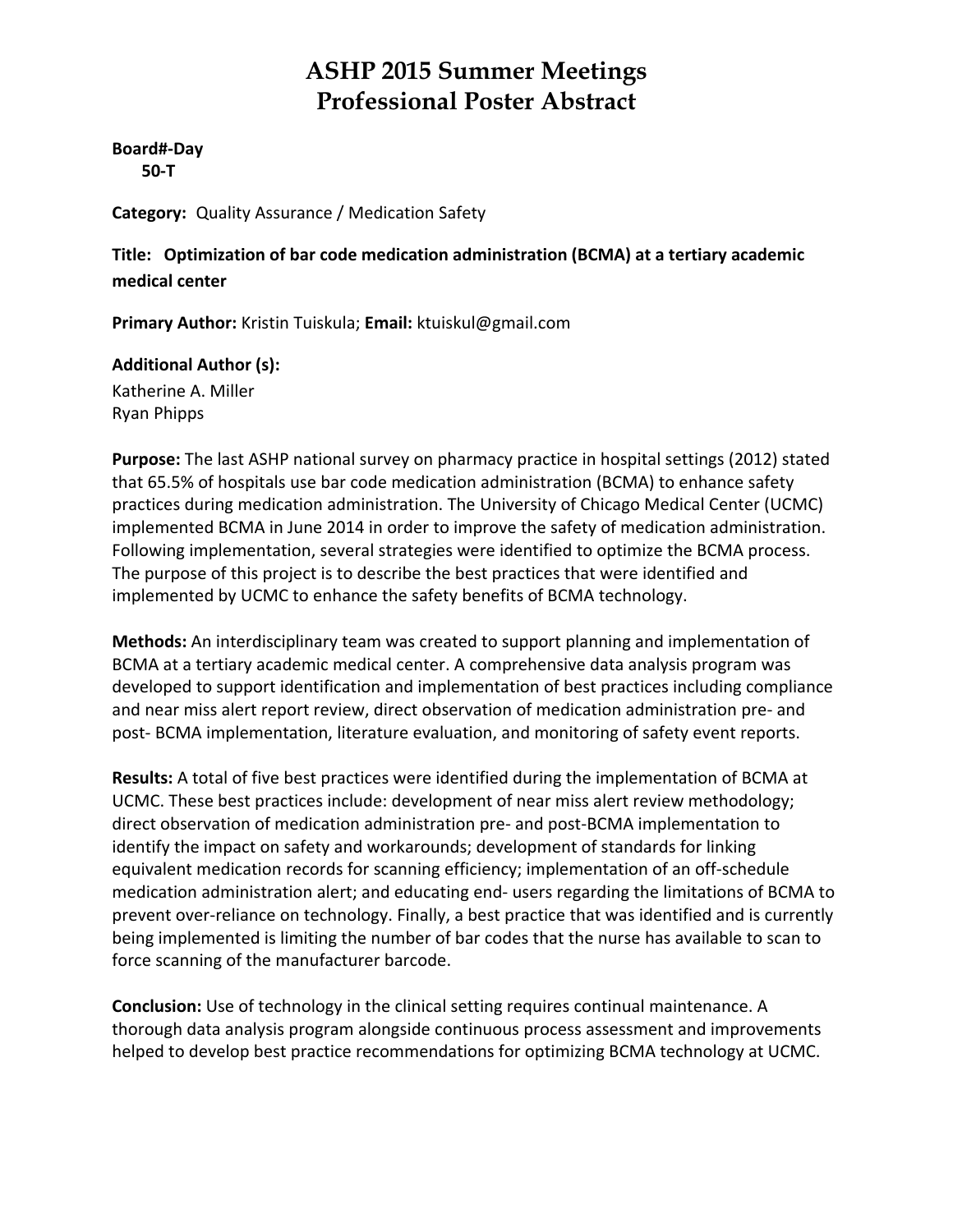### **Board#‐Day**

 **51‐T**

**Category:** Quality Assurance / Medication Safety

### **Title: Optimizing glycemic control in hospitalized children with diabetes**

**Primary Author:** Lorrainea Williams; **Email:** lorrainea.williams@cookchildrens.org

### **Additional Author (s):**

Jason Evans Kelli Goree Don Wilson Paul Thornton

**Purpose:** Designing and implementing a process for the use of insulin pumps in hospitalized settings can help optimize glycemic control for children with diabetes.

**Methods:** Insulin pumps are primarily intended for out‐patient management of diabetes. Although a variety of guidelines had been created to address their use during hospitalization, success had been hampered by device complexity, limited staff encounters, and inadequate training. To address these barriers, we created a multidisciplinary taskforce to review and standardized inpatient use of insulin pumps to a single device. The taskforce designed policies, procedures, education, and learning tools utilizing human factors engineering principles to improve the reliability of insulin pump ordering, dispensing, programming, and administration.

**Results:** Checklists with step‐by‐step visual aids and education modules were created for pump programming, filling, and double‐checking. In addition, an electronic ordering system was fashioned to aid insulin calculations, programming warnings, and to produce a medication order that provides the desired settings in the same fashion in which the information is entered into the insulin pump.

**Conclusion:** The incorporation of safety practices into the workflow of a single standardized insulin pump for hospitalized patients minimizes errors and improves staff competency, helping achieve optimal glycemic control in children with diabetes.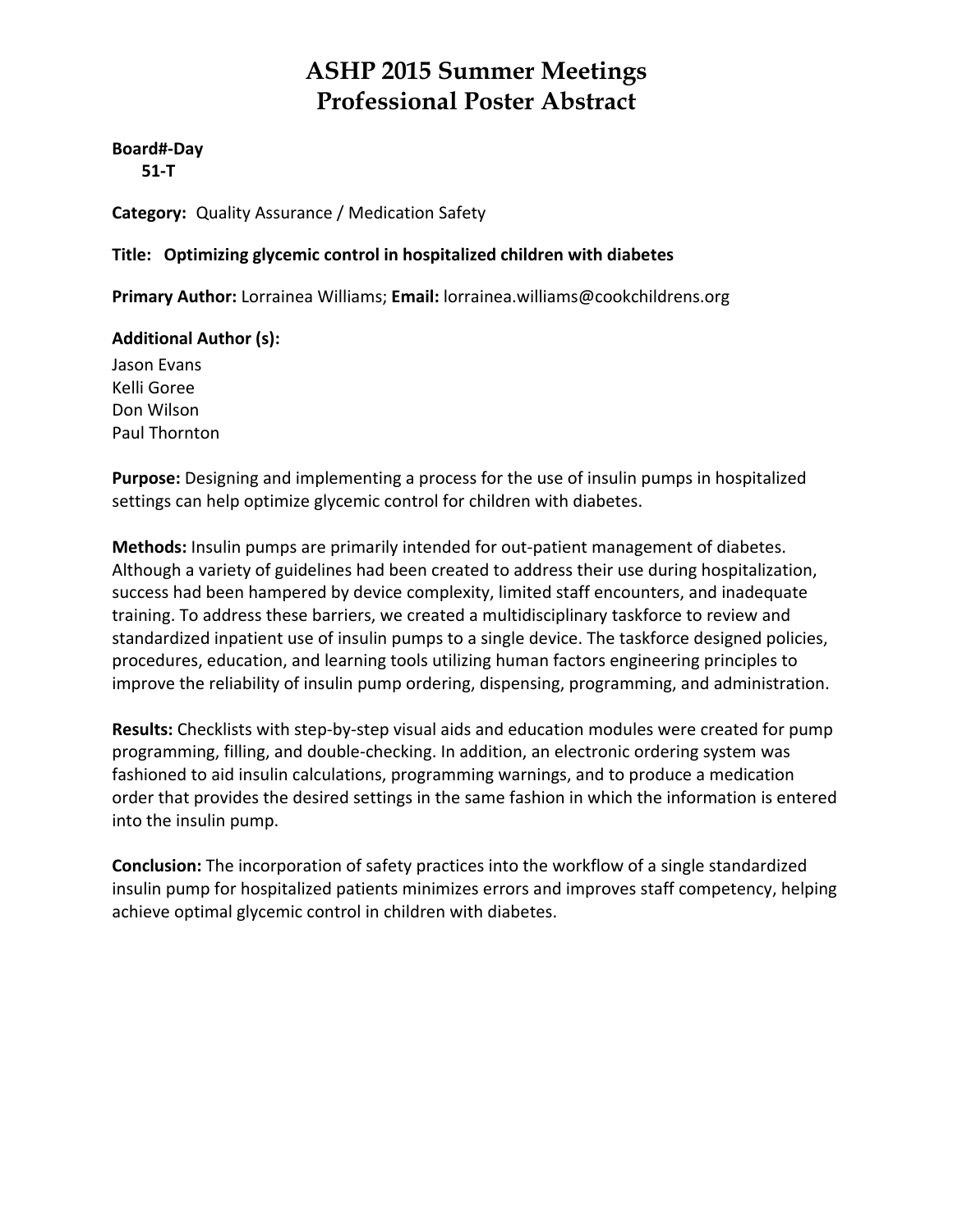#### **Board#‐Day 52‐T**

**Category:** Quality Assurance / Medication Safety

### **Title: Parenteral product error detection before and after implementation of intravenous workflow management technology**

**Primary Author:** Kelly Wright; **Email:** kellwrig@umich.edu

### **Additional Author (s):**

Brian Dekarske John Clark Bruce Chaffee

**Purpose:** The aim of this study was to assess the difference in pharmacy error detection when using a traditional manual preparation process (baseline period) versus a more automated, electronic IV workflow management system (post‐implementation period) for parenteral medications. Our hypothesis was that the ability to detect errors during the IV preparation process prior to dispensing to the patient would increase with the use of an automated, electronic IV workflow management system.

**Methods:** This retrospective, observational study included IV preparations made in ambulatory care and hospital infusion pharmacies within the University of Michigan Health System. Baseline error data were recorded by pharmacists or technicians using a standard data collection form over a four‐day time period before implementation of the IV workflow management technology. These data were compared to electronically collected data for 48 weeks following implementation of the IV workflow management system. An error was defined as a deviation from the specifications on the patient specific label or the policy and procedures for IV/sterile product preparation. The errors identified before and after implementation were independently and retrospectively reviewed and categorized into 13 different error types by two pharmacists. Discrepancies between pharmacists categorization of error type were discussed and resolved via consensus.

**Results:** The ability to detect an error during the IV preparation process was 1.44% (22/1,530) during the baseline period and 1.94% (1,742/89,917) during the post implementation period (p=0.19). Of 22 errors detected during the baseline period, the wrong drug amount and wrong base solution represented 36% and 23% of the errors, respectively. Post-implementation, a total of 1742 errors were detected. Errors detected by barcode scanning technology (i.e., wrong medication, wrong diluent, wrong drug concentration, and medication expired) represented 59% of the total errors identified and pharmacist check using serial images of the compounding process identified the remaining 41% of the errors. There was an increase in the number of wrong drug errors identified post implementation when compared to baseline (44% versus